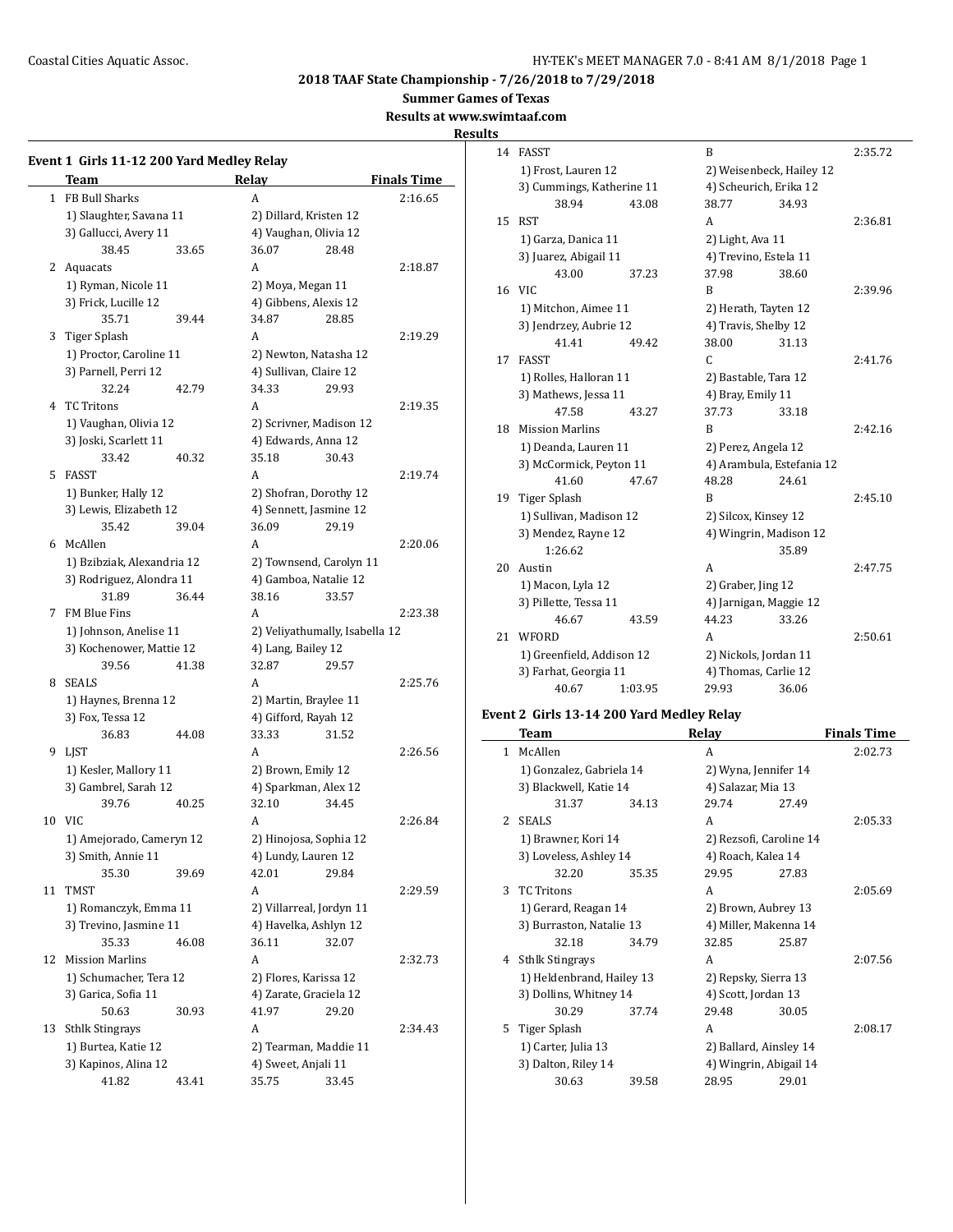$\overline{a}$ 

# **2018 TAAF State Championship - 7/26/2018 to 7/29/2018**

**Summer Games of Texas**

**Results at www.swimtaaf.com**

|    | Team                        |       | Relay                 |                            | <b>Finals Time</b> |
|----|-----------------------------|-------|-----------------------|----------------------------|--------------------|
|    | 6 FM Blue Fins              |       | A                     |                            | 2:10.07            |
|    | 1) Larson, Taylor 14        |       | 2) Ho, Rebecca 13     |                            |                    |
|    | 3) Lang, Milena 14          |       | 4) Payne, Lindsey 14  |                            |                    |
|    | 34.50                       | 35.02 | 32.17                 | 28.38                      |                    |
| 7  | FB Bull Sharks              |       | A                     |                            | 2:10.99            |
|    | 1) Nash, Rylie 13           |       | 2) Gerard, Allison 13 |                            |                    |
|    | 3) Du, Amber 13             |       |                       | 4) Christiansen, Alaina 14 |                    |
|    | 34.67                       | 36.54 | 30.49                 | 29.29                      |                    |
| 8  | <b>Mission Marlins</b>      |       | A                     |                            | 2:11.08            |
|    | 1) Martinez, Melyna 13      |       | 2) Serda, Cienna 14   |                            |                    |
|    | 3) Garcia, Hailey 13        |       |                       | 4) Gonzalez, Ivanna 13     |                    |
|    | 35.78                       | 34.50 | 33.85                 | 26.95                      |                    |
| 9  | RST                         |       | A                     |                            | 2:14.31            |
|    | 1) Malone, Bailey 14        |       |                       | 2) Chancoco, Deanna 14     |                    |
|    | 3) Dronova, Sophia 14       |       | 4) Deleon, Lyanna 13  |                            |                    |
|    | 33.86                       | 38.81 | 28.90                 | 32.74                      |                    |
| 10 | <b>SEALS</b>                |       | B                     |                            | 2:14.72            |
|    | 1) Heiner, Catherine 13     |       |                       | 2) Mercer, Sabrina 13      |                    |
|    | 3) Kirkland, Kaylee 13      |       | 4) Lindsey, Kyla 14   |                            |                    |
|    | 33.73                       | 36.41 | 33.43                 | 31.15                      |                    |
| 11 | GTSA-GU                     |       | A                     |                            | 2:15.07            |
|    | 1) Neireiter, Ashlyn 13     |       |                       | 2) Reinholt, Caroline 13   |                    |
|    | 3) Edwards, Jordynn 13      |       |                       | 4) Fillyaw, Karrenton 14   |                    |
|    | 33.93                       | 38.87 | 32.41                 | 29.86                      |                    |
| 12 | FASST                       |       | A                     |                            | 2:17.51            |
|    | 1) Victoriano, Amber 14     |       | 2) Hixson, Paige 13   |                            |                    |
|    | 3) Waltz, Morgan 14         |       |                       | 4) Mukherjee, Isha 13      |                    |
|    | 35.14                       | 39.29 | 32.73                 | 30.35                      |                    |
| 13 | <b>Mission Marlins</b>      |       | B                     |                            | 2:18.54            |
|    | 1) Briones, Sylvia 13       |       | 2) Garza, Hayley 14   |                            |                    |
|    | 3) Bazan, Kimberly 13       |       |                       | 4) Maldonado, Victoria 13  |                    |
|    | 37.69                       | 37.64 | 39.55                 | 23.66                      |                    |
|    | 14 TMST                     |       | A                     |                            | 2:22.76            |
|    | 1) Garcia, Isabel 14        |       | 2) Green, Jessica 14  |                            |                    |
|    | 3) Garza, Sophia 13         |       |                       | 4) Hoelscher, Haylie 13    |                    |
|    | 34.80                       | 39.89 | 33.65                 | 34.42                      |                    |
| 15 | WHALE                       |       | A                     |                            | 2:23.15            |
|    | 1) Culotta, Maddie 14       |       | 2) Foit, Bridgette 14 |                            |                    |
|    | 3) Santos, Graciela 14      |       | 4) Gabrel, Karli 13   |                            |                    |
|    | 35.72                       | 43.39 | 34.78                 | 29.26                      |                    |
| 16 | MARL                        |       | A                     |                            | 2:24.48            |
|    | 1) Herrera, Olivia 14       |       | 2) Powell, Amber 14   |                            |                    |
|    |                             |       |                       | 4) Johnson, Natalie 14     |                    |
|    | 3) Mccoy, Emily 13<br>39.04 |       | 33.18                 |                            |                    |
|    |                             | 36.12 |                       | 36.14                      |                    |
| 17 | <b>VIC</b>                  |       | A                     |                            | 2:25.00            |
|    | 1) Wagner, Bailee 13        |       | 2) Sevier, Abigail 13 |                            |                    |
|    | 3) Schultz, Emily 14        |       |                       | 4) Immenhauser, Hannah 13  |                    |
|    | 34.82                       | 39.39 | 41.54                 | 29.25                      |                    |
| 18 | FASST                       |       | B                     |                            | 2:25.02            |
|    | 1) Clark, Katie 13          |       |                       | 2) Cormican, Abbie 13      |                    |
|    | 3) Sandoval, Zahira 14      |       |                       | 4) Lewis, Madelyn 14       |                    |
|    | 39.51                       | 40.99 | 33.53                 | 30.99                      |                    |

| <u>iits</u>  |                                        |       |    |                        |                    |
|--------------|----------------------------------------|-------|----|------------------------|--------------------|
| 19           | ALICE                                  |       |    | A                      | 2:27.72            |
|              | 1) Galvan, Saydee 13                   |       |    | 2) Garcia, Emily 13    |                    |
|              | 3) Escobar, Bria 13                    |       |    | 4) Arizpe, Celene 13   |                    |
|              | 42.64                                  | 38.32 |    | 36.79<br>29.97         |                    |
|              | 20 WOTB                                |       |    | A                      | 2:44.30            |
|              | 1) Behan, Emily 14                     |       |    | 2) Bible, Gracie 13    |                    |
|              | 3) Moore, Kamrynn 13                   |       |    | 4) Sealy, Angel 14     |                    |
|              | 49.75                                  | 38.23 |    | 36.52<br>39.80         |                    |
|              |                                        |       |    | A                      |                    |
|              | Stingrays                              |       |    |                        | DQ                 |
|              | 1) Potter, Kayleen 14                  |       |    | 2) Campbell, Willow 13 |                    |
|              | 3) Bray, Sophia 14                     |       |    | 4) Wulf, Shayla 13     |                    |
|              | Event 3 Girls 11-12 100 Yard Freestyle |       |    |                        |                    |
|              | Name                                   |       |    | <b>AgeTeam</b>         | <b>Finals Time</b> |
| $\mathbf{1}$ | Gambrel, Sarah                         |       |    | 12 LJST                | 59.98              |
|              | 29.11                                  | 30.87 |    |                        |                    |
| 2            | Pindi, Mansavi                         |       |    | 12 WAVE                | 1:00.62            |
|              | 28.80                                  | 31.82 |    |                        |                    |
|              |                                        |       |    |                        | 1:01.22            |
| 3            | McAlister, Maddie                      |       |    | 12 DENT                |                    |
|              | 30.01                                  | 31.21 |    |                        |                    |
|              | 4 Cutbirth, Trinity                    |       |    | 12 B&Gc Barracudas     | 1:03.48            |
|              | 30.00                                  | 33.48 |    |                        |                    |
|              | 5 Vaughan, Olivia                      |       | 12 | FB Bull Sharks         | 1:03.68            |
|              | 30.76                                  | 32.92 |    |                        |                    |
| 6            | Bzibziak, Alexandria                   |       | 12 | McAllen                | 1:03.83            |
|              | 30.12                                  | 33.71 |    |                        |                    |
| 7            | Dasso, Clare Anne                      |       |    | 12 LPD                 | 1:04.30            |
|              | 30.60                                  | 33.70 |    |                        |                    |
| 8            | Vaughan, Olivia                        |       | 12 | <b>TC Tritons</b>      | 1:04.51            |
|              | 30.55                                  | 33.96 |    |                        |                    |
| 9            | Fox, Tessa                             |       | 12 | <b>SEALS</b>           | 1:06.32            |
|              | 31.33                                  | 34.99 |    |                        |                    |
| 10           | Sennett, Jasmine                       |       |    | 12 FASST               | 1:06.45            |
|              | 31.11                                  | 35.34 |    |                        |                    |
| 11           | Gibbens, Alexis                        |       |    | 12 Aquacats            | 1:06.65            |
|              | 32.42                                  | 34.23 |    |                        |                    |
| 12           | Lang, Bailey                           |       |    | 12 FM Blue Fins        | 1:07.10            |
|              |                                        |       |    |                        |                    |
|              | 31.75                                  | 35.35 |    |                        |                    |
| 13           | Frick, Lucille                         |       | 12 | Aquacats               | 1:07.52            |
|              | 32.96                                  | 34.56 |    |                        |                    |
|              | 14 Gonzalez, Mia                       |       |    | 12 UNAT                | 1:07.58            |
|              | 33.38                                  | 34.20 |    |                        |                    |
| 15           | Pickens, Jenny                         |       | 11 | <b>NRST</b>            | 1:07.65            |
|              | 32.57                                  | 35.08 |    |                        |                    |
| 16           | Sullivan, Claire                       |       | 12 | <b>Tiger Splash</b>    | 1:08.31            |
|              | 32.57                                  | 35.74 |    |                        |                    |
| 17           | Geier, Jessie                          |       | 11 | Aqua Racers            | 1:09.35            |
|              | 32.85                                  | 36.50 |    |                        |                    |
| 18           | Travis, Shelby                         |       |    | 12 VIC                 | 1:10.68            |
|              | 33.92                                  | 36.76 |    |                        |                    |
| 19           | Nugent, Amelia                         |       | 12 | Piranhas               | 1:11.18            |
|              | 33.85                                  | 37.33 |    |                        |                    |
| 20           | Hargrave, Cate                         |       | 12 | <b>Rowlett Rays</b>    | 1:11.98            |
|              | 34.31                                  |       |    |                        |                    |
|              |                                        | 37.67 |    |                        |                    |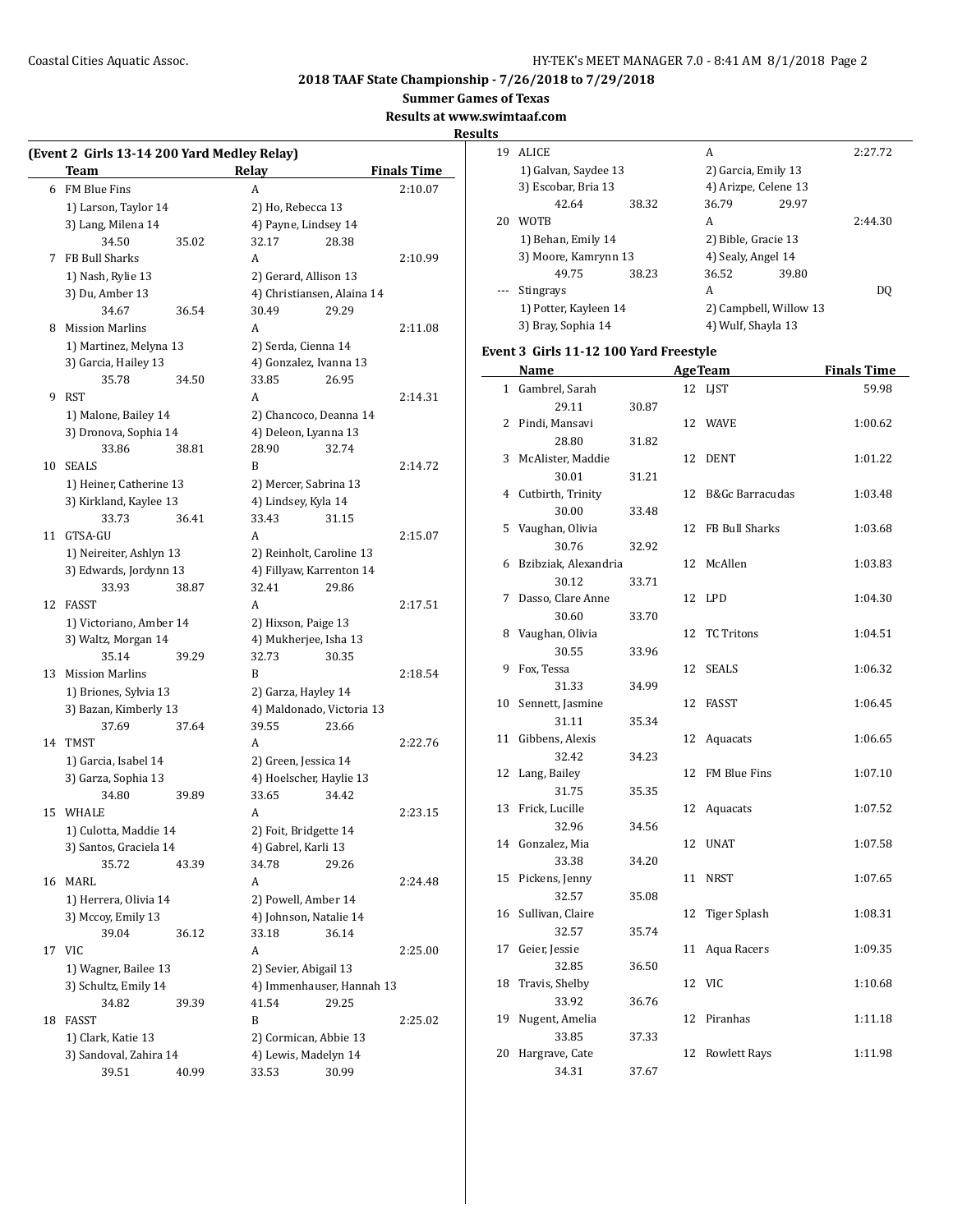**Summer Games of Texas**

**Results at www.swimtaaf.com**

**Results**

 $\overline{a}$ 

|    | (Event 3 Girls 11-12 100 Yard Freestyle) |       |    |                  |                    |  |  |  |
|----|------------------------------------------|-------|----|------------------|--------------------|--|--|--|
|    | Name                                     |       |    | <b>Age Team</b>  | <b>Finals Time</b> |  |  |  |
| 21 | Holder, Eve                              |       |    | 11 LPD           | 1:12.03            |  |  |  |
|    | 33.56                                    | 38.47 |    |                  |                    |  |  |  |
|    | 22 Gonzalez, Daniela                     |       |    | 12 UNAT          | 1:12.66            |  |  |  |
|    | 34.21                                    | 38.45 |    |                  |                    |  |  |  |
| 23 | Quinn, Abigail                           |       | 12 | Bryan Barracudas | 1:13.29            |  |  |  |
|    | 34.92                                    | 38.37 |    |                  |                    |  |  |  |
|    | 24 Rogers, Ann                           |       |    | 12 PAC!          | 1:13.46            |  |  |  |
|    | 33.75                                    | 39.71 |    |                  |                    |  |  |  |
|    | 25 Wenham, Kyra                          |       |    | 12 WHALE         | 1:16.41            |  |  |  |
|    | 35.67                                    | 40.74 |    |                  |                    |  |  |  |
|    | 26 McCreight, Matty                      |       |    | 12 Austin        | 1:18.33            |  |  |  |
|    | 37.62                                    | 40.71 |    |                  |                    |  |  |  |
| 27 | Macon, Lyla                              |       |    | 12 Austin        | 1:21.65            |  |  |  |
|    | 40.45                                    | 41.20 |    |                  |                    |  |  |  |
| 28 | Harris, Selah                            |       | 11 | <b>Sharks</b>    | 1:23.72            |  |  |  |
|    | 38.68                                    | 45.04 |    |                  |                    |  |  |  |

## **Event 4 Girls 13-14 100 Yard Freestyle**

|              | Name                | <b>AgeTeam</b> |    | <b>Finals Time</b> |         |
|--------------|---------------------|----------------|----|--------------------|---------|
| $\mathbf{1}$ | Carter, Julia       |                |    | 13 Tiger Splash    | 55.95   |
|              | 27.11               | 28.84          |    |                    |         |
| 2            | Gonzalez, Gabriela  |                |    | 14 McAllen         | 56.70   |
|              | 27.59               | 29.11          |    |                    |         |
| 3            | Sanders, Summer     |                |    | 14 LIST            | 57.53   |
|              | 27.20               | 30.33          |    |                    |         |
| 4            | Krajca, Elizabeth   |                | 13 | Bryan Barracudas   | 58.16   |
|              | 27.78               | 30.38          |    |                    |         |
| 5            | Jimenez, Michelle   |                |    | 14 WHALE           | 58.38   |
|              | 27.83               | 30.55          |    |                    |         |
| 6            | Dykehouse, Eliana   |                |    | 14 PAC!            | 58.69   |
|              | 28.18               | 30.51          |    |                    |         |
| 7            | Potter, Kayleen     |                |    | 14 Stingrays       | 59.05   |
|              | 27.80               | 31.25          |    |                    |         |
| 8            | Hixson, Paige       |                |    | 13 FASST           | 1:00.15 |
|              | 28.53               | 31.62          |    |                    |         |
| 9            | Lang, Milena        |                |    | 14 FM Blue Fins    | 1:00.31 |
|              | 28.77               | 31.54          |    |                    |         |
|              | 10 Perez, Gina      |                |    | 14 WHALE           | 1:01.02 |
|              | 29.09               | 31.93          |    |                    |         |
| 11           | Du, Amber           |                |    | 13 FB Bull Sharks  | 1:01.10 |
|              | 29.18               | 31.92          |    |                    |         |
|              | 12 Beal, Kendall    |                |    | 14 El Campo        | 1:01.68 |
|              | 29.42               | 32.26          |    |                    |         |
| 13           | Dasso, Faith        |                |    | 14 LPD             | 1:01.84 |
|              | 29.55               | 32.29          |    |                    |         |
|              | 14 Salazar, Mia     |                |    | 13 McAllen         | 1:02.03 |
|              | 29.78               | 32.25          |    |                    |         |
| 15           | Redland, Kathryn    |                |    | 14 LPD             | 1:02.51 |
|              | 29.51               | 33.00          |    |                    |         |
|              | 16 Edwards, Caitlin |                |    | 14 RPA             | 1:02.75 |
|              | 30.07               | 32.68          |    |                    |         |
| 17           | Roach, Kalea        |                |    | 14 SEALS           | 1:02.90 |
|              | 29.87               | 33.03          |    |                    |         |

|    | 18 Neireiter, Ashlyn      |       | 13 GTSA-GU          | 1:03.04 |
|----|---------------------------|-------|---------------------|---------|
|    | 30.16                     | 32.88 |                     |         |
|    | 19 Waltz, Morgan          |       | 14 FASST            | 1:03.11 |
|    | 30.09                     | 33.02 |                     |         |
|    | 20 Primrose, Kate         |       | 14 Tsunami's        | 1:03.45 |
|    | 30.27                     | 33.18 |                     |         |
|    | 21 Gonzalez, Ivanna       |       | 13 Mission Marlins  | 1:03.48 |
|    | 30.24                     | 33.24 |                     |         |
|    | 22 Wilson, Tess           |       | 14 TC Tritons       | 1:03.84 |
|    | 29.90                     | 33.94 |                     |         |
|    | 23 Hutchinson, Rachel     |       | 13 Bryan Barracudas | 1:03.91 |
|    | 31.06                     | 32.85 |                     |         |
|    | 24 Hanzak, Daphne         |       | 14 KST              | 1:05.51 |
|    | 29.74                     | 35.77 |                     |         |
|    | 25 Macatee, Jenna         |       | 13 Rowlett Rays     | 1:06.68 |
|    | 31.62                     | 35.06 |                     |         |
|    | 26 Shorter, Sadie         |       | 14 WAVE             | 1:07.52 |
|    | 30.74                     | 36.78 |                     |         |
| 27 | Culotta, Maddie           |       | 14 WHALE            | 1:08.15 |
|    | 31.95                     | 36.20 | 13 ALICE            |         |
|    | 28 Escobar, Bria<br>34.22 | 35.65 |                     | 1:09.87 |
| 29 | Sloat, Cate               |       | 13 Austin           | 1:11.47 |
|    | 1:11.17                   | 0.30  |                     |         |
| 30 | Creed, Julia              |       | 14 Austin           | 1:20.75 |
|    | 38.32                     | 42.43 |                     |         |
|    |                           |       |                     |         |

# **Event 5 Girls 11-12 50 Yard Backstroke**

|              | Name                 | <b>AgeTeam</b> |                        | <b>Finals Time</b> |
|--------------|----------------------|----------------|------------------------|--------------------|
| $\mathbf{1}$ | Proctor, Caroline    | 11             | <b>Tiger Splash</b>    | 31.19              |
| 2            | Bzibziak, Alexandria | 12             | McAllen                | 33.25              |
| 3            | Burrill, Ellis       | 11             | <b>PAST</b>            | 33.83              |
| 4            | Ryman, Nicole        | 11             | Aquacats               | 34.69              |
| 5            | Romanczyk, Emma      | 11             | <b>TMST</b>            | 35.01              |
| 6            | Vaughan, Olivia      | 12             | FB Bull Sharks         | 35.29              |
| 7            | Amejorado, Cameryn   | 12             | VIC.                   | 35.37              |
| 8            | Minnix, Micaiah      | 11             | LPD                    | 35.66              |
| 9            | Hudzina, Sara        | 12             | WHALE                  | 35.84              |
| 10           | Wolter, Emma         | 12             | <b>LPD</b>             | 35.85              |
| 11           | Rees, Angelina       | 12             | <b>KBARR</b>           | 36.25              |
| 12           | Gibbens, Alexis      | 12             | Aquacats               | 36.35              |
| 13           | Breese, Elizabeth    | 12             | Tsunami's              | 36.39              |
| 14           | Bunker, Hally        | 12             | FASST                  | 36.42              |
| 15           | Haynes, Brenna       | 12             | <b>SEALS</b>           | 36.55              |
| 16           | Amend, Vivienne      | 12             | <b>FASST</b>           | 36.74              |
| 17           | Keith, Olivia        | 12             | Piranhas               | 36.95              |
| 18           | Gifford, Rayah       | 12             | <b>SEALS</b>           | 38.03              |
| 19           | Edwards, Anna        | 12             | <b>TC Tritons</b>      | 38.67              |
| 20           | Frost, Lauren        | 12             | <b>FASST</b>           | 38.72              |
| 21           | Little, Julieanne    | 12             | El Campo               | 39.21              |
| 22           | Johnson, Anelise     | 11             | <b>FM Blue Fins</b>    | 39.27              |
| 23           | Christian, Lauren    | 12             | WHALE                  | 39.69              |
| 24           | Garica, Sofia        | 11             | <b>Mission Marlins</b> | 39.94              |
| 25           | Coulbourn, Margaret  | 12             | Austin                 | 41.23              |
| 26           | Baird, Veronika      | 12             | <b>PATK</b>            | 42.13              |
| 27           | Schumacher, Tera     | 12             | <b>Mission Marlins</b> | 43.08              |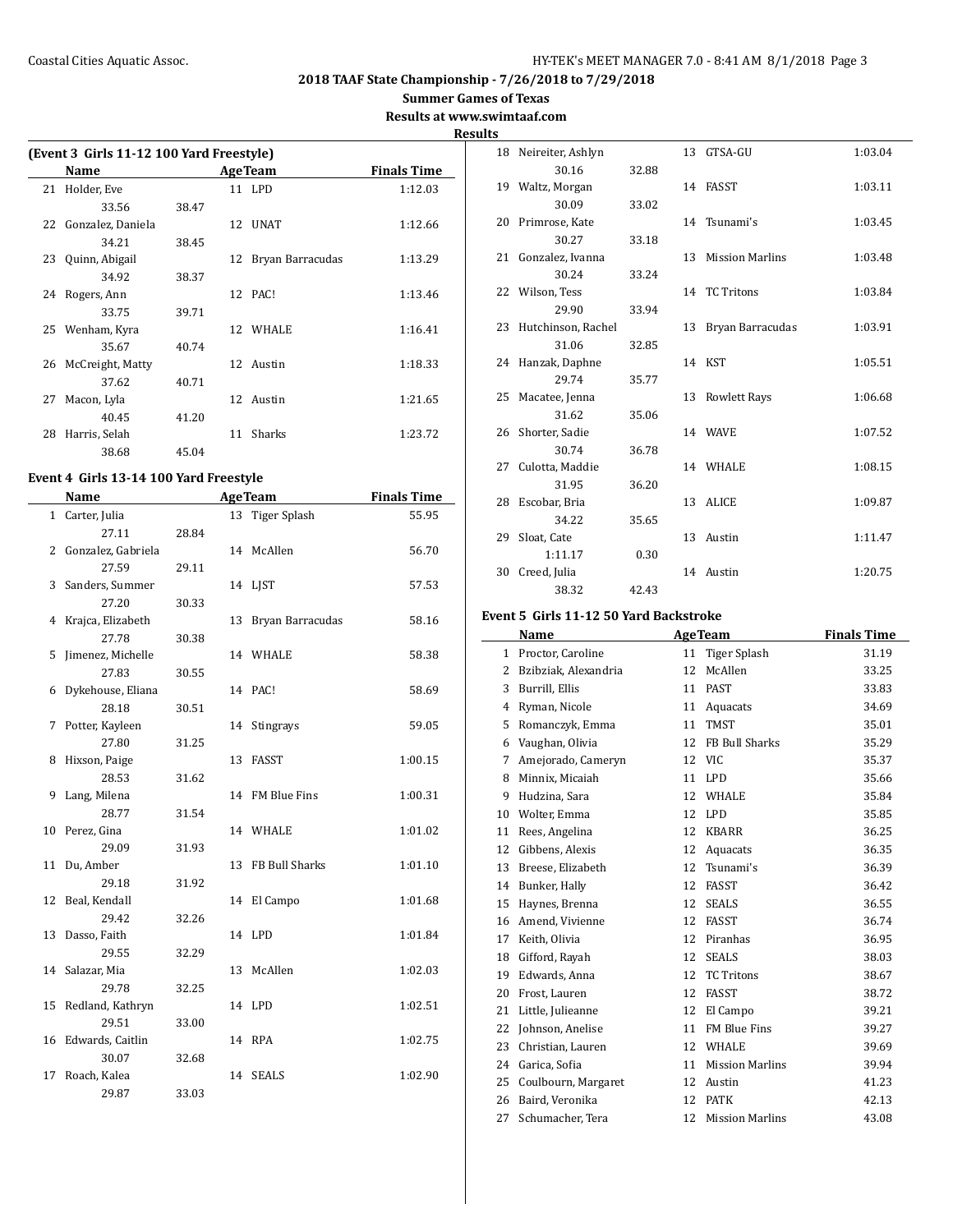#### Coastal Cities Aquatic Assoc. HY-TEK's MEET MANAGER 7.0 - 8:41 AM 8/1/2018 Page 4

**2018 TAAF State Championship - 7/26/2018 to 7/29/2018**

**Summer Games of Texas**

**Results at www.swimtaaf.com**

**Results**

| (Event 5 Girls 11-12 50 Yard Backstroke) |                     |                    |                    |       |  |  |  |
|------------------------------------------|---------------------|--------------------|--------------------|-------|--|--|--|
|                                          | <b>Name</b>         | <b>Finals Time</b> |                    |       |  |  |  |
|                                          | 28 McCreight, Matty |                    | 12 Austin          | 43.34 |  |  |  |
|                                          | 29 Schultz, Lauren  | 11                 | COSA               | 48.54 |  |  |  |
| 30                                       | Batts, Gabrielle    |                    | 11 B&Gc Barracudas | 50.97 |  |  |  |
|                                          | 31 Fernandez, Sarah | 11                 | COSA               | 51.87 |  |  |  |
|                                          | 32 Harris, Selah    |                    | Sharks             | 56.33 |  |  |  |

#### **Event 6 Girls 13-14 50 Yard Backstroke**

 $\overline{a}$ 

|       | <b>Name</b>         |    | <b>AgeTeam</b>          | <b>Finals Time</b> |
|-------|---------------------|----|-------------------------|--------------------|
| 1     | Tran, Minnie        | 13 | LJST                    | 28.78              |
| 2     | Chi, Rae            | 13 | <b>KBARR</b>            | 29.33              |
| 3     | Heldenbrand, Hailey | 13 | <b>Sthlk Stingrays</b>  | 30.17              |
| 4     | Sanders, Summer     | 14 | <b>LIST</b>             | 30.25              |
| 5     | Krajca, Elizabeth   | 13 | Bryan Barracudas        | 31.13              |
| 6     | Gonzalez, Gabriela  | 14 | McAllen                 | 31.70              |
| 7     | Beal. Kendall       | 14 | El Campo                | 32.05              |
| 8     | Gerard, Reagan      | 14 | <b>TC Tritons</b>       | 32.29              |
| 9     | Burrill, Avica      | 14 | <b>PAST</b>             | 32.31              |
| 10    | Goodman, Hope       | 14 | Den Dolphins            | 32.74              |
| 11    | Brawner. Kori       | 14 | <b>SEALS</b>            | 32.94              |
| 12    | Lipscomb, Taylah    | 14 | Navasota                | 33.35              |
| $*13$ | Hinojosa, Briana    | 13 | Pharr SC                | 33.50              |
| $*13$ | Morrison, Abby      | 14 | WFORD                   | 33.50              |
| 15    | Garcia, Isabel      | 14 | <b>TMST</b>             | 33.61              |
| 16    | Gabrel, Karli       | 13 | <b>WHALE</b>            | 33.91              |
| 17    | Hutchinson, Rachel  | 13 | Bryan Barracudas        | 34.07              |
| 18    | Wagner, Bailee      | 13 | <b>VIC</b>              | 34.18              |
| 19    | Urbanczyk, Victoria | 13 | <b>LPD</b>              | 34.63              |
| 20    | McNamara, Regina    | 14 | McAllen                 | 34.66              |
| 21    | Culotta, Maddie     | 14 | WHALE                   | 34.70              |
| 22    | Nash, Rylie         | 13 | <b>FB Bull Sharks</b>   | 34.76              |
| 23    | Chan, Johanna       | 13 | FASST                   | 35.20              |
| 24    | Wingrin, Abigail    | 14 | Tiger Splash            | 35.35              |
| 25    | Victoriano, Amber   | 14 | <b>FASST</b>            | 35.43              |
| 26    | Nguyen, Karen       | 14 | Splash                  | 36.44              |
| 27    | Sloat, Cate         | 13 | Austin                  | 38.17              |
| 28    | Weiss, Tegan        | 13 | <b>Belterra Marlins</b> | 39.51              |
| 29    | Hill, Kendall       | 14 | <b>WHALE</b>            | 40.34              |
| 30    | Creed, Julia        | 14 | Austin                  | 45.40              |
| 31    | Villela, Leandra    | 14 | COSA                    | 50.54              |

# **Event 7 Girls 11-12 50 Yard Breaststroke**

|    | Name              | <b>AgeTeam</b> | <b>Finals Time</b>         |       |
|----|-------------------|----------------|----------------------------|-------|
| 1  | Dillard, Kristen  |                | 12 FB Bull Sharks          | 33.53 |
| 2  | Pindi, Mansavi    |                | 12 WAVE                    | 36.39 |
| 3  | Townsend, Carolyn | 11             | McAllen                    | 37.07 |
| 4  | Cisneros, Xytali  | 12             | COSA                       | 38.20 |
| 5  | Cutbirth, Trinity | 12             | <b>B&amp;Gc Barracudas</b> | 38.30 |
| 6  | Burrill, Ellis    | 11             | <b>PAST</b>                | 38.51 |
| 7  | Shofran, Dorothy  | 12.            | FASST                      | 38.91 |
| 8  | Nugent, Amelia    |                | 12 Piranhas                | 39.05 |
| 9  | Light, Ava        | 11             | RST                        | 39.27 |
| 10 | Wolter, Emma      |                | 12 LPD                     | 39.53 |
| 11 | Brown, Emily      |                | 12 LIST                    | 40.02 |
| 12 | Flores, Karissa   | 12             | <b>Mission Marlins</b>     | 40.09 |

| 13      | Moya, Megan              | 11 | Aquacats               | 40.12 |
|---------|--------------------------|----|------------------------|-------|
| 14      | Hinojosa, Sophia         | 12 | <b>VIC</b>             | 40.41 |
| 15      | Jarnigan, Maggie         | 12 | Austin                 | 40.46 |
| 16      | Breese, Elizabeth        | 12 | Tsunami's              | 40.84 |
| 17      | Dasso, Clare Anne        | 12 | <b>LPD</b>             | 41.33 |
| 18      | Scrivner, Madison        | 12 | <b>TC Tritons</b>      | 41.36 |
| 19      | McKenzie, Colleen        | 12 | Piranhas               | 41.86 |
| 20      | McDonald, Bridget        | 12 | <b>LPD</b>             | 42.00 |
| 21      | Veliyathumally, Isabella | 12 | FM Blue Fins           | 42.03 |
| 22      | Vernon, Staley           | 11 | Austin                 | 42.80 |
| 23      | Tearman, Maddie          | 11 | <b>Sthlk Stingrays</b> | 43.73 |
| 24      | Weisenbeck, Hailey       | 12 | FASST                  | 44.27 |
| 25      | Ding, Cady               | 12 | WESTB                  | 44.46 |
| 26      | Brenner, Marifer         | 12 | McAllen                | 45.02 |
| $*27$   | Pillette, Tessa          | 11 | Austin                 | 45.23 |
| $*27$   | Quinn, Abigail           | 12 | Bryan Barracudas       | 45.23 |
| 29      | Jimenez, Eva             | 12 | COSA                   | 46.73 |
| 30      | Villarreal, Jordyn       | 11 | TMST                   | 46.88 |
| 31      | Wenham, Kyra             | 12 | WHALE                  | 48.98 |
| $- - -$ | Robledo, Perla           | 12 | COSA                   | DQ    |

# **Event 8 Girls 13-14 50 Yard Breaststroke**

|                | Name                 |    | <b>AgeTeam</b>         | <b>Finals Time</b> |
|----------------|----------------------|----|------------------------|--------------------|
| 1              | Wyna, Jennifer       | 14 | McAllen                | 34.08              |
| $\overline{2}$ | Ramon, Kayla         | 14 | <b>DPARK</b>           | 34.27              |
| 3              | Obrien, Cinneide     | 14 | Bryan Barracudas       | 34.38              |
| 4              | Brown, Aubrey        | 13 | <b>TC Tritons</b>      | 34.88              |
| 5              | Serda, Cienna        | 14 | <b>Mission Marlins</b> | 35.20              |
| 6              | Ho, Rebecca          | 13 | FM Blue Fins           | 35.45              |
| 7              | Dalton, Riley        | 14 | Tiger Splash           | 35.76              |
| 8              | Rezsofi, Caroline    | 14 | <b>SEALS</b>           | 35.79              |
| 9              | Thomason, Whitney    | 14 | <b>TC Tritons</b>      | 35.88              |
| 10             | Powell, Amber        | 14 | <b>MARL</b>            | 36.73              |
| 11             | Redland, Kathryn     | 14 | LPD                    | 36.83              |
| 12             | Gerard, Allison      | 13 | FB Bull Sharks         | 37.18              |
| 13             | Repsky, Sierra       | 13 | <b>Sthlk Stingrays</b> | 37.65              |
| 14             | Garza, Hayley        | 14 | <b>Mission Marlins</b> | 38.08              |
| 15             | Tejeda, Briana       | 14 | Navasota               | 38.12              |
| 16             | Ware, Lauren         | 14 | WTS                    | 38.49              |
| 17             | Combs, MacKenzie     | 13 | <b>LPD</b>             | 38.54              |
| 18             | Agan, Emily          | 13 | <b>LIST</b>            | 39.00              |
| 19             | Hixson, Paige        | 13 | <b>FASST</b>           | 39.17              |
| 20             | Primrose, Kate       | 14 | Tsunami's              | 39.34              |
| 21             | Immenhauser, Hannah  | 13 | <b>VIC</b>             | 40.19              |
| 22             | Sevier, Abigail      | 13 | <b>VIC</b>             | 41.06              |
| $*23$          | Mazuera, Dayanara    | 13 | WHALE                  | 41.45              |
| $*23$          | Troiano, Julia       | 13 | <b>FASST</b>           | 41.45              |
| 25             | Green, Jessica       | 14 | <b>TMST</b>            | 41.57              |
| 26             | Gates, Hannah        | 14 | Austin                 | 41.87              |
| 27             | Santos, Graciela     | 14 | <b>WHALE</b>           | 42.20              |
| 28             | Castillo, Aralyn     | 13 | COSA                   | 47.45              |
| 29             | Ramos Prado, Valeria | 14 | COSA                   | 52.14              |
| $- - -$        | Stanley, Lauren      | 14 | WHALE                  | D <sub>0</sub>     |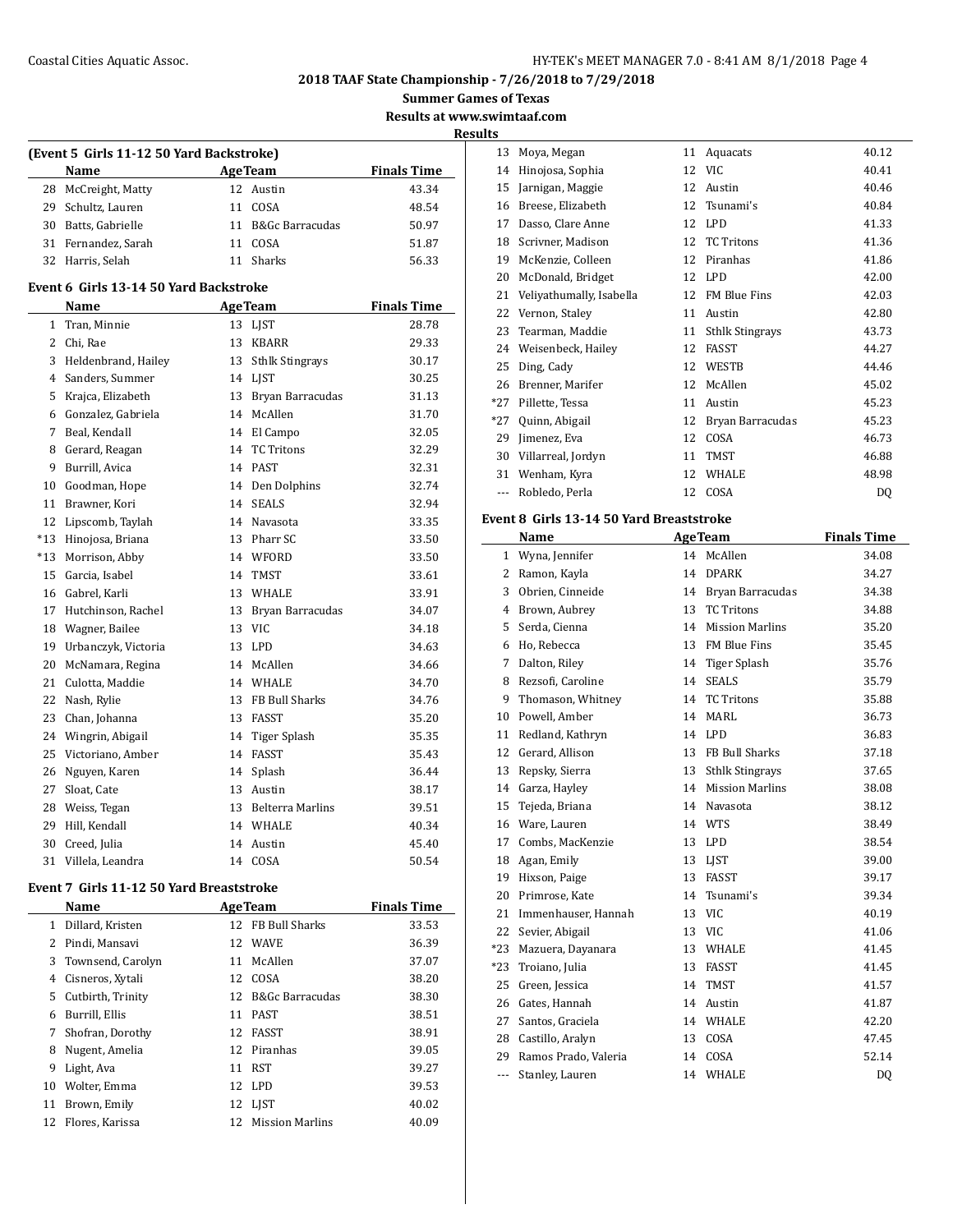#### Coastal Cities Aquatic Assoc. HY-TEK's MEET MANAGER 7.0 - 8:41 AM 8/1/2018 Page 5

**2018 TAAF State Championship - 7/26/2018 to 7/29/2018**

**Summer Games of Texas**

**Results at www.swimtaaf.com**

**Results**

|                | Name                 | <b>Finals Time</b> |                        |                |
|----------------|----------------------|--------------------|------------------------|----------------|
| $\mathbf{1}$   | McAlister, Maddie    |                    | 12 DENT                | 30.21          |
| 2              | Cisneros, Xytali     | 12                 | COSA                   | 30.93          |
| 3              | Bzibziak. Alexandria | 12                 | McAllen                | 31.33          |
| 4              | Ramirez, Nancy       | 12                 | <b>SCSR</b>            | 32.46          |
| 5              | Proctor, Caroline    |                    | 11 Tiger Splash        | 33.06          |
| 6              | Parnell, Perri       | 12                 | Tiger Splash           | 33.27          |
| 7              | Kochenower, Mattie   | 12                 | <b>FM Blue Fins</b>    | 33.58          |
| 8              | Frick, Lucille       | 12                 | Aquacats               | 34.59          |
| 9              | Pickett, Katherine   | 12                 | <b>LPD</b>             | 35.41          |
| 10             | Joski, Scarlett      | 11                 | <b>TC Tritons</b>      | 35.67          |
| 11             | Powell, Hannah       | 12                 | MARI.                  | 35.73          |
| 12             | Mahat, Sunisha       | 11                 | Splash                 | 35.82          |
| 13             | Khondker, Suhana     | 12                 | Aquacats               | 35.88          |
| 14             | Haynes, Brenna       | 12                 | <b>SEALS</b>           | 36.06          |
| 15             | McKenzie, Colleen    | 12                 | Piranhas               | 36.28          |
| 16             | Lewis. Elizabeth     | 12                 | <b>FASST</b>           | 36.36          |
| 17             | Kapinos, Alina       | 12                 | <b>Sthlk Stingrays</b> | 36.64          |
| 18             | Youn, Rachel         | 11                 | MCSL                   | 37.80          |
| 19             | Katkoski, Callen     | 11                 | Navasota               | 38.06          |
| 20             | Trevino, Jasmine     | 11                 | <b>TMST</b>            | 38.54          |
| 21             | Coulbourn, Margaret  | 12                 | Austin                 | 39.00          |
| 22             | Ding, Cady           | 12                 | WESTB                  | 39.06          |
| 23             | Rodriguez, Alondra   | 11                 | McAllen                | 39.56          |
| 24             | Broussard, Malaika   | 12                 | GTSA-GU                | 39.93          |
| 25             | Pickens, Jenny       | 11                 | <b>NRST</b>            | 40.31          |
| 26             | Christian, Lauren    | 12                 | WHALE                  | 41.76          |
| 27             | Baird, Veronika      | 12                 | <b>PATK</b>            | 41.86          |
| 28             | McCreight, Matty     | 12                 | Austin                 | 42.66          |
| 29             | Smith, Annie         | 11                 | <b>VIC</b>             | 43.20          |
| $\overline{a}$ | Schultz, Lauren      | 11                 | COSA                   | DO.            |
| $\overline{a}$ | Robledo, Perla       | 12                 | COSA                   | D <sub>0</sub> |

# **Event 10 Girls 13-14 50 Yard Butterfly**

|    | Name                |    | <b>AgeTeam</b>         | <b>Finals Time</b> |  |  |
|----|---------------------|----|------------------------|--------------------|--|--|
| 1  | Tran, Minnie        | 13 | <b>LIST</b>            | 26.37              |  |  |
| 2  | Chi, Rae            | 13 | <b>KBARR</b>           | 28.62              |  |  |
| 3  | Dronova, Sophia     | 14 | <b>RST</b>             | 28.63              |  |  |
| 4  | Dykehouse, Eliana   | 14 | PAC!                   | 28.92              |  |  |
| 5  | Heldenbrand, Hailey | 13 | <b>Sthlk Stingrays</b> | 29.20              |  |  |
| 6  | Sanders, Summer     | 14 | LIST                   | 29.24              |  |  |
| 7  | Dalton, Riley       | 14 | Tiger Splash           | 29.35              |  |  |
| 8  | Jimenez, Michelle   | 14 | WHALE                  | 29.94              |  |  |
| 9  | Morrison, Abby      | 14 | WFORD                  | 30.15              |  |  |
| 10 | Blackwell, Katie    | 14 | McAllen                | 30.35              |  |  |
| 11 | Loveless, Ashley    | 14 | <b>SEALS</b>           | 30.45              |  |  |
| 12 | Du, Amber           | 13 | FB Bull Sharks         | 30.82              |  |  |
| 13 | Perez, Gina         | 14 | WHALE                  | 31.10              |  |  |
| 14 | Slimpin, Christy    | 13 | <b>LPD</b>             | 31.13              |  |  |
| 15 | Edwards, Caitlin    | 14 | <b>RPA</b>             | 31.19              |  |  |
| 16 | Dollins, Whitney    | 14 | <b>Sthlk Stingrays</b> | 31.28              |  |  |
| 17 | Salazar, Mia        | 13 | McAllen                | 31.39              |  |  |
| 18 | Burrill, Avica      | 14 | <b>PAST</b>            | 31.46              |  |  |
| 19 | Youn, Kathryn       | 14 | MCSL                   | 32.19              |  |  |

| 20 | McNamara, Regina | 14 | McAllen             | 32.20          |
|----|------------------|----|---------------------|----------------|
| 21 | Garcia, Isabel   | 14 | <b>TMST</b>         | 32.38          |
| 22 | Gabrel, Karli    | 13 | <b>WHALE</b>        | 32.69          |
| 23 | Dasso, Faith     | 14 | LPD.                | 32.80          |
| 24 | Powell, Amber    |    | 14 MARL             | 33.08          |
| 25 | Guerra, Izabella | 14 | Sharks              | 33.76          |
| 26 | Waltz, Morgan    | 14 | <b>FASST</b>        | 33.81          |
| 27 | Macatee, Jenna   | 13 | <b>Rowlett Rays</b> | 34.35          |
|    | Castillo, Aralyn | 13 | COSA                | D <sub>0</sub> |
|    |                  |    |                     |                |

## **Event 11 Girls 11-12 50 Yard Freestyle**

|                       | <b>AgeTeam</b><br>Name |    |                     | <b>Finals Time</b> |
|-----------------------|------------------------|----|---------------------|--------------------|
| 1                     | Pindi, Mansavi         | 12 | <b>WAVE</b>         | 26.80              |
| $\mathbf{2}^{\prime}$ | Gambrel, Sarah         | 12 | <b>LIST</b>         | 27.53              |
| 3                     | Dillard, Kristen       | 12 | FB Bull Sharks      | 27.92              |
| 4                     | Cutbirth, Trinity      | 12 | B&Gc Barracudas     | 28.28              |
| 5                     | Minnix, Micaiah        | 11 | <b>LPD</b>          | 29.24              |
| 6                     | Lang, Bailey           | 12 | <b>FM Blue Fins</b> | 29.37              |
| 7                     | Gonzalez, Mia          | 12 | <b>UNAT</b>         | 29.51              |
| 8                     | Vaughan, Olivia        | 12 | <b>TC</b> Tritons   | 29.54              |
| 9                     | Gattis, Malia          | 12 | <b>DENT</b>         | 29.85              |
| 10                    | Fox. Tessa             | 12 | <b>SEALS</b>        | 29.89              |
| 11                    | Sennett, Jasmine       | 12 | <b>FASST</b>        | 30.17              |
| 12                    | Wolter, Emma           | 12 | <b>LPD</b>          | 30.19              |
| 13                    | Breese, Elizabeth      | 12 | Tsunami's           | 30.38              |
| $*14$                 | Hinojosa, Sophia       | 12 | <b>VIC</b>          | 30.70              |
| $*14$                 | Burrill, Ellis         | 11 | <b>PAST</b>         | 30.70              |
| 16                    | Sambell, Sidney        | 12 | Stingrays           | 30.72              |
| 17                    | Ramirez, Nancy         | 12 | <b>SCSR</b>         | 30.74              |
| 18                    | Townsend, Carolyn      | 11 | McAllen             | 30.79              |
| 19                    | Moya, Megan            | 11 | Aquacats            | 31.06              |
| 20                    | Amend, Vivienne        | 12 | <b>FASST</b>        | 31.35              |
| 21                    | Pickett, Katherine     | 12 | <b>LPD</b>          | 31.57              |
| 22                    | Hudzina, Sara          |    | 12 WHALE            | 32.09              |
| 23                    | Geier, Jessie          | 11 | Aqua Racers         | 32.56              |
| 24                    | Aparicio, Abigail      |    | 12 Palacios         | 32.63              |
| 25                    | Quinn, Abigail         | 12 | Bryan Barracudas    | 33.45              |
| 26                    | Jarnigan, Maggie       | 12 | Austin              | 33.91              |
| 27                    | Wenham, Kyra           | 12 | <b>WHALE</b>        | 34.06              |
| 28                    | Coulbourn, Margaret    | 12 | Austin              | 34.07              |
| 29                    | Christian, Lauren      | 12 | WHALE               | 36.56              |
| 30                    | Robledo, Perla         | 12 | COSA                | 36.69              |
| 31                    | Jimenez, Eva           | 12 | COSA                | 37.29              |
| 32                    | Esquivel, Camilla      | 11 | COSA                | 44.76              |
| $\overline{a}$        | Lundy, Lauren          | 12 | <b>VIC</b>          | DQ                 |

## **Event 12 Girls 13-14 50 Yard Freestyle**

|    | Name                 |    | <b>AgeTeam</b>      | <b>Finals Time</b> |
|----|----------------------|----|---------------------|--------------------|
| 1  | Tran, Minnie         |    | 13 LJST             | 25.01              |
|    | 2 Gonzalez, Gabriela |    | 14 McAllen          | 26.02              |
|    | 3 Dronova, Sophia    | 14 | RST                 | 26.15              |
|    | 4 Miller, Makenna    |    | 14 TC Tritons       | 26.54              |
|    | 5 Lang, Milena       |    | 14 FM Blue Fins     | 26.70              |
| 6. | Krajca, Elizabeth    |    | 13 Bryan Barracudas | 26.87              |
| 7  | Obrien, Cinneide     |    | 14 Bryan Barracudas | 27.00              |
|    | Dykehouse, Eliana    | 14 | PAC!                | 27.03              |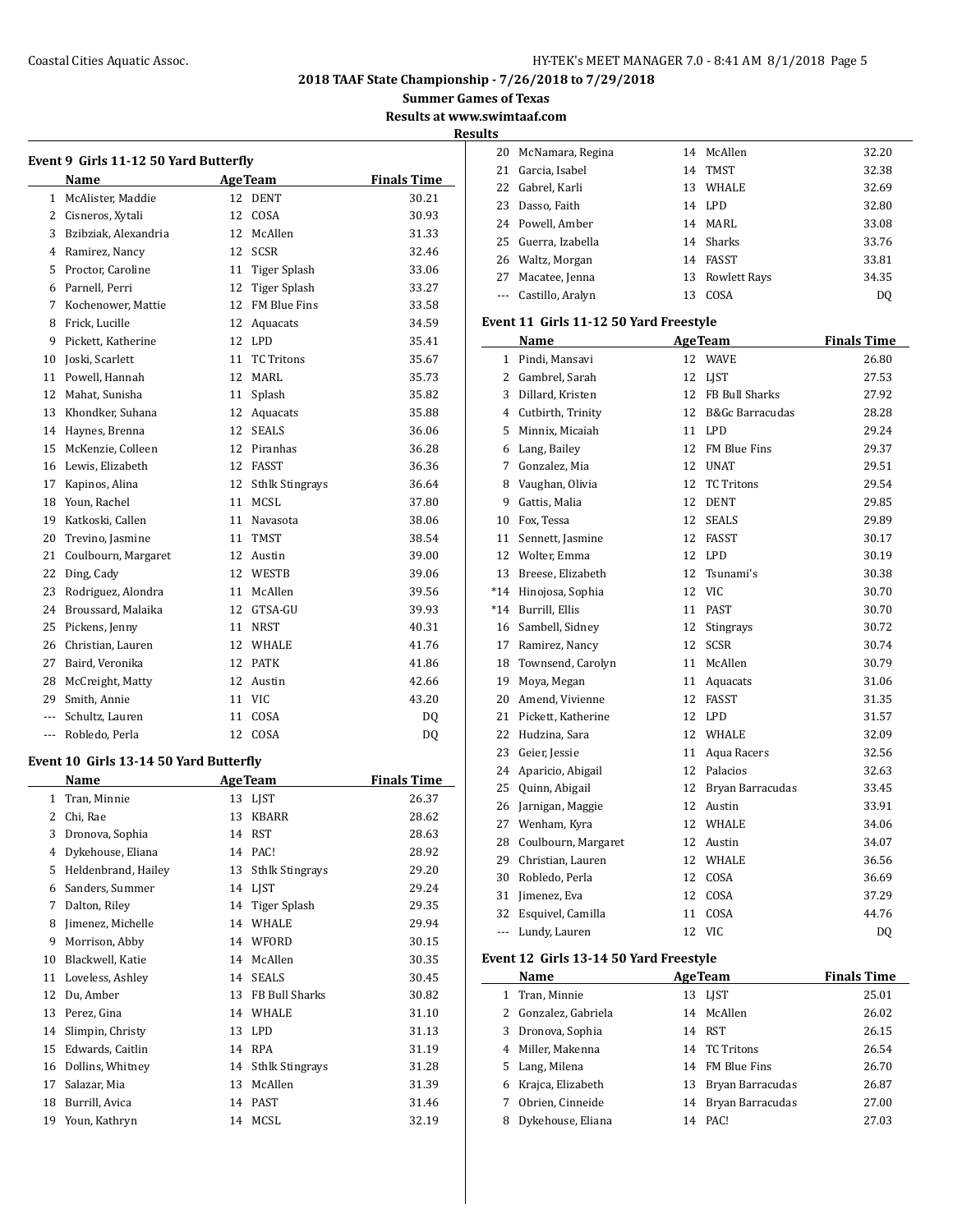**Summer Games of Texas**

## **Results at www.swimtaaf.com Results**

| (Event 12 Girls 13-14 50 Yard Freestyle) |                      |    |                     |                    |  |  |  |  |  |
|------------------------------------------|----------------------|----|---------------------|--------------------|--|--|--|--|--|
|                                          | Name                 |    | <b>AgeTeam</b>      | <b>Finals Time</b> |  |  |  |  |  |
| 9                                        | Potter, Kayleen      | 14 | <b>Stingrays</b>    | 27.22              |  |  |  |  |  |
| 10                                       | Wyna, Jennifer       | 14 | McAllen             | 27.75              |  |  |  |  |  |
| 11                                       | Hixson, Paige        | 13 | <b>FASST</b>        | 28.10              |  |  |  |  |  |
| 12                                       | Beal, Kendall        | 14 | El Campo            | 28.11              |  |  |  |  |  |
| 13                                       | Redland, Kathryn     | 14 | LPD                 | 28.41              |  |  |  |  |  |
| 14                                       | Gutierrez, Devyn     | 14 | McAllen             | 28.43              |  |  |  |  |  |
| 15                                       | Roach, Kalea         | 14 | <b>SEALS</b>        | 28.48              |  |  |  |  |  |
| 16                                       | Jimenez, Michelle    | 14 | WHALE               | 28.57              |  |  |  |  |  |
| 17                                       | Morrison, Abby       | 14 | WFORD               | 28.73              |  |  |  |  |  |
| 18                                       | Gerard, Reagan       | 14 | <b>TC Tritons</b>   | 29.01              |  |  |  |  |  |
| 19                                       | Combs. MacKenzie     | 13 | <b>LPD</b>          | 29.86              |  |  |  |  |  |
| 20                                       | Primrose, Kate       | 14 | Tsunami's           | 29.96              |  |  |  |  |  |
| 21                                       | DeLeon, Alexis       | 13 | CCCC                | 30.06              |  |  |  |  |  |
| 22                                       | Wingrin, Abigail     | 14 | Tiger Splash        | 30.13              |  |  |  |  |  |
| $*23$                                    | Christiansen, Alaina | 14 | FB Bull Sharks      | 30.30              |  |  |  |  |  |
| $*23$                                    | Macatee, Jenna       | 13 | <b>Rowlett Rays</b> | 30.30              |  |  |  |  |  |
| 25                                       | Immenhauser. Hannah  | 13 | <b>VIC</b>          | 30.42              |  |  |  |  |  |
| 26                                       | Victoriano, Amber    | 14 | <b>FASST</b>        | 30.65              |  |  |  |  |  |
| 27                                       | Sloat, Cate          | 13 | Austin              | 31.38              |  |  |  |  |  |
| 28                                       | Hill, Kendall        | 14 | WHALE               | 32.20              |  |  |  |  |  |
| 29                                       | Gates, Hannah        | 14 | Austin              | 34.49              |  |  |  |  |  |
| 30                                       | Mazuera, Dayanara    | 13 | WHALE               | 35.41              |  |  |  |  |  |
| 31                                       | Villela, Leandra     | 14 | COSA                | 38.83              |  |  |  |  |  |
| 32                                       | Castillo, Aralyn     | 13 | COSA                | 43.49              |  |  |  |  |  |

#### **Event 13 Girls 11-12 100 Yard IM**

|    | Name                 |       | <b>AgeTeam</b>     | <b>Finals Time</b> |  |  |
|----|----------------------|-------|--------------------|--------------------|--|--|
|    | 1 Pindi, Mansavi     |       | 12 WAVE            | 1:07.32            |  |  |
|    | 31.10                | 36.22 |                    |                    |  |  |
|    | 2 Gambrel, Sarah     |       | 12 LJST            | 1:09.45            |  |  |
|    | 31.86                | 37.59 |                    |                    |  |  |
|    | 3 McAlister, Maddie  |       | 12 DENT            | 1:12.06            |  |  |
|    | 32.44                | 39.62 |                    |                    |  |  |
|    | 4 Dillard, Kristen   |       | 12 FB Bull Sharks  | 1:13.06            |  |  |
|    | 33.92                | 39.14 |                    |                    |  |  |
| 5. | Cisneros, Xytali     |       | 12 COSA            | 1:14.28            |  |  |
|    | 33.28                | 41.00 |                    |                    |  |  |
| 6  | Fox, Tessa           |       | 12 SEALS           | 1:14.38            |  |  |
|    | 34.46                | 39.92 |                    |                    |  |  |
| 7  | Burrill, Ellis       |       | 11 PAST            | 1:14.63            |  |  |
|    | 35.83                | 38.80 |                    |                    |  |  |
|    | *8 Proctor, Caroline |       | 11 Tiger Splash    | 1:14.70            |  |  |
|    | 32.23                | 42.47 |                    |                    |  |  |
|    | *8 Cutbirth, Trinity |       | 12 B&Gc Barracudas | 1:14.70            |  |  |
|    | 34.13                | 40.57 |                    |                    |  |  |
|    | 10 Vaughan, Olivia   |       | 12 FB Bull Sharks  | 1:15.32            |  |  |
|    | 35.51                | 39.81 |                    |                    |  |  |
|    | 11 Townsend, Carolyn |       | 11 McAllen         | 1:18.62            |  |  |
|    | 38.44                | 40.18 |                    |                    |  |  |
|    | 12 Ryman, Nicole     |       | 11 Aquacats        | 1:19.05            |  |  |
|    | 35.76                | 43.29 |                    |                    |  |  |
|    | 13 Mahat, Sunisha    |       | 11 Splash          | 1:19.91            |  |  |
|    | 36.13                | 43.78 |                    |                    |  |  |

|       | 14 Kochenower, Mattie   |       |    | 12 FM Blue Fins  | 1:20.16 |
|-------|-------------------------|-------|----|------------------|---------|
|       | 34.05                   | 46.11 |    |                  |         |
| 15    | Nugent, Amelia          |       | 12 | Piranhas         | 1:20.60 |
|       | 38.56                   | 42.04 |    |                  |         |
|       | 16 Ramirez, Nancy       |       |    | 12 SCSR          | 1:21.52 |
|       | 38.22                   | 43.30 |    |                  |         |
| 17    | Brown, Emily            |       |    | 12 LJST          | 1:21.59 |
|       | 37.35                   | 44.24 |    |                  |         |
| 18    | Pickett, Katherine      |       | 12 | <b>LPD</b>       | 1:23.18 |
|       | 37.90                   | 45.28 |    |                  |         |
| 19    | Quinn, Abigail          |       | 12 | Bryan Barracudas | 1:23.45 |
|       | 38.94                   | 44.51 |    |                  |         |
| 20    | Gattis, Malia           |       | 12 | DENT             | 1:23.98 |
|       | 39.00                   | 44.98 |    |                  |         |
| 21    | Shofran, Dorothy        |       | 12 | FASST            | 1:24.13 |
|       | 39.29                   | 44.84 |    |                  |         |
|       | 22 Hudzina, Sara        |       |    | 12 WHALE         | 1:24.41 |
|       | 37.44                   | 46.97 |    |                  |         |
|       | 23 Nisimblat, Valentina |       | 11 | ALICE            | 1:26.05 |
|       | 38.61                   | 47.44 |    |                  |         |
| 24    | Ding, Cady              |       |    | 12 WESTB         | 1:28.35 |
|       | 39.97                   | 48.38 |    |                  |         |
| 25    | Smith, Annie            |       |    | 11 VIC           | 1:28.38 |
|       | 40.36                   | 48.02 |    |                  |         |
|       | 26 Katkoski, Callen     |       |    | 11 Navasota      | 1:29.32 |
|       | 40.09                   | 49.23 |    |                  |         |
| 27    | Pillette, Tessa         |       |    | 11 Austin        | 1:30.83 |
|       | 45.73                   | 45.10 |    |                  |         |
| 28    | Christian, Lauren       |       |    | 12 WHALE         | 1:34.54 |
|       | 40.79                   | 53.75 |    |                  |         |
| 29    | Jimenez, Eva            |       |    | 12 COSA          | 1:35.82 |
|       | 45.52                   | 50.30 |    |                  |         |
| 30    | McCreight, Matty        |       | 12 | Austin           | 1:37.03 |
|       | 45.09                   | 51.94 |    |                  |         |
| $---$ | Coulbourn, Margaret     |       | 12 | Austin           | DQ      |
| ---   | Dasso, Clare Anne       |       | 12 | LPD              | DQ      |

#### **Event 14 Girls 13-14 100 Yard IM**

|    | Name              |       | <b>AgeTeam</b> | <b>Finals Time</b>  |         |  |
|----|-------------------|-------|----------------|---------------------|---------|--|
| 1  | Tran, Minnie      |       |                | 13 LIST             | 1:01.94 |  |
|    | 27.86             | 34.08 |                |                     |         |  |
| 2  | Obrien, Cinneide  |       | 14             | Bryan Barracudas    | 1:06.84 |  |
|    | 31.35             | 35.49 |                |                     |         |  |
| 3  | Sanders, Summer   |       |                | 14 LIST             | 1:07.57 |  |
|    | 30.80             | 36.77 |                |                     |         |  |
| 4  | Chi, Rae          |       | 13             | <b>KBARR</b>        | 1:07.84 |  |
|    | 30.11             | 37.73 |                |                     |         |  |
| 5. | Ho, Rebecca       |       | 13             | <b>FM Blue Fins</b> | 1:08.97 |  |
|    | 31.90             | 37.07 |                |                     |         |  |
| 6  | Jimenez, Michelle |       |                | 14 WHALE            | 1:10.75 |  |
|    | 32.65             | 38.10 |                |                     |         |  |
| 7  | Mercer, Sabrina   |       | 13             | <b>SEALS</b>        | 1:10.79 |  |
|    | 31.92             | 38.87 |                |                     |         |  |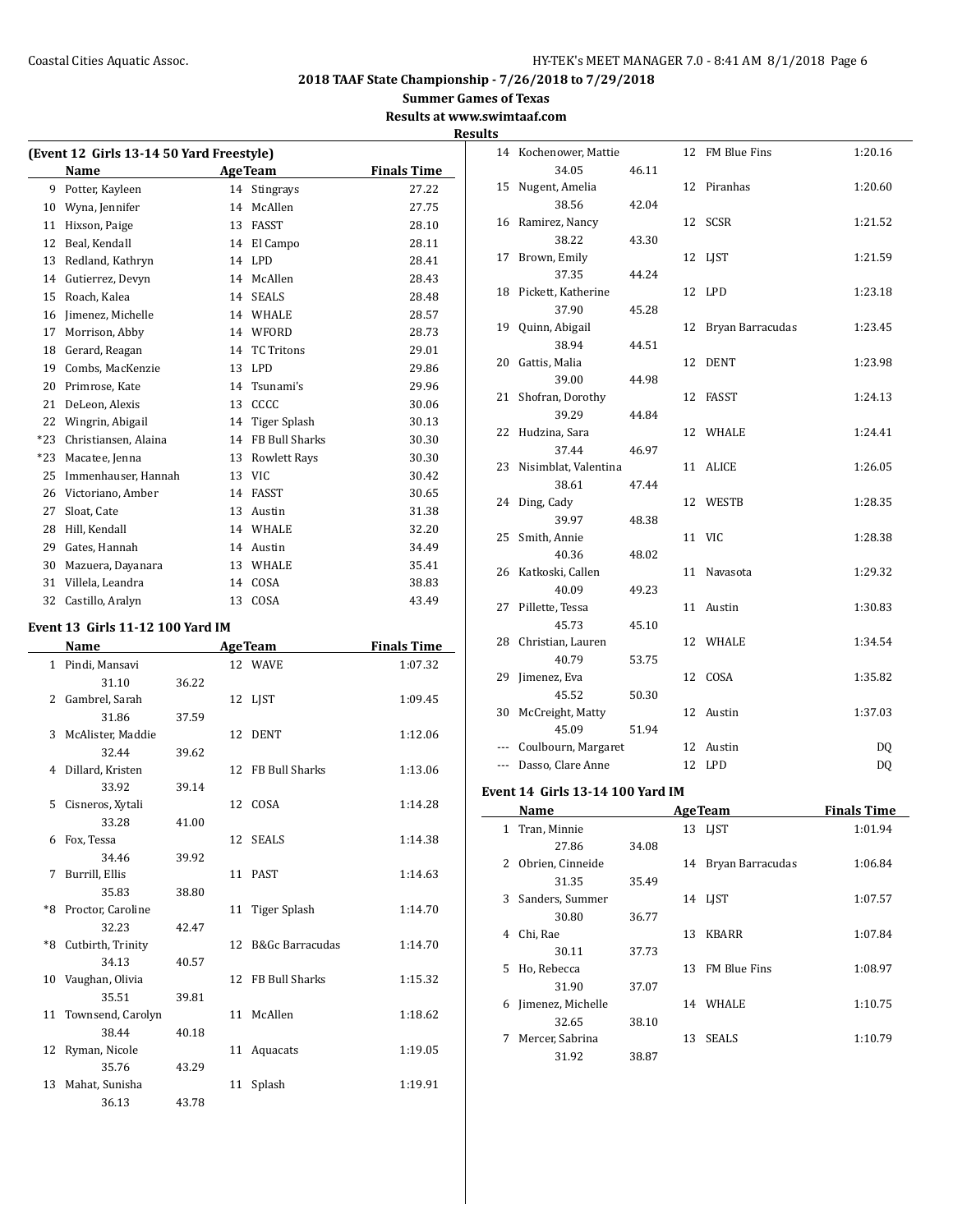**Summer Games of Texas**

**Results at www.swimtaaf.com**

|                                    |         |                   |                    | <b>Results</b> |                                               |       |                     |       |                    |
|------------------------------------|---------|-------------------|--------------------|----------------|-----------------------------------------------|-------|---------------------|-------|--------------------|
| (Event 14 Girls 13-14 100 Yard IM) |         |                   |                    |                | 5 Stitts, Sophie                              |       | 14 Sthlk Stingrays  |       | 2:14.06            |
| Name                               |         | <b>AgeTeam</b>    | <b>Finals Time</b> |                | 30.72                                         | 33.36 | 34.55               | 35.43 |                    |
| 8 Potter, Kayleen                  |         | 14 Stingrays      | 1:11.03            |                | 6 Edwards, Caitlin                            |       | 14 RPA              |       | 2:14.18            |
| 32.16                              | 38.87   |                   |                    |                | 31.80                                         | 34.72 | 33.47               | 34.19 |                    |
| 9 Edwards, Caitlin                 |         | 14 RPA            | 1:11.46            |                | 7 Obrien, Cinneide                            |       | 14 Bryan Barracudas |       | 2:14.86            |
| 32.15                              | 39.31   |                   |                    |                | 30.89                                         | 34.72 | 34.90               | 34.35 |                    |
| 10 Salazar, Mia                    |         | 13 McAllen        | 1:11.69            |                | 8 Perez, Gina                                 |       | 14 WHALE            |       | 2:14.91            |
| 33.91                              | 37.78   |                   |                    |                | 30.45                                         | 34.25 | 36.00               | 34.21 |                    |
| 11 Burrill, Avica                  |         | 14 PAST           | 1:11.71            |                | 9 Burrill, Avica                              |       | 14 PAST             |       | 2:16.08            |
| 34.53                              | 37.18   |                   |                    |                | 32.18                                         | 35.07 | 35.56               | 33.27 |                    |
| 12 Christiansen, Alaina            |         | 14 FB Bull Sharks | 1:13.41            |                | 10 Loveless, Ashley                           |       | 14 SEALS            |       | 2:17.21            |
| 33.64                              | 39.77   |                   |                    |                | 30.78                                         | 34.51 | 36.33               | 35.59 |                    |
| 13 Redland, Kathryn                |         | 14 LPD            | 1:13.79            |                | 11 Dasso, Faith                               |       | 14 LPD              |       | 2:17.84            |
| 34.89                              | 38.90   |                   |                    |                | 31.28                                         | 35.45 | 36.13               | 34.98 |                    |
| 14 McNamara, Regina                |         | 14 McAllen        | 1:14.15            |                | 12 Brawner, Kori                              |       | 14 SEALS            |       | 2:19.59            |
| 33.58                              | 40.57   |                   |                    |                | 30.51                                         | 34.69 | 37.08               | 37.31 |                    |
| 15 Blackwell, Katie                |         | 14 McAllen        | 1:14.28            |                | 13 Agan, Emily                                |       | 13 LJST             |       | 2:22.40            |
| 33.51                              | 40.77   |                   |                    |                | 31.75                                         | 35.55 | 37.80               | 37.30 |                    |
| 16 Neireiter, Ashlyn               |         | 13 GTSA-GU        | 1:14.80            |                | 14 Gerard, Allison                            |       | 13 FB Bull Sharks   |       | 2:22.94            |
| 34.31                              | 40.49   |                   |                    |                | 33.32                                         | 36.47 | 36.52               | 36.63 |                    |
| 17 Youn, Kathryn                   |         | 14 MCSL           | 1:15.08            |                | 15 Slimpin, Christy                           |       | 13 LPD              |       | 2:25.13            |
| 33.67                              | 41.41   |                   |                    |                | 32.75                                         | 37.97 | 39.25               | 35.16 |                    |
| 18 Waltz, Morgan                   |         | 14 FASST          | 1:15.63            |                | *16 Rincones, Leah                            |       | 13 RST              |       | 2:27.23            |
| 34.04                              | 41.59   |                   |                    |                | 32.24                                         | 36.71 | 40.26               | 38.02 |                    |
| 19 Morrison, Abby                  |         | 14 WFORD          | 1:16.22            |                | *16 Vargas, Glory                             |       | 14 Aquacats         |       | 2:27.23            |
| 34.84                              | 41.38   |                   |                    |                | 31.19                                         | 35.48 | 37.76               | 42.80 |                    |
| 20 Lipscomb, Taylah                |         | 14 Navasota       | 1:16.27            |                | 18 Gutierrez, Devyn                           |       | 14 McAllen          |       | 2:28.45            |
| 33.64                              | 42.63   |                   |                    |                | 33.26                                         | 37.77 | 39.14               | 38.28 |                    |
| 21 Perez, Gina                     |         | 14 WHALE          | 1:16.65            |                | 19 Guerra, Izabella                           |       | 14 Sharks           |       | 2:31.23            |
| 34.55                              | 42.10   |                   |                    |                | 33.63                                         | 38.25 | 39.45               | 39.90 |                    |
| 22 Macatee, Jenna                  |         | 13 Rowlett Rays   | 1:18.12            |                | 20 Bazan, Kimberly                            |       | 13 Mission Marlins  |       | 2:34.92            |
| 34.64                              | 43.48   |                   |                    |                | 33.72                                         | 38.01 | 42.78               | 40.41 |                    |
| 23 Guerra, Izabella                |         | 14 Sharks         | 1:19.23            |                | 21 Perotto, Vivian                            |       | 13 KST              |       | 2:40.49            |
| 34.54                              | 44.69   |                   |                    |                | 36.69                                         | 41.17 | 42.26               | 40.37 |                    |
| 24 Escobar, Bria                   |         | 13 ALICE          | 1:21.28            |                | 22 Singh, Aanchal                             |       | 14 Piranhas         |       | 2:42.08            |
| 36.48                              | 44.80   |                   |                    |                | 34.00                                         | 40.43 | 43.92               | 43.73 |                    |
| 25 Tischer, Lillian                |         | 14 LPD            | 1:23.10            |                | 23 Foit, Bridgette                            |       | 14 WHALE            |       | 2:50.28            |
| 36.84                              | 46.26   |                   |                    |                | 40.80                                         | 44.03 | 44.66               | 40.79 |                    |
| 26 Minus, Joon                     |         | 13 LPD            | 1:23.48            |                | 24 Campbell, Willow                           |       | 13 Stingrays        |       | 2:52.01            |
| 37.25                              | 46.23   |                   |                    |                | 37.45                                         | 43.71 | 45.89               | 44.96 |                    |
| 27 Perotto, Vivian                 |         | 13 KST            | 1:23.77            |                | 25 Green, Jessica                             |       | 14 TMST             |       | 2:58.88            |
| 37.60                              | 46.17   |                   |                    |                | 40.59                                         | 45.81 | 47.34               | 45.14 |                    |
| 28 Santos, Graciela                |         | 14 WHALE          | 1:25.82            |                |                                               |       |                     |       |                    |
| 29 Villela, Leandra                |         | 14 COSA           | 1:47.72            |                | Event 16 Girls 11-12 200 Yard Freestyle Relay |       |                     |       |                    |
| 47.66                              | 1:00.06 |                   |                    |                | Team                                          |       | Relay               |       | <b>Finals Time</b> |
|                                    |         |                   |                    |                | 1 FM Blue Fins                                |       | A                   |       | 1:59.39            |

# **Event 15 Girls 13-14 200 Yard Freestyle**

|   | Name                | <b>AgeTeam</b> |    |                  | <b>Finals Time</b> |         |
|---|---------------------|----------------|----|------------------|--------------------|---------|
| 1 | Carter, Julia       |                |    | 13 Tiger Splash  |                    | 2:02.29 |
|   | 27.45               | 30.83          |    | 32.13            | 31.88              |         |
|   | 2 Krajca, Elizabeth |                | 13 | Bryan Barracudas |                    | 2:05.35 |
|   | 28.92               | 32.35          |    | 32.56            | 31.52              |         |
| 3 | Chi, Rae            |                | 13 | <b>KBARR</b>     |                    | 2:07.11 |
|   | 30.18               | 32.85          |    | 32.27            | 31.81              |         |
| 4 | Wyna, Jennifer      |                | 14 | McAllen          |                    | 2:09.60 |
|   | 30.15               | 33.43          |    | 33.34            | 32.68              |         |

|              | Team                           |       | Relav                   |                      | <b>Finals Time</b> |
|--------------|--------------------------------|-------|-------------------------|----------------------|--------------------|
| $\mathbf{1}$ | <b>FM Blue Fins</b>            |       | A                       |                      | 1:59.39            |
|              | 1) Kochenower, Mattie 12       |       | 2) Kochenower, Kylee 12 |                      |                    |
|              | 3) Veliyathumally, Isabella 12 |       | 4) Lang, Bailey 12      |                      |                    |
|              | 30.09                          | 30.67 | 29.48                   | 29.15                |                    |
|              | Aquacats                       |       | А                       |                      | 2:00.66            |
|              | 1) Moya, Megan 11              |       |                         | 2) Frick, Lucille 12 |                    |
|              | 3) Ryman, Nicole 11            |       | 4) Gibbens, Alexis 12   |                      |                    |
|              | 31.69                          | 30.20 | 29.95                   | 28.82                |                    |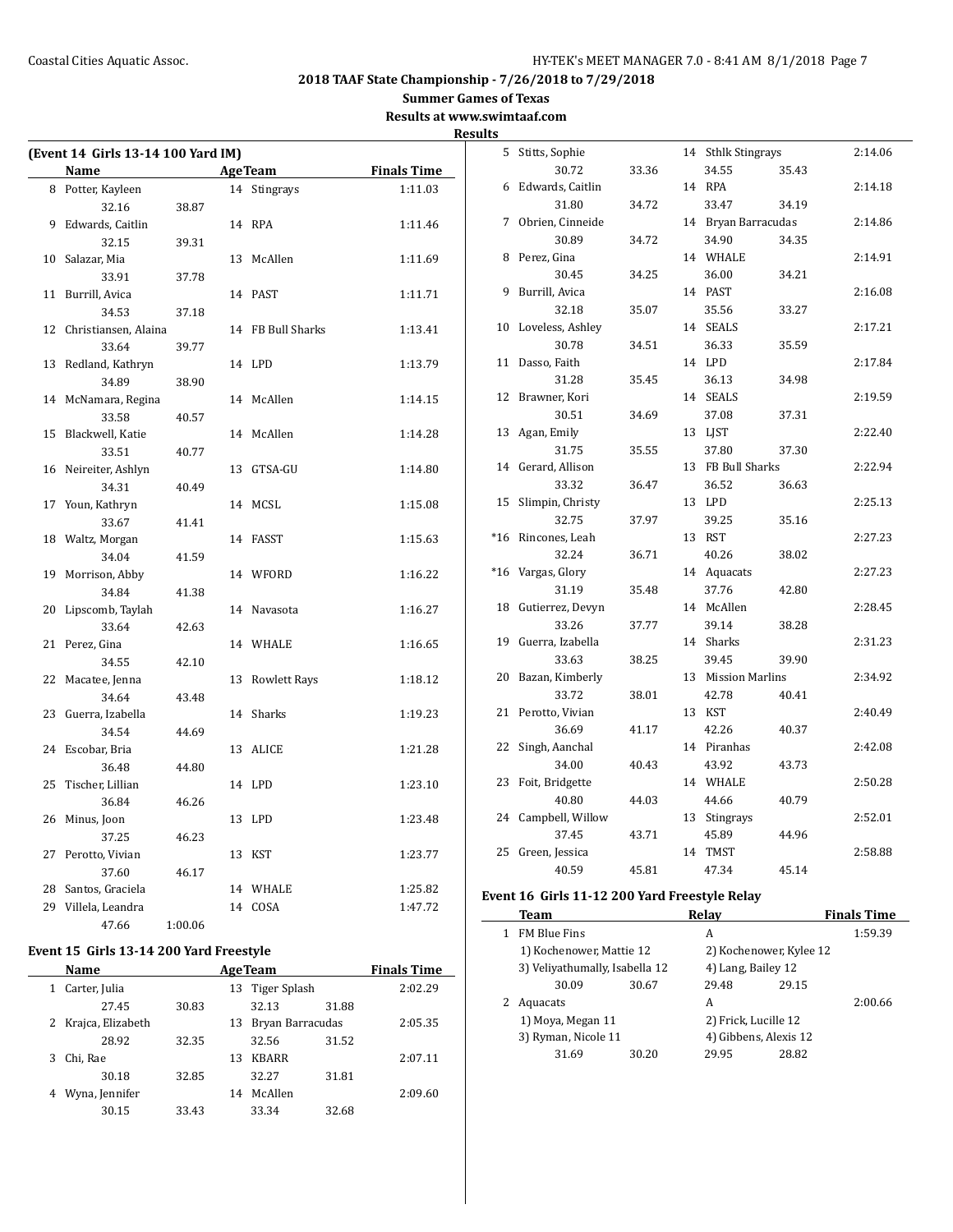**Summer Games of Texas**

**Results at www.swimtaaf.com**

#### **Results**

|    | (Event 16 Girls 11-12 200 Yard Freestyle Relay) |       |                           |                            |                    |  |
|----|-------------------------------------------------|-------|---------------------------|----------------------------|--------------------|--|
|    | Team                                            |       | Relay                     |                            | <b>Finals Time</b> |  |
| 3  | <b>TC Tritons</b>                               |       | A                         |                            | 2:01.60            |  |
|    | 1) Vaughan, Olivia 12                           |       | 2) Joski, Scarlett 11     |                            |                    |  |
|    | 3) Edwards, Anna 12                             |       | 4) Scrivner, Madison 12   |                            |                    |  |
|    | 29.72                                           | 30.73 | 31.06                     | 30.09                      |                    |  |
|    | 4 LPD                                           |       | A                         |                            | 2:01.65            |  |
|    | 1) Wolter, Emma 12                              |       | 2) Pickett, Katherine 12  |                            |                    |  |
|    | 3) Almquist, Erika 12                           |       | 4) Minnix, Micaiah 11     |                            |                    |  |
|    | 30.14                                           | 30.98 | 31.00                     | 29.53                      |                    |  |
| 5  | <b>DENT</b>                                     |       | A                         |                            | 2:03.43            |  |
|    | 1) Gattis, Malia 12                             |       | 2) Contreras, Marissa 11  |                            |                    |  |
|    | 3) Zellerhoff, Gracie 12                        |       | 4) McAlister, Maddie 12   |                            |                    |  |
|    | 30.03                                           | 36.05 | 30.05                     | 27.30                      |                    |  |
|    | 6 VIC                                           |       | A                         |                            | 2:03.47            |  |
|    | 1) Lundy, Lauren 12                             |       | 2) Travis, Shelby 12      |                            |                    |  |
|    | 3) Jendrzey, Aubrie 12                          |       | 4) Hinojosa, Sophia 12    |                            |                    |  |
|    | 30.79                                           | 31.78 | 30.75                     | 30.15                      |                    |  |
|    |                                                 |       |                           |                            |                    |  |
| 7  | FASST                                           |       | A                         |                            | 2:06.19            |  |
|    | 1) Frost, Lauren 12                             |       | 2) Shofran, Dorothy 12    |                            |                    |  |
|    | 3) Bunker, Hally 12                             |       | 4) Sennett, Jasmine 12    |                            |                    |  |
|    | 33.06                                           | 31.11 | 32.02                     | 30.00                      |                    |  |
| 8  | Tiger Splash                                    |       | A                         |                            | 2:06.49            |  |
|    | 1) Sullivan, Claire 12                          |       | 2) Newton, Natasha 12     |                            |                    |  |
|    | 3) Silcox, Kinsey 12                            |       | 4) Parnell, Perri 12      |                            |                    |  |
|    | 30.68                                           | 32.68 | 32.92                     | 30.21                      |                    |  |
| 9  | SEALS                                           |       | A                         |                            | 2:11.31            |  |
|    | 1) Gifford, Rayah 12                            |       | 2) Cauble, Kennedy 11     |                            |                    |  |
|    | 3) Martin, Braylee 11                           |       | 4) Rust, Madison 11       |                            |                    |  |
|    | 32.12                                           | 30.44 | 35.15                     | 33.60                      |                    |  |
|    | 10 GTSA-GU                                      |       | A                         |                            | 2:11.65            |  |
|    | 1) Reed, Kendall 11                             |       | 2) Liu, Crystal 11        |                            |                    |  |
|    | 3) Douglas, Maelynn 11                          |       | 4) Flanagan, Zaniya 11    |                            |                    |  |
|    | 33.70                                           | 32.11 | 32.95                     | 32.89                      |                    |  |
| 11 | ALICE                                           |       | A                         |                            | 2:12.87            |  |
|    | 1) Vasquez, Amaris 12                           |       | 2) Garcia, Natalie 11     |                            |                    |  |
|    | 3) Rubio, Caitlynn 12                           |       |                           | 4) Nisimblat, Valentina 11 |                    |  |
|    | 34.56                                           | 35.25 | 31.53                     | 31.53                      |                    |  |
| 12 | <b>Mission Marlins</b>                          |       | A                         |                            | 2:13.39            |  |
|    | 1) Zarate, Graciela 12                          |       | 2) Arambula, Estefania 12 |                            |                    |  |
|    | 3) Garica, Sofia 11                             |       | 4) Flores, Karissa 12     |                            |                    |  |
|    | 32.91                                           | 36.26 | 37.68                     | 26.54                      |                    |  |
| 13 | Aqua Racers                                     |       | А                         |                            | 2:13.80            |  |
|    | 1) Fowers, Madeline 11                          |       | 2) Ready, Caroline 11     |                            |                    |  |
|    | 3) An, Rachel 11                                |       | 4) Geier, Jessie 11       |                            |                    |  |
|    |                                                 |       |                           |                            |                    |  |
|    | 34.97                                           | 32.52 | 34.78                     | 31.53                      |                    |  |
|    | 14 FB Bull Sharks                               |       | A                         |                            | 2:15.13            |  |
|    | 1) Gallucci, Avery 11                           |       | 2) Bessonette, Jalyn 11   |                            |                    |  |
|    | 3) Lemon, Amari 11                              |       | 4) Slaughter, Savana 11   |                            |                    |  |
|    | 35.87                                           | 36.05 | 31.74                     | 31.47                      |                    |  |
| 15 | <b>FASST</b>                                    |       | B                         |                            | 2:16.08            |  |
|    | 1) Amend, Vivienne 12                           |       | 2) Bray, Emily 11         |                            |                    |  |
|    | 3) Cummings, Katherine 11                       |       | 4) Weisenbeck, Hailey 12  |                            |                    |  |
|    | 32.39                                           | 34.25 | 34.37                     | 35.07                      |                    |  |
|    |                                                 |       |                           |                            |                    |  |

| 16 | <b>SCSR</b>             |       | А                       |                          | 2:18.08 |
|----|-------------------------|-------|-------------------------|--------------------------|---------|
|    | 1) Martinez, Elaiza 12  |       |                         | 2) Lopez, Natalia 12     |         |
|    | 3) Garcia, Angely 12    |       | 4) Ramirez, Nancy 12    |                          |         |
|    | 33.96                   | 38.07 | 36.05                   | 30.00                    |         |
| 17 | <b>LIST</b>             |       | A                       |                          | 2:18.55 |
|    | 1) Brown, Emily 12      |       | 2) Sparkman, Alex 12    |                          |         |
|    | 3) Kadlecik, Grace 11   |       | 4) Kesler, Mallory 11   |                          |         |
|    | 31.61                   | 41.70 | 30.68                   | 34.56                    |         |
| 18 | VIC.                    |       | B                       |                          | 2:18.68 |
|    | 1) Smith, Annie 11      |       | 2) Mitchon, Aimee 11    |                          |         |
|    | 3) Herath, Tayten 12    |       |                         | 4) Amejorado, Cameryn 12 |         |
|    | 35.95                   | 37.03 | 33.41                   | 32.29                    |         |
| 19 | Tiger Splash            |       | B                       |                          | 2:21.27 |
|    | 1) Mendez, Rayne 12     |       | 2) Portewig, Zoe 12     |                          |         |
|    | 3) Sullivan, Madison 12 |       | 4) Wingrin, Madison 12  |                          |         |
|    | 34.14                   | 35.97 | 37.25                   | 33.91                    |         |
| 20 | <b>Rowlett Rays</b>     |       | A                       |                          | 2:22.22 |
|    | 1) Argueta, Emma 12     |       | 2) Hedgecock, Chloe 12  |                          |         |
|    | 3) Empey, Madilyn 11    |       | 4) Hargrave, Cate 12    |                          |         |
|    | 35.90                   | 36.80 | 37.37                   | 32.15                    |         |
| 21 | <b>FM Blue Fins</b>     |       | B                       |                          | 2:22.79 |
|    | 1) Johnson, Anelise 11  |       | 2) Davis, Ava 11        |                          |         |
|    | 3) Rudolph, Rachel 11   |       | 4) Stenning, Lucy 11    |                          |         |
|    | 34.82                   | 36.21 | 33.72                   | 38.04                    |         |
| 22 | <b>Mission Marlins</b>  |       | B                       |                          | 2:23.96 |
|    | 1) Schumacher, Tera 12  |       | 2) Deanda, Lauren 11    |                          |         |
|    | 3) Kidd, Kathryn 11     |       | 4) Perez, Angela 12     |                          |         |
|    | 35.65                   | 35.61 | 37.29                   | 35.41                    |         |
| 23 | COSA                    |       | А                       |                          | 2:36.13 |
|    | 1) Robledo, Perla 12    |       | 2) Cisneros, Xytali 12  |                          |         |
|    | 3) Fernandez, Sarah 11  |       | 4) Esquivel, Camilla 11 |                          |         |
|    | 28.75                   | 36.25 | 45.94                   | 45.19                    |         |
|    |                         |       |                         |                          |         |

# **Event 17 Girls 13-14 200 Yard Freestyle Relay**

|                | <b>Team</b>            |       | Relay                   |       | <b>Finals Time</b> |
|----------------|------------------------|-------|-------------------------|-------|--------------------|
| $\mathbf{1}$   | <b>TC Tritons</b>      |       | A                       |       | 1:51.19            |
|                | 1) Miller, Makenna 14  |       | 2) Gerard, Reagan 14    |       |                    |
|                | 3) Wilson, Tess 14     |       | 4) Thomason, Whitney 14 |       |                    |
|                | 26.61                  | 28.87 | 27.64                   | 28.07 |                    |
| $\overline{2}$ | <b>FM Blue Fins</b>    |       | A                       |       | 1:51.73            |
|                | 1) Payne, Lindsey 14   |       | 2) Larson, Taylor 14    |       |                    |
|                | 3) Ho, Rebecca 13      |       | 4) Lang, Milena 14      |       |                    |
|                | 28.30                  | 29.36 | 28.05                   | 26.02 |                    |
| 3              | Tiger Splash           |       | A                       |       | 1:51.95            |
|                | 1) Dalton, Riley 14    |       | 2) Ballard, Ainsley 14  |       |                    |
|                | 3) Wingrin, Abigail 14 |       | 4) Carter, Julia 13     |       |                    |
|                | 27.35                  | 30.80 | 28.15                   | 25.65 |                    |
| 4              | <b>SEALS</b>           |       | A                       |       | 1:53.84            |
|                | 1) Brawner, Kori 14    |       | 2) Rezsofi, Caroline 14 |       |                    |
|                | 3) Roach, Kalea 14     |       | 4) Loveless, Ashley 14  |       |                    |
|                | 28.94                  | 29.04 | 28.23                   | 27.63 |                    |
| 5.             | <b>Sthlk Stingrays</b> |       | A                       |       | 1:55.87            |
|                | 1) Repsky, Sierra 13   |       | 2) Stitts, Sophie 14    |       |                    |
|                | 3) Dollins, Whitney 14 |       | 4) Scott, Jordan 13     |       |                    |
|                | 28.27                  | 30.17 | 30.47                   | 26.96 |                    |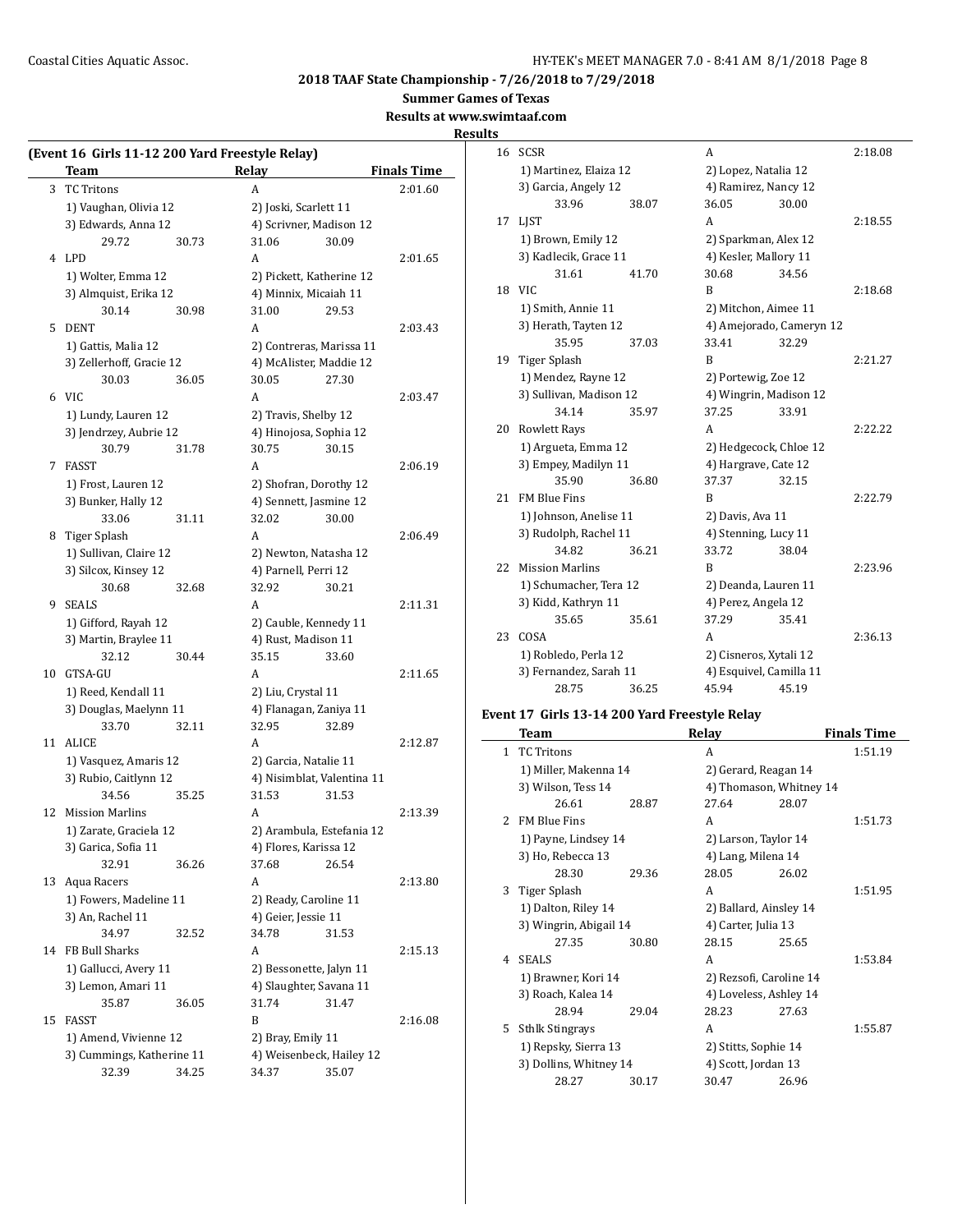**Summer Games of Texas**

**Results at www.swimtaaf.com**

## **Results**

 $\frac{1}{2}$ 

|    | Team                       |       | Relay                 |                        | <b>Finals Time</b> |
|----|----------------------------|-------|-----------------------|------------------------|--------------------|
| 6  | <b>Mission Marlins</b>     |       | A                     |                        | 1:56.22            |
|    | 1) Garza, Hayley 14        |       |                       | 2) Bazan, Kimberly 13  |                    |
|    | 3) Maldonado, Victoria 13  |       |                       | 4) Gonzalez, Ivanna 13 |                    |
|    | 28.69                      | 30.41 | 28.66                 | 28.46                  |                    |
| 7  | FB Bull Sharks             |       | A                     |                        | 1:56.88            |
|    | 1) Christiansen, Alaina 14 |       | 2) Gerard, Allison 13 |                        |                    |
|    | 3) Nash, Rylie 13          |       | 4) Du, Amber 13       |                        |                    |
|    | 29.98                      | 30.71 | 32.27                 | 23.92                  |                    |
| 8  | RST                        |       | A                     |                        | 1:57.95            |
|    | 1) Chancoco, Deanna 14     |       |                       | 2) Deleon, Lyanna 13   |                    |
|    | 3) Malone, Bailey 14       |       |                       | 4) Dronova, Sophia 14  |                    |
|    | 29.97                      | 32.90 | 27.58                 | 27.50                  |                    |
| 9  | McAllen                    |       | A                     |                        | 1:59.07            |
|    |                            |       |                       |                        |                    |
|    | 1) Gutierrez, Devyn 14     |       |                       | 2) McNamara, Regina 14 |                    |
|    | 3) Blackwell, Katie 14     |       | 4) Harr, Calista 14   |                        |                    |
|    | 31.48                      | 40.24 | 19.04                 | 28.31                  |                    |
| 10 | <b>SEALS</b>               |       | B                     |                        | 2:00.18            |
|    | 1) Kirkland, Kaylee 13     |       |                       | 2) Kupper, Kamryn 13   |                    |
|    | 3) Heiner, Catherine 13    |       | 4) Lindsey, Kyla 14   |                        |                    |
|    | 31.94                      | 29.48 | 29.91                 | 28.85                  |                    |
| 11 | <b>Mission Marlins</b>     |       | B                     |                        | 2:03.34            |
|    | 1) Garcia, Hailey 13       |       |                       | 2) Evans, Daemonni 14  |                    |
|    | 3) Briones, Sylvia 13      |       |                       | 4) Martinez, Melyna 13 |                    |
|    | 34.91                      | 26.84 | 31.84                 | 29.75                  |                    |
| 12 | KST                        |       | A                     |                        | 2:04.23            |
|    | 1) Perotto, Vivian 13      |       |                       | 2) Mosqueda, Taryn 13  |                    |
|    | 3) Horner, Reagan 13       |       |                       | 4) Hanzak, Daphne 14   |                    |
|    | 32.19                      | 31.90 | 30.99                 | 29.15                  |                    |
| 13 | ALICE                      |       | A                     |                        | 2:04.60            |
|    | 1) Galvan, Saydee 13       |       | 2) Escobar, Bria 13   |                        |                    |
|    | 3) Cardona, Mia 14         |       | 4) Arizpe, Celene 13  |                        |                    |
|    | 33.49                      | 28.92 | 31.16                 | 31.03                  |                    |
|    | 14 VIC                     |       | A                     |                        | 2:05.41            |
|    | 1) Immenhauser, Hannah 13  |       | 2) Schultz, Emily 14  |                        |                    |
|    | 3) Patek, Cami 13          |       |                       | 4) Sevier, Abigail 13  |                    |
|    | 31.16                      | 32.06 | 32.31                 | 29.88                  |                    |
| 15 | WHALE                      |       | A                     |                        | 2:09.42            |
|    | 1) Santos, Graciela 14     |       | 2) Foit, Bridgette 14 |                        |                    |
|    | 3) Culotta, Maddie 14      |       | 4) Gabrel, Karli 13   |                        |                    |
|    | 33.04                      | 36.17 | 30.14                 | 30.07                  |                    |
| 16 | FASST                      |       | A                     |                        | 2:10.06            |
|    | 1) Troiano, Julia 13       |       | 2) Rizzotto, Lanie 14 |                        |                    |
|    | 3) Clark, Katie 13         |       |                       | 4) Lewis, Madelyn 14   |                    |
|    | 31.10                      | 33.87 | 33.13                 | 31.96                  |                    |
| 17 | GTSA-GU                    |       | A                     |                        | 2:12.38            |
|    |                            |       | 2) Sias, Holly 13     |                        |                    |
|    | 1) Landry, Maggie 14       |       |                       |                        |                    |
|    | 3) Parra, Lily 13          |       |                       | 4) Velazquez, Kelly 14 |                    |
|    | 34.27                      | 34.17 | 33.88                 | 30.06                  |                    |
| 18 | Den Dolphins               |       | A                     |                        | 2:23.89            |
|    | 1) Gowans, Lauren 13       |       |                       | 2) Bankston, Sarah 13  |                    |
|    | 3) Torres, Alondera 14     |       |                       | 4) Goodman, Hope 14    |                    |
|    | 35.30                      | 37.92 | 41.73                 | 28.94                  |                    |

|              | Event 18 Boys 9-10 100 Yard Medley Relay<br>Team |       | Relay                    |                            | <b>Finals Time</b> |
|--------------|--------------------------------------------------|-------|--------------------------|----------------------------|--------------------|
| $\mathbf{1}$ | <b>TC Tritons</b>                                |       | A                        |                            | 1:04.89            |
|              | 1) White, Rix 10                                 |       | 2) Burraston, Stephen 10 |                            |                    |
|              | 3) Nickler, Jack 10                              |       | 4) Grube, Jacob 10       |                            |                    |
|              | 16.57                                            | 17.84 | 21.21                    | 9.27                       |                    |
|              | 2 LJST                                           |       | A                        |                            | 1:10.33            |
|              | 1) Corn, Kasen 10                                |       | 2) McNames, Owen 9       |                            |                    |
|              | 3) Mixon, Luke 10                                |       | 4) Parker, Kersh 9       |                            |                    |
|              | 17.29                                            | 20.18 | 16.52                    | 16.34                      |                    |
| 3            | FM Blue Fins                                     |       | A                        |                            | 1:10.56            |
|              | 1) DaCunha, Mattix 10                            |       | 2) Ho, Nathan 10         |                            |                    |
|              | 3) Rivera Scott, Asher 10                        |       | 4) Smith, Dylan 10       |                            |                    |
|              | 26.56                                            | 12.07 | 16.27                    | 15.66                      |                    |
|              | 4 FASST                                          |       | A                        |                            | 1:11.94            |
|              |                                                  |       |                          |                            |                    |
|              | 1) Heimbuch, Chase 10                            |       | 2) Khan, Omar 10         |                            |                    |
|              | 3) Buchanan, Brock 10                            |       | 4) Gulledge, Rhett 10    |                            |                    |
|              | 19.49                                            | 52.45 |                          |                            |                    |
| 5            | GTSA-GU                                          |       | A                        |                            | 1:12.18            |
|              | 1) Nguyen, Landyn 10                             |       | 2) Nguyen, Peter 10      |                            |                    |
|              | 3) Todd, Reid 10                                 |       | 4) Townsend, Jathen 10   |                            |                    |
|              | 18.75                                            | 22.30 | 16.63                    | 14.50                      |                    |
| 6            | FB Bull Sharks                                   |       | A                        |                            | 1:14.18            |
|              | 1) Wojcik, Zachary 10                            |       | 2) Bessonette, Judah 9   |                            |                    |
|              | 3) Mojdeh, Keegan 10                             |       | 4) D'Avila, Jorge 10     |                            |                    |
|              | 19.07                                            | 21.91 | 16.59                    | 16.61                      |                    |
| 7            | <b>SEALS</b>                                     |       | A                        |                            | 1:17.17            |
|              | 1) Lindsey, Connor 10                            |       | 2) Hulsey, Corbin 10     |                            |                    |
|              | 3) Smith, Cooper 10                              |       | 4) Parker, Colby 10      |                            |                    |
|              |                                                  |       | 10.58                    | 15.84                      |                    |
| 8            | <b>TC Tritons</b>                                |       | B                        |                            | 1:17.19            |
|              | 1) Tennison, Tristan 10                          |       | 2) Stutz, Landon 10      |                            |                    |
|              | 3) Adkins, Sterling 10                           |       | 4) Vanderveer, Max 9     |                            |                    |
|              | 20.04                                            | 22.30 | 16.27                    | 18.58                      |                    |
| 9            | <b>TC Tritons</b>                                |       | C                        |                            | 1:17.44            |
|              | 1) Zeske, John 9                                 |       | 2) Odum, Zachary 9       |                            |                    |
|              | 3) Cashon, Lane 9                                |       | 4) Lawson, Corbett 10    |                            |                    |
|              | 21.15                                            | 21.38 | 18.00                    | 16.91                      |                    |
| 10           | <b>FASST</b>                                     |       | B                        |                            | 1:17.69            |
|              | 1) Sennett, Hayden 10                            |       | 2) Funderburk, Lukas 10  |                            |                    |
|              | 3) Kesselring, Joshua 10                         |       | 4) Hammons, Joshua 9     |                            |                    |
|              | 20.56                                            | 22.10 | 20.79                    | 14.24                      |                    |
| 11           | PAC!                                             |       | A                        |                            | 1:18.24            |
|              | 1) McGinnis, Cameron 10                          |       | 2) Olivera, Gabriel 9    |                            |                    |
|              | 3) Stahl, Keegan 9                               |       | 4) Ware, Mason 10        |                            |                    |
|              | 20.42                                            | 26.69 | 16.01                    | 15.12                      |                    |
| 12           | <b>ALICE</b>                                     |       | A                        |                            | 1:19.12            |
|              | 1) Molina, Jason 10                              |       | 2) Lara, Christian 9     |                            |                    |
|              | 3) Riley, Kade 10                                |       | 4) Hernandez, Oscar 10   |                            |                    |
|              | 19.79                                            | 24.81 | 21.78                    | 12.74                      |                    |
| 13           | <b>Belterra Marlins</b>                          |       | A                        |                            | 1:19.32            |
|              | 1) Mowery, Joseph 10                             |       | 2) Caffrey, Connor 10    |                            |                    |
|              | 3) Weiss, Jacoby 9                               |       |                          | 4) Rubenstein, Anderson 10 |                    |
|              | 18.90                                            | 24.34 | 19.98                    | 16.10                      |                    |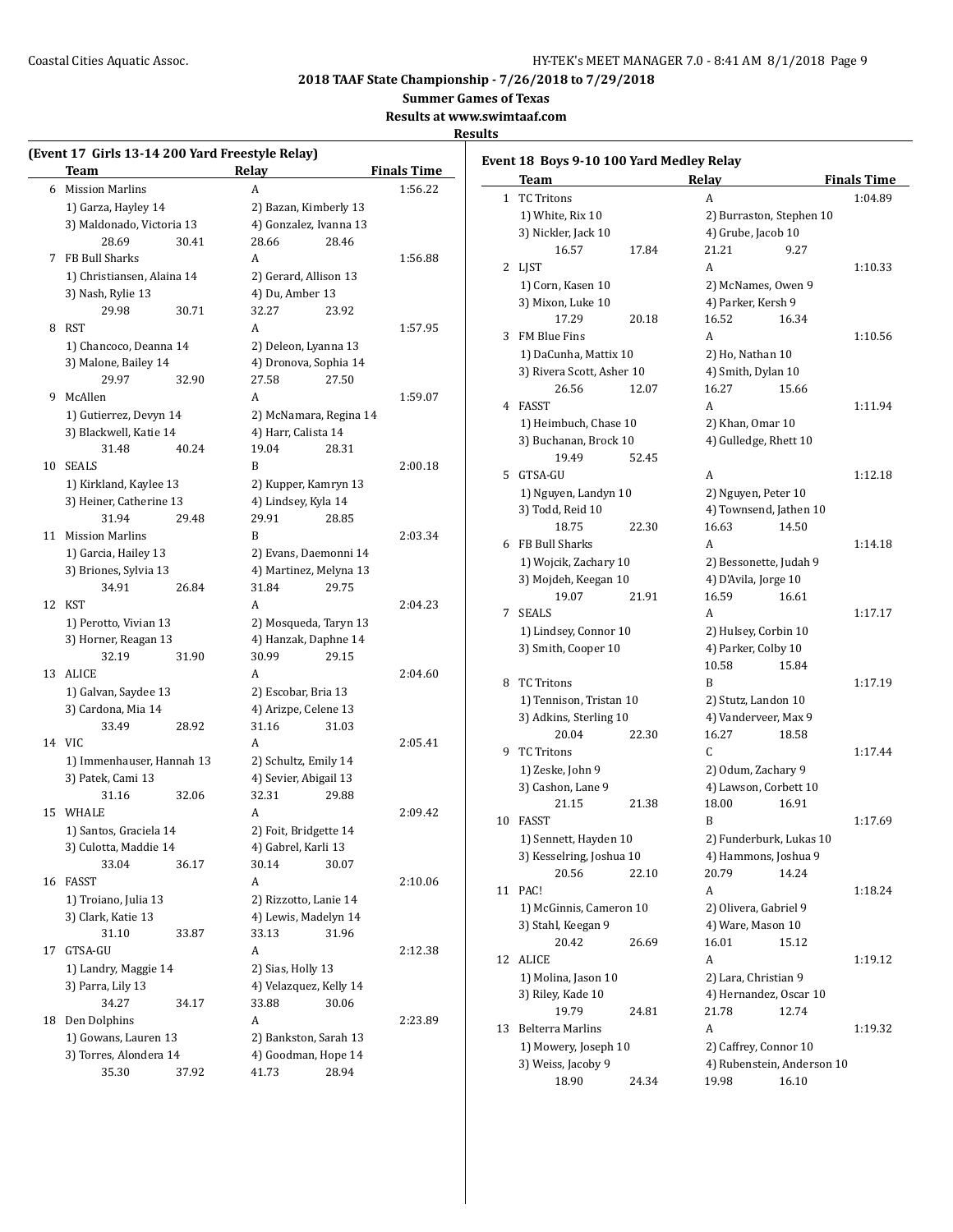**Summer Games of Texas**

## **Results at www.swimtaaf.com**

**Results**

## **(Event 18 Boys 9-10 100 Yard Medley Relay) Team Relay Finals Time** 14 FASST C 1:20.05 1) Franklin, Nathan 10 2) Xie, Nevin 9 3) Sandoval, Daniel 10 4) Nicosia, Noah 9 20.50 22.74 20.45 16.36 15 LPD A 1:23.84 1) Felderhoff, Alexander 10 2) Youngblood, Grayson 10 3) Barnes, Burt 10 4) Zunker, Ryan 10 21.79 27.21 18.75 16.09 16 Aquacats A 1:24.66 1) Garza, Daiten 10 2) Castillo, Christopher 10 3) Rodriguez, Sergio 9 4) Spencer, Keegan 9 36.01 17 Tiger Splash A 1:30.13 1) Silcox, Jackson 10 2) Ballard, Keegan 10 3) Portewig, Carter 9 4) Hembree, Beck 10 43.28 18 Austin B 1:33.88 1) Sheeks, Gabriel 9 2) Ericson, Rowan 10 3) Grigsby, Ethan 9 4) Leary, Eoin 10 43.28 --- Austin A DQ 1) Saenz, Victor 9 2) Macon, Boone 9 3) Alvarez, Joseph 9 4) Fonner, Carson 9 -- VIC A DQ 1) Smith, Freddie 9 2) New, Morgan 9 3) Southern, Jackson 10 4) Jendrzey, Colby 9 -- MARL DQ 1) Hernandez, Zelmer 10 2) Castellon, Felipe 9 3) Brown, Malachi 10 4) Stevens, Emery 10

#### **Event 19 Men 15-17 200 Yard Medley Relay**

|                | Team                      |       | Relay                    |       | <b>Finals Time</b> |
|----------------|---------------------------|-------|--------------------------|-------|--------------------|
| 1              | <b>Mission Marlins</b>    |       | A                        |       | 1:40.76            |
|                | 1) Singh, Luke 16         |       | 2) Adkins, Andrew 17     |       |                    |
|                | 3) Garza, Alvaro 16       |       | 4) Heath, Trevor 16      |       |                    |
|                | 25.79                     | 28.12 | 24.76                    | 22.09 |                    |
| $\overline{2}$ | TMST                      |       | A                        |       | 1:44.66            |
|                | 1) Castillo, Christian 15 |       | 2) Vargas, Aidan 15      |       |                    |
|                | 3) Potter, Eric 16        |       | 4) Dear, Taylor 15       |       |                    |
|                | 28.09                     | 28.04 | 24.01                    | 24.52 |                    |
| 3              | LPD                       |       | A                        |       | 1:45.24            |
|                | 1) Hardaway, Hayden 16    |       | 2) Criddle, Alan 17      |       |                    |
|                | 3) Davis, Luke 17         |       | 4) Youngblood, Keaton 16 |       |                    |
|                | 28.65                     | 28.20 | 24.32                    | 24.07 |                    |
| 4              | GTSA-GU                   |       | A                        |       | 1:45.42            |
|                | 1) Morgan, Darian 17      |       | 2) Tullos, Paul 16       |       |                    |
|                | 3) Fletcher, Vincent 17   |       | 4) Camargo, Edmundo 17   |       |                    |
|                | 28.89                     | 28.34 | 23.34                    | 24.85 |                    |
| 5              | <b>LIST</b>               |       | A                        |       | 1:47.76            |
|                | 1) Mackebon, Will 15      |       | 2) deValcourt, Myles 15  |       |                    |
|                | 3) Logan, Landon 16       |       | 4) Kesler, Mason 15      |       |                    |
|                | 28.97                     | 28.37 | 26.42                    | 24.00 |                    |
|                |                           |       |                          |       |                    |

| 6  | DPARK                      |       | A                       |       | 1:48.00 |
|----|----------------------------|-------|-------------------------|-------|---------|
|    | 1) Penny, Evan 15          |       | 2) Michna, Brandon 15   |       |         |
|    | 3) Gutierrez, Richard 15   |       | 4) Avila, Gerardo 15    |       |         |
|    | 29.34                      | 28.20 | 26.73                   | 23.73 |         |
| 7  | <b>TC Tritons</b>          |       | A                       |       | 1:48.06 |
|    | 1) Hackler, Christopher 16 |       | 2) Brown, Hunter 15     |       |         |
|    | 3) Roybal, Liam 15         |       | 4) Mauer, Nico 17       |       |         |
|    | 27.68                      | 30.34 | 25.48                   | 24.56 |         |
| 8  | <b>Mission Marlins</b>     |       | B                       |       | 1:50.80 |
|    | 1) Herrera, Jae 17         |       | 2) Garza, Diego 15      |       |         |
|    | 3) Montalvo, Ethan 16      |       | 4) Ramirez, Robert 16   |       |         |
|    | 30.57                      | 29.91 | 26.68                   | 23.64 |         |
| 9  | Pharr SC                   |       | A                       |       | 1:54.06 |
|    | 1) Bravo Jr., Jose 15      |       | 2) Gomez, Jose 17       |       |         |
|    | 3) Anaya, Matthew 17       |       | 4) Renteria, RJ 15      |       |         |
|    | 29.07                      | 31.78 | 25.94                   | 27.27 |         |
| 10 | <b>TC Tritons</b>          |       | B                       |       | 1:54.76 |
|    | 1) Damron, Carson 17       |       | 2) Hutson, Jackson 16   |       |         |
|    | 3) Lantzy, Brennan 15      |       | 4) Owens, Brandon 17    |       |         |
|    | 30.04                      | 32.28 | 27.41                   | 25.03 |         |
| 11 | Stingrays                  |       | A                       |       | 1:54.89 |
|    | 1) Hale, Ben 16            |       | 2) Scheer, Alan 16      |       |         |
|    | 3) Thomas, Matthew 15      |       | 4) Cox, Tate 15         |       |         |
|    | 30.14                      | 31.10 | 28.24                   | 25.41 |         |
| 12 | Rowlett Rays               |       | A                       |       | 1:56.71 |
|    | 1) Barnes, Brodie 16       |       | 2) Zuniga, Andres 17    |       |         |
|    | 3) Lavinsky, Max 17        |       | 4) Davis, Merrick 15    |       |         |
|    | 31.39                      | 34.04 | 27.87                   | 23.41 |         |
| 13 | <b>TC Tritons</b>          |       | D                       |       | 1:57.44 |
|    | 1) Jarmulak, Joel 15       |       | 2) Wever, Blaine 16     |       |         |
|    | 3) Maddula, Naga-Sai 15    |       | 4) Wilson, Daniel 15    |       |         |
|    | 31.82                      | 32.27 | 27.82                   | 25.53 |         |
| 14 | <b>TERR</b>                |       | A                       |       | 1:57.46 |
|    | 1) Pritchett, Logan 15     |       | 2) Theriot, Nicholas 16 |       |         |
|    | 3) Carrasco, Ivan 16       |       | 4) Bates, Colton 15     |       |         |
|    | 31.30                      | 32.68 | 28.53                   | 24.95 |         |
| 15 | <b>ALVIN</b>               |       | A                       |       | 1:58.07 |
|    | 1) Garza, Matthew 16       |       | 2) Hoelting, Dane 16    |       |         |
|    | 3) Patterson, Colby 16     |       | 4) Peterson, Zachary 17 |       |         |
|    | 34.30                      | 28.54 | 27.61                   | 27.62 |         |
| 16 | <b>VIC</b>                 |       | A                       |       | 1:58.08 |
|    | 1) Flores, Eric 17         |       | 2) Immenhauser, Alec 15 |       |         |
|    | 3) Peart, Kasey 15         |       | 4) Luke, Tanner 15      |       |         |
|    | 30.63                      | 32.85 | 28.84                   | 25.76 |         |
| 17 | McAllen                    |       | A                       |       | 1:58.33 |
|    | 1) Salinas, Andrew 15      |       | 2) Chimely, Cody 15     |       |         |
|    | 3) Mondragon, David 16     |       | 4) Acevedo, Nicolas 16  |       |         |
|    | 34.46                      | 30.37 | 29.07                   | 24.43 |         |
| 18 | <b>TC Tritons</b>          |       | C                       |       | 1:58.46 |
|    | 1) Bryan, Ty 17            |       | 2) Irwin, Clark 16      |       |         |
|    | 3) Sellars, Kole 15        |       | 4) Barnes, Ashton 16    |       |         |
|    | 31.40                      | 30.79 | 30.30                   | 25.97 |         |
| 19 | <b>WESTB</b>               |       | A                       |       | 1:58.53 |
|    | 1) Dai, James 16           |       | 2) Gonzalez, Jordan 16  |       |         |
|    | 3) Wen, Gary 17            |       | 4) Tran, Sam 17         |       |         |
|    | 30.50                      | 32.43 | 30.35                   | 25.25 |         |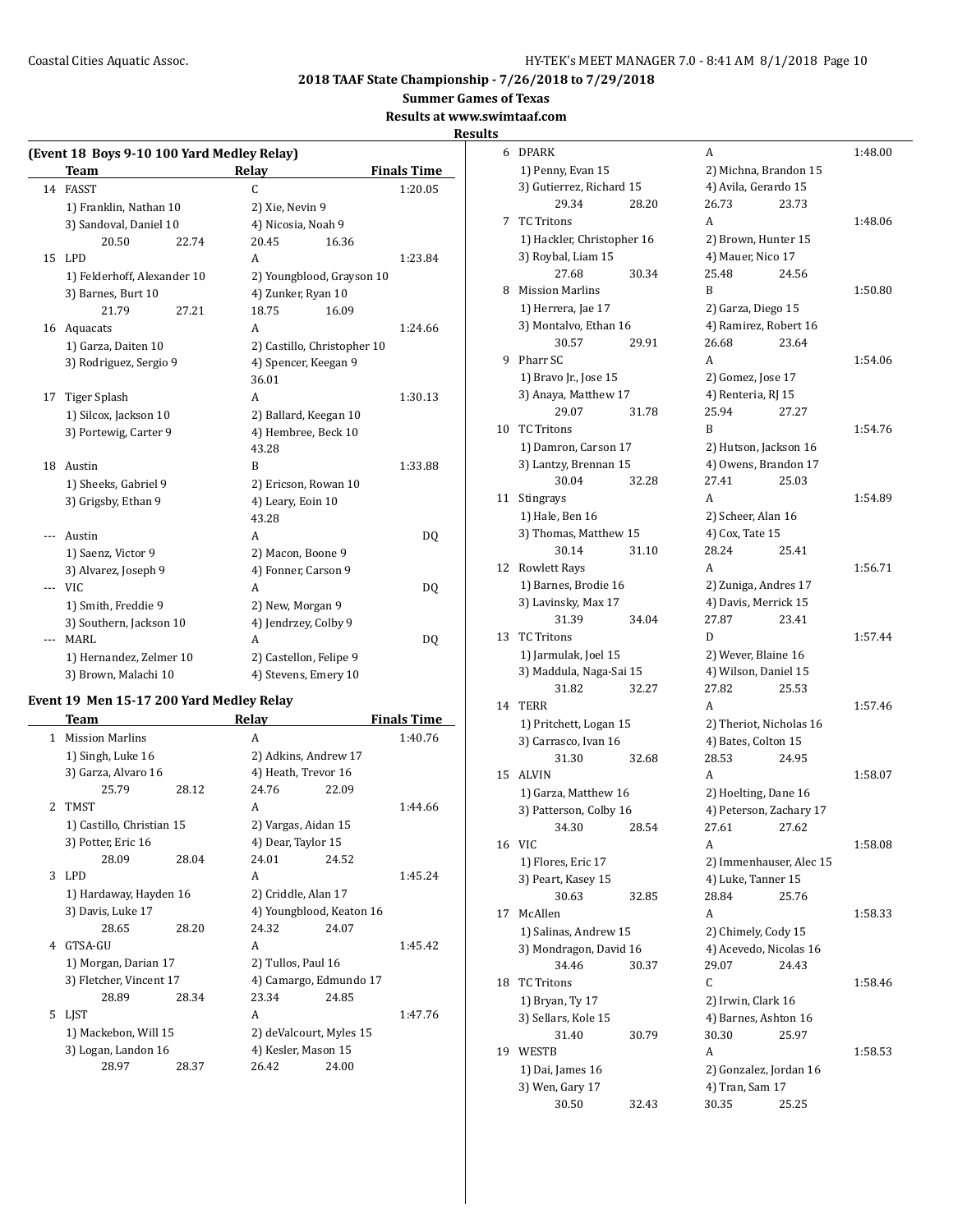**Summer Games of Texas**

#### **Results at www.swimtaaf.com**

**Results**

|     | (Event 19 Men 15-17 200 Yard Medley Relay) |       |                       |                            |                    |
|-----|--------------------------------------------|-------|-----------------------|----------------------------|--------------------|
|     | <b>Team</b>                                |       | Relay                 |                            | <b>Finals Time</b> |
| 20  | <b>FM Blue Fins</b>                        |       | A                     |                            | 1:58.79            |
|     | 1) Rivera Scott, Andrew 16                 |       |                       | 2) Payne, Jonathan 16      |                    |
|     | 3) Velasco, Michael 15                     |       |                       | 4) Kochenower, Justin 15   |                    |
|     | 31.17                                      | 31.99 | 28.75                 | 26.88                      |                    |
| 21  | <b>ALICE</b>                               |       | A                     |                            | 1:59.93            |
|     | 1) Perez, Angel 17                         |       | 2) Charles, JC 15     |                            |                    |
|     | 3) Arizpe, Nathan 16                       |       | 4) Rubio, Trae 16     |                            |                    |
|     | 32.28                                      | 34.28 | 26.25                 | 27.12                      |                    |
| 22  | Austin                                     |       | A                     |                            | 2:03.63            |
|     | 1) McPike, Jed 15                          |       |                       | 2) Colegrove, Caeden 17    |                    |
|     | 3) Nguyen, Dylan 16                        |       |                       | 4) Aardema, Gabe 16        |                    |
|     | 36.95                                      | 34.50 | 26.89                 | 25.29                      |                    |
| 23  | <b>TC Tritons</b>                          |       | E                     |                            | 2:06.06            |
|     | 1) Golden, Lucas 15                        |       |                       | 2) Fowler, Chris 15        |                    |
|     | 3) Lutkenhaus, George 15                   |       | 4) Rusk, Joseph 15    |                            |                    |
|     | 33.72                                      | 32.72 | 29.82                 | 29.80                      |                    |
| 24  | Tiger Splash                               |       | A                     |                            | 2:12.49            |
|     | 1) Stinson, Ian 15                         |       |                       | 2) Appleman, Clayton 15    |                    |
|     | 3) Guerrero, Jefferson 15                  |       | 4) Gwyn, Jordin 16    |                            |                    |
|     | 36.19                                      | 37.58 | 28.73                 | 29.99                      |                    |
| 25  | South Belt                                 |       | B                     |                            | 2:14.92            |
|     | 1) Lopez, Andrew 17                        |       |                       | 2) Mendoza, Jesus 15       |                    |
|     | 3) Brown, Christopher 16                   |       |                       | 4) Vargas, Michael 16      |                    |
|     | 33.40                                      | 36.55 | 31.27                 | 33.70                      |                    |
| 26  | South Belt                                 |       | A                     |                            | 2:49.97            |
|     | 1) Gonzalez, Thomas 17                     |       |                       | 2) Lara Banda, Fernando 15 |                    |
|     | 3) Garcia, Justin 16                       |       | 4) Campos, Denis 15   |                            |                    |
|     | 45.71                                      | 42.45 | 34.99                 | 46.82                      |                    |
| --- | Stingrays                                  |       | А                     |                            | DQ                 |
|     | 1) Chapa, Bernardo 15                      |       | 2) Garza, Bryan 15    |                            |                    |
|     | 3) Peralez, Sebastian 15                   |       | 4) Salinas, Benito 17 |                            |                    |
|     | <b>WAVE</b>                                |       | A                     |                            | DQ                 |
|     | 1) Levesque, Stewart 15                    |       | 2) Moore, Ryan 15     |                            |                    |
|     | 3) Tcheng, Edwin 16                        |       | 4) Nielson, Noah 16   |                            |                    |

# **Event 20 Boys 9-10 50 Yard Freestyle**

|    | Name               |    | <b>AgeTeam</b>         | <b>Finals Time</b> |
|----|--------------------|----|------------------------|--------------------|
| 1  | Fike, Landon       | 10 | <b>RPA</b>             | 29.34              |
| 2  | Fernandes, Gareth  | 10 | <b>WHALE</b>           | 30.32              |
| 3  | Edwards, Cooper    | 10 | PAC!                   | 31.06              |
| 4  | Heldenbrand, Dylan | 9  | <b>Sthlk Stingrays</b> | 31.86              |
| 5  | Spencer, Keegan    | 9  | Aquacats               | 32.56              |
| 6  | Robles, Andre      | 10 | COSA                   | 32.87              |
| 7  | Baron, Lance       | 10 | <b>RPA</b>             | 32.93              |
| 8  | Calk, Morgan       | 10 | <b>TMST</b>            | 33.16              |
| 9  | Myers, David       | 10 | Austin                 | 33.39              |
| 10 | Mixon, Luke        | 10 | LIST                   | 33.47              |
| 11 | Funderburk, Lukas  | 10 | <b>FASST</b>           | 33.51              |
| 12 | Berrios, Ricardo   | 10 | <b>BORNE</b>           | 33.54              |
| 13 | Bunker, Justin     | 10 | <b>FASST</b>           | 33.72              |
| 14 | Mojdeh, Keegan     | 10 | <b>FB Bull Sharks</b>  | 34.04              |
| 15 | Hwang, Edward      | 10 | Piranhas               | 34.14              |
| 16 | Jones, Koby        | 10 | GTSA-GU                | 34.16              |
|    |                    |    |                        |                    |

| 5  |                     |    |                        |       |
|----|---------------------|----|------------------------|-------|
| 17 | Barnes, Burt        | 10 | <b>LPD</b>             | 34.37 |
| 18 | Obrien, Lorcan      | 10 | Bryan Barracudas       | 34.46 |
| 19 | Wear, Jude          | 9  | <b>PATK</b>            | 34.55 |
| 20 | Wixon, Nathan       | 10 | Aquaducks              | 34.90 |
| 21 | Estrada, Aaron      | 10 | <b>Mission Marlins</b> | 35.51 |
| 22 | Cason, John         | 10 | KST                    | 37.06 |
| 23 | Myers, Jakob        | 10 | <b>WAVE</b>            | 37.30 |
| 24 | Olvera, Emiliano    | 10 | <b>SCSR</b>            | 37.53 |
| 25 | D'Spain, Brady      | 9  | WFORD                  | 37.95 |
| 26 | Owen, Hayden        | 10 | <b>LPD</b>             | 39.19 |
| 27 | Garvey, Garrett     | 9  | WHALE                  | 39.29 |
| 28 | Gonzalez, Armando   | 10 | <b>SCSR</b>            | 39.75 |
| 29 | Semar, Elliot       | 10 | Austin                 | 39.83 |
| 30 | Toups, Carson       | 9  | Sharks                 | 40.66 |
| 31 | Gonzalez, Christian | 10 | <b>WESTB</b>           | 43.60 |
| 32 | Zepeda, Sebastian   | 9  | COSA                   | 43.74 |
| 33 | Turner, Cooper      | 10 | <b>Bull Sharks</b>     | 56.90 |
|    |                     |    |                        |       |

## **Event 21 Men 15-17 100 Yard Freestyle**

|              | Name                |       |    | <b>AgeTeam</b>         | <b>Finals Time</b> |
|--------------|---------------------|-------|----|------------------------|--------------------|
| $\mathbf{1}$ | Fletcher, Vincent   |       |    | 17 GTSA-GU             | 47.77              |
|              | 22.49               | 25.28 |    |                        |                    |
| 2            | Dykehouse, Caleb    |       |    | 17 PAC!                | 48.36              |
|              | 23.05               | 25.31 |    |                        |                    |
| 3            | Barber, Dillon      |       |    | 16 STE                 | 48.78              |
|              | 23.01               | 25.77 |    |                        |                    |
|              | 4 Heath, Trevor     |       | 16 | <b>Mission Marlins</b> | 49.28              |
|              | 23.93               | 25.35 |    |                        |                    |
| 5            | deValcourt, Myles   |       |    | 15 LJST                | 50.37              |
|              | 24.19               | 26.18 |    |                        |                    |
|              | 6 Adkins, Andrew    |       | 17 | <b>Mission Marlins</b> | 50.98              |
|              | 24.57               | 26.41 |    |                        |                    |
| 7            | Kelly, Noah         |       | 15 | FASST                  | 51.37              |
|              | 24.31               | 27.06 |    |                        |                    |
| 8            | Penny, Evan         |       | 15 | <b>DPARK</b>           | 51.57              |
|              | 24.89               | 26.68 |    |                        |                    |
| 9            | Litchfield, Jake    |       | 15 | RST                    | 51.99              |
|              | 25.00               | 26.99 |    |                        |                    |
| 10           | Singh, Luke         |       | 16 | <b>Mission Marlins</b> | 52.34              |
|              | 24.74               | 27.60 |    |                        |                    |
| 11           | Davis, Luke         |       |    | 17 LPD                 | 52.37              |
|              | 25.29               | 27.08 |    |                        |                    |
|              | 12 Alvarez, Matthew |       |    | 16 Aqua Racers         | 52.88              |
|              | 25.45               | 27.43 |    |                        |                    |
| 13           | DeLuna, Abelardo    |       | 16 | ODEM                   | 53.12              |
|              | 25.21               | 27.91 |    |                        |                    |
|              | 14 Hernandez, Allan |       | 15 | Aquaducks              | 53.15              |
|              | 24.85               | 28.30 |    |                        |                    |
|              | 15 Voelker, Charles |       | 17 | <b>KBARR</b>           | 53.29              |
|              | 25.43               | 27.86 |    |                        |                    |
|              | 16 Kesler, Mason    |       | 15 | LJST                   | 53.42              |
|              | 26.07               | 27.35 |    |                        |                    |
| 17           | Ramirez, Robert     |       | 16 | <b>Mission Marlins</b> | 53.70              |
|              | 25.10               | 28.60 |    |                        |                    |
| 18           | Ayers, Ayden        |       | 15 | Bryan Barracudas       | 54.25              |
|              | 25.54               | 28.71 |    |                        |                    |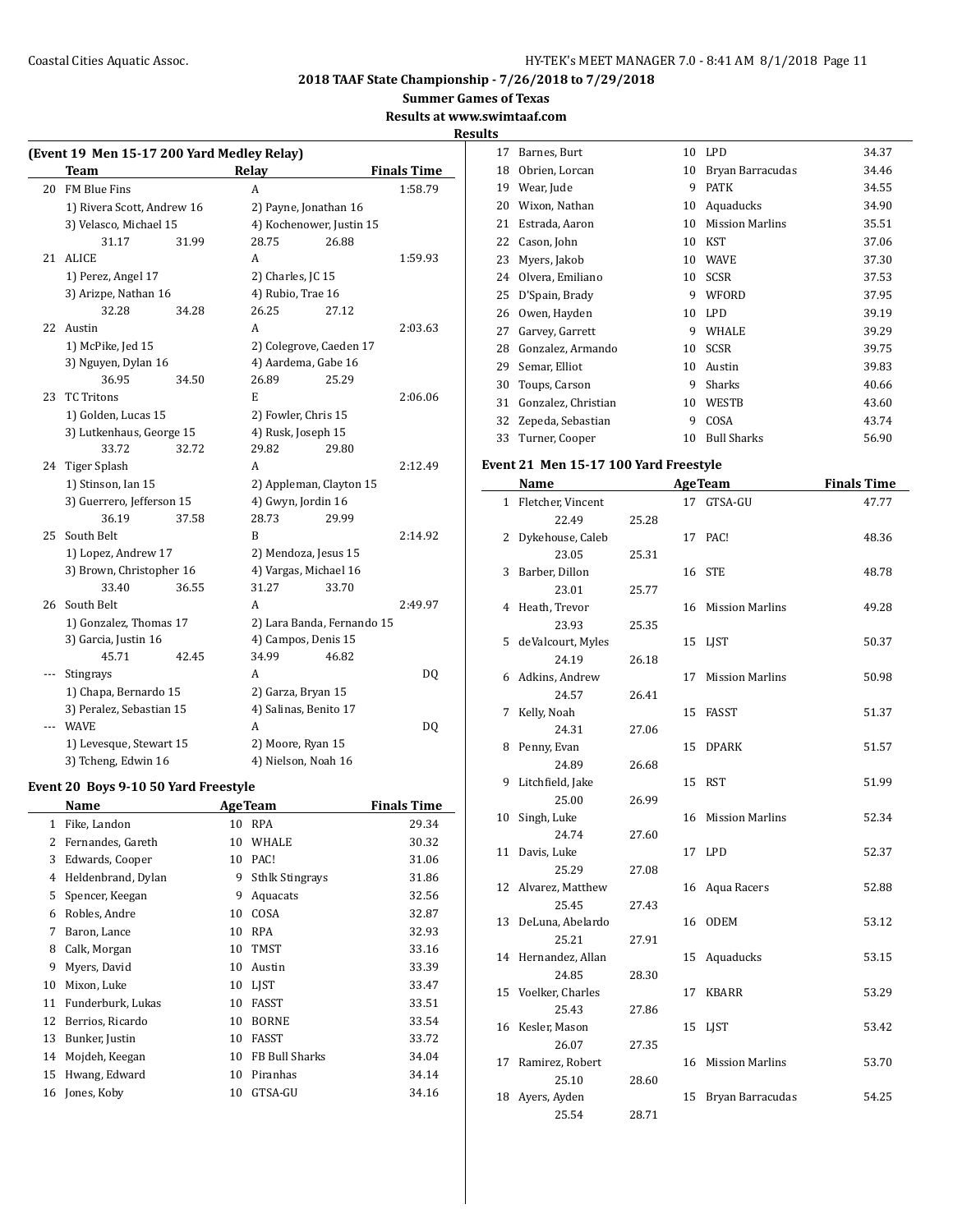**Summer Games of Texas**

**Results at www.swimtaaf.com**

|     | (Event 21 Men 15-17 100 Yard Freestyle)<br>Name |       |    | <b>AgeTeam</b>         | <b>Finals Time</b> |
|-----|-------------------------------------------------|-------|----|------------------------|--------------------|
| 19  | Baron, Jake                                     |       |    | 17 RPA                 | 54.65              |
|     | 26.19                                           | 28.46 |    |                        |                    |
|     | 20 Rolon, Felix                                 |       |    | 15 LPD                 | 54.81              |
|     | 26.83                                           | 27.98 |    |                        |                    |
|     | 21 Acevedo, Nicolas                             |       |    | 16 McAllen             | 55.09              |
|     | 26.32                                           | 28.77 |    |                        |                    |
| 22  | Hurst, Colby                                    |       |    | 16 DENT                | 55.33              |
|     | 25.81                                           | 29.52 |    |                        |                    |
| 23  | Colegrove, Caeden                               |       | 17 | Austin                 | 55.58              |
|     | 26.14                                           | 29.44 |    |                        |                    |
| 24  | Owens, Brandon                                  |       | 17 | <b>TC Tritons</b>      | 55.88              |
|     | 27.12                                           | 28.76 |    |                        |                    |
| 25  | Martin, Sean                                    |       | 15 | RST                    | 55.98              |
|     | 26.53                                           | 29.45 |    |                        |                    |
|     | 26 Hoelting, Dane                               |       | 16 | ALVIN                  | 56.02              |
|     | 27.49                                           | 28.53 |    |                        |                    |
| 27  | Painter, Blake                                  |       | 16 | GPVIN                  | 56.09              |
|     | 26.20                                           | 29.89 |    |                        |                    |
| 28  | Jarmulak, Joel<br>26.39                         |       | 15 | TC Tritons             | 56.35              |
| 29  | Maddula, Naga-Sai                               | 29.96 | 15 | <b>TC Tritons</b>      | 56.45              |
|     | 26.84                                           | 29.61 |    |                        |                    |
| 30  | Zuniga, Andres                                  |       | 17 | <b>Rowlett Rays</b>    | 56.61              |
|     | 26.51                                           | 30.10 |    |                        |                    |
| 31  | Ramirez, Rosember                               |       | 16 | <b>Mission Marlins</b> | 56.90              |
|     | 27.24                                           | 29.66 |    |                        |                    |
| 32  | Wen, Gary                                       |       | 17 | WESTB                  | 56.91              |
|     | 27.06                                           | 29.85 |    |                        |                    |
| 33  | Rodriguez, Jensen                               |       | 16 | B&Gc Barracudas        | 56.99              |
|     | 25.31                                           | 31.68 |    |                        |                    |
| 34  | Garza, Diego                                    |       | 15 | <b>Mission Marlins</b> | 57.14              |
|     | 27.34                                           | 29.80 |    |                        |                    |
| 35  | Rutledge, Trenton                               |       | 15 | Navasota               | 57.27              |
|     | 26.57                                           | 30.70 |    |                        |                    |
|     | 36 Adami, Mark                                  |       |    | 16 FREER               | 57.34              |
|     | 26.37                                           | 30.97 |    |                        |                    |
| 37  | Rivera Scott, Andrew                            |       |    | 16 FM Blue Fins        | 57.38              |
|     | 26.73                                           | 30.65 |    |                        |                    |
|     | 38 Aardema, Gabe                                |       |    | 16 Austin              | 57.45              |
|     | 27.62                                           | 29.83 |    |                        |                    |
| *39 | Thomas, Matthew                                 |       | 15 | Stingrays              | 57.68              |
|     | 27.57                                           | 30.11 |    |                        |                    |
| *39 | Holt, Joshua                                    |       |    | 16 CCAA                | 57.68              |
| 41  | 26.73<br>Huss, Andrew                           | 30.95 | 16 | <b>Rowlett Rays</b>    | 57.90              |
| 42  | Murphy, Charles                                 |       | 15 | PAC!                   | 57.92              |
|     | 27.79                                           | 30.13 |    |                        |                    |
| 43  | Willmeth, Cutter                                |       | 16 | SEALS                  | 57.96              |
|     | 27.19                                           | 30.77 |    |                        |                    |
| 44  | Medina, Art                                     |       | 15 | TMST                   | 58.09              |
|     | 27.54                                           | 30.55 |    |                        |                    |
| 45  | Velasco, Michael                                |       | 15 | FM Blue Fins           | 58.17              |
|     | 27.61                                           | 30.56 |    |                        |                    |

| <b>Results</b> |                             |       |    |                     |         |
|----------------|-----------------------------|-------|----|---------------------|---------|
|                | 46 Travis, Austin           |       |    | 15 DENT             | 58.25   |
|                | 27.13                       | 31.12 |    |                     |         |
|                | *47 Wilson, Daniel          |       |    | 15 TC Tritons       | 58.26   |
|                | 27.40                       | 30.86 |    |                     |         |
|                | *47 Lutkenhaus, George      |       |    | 15 TC Tritons       | 58.26   |
|                | 28.08                       | 30.18 |    |                     |         |
|                | 49 Mondragon, David         |       |    | 16 McAllen          | 58.27   |
|                | 28.49                       | 29.78 |    |                     |         |
|                | 50 Fowler, Chris            |       | 15 | TC Tritons          | 58.61   |
|                | 28.18                       | 30.43 |    |                     |         |
|                | 51 Johnson, Tristan         |       | 17 | Current             | 58.96   |
|                | 52 Goins, Aaron             |       |    | 16 Rowlett Rays     | 59.03   |
|                | 28.88                       | 30.15 |    |                     |         |
|                | 53 Patterson, Colby         |       |    | 16 ALVIN            | 59.05   |
|                | 27.90                       | 31.15 |    |                     |         |
|                | 54 Coburn, Eric             |       |    | 15 RPA              | 59.09   |
|                | 28.13                       | 30.96 |    |                     |         |
|                | 55 Myers, Kyle              |       |    | 16 LPD              | 59.10   |
|                | 28.22                       | 30.88 |    |                     |         |
|                | 56 Peralez, Sebastian       |       |    | 15 Stingrays        | 59.14   |
|                | 29.07                       | 30.07 |    |                     |         |
|                | 57 Bailes, Jacob            |       |    | 15 WOTB             | 59.20   |
|                | 58 Perry, Andrew            |       | 17 | Tsunami's           | 59.43   |
|                | 28.72                       | 30.71 |    |                     |         |
|                | 59 Neireiter, Aidan         |       |    | 15 GTSA-GU          | 59.46   |
|                | 28.03                       | 31.43 |    |                     |         |
|                | 60 Tran, Ethan              |       |    | 15 FASST            | 59.54   |
|                | 27.18                       | 32.36 |    |                     |         |
|                | 61 Willmeth, Brady          |       |    | 15 SEALS            | 1:00.09 |
|                | 28.56                       | 31.53 |    |                     |         |
|                | 62 Lopez, Gilbert           |       |    | 15 BROWN            | 1:00.12 |
|                | 29.35                       | 30.77 |    |                     |         |
|                | 63 Tee, Jan                 |       |    | 17 RST              | 1:00.23 |
|                | 27.76                       | 32.47 |    |                     |         |
|                | 64 Cabezas-Adaro, Francisco |       |    | 17 FM Blue Fins     | 1:00.67 |
|                | 27.51                       | 33.16 |    |                     |         |
|                | 65 Cox, Tate                |       | 15 | Stingrays           | 1:00.82 |
|                | 28.59                       | 32.23 |    |                     |         |
|                | 66 Barnes, Ashton           |       |    | 16 TC Tritons       | 1:00.92 |
|                | 29.23                       | 31.69 |    |                     |         |
|                | 67 Ramirez, Jacob           |       |    | 16 TMST             | 1:01.42 |
|                | 28.85                       | 32.57 |    |                     |         |
|                | 68 Peart, Kasey             |       |    | 15 VIC              | 1:01.53 |
|                | 28.83                       | 32.70 |    |                     |         |
|                | 69 Vinson, Caleb            |       | 15 | <b>Rowlett Rays</b> | 1:01.68 |
|                | 29.11                       | 32.57 |    |                     |         |
|                | 70 Scott, Branden           |       |    | 15 MARL             | 1:01.75 |
|                | 30.06                       | 31.69 |    |                     |         |
|                | 71 Rodriguez, Damian        |       |    | 15 Mission Marlins  | 1:02.24 |
|                | 29.91                       | 32.33 |    |                     |         |
|                | 72 Brown, Christopher       |       |    | 16 South Belt       | 1:02.26 |
|                | 30.11                       | 32.15 |    |                     |         |
|                | 73 Peterson, Zachary        |       |    | 17 ALVIN            | 1:02.96 |
|                | 30.26                       | 32.70 |    |                     |         |
|                | 74 Cox, Easton              |       |    | 15 TERR             | 1:03.09 |
|                | 30.31                       | 32.78 |    |                     |         |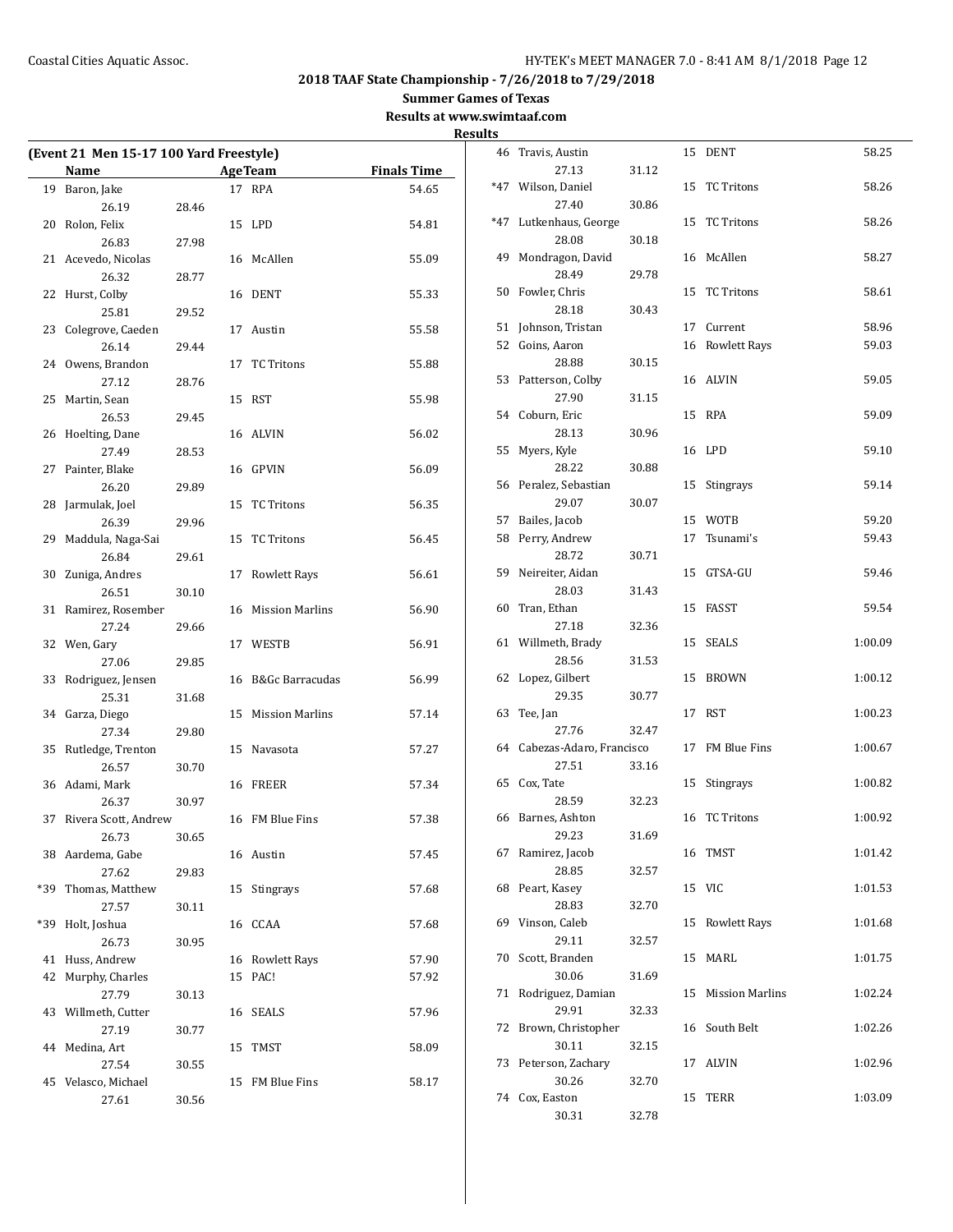**Summer Games of Texas**

**Results at www.swimtaaf.com Results**

| (Event 21 Men 15-17 100 Yard Freestyle) |                       |       |    |                        |                    |
|-----------------------------------------|-----------------------|-------|----|------------------------|--------------------|
|                                         | <b>Name</b>           |       |    | <b>AgeTeam</b>         | <b>Finals Time</b> |
| 75                                      | Kodlubanski, Michael  |       |    | 15 WHALE               | 1:03.32            |
|                                         | 30.60                 | 32.72 |    |                        |                    |
|                                         | 76 Rodriguez, Rowan   |       |    | 16 Austin              | 1:03.82            |
|                                         | 30.23                 | 33.59 |    |                        |                    |
| 77                                      | Salinas, Benito       |       | 17 | <b>Stingrays</b>       | 1:04.62            |
|                                         | 30.55                 | 34.07 |    |                        |                    |
| 78                                      | Garza, Matthew        |       | 16 | <b>ALVIN</b>           | 1:04.63            |
|                                         | 29.89                 | 34.74 |    |                        |                    |
| 79                                      | Chapa, Bernardo       |       | 15 | Stingrays              | 1:04.92            |
|                                         | 30.12                 | 34.80 |    |                        |                    |
| 80                                      | Aschenbeck, Trey      |       |    | 15 VIC                 | 1:04.99            |
|                                         | 30.78                 | 34.21 |    |                        |                    |
| 81                                      | Macias, David         |       | 15 | <b>MARL</b>            | 1:05.23            |
|                                         | 30.70                 | 34.53 |    |                        |                    |
| 82                                      | Gowans, Hugh          |       | 15 | Den Dolphins           | 1:05.43            |
|                                         | 31.41                 | 34.02 |    |                        |                    |
| 83                                      | Wharton, Jake         |       | 15 | <b>Sthlk Stingrays</b> | 1:05.65            |
|                                         | 31.60                 | 34.05 |    |                        |                    |
| 84                                      | Sosa, Luis            |       | 16 | Mission Marlins        | 1:06.15            |
|                                         | 30.73                 | 35.42 |    |                        |                    |
| $*85$                                   | Rogers, Caleb         |       |    | 16 COSA                | 1:06.38            |
|                                         | 29.79                 | 36.59 |    |                        |                    |
| $*85$                                   | Landon, Colton        |       | 15 | Stingrays              | 1:06.38            |
|                                         | 31.78                 | 34.60 |    |                        |                    |
| 87                                      | Macias, Damien        |       | 15 | MARL                   | 1:06.76            |
|                                         | 30.72                 | 36.04 |    |                        |                    |
| 88                                      | Burgess, Jordan       |       | 17 | TERR                   | 1:07.16            |
|                                         | 31.18                 | 35.98 |    |                        |                    |
| 89                                      | Tarver, Kade          |       | 15 | <b>GPVIN</b>           | 1:08.90            |
|                                         | 34.79                 | 34.11 |    |                        |                    |
| 90                                      | Rodriguez, Wraith     |       | 15 | <b>ALICE</b>           | 1:10.21            |
| 91                                      | Campos, Denis         |       | 15 | South Belt             | 1:10.83            |
|                                         | 32.25                 | 38.58 |    |                        |                    |
| 92                                      | Savage-Pierce, Hunter |       | 15 | <b>KYLEK</b>           | 1:11.06            |
|                                         | 33.29                 | 37.77 |    |                        |                    |
| 93                                      | Rodriguez, David      |       |    | 15 Mission Marlins     | 1:11.49            |
|                                         | 32.54                 | 38.95 |    |                        |                    |
| 94                                      | Oviedo, Frankie       |       |    | 15 MARL                | 1:12.56            |
|                                         | 34.53                 | 38.03 |    |                        |                    |
| 95                                      | Ortiz, Jesse          |       | 15 | MARL                   | 1:16.77            |
|                                         | 38.38                 | 38.39 |    |                        |                    |
| 96                                      | Middleton, Aidan      |       | 15 | <b>SEALS</b>           | 1:42.03            |
| ---                                     | Munoz, Nicholas       |       |    | 15 WTS                 | DQ                 |
|                                         |                       |       |    |                        |                    |

# **Event 22 Boys 9-10 25 Yard Backstroke**

| <b>Name</b>    | <b>AgeTeam</b>                                                 | <b>Finals Time</b> |
|----------------|----------------------------------------------------------------|--------------------|
| White, Rix     | <b>TC Tritons</b><br>10                                        | 16.70              |
| Baron, Lance   | <b>RPA</b><br>10                                               | 17.52              |
|                | Township<br>10                                                 | 17.74              |
|                | TC Tritons<br>10                                               | 18.06              |
|                | <b>KBARR</b><br>10                                             | 18.13              |
| Breese, Peter  | Tsunami's<br>10                                                | 18.19              |
| Nguyen, Landyn | GTSA-GU<br>10                                                  | 18.34              |
|                | 2<br>3 Abril, Cole<br>4 Grube, Jacob<br>5 Duderstadt, Nicholas |                    |

| 8     | Townsend, Jathen      | 10 | GTSA-GU                | 18.40 |
|-------|-----------------------|----|------------------------|-------|
| 9     | Ramos, Aedan          | 10 | Austin                 | 18.75 |
| 10    | DaCunha, Mattix       | 10 | <b>FM Blue Fins</b>    | 18.77 |
| 11    | Wojcik, Zachary       | 10 | FB Bull Sharks         | 18.81 |
| 12    | Heimbuch, Chase       | 10 | FASST                  | 18.95 |
| 13    | Bayarena, Bruce       | 9  | <b>VIC</b>             | 19.26 |
| 14    | Mira, Harrison        | 9  | <b>LPD</b>             | 19.61 |
| 15    | Baker, Tristan        | 10 | FASST                  | 19.67 |
| 16    | McGinnis, Cameron     | 10 | PAC!                   | 19.72 |
| 17    | Fields, Justin        | 9  | WHALE                  | 19.93 |
| 18    | Morocho, Benjamin     | 10 | Pharr SC               | 20.04 |
| 19    | Franklin, Nathan      | 10 | FASST                  | 20.23 |
| 20    | Hammons, Joshua       | 9  | <b>FASST</b>           | 20.55 |
| 21    | Hamilton, Aidan       | 9  | <b>VIC</b>             | 20.56 |
| 22    | Felderhoff, Alexander | 10 | <b>LPD</b>             | 21.86 |
| 23    | Reynoso, Cesar        | 9  | WHALE                  | 22.09 |
| $*24$ | Locke, Benjamin       | 9  | Tsunami's              | 22.25 |
| *24   | McCreight, Malcom     | 10 | Austin                 | 22.25 |
| 26    | Gonzalez, Christian   | 10 | WESTB                  | 23.56 |
| 27    | Noynaert, Connor      | 9  | Tsunami's              | 23.86 |
| 28    | Zepeda, Sebastian     | 9  | COSA                   | 24.41 |
| 29    | Johnson, Tyler        | 10 | Austin                 | 24.75 |
| 30    | Seledon, Luis         | 10 | <b>Mission Marlins</b> | 25.09 |
| 31    | Bushart, Kayden       | 9  | <b>LPD</b>             | 25.10 |

# **Event 23 Men 15-17 50 Yard Backstroke**

|              | Name                 |    | <b>AgeTeam</b>         | <b>Finals Time</b> |
|--------------|----------------------|----|------------------------|--------------------|
| $\mathbf{1}$ | Hackler, Christopher | 16 | <b>TC Tritons</b>      | 27.30              |
| 2            | Barcellano, Miguel   | 15 | Aqua Racers            | 27.49              |
| 3            | Holmgreen, Brock     | 16 | <b>SEALS</b>           | 27.73              |
| 4            | Hurst, Colby         | 16 | <b>DENT</b>            | 27.96              |
| 5            | Montalvo, Ethan      | 16 | <b>Mission Marlins</b> | 28.05              |
| 6            | Castillo, Christian  | 15 | <b>TMST</b>            | 28.07              |
| 7            | Alvarez, Matthew     | 16 | Aqua Racers            | 28.19              |
| 8            | Baron, Jake          | 17 | <b>RPA</b>             | 28.73              |
| 9            | Bravo Jr., Jose      | 15 | Pharr SC               | 28.89              |
| 10           | Martin, Sean         | 15 | <b>RST</b>             | 28.92              |
| 11           | Griffin, Tanner      | 16 | <b>WHALE</b>           | 29.23              |
| 12           | Garner, Gage         | 15 | El Campo               | 29.30              |
| 13           | Torres, Kannon       | 16 | Bryan Barracudas       | 29.72              |
| 14           | Tee, Elian           | 16 | <b>RST</b>             | 29.84              |
| 15           | Dear, Taylor         | 15 | <b>TMST</b>            | 29.89              |
| 16           | Hale, Ben            | 16 | Stingrays              | 30.02              |
| $*17$        | Geldenhuys, Johan    | 17 | PAC!                   | 30.05              |
| $*17$        | Flores, Eric         | 17 | <b>VIC</b>             | 30.05              |
| 19           | Herrera, Jae         | 17 | <b>Mission Marlins</b> | 30.08              |
| 20           | Theriot, Nicholas    | 16 | <b>TERR</b>            | 30.15              |
| 21           | Kinsfather, Zachary  | 15 | <b>SEALS</b>           | 30.38              |
| 22           | Carrasco, Ivan       | 16 | <b>TERR</b>            | 30.74              |
| 23           | Worden, Samuel       | 15 | <b>KBARR</b>           | 31.14              |
| 24           | Perez, Angel         | 17 | <b>ALICE</b>           | 31.29              |
| 25           | Bryan, Ty            | 17 | <b>TC Tritons</b>      | 31.43              |
| 26           | Rutledge, Trenton    | 15 | Navasota               | 31.46              |
| 27           | Medina, Art          | 15 | <b>TMST</b>            | 31.86              |
| 28           | Allums, Sachin       | 15 | Austin                 | 32.08              |
| 29           | De Leon, Julio       | 15 | <b>Mission Marlins</b> | 32.44              |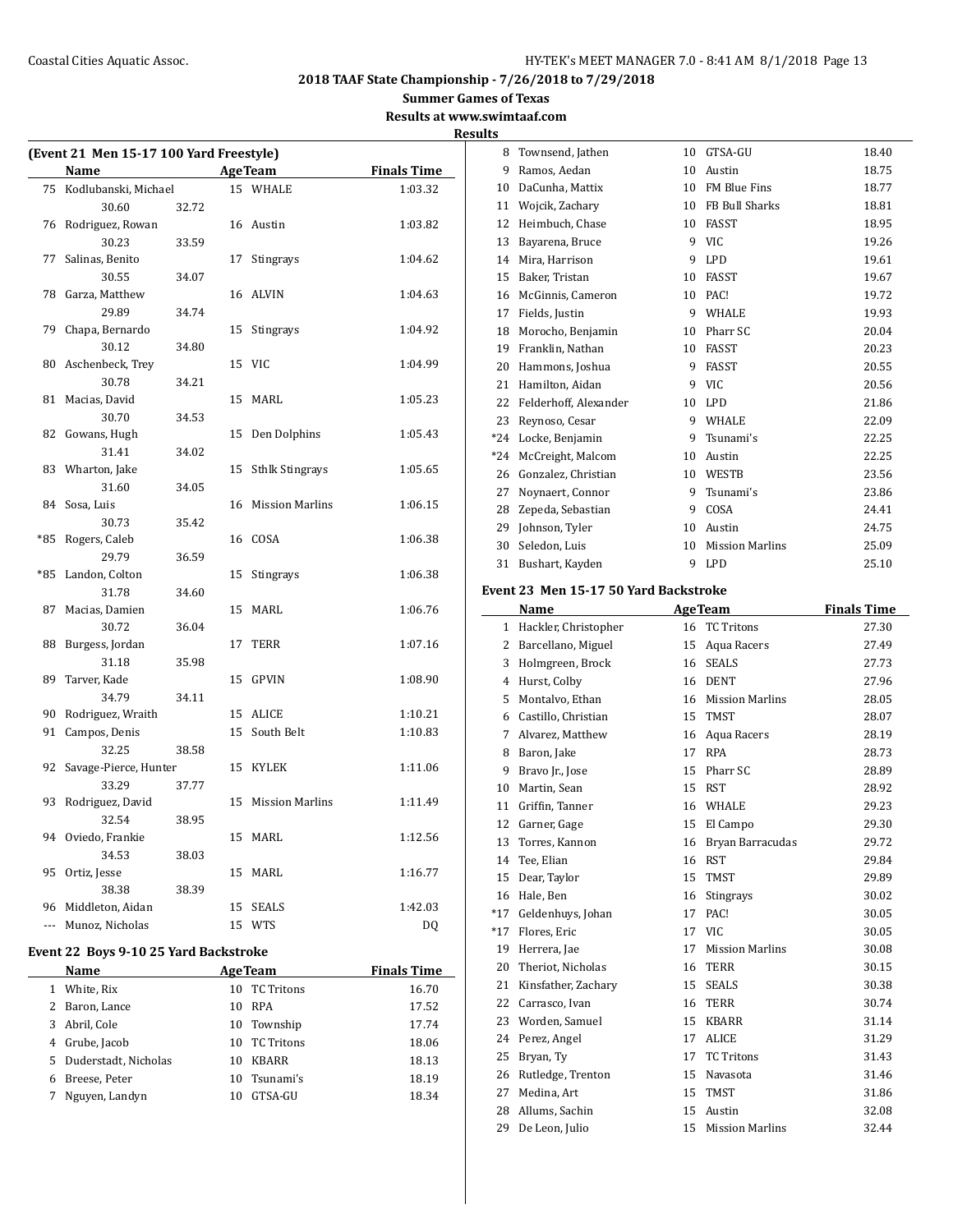**(Event 23 Men 15-17 50 Yard Backstroke) Name Age Team** 30 Cayce, Brandon 15 CCAA

**2018 TAAF State Championship - 7/26/2018 to 7/29/2018**

**Summer Games of Texas**

**Results at www.swimtaaf.com**

|                    | <b>Results</b> |
|--------------------|----------------|
|                    | 2              |
| <b>Finals Time</b> | 2              |
| 32.60              | 7              |
| 32.69              |                |

| 31  | Peart, Kasey         | 15 | <b>VIC</b>             | 32.69 |
|-----|----------------------|----|------------------------|-------|
| 32  | Tran, Sam            | 17 | WESTB                  | 32.87 |
| 33  | Levesque, Stewart    | 15 | <b>WAVE</b>            | 33.15 |
| 34  | Neireiter, Aidan     | 15 | GTSA-GU                | 33.52 |
| 35  | Vargas, Michael      | 16 | South Belt             | 33.53 |
| 36  | Conlon, Dillon       | 16 | <b>SURF</b>            | 33.74 |
| 37  | Golden, Lucas        | 15 | <b>TC Tritons</b>      | 33.91 |
| 38  | Myers, Kyle          | 16 | <b>LPD</b>             | 34.05 |
| 39  | Rubio, Trae          | 16 | <b>ALICE</b>           | 34.32 |
| 40  | Huss, Andrew         | 16 | <b>Rowlett Rays</b>    | 34.40 |
| 41  | Burgess, Jordan      | 17 | <b>TERR</b>            | 34.44 |
| 42  | Coburn, Eric         | 15 | <b>RPA</b>             | 34.46 |
| 43  | Berry, Lawson        | 16 | <b>SEALS</b>           | 34.56 |
| 44  | Willmeth, Brady      | 15 | <b>SEALS</b>           | 34.72 |
| 45  | Mancha, Juan         | 15 | <b>Mission Marlins</b> | 35.05 |
| 46  | Brown, Christopher   | 16 | South Belt             | 35.09 |
| 47  | Tarver, Kade         | 15 | <b>GPVIN</b>           | 35.14 |
| 48  | Kodlubanski, Michael | 15 | WHALE                  | 35.38 |
| 49  | Salinas, Andrew      | 15 | McAllen                | 35.90 |
| 50  | Perry, Andrew        | 17 | Tsunami's              | 35.97 |
| 51  | Ramirez, Jacob       | 16 | TMST                   | 36.05 |
| 52  | LeCocq, Christopher  | 16 | <b>GPVIN</b>           | 36.52 |
| 53  | Salinas, Benito      | 17 | Stingrays              | 37.46 |
| 54  | Brock, Tristan       | 17 | <b>SEALS</b>           | 37.77 |
| 55  | Wharton, Jake        | 15 | <b>Sthlk Stingrays</b> | 38.07 |
| 56  | Molo, Cameron        | 17 | WESTB                  | 39.48 |
| 57  | Tcheng, Edwin        | 16 | <b>WAVE</b>            | 40.89 |
| 58  | Middleton, Aidan     | 15 | <b>SEALS</b>           | 42.50 |
| 59  | Garcia, Nico         | 15 | COSA                   | 50.19 |
| --- | Villarroel, Joshua   | 16 | COSA                   | DQ    |
| --- | Kesselring, Jacob    | 15 | <b>FASST</b>           | DQ    |

#### **Event 24 Boys 9-10 25 Yard Breaststroke**

| Name           |                    |    | <b>AgeTeam</b>      | <b>Finals Time</b> |
|----------------|--------------------|----|---------------------|--------------------|
| 1              | Burraston, Stephen | 10 | <b>TC Tritons</b>   | 17.90              |
| 2              | Corn, Kasen        | 10 | LJST                | 18.76              |
| 3              | Gulledge, Rhett    | 10 | FASST               | 18.81              |
| $\overline{4}$ | McNames, Owen      | 9  | <b>LIST</b>         | 18.84              |
| 5              | Khan, Omar         | 10 | FASST               | 19.15              |
| 6              | Robles, Andre      | 10 | COSA                | 19.31              |
| 7              | Stutz, Landon      | 10 | <b>TC Tritons</b>   | 19.58              |
| 8              | Ho, Nathan         | 10 | <b>FM Blue Fins</b> | 19.88              |
| 9              | Nguyen, Peter      | 10 | GTSA-GU             | 20.08              |
| 10             | Obrien, Lorcan     | 10 | Bryan Barracudas    | 20.25              |
| 11             | Berrios, Ricardo   | 10 | <b>BORNE</b>        | 20.45              |
| 12             | Hulsey, Corbin     | 10 | <b>SEALS</b>        | 20.53              |
| 13             | Odum, Zachary      | 9  | <b>TC Tritons</b>   | 20.62              |
| 14             | Owen, Hayden       | 10 | <b>LPD</b>          | 20.73              |
| 15             | New, Morgan        | 9  | <b>VIC</b>          | 21.28              |
| 16             | Hwang, Edward      | 10 | Piranhas            | 21.42              |
| 17             | Nguyen, Kevin      | 10 | Splash              | 21.86              |
| 18             | Bessonette, Judah  | 9  | FB Bull Sharks      | 21.96              |
| 19             | Stahl, Keegan      | 9  | PAC!                | 22.10              |
|                |                    |    |                     |                    |

| 20 | Reynoso, Cesar     | 9  | <b>WHALE</b>           | 22.84 |
|----|--------------------|----|------------------------|-------|
| 21 | Smyre, Colton      | 10 | <b>WHALE</b>           | 23.22 |
| 22 | Ramos, Aedan       | 10 | Austin                 | 23.38 |
| 23 | Noynaert, Connor   | 9  | Tsunami's              | 23.52 |
| 24 | Ballard, Keegan    |    | 10 Tiger Splash        | 23.55 |
| 25 | Morocho, Benjamin  | 10 | Pharr SC               | 23.71 |
|    | 26 Turner, Cooper  | 10 | <b>Bull Sharks</b>     | 24.13 |
| 27 | Jimenez, Ignacio   | 10 | COSA                   | 25.37 |
| 28 | Garvey, Garrett    | 9  | <b>WHALE</b>           | 25.92 |
| 29 | Delgado, Sebastian | 10 | <b>Mission Marlins</b> | 27.20 |
| 30 | Richey, Jaden      | 10 | COSA                   | 28.19 |
| 31 | Barbin, Alexander  | 9  | McAllen                | 29.49 |
|    | Lara, Christian    | 9  | <b>ALICE</b>           | DQ    |

#### **Event 25 Men 15-17 50 Yard Breaststroke**

|              | Name                  |    | <b>AgeTeam</b>         | <b>Finals Time</b> |
|--------------|-----------------------|----|------------------------|--------------------|
| $\mathbf{1}$ | Michna, Brandon       | 15 | <b>DPARK</b>           | 27.96              |
|              | 2 Vargas, Aidan       | 15 | <b>TMST</b>            | 28.21              |
|              | 3 Adkins. Andrew      | 17 | <b>Mission Marlins</b> | 28.22              |
|              | 4 Criddle, Alan       | 17 | LPD                    | 28.26              |
| 5            | Tullos, Paul          | 16 | GTSA-GU                | 28.81              |
| 6            | Patterson, Colby      | 16 | <b>ALVIN</b>           | 28.91              |
| $7^{\circ}$  | deValcourt, Myles     | 15 | <b>LIST</b>            | 29.23              |
| 8            | Davis, Luke           | 17 | LPD                    | 29.49              |
| 9            | Avila, Gerardo        | 15 | <b>DPARK</b>           | 29.59              |
|              | 10 Gutierrez, Richard | 15 | <b>DPARK</b>           | 30.32              |
| 11           | Morgan, Darian        | 17 | GTSA-GU                | 30.40              |
| 12           | Garza, Diego          | 15 | <b>Mission Marlins</b> | 30.75              |
| 13           | D'Souza, Daniel       | 15 | <b>SEALS</b>           | 31.13              |
|              | 14 Voelker, Charles   | 17 | <b>KBARR</b>           | 31.15              |
| 15           | Brown, Hunter         | 15 | <b>TC Tritons</b>      | 31.17              |
|              | 16 Garner, Gage       | 15 | El Campo               | 31.42              |
| 17           | Dai, James            | 16 | WESTB                  | 31.56              |
| 18           | Chimely, Cody         | 15 | McAllen                | 31.61              |
| 19           | Irwin, Clark          | 16 | <b>TC Tritons</b>      | 31.79              |
| 20           | Payne, Jonathan       | 16 | <b>FM Blue Fins</b>    | 31.90              |
| 21           | Pritchett, Logan      | 15 | <b>TERR</b>            | 32.02              |
| 22           | Scheer, Alan          | 16 | <b>Stingrays</b>       | 32.14              |
| 23           | Gomez, Jose           | 17 | Pharr SC               | 32.23              |
| 24           | DeLuna, Abelardo      | 16 | <b>ODEM</b>            | 32.27              |
|              | 25 Rutledge, Trenton  | 15 | Navasota               | 32.37              |
|              | 26 Immenhauser, Alec  | 15 | <b>VIC</b>             | 32.41              |
|              | 27 Wever, Blaine      | 16 | <b>TC Tritons</b>      | 32.47              |
| 28           | Tran, Ethan           | 15 | <b>FASST</b>           | 32.49              |
| *29          | Moore, Ryan           | 15 | <b>WAVE</b>            | 32.74              |
| *29          | Foster, Philip        | 17 | <b>MARL</b>            | 32.74              |
| 31           | Hutson, Jackson       | 16 | <b>TC Tritons</b>      | 32.81              |
| 32           | Rivera Scott, Andrew  | 16 | <b>FM Blue Fins</b>    | 32.88              |
| 33           | Torres, Kannon        | 16 | Bryan Barracudas       | 33.23              |
|              | 34 Luke, Tanner       | 15 | <b>VIC</b>             | 33.24              |
| 35           | Maddula, Naga-Sai     | 15 | <b>TC Tritons</b>      | 33.31              |
| 36           | Fowler, Chris         | 15 | <b>TC Tritons</b>      | 33.90              |
| 37           | Barnes, Brodie        | 16 | <b>Rowlett Rays</b>    | 33.94              |
| 38           | Camacho, Jocsan       | 16 | <b>BROWN</b>           | 34.01              |
| 39           | Charles, JC           | 15 | <b>ALICE</b>           | 34.15              |
| 40           | Nguyen, Dylan         | 16 | Austin                 | 34.20              |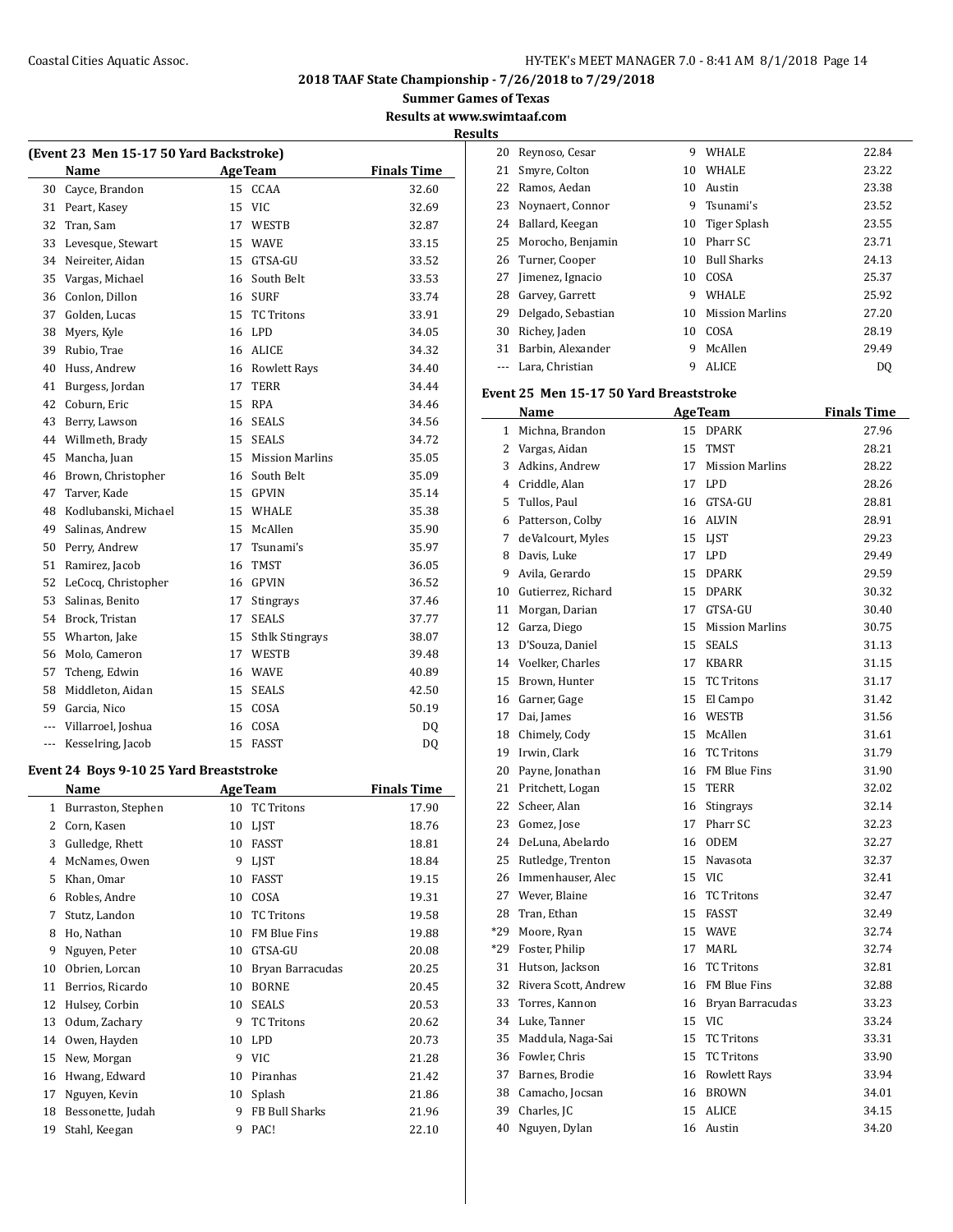## Coastal Cities Aquatic Assoc. The Coastal Cities Aquatic Assoc. The Coastal Cities Aquatic Assoc.

**2018 TAAF State Championship - 7/26/2018 to 7/29/2018**

**Summer Games of Texas**

**Results at www.swimtaaf.com Results**

| (Event 25 Men 15-17 50 Yard Breaststroke) |                      |    |                     |                    |  |  |
|-------------------------------------------|----------------------|----|---------------------|--------------------|--|--|
|                                           | Name                 |    | <b>Age Team</b>     | <b>Finals Time</b> |  |  |
| 41                                        | Painter, Blake       |    | 16 GPVIN            | 34.22              |  |  |
| 42                                        | Baron, Jake          | 17 | RPA                 | 34.34              |  |  |
| 43                                        | Griffith, Dustin     |    | 16 RST              | 34.73              |  |  |
| 44                                        | Kastl, Joseph        |    | 16 TERR             | 34.94              |  |  |
| 45                                        | Darlington, Preston  |    | 16 Austin           | 35.06              |  |  |
| 46                                        | Peterson, Zachary    |    | 17 ALVIN            | 35.12              |  |  |
| 47                                        | Zuniga, Andres       | 17 | <b>Rowlett Rays</b> | 35.14              |  |  |
| 48                                        | Rolon, Felix         |    | 15 LPD              | 35.43              |  |  |
| 49                                        | Lopez, Andrew        |    | 17 South Belt       | 35.78              |  |  |
| 50                                        | Garza, Emmanuel      |    | 15 Mission Marlins  | 35.91              |  |  |
| 51                                        | Pannell, Timothy     |    | 15 LPD              | 35.93              |  |  |
| 52                                        | De Leon, Julio       |    | 15 Mission Marlins  | 36.18              |  |  |
| 53                                        | Chapa, Bernardo      |    | 15 Stingrays        | 36.26              |  |  |
| 54                                        | Landon, Colton       | 15 | Stingrays           | 36.63              |  |  |
| $*55$                                     | Garza, Matthew       |    | 16 ALVIN            | 37.07              |  |  |
| $*55$                                     | Hoelting, Dane       |    | 16 ALVIN            | 37.07              |  |  |
| 57                                        | Holt, Joshua         |    | 16 CCAA             | 37.16              |  |  |
| 58                                        | Perry, Andrew        |    | 17 Tsunami's        | 37.42              |  |  |
| $*59$                                     | Rodriguez, Damian    |    | 15 Mission Marlins  | 37.64              |  |  |
| $*59$                                     | Tran, Sam            |    | 17 WESTB            | 37.64              |  |  |
| $*61$                                     | Alvarado, Angel      |    | 16 Rowlett Rays     | 37.84              |  |  |
| $*61$                                     | Appleman, Clayton    |    | 15 Tiger Splash     | 37.84              |  |  |
| 63                                        | Nielson, Noah        |    | 16 WAVE             | 38.15              |  |  |
| 64                                        | Robles, Jared        |    | 15 COSA             | 38.65              |  |  |
| 65                                        | Tee, Jan             |    | 17 RST              | 39.34              |  |  |
| 66                                        | Brock, Tristan       | 17 | <b>SEALS</b>        | 39.36              |  |  |
| 67                                        | Gwyn, Jordin         |    | 16 Tiger Splash     | 39.88              |  |  |
| 68                                        | Garcia, Justin       | 16 | South Belt          | 40.59              |  |  |
| 69                                        | LeCocq, Christopher  |    | 16 GPVIN            | 40.62              |  |  |
| 70                                        | Tarver, Kade         |    | 15 GPVIN            | 40.82              |  |  |
| 71                                        | Stricklan, Brian     |    | 15 South Belt       | 41.13              |  |  |
| 72                                        | Munoz, Nicholas      |    | 15 WTS              | 42.29              |  |  |
| 73                                        | Mancha, Juan         |    | 15 Mission Marlins  | 42.42              |  |  |
| 74                                        | Garza, Eddie         |    | 15 FREER            | 44.90              |  |  |
| 75                                        | Villarroel, Joshua   |    | 16 COSA             | 48.48              |  |  |
| 76                                        | Lara Banda, Fernando |    | 15 South Belt       | 55.99              |  |  |
| $\overline{a}$                            | Torres. Adam         |    | 16 FREER            | DO.                |  |  |
| $\sim$                                    | Conlon, Dillon       | 16 | <b>SURF</b>         | DO.                |  |  |

## **Event 26 Boys 9-10 25 Yard Butterfly**

 $\frac{1}{2}$ 

|         | Name               |    | <b>AgeTeam</b>         | <b>Finals Time</b> |
|---------|--------------------|----|------------------------|--------------------|
| 1       | Nickler, Jack      | 10 | TC Tritons             | 15.23              |
| 2       | Fike, Landon       | 10 | <b>RPA</b>             | 15.35              |
| 3       | Calk, Morgan       | 10 | <b>TMST</b>            | 15.64              |
| $*_{4}$ | Fernandes, Gareth  | 10 | <b>WHALE</b>           | 15.65              |
| $*_{4}$ | Moloney, Ethan     | 10 | <b>WHALE</b>           | 15.65              |
| 6       | Heldenbrand, Dylan | 9  | <b>Sthlk Stingrays</b> | 15.90              |
| 7       | Calhoun, Jacob     | 10 | Makos                  | 16.00              |
| 8       | Abril, Cole        | 10 | Township               | 16.04              |
| 9       | Todd, Reid         | 10 | GTSA-GU                | 16.71              |
| 10      | Myers, David       | 10 | Austin                 | 16.80              |
| 11      | Adkins, Sterling   | 10 | <b>TC</b> Tritons      | 16.85              |
| 12      | Mojdeh, Keegan     | 10 | FB Bull Sharks         | 17.03              |
| 13      | Brown, Malachi     | 10 | MARL                   | 17.07              |

| æ,       |                    |    |                         |       |
|----------|--------------------|----|-------------------------|-------|
| 14       | Bunker, Justin     | 10 | FASST                   | 17.29 |
| 15       | Molina, Jason      | 10 | <b>ALICE</b>            | 17.45 |
| 16       | Breese, Peter      | 10 | Tsunami's               | 17.67 |
| 17       | Reichert, Augustus | 10 | <b>LPD</b>              | 18.25 |
| 18       | Buchanan, Brock    | 10 | FASST                   | 18.38 |
| 19       | Bird, Hudson       | 9  | <b>LPD</b>              | 18.94 |
| 20       | Cashon, Lane       | 9  | <b>TC Tritons</b>       | 18.95 |
| 21       | Ramos, Aedan       | 10 | Austin                  | 19.38 |
| 22       | Weiss, Jacoby      | 9  | <b>Belterra Marlins</b> | 19.44 |
| 23       | Olvera, Emiliano   | 10 | <b>SCSR</b>             | 19.73 |
| 24       | Wixon, Nathan      | 10 | Aquaducks               | 19.74 |
| 25       | Seledon, Luis      | 10 | <b>Mission Marlins</b>  | 24.67 |
| 26       | Sepulveda, Josiah  | 10 | Stingrays               | 25.24 |
| 27       | Richey, Jaden      | 10 | COSA                    | 29.96 |
|          | Olivera, Gabriel   | 9  | PAC!                    | DQ    |
| $\cdots$ | McCreight, Malcom  | 10 | Austin                  | DQ    |
| $- - -$  | Fields, Justin     | 9  | WHALE                   | DQ    |

# **Event 27 Men 15-17 50 Yard Butterfly**

|                | Name                |    | <b>AgeTeam</b>             | <b>Finals Time</b> |
|----------------|---------------------|----|----------------------------|--------------------|
| $\mathbf{1}$   | Dykehouse, Caleb    | 17 | PAC!                       | 23.10              |
| $\overline{2}$ | Fletcher, Vincent   | 17 | GTSA-GU                    | 23.53              |
| 3              | Barber, Dillon      | 16 | <b>STE</b>                 | 24.12              |
| 4              | Garza, Alvaro       | 16 | <b>Mission Marlins</b>     | 24.80              |
| 5              | Singh, Luke         | 16 | <b>Mission Marlins</b>     | 24.92              |
| 6              | Logan, Landon       | 16 | LJST                       | 24.95              |
| 7              | Davis, Luke         | 17 | <b>LPD</b>                 | 25.19              |
| 8              | Barcellano, Miguel  | 15 | Aqua Racers                | 25.40              |
| 9              | Adkins, Andrew      | 17 | <b>Mission Marlins</b>     | 25.70              |
| 10             | Roybal, Liam        | 15 | <b>TC Tritons</b>          | 25.93              |
| 11             | Anaya, Matthew      | 17 | Pharr SC                   | 26.06              |
| 12             | Kelly, Noah         | 15 | FASST                      | 26.07              |
| 13             | Litchfield, Jake    | 15 | <b>RST</b>                 | 26.13              |
| 14             | Michna, Brandon     | 15 | <b>DPARK</b>               | 26.26              |
| 15             | Arizpe, Nathan      | 16 | ALICE                      | 26.44              |
| 16             | Mackebon, Will      | 15 | <b>LIST</b>                | 26.51              |
| 17             | Colegrove, Caeden   | 17 | Austin                     | 26.69              |
| $*18$          | DeLuna, Abelardo    | 16 | <b>ODEM</b>                | 26.83              |
| $*18$          | Lantzy, Brennan     | 15 | <b>TC Tritons</b>          | 26.83              |
| 20             | Voelker, Charles    | 17 | <b>KBARR</b>               | 27.04              |
| 21             | Dai, James          | 16 | WESTB                      | 27.05              |
| 22             | Hurst, Colby        | 16 | <b>DENT</b>                | 27.16              |
| 23             | Camargo, Edmundo    | 17 | GTSA-GU                    | 27.20              |
| 24             | Scheer, Alan        | 16 | Stingrays                  | 27.38              |
| 25             | Johnson, Tristan    | 17 | Current                    | 27.89              |
| 26             | Tee, Elian          | 16 | <b>RST</b>                 | 27.96              |
| 27             | Baron, Jake         | 17 | <b>RPA</b>                 | 27.98              |
| 28             | Cox, Tate           | 15 | Stingrays                  | 28.01              |
| 29             | Worden, Samuel      | 15 | <b>KBARR</b>               | 28.12              |
| 30             | Ayers, Ayden        | 15 | Bryan Barracudas           | 28.16              |
| 31             | Delaney, Jonah      | 17 | <b>SEALS</b>               | 28.19              |
| 32             | Youngblood, Keaton  | 16 | LPD.                       | 28.22              |
| 33             | Torres, Kannon      | 16 | Bryan Barracudas           | 28.32              |
| 34             | Travis, Austin      | 15 | <b>DENT</b>                | 28.33              |
| 35             | Rodriguez, Jensen   | 16 | <b>B&amp;Gc Barracudas</b> | 28.36              |
| 36             | Guerrero, Jefferson | 15 | <b>Tiger Splash</b>        | 28.47              |
|                |                     |    |                            |                    |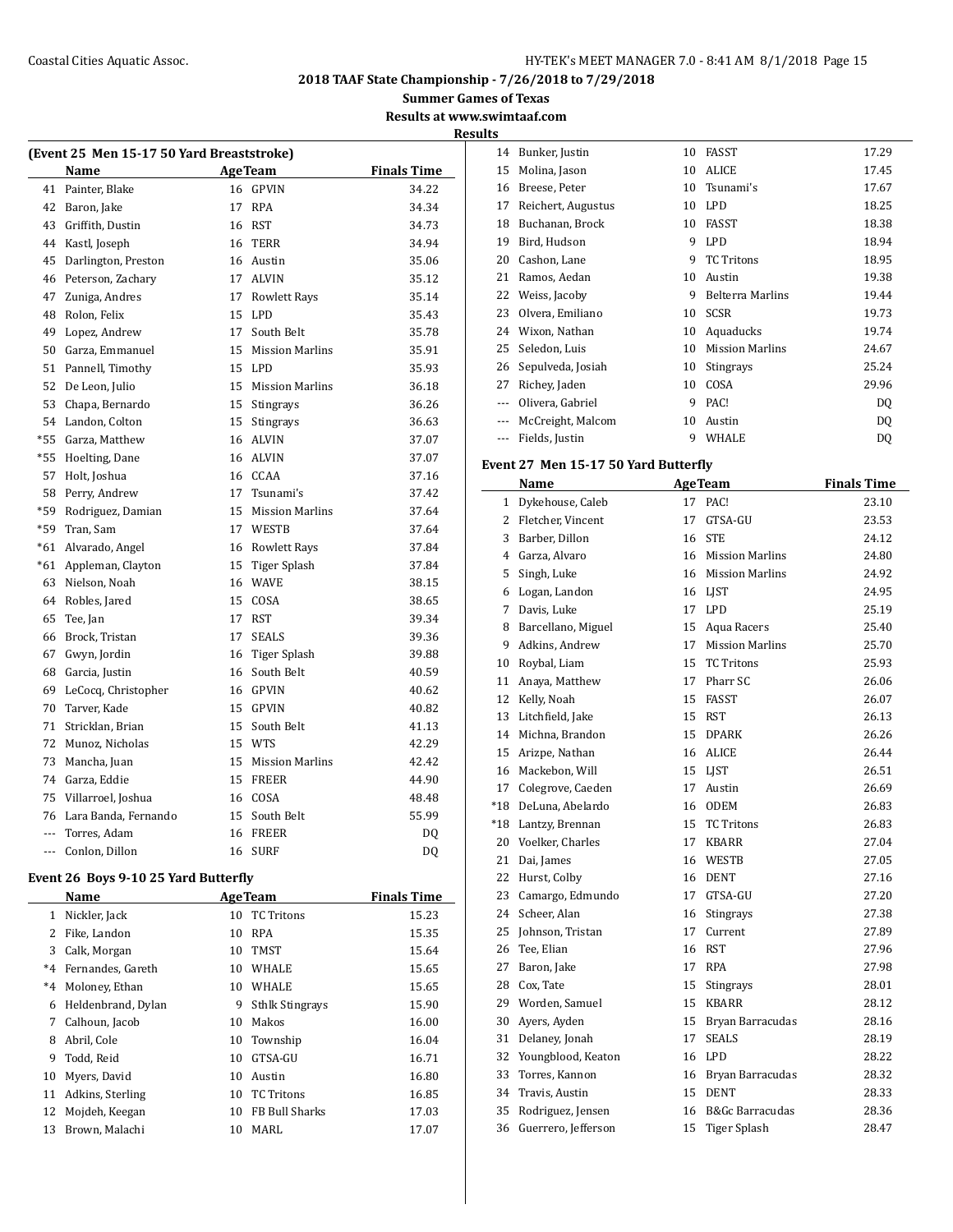## Coastal Cities Aquatic Assoc. The Coastal Cities Aquatic Assoc. The Coastal Cities Aquatic Assoc.

**2018 TAAF State Championship - 7/26/2018 to 7/29/2018**

**Summer Games of Texas**

**Results at www.swimtaaf.com Results**

|                | (Event 27 Men 15-17 50 Yard Butterfly) |    |                    |                    |
|----------------|----------------------------------------|----|--------------------|--------------------|
|                | Name                                   |    | <b>AgeTeam</b>     | <b>Finals Time</b> |
| 37             | Ramirez, Rosember                      |    | 16 Mission Marlins | 28.53              |
| 38             | Coburn, Eric                           | 15 | <b>RPA</b>         | 28.57              |
| 39             | Thomas, Matthew                        |    | 15 Stingrays       | 28.76              |
| 40             | Damron, Carson                         | 17 | <b>TC Tritons</b>  | 29.07              |
| 41             | Holt, Joshua                           |    | 16 CCAA            | 29.16              |
| 42             | Peralez, Sebastian                     |    | 15 Stingrays       | 29.25              |
| 43             | Tran, Sam                              | 17 | WESTB              | 29.77              |
| 44             | Charles, IC                            | 15 | ALICE              | 29.84              |
| $*45$          | Cayce, Brandon                         |    | 15 CCAA            | 29.86              |
| $*45$          | Rutledge, Trenton                      | 15 | Navasota           | 29.86              |
| 47             | Murphy, Charles                        | 15 | PAC!               | 29.96              |
| 48             | Velasco, Michael                       |    | 15 FM Blue Fins    | 30.18              |
| 49             | Sellars, Kole                          |    | 15 TC Tritons      | 30.42              |
| 50             | Rogers, Caleb                          |    | 16 COSA            | 30.53              |
| 51             | Myers, Kyle                            |    | 16 LPD             | 30.59              |
| 52             | Conlon, Dillon                         |    | 16 SURF            | 30.91              |
| 53             | Kinsfather, Zachary                    |    | 15 SEALS           | 30.94              |
| 54             | Vinson, Caleb                          |    | 15 Rowlett Rays    | 31.43              |
| 55             | Adams, Jordan                          |    | 15 LANC            | 31.65              |
| 56             | Pannell, Timothy                       | 15 | LPD                | 31.93              |
| 57             | Peterson, Zachary                      |    | 17 ALVIN           | 32.28              |
| 58             | Gowans, Hugh                           |    | 15 Den Dolphins    | 32.67              |
| 59             | McPike, Jed                            | 15 | Austin             | 32.69              |
| 60             | Kodlubanski, Michael                   | 15 | WHALE              | 32.70              |
| 61             | Salinas, Andrew                        |    | 15 McAllen         | 32.85              |
| 62             | Lopez, Gilbert                         | 15 | <b>BROWN</b>       | 33.55              |
| 63             | Campos, Denis                          | 15 | South Belt         | 33.67              |
| 64             | Camacho, Jocsan                        |    | 16 BROWN           | 34.56              |
| 65             | Brock, Tristan                         | 17 | <b>SEALS</b>       | 34.64              |
| 66             | Savage-Pierce, Hunter                  | 15 | KYLEK              | 35.54              |
| 67             | Anzueto, Joshua                        | 15 | WESTB              | 37.29              |
| 68             | Kastl, Joseph                          | 16 | TERR               | 37.50              |
| 69             | Rodriguez, Wraith                      | 15 | ALICE              | 39.11              |
| 70             | Tcheng, Edwin                          |    | 16 WAVE            | 43.68              |
| 71             | Richter, Fabian                        | 15 | COSA               | 43.81              |
| 72             | Villarroel, Joshua                     |    | 16 COSA            | 51.76              |
| ---            | Phillips, Preston                      | 17 | <b>SEALS</b>       | DQ                 |
| ---            | Darlington, Preston                    |    | 16 Austin          | DQ                 |
| $\overline{a}$ | Allums, Sachin                         |    | 15 Austin          | DQ                 |
| $- - -$        | Gonzalez, Thomas                       | 17 | South Belt         | DQ                 |

# **Event 28 Boys 9-10 25 Yard Freestyle**

| Name                |    |                         | <b>Finals Time</b> |
|---------------------|----|-------------------------|--------------------|
| Nickler, Jack       | 10 | <b>TC Tritons</b>       | 13.56              |
| Edwards, Cooper     | 10 | PAC!                    | 13.94              |
| Moloney, Ethan      | 10 | <b>WHALE</b>            | 14.07              |
| Fernandes, Gareth   | 10 | <b>WHALE</b>            | 14.09              |
| Teng, Jerry         | 10 | <b>WAVE</b>             | 14.37              |
| Brown, Malachi      | 10 | MARI.                   | 14.48              |
| Townsend, Jathen    | 10 | GTSA-GU                 | 14.58              |
| Spencer, Keegan     | 9  | Aquacats                | 14.59              |
| Abril. Cole         | 10 | Township                | 14.63              |
| Rivera Scott, Asher | 10 | <b>FM Blue Fins</b>     | 14.91              |
| Mowery, Joseph      | 10 | <b>Belterra Marlins</b> | 15.14              |
|                     |    |                         | <b>AgeTeam</b>     |

| 12    | Breese, Peter        | 10 | Tsunami's               | 15.16 |
|-------|----------------------|----|-------------------------|-------|
| $*13$ | Smith, Cooper        | 10 | <b>SEALS</b>            | 15.63 |
| $*13$ | D'Spain, Brady       | 9  | WFORD                   | 15.63 |
| 15    | Bayarena, Bruce      | 9  | <b>VIC</b>              | 15.81 |
| 16    | Wixon, Nathan        | 10 | Aquaducks               | 16.00 |
| 17    | Rubenstein, Anderson | 10 | <b>Belterra Marlins</b> | 16.13 |
| 18    | Hernandez, Oscar     | 10 | <b>ALICE</b>            | 16.15 |
| 19    | Wear, Jude           | 9  | <b>PATK</b>             | 16.25 |
| 20    | Estrada, Aaron       | 10 | <b>Mission Marlins</b>  | 16.47 |
| 21    | Kesselring, Joshua   | 10 | <b>FASST</b>            | 16.52 |
| 22    | Stump, Zachary       | 10 | <b>FASST</b>            | 16.70 |
| 23    | Ericson, Rowan       | 10 | Austin                  | 16.76 |
| 24    | Olvera, Emiliano     | 10 | <b>SCSR</b>             | 16.80 |
| 25    | Weiss, Jacoby        | 9  | <b>Belterra Marlins</b> | 17.12 |
| 26    | Leary, Eoin          | 10 | Austin                  | 17.38 |
| 27    | Fields, Justin       | 9  | WHALE                   | 17.90 |
| 28    | Gonzalez, Armando    | 10 | <b>SCSR</b>             | 18.05 |
| 29    | Toups, Carson        | 9  | Sharks                  | 18.45 |
| 30    | Semar, Elliot        | 10 | Austin                  | 18.63 |
| 31    | Harris, Luke         | 9  | Tsunami's               | 20.43 |
| 32    | Richey, Jaden        | 10 | COSA                    | 23.07 |
| 33    | Johnson, Ranjeev     | 10 | Piranhas                | 24.56 |

#### **Event 29 Men 15-17 50 Yard Freestyle**

|              | Name               | <b>AgeTeam</b> |                            | <b>Finals Time</b> |
|--------------|--------------------|----------------|----------------------------|--------------------|
| $\mathbf{1}$ | Fletcher, Vincent  | 17             | GTSA-GU                    | 21.56              |
| 2            | Heath, Trevor      | 16             | <b>Mission Marlins</b>     | 22.05              |
| 3            | Potter, Eric       | 16             | <b>TMST</b>                | 22.07              |
| 4            | Dykehouse, Caleb   | 17             | PAC!                       | 22.10              |
| 5            | Litchfield, Jake   | 15             | <b>RST</b>                 | 22.82              |
| 6            | Garza, Alvaro      | 16             | <b>Mission Marlins</b>     | 23.02              |
| 7            | Davis, Luke        | 17             | LPD                        | 23.24              |
| 8            | Penny, Evan        | 15             | <b>DPARK</b>               | 23.27              |
| 9            | Kelly, Noah        | 15             | <b>FASST</b>               | 23.33              |
| 10           | Alvarez, Matthew   | 16             | Aqua Racers                | 23.55              |
| 11           | Davis, Merrick     | 15             | <b>Rowlett Rays</b>        | 23.63              |
| $*12$        | Logan, Landon      | 16             | <b>LIST</b>                | 23.72              |
| $*12$        | Montalvo, Ethan    | 16             | <b>Mission Marlins</b>     | 23.72              |
| 14           | Avila, Gerardo     | 15             | <b>DPARK</b>               | 23.80              |
| 15           | Ramirez, Robert    | 16             | <b>Mission Marlins</b>     | 24.05              |
| 16           | DeLuna, Abelardo   | 16             | <b>ODEM</b>                | 24.12              |
| 17           | Zuniga, Andres     | 17             | <b>Rowlett Rays</b>        | 24.24              |
| 18           | Wen, Gary          | 17             | WESTB                      | 24.27              |
| 19           | Youngblood, Keaton | 16             | <b>LPD</b>                 | 24.36              |
| 20           | Anaya, Matthew     | 17             | Pharr SC                   | 24.38              |
| 21           | Criddle, Alan      | 17             | LPD                        | 24.44              |
| 22           | Hernandez, Allan   | 15             | Aquaducks                  | 24.69              |
| 23           | Avers, Ayden       | 15             | Bryan Barracudas           | 24.71              |
| $*24$        | Mauer, Nico        | 17             | <b>TC Tritons</b>          | 24.75              |
| $*24$        | Roybal, Liam       | 15             | <b>TC Tritons</b>          | 24.75              |
| 26           | Morgan, Darian     | 17             | GTSA-GU                    | 24.76              |
| 27           | Foster, Philip     | 17             | <b>MARL</b>                | 24.97              |
| 28           | Mackebon, Will     | 15             | <b>LIST</b>                | 25.11              |
| 29           | Herrera, Jae       | 17             | <b>Mission Marlins</b>     | 25.12              |
| 30           | Rolon, Felix       | 15             | LPD                        | 25.22              |
| 31           | Rodriguez, Jensen  | 16             | <b>B&amp;Gc Barracudas</b> | 25.24              |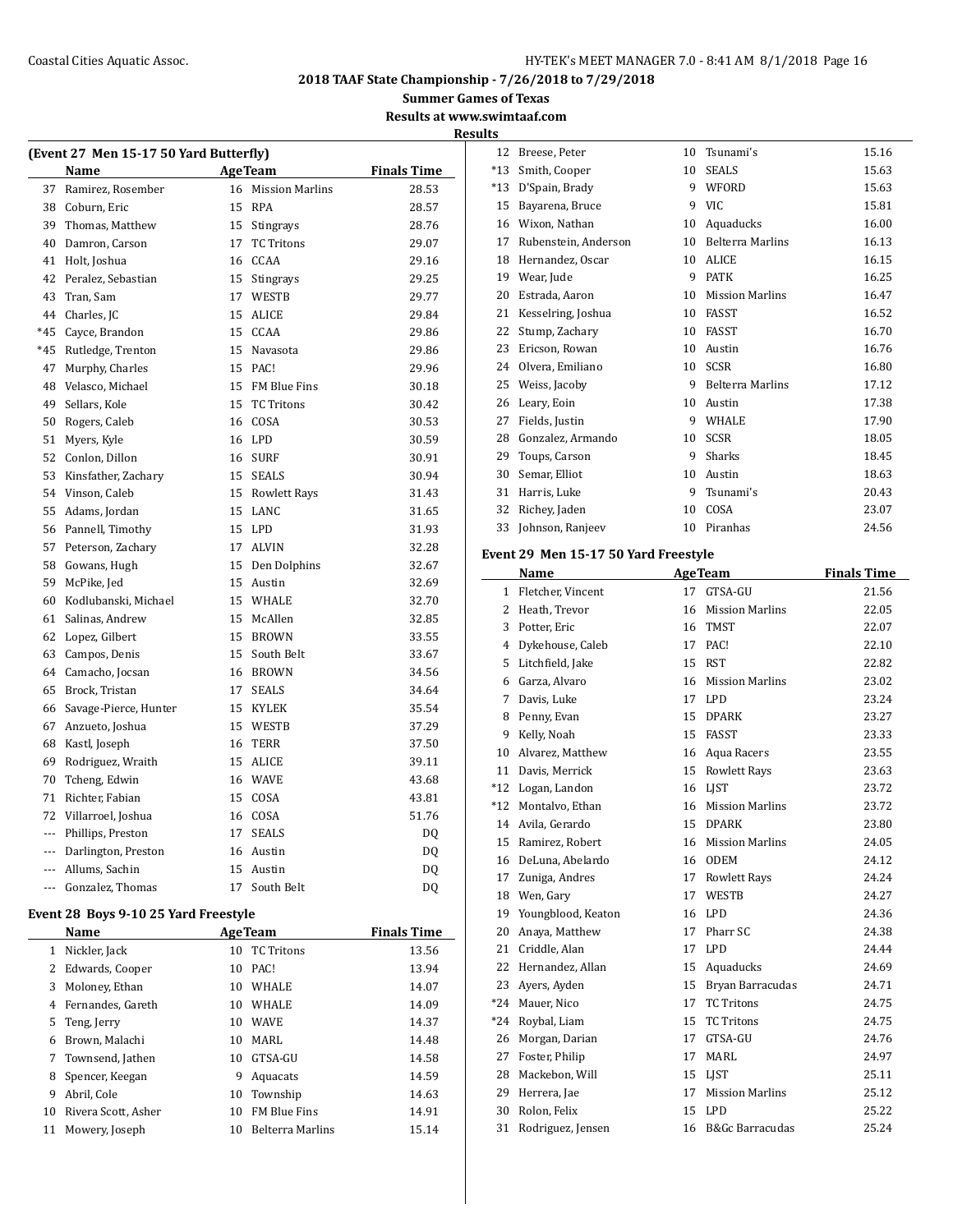**Summer Games of Texas**

**Results at www.swimtaaf.com Results**

|       | (Event 29 Men 15-17 50 Yard Freestyle) |    |                        |                    |  |  |  |  |  |
|-------|----------------------------------------|----|------------------------|--------------------|--|--|--|--|--|
|       | Name                                   |    | <b>AgeTeam</b>         | <b>Finals Time</b> |  |  |  |  |  |
| 32    | Lavinsky, Max                          | 17 | <b>Rowlett Rays</b>    | 25.27              |  |  |  |  |  |
| 33    | Luke, Tanner                           | 15 | VIC                    | 25.29              |  |  |  |  |  |
| 34    | Dear, Taylor                           | 15 | <b>TMST</b>            | 25.31              |  |  |  |  |  |
| 35    | Bates, Colton                          | 15 | <b>TERR</b>            | 25.38              |  |  |  |  |  |
| 36    | Painter, Blake                         | 16 | <b>GPVIN</b>           | 25.51              |  |  |  |  |  |
| 37    | Cabezas-Adaro, Francisco               | 17 | FM Blue Fins           | 25.54              |  |  |  |  |  |
| *38   | Medina. Art                            | 15 | <b>TMST</b>            | 25.62              |  |  |  |  |  |
| *38   | Griffin, Tanner                        | 16 | WHALE                  | 25.62              |  |  |  |  |  |
| 40    | Geldenhuys, Johan                      | 17 | PAC!                   | 25.63              |  |  |  |  |  |
| 41    | Gonzalez, Jordan                       |    | 16 WESTB               | 25.67              |  |  |  |  |  |
| 42    | Torres, Kannon                         |    | 16 Bryan Barracudas    | 25.68              |  |  |  |  |  |
| 43    | Paulsen, Brady                         |    | 15 Sthlk Stingrays     | 25.72              |  |  |  |  |  |
| 44    | Huss, Andrew                           |    | 16 Rowlett Rays        | 25.77              |  |  |  |  |  |
| 45    | Cruse, Carson                          |    | 15 Rowlett Rays        | 25.82              |  |  |  |  |  |
| 46    | Owens, Brandon                         | 17 | <b>TC Tritons</b>      | 25.84              |  |  |  |  |  |
| 47    | Lemons, Justin                         | 16 | WFORD                  | 25.85              |  |  |  |  |  |
| 48    | Pritchett, Logan                       | 15 | TERR                   | 25.90              |  |  |  |  |  |
| 49    | Holt, Joshua                           | 16 | CCAA                   | 25.98              |  |  |  |  |  |
| 50    | Adami, Mark                            |    | 16 FREER               | 26.06              |  |  |  |  |  |
| 51    | Velasco, Michael                       |    | 15 FM Blue Fins        | 26.08              |  |  |  |  |  |
| 52    | Carrasco, Ivan                         |    | 16 TERR                | 26.10              |  |  |  |  |  |
| 53    | Tee, Jan                               | 17 | <b>RST</b>             | 26.17              |  |  |  |  |  |
| 54    | Travis, Austin                         | 15 | <b>DENT</b>            | 26.23              |  |  |  |  |  |
| 55    | Willmeth, Cutter                       |    | 16 SEALS               | 26.34              |  |  |  |  |  |
|       |                                        |    |                        |                    |  |  |  |  |  |
| 56    | Lopez, Gilbert                         |    | 15 BROWN               | 26.35              |  |  |  |  |  |
| 57    | Neireiter, Aidan                       | 15 | GTSA-GU                | 26.39              |  |  |  |  |  |
| 58    | Bailes, Jacob                          | 15 | <b>WOTB</b>            | 26.44              |  |  |  |  |  |
| 59    | Immenhauser, Alec                      | 15 | <b>VIC</b>             | 26.49              |  |  |  |  |  |
| 60    | Murphy, Charles                        | 15 | PAC!                   | 26.50              |  |  |  |  |  |
| $*61$ | Coburn, Eric                           | 15 | <b>RPA</b>             | 26.66              |  |  |  |  |  |
| $*61$ | Wever, Blaine                          | 16 | <b>TC Tritons</b>      | 26.66              |  |  |  |  |  |
| 63    | Bryan, Ty                              | 17 | <b>TC Tritons</b>      | 26.70              |  |  |  |  |  |
| 64    | Barnes, Ashton                         |    | 16 TC Tritons          | 26.74              |  |  |  |  |  |
| 65    | Goins, Aaron                           |    | 16 Rowlett Rays        | 26.76              |  |  |  |  |  |
| 66    | Nguyen, Dylan                          |    | 16 Austin              | 26.82              |  |  |  |  |  |
| 67    | De Leon, Julio                         | 15 | <b>Mission Marlins</b> | 26.83              |  |  |  |  |  |
|       | 68 Sellars, Kole                       |    | 15 TC Tritons          | 26.84              |  |  |  |  |  |
| 69    | Marcantel, Kade                        | 15 | GTSA-GU                | 26.86              |  |  |  |  |  |
| 70    | McPike, Jed                            | 15 | Austin                 | 26.88              |  |  |  |  |  |
| *71   | Levesque, Stewart                      | 15 | WAVE                   | 26.90              |  |  |  |  |  |
| *71   | Scott, Branden                         | 15 | MARL                   | 26.90              |  |  |  |  |  |
| 73    | Peralez, Sebastian                     | 15 | Stingrays              | 26.91              |  |  |  |  |  |
| 74    | Rubio, Trae                            | 16 | ALICE                  | 26.92              |  |  |  |  |  |
| $*75$ | Nielson, Noah                          | 16 | WAVE                   | 26.98              |  |  |  |  |  |
| *75   | Phillips, Preston                      | 17 | SEALS                  | 26.98              |  |  |  |  |  |
| 77    | Pina, Jeremy                           | 16 | COSA                   | 27.26              |  |  |  |  |  |
| 78    | Garza, Matthew                         | 16 | ALVIN                  | 27.31              |  |  |  |  |  |
|       | 26:40.00<br>1:40.00                    |    |                        |                    |  |  |  |  |  |
| 79    | Perry, Andrew                          | 17 | Tsunami's              | 27.36              |  |  |  |  |  |
| 80    | Willmeth, Brady                        | 15 | SEALS                  | 27.59              |  |  |  |  |  |
| *81   | Peterson, Zachary                      | 17 | ALVIN                  | 27.73              |  |  |  |  |  |
| *81   | Molo, Cameron                          | 17 | WESTB                  | 27.73              |  |  |  |  |  |
| 83    | Vinson, Caleb                          | 15 | <b>Rowlett Rays</b>    | 27.81              |  |  |  |  |  |
| 84    | Ramirez, Jacob                         | 16 | TMST                   | 27.90              |  |  |  |  |  |
|       |                                        |    |                        |                    |  |  |  |  |  |

| 85    | Mancha, Juan             | 15 | <b>Mission Marlins</b> | 28.00 |
|-------|--------------------------|----|------------------------|-------|
| 86    | Macias, David            | 15 | MARL                   | 28.17 |
| 87    | Tarver, Kade             | 15 | <b>GPVIN</b>           | 28.24 |
| $*88$ | Cox, Easton              | 15 | <b>TERR</b>            | 28.32 |
| *88   | Rodriguez, Rowan         | 16 | Austin                 | 28.32 |
| 90    | LeCocq, Christopher      | 16 | <b>GPVIN</b>           | 28.41 |
| 91    | Rogers, Caleb            | 16 | COSA                   | 28.43 |
| 92    | Rodriguez, Damian        | 15 | <b>Mission Marlins</b> | 28.50 |
| 93    | Aschenbeck, Trey         | 15 | <b>VIC</b>             | 28.59 |
| 94    | Wharton, Jake            | 15 | <b>Sthlk Stingrays</b> | 28.62 |
| 95    | Guerrero, Sebastian      | 15 | <b>Stingrays</b>       | 28.65 |
| 96    | Gowans, Hugh             | 15 | Den Dolphins           | 28.97 |
| *97   | Salinas, Benito          | 17 | Stingrays              | 29.02 |
| *97   | Berry, Lawson            | 16 | <b>SEALS</b>           | 29.02 |
| 99    | Golden, Lucas            | 15 | <b>TC Tritons</b>      | 29.14 |
| 100   | Stinson, Ian             | 15 | <b>Tiger Splash</b>    | 29.31 |
| 101   | LeBeau, Ryan             | 15 | WESTB                  | 29.35 |
| 102   | Rusk, Joseph             | 15 | <b>TC Tritons</b>      | 29.43 |
| 103   | Macias, Damien           | 15 | MARL                   | 29.80 |
| 104   | Landon, Colton           | 15 | Stingrays              | 29.83 |
| 105   | Alvarado, Angel          | 16 | <b>Rowlett Rays</b>    | 30.45 |
| 106   | Rodriguez, Wraith        | 15 | <b>ALICE</b>           | 30.66 |
| 107   | Kastl, Joseph            | 16 | <b>TERR</b>            | 30.89 |
| 108   | Robles, Jared            | 15 | COSA                   | 31.02 |
| 109   | Savage-Pierce, Hunter    | 15 | <b>KYLEK</b>           | 31.39 |
| 110   | Rodriguez, David         | 15 | <b>Mission Marlins</b> | 31.43 |
| 111   | Oviedo, Frankie          | 15 | MARL                   | 31.70 |
| 112   | Brock, Tristan           | 17 | <b>SEALS</b>           | 31.73 |
| 113   | Anzueto, Joshua          | 15 | WESTB                  | 31.94 |
| 114   | Garza, Eddie             | 15 | FREER                  | 33.35 |
| 115   | Torres, Adam             | 16 | <b>FREER</b>           | 33.40 |
| 116   | Munoz, Nicholas          | 15 | <b>WTS</b>             | 35.22 |
| 117   | Gwyn, Jordin             | 16 | Tiger Splash           | 35.40 |
| 118   | Ortiz, Jesse             | 15 | MARL                   | 35.41 |
| 119   | Middleton, Aidan         | 15 | <b>SEALS</b>           | 40.17 |
|       | 236:56:40.00<br>33:20.00 |    |                        |       |

# **Event 30 Boys 9-10 100 Yard IM**

|    | Name               | <b>AgeTeam</b> |    |                        | <b>Finals Time</b> |
|----|--------------------|----------------|----|------------------------|--------------------|
| 1  | Fike, Landon       |                |    | 10 RPA                 | 1:19.23            |
|    | 35.97              | 43.26          |    |                        |                    |
| 2  | Corn, Kasen        |                | 10 | LIST                   | 1:20.27            |
|    | 37.26              | 43.01          |    |                        |                    |
| 3  | White, Rix         |                | 10 | <b>TC</b> Tritons      | 1:21.37            |
|    | 37.01              | 44.36          |    |                        |                    |
| 4  | McNames, Owen      |                | 9  | <b>LIST</b>            | 1:22.50            |
|    | 40.06              | 42.44          |    |                        |                    |
| 5. | Heldenbrand, Dylan |                | 9  | <b>Sthlk Stingrays</b> | 1:23.57            |
|    | 39.02              | 44.55          |    |                        |                    |
| 6  | Edwards, Cooper    |                | 10 | PAC!                   | 1:25.27            |
|    | 39.18              | 46.09          |    |                        |                    |
| 7  | Robles, Andre      |                | 10 | COSA                   | 1:25.31            |
|    | 43.13              | 42.18          |    |                        |                    |
| 8  | Moloney, Ethan     |                | 10 | WHALE                  | 1:28.07            |
|    | 38.79              | 49.28          |    |                        |                    |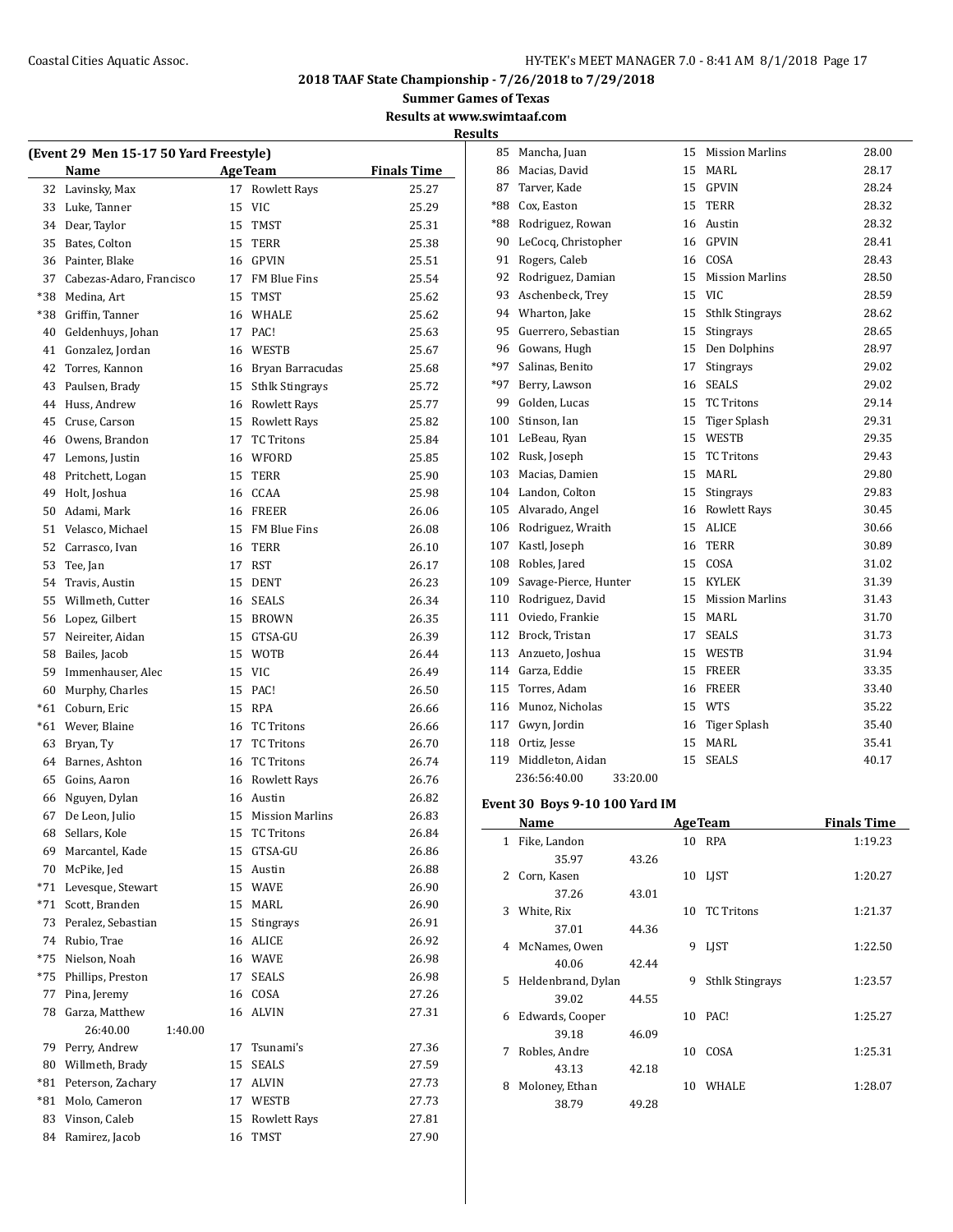**Summer Games of Texas**

**Results at www.swimtaaf.com**

| (Event 30 Boys 9-10 100 Yard IM) |                                |         |    |                         |                    |  |  |
|----------------------------------|--------------------------------|---------|----|-------------------------|--------------------|--|--|
|                                  | Name                           |         |    | <b>AgeTeam</b>          | <b>Finals Time</b> |  |  |
|                                  | 9 Smith, Dylan                 |         |    | 10 FM Blue Fins         | 1:28.58            |  |  |
|                                  | 41.18                          | 47.40   |    |                         |                    |  |  |
| 10                               | Todd, Reid                     |         |    | 10 GTSA-GU              | 1:28.78            |  |  |
|                                  | 39.91                          | 48.87   |    |                         |                    |  |  |
| 11                               | Berrios, Ricardo               |         | 10 | BORNE                   | 1:29.95            |  |  |
|                                  | 42.37                          | 47.58   |    |                         |                    |  |  |
| 12                               | Brown, Malachi                 |         | 10 | MARL                    | 1:33.35            |  |  |
|                                  | 40.95                          | 52.40   |    |                         |                    |  |  |
| 13                               | Obrien, Lorcan                 |         | 10 | Bryan Barracudas        | 1:36.02            |  |  |
|                                  | 46.67                          | 49.35   |    |                         |                    |  |  |
| 14                               | Mowery, Joseph                 |         | 10 | <b>Belterra Marlins</b> | 1:36.59            |  |  |
|                                  | 43.99                          | 52.60   |    |                         |                    |  |  |
| 15                               | Canales, Angel                 |         |    | 10 WAVE                 | 1:40.03            |  |  |
| 16                               | D'Avila, Jorge                 |         | 10 | FB Bull Sharks          | 1:40.29            |  |  |
|                                  | 49.10                          | 51.19   |    |                         |                    |  |  |
| 17                               | Skousen, Daniel                |         | 9  | <b>Rowlett Rays</b>     | 1:41.22            |  |  |
|                                  | 48.19                          | 53.03   |    |                         |                    |  |  |
| 18                               | Bird, Hudson                   |         | 9  | LPD                     | 1:46.78            |  |  |
|                                  | 51.02                          | 55.76   |    |                         |                    |  |  |
| 19                               | McCreight, Malcom              |         | 10 | Austin                  | 1:49.88            |  |  |
|                                  | 49.73                          | 1:00.15 |    |                         |                    |  |  |
| 20                               | Harris, Luke                   |         | 9  | Tsunami's               | 1:59.65            |  |  |
|                                  | 56.14                          | 1:03.51 |    |                         |                    |  |  |
| 21                               | Cayce, Shane                   |         |    | 9 CCAA                  | 2:02.03            |  |  |
|                                  | 1:02.07                        | 59.96   |    |                         |                    |  |  |
| 22                               | Mauk, Carson                   |         | 10 | South Belt              | 2:15.07            |  |  |
|                                  | 1:05.02                        | 1:10.05 |    |                         |                    |  |  |
| 23                               | McCloy, Jackson                |         | 10 | <b>NRST</b>             | 2:41.18            |  |  |
|                                  | 1:26.51                        | 1:14.67 |    |                         |                    |  |  |
| ---                              | Jimenez, Ignacio               |         |    | 10 COSA                 | DQ                 |  |  |
|                                  | --- Castellon, Felipe          |         |    | 9 MARL                  | <b>DQ</b>          |  |  |
| ---                              | Macon, Boone                   |         | 9  | Austin                  | DQ                 |  |  |
| ---                              | Hernandez, Samuel              |         | 10 | Aquaducks               | DQ                 |  |  |
|                                  |                                |         |    |                         |                    |  |  |
|                                  | Event 31 Men 15-17 100 Yard IM |         |    |                         |                    |  |  |
|                                  | Name                           |         |    | <b>AgeTeam</b>          | <b>Finals Time</b> |  |  |
| $\mathbf{1}$                     | Dykehouse, Caleb               |         |    | 17 PAC!                 | 55.40              |  |  |
|                                  | 25.36                          | 30.04   |    |                         |                    |  |  |
| 2                                | Vargas, Aidan                  |         | 15 | TMST                    | 55.50              |  |  |
|                                  | 25.69                          | 29.81   |    |                         |                    |  |  |
| 3                                | Barber, Dillon                 |         | 16 | <b>STE</b>              | 57.20              |  |  |
|                                  | 25.43                          | 31.77   |    |                         |                    |  |  |
| 4                                | Michna, Brandon                |         | 15 | <b>DPARK</b>            | 58.41              |  |  |
|                                  | 27.79                          | 30.62   |    |                         |                    |  |  |
| 5                                | Gutierrez, Richard             |         | 15 | <b>DPARK</b>            | 1:00.10            |  |  |
|                                  | 28.69                          | 31.41   |    |                         |                    |  |  |
| 6                                | Barcellano, Miguel             |         | 15 | Aqua Racers             | 1:00.57            |  |  |
|                                  | 27.57                          | 33.00   |    |                         |                    |  |  |
| 7                                | Kelly, Noah                    |         |    | 15 FASST                | 1:00.94            |  |  |

28.27 32.67

| <b>Results</b> |                              |       |    |                     |         |
|----------------|------------------------------|-------|----|---------------------|---------|
|                | 8 Tullos, Paul               |       |    | 16 GTSA-GU          | 1:01.14 |
|                | 28.91                        | 32.23 |    |                     |         |
| 9              | Holmgreen, Brock             |       |    | 16 SEALS            | 1:01.35 |
|                | 27.60                        | 33.75 |    |                     |         |
|                | 10 Lantzy, Brennan           |       |    | 15 TC Tritons       | 1:01.50 |
|                | 28.16                        | 33.34 |    | 15 TC Tritons       |         |
|                | 11 Brown, Hunter<br>28.73    | 33.01 |    |                     | 1:01.74 |
|                | 12 D'Souza, Daniel           |       |    | 15 SEALS            | 1:02.03 |
|                | 28.40                        | 33.63 |    |                     |         |
|                | 13 Hutson, Jackson           |       |    | 16 TC Tritons       | 1:02.04 |
|                | 28.70                        | 33.34 |    |                     |         |
|                | 14 Hardaway, Hayden          |       |    | 16 LPD              | 1:02.25 |
|                | 27.84                        | 34.41 |    |                     |         |
| 15             | Morgan, Darian               |       | 17 | GTSA-GU             | 1:02.30 |
|                | 28.54                        | 33.76 |    |                     |         |
|                | 16 Gomez, Jose               |       | 17 | Pharr SC            | 1:02.33 |
|                | 28.56<br>17 Voelker, Charles | 33.77 |    | 17 KBARR            | 1:02.54 |
|                | 28.79                        | 33.75 |    |                     |         |
|                | 18 Dai, James                |       |    | 16 WESTB            | 1:02.59 |
|                | 28.71                        | 33.88 |    |                     |         |
|                | 19 Mauer, Nico               |       | 17 | <b>TC Tritons</b>   | 1:03.39 |
|                | 30.00                        | 33.39 |    |                     |         |
|                | 20 Ayers, Ayden              |       | 15 | Bryan Barracudas    | 1:03.53 |
|                | 28.09                        | 35.44 |    |                     |         |
|                | 21 Garner, Gage              |       | 15 | El Campo            | 1:04.44 |
|                | 28.59                        | 35.85 |    |                     |         |
| 22             | Griffin, Tanner<br>29.53     | 35.13 |    | 16 WHALE            | 1:04.66 |
| 23             | Hale, Ben                    |       |    | 16 Stingrays        | 1:05.11 |
|                | 29.32                        | 35.79 |    |                     |         |
|                | 24 Martin, Sean              |       | 15 | RST                 | 1:05.36 |
|                | 30.86                        | 34.50 |    |                     |         |
| 25             | Tran, Ethan                  |       |    | 15 FASST            | 1:05.46 |
|                | 29.95                        | 35.51 |    |                     |         |
|                | 26 Colegrove, Caeden         |       |    | 17 Austin           | 1:05.50 |
|                | 29.56                        | 35.94 |    |                     |         |
| 27             | Davis, Merrick<br>32.72      | 33.04 | 15 | <b>Rowlett Rays</b> | 1:05.76 |
|                | 28 Tee, Elian                |       |    | 16 RST              | 1:05.79 |
|                | 29.10                        | 36.69 |    |                     |         |
| 29             | Youngblood, Keaton           |       |    | 16 LPD              | 1:05.85 |
|                | 30.11                        | 35.74 |    |                     |         |
|                | 30 Arizpe, Nathan            |       |    | 16 ALICE            | 1:05.94 |
|                | 29.37                        | 36.57 |    |                     |         |
|                | 31 Bravo Jr., Jose           |       |    | 15 Pharr SC         | 1:06.06 |
|                | 29.86                        | 36.20 |    |                     |         |
|                | 32 Painter, Blake            |       |    | 16 GPVIN            | 1:06.27 |
|                | 31.00<br>33 Worden, Samuel   | 35.27 |    | 15 KBARR            | 1:06.28 |
|                | 29.15                        | 37.13 |    |                     |         |
|                | 34 Foster, Philip            |       | 17 | MARL                | 1:06.32 |
|                | 30.98                        | 35.34 |    |                     |         |
| 35             | Carrasco, Ivan               |       | 16 | TERR                | 1:07.04 |
|                | 31.80                        | 35.24 |    |                     |         |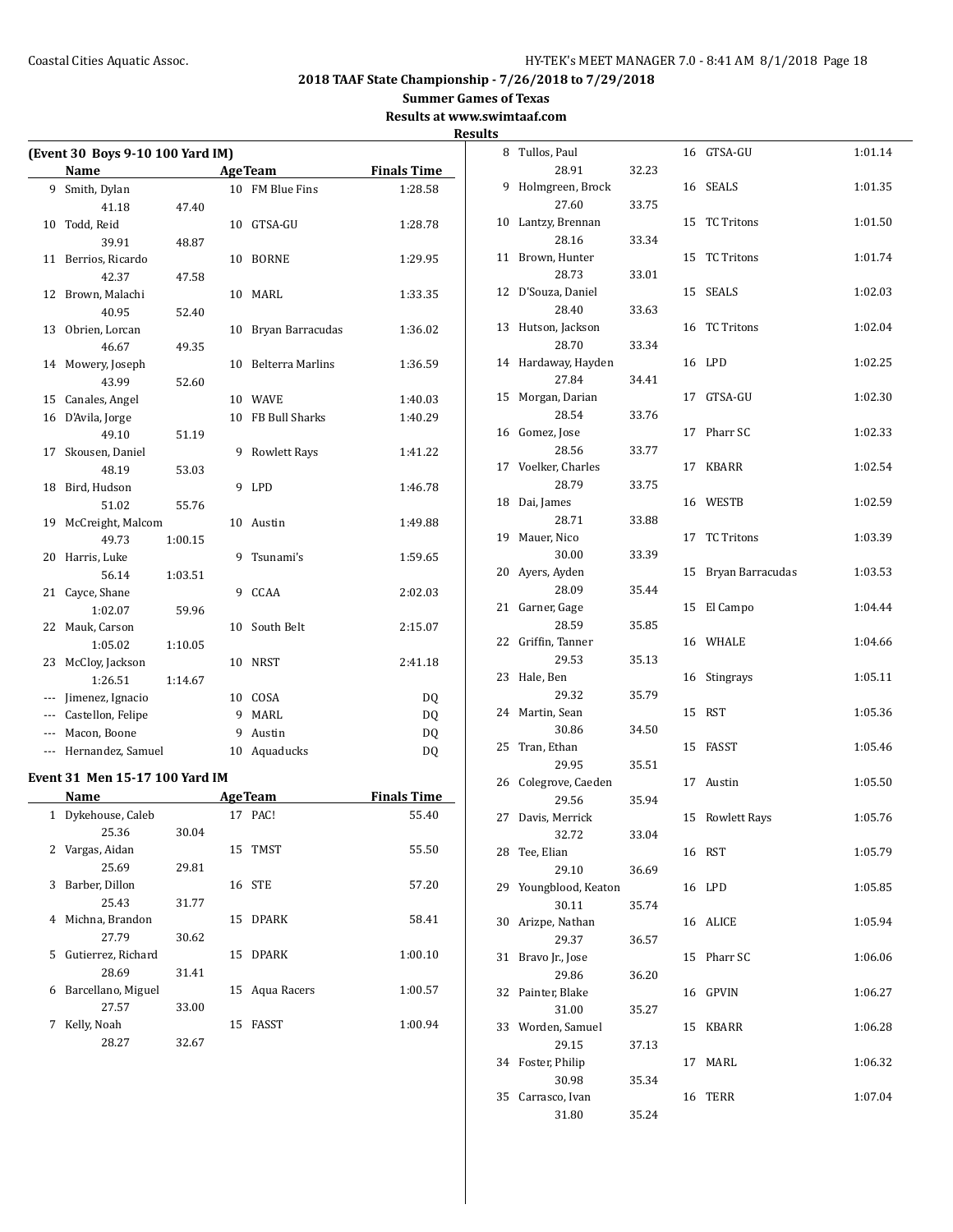**Summer Games of Texas**

**Results at www.swimtaaf.com**

|    |                                  |       |                    |                    | <b>Results</b> |
|----|----------------------------------|-------|--------------------|--------------------|----------------|
|    | (Event 31 Men 15-17 100 Yard IM) |       |                    |                    | 6              |
|    | Name                             |       | <b>AgeTeam</b>     | <b>Finals Time</b> |                |
|    | 36 Rivera Scott, Andrew          |       | 16 FM Blue Fins    | 1:07.31            | 6              |
|    | 31.35                            | 35.96 | 17 Rowlett Rays    |                    | 6              |
|    | 37 Lavinsky, Max<br>30.38        | 36.96 |                    | 1:07.34            |                |
|    | 38 Perez, Angel                  |       | 17 ALICE           | 1:07.43            | 6              |
|    | 29.59                            | 37.84 |                    |                    |                |
|    | 39 Geldenhuys, Johan             |       | 17 PAC!            | 1:07.48            | 6              |
|    | 30.04                            | 37.44 |                    |                    |                |
|    | 40 Damron, Carson                |       | 17 TC Tritons      | 1:07.65            | 6              |
|    | 30.57                            | 37.08 |                    |                    |                |
|    | 41 Rodriguez, Jensen             |       | 16 B&Gc Barracudas | 1:08.07            |                |
|    | 29.97                            | 38.10 |                    |                    |                |
|    | 42 Johnson, Tristan              |       | 17 Current         | 1:09.53            |                |
|    | 31.31                            | 38.22 |                    |                    |                |
|    | 43 Theriot, Nicholas             |       | 16 TERR            | 1:09.74            |                |
|    | 30.02                            | 39.72 |                    |                    |                |
|    | 44 Travis, Austin                |       | 15 DENT            | 1:09.90            |                |
|    | 30.60                            | 39.30 |                    |                    |                |
|    | 45 Barnes, Brodie                |       | 16 Rowlett Rays    | 1:10.28            |                |
|    | 31.72                            | 38.56 |                    |                    |                |
|    | 46 Phillips, Preston             |       | 17 SEALS           | 1:10.58            | Eve            |
|    | 31.31                            | 39.27 |                    |                    |                |
|    | 47 Peralez, Sebastian            |       | 15 Stingrays       | 1:11.45            |                |
|    | 33.78                            | 37.67 |                    |                    |                |
|    | 48 Brown, Christopher            |       | 16 South Belt      | 1:11.48            |                |
|    | 33.13                            | 38.35 |                    |                    |                |
|    | 49 Allums, Sachin                |       | 15 Austin          | 1:12.68            |                |
|    | 33.24                            | 39.44 |                    |                    |                |
|    | 50 Macias, David                 |       | 15 MARL            | 1:13.00            |                |
|    | 32.36                            | 40.64 |                    |                    |                |
|    | 51 Garza, Emmanuel               |       | 15 Mission Marlins | 1:13.02            |                |
|    | 33.38                            | 39.64 |                    |                    |                |
|    | 52 Lopez, Andrew                 |       | 17 South Belt      | 1:13.29            |                |
|    | 33.58                            | 39.71 |                    |                    |                |
|    | 53 Chapa, Bernardo               |       | 15 Stingrays       | 1:13.63            |                |
|    | 34.25                            | 39.38 |                    |                    |                |
|    | 54 Rodriguez, Rowan              |       | 16 Austin          | 1:13.78            |                |
|    | 33.23                            | 40.55 |                    |                    |                |
|    | 55 Cayce, Brandon<br>33.61       | 40.47 | 15 CCAA            | 1:14.08            |                |
|    | 56 Scott, Branden                |       | 15 MARL            | 1:14.26            | 1              |
|    | 33.07                            | 41.19 |                    |                    |                |
| 57 | Kodlubanski, Michael             |       | 15 WHALE           | 1:14.33            | 1              |
|    | 34.38                            | 39.95 |                    |                    |                |
|    | 58 Gowans, Hugh                  |       | 15 Den Dolphins    | 1:15.28            | 1              |
|    | 35.07                            | 40.21 |                    |                    |                |
|    | 59 Rusk, Joseph                  |       | 15 TC Tritons      | 1:15.56            |                |
|    | 35.36                            | 40.20 |                    |                    |                |
|    | 60 Sosa, Luis                    |       | 16 Mission Marlins | 1:16.88            |                |
|    | 35.17                            | 41.71 |                    |                    |                |
|    | 61 Macias, Damien                |       | 15 MARL            | 1:17.29            |                |
|    | 35.10                            | 42.19 |                    |                    |                |
|    | 62 Rodriguez, Damian             |       | 15 Mission Marlins | 1:17.56            |                |
|    | 37.53                            | 40.03 |                    |                    |                |

| 63                       | Stinson, Ian          |       |    | 15 Tiger Splash        | 1:18.02    |
|--------------------------|-----------------------|-------|----|------------------------|------------|
|                          | 36.36                 | 41.66 |    |                        |            |
|                          | 64 Camacho, Jocsan    |       | 16 | <b>BROWN</b>           | 1:18.89    |
|                          | 38.71                 | 40.18 |    |                        |            |
| 65                       | Savage-Pierce, Hunter |       |    | 15 KYLEK               | 1:22.97    |
|                          | 37.31                 | 45.66 |    |                        |            |
| 66                       | Stricklan, Brian      |       |    | 15 South Belt          | 1:25.53    |
|                          | 39.32                 | 46.21 |    |                        |            |
| 67                       | Oviedo, Frankie       |       |    | 15 MARL                | 1:27.45    |
|                          | 39.75                 | 47.70 |    |                        |            |
| 68                       | Mendoza, Jesus        |       |    | 15 South Belt          | 1:33.61    |
|                          | 46.99                 | 46.62 |    |                        |            |
|                          | Rodriguez, Wraith     |       | 15 | <b>ALICE</b>           | DQ         |
|                          | Avila, Gerardo        |       | 15 | <b>DPARK</b>           | DQ         |
|                          | Payne, Jonathan       |       | 16 | <b>FM Blue Fins</b>    | DQ         |
|                          | LeCocq, Christopher   |       | 16 | <b>GPVIN</b>           | DQ         |
| ---                      | Guerrero, Jefferson   |       | 15 | Tiger Splash           | DQ         |
|                          | Chimely, Cody         |       | 15 | McAllen                | DQ         |
| $\overline{\phantom{a}}$ | Salinas, Andrew       |       | 15 | McAllen                | DQ         |
|                          | De Leon, Julio        |       | 15 | <b>Mission Marlins</b> | <b>DFS</b> |
|                          | 1:09.58               |       |    |                        |            |

# **Event 32 Men 15-17 200 Yard Freestyle**

|    | Name                 |       |    | <b>AgeTeam</b>         |       | <b>Finals Time</b> |
|----|----------------------|-------|----|------------------------|-------|--------------------|
|    | 1 Potter, Eric       |       |    | 16 TMST                |       | 1:47.35            |
|    | 24.74                | 27.45 |    | 27.99                  | 27.17 |                    |
| 2  | Heath, Trevor        |       | 16 | <b>Mission Marlins</b> |       | 1:48.05            |
|    | 24.58                | 27.58 |    | 28.88                  | 27.01 |                    |
| 3  | Hackler, Christopher |       |    | 16 TC Tritons          |       | 1:55.77            |
|    | 26.19                | 29.55 |    | 30.59                  | 29.44 |                    |
| 4  | Penny, Evan          |       | 15 | <b>DPARK</b>           |       | 1:56.81            |
|    | 26.56                | 29.58 |    | 30.46                  | 30.21 |                    |
| 5  | Kesler, Mason        |       | 15 | <b>LIST</b>            |       | 1:57.03            |
|    | 26.53                | 29.65 |    | 31.30                  | 29.55 |                    |
| 6  | Delaney, Jonah       |       | 17 | <b>SEALS</b>           |       | 1:58.07            |
|    | 27.24                | 30.00 |    | 31.03                  | 29.80 |                    |
| 7  | Gutierrez, Richard   |       | 15 | <b>DPARK</b>           |       | 1:58.13            |
|    | 27.28                | 30.41 |    | 30.62                  | 29.82 |                    |
| 8  | Hardaway, Hayden     |       |    | 16 LPD                 |       | 2:00.47            |
|    | 27.30                | 30.00 |    | 32.09                  | 31.08 |                    |
| 9  | Irwin, Clark         |       | 16 | <b>TC Tritons</b>      |       | 2:00.64            |
|    | 27.59                | 31.05 |    | 31.95                  | 30.05 |                    |
| 10 | Jarmulak, Joel       |       | 15 | <b>TC Tritons</b>      |       | 2:00.78            |
|    | 27.04                | 30.84 |    | 31.87                  | 31.03 |                    |
| 11 | Martin, Sean         |       | 15 | <b>RST</b>             |       | 2:01.07            |
|    | 26.92                | 31.30 |    | 33.29                  | 29.56 |                    |
| 12 | Hernandez, Allan     |       | 15 | Aquaducks              |       | 2:01.08            |
|    | 27.26                | 30.39 |    | 32.00                  | 31.43 |                    |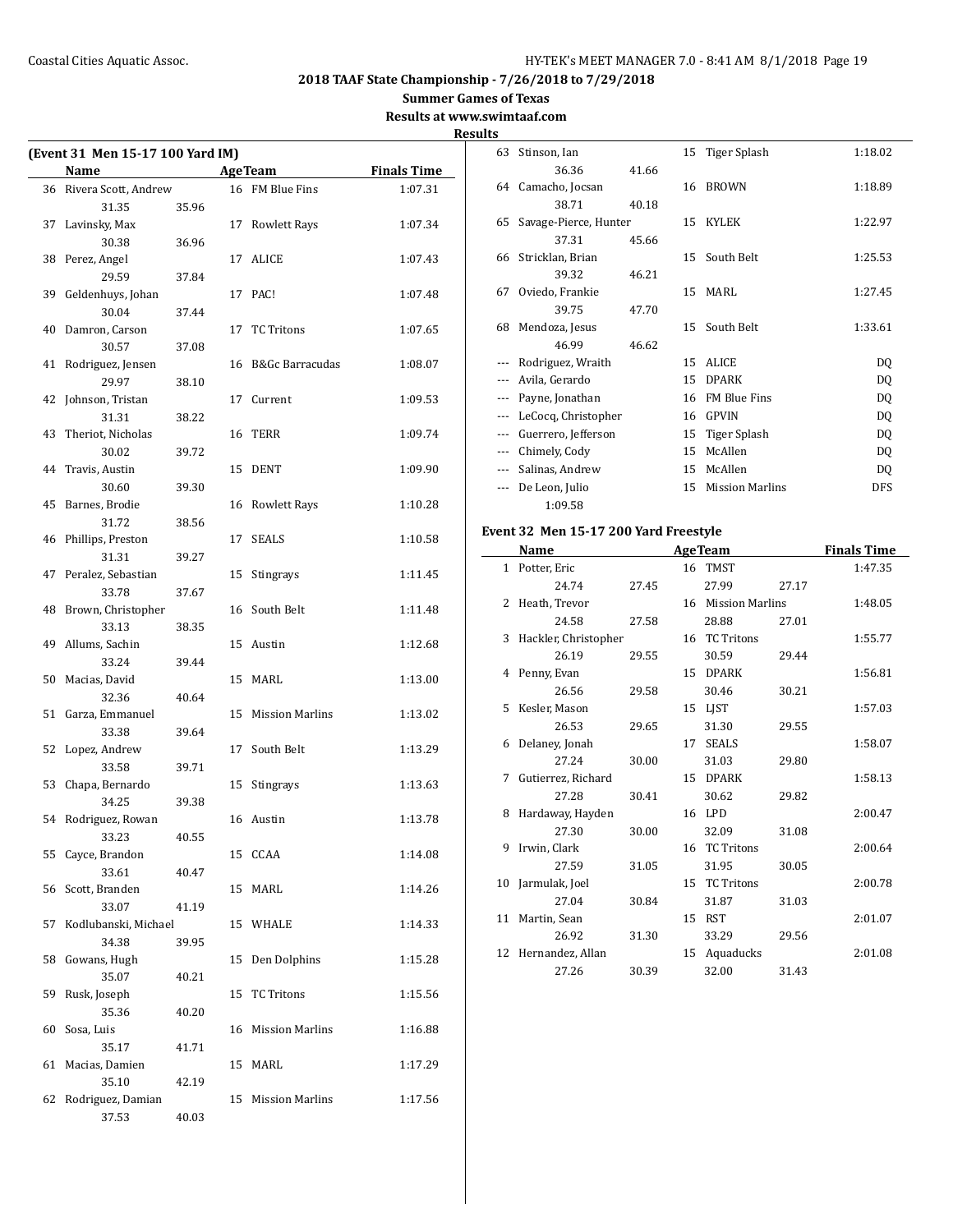**Summer Games of Texas**

**Results at www.swimtaaf.com**

**Results**

 $\overline{\phantom{a}}$ 

|    | (Event 32 Men 15-17 200 Yard Freestyle) |       |    |                     |       |                    |
|----|-----------------------------------------|-------|----|---------------------|-------|--------------------|
|    | <b>Name</b>                             |       |    | <b>AgeTeam</b>      |       | <b>Finals Time</b> |
| 13 | Hurst, Colby                            |       |    | 16 DENT             |       | 2:01.24            |
|    | 26.70                                   | 29.74 |    | 32.36               | 32.44 |                    |
| 14 | Flores, Eric                            |       |    | 17 VIC              |       | 2:01.41            |
|    | 27.44                                   | 30.54 |    | 31.82               | 31.61 |                    |
| 15 | Castillo, Christian                     |       |    | 15 TMST             |       | 2:01.52            |
|    | 27.19                                   | 30.55 |    | 32.46               | 31.32 |                    |
| 16 | Paulsen, Brady                          |       |    | 15 Sthlk Stingrays  |       | 2:02.40            |
|    | 27.17                                   | 30.58 |    | 32.19               | 32.46 |                    |
| 17 | Camargo, Edmundo                        |       |    | 17 GTSA-GU          |       | 2:03.78            |
|    | 28.02                                   | 30.91 |    | 32.41               | 32.44 |                    |
| 18 | Griffin, Tanner                         |       |    | 16 WHALE            |       | 2:05.10            |
|    | 28.85                                   | 31.52 |    | 32.31               | 32.42 |                    |
| 19 | Aardema, Gabe                           |       |    | 16 Austin           |       | 2:06.33            |
|    | 28.07                                   | 32.54 |    | 33.47               | 32.25 |                    |
| 20 | Wilson, Daniel                          |       | 15 | <b>TC Tritons</b>   |       | 2:09.79            |
|    | 28.95                                   | 32.72 |    | 34.25               | 33.87 |                    |
| 21 | Lutkenhaus, George                      |       |    | 15 TC Tritons       |       | 2:12.29            |
|    | 29.38                                   | 33.46 |    | 35.31               | 34.14 |                    |
| 22 | Myers, Kyle                             |       |    | 16 LPD              |       | 2:14.03            |
|    | 29.42                                   | 34.06 |    | 35.75               | 34.80 |                    |
| 23 | Garza, Emmanuel                         |       |    | 15 Mission Marlins  |       | 2:15.71            |
|    | 29.37                                   | 33.88 |    | 35.93               | 36.53 |                    |
| 24 | Ayers, Ayden                            |       |    | 15 Bryan Barracudas |       | 2:15.98            |
|    | 29.21                                   | 33.88 |    | 35.60               | 37.29 |                    |
| 25 | Cayce, Brandon                          |       |    | 15 CCAA             |       | 2:16.63            |
|    | 30.65                                   | 35.86 |    | 36.42               | 33.70 |                    |
| 26 | Goins, Aaron                            |       |    | 16 Rowlett Rays     |       | 2:17.81            |
|    | 30.38                                   | 34.63 |    | 1:12.80             |       |                    |
| 27 | Renteria, RJ                            |       |    | 15 Pharr SC         |       | 2:18.32            |
|    | 30.18                                   | 33.71 |    | 35.60               | 38.83 |                    |
| 28 | Pannell, Timothy                        |       |    | 15 LPD              |       | 2:18.73            |
|    | 31.46                                   | 35.73 |    | 37.15               | 34.39 |                    |
| 29 | Bailes, Jacob                           |       |    | 15 WOTB             |       | 2:18.90            |
|    | 1:08.38                                 | 38.35 |    | 32.17               |       |                    |
| 30 | Garza, Matthew                          |       |    | 16 ALVIN            |       | 2:25.13            |
|    | 32.86                                   | 37.58 |    | 39.18               | 35.51 |                    |
| 31 | Mancha, Juan                            |       |    | 15 Mission Marlins  |       | 2:25.35            |
|    | 32.58                                   | 36.27 |    | 38.97               | 37.53 |                    |
| 32 | Burgess, Jordan                         |       |    | 17 TERR             |       | 2:26.52            |
|    | 30.19                                   | 36.92 |    | 41.64               | 37.77 |                    |
| 33 | Guerrero, Sebastian                     |       |    | 15 Stingrays        |       | 2:26.67            |
|    | 32.37                                   | 37.02 |    | 39.28               | 38.00 |                    |
| 34 | Vargas, Michael                         |       |    | 16 South Belt       |       | 2:33.21            |
|    | 32.59                                   | 39.24 |    | 41.78               | 39.60 |                    |
| 35 | LeBeau, Ryan                            |       |    | 15 WESTB            |       | 2:34.86            |
|    | 35.88                                   | 39.85 |    | 40.51               | 38.62 |                    |
| 36 | Ortiz, Jesse                            |       |    | 15 MARL             |       | 2:46.38            |
|    | 39.45                                   | 43.33 |    | 44.53               | 39.07 |                    |
| 37 | Mendoza, Jesus                          |       |    | 15 South Belt       |       | 2:46.42            |
|    | 34.91                                   | 43.78 |    | 44.49               | 43.24 |                    |
| 38 | Anzueto, Joshua                         |       |    | 15 WESTB            |       | 2:47.16            |
|    | 34.77                                   | 42.15 |    | 46.43               | 43.81 |                    |
| 39 | Gonzalez, Thomas                        |       |    | 17 South Belt       |       | 3:04.79            |
|    | 39.42                                   | 46.02 |    | 49.05               | 50.30 |                    |

| 40 | Garcia, Justin                               |       | 16 | South Belt               |       | 3:09.96            |
|----|----------------------------------------------|-------|----|--------------------------|-------|--------------------|
|    | 40.00                                        | 46.83 |    | 53.53                    | 49.60 |                    |
|    |                                              |       |    |                          |       |                    |
|    | Event 33  Boys 9-10 100 Yard Freestyle Relay |       |    |                          |       |                    |
|    | Team                                         |       |    | Relay                    |       | <b>Finals Time</b> |
| 1  | FASST                                        |       |    | A                        |       | 59.38              |
|    | 1) Buchanan, Brock 10                        |       |    | 2) Heimbuch, Chase 10    |       |                    |
|    | 3) Bunker, Justin 10                         |       |    | 4) Gulledge, Rhett 10    |       |                    |
|    | 15.65                                        | 14.06 |    | 15.31                    | 14.36 |                    |
| 2  | <b>TC Tritons</b>                            |       |    | A                        |       | 1:01.62            |
|    | 1) Burraston, Stephen 10                     |       |    | 2) Vanderveer, Max 9     |       |                    |
|    | 3) Tennison, Tristan 10                      |       |    | 4) Grube, Jacob 10       |       |                    |
|    | 14.80                                        | 15.77 |    | 16.43                    | 14.62 |                    |
| 3  | FASST                                        |       |    | B                        |       | 1:04.13            |
|    | 1) Funderburk, Lukas 10                      |       |    | 2) Xie, Nevin 9          |       |                    |
|    | 3) Kesselring, Joshua 10                     |       |    | 4) Hammons, Joshua 9     |       |                    |
|    | 14.96                                        | 16.41 |    | 16.41                    | 16.35 |                    |
|    | 4 WAVE                                       |       |    | A                        |       | 1:04.72            |
|    | 1) Canales, Angel 10                         |       |    | 2) Myers, Jonathon 10    |       |                    |
|    | 3) Myers, Jakob 10                           |       |    | 4) Teng, Jerry 10        |       |                    |
|    | 16.43                                        | 16.44 |    | 16.81                    | 15.04 |                    |
| 5  | FB Bull Sharks                               |       |    | A                        |       | 1:05.41            |
|    | 1) D'Avila, Jorge 10                         |       |    | 2) Bessonette, Judah 9   |       |                    |
|    | 3) Johannsen, Reid 9                         |       |    | 4) Wojcik, Zachary 10    |       |                    |
|    | 16.36                                        | 17.10 |    | 16.20                    | 15.75 |                    |
| 6  | PAC!                                         |       |    | A                        |       | 1:05.49            |
|    | 1) Ware, Mason 10                            |       |    | 2) McGinnis, Cameron 10  |       |                    |
|    | 3) Olivera, Gabriel 9                        |       |    | 4) Stahl, Keegan 9       |       |                    |
|    | 26.14                                        | 6.80  |    | 27.44                    | 5.11  |                    |
| 7  | FASST                                        |       |    | C.                       |       | 1:05.59            |
|    | 1) Franklin, Nathan 10                       |       |    | 2) Stump, Zachary 10     |       |                    |
|    | 3) Sandoval, Daniel 10                       |       |    | 4) Nicosia, Noah 9       |       |                    |
|    | 16.40                                        | 16.84 |    | 16.25                    | 16.10 |                    |
| 8  | <b>TC Tritons</b>                            |       |    | B                        |       | 1:05.60            |
|    | 1) Stutz, Landon 10                          |       |    | 2) Cashon, Lane 9        |       |                    |
|    | 3) Adkins, Sterling 10                       |       |    | 4) Lawson, Corbett 10    |       |                    |
|    | 17.49                                        | 15.76 |    | 16.39                    | 15.96 |                    |
| 9  | <b>ALICE</b>                                 |       |    | A                        |       | 1:07.09            |
|    | 1) Lara, Christian 9                         |       |    | 2) Hernandez, Octavain 9 |       |                    |
|    | 3) Hernandez, Oscar 10                       |       |    | 4) Molina, Jason 10      |       |                    |
|    | 17.05                                        | 23.28 |    | 10.62                    | 16.14 |                    |
|    | 10 VIC                                       |       |    | A                        |       | 1:07.19            |
|    | 1) Smith, Freddie 9                          |       |    | 2) Southern, Jackson 10  |       |                    |
|    | 3) Hamilton, Aidan 9                         |       |    | 4) Bayarena, Bruce 9     |       |                    |
|    | 18.31                                        | 19.94 |    | 13.59                    | 15.35 |                    |
| 11 | El Campo                                     |       |    | A                        |       | 1:07.24            |
|    | 1) Vasquez, Evan 9                           |       |    | 2) Krenek, Bryce 10      |       |                    |
|    | 3) Ratcliff, Joaquin 10                      |       |    | 4) Aguirre, Julian 10    |       |                    |
|    | 16.97                                        | 15.65 |    | 17.18                    | 17.44 |                    |
| 12 | <b>SEALS</b>                                 |       |    | A                        |       | 1:09.18            |
|    | 1) Haynes, Drew 10                           |       |    | 2) Gifford, Caeleb 9     |       |                    |
|    | 3) Malcolm, Grant 10                         |       |    | 4) Lindsey, Connor 10    |       |                    |
|    | 17.67                                        | 17.20 |    | 23.49                    | 10.82 |                    |
| 13 | Tiger Splash                                 |       |    | A                        |       | 1:10.35            |
|    | 1) Silcox, Jackson 10                        |       |    | 2) Ballard, Keegan 10    |       |                    |
|    | 3) Mendez, Cannon 9                          |       |    | 4) Hembree, Beck 10      |       |                    |
|    | 16.90                                        | 17.94 |    | 17.70                    | 17.81 |                    |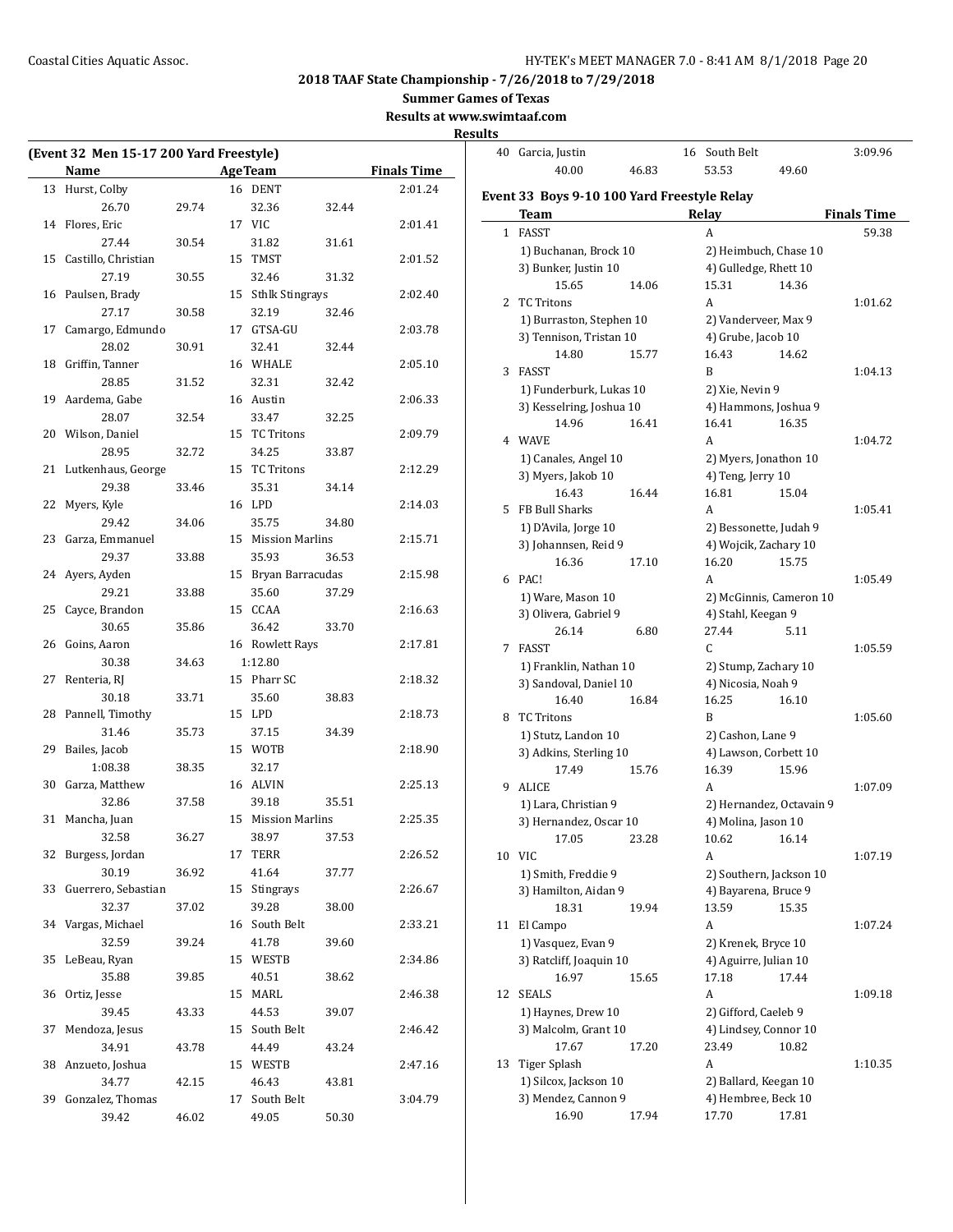**Summer Games of Texas**

**Results at www.swimtaaf.com**

**Results**

|    | (Event 33 Boys 9-10 100 Yard Freestyle Relay) |       |                       |                           |                    |
|----|-----------------------------------------------|-------|-----------------------|---------------------------|--------------------|
|    | Team                                          |       | Relay                 |                           | <b>Finals Time</b> |
|    | 14 FASST                                      |       | D                     |                           | 1:10.82            |
|    | 1) Sennett, Hayden 10                         |       | 2) Khan, Omar 10      |                           |                    |
|    | 3) Baker, Tristan 10                          |       |                       | 4) Schoenfeldt, Ethan 9   |                    |
|    | 18.16                                         | 19.03 | 33.63                 |                           |                    |
| 15 | LIST                                          |       | A                     |                           | 1:11.92            |
|    | 1) Parker, Kersh 9                            |       | 2) Cobb, Jackson 10   |                           |                    |
|    | 3) Henley, Ezekiel 9                          |       | 4) Owens, Karson 10   |                           |                    |
|    |                                               |       | 21.20                 | 14.67                     |                    |
| 16 | <b>STE</b>                                    |       | A                     |                           | 1:12.62            |
|    | 1) Pendergrass, Williem 9                     |       | 2) Tallach, Grant 9   |                           |                    |
|    | 3) Pendergrass, Finnian 10                    |       |                       | 4) Castaneda, Alixander 9 |                    |
|    | 19.96                                         | 18.24 | 17.20                 | 17.22                     |                    |
| 17 | <b>Mission Marlins</b>                        |       | A                     |                           | 1:17.27            |
|    | 1) Estrada, Aaron 10                          |       | 2) Kidd, John 9       |                           |                    |
|    | 3) Seledon, Luis 10                           |       |                       | 4) Delgado, Sebastian 10  |                    |
|    | 22.51                                         | 17.13 | 37.63                 |                           |                    |
|    | 18 WTS                                        |       | A                     |                           | 1:18.21            |
|    | 1) Shanks, Sullivan 10                        |       | 2) Ware, Ross 9       |                           |                    |
|    | 3) Shanks, Rayne 9                            |       | 4) Wind, Andrew 10    |                           |                    |
|    | 21.94                                         | 15.74 | 22.42                 | 18.11                     |                    |
|    | <b>Sthlk Stingrays</b>                        |       | A                     |                           | DQ                 |
|    | 1) Harris, Parker 10                          |       | 2) Kipp, Colt 9       |                           |                    |
|    | 3) Harris, Landon 9                           |       | 4) Dollins, Preston 9 |                           |                    |

# **Event 34 Men 15-17 200 Yard Freestyle Relay**

|   | <b>Team</b>                |       | Relay                   |       | <b>Finals Time</b> |
|---|----------------------------|-------|-------------------------|-------|--------------------|
| 1 | <b>Mission Marlins</b>     |       | A                       |       | 1:35.24            |
|   | 1) Ramirez, Robert 16      |       | 2) Herrera, Jae 17      |       |                    |
|   | 3) Singh, Luke 16          |       | 4) Garza, Alvaro 16     |       |                    |
|   | 24.13                      | 24.42 | 24.59                   | 22.10 |                    |
| 2 | <b>TMST</b>                |       | A                       |       | 1:35.30            |
|   | 1) Vargas, Aidan 15        |       | 2) Dear, Taylor 15      |       |                    |
|   | 3) Castillo, Christian 15  |       | 4) Potter, Eric 16      |       |                    |
|   | 22.81                      | 25.41 | 24.66                   | 22.42 |                    |
|   | 3 LJST                     |       | A                       |       | 1:36.75            |
|   | 1) Mackebon, Will 15       |       | 2) Logan, Landon 16     |       |                    |
|   | 3) Kesler, Mason 15        |       | 4) deValcourt, Myles 15 |       |                    |
|   | 25.05                      | 23.06 | 25.49                   | 23.15 |                    |
|   | 4 TC Tritons               |       | A                       |       | 1:38.55            |
|   | 1) Hackler, Christopher 16 |       | 2) Owens, Brandon 17    |       |                    |
|   | 3) Roybal, Liam 15         |       | 4) Mauer, Nico 17       |       |                    |
|   | 24.20                      | 25.50 | 24.25                   | 24.60 |                    |
| 5 | <b>SEALS</b>               |       | B                       |       | 1:40.05            |
|   | 1) Holmgreen, Brock 16     |       | 2) D'Souza, Daniel 15   |       |                    |
|   | 3) Delaney, Jonah 17       |       | 4) Willmeth, Cutter 16  |       |                    |
|   | 48.90                      | 25.21 | 26.20                   |       |                    |
|   | 6 Rowlett Rays             |       | A                       |       | 1:41.30            |
|   | 1) Vinson, Caleb 15        |       | 2) Alvarado, Angel 16   |       |                    |
|   | 3) Cruse, Carson 15        |       | 4) Goins, Aaron 16      |       |                    |
|   | 23.97                      | 26.39 | 24.45                   | 26.49 |                    |
| 7 | Pharr SC                   |       | A                       |       | 1:41.50            |
|   | 1) Anaya, Matthew 17       |       | 2) Renteria, RJ 15      |       |                    |
|   | 3) Bravo Jr., Jose 15      |       | 4) Gomez, Jose 17       |       |                    |
|   | 24.34                      | 26.80 | 25.62                   | 24.74 |                    |
|   |                            |       |                         |       |                    |

| 8  | Stingrays                 |       | A                        |                                | 1:41.73 |
|----|---------------------------|-------|--------------------------|--------------------------------|---------|
|    | 1) Thomas, Matthew 15     |       | 2) Cox, Tate 15          |                                |         |
|    | 3) Hale, Ben 16           |       | 4) Scheer, Alan 16       |                                |         |
|    | 25.98                     | 25.48 | 25.36                    | 24.91                          |         |
| 9  | WESTB                     |       | A                        |                                | 1:41.81 |
|    | 1) Ramirez, Joel 17       |       | 2) Gonzalez, Jordan 16   |                                |         |
|    | 3) Tran, Sam 17           |       | 4) Wen, Gary 17          |                                |         |
|    | 27.00                     | 25.45 | 25.93                    | 23.43                          |         |
| 10 | <b>TC Tritons</b>         |       | B                        |                                | 1:41.93 |
|    | 1) Irwin, Clark 16        |       | 2) Barnes, Ashton 16     |                                |         |
|    | 3) Maddula, Naga-Sai 15   |       | 4) Brown, Hunter 15      |                                |         |
|    | 24.75                     | 26.61 | 25.22                    | 25.35                          |         |
| 11 | <b>VIC</b>                |       | A                        |                                | 1:42.10 |
|    | 1) Luke, Tanner 15        |       | 2) Immenhauser, Alec 15  |                                |         |
|    | 3) Peart, Kasey 15        |       | 4) Flores, Eric 17       |                                |         |
|    | 24.78                     | 25.49 | 26.35                    | 25.48                          |         |
| 12 | <b>ALICE</b>              |       | A                        |                                | 1:42.97 |
|    | 1) Perez, Angel 17        |       | 2) Charles, JC 15        |                                |         |
|    | 3) Rubio, Trae 16         |       | 4) Arizpe, Nathan 16     |                                |         |
|    | 25.90                     | 26.18 | 26.58                    | 24.31                          |         |
| 13 | FM Blue Fins              |       | A                        |                                | 1:43.54 |
|    | 1) Velasco, Michael 15    |       |                          | 2) Rivera Scott, Andrew 16     |         |
|    | 3) Payne, Jonathan 16     |       |                          | 4) Cabezas-Adaro, Francisco 17 |         |
|    | 26.30                     | 26.12 | 26.26                    | 24.86                          |         |
| 14 | <b>TC Tritons</b>         |       | C.                       |                                | 1:44.21 |
|    | 1) Sellars, Kole 15       |       | 2) Damron, Carson 17     |                                |         |
|    | 3) Hutson, Jackson 16     |       | 4) Jarmulak, Joel 15     |                                |         |
|    | 26.34                     | 27.03 | 25.37                    | 25.47                          |         |
| 15 | <b>Mission Marlins</b>    |       | B                        |                                | 1:45.30 |
|    | 1) Garza, Diego 15        |       | 2) Rodriguez, David 15   |                                |         |
|    | 3) Ramirez, Rosember 16   |       | 4) Montalvo, Ethan 16    |                                |         |
|    | 25.58                     | 40.98 | 21.36                    | 17.38                          |         |
| 16 | Austin                    |       | A                        |                                | 1:45.60 |
|    | 1) Aardema, Gabe 16       |       | 2) Nguyen, Dylan 16      |                                |         |
|    | 3) McPike, Jed 15         |       | 4) Allums, Sachin 15     |                                |         |
|    | 26.75                     | 26.09 | 27.06                    | 25.70                          |         |
| 17 | <b>TC Tritons</b>         |       | D                        |                                | 1:45.87 |
|    | 1) Wilson, Daniel 15      |       | 2) Wever, Blaine 16      |                                |         |
|    | 3) Lantzy, Brennan 15     |       | 4) Bryan, Ty 17          |                                |         |
|    | 26.25                     | 26.54 | 26.22                    | 26.86                          |         |
| 18 | GTSA-GU                   |       | A                        |                                | 1:46.64 |
|    | 1) Marcantel, Kade 15     |       | 2) Smith, Clinton 16     |                                |         |
|    | 3) Nguyen, Dylan 15       |       | 4) Neireiter, Aidan 15   |                                |         |
|    | 26.28                     | 27.30 | 26.94                    | 26.12                          |         |
| 19 | ALVIN                     |       | A                        |                                | 1:46.77 |
|    | 1) Garza, Matthew 16      |       | 2) Hoelting, Dane 16     |                                |         |
|    | 3) Patterson, Colby 16    |       | 4) Peterson, Zachary 17  |                                |         |
|    | 26.26                     | 27.84 | 28.76                    | 23.91                          |         |
| 20 | Stingrays                 |       | A                        |                                | 1:51.15 |
|    | 1) Chapa, Bernardo 15     |       | 2) Garza, Bryan 15       |                                |         |
|    | 3) Guerrero, Sebastian 15 |       | 4) Peralez, Sebastian 15 |                                |         |
|    | 27.51                     | 28.59 | 28.42                    | 26.63                          |         |
| 21 | <b>WAVE</b>               |       | A                        |                                | 1:52.51 |
|    | 1) Tcheng, Edwin 16       |       | 2) Levesque, Stewart 15  |                                |         |
|    | 3) Nielson, Noah 16       |       | 4) Moore, Ryan 15        |                                |         |
|    | 25.87                     | 31.72 | 27.39                    | 27.53                          |         |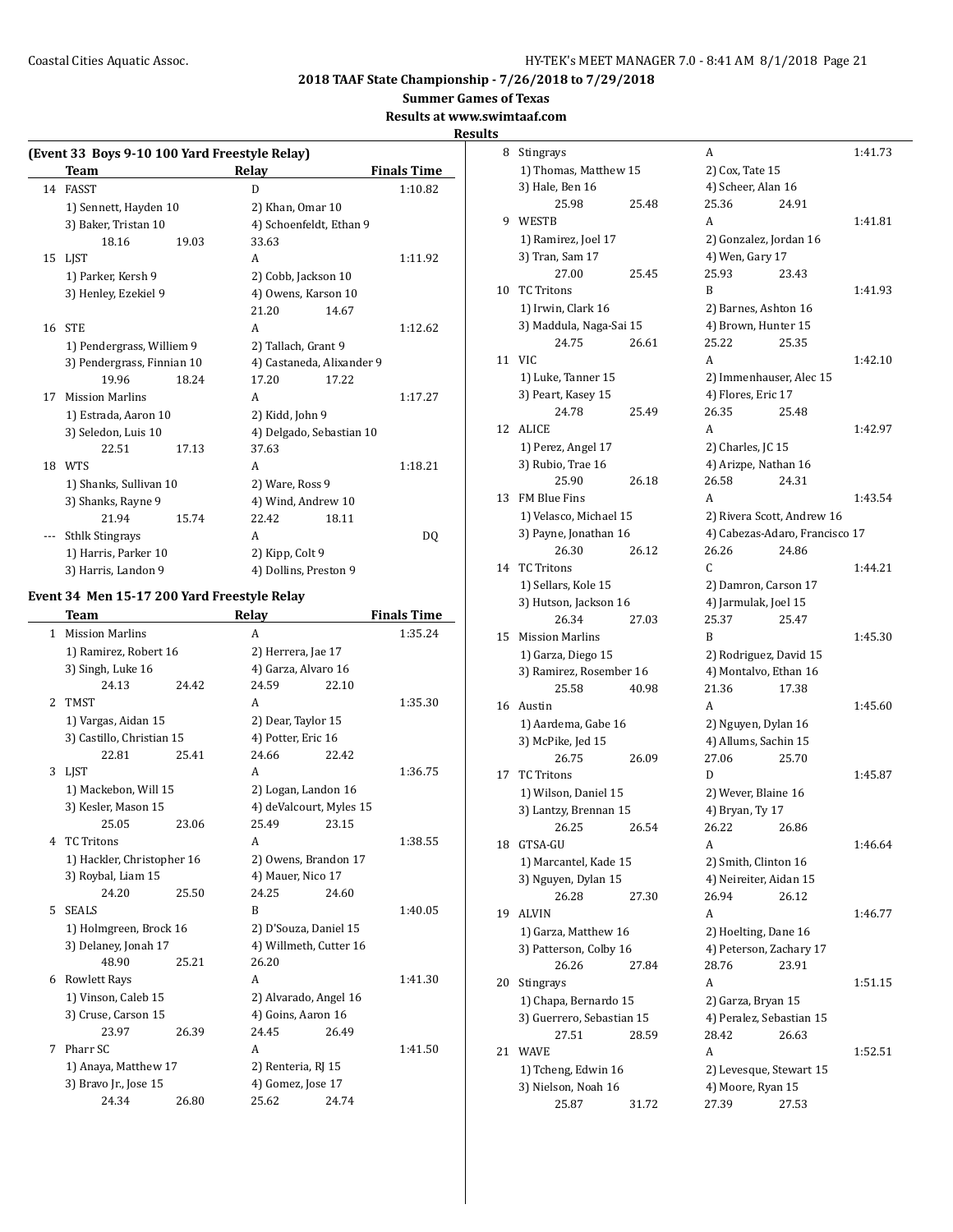**Summer Games of Texas**

**Results at www.swimtaaf.com**

#### **Results**

|    | (Event 34 Men 15-17 200 Yard Freestyle Relay) |       |                            |       |                    |  |  |
|----|-----------------------------------------------|-------|----------------------------|-------|--------------------|--|--|
|    | Team                                          |       | Relay                      |       | <b>Finals Time</b> |  |  |
| 22 | <b>TC Tritons</b>                             |       | E                          |       | 1:53.27            |  |  |
|    | 1) Fowler, Chris 15                           |       | 2) Lutkenhaus, George 15   |       |                    |  |  |
|    | 3) Rusk, Joseph 15                            |       | 4) Golden, Lucas 15        |       |                    |  |  |
|    | 27.51                                         | 26.97 | 29.86                      | 28.93 |                    |  |  |
| 23 | <b>SEALS</b>                                  |       | A                          |       | 1:55.22            |  |  |
|    | 1) Willmeth, Brady 15                         |       | 2) Brock, Tristan 17       |       |                    |  |  |
|    | 3) Berry, Lawson 16                           |       | 4) Phillips, Preston 17    |       |                    |  |  |
|    | 27.42                                         | 31.00 | 29.63                      | 27.17 |                    |  |  |
| 24 | Tiger Splash                                  |       | A                          |       | 1:55.81            |  |  |
|    | 1) Stinson, Ian 15                            |       | 2) Appleman, Clayton 15    |       |                    |  |  |
|    | 3) Gwyn, Jordin 16                            |       | 4) Guerrero, Jefferson 15  |       |                    |  |  |
|    | 29.95                                         | 30.09 | 30.30                      | 25.47 |                    |  |  |
| 25 | MARI.                                         |       | A                          |       | 1:55.99            |  |  |
|    | 1) Scott, Branden 15                          |       | 2) Macias, David 15        |       |                    |  |  |
|    | 3) Macias, Damien 15                          |       | 4) Oviedo, Frankie 15      |       |                    |  |  |
|    | 27.78                                         | 28.13 | 29.00                      | 31.08 |                    |  |  |
|    | 26 South Belt                                 |       | B                          |       | 1:59.43            |  |  |
|    | 1) Lopez, Andrew 17                           |       | 2) Mendoza, Jesus 15       |       |                    |  |  |
|    | 3) Stricklan, Brian 15                        |       | 4) Vargas, Michael 16      |       |                    |  |  |
|    | 27.33                                         | 32.90 | 30.29                      | 28.91 |                    |  |  |
| 27 | South Belt                                    |       | A                          |       | 2:28.15            |  |  |
|    | 1) Campos, Denis 15                           |       | 2) Garcia, Justin 16       |       |                    |  |  |
|    | 3) Gonzalez, Thomas 17                        |       | 4) Lara Banda, Fernando 15 |       |                    |  |  |
|    | 28.74                                         | 38.93 | 33.78                      | 46.70 |                    |  |  |

## **Event 35 Mixed 15-17 200 Yard Medley Relay**

|                          | <b>Team</b>               |       | Relay                     |       | <b>Finals Time</b> |
|--------------------------|---------------------------|-------|---------------------------|-------|--------------------|
| 1                        | <b>DPARK</b>              |       | A                         |       | 1:47.59            |
|                          | 1) Waters, Jordyn W15     |       | 2) Moralez, Sierra W16    |       |                    |
|                          | 3) Penny, Evan M15        |       | 4) Avila, Gerardo M15     |       |                    |
|                          | 28.87                     | 30.20 | 25.82                     | 22.70 |                    |
| $\overline{\mathcal{L}}$ | LPD                       |       | A                         |       | 1:48.86            |
|                          | 1) Criddle, Chaeli W15    |       | 2) Criddle, Alan M17      |       |                    |
|                          | 3) Davis, Luke M17        |       | 4) Wendel, Jami W15       |       |                    |
|                          | 31.10                     | 27.76 | 24.07                     | 25.93 |                    |
| 3                        | <b>DPARK</b>              |       | B                         |       | 1:50.17            |
|                          | 1) Gutierrez, Richard M15 |       | 2) Michna, Brandon M15    |       |                    |
|                          | 3) Yeguez, Erika W15      |       | 4) Bracher, Caitlyn W16   |       |                    |
|                          | 28.95                     | 28.09 | 27.82                     | 25.31 |                    |
| 4                        | <b>TMST</b>               |       | A                         |       | 1:52.10            |
|                          | 1) Potter, Eric M16       |       | 2) Vargas, Aidan M15      |       |                    |
|                          | 3) Garcia, Zoe W16        |       | 4) Russell, Azaria W15    |       |                    |
|                          | 27.80                     | 29.09 | 27.95                     | 27.26 |                    |
| 5                        | <b>Mission Marlins</b>    |       | A                         |       | 1:52.66            |
|                          | 1) Marquez, Sarah W17     |       | 2) Adkins, Andrew M17     |       |                    |
|                          | 3) Castillo, Karla W17    |       | 4) Heath, Trevor M16      |       |                    |
|                          | 31.92                     | 27.70 | 31.34                     | 21.70 |                    |
| 6                        | <b>SEALS</b>              |       | A                         |       | 1:53.41            |
|                          | 1) Holmgreen, Brock M16   |       | 2) D'Souza, Daniel M15    |       |                    |
|                          | 3) Power, Mary W15        |       | 4) Brawner, Kinsey W17    |       |                    |
|                          | 30.01                     | 30.89 | 28.86                     | 23.65 |                    |
| 7                        | <b>ALVIN</b>              |       | A                         |       | 1:56.34            |
|                          | 1) Murdie, Aria W15       |       | 2) Peterson, Victoria W15 |       |                    |
|                          | 3) Nelson, Leah W16       |       | 4) Patterson, Colby M16   |       |                    |
|                          | 31.91                     | 29.92 | 29.92                     | 24.59 |                    |

| 8  | <b>RST</b>                  | А                          | 1:56.62 |
|----|-----------------------------|----------------------------|---------|
|    | 1) Grigar, Valerie W15      | 2) Litchfield, Jake M15    |         |
|    | 3) Martin, Sean M15         | 4) Parker, Katie W17       |         |
|    | 31.60<br>33.31              | 24.96<br>26.75             |         |
| 9  | <b>LIST</b>                 | A                          | 1:57.16 |
|    | 1) deValcourt, Myles M15    | 2) Mackebon, Will M15      |         |
|    | 3) Tran, Vivie W17          | 4) Gambrel, Rachel W17     |         |
|    | 29.61<br>29.48              | 31.37<br>26.70             |         |
| 10 | Bryan Barracudas            | A                          | 1:57.40 |
|    | 1) Rudd, K'Lee W16          | 2) Torres, Kannon M16      |         |
|    | 3) Evans, Paiten W15        | 4) Ayers, Ayden M15        |         |
|    | 30.61<br>32.06              | 31.99<br>22.74             |         |
| 11 | Aqua Racers                 | A                          | 1:58.66 |
|    | 1) Perdue, Abigail W15      | 2) Carlin, Riley W17       |         |
|    | 3) Barcellano, Miguel M15   | 4) Alvarez, Matthew M16    |         |
|    | 35.85<br>33.96              | 25.48<br>23.37             |         |
| 12 | <b>Mission Marlins</b>      | B                          | 1:59.45 |
|    | 1) Martinez, Carina W17     | 2) Garza, Diego M15        |         |
|    | 3) Singh, Luke M16          | 4) Martinez, Mariana W15   |         |
|    | 35.50<br>30.51              | 28.33<br>25.11             |         |
| 13 | El Campo                    | A                          | 2:00.03 |
|    | 1) Garner, Gage M15         | 2) McComb, Cailyn W17      |         |
|    | 3) Pierce, Morgan W15       | 4) Slattery, Sydney W17    |         |
|    | 29.18<br>34.16              | 30.57<br>26.12             |         |
| 14 | <b>TC Tritons</b>           | A                          | 2:00.28 |
|    | 1) Nickler, Samantha W16    | 2) Hutson, Jackson M16     |         |
|    | 3) Lantzy, Brennan M15      | 4) Williamson, Madison W15 |         |
|    | 32.45<br>32.04              | 27.33<br>28.46             |         |
|    |                             | A                          | 2:00.69 |
| 15 | Stingrays                   |                            |         |
|    | 1) Hale, Ben M16            | 2) Steinfeldt, Alyssa W15  |         |
|    | 3) Scheer, Alan M16         | 4) Lansdowne, Kellyn W16   |         |
|    | 30.90<br>1:03.11<br>McAllen | 26.68<br>A                 |         |
| 16 |                             |                            | 2:00.77 |
|    | 1) Bzibziak, Kaitlyn W15    | 2) Flores, Isabel W15      |         |
|    | 3) Chimely, Cody M15        | 4) Acevedo, Nicolas M16    |         |
|    | 31.48<br>36.12              | 27.86<br>25.31             |         |
| 17 | Pharr SC                    | A                          | 2:01.93 |
|    | 1) Bravo Jr., Jose M15      | 2) Davila, Jordan W16      |         |
|    | 3) Anaya, Matthew M17       | 4) Campos, Carina W15      |         |
|    | 30.67<br>36.48              | 26.11<br>28.67             |         |
| 18 | <b>SEALS</b>                | B                          | 2:06.15 |
|    | 1) Roach, Mikayla W16       | 2) Delaney, Jonah M17      |         |
|    | 3) Phillips, Preston M17    | 4) Fox, Marley W15         |         |
|    | 33.22<br>33.63              | 29.96<br>29.34             |         |
| 19 | <b>TC Tritons</b>           | B                          | 2:07.68 |
|    | 1) Jarmulak, Joel M15       | 2) Hooper, Abbigail W15    |         |
|    | 3) Owens, Brandon M17       | 4) Faver, Gracie W15       |         |
|    | 32.19<br>35.87              | 29.02<br>30.60             |         |
| 20 | <b>RPA</b>                  | A                          | 2:07.96 |
|    | 1) Briggs, Kelley M16       | 2) Barker, Adrianna W17    |         |
|    | 3) Bannerot, Isabel W15     | 4) Coburn, Eric M15        |         |
|    | 35.53<br>1:07.95            | 24.48                      |         |
| 21 | <b>TC Tritons</b>           | C                          | 2:09.51 |
|    | 1) Irwin, Audrey W16        | 2) Maddula, Naga-Sai M15   |         |
|    | 3) Sellars, Kole M15        | 4) Pierce, Chloe W15       |         |
|    | 35.16<br>33.69              | 29.46<br>31.20             |         |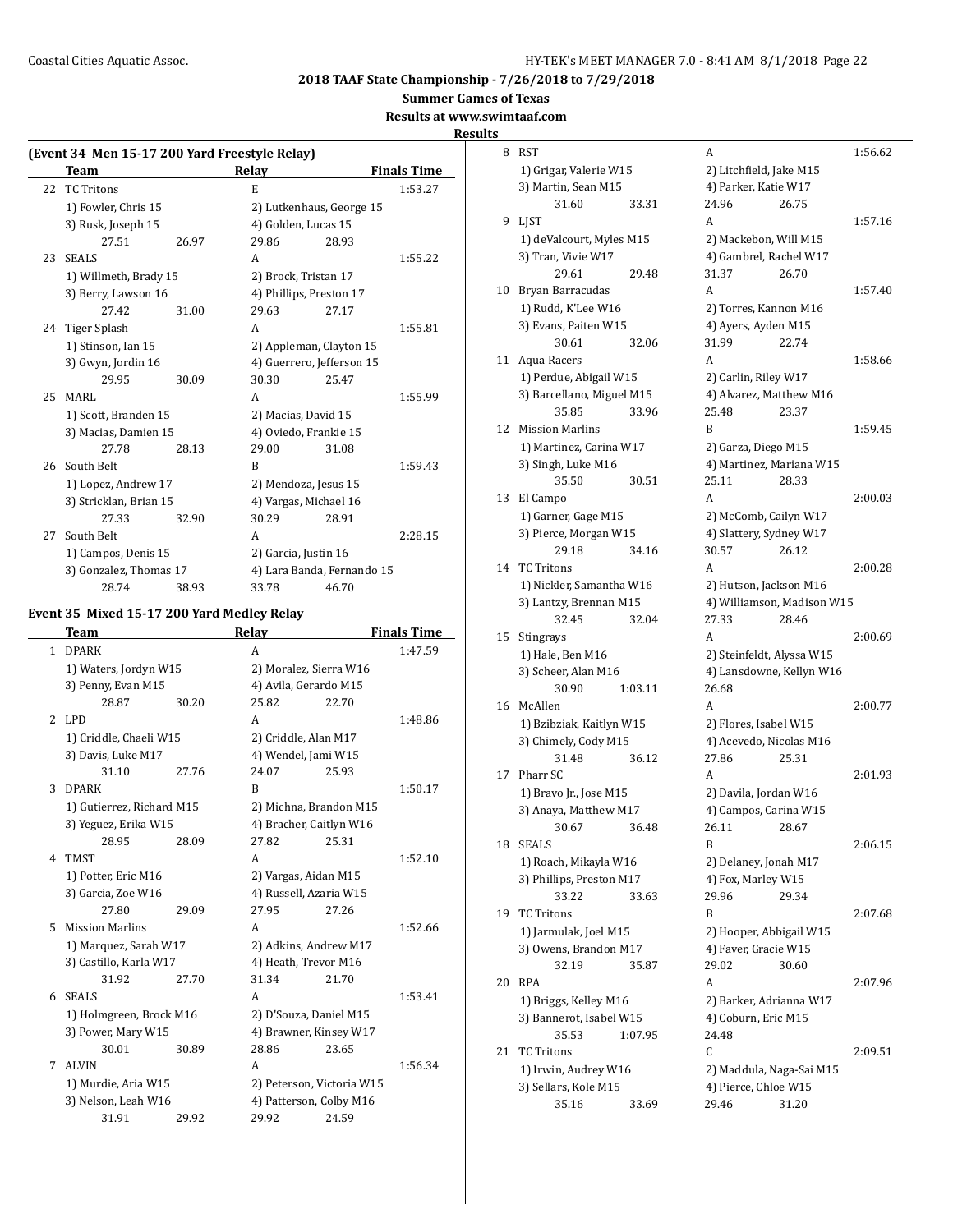**Summer Games of Texas**

## **Results at www.swimtaaf.com**

**Results**

|     | (Event 35 Mixed 15-17 200 Yard Medley Relay) |                                 |                    |
|-----|----------------------------------------------|---------------------------------|--------------------|
|     | Team                                         | Relay                           | <b>Finals Time</b> |
| 22  | Austin                                       | A                               | 2:10.04            |
|     | 1) Aardema, Gabe M16                         | 2) Inovejas, Evelyn W16         |                    |
|     | 3) Nguyen, Dylan M16                         | 4) Rudy, Claire W17             |                    |
|     | 35.69<br>35.42                               | 26.06<br>32.87                  |                    |
| 23  | WHALE                                        | A                               | 2:10.29            |
|     | 1) Griffin, Tanner M16                       | 2) Hill, Jocelyn W16            |                    |
|     | 3) Kodlubanski, Michael M15                  | 4) Ng, Anna W15                 |                    |
|     | 29.91<br>40.12                               | 31.93<br>28.33                  |                    |
|     | 24 Tiger Splash                              | A                               | 2:12.38            |
|     | 1) Gershon, Jorden W15                       | 2) Appleman, Clayton M15        |                    |
|     | 3) Guerrero, Jefferson M15                   | 4) Lee, Grace W15               |                    |
|     | 35.72<br>16.97                               | 20.47<br>59.22                  |                    |
| 25  | FM Blue Fins                                 | A                               | 2:12.47            |
|     | 1) Velasco, Luisa W17                        | 2) Vu, Vivian W17               |                    |
|     | 3) Velasco, Michael M15                      | 4) Cabezas-Adaro, Francisco M17 |                    |
|     | 32.32<br>41.48                               | 30.74<br>27.93                  |                    |
|     | 26 South Belt                                | A                               | 2:13.90            |
|     | 1) Vargas, Michael M16                       | 2) Dutton, Kimberly W16         |                    |
|     | 3) Lopez, Andrew M17                         | 4) Jimenez, Melanie W15         |                    |
|     | 34.72<br>39.17                               | 31.13<br>28.88                  |                    |
| 27  | Den Dolphins                                 | A                               | 2:13.91            |
|     | 1) Finch, Brinley W15                        | 2) Alexander, Nathan M17        |                    |
|     | 3) Michaelsen, Brenna W15                    | 4) Finch, Brooke W15            |                    |
|     | 33.03<br>40.62                               | 31.87<br>28.39                  |                    |
| 28  | <b>SEALS</b>                                 | $\mathsf{C}$                    | 2:15.10            |
|     | 1) Kinsfather, Zachary M15                   | 2) Willmeth, Cutter M16         |                    |
|     | 3) Castillo, Isabella W15                    | 4) Kleiser, Christine W16       |                    |
|     | 30.78<br>37.66                               | 38.44<br>28.22                  |                    |
| 29  | <b>MARL</b>                                  | A                               | 2:16.34            |
|     | 1) Mccoy, Shannon W15                        | 2) Foster, Philip M17           |                    |
|     | 3) Scott, Branden M15                        | 4) Gomez, Gabriella W15         |                    |
|     | 37.23<br>16.10                               | 16.77<br>1:06.24                |                    |
| --- | <b>FASST</b>                                 | A                               | DQ                 |
|     | 1) Medigovich, Lydia W17                     | 2) Gonzales, Shea W15           |                    |
|     | 3) Kelly, Noah M15                           | 4) Tran, Ethan M15              |                    |
| --- | CCAA                                         | A                               | DQ                 |
|     | 1) Cayce, Brandon M15                        | 2) Pollakis, Amanda W15         |                    |
|     | 3) Parris, Darienne W16                      | 4) Holt, Joshua M16             |                    |

# **Event 36 Mixed 15-17 100 Yard Freestyle Relay**

|    | Team                    |       | Relay                     |       | <b>Finals Time</b> |
|----|-------------------------|-------|---------------------------|-------|--------------------|
| 1  | <b>DPARK</b>            |       | A                         |       | 45.35              |
|    | 1) Penny, Evan M15      |       | 2) Konvicka, Kayla W15    |       |                    |
|    | 3) Bracher, Caitlyn W16 |       | 4) Avila, Gerardo M15     |       |                    |
|    | 12.33                   | 10.59 | 11.76                     | 10.67 |                    |
| 2. | TMST                    |       | A                         |       | 45.92              |
|    | 1) Vargas, Aidan M15    |       | 2) Garcia, Zoe W16        |       |                    |
|    | 3) Russell, Azaria W15  |       | 4) Potter, Eric M16       |       |                    |
|    | 10.67                   | 11.98 | 12.63                     | 10.64 |                    |
| 3  | <b>DPARK</b>            |       | B                         |       | 46.29              |
|    | 1) Michna, Brandon M15  |       | 2) Gutierrez, Richard M15 |       |                    |
|    | 3) Waters, Jordyn W15   |       | 4) Moralez, Sierra W16    |       |                    |
|    | 12.05                   | 11.77 | 11.64                     | 10.83 |                    |
|    |                         |       |                           |       |                    |

| S     |                                                   |       |                                                   |                           |       |
|-------|---------------------------------------------------|-------|---------------------------------------------------|---------------------------|-------|
| 4     | <b>TC Tritons</b>                                 |       | А                                                 |                           | 46.79 |
|       | 1) Hackler, Christopher M16                       |       | 2) Mauer, Nico M17                                |                           |       |
|       | 3) McKinnon, Kelli W17                            |       | 4) Bunger, Elizabeth W17                          |                           |       |
|       | 11.53                                             | 12.10 | 11.21                                             | 11.95                     |       |
| 5     | <b>RST</b>                                        |       | A                                                 |                           | 46.82 |
|       | 1) Litchfield, Jake M15                           |       | 2) Martin, Sean M15                               |                           |       |
|       | 3) Parker, Katie W17                              |       | 4) Grigar, Valerie W15                            |                           |       |
|       | 12.03                                             | 12.75 | 11.80                                             | 10.24                     |       |
| 6     | <b>FASST</b>                                      |       | A                                                 |                           | 47.10 |
|       | 1) Medigovich, Lydia W17                          |       | 2) Tran, Ethan M15                                |                           |       |
|       | 3) Hammons, Hannah W15                            |       | 4) Kelly, Noah M15                                |                           |       |
|       | 12.19                                             | 11.42 | 12.74                                             | 10.75                     |       |
| 7     | <b>TC Tritons</b>                                 |       | B                                                 |                           | 47.63 |
|       | 1) Irwin, Clark M16                               |       | 2) Roybal, Liam M15                               |                           |       |
|       | 3) Conarty, Micah W15                             |       | 4) McAlister, Ashley W15                          |                           |       |
|       | 11.37                                             | 11.19 | 12.48                                             | 12.59                     |       |
| 8     | Stingrays                                         |       | A                                                 |                           | 48.14 |
|       | 1) Hale, Ben M16                                  |       | 2) Steinfeldt, Alyssa W15                         |                           |       |
|       | 3) Lansdowne, Kellyn W16                          |       | 4) Scheer, Alan M16                               |                           |       |
|       | 11.85                                             | 12.72 | 12.22                                             | 11.35                     |       |
| 9     | <b>SEALS</b>                                      |       | D                                                 |                           | 48.17 |
|       | 1) D'Souza, Daniel M15                            |       | 2) Fox, Marley W15                                |                           |       |
|       | 3) Brawner, Kinsey W17                            |       | 4) Holmgreen, Brock M16                           |                           |       |
| 10    | 12.17<br>Aqua Racers                              | 13.01 | 11.93<br>A                                        | 11.06                     | 48.38 |
|       |                                                   |       |                                                   |                           |       |
|       | 1) Barcellano, Miguel M15<br>3) Carlin, Riley W17 |       | 2) Perdue, Abigail W15<br>4) Alvarez, Matthew M16 |                           |       |
|       | 10.94                                             | 13.65 | 13.21                                             | 10.58                     |       |
| 11    | ALVIN                                             |       | A                                                 |                           | 49.70 |
|       | 1) Murdie, Aria W15                               |       | 2) Nelson, Leah W16                               |                           |       |
|       | 3) Peterson, Victoria W15                         |       | 4) Peterson, Zachary M17                          |                           |       |
|       | 13.13                                             | 12.91 | 12.58                                             | 11.08                     |       |
| 12    | <b>SEALS</b>                                      |       | C                                                 |                           | 50.01 |
|       | 1) D'Souza, Daniel M15                            |       | 2) Fox, Marley W15                                |                           |       |
|       | 3) Delaney, Jonah M17                             |       | 4) Roach, Mikayla W16                             |                           |       |
|       | 12.25                                             | 13.43 | 11.93                                             | 12.40                     |       |
| 13    | El Campo                                          |       | A                                                 |                           | 50.18 |
|       | 1) Garner, Gage M15                               |       | 2) McComb, Cailyn W17                             |                           |       |
|       | 3) Pierce, Morgan W15                             |       | 4) Slattery, Sydney W17                           |                           |       |
|       | 12.80                                             | 12.99 | 12.83 11.56                                       |                           |       |
| $*14$ | Rowlett Rays                                      |       | A                                                 |                           | 50.97 |
|       | 1) Doan, Tiffany W15                              |       | 2) Huss, Andrew M16                               |                           |       |
|       | 3) Ngo, Anna W15                                  |       | 4) Lavinsky, Max M17                              |                           |       |
|       | 12.21                                             | 13.57 | 12.87                                             | 12.32                     |       |
| *14   | <b>TC Tritons</b>                                 |       | С                                                 |                           | 50.97 |
|       | 1) Bryan, Ty M17                                  |       | 2) Brown, Hunter M15                              |                           |       |
|       | 3) Tendean, Priella W15                           |       |                                                   | 4) Komarek, Katherine W16 |       |
|       | 12.12                                             | 12.13 | 13.03                                             | 13.69                     |       |
| 16    | FM Blue Fins                                      |       | A                                                 |                           | 51.09 |
|       | 1) Cabezas-Adaro, Francisco M17                   |       | 2) Vu, Vivian W17                                 |                           |       |
|       | 3) Velasco, Luisa W17                             |       | 4) Velasco, Michael M15                           |                           |       |
|       | 11.81                                             | 14.39 | 11.29                                             | 13.60                     |       |
| 17    | <b>GPVIN</b>                                      |       | A                                                 |                           | 51.38 |
|       | 1) Davis, Anna W15                                |       | 2) Tobias, Katrina W15                            |                           |       |
|       | 3) Torres, Danielle W15                           |       | 4) Painter, Blake M16                             |                           |       |
|       | 13.82                                             | 12.93 | 12.70                                             | 11.93                     |       |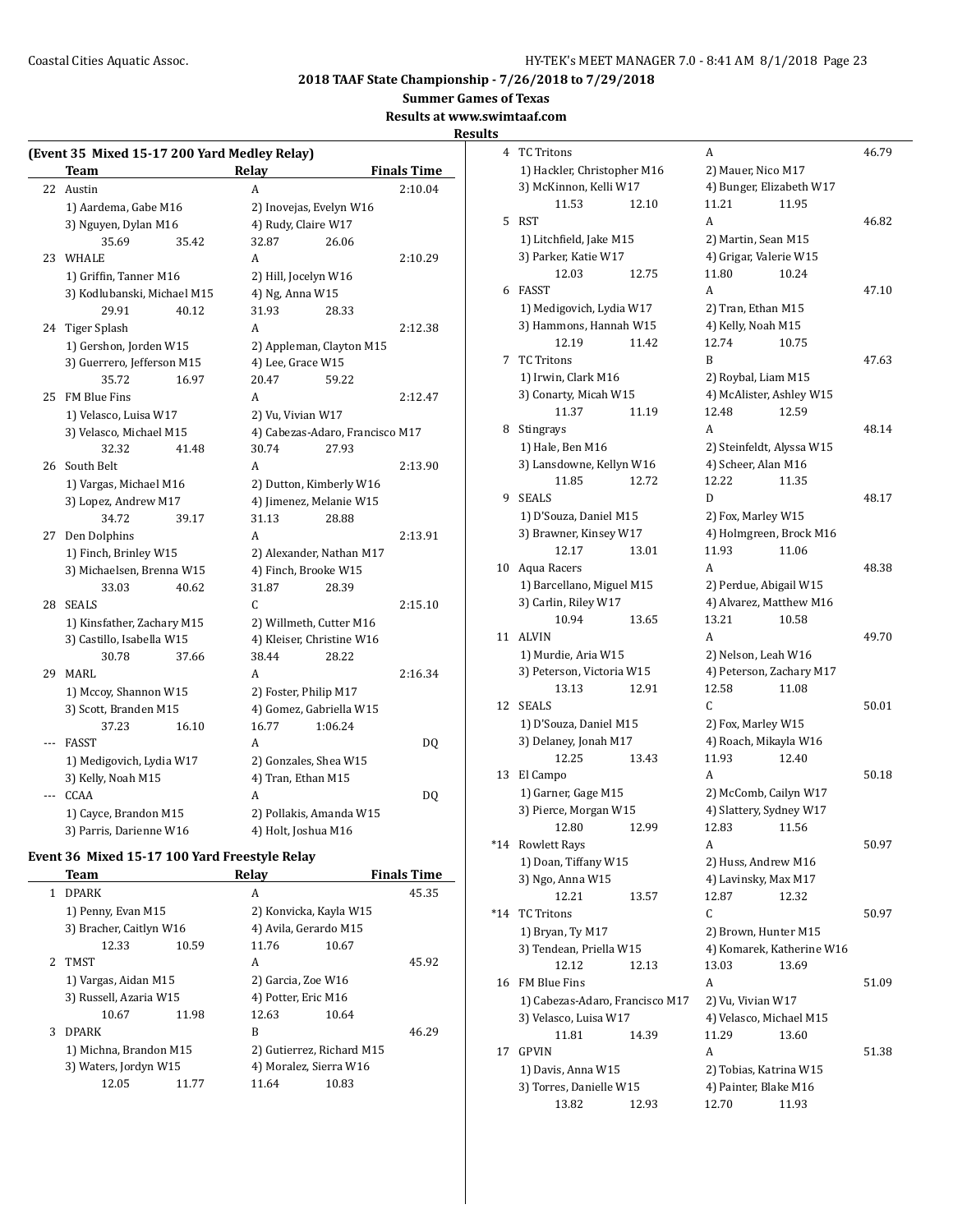**Summer Games of Texas**

**Results at www.swimtaaf.com**

#### **Results**

| (Event 36 Mixed 15-17 100 Yard Freestyle Relay) |                            |       |                     |                            |                    |  |
|-------------------------------------------------|----------------------------|-------|---------------------|----------------------------|--------------------|--|
|                                                 | Team                       |       | Relay               |                            | <b>Finals Time</b> |  |
| 18                                              | Austin                     |       | A                   |                            | 51.58              |  |
|                                                 | 1) Aardema, Gabe M16       |       |                     | 2) Inovejas, Evelyn W16    |                    |  |
|                                                 | 3) Nguyen, Dylan M16       |       | 4) Rudy, Claire W17 |                            |                    |  |
|                                                 | 12.03                      | 14.05 | 13.33               | 12.17                      |                    |  |
| 19                                              | Bryan Barracudas           |       | A                   |                            | 51.72              |  |
|                                                 | 1) Jimenez, Cayla W15      |       |                     | 2) Schwartz, Rani W17      |                    |  |
|                                                 | 3) Hutchinson, Rebecca W17 |       |                     | 4) Ayers, Ayden M15        |                    |  |
|                                                 | 14.44                      | 13.07 | 12.54               | 11.67                      |                    |  |
| 20                                              | <b>LIST</b>                |       | A                   |                            | 51.89              |  |
|                                                 | 1) deValcourt, Myles M15   |       |                     | 2) Mackebon, Will M15      |                    |  |
|                                                 | 3) Tran, Vivie W17         |       |                     | 4) Gambrel, Rachel W17     |                    |  |
|                                                 | 11.94                      | 15.01 | 18.38               | 6.56                       |                    |  |
| 21                                              | Tiger Splash               |       | A                   |                            | 52.84              |  |
|                                                 | 1) Gershon, Jorden W15     |       | 2) Lee, Grace W15   |                            |                    |  |
|                                                 | 3) Stinson, Ian M15        |       |                     | 4) Guerrero, Jefferson M15 |                    |  |
|                                                 | 13.55                      | 13.97 | 13.47               | 11.85                      |                    |  |
| 22                                              | Den Dolphins               |       | A                   |                            | 53.93              |  |
|                                                 | 1) Finch, Brooke W15       |       |                     | 2) Alexander, Nathan M17   |                    |  |
|                                                 | 3) Michaelsen, Brenna W15  |       |                     | 4) Gowans, Hugh M15        |                    |  |
|                                                 | 13.98                      | 13.28 | 13.50               | 13.17                      |                    |  |
| 23                                              | <b>SEALS</b>               |       | A                   |                            | 55.75              |  |
|                                                 | 1) Brock, Tristan M17      |       |                     | 2) Castillo, Isabella W15  |                    |  |
|                                                 | 3) Kinsfather, Zachary M15 |       |                     | 4) Reiner, Miranda W16     |                    |  |
|                                                 | 14.02                      | 14.04 | 12.25               | 15.44                      |                    |  |
| 24                                              | <b>GPVIN</b>               |       | B                   |                            | 57.58              |  |
|                                                 | 1) Howland, Gabriella W15  |       |                     | 2) Rivera, Paola W15       |                    |  |
|                                                 | 3) Tarver, Kade M15        |       |                     | 4) Buhrow, Sydney W15      |                    |  |
|                                                 | 14.40                      | 16.20 | 12.34               | 14.64                      |                    |  |
| 25                                              | South Belt                 |       | A                   |                            | 1:01.81            |  |
|                                                 | 1) Garcia, Elena W15       |       |                     | 2) Walker, Ashlee W15      |                    |  |
|                                                 | 3) Lezama, Mirian W16      |       |                     | 4) Campos, Denis M15       |                    |  |
|                                                 | 17.22                      | 19.32 | 12.86               | 12.41                      |                    |  |
|                                                 | Stingrays                  |       | B                   |                            | DQ                 |  |
|                                                 | 1) Landon, Colton M15      |       |                     | 2) Cagle, Hayley W17       |                    |  |
|                                                 | 3) Gonzalez, Sofia W15     |       |                     | 4) Thomas, Matthew M15     |                    |  |

# **Event 37 Mixed 15-17 200 Yard Freestyle Relay**

|   | Team                        |       | Relay                    |       | <b>Finals Time</b> |
|---|-----------------------------|-------|--------------------------|-------|--------------------|
| 1 | <b>DPARK</b>                |       | A                        |       | 1:37.95            |
|   | 1) Waters, Jordyn W15       |       | 2) Yeguez, Erika W15     |       |                    |
|   | 3) Penny, Evan M15          |       | 4) Michna, Brandon M15   |       |                    |
|   | 23.55                       | 25.56 | 26.00                    | 22.84 |                    |
|   | 2 LPD                       |       | A                        |       | 1:38.71            |
|   | 1) Criddle, Alan M17        |       | 2) Criddle, Chaeli W15   |       |                    |
|   | 3) Wendel, Jami W15         |       | 4) Davis, Luke M17       |       |                    |
|   | 24.45                       | 26.07 | 26.04                    | 22.15 |                    |
| 3 | <b>TC Tritons</b>           |       | A                        |       | 1:39.41            |
|   | 1) Hackler, Christopher M16 |       | 2) Mauer, Nico M17       |       |                    |
|   | 3) McKinnon, Kelli W17      |       | 4) Bunger, Elizabeth W17 |       |                    |
|   | 24.38                       | 24.42 | 24.68                    | 25.93 |                    |
| 4 | <b>DPARK</b>                |       | R                        |       | 1:41.38            |
|   | 1) Konvicka, Kayla W15      |       | 2) Avila, Gerardo M15    |       |                    |
|   | 3) Gutierrez, Richard M15   |       | 4) Bracher, Caitlyn W16  |       |                    |
|   | 24.71                       | 26.04 | 25.80                    | 24.83 |                    |
|   |                             |       |                          |       |                    |

| 5  | <b>Mission Marlins</b>     |       | A                                                |                           | 1:42.61 |
|----|----------------------------|-------|--------------------------------------------------|---------------------------|---------|
|    | 1) Marquez, Sarah W17      |       | 2) Adkins, Andrew M17                            |                           |         |
|    | 3) Castillo, Karla W17     |       | 4) Heath, Trevor M16                             |                           |         |
|    | 28.46                      | 23.37 | 28.32                                            | 22.46                     |         |
| 6  | <b>SEALS</b>               |       | B                                                |                           | 1:42.67 |
|    | 1) Brawner, Kinsey W17     |       | 2) Power, Mary W15                               |                           |         |
|    | 3) D'Souza, Daniel M15     |       | 4) Holmgreen, Brock M16                          |                           |         |
|    | 26.25                      | 27.32 | 25.51                                            | 23.59                     |         |
| 7  | <b>TC Tritons</b>          |       | B                                                |                           | 1:43.59 |
|    | 1) Irwin, Clark M16        |       | 2) Roybal, Liam M15                              |                           |         |
|    | 3) Conarty, Micah W15      |       | 4) Nickler, Samantha W16                         |                           |         |
|    | 25.02                      | 24.38 | 27.38                                            | 26.81                     |         |
| 8  | FASST                      |       | A                                                |                           | 1:43.62 |
|    | 1) Medigovich, Lydia W17   |       | 2) Kelly, Noah M15                               |                           |         |
|    | 3) Hammons, Hannah W15     |       | 4) Tran, Ethan M15                               |                           |         |
|    | 25.42                      | 28.20 | 26.62                                            | 23.38                     |         |
| 9  | <b>DENT</b>                |       | A                                                |                           | 1:44.39 |
|    | 1) Hickman, Hannah W17     |       | 2) Travis, Austin M15                            |                           |         |
|    | 3) Goodfriend, Kristen W16 |       | 4) Hurst, Colby M16                              |                           |         |
|    | 28.07                      | 26.20 | 25.51                                            | 24.61                     |         |
| 10 | <b>RST</b>                 |       | A                                                |                           | 1:44.76 |
|    | 1) Grigar, Valerie W15     |       | 2) Martin, Sean M15                              |                           |         |
|    | 3) Litchfield, Jake M15    |       | 4) Parker, Katie W17                             |                           |         |
|    | 25.79                      | 29.51 | 26.87                                            | 22.59                     |         |
| 11 | LPD.                       |       | B                                                |                           | 1:44.82 |
|    | 1) Hardaway, Hayden M16    |       | 2) Counley, Sydnie W17                           |                           |         |
|    | 3) Chandler, Kyra W17      |       |                                                  | 4) Youngblood, Keaton M16 |         |
|    | 25.12                      | 26.48 | 29.11                                            | 24.11                     |         |
| 12 | Aqua Racers                |       | A                                                |                           | 1:47.03 |
|    | 1) Barcellano, Miguel M15  |       | 2) Perdue, Abigail W15                           |                           |         |
|    | 3) Carlin, Riley W17       |       | 4) Alvarez, Matthew M16                          |                           |         |
|    | 24.40                      | 29.24 | 29.79                                            | 23.60                     |         |
| 13 | ALVIN                      |       | A                                                |                           | 1:47.71 |
|    | 1) Murdie, Aria W15        |       | 2) Peterson, Victoria W15                        |                           |         |
|    | 3) Nelson, Leah W16        |       | 4) Hoelting, Dane M16                            |                           |         |
|    | 28.30                      | 27.18 | 27.31                                            | 24.92                     |         |
| 14 | McAllen                    |       | A                                                |                           | 1:48.47 |
|    |                            |       |                                                  |                           |         |
|    | 1) Bzibziak, Kaitlyn W15   |       | 2) Mondragon, David M16<br>4) Flores, Isabel W15 |                           |         |
|    | 3) Acevedo, Nicolas M16    |       |                                                  |                           |         |
|    | 28.37<br>Pharr SC          | 26.27 | 24.72                                            | 29.11                     |         |
| 15 |                            |       | A                                                |                           | 1:48.57 |
|    | 1) Gomez, Jose M17         |       | 2) Ruiz, Isela W15                               |                           |         |
|    | 3) Buenrostro, Ashley W17  |       | 4) Bravo Jr., Jose M15                           |                           |         |
|    | 26.19                      | 28.40 | 28.63                                            | 25.35                     |         |
| 16 | Rowlett Rays               |       | A                                                |                           | 1:49.95 |
|    | 1) Lavinsky, Max M17       |       | 2) Hargrave, Caroline W15                        |                           |         |
|    | 3) Ngo, Anna W15           |       | 4) Fontenarosa, AJ M15                           |                           |         |
|    | 29.99                      | 26.06 | 29.27                                            | 24.63                     |         |
| 17 | <b>SEALS</b>               |       | A                                                |                           | 1:51.28 |
|    | 1) Roach, Mikayla W16      |       | 2) Fox, Marley W15                               |                           |         |
|    | 3) Phillips, Preston M17   |       | 4) Kinsfather, Zachary M15                       |                           |         |
|    | 27.94                      | 29.36 | 26.78                                            | 27.20                     |         |
| 18 | El Campo                   |       | A                                                |                           | 1:51.48 |
|    | 1) Garner, Gage M15        |       | 2) McComb, Cailyn W17                            |                           |         |
|    | 3) Pierce, Morgan W15      |       | 4) Slattery, Sydney W17                          |                           |         |
|    | 27.91                      | 29.04 | 28.88                                            | 25.65                     |         |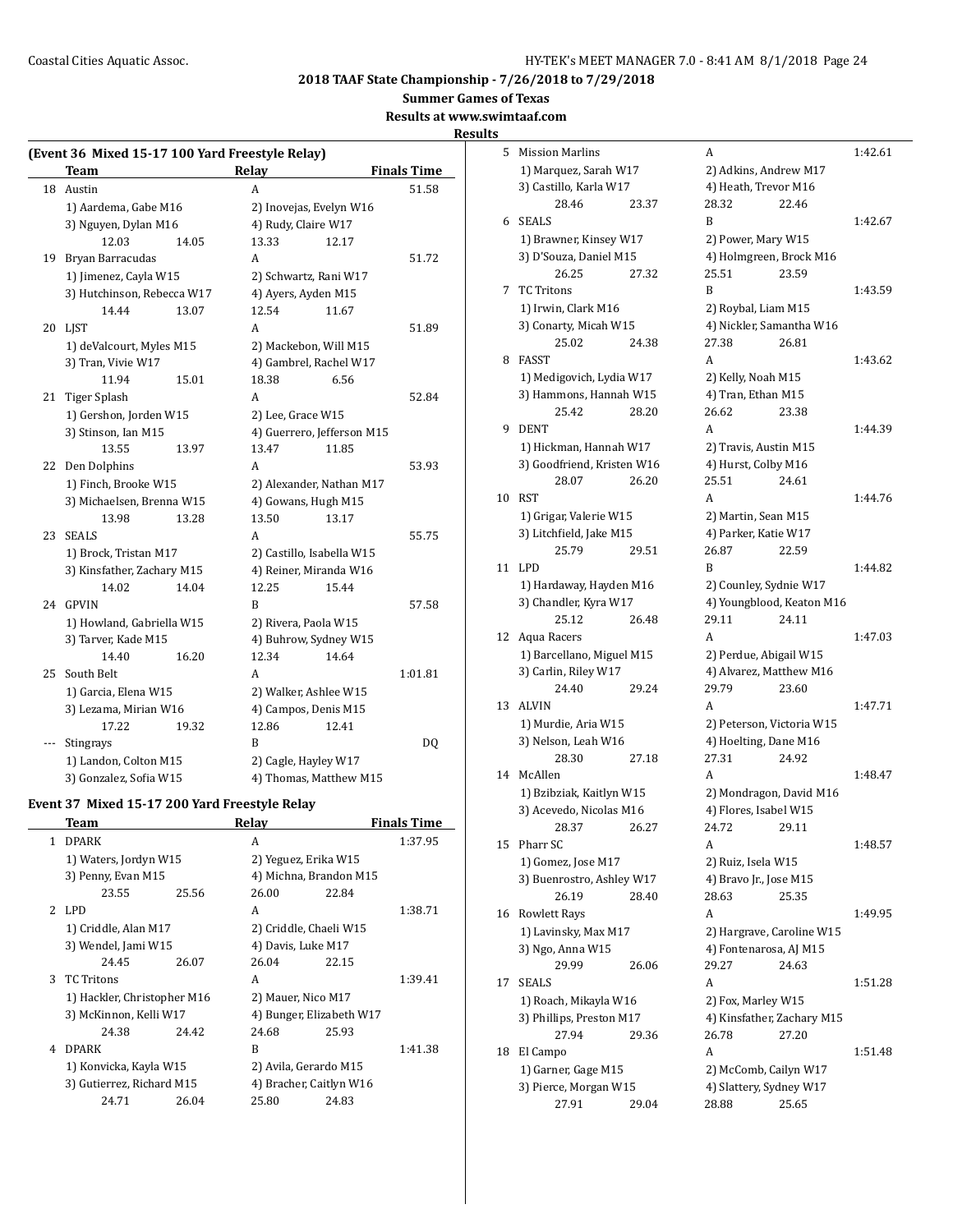**Summer Games of Texas**

#### **Results at www.swimtaaf.com**

**Results**

|    | Team                        | Relay                   | <b>Finals Time</b>             |  |
|----|-----------------------------|-------------------------|--------------------------------|--|
| 19 | Austin                      | A                       | 1:52.30                        |  |
|    | 1) Aardema, Gabe M16        | 2) Inovejas, Evelyn W16 |                                |  |
|    | 3) Nguyen, Dylan M16        | 4) Rudy, Claire W17     |                                |  |
|    | 29.57<br>29.06              | 28.30                   | 25.37                          |  |
| 20 | Tsunami's                   | A                       | 1:52.31                        |  |
|    | 1) Owens, Kaitlyn W15       | 2) Peacock, Evellyn W15 |                                |  |
|    | 3) Moreno, Alejandra W16    | 4) Perry, Andrew M17    |                                |  |
|    | 25.46<br>31.51              | 29.88                   | 25.46                          |  |
| 21 | FM Blue Fins                | A                       | 1:53.20                        |  |
|    | 1) Payne, Jonathan M16      |                         | 2) Veliyathumally, Lucilla W17 |  |
|    | 3) Kochenower, Justin M15   | 4) Vu, Vivian W17       |                                |  |
|    | 40.87<br>17.50              | 54.83                   |                                |  |
| 22 | CCAA                        | A                       | 1:54.17                        |  |
|    | 1) Cayce, Brandon M15       | 2) Pollakis, Amanda W15 |                                |  |
|    | 3) Parris, Darienne W16     | 4) Holt, Joshua M16     |                                |  |
|    | 30.71<br>30.71              | 27.53                   | 25.22                          |  |
|    | <b>Mission Marlins</b>      |                         | 1:54.54                        |  |
| 23 |                             | B                       |                                |  |
|    | 1) Rodriguez, Damian M15    | 2) Herrera, Sofia W15   |                                |  |
|    | 3) Gutierrez, Evelyn W16    | 4) Garza, Emmanuel M15  |                                |  |
|    | 28.67<br>30.74              | 28.85                   | 26.28                          |  |
| 24 | WHALE                       | A                       | 1:54.58                        |  |
|    | 1) Kodlubanski, Michael M15 | 2) Hill, Jocelyn W16    |                                |  |
|    | 3) Ng, Anna W15             | 4) Griffin, Tanner M16  |                                |  |
|    | 26.44<br>31.33              | 30.14                   | 26.67                          |  |
| 25 | Austin                      | B                       | 1:55.38                        |  |
|    | 1) Sloat, Gwen W15          | 2) Johnson, Retta W15   |                                |  |
|    | 3) Jarnigan, Ella W15       |                         | 4) Colegrove, Caeden M17       |  |
|    | 29.13<br>31.25              | 30.38                   | 24.62                          |  |
| 26 | South Belt                  | A                       | 1:55.79                        |  |
|    | 1) Jimenez, Melanie W15     | 2) Dutton, Kimberly W16 |                                |  |
|    | 3) Lopez, Andrew M17        | 4) Vargas, Michael M16  |                                |  |
|    | 29.84<br>29.32              | 27.31                   | 29.32                          |  |
| 27 | <b>Tiger Splash</b>         | A                       | 1:56.05                        |  |
|    | 1) Gershon, Jorden W15      | 2) Lee, Grace W15       |                                |  |
|    | 3) Stinson, Ian M15         |                         | 4) Guerrero, Jefferson M15     |  |
|    | 29.68<br>30.10              | 29.61                   | 26.66                          |  |
| 28 | Den Dolphins                | A                       | 1:58.45                        |  |
|    | 1) Finch, Brooke W15        |                         | 2) Michaelsen, Brenna W15      |  |
|    | 3) Gowans, Hugh M15         |                         | 4) Alexander, Nathan M17       |  |
|    | 29.13<br>31.20              | 28.37                   | 29.75                          |  |
| 29 | <b>GPVIN</b>                | A                       | 2:01.11                        |  |
|    | 1) Davis, Anna W15          | 2) Buhrow, Sydney W15   |                                |  |
|    | 3) Martinez, Marissa W16    |                         | 4) LeCocq, Christopher M16     |  |
|    | 29.58                       | 30.30                   |                                |  |
|    | 32.33                       |                         | 28.90                          |  |
| 30 | MARL                        | B                       | 2:10.03                        |  |
|    | 1) Ortiz, Jesse M15         | 2) Vazquez, Vanessa W16 |                                |  |
|    | 3) Thompson, Samantha W15   | 4) Oviedo, Frankie M15  |                                |  |
|    | 34.43<br>32.93              | 33.70                   | 28.97                          |  |
|    | Austin                      | С                       | DQ                             |  |

1) Allums, Sachin M15 2) Orrick, Mia W16 3) Vance, Julia W16 4) McPike, Jed M15

| MARI.                    | A                       | DO. |
|--------------------------|-------------------------|-----|
| 1) Hurt-Klein, Tori W17  | 2) Cornish, Moriah W15  |     |
| 3) Macias, Damien M15    | 4) Macias, David M15    |     |
| TC Tritons               | C                       | DO. |
| 1) Bryan, Ty M17         | 2) Brown, Hunter M15    |     |
| 3) McAlister, Ashley W15 | 4) Tendean, Priella W15 |     |
| Stingrays                | A                       | DO. |
| 1) Landon, Colton M15    | 2) Cagle, Hayley W17    |     |
| 3) Gonzalez, Sofia W15   | 4) Thomas, Matthew M15  |     |

# **Event 38 Girls 9-10 100 Yard Medley Relay**

|    | Team                      |       | <b>Relay</b>               |       | <b>Finals Time</b> |
|----|---------------------------|-------|----------------------------|-------|--------------------|
| 1  | <b>FASST</b>              |       | A                          |       | 1:08.38            |
|    | 1) Boyle, Elizabeth 9     |       | 2) Means, Jocelyn 10       |       |                    |
|    | 3) Shofran, Veronica 10   |       | 4) Victoriano, Madison 10  |       |                    |
|    | 20.03                     | 18.16 | 15.67                      | 14.52 |                    |
| 2  | <b>LIST</b>               |       | A                          |       | 1:11.31            |
|    | 1) Bracken, Larissa 9     |       | 2) Lower, Gigi 10          |       |                    |
|    | 3) Gilliam, Callie 10     |       | 4) Kadlecik, Hope 9        |       |                    |
|    | 19.06                     | 19.11 | 18.24                      | 14.90 |                    |
| 3  | <b>ALICE</b>              |       | A                          |       | 1:11.54            |
|    | 1) Saenz, Iliana 10       |       | 2) Teixeira, Anna Paula 10 |       |                    |
|    | 3) Elizondo, Ema 10       |       | 4) Vasquez, Ava 10         |       |                    |
|    | 19.16                     | 21.07 | 14.21                      | 17.10 |                    |
| 4  | LPD                       |       | A                          |       | 1:11.93            |
|    | 1) Gallaher, Jacie 10     |       | 2) Skelton, Piper 10       |       |                    |
|    | 3) Slimpin, Sarah 10      |       | 4) Yockey, Summer 10       |       |                    |
|    | 18.52                     | 20.05 | 19.25                      | 14.11 |                    |
| 5  | <b>SEALS</b>              |       | A                          |       | 1:12.10            |
|    | 1) Heiner, Lila 10        |       | 2) Chastain, Remi 10       |       |                    |
|    | 3) Young, Avery 10        |       | 4) Tuel, Savannah 10       |       |                    |
|    | 18.79                     | 19.68 | 17.40                      | 16.23 |                    |
| 6  | <b>VIC</b>                |       | A                          |       | 1:14.25            |
|    | 1) New, Kamie 10          |       | 2) Sevier, Saraya 10       |       |                    |
|    | 3) Berger, Allison 10     |       | 4) Palmer, Glory 9         |       |                    |
|    | 21.29                     | 21.54 | 15.96                      | 15.46 |                    |
| 7  | <b>Mission Marlins</b>    |       | A                          |       | 1:15.17            |
|    | 1) Garza, Andrea 10       |       | 2) Krider, Juliet 10       |       |                    |
|    | 3) Wollny, Madeline 10    |       | 4) Serda, Olivia 9         |       |                    |
|    | 26.56                     | 15.05 | 16.50                      | 17.06 |                    |
| 8  | Aquacats                  |       | A                          |       | 1:17.12            |
|    | 1) Gibbens, Iralynn 10    |       | 2) Holden, Jayleen 10      |       |                    |
|    | 3) Teeler, Savannah 9     |       | 4) Castillo, Rachel 10     |       |                    |
|    | 18.66                     | 22.61 | 20.58                      | 15.27 |                    |
| 9  | <b>Belterra Marlins</b>   |       | A                          |       | 1:17.97            |
|    | 1) Breland, Molly 10      |       | 2) Spence, Kylie 10        |       |                    |
|    | 3) Hall, Jenna 10         |       | 4) Hall, Aubrey 10         |       |                    |
|    | 23.75                     | 21.07 | 18.21                      | 14.94 |                    |
| 10 | <b>TC Tritons</b>         |       | B                          |       | 1:18.13            |
|    | 1) Black, Ruby 10         |       | 2) Black, Chayse 10        |       |                    |
|    | 3) Anderson, Elizabeth 10 |       | 4) Proctor, Lexi 9         |       |                    |
|    | 21.00                     | 19.55 | 19.96                      | 17.62 |                    |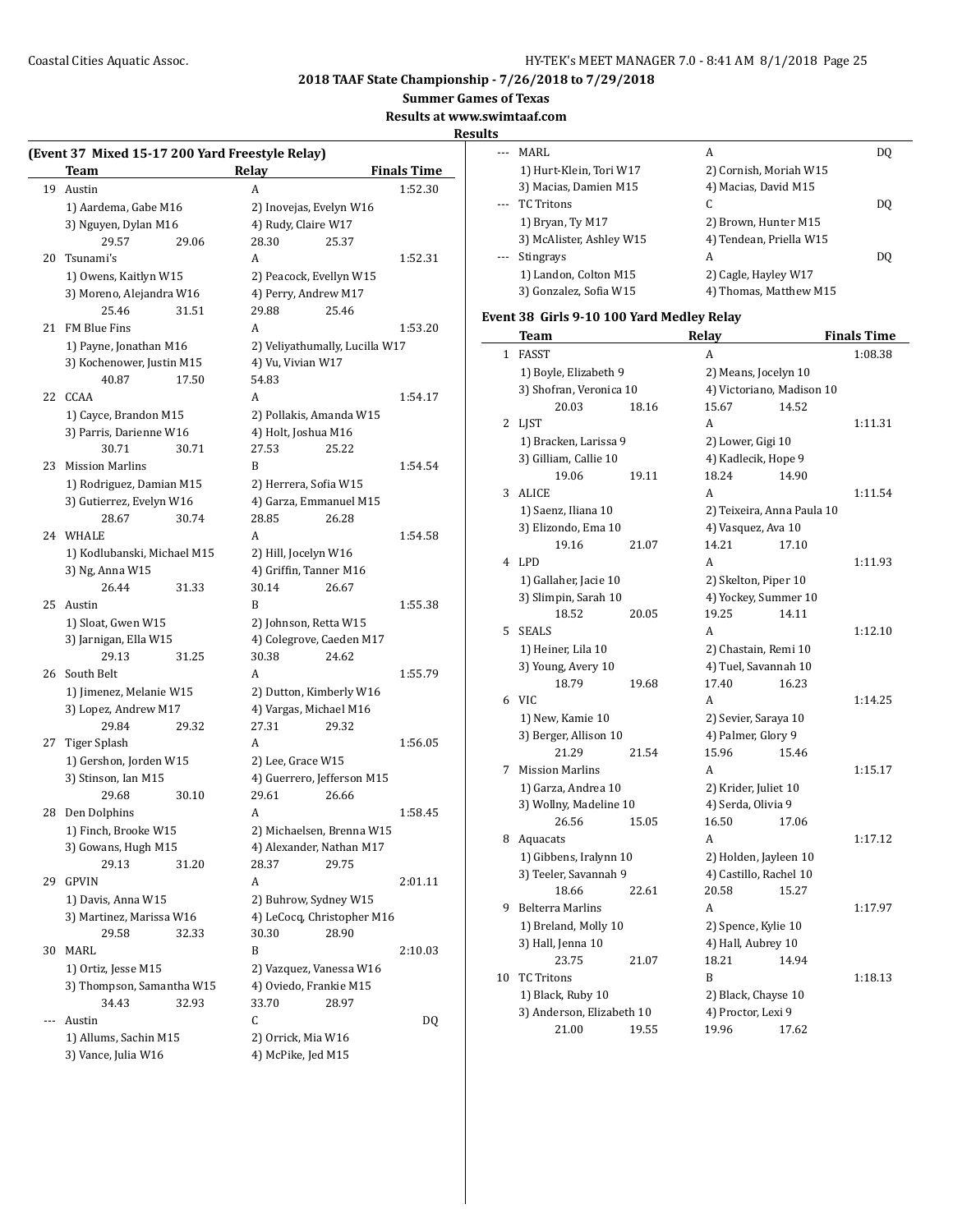**Summer Games of Texas**

**Results at www.swimtaaf.com**

#### **Results**

|     | (Event 38 Girls 9-10 100 Yard Medley Relay) |       |                       |                          |                    |
|-----|---------------------------------------------|-------|-----------------------|--------------------------|--------------------|
|     | Team                                        |       | Relay                 |                          | <b>Finals Time</b> |
| 11  | FB Bull Sharks                              |       | A                     |                          | 1:18.72            |
|     | 1) Du, Maggie 10                            |       | 2) Chau, Ellie 10     |                          |                    |
|     | 3) Chen, Karen 10                           |       |                       | 4) Donaldson, Jazmine 10 |                    |
|     | 21.30                                       | 20.00 | 20.99                 | 16.43                    |                    |
| 12  | <b>TC Tritons</b>                           |       | A                     |                          | 1:19.25            |
|     | 1) Nash, Evie 10                            |       | 2) Croshaw, Ryan 9    |                          |                    |
|     | 3) Webster, Addison 9                       |       | 4) Farden, Maile 10   |                          |                    |
|     | 19.53                                       | 28.46 | 14.18                 | 17.08                    |                    |
| 13  | El Campo                                    |       | A                     |                          | 1:19.79            |
|     | 1) Kallus, Gianna 9                         |       | 2) Little, Caroline 9 |                          |                    |
|     | 3) Chilton, Kate 9                          |       | 4) Bures, Hallie 9    |                          |                    |
|     | 20.48                                       | 21.87 | 18.59                 | 18.85                    |                    |
| 14  | FASST                                       |       | B                     |                          | 1:20.49            |
|     | 1) Bannister, Ava 10                        |       | 2) Hudson, Katie 10   |                          |                    |
|     | 3) Beaird, Claire 10                        |       | 4) Frost, Molly 10    |                          |                    |
|     | 20.41                                       | 24.41 | 18.14                 | 17.53                    |                    |
| 15  | <b>MARL</b>                                 |       | A                     |                          | 1:22.08            |
|     | 1) Macha, Cate 9                            |       |                       | 2) McCaleb, Sophia 10    |                    |
|     | 3) Van Ness, Hannah 10                      |       | 4) Macha, Ava 9       |                          |                    |
|     | 20.24                                       | 22.85 | 23.27                 | 15.72                    |                    |
| 16  | FM Blue Fins                                |       | A                     |                          | 1:22.55            |
|     | 1) Edwards, Brooklyn 10                     |       |                       | 2) Steinbach, Adeline 9  |                    |
|     | 3) Clay, Addison 10                         |       |                       | 4) DaCunha, Gabriella 9  |                    |
|     | 27.96                                       | 20.39 | 15.79                 | 18.41                    |                    |
| 17  | <b>FASST</b>                                |       | C.                    |                          | 1:23.51            |
|     | 1) Surve, Annika 9                          |       |                       | 2) Goodwin, Genevieve 9  |                    |
|     | 3) Funderburk, Ava 9                        |       |                       | 4) Jones, Emerson 10     |                    |
|     | 24.12                                       | 23.61 | 18.64                 | 17.14                    |                    |
| 18  | Tiger Splash                                |       | A                     |                          | 1:24.32            |
|     | 1) Boldrick, Isabel 9                       |       |                       | 2) Friedman, Kurry 9     |                    |
|     | 3) Allen, Brooklynn 10                      |       |                       | 4) Robbins, Emerson 10   |                    |
|     | 19.86                                       | 25.35 | 22.48                 | 16.63                    |                    |
|     | 19 Mission Marlins                          |       | B                     |                          | 1:29.57            |
|     | 1) De Leon, Itzel 9                         |       | 2) Perez, Amarah 10   |                          |                    |
|     | 3) Sanchez, Pia 10                          |       | 4) Arizpe, Angelica 9 |                          |                    |
|     | 24.92                                       | 28.57 | 16.44                 | 19.64                    |                    |
| --- | Austin                                      |       | A                     |                          | DQ                 |
|     | 1) McKallip, Rebecca 10                     |       |                       | 2) Nuccitelli, Amelia 9  |                    |
|     | 3) Mallen, Kiara 9                          |       |                       | 4) Unberhagen, Mary 9    |                    |
|     | WFORD                                       |       | A                     |                          | DQ                 |
|     | 1) Camp, Brynlie 10                         |       | 2) Lane, Alyssa 10    |                          |                    |
|     | 3) Haggard, Reese 10                        |       |                       | 4) Buchfink, Saphira 10  |                    |
|     |                                             |       |                       |                          |                    |

## **Event 39 Women 15-17 200 Yard Medley Relay**

|  | Team                                            |       | Relay                                            |       | <b>Finals Time</b> |
|--|-------------------------------------------------|-------|--------------------------------------------------|-------|--------------------|
|  | <b>DPARK</b>                                    |       | А                                                |       | 1:53.52            |
|  | 1) Moralez, Sierra 16                           |       | 2) Waters, Jordyn 15                             |       |                    |
|  | 3) Yeguez, Erika 15                             |       | 4) Bracher, Caitlyn 16                           |       |                    |
|  | 29.46                                           | 30.26 | 28.64                                            | 25.16 |                    |
|  | 2 TC Tritons                                    |       | A                                                |       | 1:57.84            |
|  | 1) Nickler, Samantha 16<br>3) Conarty, Micah 15 |       | 2) McKinnon, Kelli 17<br>4) Bunger, Elizabeth 17 |       |                    |
|  |                                                 |       |                                                  |       |                    |
|  | 30.87                                           | 31.72 | 35.78                                            | 19.47 |                    |
|  |                                                 |       |                                                  |       |                    |

| 3  | <b>Sthlk Stingrays</b>                   |       | A                               |                               | 1:59.97 |
|----|------------------------------------------|-------|---------------------------------|-------------------------------|---------|
|    | 1) Lilley, Madison 16                    |       | 2) Huffman, Alyssa 17           |                               |         |
|    | 3) Watt, Clara 15                        |       | 4) Powell, Sara 16              |                               |         |
|    | 31.35                                    | 33.84 | 28.84                           | 25.94                         |         |
| 4  | FASST                                    |       | A                               |                               | 2:02.66 |
|    | 1) Hammons, Hannah 15                    |       | 2) Gonzales, Shea 15            |                               |         |
|    | 3) Medigovich, Lydia 17                  |       | 4) Clark, Sarah 15              |                               |         |
|    | 30.95                                    | 35.28 | 26.85                           | 29.58                         |         |
| 5  | <b>SEALS</b>                             |       | A                               |                               | 2:02.87 |
|    | 1) Brawner, Kinsey 17                    |       | 2) Power, Mary 15               |                               |         |
|    | 3) Roach, Mikayla 16                     |       | 4) Kleiser, Christine 16        |                               |         |
|    | 30.12                                    | 34.63 | 29.46                           | 28.66                         |         |
|    | 6 Bryan Barracudas                       |       | A                               |                               | 2:06.58 |
|    | 1) Martin, Abigail 15                    |       | 2) Pilkington, Selah 15         |                               |         |
|    | 3) Hutchinson, Rebecca 17                |       | 4) Schwartz, Rani 17            |                               |         |
|    | 32.04                                    | 34.68 | 31.25                           | 28.61                         |         |
| 7  | <b>GPVIN</b>                             |       | A                               |                               | 2:07.38 |
|    | 1) Tobias, Katrina 15                    |       | 2) Davis, Anna 15               |                               |         |
|    | 3) Torres, Danielle 15                   |       | 4) Martinez, Marissa 16         |                               |         |
|    | 30.52                                    | 37.65 | 29.06                           | 30.15                         |         |
| 8  | <b>Mission Marlins</b>                   |       | A                               |                               | 2:08.11 |
|    | 1) Marquez, Sarah 17                     |       | 2) Sanchez, Aryn 16             |                               |         |
|    | 3) Castillo, Karla 17                    |       | 4) Martinez, Carina 17          |                               |         |
|    | 32.16                                    | 37.28 | 30.51                           | 28.16                         |         |
| 9  | Stingrays                                |       | A                               |                               | 2:09.11 |
|    | 1) Cagle, Hayley 17                      |       | 2) Steinfeldt, Alyssa 15        |                               |         |
|    | 3) Gonzalez, Sofia 15                    |       | 4) Lansdowne, Kellyn 16         |                               |         |
|    | 34.28                                    | 20.23 | 15.85                           | 58.75                         |         |
| 10 | <b>TC Tritons</b>                        |       | B                               |                               | 2:10.29 |
|    | 1) Williamson, Madison 15                |       | 2) Hooper, Abbigail 15          |                               |         |
|    | 3) Tendean, Priella 15                   |       | 4) McAlister, Ashley 15         |                               |         |
|    | 34.69                                    | 35.05 | 33.06                           | 27.49                         |         |
| 11 | Pharr SC                                 |       | A                               |                               | 2:13.83 |
|    | 1) Campos, Carina 15                     |       | 2) Davila, Jordan 16            |                               |         |
|    | 3) Ruiz, Isela 15                        |       | 4) Bravo, Ariana 17             |                               |         |
|    | 36.32                                    | 36.39 | 31.90                           | 29.22                         |         |
| 12 | FM Blue Fins                             |       | A                               |                               | 2:16.81 |
|    | 1) Velasco, Luisa 17                     |       | 2) Vu, Vivian 17                |                               |         |
|    | 3) Woods, Madeline 16                    |       |                                 | 4) Veliyathumally, Lucilla 17 |         |
|    | 32.61                                    | 41.83 | 34.17                           | 28.20                         |         |
| 13 | Austin                                   |       | A                               |                               | 2:17.25 |
|    | 1) Rudy, Claire 17<br>3) Vance, Julia 16 |       | 2) Johnson, Retta 15            |                               |         |
|    | 36.42                                    | 35.70 | 4) Inovejas, Evelyn 16<br>35.08 | 30.05                         |         |
| 14 | South Belt                               |       | A                               |                               | 2:24.51 |
|    | 1) Jimenez, Melanie 15                   |       | 2) Dutton, Kimberly 16          |                               |         |
|    | 3) Lezcano, Abigail 16                   |       | 4) Fraga, Daniela 16            |                               |         |
|    | 36.38                                    | 38.68 | 36.62                           | 32.83                         |         |
| 15 | <b>TC Tritons</b>                        |       | C                               |                               | 2:24.96 |
|    | 1) Irwin, Audrey 16                      |       | 2) Komarek, Katherine 16        |                               |         |
|    | 3) Mera, Valery 16                       |       | 4) Faver, Gracie 15             |                               |         |
|    | 35.81                                    | 42.48 | 37.22                           | 29.45                         |         |
| 16 | Stingrays                                |       | A                               |                               | 2:25.45 |
|    | 1) Salinas, Brianna 16                   |       | 2) Garza, Samantha 17           |                               |         |
|    | 3) Gomez, Valeria 16                     |       | 4) Gonzalez, Victoria 16        |                               |         |
|    | 36.79                                    | 39.24 | 34.63                           | 34.79                         |         |
|    |                                          |       |                                 |                               |         |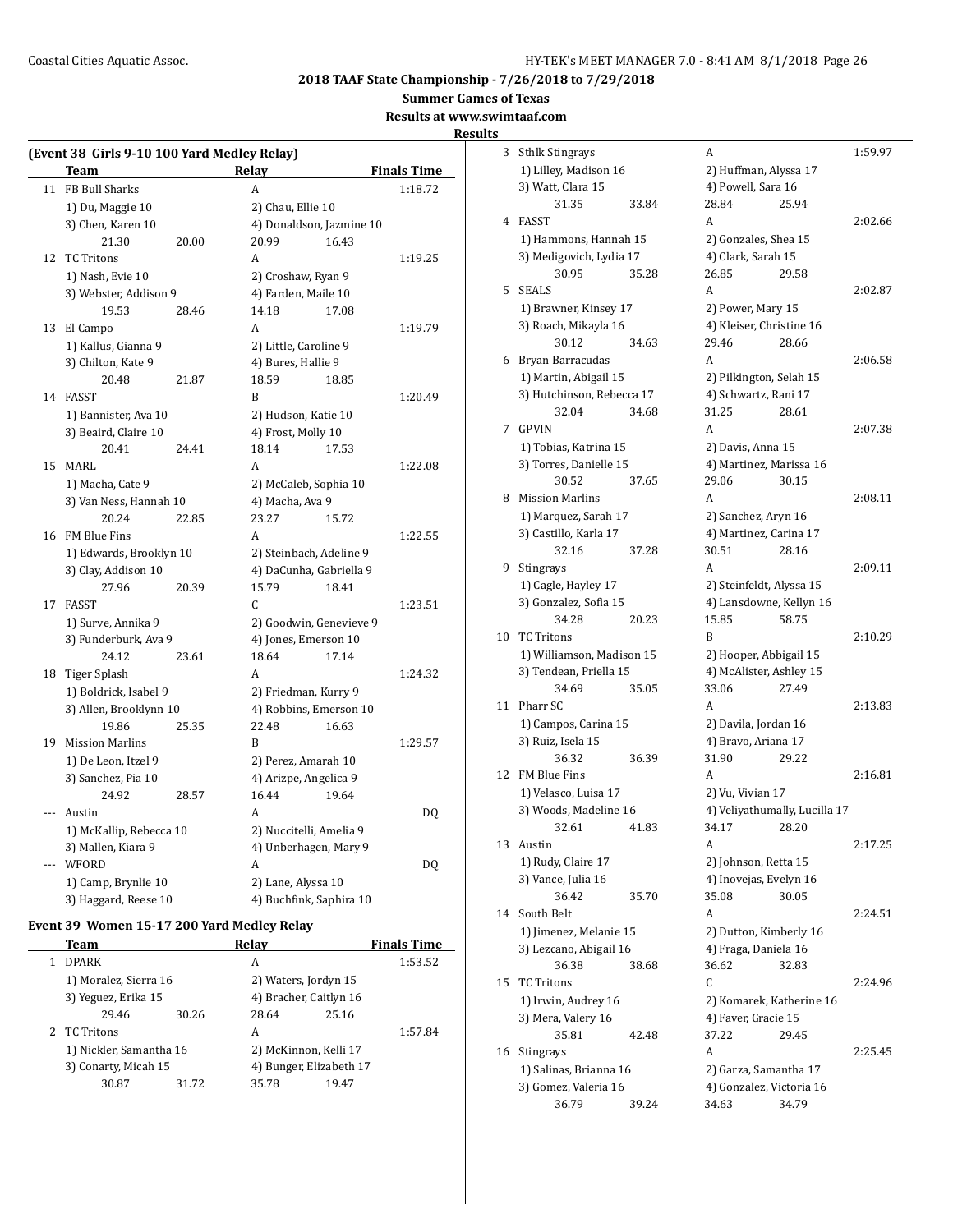**Summer Games of Texas**

**Results at www.swimtaaf.com**

**Results**

|    | (Event 39 Women 15-17 200 Yard Medley Relay) |       |                      |                          |                    |
|----|----------------------------------------------|-------|----------------------|--------------------------|--------------------|
|    | Team                                         |       | Relay                |                          | <b>Finals Time</b> |
| 17 | FM Blue Fins                                 |       | B                    |                          | 2:31.34            |
|    | 1) Videla, Amy 17                            |       | 2) Alvey, Rachel 17  |                          |                    |
|    | 3) Cargo, Hannah 15                          |       | 4) Sosa, Nancy 15    |                          |                    |
|    | 39.23                                        | 43.70 | 36.78                | 31.63                    |                    |
| 18 | <b>SEALS</b>                                 |       | R                    |                          | 2:36.53            |
|    | 1) Reiner, Miranda 16                        |       | 2) Fox, Marley 15    |                          |                    |
|    | 3) Castillo, Isabella 15                     |       | 4) Jernigan, Kate 15 |                          |                    |
|    | 40.22                                        | 40.09 | 40.45                | 35.77                    |                    |
|    | 19 VIC                                       |       | A                    |                          | 2:36.61            |
|    | 1) Clark, Saxstin 15                         |       |                      | 2) Mitchon, Kaitlin 15   |                    |
|    | 3) Groll, Autumn 15                          |       | 4) Cooper, Clara 17  |                          |                    |
|    | 43.10                                        | 44.44 | 35.13                | 33.94                    |                    |
| 20 | Freeport                                     |       | A                    |                          | 2:43.22            |
|    | 1) Espinoza, Elizabeth 16                    |       |                      | 2) Stephenson, Alyssa 17 |                    |
|    | 3) Vanderworth, Emily 15                     |       |                      | 4) Wessman, Gentry 16    |                    |
|    | 42.27                                        | 45.37 | 43.84                | 31.74                    |                    |
|    | <b>TC</b> Tritons                            |       | D                    |                          | DO.                |
|    | 1) Bishop, Caitlin 15                        |       |                      | 2) Strealy, Kammi 15     |                    |
|    | 3) Luna, Maria 16                            |       | 4) Pierce, Chloe 15  |                          |                    |
|    | GTSA-GU                                      |       | A                    |                          | DQ                 |
|    | 1) Zhou, Emily 16                            |       | 2) Ross, Grace 15    |                          |                    |
|    | 3) Reinholt, Catherine 16                    |       |                      | 4) Rocha, Veronica 16    |                    |
|    |                                              |       |                      |                          |                    |

#### **Event 40 Girls 9-10 50 Yard Freestyle**

|                | <b>Name</b>             |    | <b>AgeTeam</b>          | <b>Finals Time</b> |
|----------------|-------------------------|----|-------------------------|--------------------|
| 1              | Wollny, Madeline        | 10 | <b>Mission Marlins</b>  | 30.78              |
| 2              | Wells, Emily            | 10 | <b>ROCK</b>             | 31.00              |
| 3              | Crowe, Bethany          | 10 | <b>SEALS</b>            | 31.13              |
| $\overline{4}$ | Hesseltine, Sara        | 10 | PAC!                    | 31.25              |
| 5              | Parker, Hannah          | 10 | Den Dolphins            | 32.84              |
| 6              | Kadlecik, Hope          | 9  | <b>LIST</b>             | 32.98              |
| 7              | Hall, Aubrey            | 10 | <b>Belterra Marlins</b> | 33.30              |
| 8              | Depoy, Reese            | 10 | Township                | 33.70              |
| 9              | Bensley, Siena          | 10 | Den Dolphins            | 33.79              |
| 10             | Gibbens, Iralynn        | 10 | Aquacats                | 34.36              |
| 11             | Slimpin, Sarah          | 10 | LPD                     | 34.92              |
| 12             | Sanchez, Pia            | 10 | <b>Mission Marlins</b>  | 34.95              |
| 13             | Griffin, Leah           | 9  | Aqua Racers             | 34.96              |
| 14             | Lopez, Nailea           | 10 | <b>SCSR</b>             | 35.09              |
| 15             | Almazan. Violet         | 10 | COAS                    | 35.16              |
| 16             | Reeves, Malyah          | 9  | Stingrays               | 35.23              |
| 17             | Hataway, Kyla           | 9  | Navasota                | 35.34              |
| 18             | Palmer, Glory           | 9  | <b>VIC</b>              | 35.79              |
| 19             | Latham, Ariana          | 10 | <b>LPD</b>              | 36.67              |
| 20             | Burns-Trahanovsky, Iris | 10 | Austin                  | 36.85              |
| 21             | Young, Avery            | 10 | <b>SEALS</b>            | 36.95              |
| 22             | Green, Loren            | 10 | <b>DENT</b>             | 37.06              |
| 23             | Dickinson, Audrey       | 10 | <b>DENT</b>             | 37.17              |
| 24             | Mallen, Kiara           | 9  | Austin                  | 38.11              |
| 25             | Lane, Alyssa            | 10 | WFORD                   | 38.24              |
| 26             | Fossan, Samantha        | 9  | WESTB                   | 39.08              |
| 27             | Lara, Eden              | 10 | COSA                    | 39.51              |
| 28             | Montgomery, Grace       | 10 | Austin                  | 40.42              |
|                |                         |    |                         |                    |

| 1 L.J          |                                         |       |    |                            |                    |
|----------------|-----------------------------------------|-------|----|----------------------------|--------------------|
| 29             | Rettstatt, Kirstin                      |       | 9  | South Belt                 | 43.16              |
| 30             | Anakalea, Jia                           |       |    | 10 WHALE                   | 43.54              |
| 31             | Ruiz, Gabriella                         |       |    | 10 COSA                    | 43.73              |
| 32             | Cunningham, Elliot                      |       |    | 9 Navasota                 | 45.79              |
| 33             | Sursa, Megan                            |       | 9  | <b>B&amp;Gc Barracudas</b> | 46.93              |
|                |                                         |       |    |                            |                    |
|                | Event 41 Women 15-17 100 Yard Freestyle |       |    |                            |                    |
|                | Name                                    |       |    | <b>AgeTeam</b>             | <b>Finals Time</b> |
| $\mathbf{1}$   | Owens, Kaitlyn                          |       | 15 | Tsunami's                  | 53.61              |
|                | 25.68                                   | 27.93 |    |                            |                    |
| $\overline{2}$ | Waters, Jordyn                          |       | 15 | <b>DPARK</b>               | 54.87              |
|                | 26.38                                   | 28.49 |    |                            |                    |
| 3              | Medigovich, Lydia                       |       | 17 | FASST                      | 55.11              |
|                | 26.36                                   | 28.75 |    |                            |                    |
| 4              | Garcia, Zoe                             |       | 16 | TMST                       | 55.29              |
|                | 26.56                                   | 28.73 |    |                            |                    |
| 5              | Moralez, Sierra                         |       | 16 | <b>DPARK</b>               | 56.28              |
|                | 26.57                                   | 29.71 |    |                            |                    |
| 6              | Tatum, Samantha                         |       | 17 | <b>UNATT</b>               | 56.40              |
|                | 26.77                                   | 29.63 |    |                            |                    |
| 7              | Konvicka, Kayla                         |       | 15 | <b>DPARK</b>               | 57.18              |
|                | 27.49                                   | 29.69 |    |                            |                    |
| 8              | Grigar, Valerie                         |       | 15 | <b>RST</b>                 | 57.36              |
|                | 27.42                                   | 29.94 |    |                            |                    |
| 9              | Graydon, Michaela                       |       | 16 | KBARR                      | 57.37              |
|                | 27.21                                   | 30.16 |    |                            |                    |
| 10             | Lansdowne, Kellyn                       |       | 16 | <b>Stingrays</b>           | 57.90              |
|                | 27.55                                   | 30.35 |    |                            |                    |
| 11             | Goodfriend, Kristen                     |       | 16 | <b>DENT</b>                | 58.22              |
|                | 28.04                                   | 30.18 |    |                            |                    |
| 12             | Rudd, K'Lee                             |       | 16 | Bryan Barracudas           | 58.77              |
|                | 28.26                                   | 30.51 |    |                            |                    |
| 13             | Gambrel, Kathryn                        |       | 15 | LJST                       | 58.78              |
|                | 28.25                                   | 30.53 |    |                            |                    |
| 14             | Nickler, Samantha                       |       | 16 | <b>TC Tritons</b>          | 58.85              |
|                | 27.97                                   | 30.88 |    |                            |                    |
| 15             | Slattery, Sydney                        |       | 17 | El Campo                   | 59.19              |
|                | 27.82                                   | 31.37 |    |                            |                    |
| 16             | Counley, Sydnie                         |       | 17 | LPD                        | 59.29              |
|                | 27.80                                   | 31.49 |    |                            |                    |
| 17             | Velasco, Luisa                          |       | 17 | FM Blue Fins               | 1:00.00            |
|                | 28.76                                   | 31.24 |    |                            |                    |
| 18             | Murdie, Aria                            |       | 15 | <b>ALVIN</b>               | 1:00.39            |
|                | 28.81                                   | 31.58 |    |                            |                    |

19 Holloway, Mckenna 17 Navasota 1:00.53

20 Dillard, Rachel 15 FB Bull Sharks 1:00.66

21 Salazar, Frida 17 BROWN 1:00.70

22 Finch, Brooke 15 Den Dolphins 1:01.22

23 Torres, Danielle 15 GPVIN 1:01.29

24 Russell, Azaria 15 TMST 1:01.56

29.02 31.51

28.82 31.84

28.81 31.89

29.45 31.77

28.93 32.36

29.39 32.17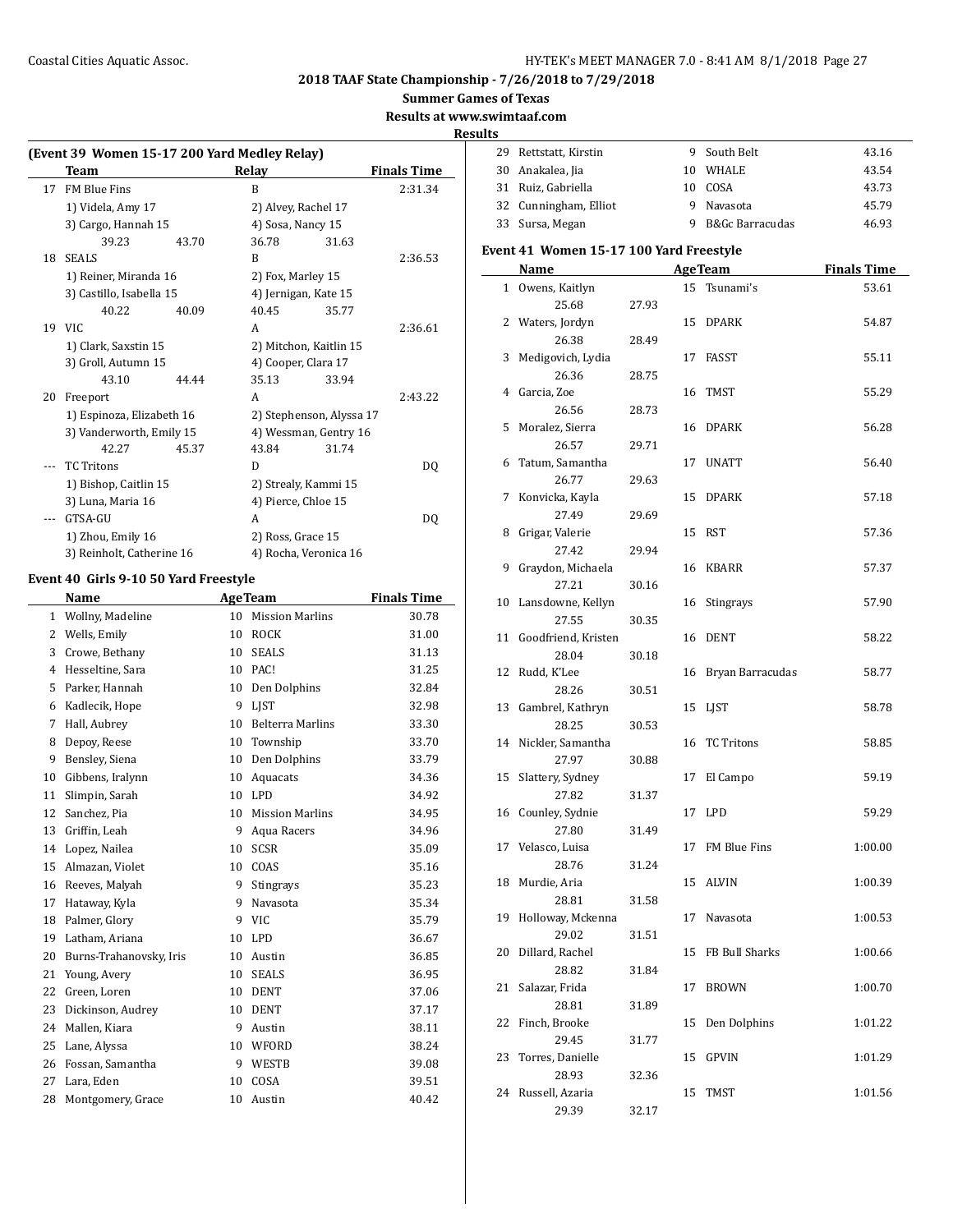**Summer Games of Texas**

**Results at www.swimtaaf.com**

|    |                                                          |       |    |                     |                    | <b>Results</b> |
|----|----------------------------------------------------------|-------|----|---------------------|--------------------|----------------|
|    | (Event 41 Women 15-17 100 Yard Freestyle)<br><b>Name</b> |       |    | <b>Age Team</b>     | <b>Finals Time</b> | 5              |
|    | 25 Nelson, Leah                                          |       |    | 16 ALVIN            | 1:01.98            | 5              |
|    | 28.80                                                    | 33.18 |    |                     |                    |                |
|    | 26 Flores, Isabel                                        |       |    | 15 McAllen          | 1:02.22            | 5              |
|    | 30.35                                                    | 31.87 |    |                     |                    |                |
|    | 27 Davis, Anna                                           |       |    | 15 GPVIN            | 1:02.84            | 5              |
|    | 30.62                                                    | 32.22 |    |                     |                    |                |
|    | 28 Ruiz, Isela                                           |       |    | 15 Pharr SC         | 1:02.99            | 5              |
|    | 30.35                                                    | 32.64 |    |                     |                    |                |
|    | 29 Schwartz, Rani                                        |       |    | 17 Bryan Barracudas | 1:03.04            | 5              |
|    | 30.17                                                    | 32.87 |    |                     |                    |                |
|    | 30 Kleiser, Christine                                    |       |    | 16 SEALS            | 1:03.38            | 5              |
|    | 30.48                                                    | 32.90 |    |                     |                    |                |
|    | 31 Braxton, Sydney                                       |       |    | 15 FB Bull Sharks   | 1:03.49            | 5              |
|    | 31.05                                                    | 32.44 |    |                     |                    |                |
|    | 32 Bzibziak, Kaitlyn                                     |       |    | 15 McAllen          | 1:03.53            | 6              |
|    | 29.88                                                    | 33.65 |    |                     |                    |                |
|    | 33 Hutchinson, Rebecca                                   |       |    | 17 Bryan Barracudas | 1:03.72            | 6              |
|    | 30.58                                                    | 33.14 |    |                     |                    |                |
|    | 34 Ng, Anna                                              |       |    | 15 WHALE            | 1:03.78            | 6              |
|    | 30.84                                                    | 32.94 |    |                     |                    |                |
|    | 35 Buenrostro, Ashley                                    |       |    | 17 Pharr SC         | 1:03.88            | 6              |
|    | 30.65                                                    | 33.23 |    |                     |                    |                |
|    | 36 Williamson, Madison                                   |       |    | 15 TC Tritons       | 1:04.00            | 6              |
|    | 31.09                                                    | 32.91 |    |                     |                    |                |
|    | 37 Peterson, Victoria                                    |       |    | 15 ALVIN            | 1:04.21            | 6              |
|    | 29.83                                                    | 34.38 |    |                     |                    |                |
|    | 38 Sloat, Gwen                                           |       |    | 15 Austin           | 1:04.63            | 6              |
|    | 30.65                                                    | 33.98 |    |                     |                    |                |
|    | 39 Martinez, Carina                                      |       |    | 17 Mission Marlins  | 1:04.90            | 6              |
|    | 31.19                                                    | 33.71 |    |                     |                    |                |
|    | 40 Chandler, Kyra                                        |       |    | 17 LPD              | 1:04.95            | 6              |
|    | 31.03                                                    | 33.92 |    |                     |                    | 6              |
|    | 41 Carlin, Riley                                         |       |    | 17 Aqua Racers      | 1:05.11            |                |
|    | 30.92                                                    | 34.19 |    |                     |                    | 7              |
|    | 42 Woods, Madeline                                       |       |    | 16 FM Blue Fins     | 1:05.62            |                |
|    | 30.84<br>43 Gutierrez, Evelyn                            | 34.78 |    |                     | 1:05.86            | 7              |
|    | 31.97                                                    | 33.89 |    | 16 Mission Marlins  |                    |                |
|    | 44 Gonzalez, Victoria                                    |       |    | 16 Stingrays        | 1:05.88            | 7              |
|    | 30.71                                                    | 35.17 |    |                     |                    |                |
|    | 45 Finch, Brinley                                        |       |    | 15 Den Dolphins     | 1:05.92            | 7              |
|    | 31.86                                                    | 34.06 |    |                     |                    |                |
|    | 46 Salinas, Brianna                                      |       |    | 16 Stingrays        | 1:06.06            | 7              |
|    | 31.04                                                    | 35.02 |    |                     |                    |                |
| 47 | Ngo, Anna                                                |       | 15 | <b>Rowlett Rays</b> | 1:06.35            | 7              |
|    | 32.13                                                    | 34.22 |    |                     |                    |                |
|    | 48 Wilkinson, Macy                                       |       |    | 16 KST              | 1:06.49            | 7              |
|    | 31.60                                                    | 34.89 |    |                     |                    |                |
|    | 49 Craft, Cadey                                          |       | 17 | TERR                | 1:06.56            | 7              |
|    | 31.32                                                    | 35.24 |    |                     |                    |                |
| 50 | Meitzen, Haeli                                           |       |    | 17 PAC!             | 1:06.66            | 7              |
|    | 32.39                                                    | 34.27 |    |                     |                    |                |
|    | 51 Ross, Grace                                           |       | 15 | GTSA-GU             | 1:06.76            | 7              |
|    | 31.62                                                    | 35.14 |    |                     |                    |                |

|    | 52 Lane, Peyten     |       | 15 | WFORD                  | 1:07.08 |
|----|---------------------|-------|----|------------------------|---------|
|    | 1:07.18             |       |    |                        |         |
| 53 | Pena, Andrea        |       | 15 | <b>Mission Marlins</b> | 1:07.42 |
|    | 31.52               | 35.90 |    |                        |         |
|    | 54 Perdue, Abigail  |       | 15 | Aqua Racers            | 1:07.79 |
|    | 32.20               | 35.59 |    |                        |         |
| 55 | Hargrave, Caroline  |       | 15 | <b>Rowlett Rays</b>    | 1:07.84 |
|    | 33.39               | 34.45 |    |                        |         |
| 56 | Komarek, Katherine  |       | 16 | <b>TC Tritons</b>      | 1:07.93 |
|    | 32.38               | 35.55 |    | <b>Mission Marlins</b> |         |
| 57 | Garza, Kassandra    |       | 15 |                        | 1:08.36 |
|    | 31.80               | 36.56 |    |                        |         |
| 58 | Faver, Gracie       |       | 15 | <b>TC Tritons</b>      | 1:08.57 |
|    | 33.54               | 35.03 |    | FM Blue Fins           |         |
| 59 | Cargo, Hannah       |       | 15 |                        | 1:08.82 |
|    | 32.74               | 36.08 |    |                        |         |
| 60 | Pierce, Chloe       |       | 15 | <b>TC Tritons</b>      | 1:09.14 |
|    | 33.57               | 35.57 |    |                        |         |
| 61 | Peacock, Evellyn    |       | 15 | Tsunami's              | 1:09.84 |
|    | 32.89               | 36.95 |    |                        |         |
| 62 | Herrera, Sofia      |       | 15 | <b>Mission Marlins</b> | 1:10.11 |
|    | 33.69               | 36.42 |    |                        |         |
| 63 | Stephenson, Alyssa  |       | 17 | Freeport               | 1:10.14 |
|    | 33.01               | 37.13 |    |                        |         |
| 64 | Seledon, Jaquelyn   |       | 15 | <b>Mission Marlins</b> | 1:10.24 |
|    | 34.09               | 36.15 |    |                        |         |
| 65 | Momixay, Jadyn      |       | 15 | Splash                 | 1:10.25 |
|    | 33.98               | 36.27 |    |                        |         |
| 66 | Blackshear, Kaci    |       | 15 | TERR                   | 1:10.30 |
|    | 32.92               | 37.38 |    |                        |         |
| 67 | Martinez, Marissa   |       | 16 | <b>GPVIN</b>           | 1:10.51 |
|    | 32.77               | 37.74 |    |                        |         |
| 68 | Howland, Gabriella  |       | 15 | GPVIN                  | 1:10.54 |
|    | 33.69               | 36.85 |    |                        |         |
| 69 | Thompson, Samantha  |       | 15 | MARL                   | 1:10.66 |
|    | 33.78               | 36.88 |    |                        |         |
| 70 | Jarnigan, Ella      |       | 15 | Austin                 | 1:10.84 |
|    | 34.08               | 36.76 |    |                        |         |
| 71 | Bravo, Anyssa       |       |    | 16 Pharr SC            | 1:11.52 |
|    | 34.63               | 36.89 |    |                        |         |
|    | 72 Edwards, Sophie  |       | 15 | FM Blue Fins           | 1:11.67 |
|    | 34.52               | 37.15 |    |                        |         |
| 73 | Reiner, Miranda     |       | 16 | <b>SEALS</b>           | 1:12.38 |
|    | 34.53               | 37.85 |    |                        |         |
| 74 | Burnett, Rachel     |       | 15 | FASST                  | 1:12.61 |
|    | 34.02               | 38.59 |    |                        |         |
| 75 | Rodriguez, Payton   |       | 15 | <b>KYLEK</b>           | 1:12.79 |
|    | 34.09               | 38.70 |    |                        |         |
| 76 | Cunningham, Emma    |       | 16 | <b>KYLEK</b>           | 1:12.84 |
|    | 33.47               | 39.37 |    |                        |         |
| 77 | Buhrow, Sydney      |       | 15 | <b>GPVIN</b>           | 1:13.01 |
|    | 33.76               | 39.25 |    |                        |         |
|    | 78 Lezcano, Abigail |       | 16 | South Belt             | 1:13.63 |
|    | 33.76               | 39.87 |    |                        |         |
| 79 | Jimenez, Cayla      |       | 15 | Bryan Barracudas       | 1:13.86 |
|    | 35.65               | 38.21 |    |                        |         |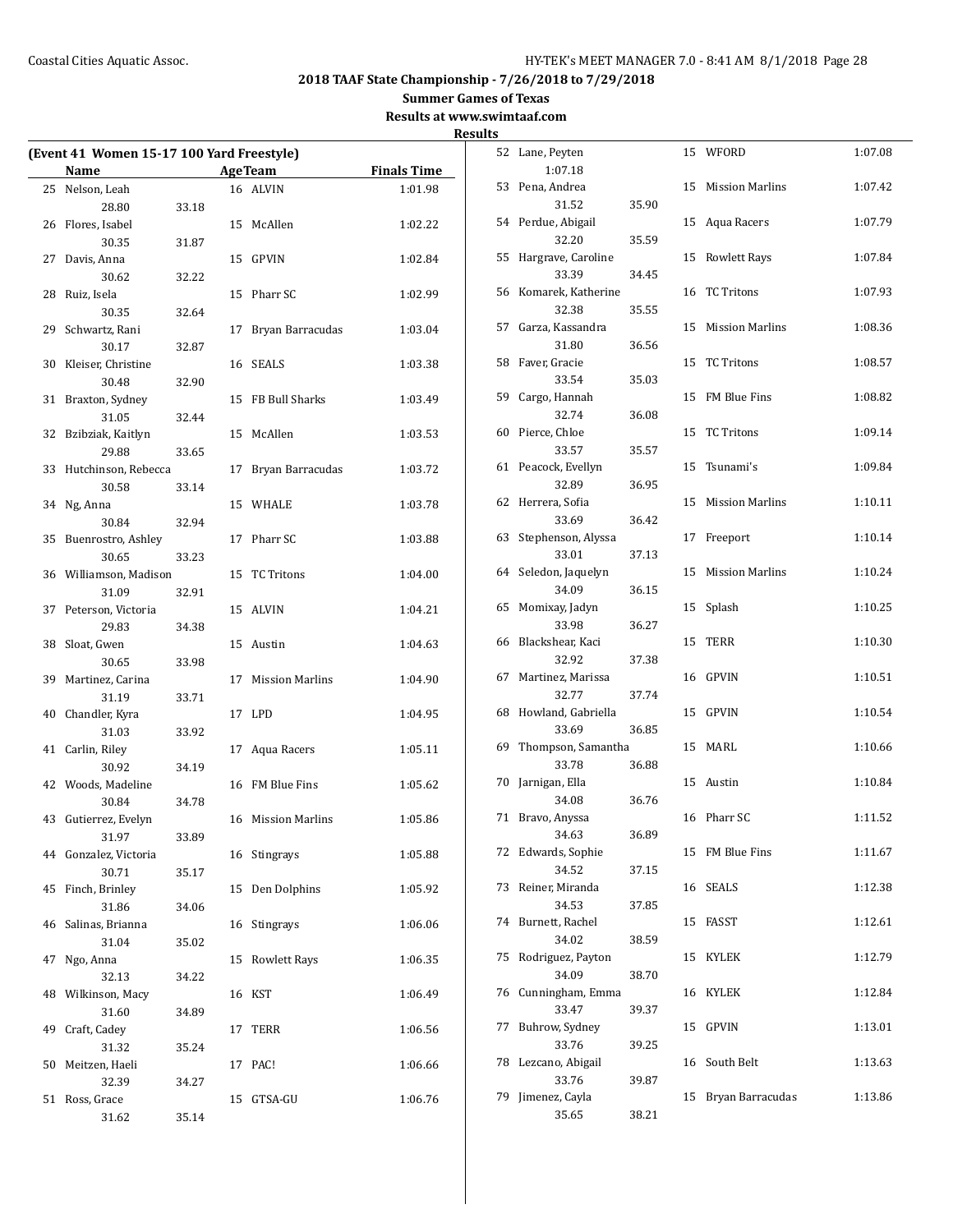**Summer Games of Texas**

**Results at www.swimtaaf.com**

| (Event 41 Women 15-17 100 Yard Freestyle) |                           |       |    |                 |                    |  |  |
|-------------------------------------------|---------------------------|-------|----|-----------------|--------------------|--|--|
|                                           | Name                      |       |    | <b>AgeTeam</b>  | <b>Finals Time</b> |  |  |
| 80                                        | Gonzalez, Sofia           |       |    | 15 Stingrays    | 1:14.10            |  |  |
|                                           | 34.78                     | 39.32 |    |                 |                    |  |  |
| 81                                        | Manghera, Carmen          |       | 15 | Aqua Racers     | 1:15.15            |  |  |
|                                           | 35.75                     | 39.40 |    |                 |                    |  |  |
|                                           | 82 Parris, Darienne       |       |    | 16 CCAA         | 1:16.11            |  |  |
|                                           | 35.46                     | 40.65 |    |                 |                    |  |  |
|                                           | 83 Rivera, Paola          |       | 15 | GPVIN           | 1:17.64            |  |  |
|                                           | 36.63                     | 41.01 |    |                 |                    |  |  |
|                                           | 84 Allen, Krysta          |       | 16 | <b>TERR</b>     | 1:17.91            |  |  |
|                                           | 37.23                     | 40.68 |    |                 |                    |  |  |
| 85                                        | Alvey, Rachel             |       |    | 17 FM Blue Fins | 1:19.14            |  |  |
|                                           | 36.89                     | 42.25 |    |                 |                    |  |  |
|                                           | 86 Vazquez, Vanessa       |       |    | 16 MARL         | 1:21.18            |  |  |
|                                           | 37.57                     | 43.61 |    |                 |                    |  |  |
| 87                                        | Chandler, Molly           |       |    | 15 LPD          | 1:22.09            |  |  |
|                                           | 37.64                     | 44.45 |    |                 |                    |  |  |
| 88                                        | Bannerot, Sophia          |       |    | 17 RPA          | 1:24.68            |  |  |
|                                           | 40.84                     | 43.84 |    |                 |                    |  |  |
|                                           | 89 Cadenas-Lopez, Mariana |       |    | 15 PAC!         | 1:25.15            |  |  |
|                                           | 39.39                     | 45.76 |    |                 |                    |  |  |
| 90                                        | Bosse, Victoria           |       | 16 | Stingrays       | 1:26.93            |  |  |
|                                           | 39.54                     | 47.39 |    |                 |                    |  |  |
|                                           | 91 Lezama, Mirian         |       |    | 16 South Belt   | 1:27.26            |  |  |
|                                           | 39.64                     | 47.62 |    |                 |                    |  |  |
|                                           | 92 Clark, Monington       |       |    | 17 VIC          | 1:30.35            |  |  |
|                                           | 42.29                     | 48.06 |    |                 |                    |  |  |
|                                           | 93 Santos, Kelsi          |       | 15 | <b>KYLEK</b>    | 1:33.86            |  |  |
|                                           | 43.31                     | 50.55 |    |                 |                    |  |  |
|                                           | 94 Walker, Ashlee         |       |    | 15 South Belt   | 1:33.96            |  |  |
|                                           | 43.97                     | 49.99 |    |                 |                    |  |  |
| 95                                        | Ebey, Ashlyn              |       | 15 | LIST            | 1:37.99            |  |  |
|                                           | 45.76                     | 52.23 |    |                 |                    |  |  |

# **Event 42 Girls 9-10 25 Yard Backstroke**

| Name |                     |    | <b>AgeTeam</b>          | <b>Finals Time</b> |  |  |
|------|---------------------|----|-------------------------|--------------------|--|--|
| 1    | Lower, Gigi         | 10 | <b>LIST</b>             | 17.26              |  |  |
| 2    | Crowe, Bethany      | 10 | <b>SEALS</b>            | 17.43              |  |  |
| 3    | Amason, Andrea      | 10 | <b>DENT</b>             | 17.86              |  |  |
| 4    | Berger, Allison     | 10 | VIC                     | 17.99              |  |  |
| 5    | Wells, Emily        | 10 | <b>ROCK</b>             | 18.53              |  |  |
| 6    | Burrill, Kaise      | 10 | <b>PAST</b>             | 18.60              |  |  |
| 7    | Bobrowski, Olivia   | 10 | <b>WHALE</b>            | 18.73              |  |  |
| *8   | Gallaher, Jacie     | 10 | <b>LPD</b>              | 19.02              |  |  |
| *8   | Nash, Evie          | 10 | <b>TC Tritons</b>       | 19.02              |  |  |
| 10   | Redmon, Skylar      | 9  | GTSA-GU                 | 19.04              |  |  |
| 11   | Vasquez, Amanda     | 10 | Splash                  | 19.11              |  |  |
| 12   | Depoy, Reese        | 10 | Township                | 19.22              |  |  |
| 13   | Heiner, Lila        | 10 | <b>SEALS</b>            | 19.26              |  |  |
| 14   | Siganporia, Roxanne | 9  | Piranhas                | 19.39              |  |  |
| 15   | Catlow, Rebecca     | 10 | Austin                  | 19.88              |  |  |
| 16   | Hall, Jenna         | 10 | <b>Belterra Marlins</b> | 19.92              |  |  |
| 17   | Hataway, Kyla       | 9  | Navasota                | 19.96              |  |  |
| 18   | Jackson, Ella       | 9  | <b>Sthlk Stingrays</b>  | 19.99              |  |  |
| 19   | Considine, Ramona   | 10 | Austin                  | 20.06              |  |  |
|      |                     |    |                         |                    |  |  |

| <b>Results</b> |                     |    |                        |       |
|----------------|---------------------|----|------------------------|-------|
| 20             | Luna, Jordyn        | 10 | <b>Stingrays</b>       | 20.09 |
|                | 21 Wingate, Nola    | 10 | Current                | 20.58 |
|                | 22 Coker, Ella      |    | 10 Tsunami's           | 20.59 |
| 23             | Kafta, Emme         | 9  | MCSL                   | 20.60 |
|                | 24 Lara, Eden       | 10 | COSA                   | 20.78 |
|                | 25 Serda, Olivia    | 9  | <b>Mission Marlins</b> | 21.52 |
|                | 26 Ruiz, Gabriella  | 10 | COSA                   | 21.57 |
|                | 27 Vergara, Valeria | 9  | <b>Mission Marlins</b> | 21.61 |
| 28             | McKallip, Sarah     | 10 | Austin                 | 21.65 |
| 29             | DeRosier, Shasta    | 9  | COSA                   | 21.94 |
| 30             | Christian, Meagan   | 10 | <b>WHALE</b>           | 22.02 |
|                | 31 Julius, Jasmyn   | 9  | B&Gc Barracudas        | 22.81 |
| 32             | Rettstatt, Kirstin  | 9  | South Belt             | 23.63 |

#### **Event 43 Women 15-17 50 Yard Backstroke**

|              | Name                 |    | <b>AgeTeam</b>         | <b>Finals Time</b> |
|--------------|----------------------|----|------------------------|--------------------|
| $\mathbf{1}$ | Owens, Kaitlyn       | 15 | Tsunami's              | 26.49              |
| 2            | Tatum, Samantha      | 17 | <b>UNATT</b>           | 29.23              |
| 3            | Rudd, K'Lee          | 16 | Bryan Barracudas       | 29.77              |
|              | 4 Brawner, Kinsey    | 17 | <b>SEALS</b>           | 29.89              |
| 5            | Konvicka, Kayla      | 15 | <b>DPARK</b>           | 30.16              |
| 6            | Mabry, Gretchen      | 17 | <b>KBARR</b>           | 30.22              |
| 7            | Zhou, Emily          | 16 | GTSA-GU                | 30.44              |
| 8            | Tobias, Katrina      | 15 | <b>GPVIN</b>           | 30.91              |
| 9            | Hammons, Hannah      | 15 | FASST                  | 31.01              |
|              | 10 Huffman, Alyssa   | 17 | <b>Sthlk Stingrays</b> | 31.05              |
| 11           | Bracher, Caitlyn     | 16 | <b>DPARK</b>           | 31.48              |
|              | 12 Wisby, Lourdes    | 17 | Pharr SC               | 31.53              |
|              | 13 Lilley, Madison   | 16 | <b>Sthlk Stingrays</b> | 31.65              |
|              | 14 Slattery, Sydney  | 17 | El Campo               | 31.67              |
|              | 15 Parker, Katie     | 17 | <b>RST</b>             | 31.70              |
|              | 16 Lansdowne, Kellyn | 16 | Stingrays              | 31.77              |
|              | 17 Bzibziak, Kaitlyn | 15 | McAllen                | 31.80              |
| 18           | Nelson, Leah         | 16 | <b>ALVIN</b>           | 31.95              |
|              | 28:20.00             |    |                        |                    |
|              | 19 Counley, Sydnie   | 17 | <b>LPD</b>             | 32.23              |
| 20           | Torres, Danielle     | 15 | <b>GPVIN</b>           | 32.27              |
| 21           | Evans, Paiten        | 15 | Bryan Barracudas       | 32.34              |
|              | 22 Marquez, Sarah    | 17 | <b>Mission Marlins</b> | 32.38              |
|              | 23 Martin, Abigail   | 15 | Bryan Barracudas       | 32.44              |
|              | 24 Schwartz, Rani    | 17 | Bryan Barracudas       | 32.98              |
| 25           | Reinholt, Catherine  | 16 | GTSA-GU                | 33.00              |
| 26           | Hutchinson, Rebecca  | 17 | Bryan Barracudas       | 33.01              |
|              | 27 Doan, Tiffany     | 15 | Rowlett Rays           | 33.02              |
| 28           | Pierce, Morgan       | 15 | El Campo               | 33.48              |
| 29           | Dillard, Rachel      | 15 | FB Bull Sharks         | 33.99              |
|              | 30 Clark, Sarah      | 15 | <b>FASST</b>           | 34.06              |
| 31           | Finch, Brooke        | 15 | Den Dolphins           | 34.13              |
| 32           | Sloat, Gwen          | 15 | Austin                 | 34.19              |
| *33          | Tovar, Corina        | 15 | PAC!                   | 34.33              |
| *33          | Michaelsen, Brenna   | 15 | Den Dolphins           | 34.33              |
| 35           | Tendean, Priella     | 15 | <b>TC Tritons</b>      | 34.76              |
| 36           | Zink, Adelaide       | 15 | <b>RPA</b>             | 35.07              |
| 37           | Cagle, Hayley        | 17 | Stingrays              | 35.68              |
| 38           | Lee, Grace           | 15 | Tiger Splash           | 35.84              |
| 39           | Jimenez, Melanie     | 15 | South Belt             | 35.87              |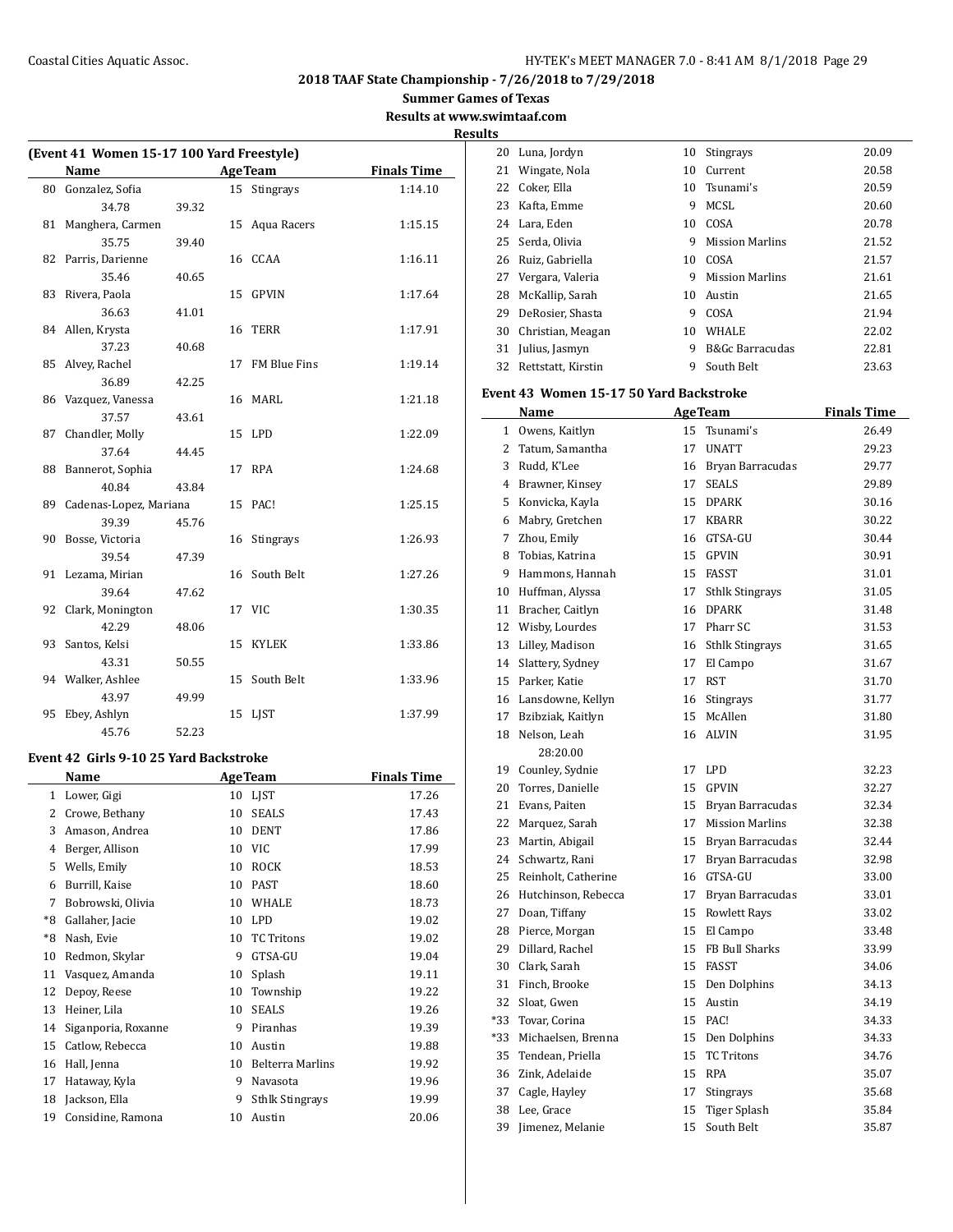**Summer Games of Texas**

**Results at www.swimtaaf.com Results**

| (Event 43 Women 15-17 50 Yard Backstroke) |                                          |    |                       |                    |  |  |
|-------------------------------------------|------------------------------------------|----|-----------------------|--------------------|--|--|
|                                           | Name                                     |    | <b>Age Team</b>       | <b>Finals Time</b> |  |  |
| 40                                        | Peacock, Evellyn                         | 15 | Tsunami's             | 36.14              |  |  |
| 41                                        | Nguyen, Emily                            |    | 16 Splash             | 36.22              |  |  |
| 42                                        | Ng, Anna                                 |    | 15 WHALE              | 36.24              |  |  |
| 43                                        | Irwin, Audrey                            |    | 16 TC Tritons         | 36.32              |  |  |
| 44                                        | Bannerot, Isabel                         |    | 15 RPA                | 36.43              |  |  |
| 45                                        | Ochoa, Abigail                           |    | 16 COSA               | 36.59              |  |  |
| 46                                        | Herrera, Sofia                           |    | 15 Mission Marlins    | 37.18              |  |  |
| 47                                        | Fox, Marley                              |    | 15 SEALS              | 37.24              |  |  |
| 48                                        | Gutierrez, Evelyn                        |    | 16 Mission Marlins    | 37.33              |  |  |
| 49                                        | Martinez, Marissa                        |    | 16 GPVIN              | 37.40              |  |  |
| 50                                        | Buenrostro, Ashley                       |    | 17 Pharr SC           | 37.49              |  |  |
| 51                                        | McCrea, Kate                             |    | 15 FASST              | 37.50              |  |  |
| 52                                        | Howland, Gabriella                       |    | 15 GPVIN              | 37.54              |  |  |
| 53                                        | Groll, Autumn                            |    | 15 VIC                | 37.62              |  |  |
| 54                                        | Mccoy, Shannon                           |    | 15 MARL               | 37.69              |  |  |
| 55                                        | Mera, Valery                             |    | 16 TC Tritons         | 37.96              |  |  |
| 56                                        | Garza, Kassandra                         |    | 15 Mission Marlins    | 38.11              |  |  |
| 57                                        | Buhrow, Sydney                           |    | 15 GPVIN              | 38.40              |  |  |
| 58                                        | Bowles, Celeste                          |    | 15 Splash             | 38.67              |  |  |
| 59                                        | Bravo, Anyssa                            |    | 16 Pharr SC           | 39.04              |  |  |
| 60                                        | Jimenez, Cayla                           |    | 15 Bryan Barracudas   | 39.09              |  |  |
| 61                                        | Videla, Amy                              |    | 17 FM Blue Fins       | 39.19              |  |  |
| 62                                        | Cornish, Moriah                          |    | 15 MARL               | 39.25              |  |  |
| 63                                        | Orrick, Mia                              |    | 16 Austin             | 39.31              |  |  |
| 64                                        | Luna, Maria                              |    | 16 TC Tritons         | 39.33              |  |  |
| 65                                        | Arizpe, Andrea                           |    | 15 McAllen            | 39.45              |  |  |
| 66                                        | Salinas, Brianna                         |    | 16 Stingrays          | 39.57              |  |  |
| 67                                        | Trevino, Alexis                          |    | 16 Mission Marlins    | 39.86              |  |  |
| 68                                        | Reyna, Annabella                         |    | 15 COSA               | 40.19              |  |  |
| 69                                        | Rivera, Paola                            |    | 15 GPVIN              | 40.55              |  |  |
| 70                                        | Bishop, Caitlin                          |    | 15 TC Tritons         | 40.83              |  |  |
| 71                                        | Castillo, Isabella                       |    | 15 SEALS              | 40.88              |  |  |
| 72                                        | Aguilar, Michelle                        |    | 15 FM Blue Fins       | 41.08              |  |  |
| 73                                        | Nauman, Megan                            |    | 15 BORNE              | 41.25              |  |  |
| 74                                        | Espinoza, Elizabeth                      |    | 16 Freeport           | 42.66              |  |  |
| 75                                        | Clark, Saxstin                           |    | 15 VIC                | 42.86              |  |  |
| 76                                        | Chandler, Molly                          | 15 | <b>LPD</b>            | 43.69              |  |  |
| 77                                        |                                          | 15 |                       |                    |  |  |
| 78                                        | Rodriguez, Trinity<br>Bosse, Victoria    | 16 | Aqua Racers           | 44.06              |  |  |
| 79                                        |                                          | 15 | Stingrays<br>Freeport | 44.41              |  |  |
| 80                                        | Vanderworth, Emily<br>Bannerot, Sophia   | 17 | <b>RPA</b>            | 45.23<br>45.52     |  |  |
| 81                                        | Wilbanks, Kayleigh                       |    | COSA                  |                    |  |  |
|                                           |                                          | 17 | <b>LIST</b>           | 47.01              |  |  |
| 82                                        | Ebey, Ashlyn                             | 15 |                       | 47.31              |  |  |
| 83                                        | 312:30:00.00<br>Jernigan, Kate           | 15 | <b>SEALS</b>          | 50.02              |  |  |
|                                           | Event 44 Girls 9-10 25 Yard Breaststroke |    |                       |                    |  |  |
|                                           | Name                                     |    | <b>Age Team</b>       | <b>Finals Time</b> |  |  |
| 1                                         | Chastain, Remi                           | 10 | SEALS                 | 19.11              |  |  |
| 2                                         | Lower, Gigi                              | 10 | LJST                  | 19.43              |  |  |
| 3                                         | Victoriano, Madison                      | 10 | FASST                 | 19.70              |  |  |
| 4                                         | Musser, Meghan                           | 10 | SURF                  | 19.77              |  |  |
| 5                                         | Mahat, Sayesha                           | 9  | Splash                | 19.82              |  |  |
| 6                                         | Means, Jocelyn                           | 10 | <b>FASST</b>          | 20.20              |  |  |
|                                           |                                          |    |                       |                    |  |  |

| 7     | Boyle, Elizabeth     | 9  | <b>FASST</b>               | 20.25 |
|-------|----------------------|----|----------------------------|-------|
| 8     | Fletcher, Stafanija  | 9  | <b>ALVIN</b>               | 20.66 |
| 9     | Teixeira, Anna Paula | 10 | <b>ALICE</b>               | 20.84 |
| 10    | Skelton, Piper       | 10 | <b>LPD</b>                 | 20.87 |
| 11    | West, Margeree       | 10 | <b>KST</b>                 | 20.89 |
| 12    | Griffin, Annabelle   | 9  | <b>TMST</b>                | 20.95 |
| 13    | Farden, Maile        | 10 | <b>TC Tritons</b>          | 21.36 |
| 14    | Smyers, Georgia      | 10 | WHALE                      | 21.38 |
| 15    | Allen, Brooklynn     | 10 | Tiger Splash               | 21.43 |
| 16    | McGee, Kylee         | 9  | <b>DENT</b>                | 21.45 |
| $*17$ | Li, Rosi             | 10 | WHALE                      | 21.50 |
| $*17$ | Redmon, Skylar       | 9  | GTSA-GU                    | 21.50 |
| 19    | Julius, Jasmyn       | 9  | <b>B&amp;Gc Barracudas</b> | 21.78 |
| 20    | Krider, Juliet       | 10 | <b>Mission Marlins</b>     | 22.07 |
| 21    | Yockey, Summer       | 10 | <b>LPD</b>                 | 22.55 |
| 22    | McNamara, Sofia      | 10 | McAllen                    | 22.76 |
| 23    | Jackson, Ella        | 9  | <b>Sthlk Stingrays</b>     | 22.92 |
| 24    | Vergara, Valeria     | 9  | <b>Mission Marlins</b>     | 22.98 |
| 25    | Brady, Lilah         | 10 | WHALE                      | 23.02 |
| 26    | Coker, Ella          | 10 | Tsunami's                  | 23.21 |
| 27    | Montgomery, Grace    | 10 | Austin                     | 23.42 |
| 28    | Schrader, Tracy      | 9  | COSA                       | 24.97 |
| 29    | Nuccitelli, Amelia   | 9  | Austin                     | 25.20 |
| 30    | LaBreck, Annalisa    | 10 | COSA                       | 26.44 |
| 31    | Cunningham, Elliot   | 9  | Navasota                   | 26.52 |
| ---   | Kirsch, Elisabeth    | 10 | Austin                     | DO.   |
| ---   | Ellebracht, Amber    | 9  | COSA                       | DQ    |

# **Event 45 Women 15-17 50 Yard Breaststroke**

|    | Name               | <b>AgeTeam</b> |                        | <b>Finals Time</b> |
|----|--------------------|----------------|------------------------|--------------------|
| 1  | Moralez, Sierra    | 16             | <b>DPARK</b>           | 30.85              |
| 2  | McKinnon, Kelli    | 17             | <b>TC Tritons</b>      | 32.33              |
| 3  | Gambrel, Kathryn   | 15             | <b>LIST</b>            | 33.48              |
| 4  | Steinfeldt, Alyssa | 15             | <b>Stingrays</b>       | 33.50              |
| 5  | Pilkington, Selah  | 15             | Bryan Barracudas       | 33.67              |
| 6  | Huffman, Alyssa    | 17             | <b>Sthlk Stingrays</b> | 33.84              |
| 7  | Yeguez, Erika      | 15             | <b>DPARK</b>           | 33.87              |
| 8  | Carlin, Riley      | 17             | Aqua Racers            | 34.24              |
| 9  | Power, Mary        | 15             | <b>SEALS</b>           | 35.41              |
| 10 | Gonzales, Shea     | 15             | FASST                  | 35.55              |
| 11 | Johnson, Retta     | 15             | Austin                 | 35.59              |
| 12 | Flores, Isabel     | 15             | McAllen                | 35.64              |
| 13 | Weems, Torrie      | 15             | GTSA-GU                | 36.02              |
| 14 | Hooper, Abbigail   | 15             | <b>TC Tritons</b>      | 36.04              |
| 15 | Doan, Tiffany      | 15             | <b>Rowlett Rays</b>    | 36.20              |
| 16 | Holloway, Mckenna  | 17             | Navasota               | 36.41              |
| 17 | Davila, Jordan     | 16             | Pharr SC               | 36.46              |
| 18 | Peterson, Victoria | 15             | <b>ALVIN</b>           | 36.63              |
| 19 | Young, Jessica     | 16             | Aquaducks              | 37.04              |
| 20 | Craft, Cadey       | 17             | <b>TERR</b>            | 37.11              |
| 21 | Sanchez, Aryn      | 16             | <b>Mission Marlins</b> | 37.21              |
| 22 | Davis, Helen       | 15             | <b>LPD</b>             | 37.85              |
| 23 | Lane, Peyten       | 15             | WFORD                  | 38.31              |
| 24 | Nelson, Leah       | 16             | <b>ALVIN</b>           | 38.36              |
| 25 | Hickman, Hannah    | 17             | <b>DENT</b>            | 38.47              |
| 26 | Meitzen, Haeli     | 17             | PAC!                   | 38.49              |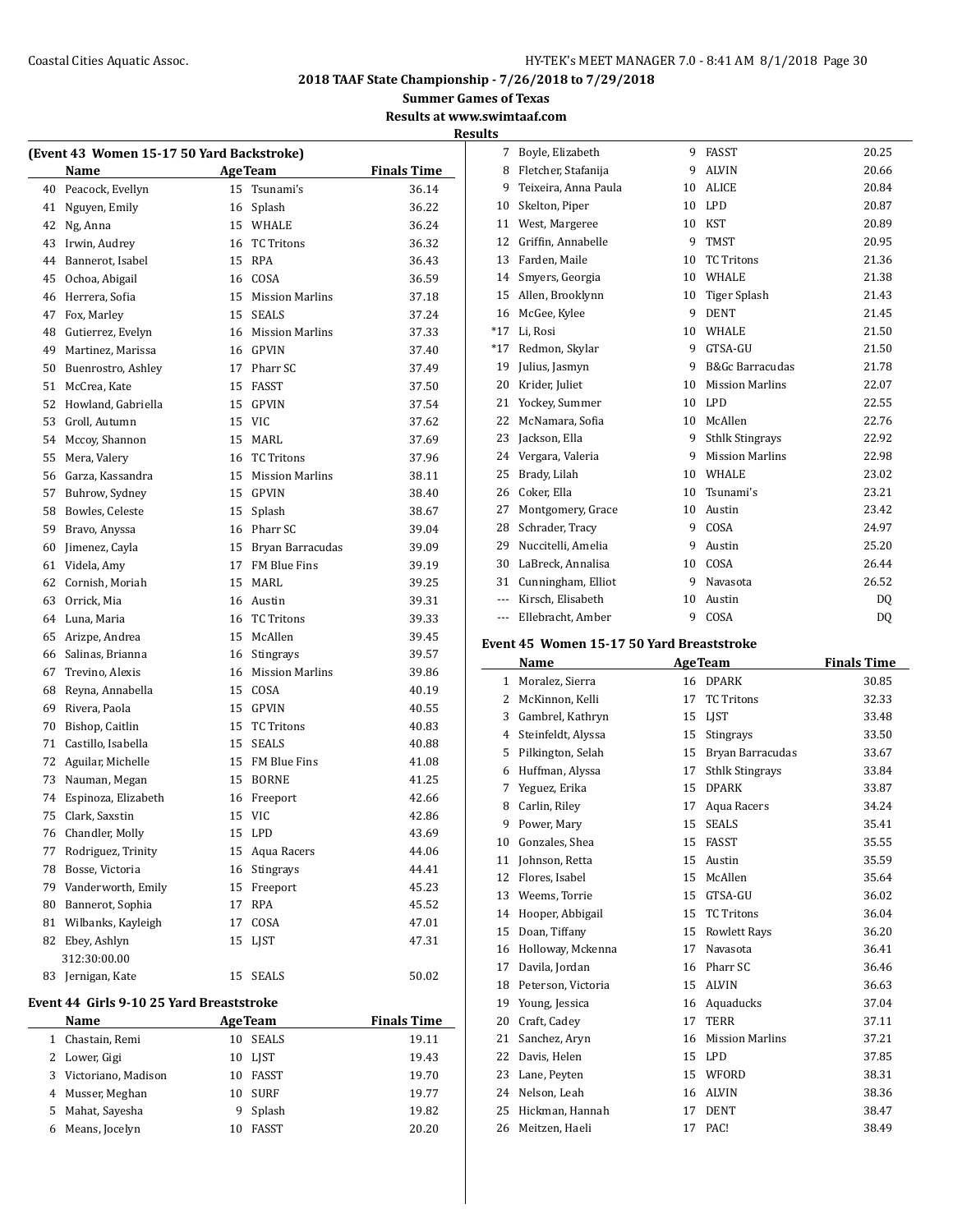## Coastal Cities Aquatic Assoc. The Coastal Cities Aquatic Assoc. The HY-TEK's MEET MANAGER 7.0 - 8:41 AM 8/1/2018 Page 31

**2018 TAAF State Championship - 7/26/2018 to 7/29/2018**

**Summer Games of Texas**

**Results at www.swimtaaf.com Results**

|       | (Event 45 Women 15-17 50 Yard Breaststroke) |    |                     |                    |  |  |  |
|-------|---------------------------------------------|----|---------------------|--------------------|--|--|--|
|       | Name                                        |    | <b>AgeTeam</b>      | <b>Finals Time</b> |  |  |  |
| 27    | Woods, Madeline                             |    | 16 FM Blue Fins     | 38.58              |  |  |  |
| 28    | Jarnigan, Ella                              |    | 15 Austin           | 38.62              |  |  |  |
| 29    | Gonzalez, Victoria                          |    | 16 Stingrays        | 38.75              |  |  |  |
| 30    | Ross, Grace                                 |    | 15 GTSA-GU          | 38.91              |  |  |  |
| 31    | Dutton, Kimberly                            |    | 16 South Belt       | 39.02              |  |  |  |
| 32    | Hill, Jocelyn                               |    | 16 WHALE            | 39.40              |  |  |  |
| 33    | Seledon, Jaquelyn                           |    | 15 Mission Marlins  | 39.61              |  |  |  |
| 34    | Chandler, Kyra                              |    | 17 LPD              | 39.70              |  |  |  |
| 35    | Evans, Paiten                               |    | 15 Bryan Barracudas | 39.74              |  |  |  |
| 36    | Pollakis, Amanda                            |    | 15 CCAA             | 39.81              |  |  |  |
| 37    | Davis, Anna                                 |    | 15 GPVIN            | 39.83              |  |  |  |
| 38    | Arizpe, Andrea                              |    | 15 McAllen          | 40.14              |  |  |  |
| 39    | Rodriguez, Payton                           |    | 15 KYLEK            | 40.16              |  |  |  |
| 40    | Groll, Autumn                               |    | 15 VIC              | 40.53              |  |  |  |
| 41    | Finch, Brinley                              |    | 15 Den Dolphins     | 40.70              |  |  |  |
| 42    | Wu, Bonnie                                  |    | 15 FASST            | 40.87              |  |  |  |
| 43    | Vu, Vivian                                  |    | 17 FM Blue Fins     | 41.29              |  |  |  |
| 44    | Parris, Darienne                            |    | 16 CCAA             | 41.73              |  |  |  |
| 45    | Peacock, Evellyn                            | 15 | Tsunami's           | 42.96              |  |  |  |
| 46    | Clark, Emma                                 |    | 17 FASST            | 43.11              |  |  |  |
| $*47$ | Cornish, Moriah                             |    | 15 MARL             | 43.38              |  |  |  |
| $*47$ | Nauman, Megan                               |    | 15 BORNE            | 43.38              |  |  |  |
| 49    | Jimenez, Cayla                              | 15 | Bryan Barracudas    | 43.57              |  |  |  |
| 50    | Cunningham, Emma                            |    | 16 KYLEK            | 43.93              |  |  |  |
| 51    | Reyna, Annabella                            |    | 15 COSA             | 44.02              |  |  |  |
| 52    | Manghera, Carmen                            |    | 15 Aqua Racers      | 44.06              |  |  |  |
| 53    | Alvey, Rachel                               |    | 17 FM Blue Fins     | 44.45              |  |  |  |
| 54    | Cooper, Morgan                              |    | 15 DPARK            | 45.66              |  |  |  |
| 55    | Mitchon, Kaitlin                            |    | 15 VIC              | 45.78              |  |  |  |
| 56    | Wessman, Gentry                             |    | 16 Freeport         | 45.87              |  |  |  |
| 57    | Strealy, Kammi                              |    | 15 TC Tritons       | 45.91              |  |  |  |
| 58    | McComb, Cailyn                              |    | 17 El Campo         | 46.96              |  |  |  |
| 59    | Howland, Gabriella                          |    | 15 GPVIN            | 47.00              |  |  |  |
| 60    | Gomez, Gabriella                            |    | 15 MARL             | 47.99              |  |  |  |
| 61    | Chandler, Molly                             |    | 15 LPD              | 48.03              |  |  |  |
| 62    | Wilbanks, Kayleigh                          |    | 17 COSA             | 52.29              |  |  |  |
| 63    | Santos, Kelsi                               |    | 15 KYLEK            | 53.59              |  |  |  |
| 64    | Bannerot, Sophia                            |    | 17 RPA              | 54.92              |  |  |  |
| 65    | Ebey, Ashlyn                                |    | 15 LJST             | 1:06.63            |  |  |  |
| ---   | Lee Sang, Sarah                             |    | 15 PAC!             | X1:50.78           |  |  |  |
| ---   | Cadenas-Lopez, Mariana                      |    | 15 PAC!             | DO.                |  |  |  |
|       | --- Clark, Monington                        |    | 17 VIC              | DQ                 |  |  |  |

# **Event 46 Girls 9-10 25 Yard Butterfly**

|   | Name                |    | <b>AgeTeam</b>         | <b>Finals Time</b> |
|---|---------------------|----|------------------------|--------------------|
| 1 | Elizondo, Ema       | 10 | <b>ALICE</b>           | 14.32              |
|   | 2 Hesseltine, Sara  | 10 | PAC!                   | 15.75              |
|   | 3 Shofran, Veronica | 10 | <b>FASST</b>           | 15.96              |
| 4 | Bobrowski, Olivia   | 10 | <b>WHALE</b>           | 16.05              |
|   | 5 Wollny, Madeline  | 10 | <b>Mission Marlins</b> | 16.37              |
| 6 | Nichols, Makena     | 9  | <b>WOTB</b>            | 17.11              |
| 7 | Reeves, Malyah      | 9  | <b>Stingrays</b>       | 17.15              |
| 8 | Bracken, Larissa    | 9  | <b>LIST</b>            | 17.72              |
| 9 | Bensley, Siena      | 10 | Den Dolphins           | 17.74              |
|   |                     |    |                        |                    |

| 10 | Hataway, Kyla     | 9  | Navasota                | 17.76 |
|----|-------------------|----|-------------------------|-------|
| 11 | Vasquez, Amanda   | 10 | Splash                  | 17.80 |
| 12 | Saenz, Iliana     | 10 | <b>ALICE</b>            | 18.07 |
| 13 | Unberhagen, Mary  | 9  | Austin                  | 18.17 |
| 14 | Gupta, Anushka    | 10 | Piranhas                | 18.34 |
| 15 | Gamboa, Karla     | 10 | McAllen                 | 18.74 |
| 16 | Hall, Jenna       | 10 | <b>Belterra Marlins</b> | 18.75 |
| 17 | Wingate, Nola     | 10 | Current                 | 18.79 |
| 18 | Young, Avery      | 10 | <b>SEALS</b>            | 18.85 |
| 19 | Chaney, Gabrielle | 9  | <b>LPD</b>              | 18.91 |
| 20 | Brady, Lilah      | 10 | <b>WHALE</b>            | 19.03 |
| 21 | Gilliam, Callie   | 10 | LIST                    | 19.37 |
| 22 | Ingle, Addalie    | 10 | <b>DENT</b>             | 19.88 |
| 23 | Montgomery, Grace | 10 | Austin                  | 20.44 |
| 24 | Haggard, Reese    | 10 | WFORD                   | 20.45 |
| 25 | Lopez, Nailea     | 10 | <b>SCSR</b>             | 20.53 |
| 26 | Webster, Addison  | 9  | <b>TC Tritons</b>       | 20.62 |
| 27 | Catlow, Rebecca   | 10 | Austin                  | 20.98 |
| 28 | Li, Rosi          | 10 | WHALE                   | 21.23 |
| 29 | Garza, Gaby       | 10 | CC_NT                   | 21.61 |
| 30 | LaBreck, Annalisa | 10 | COSA                    | 22.98 |
| 31 | DeRosier, Shasta  | 9  | COSA                    | 23.36 |
| 32 | Gabriella, Ruiz   | 10 | COSA                    | 25.44 |

## **Event 47 Women 15-17 50 Yard Butterfly**

|    | Name                 |    | <b>AgeTeam</b>         | <b>Finals Time</b> |
|----|----------------------|----|------------------------|--------------------|
| 1  | Owens, Kaitlyn       | 15 | Tsunami's              | 26.54              |
| 2  | Medigovich, Lydia    | 17 | <b>FASST</b>           | 27.33              |
| 3  | Garcia, Zoe          | 16 | <b>TMST</b>            | 27.75              |
| 4  | Steinfeldt, Alyssa   | 15 | Stingrays              | 27.94              |
| 5  | Mabry, Gretchen      | 17 | <b>KBARR</b>           | 28.02              |
| 6  | Konvicka, Kayla      | 15 | <b>DPARK</b>           | 28.41              |
| 7  | Yeguez, Erika        | 15 | <b>DPARK</b>           | 28.52              |
| 8  | Watt, Clara          | 15 | <b>Sthlk Stingrays</b> | 28.91              |
| 9  | Tobias, Katrina      | 15 | <b>GPVIN</b>           | 28.98              |
| 10 | Wendel, Jami         | 15 | <b>LPD</b>             | 29.35              |
| 11 | Conarty, Micah       | 15 | <b>TC Tritons</b>      | 29.38              |
| 12 | Graydon, Michaela    | 16 | <b>KBARR</b>           | 29.39              |
| 13 | Bunger, Elizabeth    | 17 | <b>TC Tritons</b>      | 29.64              |
| 14 | Roach, Mikayla       | 16 | <b>SEALS</b>           | 29.66              |
| 15 | Power, Mary          | 15 | <b>SEALS</b>           | 29.69              |
| 16 | Lilley, Madison      | 16 | <b>Sthlk Stingrays</b> | 29.91              |
| 17 | Rudd, K'Lee          | 16 | Bryan Barracudas       | 29.96              |
| 18 | Torres, Danielle     | 15 | <b>GPVIN</b>           | 30.14              |
| 19 | Pierce, Morgan       | 15 | El Campo               | 30.18              |
| 20 | Evans. Paiten        | 15 | Bryan Barracudas       | 30.37              |
| 21 | Vargas, Faith        | 17 | Aquacats               | 30.47              |
| 22 | Antichevich, Brianna | 17 | <b>DPARK</b>           | 30.64              |
| 23 | Parker, Katie        | 17 | <b>RST</b>             | 30.76              |
| 24 | Murdie, Aria         | 15 | <b>ALVIN</b>           | 30.78              |
| 25 | Rocha, Veronica      | 16 | GTSA-GU                | 30.86              |
| 26 | Braxton, Sydney      | 15 | FB Bull Sharks         | 31.00              |
| 27 | Michaelsen, Brenna   | 15 | Den Dolphins           | 31.38              |
| 28 | Reinholt, Catherine  | 16 | GTSA-GU                | 31.47              |
| 29 | Gershon, Jorden      | 15 | <b>Tiger Splash</b>    | 31.49              |
| 30 | Ruiz, Isela          | 15 | Pharr SC               | 31.56              |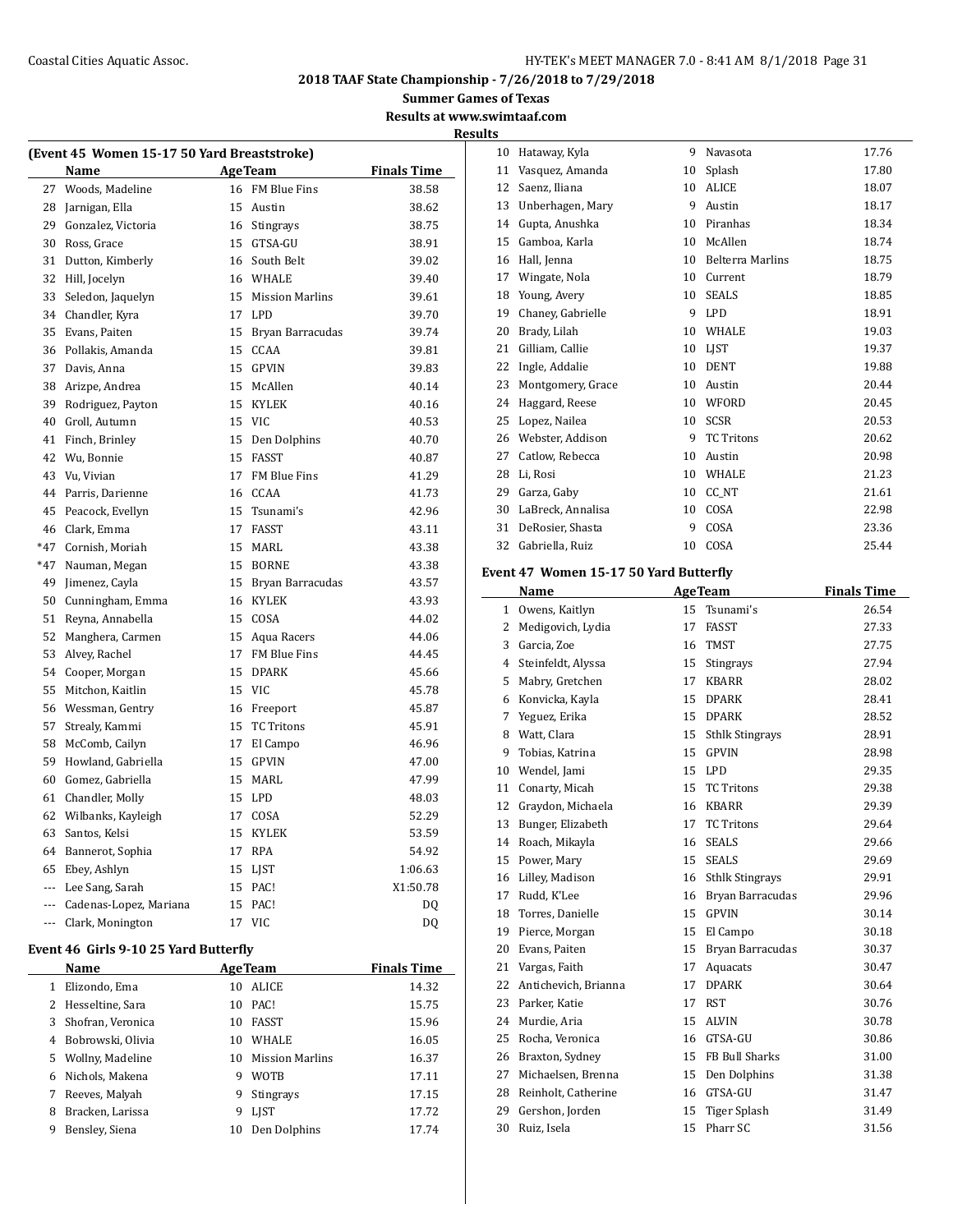## Coastal Cities Aquatic Assoc. **Exercise 20 and Secure 20 and Secure 20 and Secure 20 and Secure 20 and Secure 20 and Secure 20 and Secure 20 and Secure 20 and Secure 20 and Secure 20 and Secure 20 and Secure 20 and Secure**

**2018 TAAF State Championship - 7/26/2018 to 7/29/2018**

**Summer Games of Texas**

#### **Results at www.swimtaaf.com**

**Results**

| (Event 47 Women 15-17 50 Yard Butterfly) |                         |                    |                     |       |  |  |
|------------------------------------------|-------------------------|--------------------|---------------------|-------|--|--|
|                                          | Name                    | <b>Finals Time</b> |                     |       |  |  |
| 31                                       | Tovar, Corina           | 15                 | PAC!                | 31.59 |  |  |
| 32                                       | Young, Jessica          |                    | 16 Aquaducks        | 31.64 |  |  |
| 33                                       | Martinez, Mariana       |                    | 15 Mission Marlins  | 32.18 |  |  |
| 34                                       | Bannerot, Isabel        |                    | 15 RPA              | 32.24 |  |  |
| 35                                       | Salazar, Frida          |                    | 17 BROWN            | 32.33 |  |  |
| 36                                       | Hutchinson, Rebecca     |                    | 17 Bryan Barracudas | 32.36 |  |  |
| 37                                       | Martinez, Carina        |                    | 17 Mission Marlins  | 32.40 |  |  |
| 38                                       | Doan, Tiffany           |                    | 15 Rowlett Rays     | 32.45 |  |  |
| 39                                       | Bravo, Ariana           |                    | 17 Pharr SC         | 32.53 |  |  |
| 40                                       | Veliyathumally, Lucilla |                    | 17 FM Blue Fins     | 32.59 |  |  |
| 41                                       | Hill, Jocelyn           |                    | 16 WHALE            | 32.60 |  |  |
| 42                                       | Martin, Abigail         |                    | 15 Bryan Barracudas | 32.70 |  |  |
| 43                                       | Davis, Anna             |                    | 15 GPVIN            | 33.31 |  |  |
| 44                                       | Inovejas, Evelyn        |                    | 16 Austin           | 33.40 |  |  |
| 45                                       | Lane, Peyten            |                    | 15 WFORD            | 33.90 |  |  |
| 46                                       | Momixay, Jadyn          |                    | 15 Splash           | 34.24 |  |  |
| 47                                       | Davis, Helen            |                    | 15 LPD              | 34.50 |  |  |
| 48                                       | Ochoa, Abigail          |                    | 16 COSA             | 34.76 |  |  |
| 49                                       | Vance, Julia            |                    | 16 Austin           | 34.94 |  |  |
| 50                                       | Salinas, Brianna        |                    | 16 Stingrays        | 34.98 |  |  |
| 51                                       | Zink, Adelaide          |                    | 15 RPA              | 35.37 |  |  |
| 52                                       | Burnett, Rachel         |                    | 15 FASST            | 35.86 |  |  |
| 53                                       | Thompson, Samantha      |                    | 15 MARL             | 36.35 |  |  |
| 54                                       | Edwards, Sophie         |                    | 15 FM Blue Fins     | 36.38 |  |  |
| 55                                       | Lezcano, Abigail        |                    | 16 South Belt       | 36.56 |  |  |
| 56                                       | Lee, Grace              |                    | 15 Tiger Splash     | 36.65 |  |  |
| 57                                       | Glover, Jailynn         |                    | 15 COSA             | 37.31 |  |  |
| $*58$                                    | Mera, Valery            | 16                 | <b>TC Tritons</b>   | 37.32 |  |  |
| $*58$                                    | Cunningham, Emma        |                    | 16 KYLEK            | 37.32 |  |  |
| 60                                       | Wilkinson, Macy         |                    | 16 KST              | 37.56 |  |  |
| 61                                       | Trevino, Alexis         |                    | 16 Mission Marlins  | 38.03 |  |  |
| 62                                       | Gonzalez, Sofia         |                    | 15 Stingrays        | 38.04 |  |  |
| 63                                       | Hurt-Klein, Tori        | 17                 | MARL                | 38.19 |  |  |
| 64                                       | Martinez. Marissa       |                    | 16 GPVIN            | 39.22 |  |  |
| 65                                       | Parris, Darienne        |                    | 16 CCAA             | 39.51 |  |  |
| 66                                       | Rivera, Paola           |                    | 15 GPVIN            | 39.91 |  |  |
| 67                                       | Rodriguez, Trinity      |                    | 15 Aqua Racers      | 39.96 |  |  |
| 68                                       | Castillo, Isabella      |                    | 15 SEALS            | 40.25 |  |  |
| 69                                       | Manghera, Carmen        |                    | 15 Aqua Racers      | 41.85 |  |  |
| 70                                       | Pena, Myra              | 15                 | Stingrays           | 45.16 |  |  |
| 71                                       | Clark, Monington        | 17                 | <b>VIC</b>          | 47.89 |  |  |

## **Event 48 Girls 9-10 25 Yard Freestyle**

| Name |                      |    | <b>AgeTeam</b>          | <b>Finals Time</b> |
|------|----------------------|----|-------------------------|--------------------|
| 1    | Wells, Emily         | 10 | <b>ROCK</b>             | 14.43              |
|      | *2 Shofran, Veronica | 10 | <b>FASST</b>            | 14.71              |
|      | *2 Hall, Aubrey      | 10 | <b>Belterra Marlins</b> | 14.71              |
| 4    | Victoriano, Madison  | 10 | <b>FASST</b>            | 14.88              |
| 5.   | Depoy, Reese         | 10 | Township                | 15.01              |
| 6    | Boyle, Elizabeth     | 9  | <b>FASST</b>            | 15.03              |
| 7    | Amason, Andrea       | 10 | <b>DENT</b>             | 15.72              |
| 8    | Coker, Ella          | 10 | Tsunami's               | 15.80              |
| 9    | Bobrowski, Olivia    | 10 | <b>WHALE</b>            | 16.02              |
| 10   | Griffin, Leah        | 9  | Agua Racers             | 16.18              |

| 11 | Proctor, Lexi           | 9  | <b>TC Tritons</b>          | 16.28 |
|----|-------------------------|----|----------------------------|-------|
| 12 | Nichols, Makena         | 9  | <b>WOTB</b>                | 16.30 |
| 13 | Slimpin, Sarah          | 10 | <b>LPD</b>                 | 16.36 |
| 14 | Reeves, Malyah          | 9  | Stingrays                  | 16.37 |
| 15 | Garza, Andrea           | 10 | <b>Mission Marlins</b>     | 16.39 |
| 16 | Tuel, Elizabeth         | 10 | <b>SEALS</b>               | 16.56 |
| 17 | Burns-Trahanovsky, Iris | 10 | Austin                     | 16.57 |
| 18 | New, Kamie              | 10 | <b>VIC</b>                 | 16.59 |
| 19 | Klemann, Emma           | 10 | <b>KBARR</b>               | 16.61 |
| 20 | Duren, Cailey           | 10 | <b>RST</b>                 | 16.66 |
| 21 | Lopez, Nailea           | 10 | <b>SCSR</b>                | 16.71 |
| 22 | Wingate, Nola           | 10 | Current                    | 16.72 |
| 23 | Considine, Ramona       | 10 | Austin                     | 16.84 |
| 24 | Tuel, Savannah          | 10 | <b>SEALS</b>               | 17.05 |
| 25 | Brady, Lilah            | 10 | WHALE                      | 17.08 |
| 26 | Gossett, Darcy          | 10 | CCCC                       | 17.20 |
| 27 | Ramirez, Caremi         | 9  | SCSR                       | 17.23 |
| 28 | Lara, Eden              | 10 | COSA                       | 17.81 |
| 29 | Julius, Jasmyn          | 9  | <b>B&amp;Gc Barracudas</b> | 18.73 |
| 30 | McKallip, Sarah         | 10 | Austin                     | 19.26 |
| 31 | Christian, Meagan       | 10 | WHALE                      | 19.28 |
| 32 | LaBreck, Annalisa       | 10 | COSA                       | 19.51 |
| 33 | DeRosier, Shasta        | 9  | COSA                       | 19.53 |
| 34 | Sursa, Megan            | 9  | <b>B&amp;Gc Barracudas</b> | 20.54 |
| 35 | Gutierrez, Joanna       | 10 | COSA                       | 22.16 |

# **Event 49 Women 15-17 50 Yard Freestyle**

|                | Name                |    | <b>AgeTeam</b>         | <b>Finals Time</b> |
|----------------|---------------------|----|------------------------|--------------------|
| $\mathbf{1}$   | Owens, Kaitlyn      | 15 | Tsunami's              | 24.58              |
| 2              | McKinnon, Kelli     | 17 | <b>TC Tritons</b>      | 25.40              |
| 3              | Garcia, Zoe         | 16 | <b>TMST</b>            | 25.49              |
| $\overline{4}$ | Bracher, Caitlyn    | 16 | <b>DPARK</b>           | 25.62              |
| 5              | Medigovich, Lydia   | 17 | <b>FASST</b>           | 25.67              |
| 6              | Tatum, Samantha     | 17 | <b>UNATT</b>           | 25.82              |
| 7              | Criddle, Chaeli     | 15 | <b>LPD</b>             | 25.88              |
| 8              | Waters, Jordyn      | 15 | <b>DPARK</b>           | 25.90              |
| 9              | Grigar, Valerie     | 15 | <b>RST</b>             | 26.18              |
| 10             | Wendel, Jami        | 15 | LPD.                   | 26.33              |
| 11             | Lansdowne, Kellyn   | 16 | Stingrays              | 26.51              |
| 12             | Powell, Sara        | 16 | <b>Sthlk Stingrays</b> | 26.64              |
| 13             | Goodfriend, Kristen | 16 | <b>DENT</b>            | 26.65              |
| 14             | Counley, Sydnie     | 17 | LPD.                   | 26.67              |
| 15             | Graydon, Michaela   | 16 | <b>KBARR</b>           | 26.78              |
| 16             | Huffman, Alyssa     | 17 | <b>Sthlk Stingrays</b> | 26.82              |
| 17             | Holloway, Mckenna   | 17 | Navasota               | 26.88              |
| 18             | Bunger, Elizabeth   | 17 | <b>TC Tritons</b>      | 26.97              |
| $*19$          | Pilkington, Selah   | 15 | Bryan Barracudas       | 27.07              |
| $*19$          | Tobias, Katrina     | 15 | <b>GPVIN</b>           | 27.07              |
| 21             | Nelson, Leah        | 16 | <b>ALVIN</b>           | 27.29              |
| 22             | Mabry, Gretchen     | 17 | <b>KBARR</b>           | 27.43              |
| 23             | Conarty, Micah      | 15 | <b>TC Tritons</b>      | 27.51              |
| 24             | Dillard. Rachel     | 15 | FB Bull Sharks         | 27.66              |
| 25             | Russell, Azaria     | 15 | <b>TMST</b>            | 27.68              |
| 26             | Slattery, Sydney    | 17 | El Campo               | 27.69              |
| 27             | Velasco, Luisa      | 17 | <b>FM Blue Fins</b>    | 27.75              |
| 28             | McAlister, Ashley   | 15 | <b>TC Tritons</b>      | 27.76              |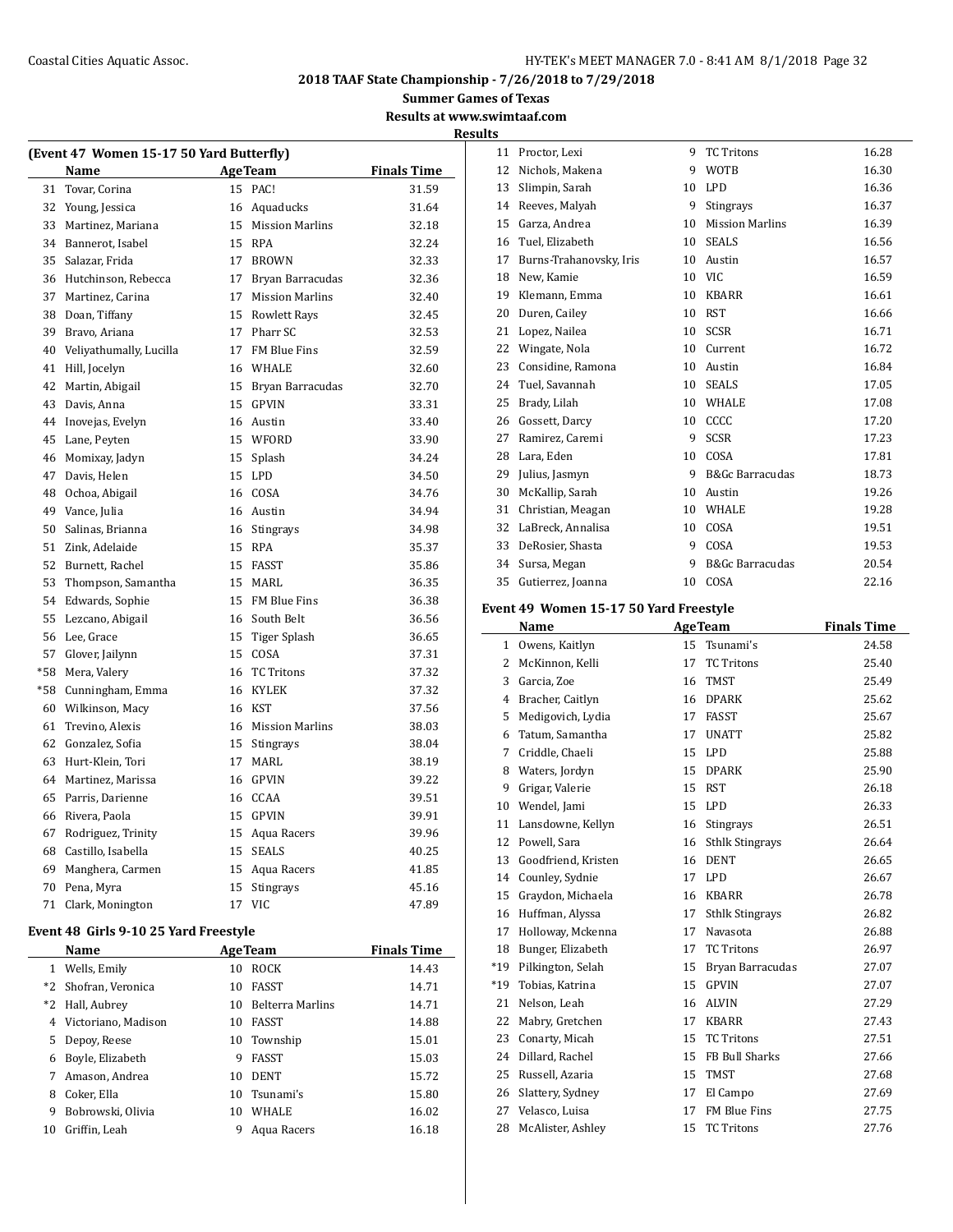**Summer Games of Texas**

**Results at www.swimtaaf.com Results**

| (Event 49 Women 15-17 50 Yard Freestyle) |                         |    |                        |                    |  |  |
|------------------------------------------|-------------------------|----|------------------------|--------------------|--|--|
|                                          | Name                    |    | <b>Age Team</b>        | <b>Finals Time</b> |  |  |
| 29                                       | Murdie, Aria            | 15 | <b>ALVIN</b>           | 27.92              |  |  |
| 30                                       | Salazar, Frida          | 17 | <b>BROWN</b>           | 27.93              |  |  |
| $*31$                                    | Roach, Mikayla          |    | 16 SEALS               | 27.95              |  |  |
| $*31$                                    | Watt, Clara             |    | 15 Sthlk Stingrays     | 27.95              |  |  |
| 33                                       | Gershon, Jorden         |    | 15 Tiger Splash        | 28.12              |  |  |
| 34                                       | Martinez, Mariana       |    | 15 Mission Marlins     | 28.15              |  |  |
| 35                                       | Peterson, Victoria      |    | 15 ALVIN               | 28.18              |  |  |
| 36                                       | Schwartz, Rani          |    | 17 Bryan Barracudas    | 28.22              |  |  |
| 37                                       | Bzibziak, Kaitlyn       | 15 | McAllen                | 28.35              |  |  |
| 38                                       | Weems. Torrie           |    | 15 GTSA-GU             | 28.48              |  |  |
| 39                                       | Finch, Brooke           | 15 | Den Dolphins           | 28.51              |  |  |
| 40                                       | Antichevich, Brianna    | 17 | <b>DPARK</b>           | 28.76              |  |  |
| 41                                       | Braxton, Sydney         |    | 15 FB Bull Sharks      | 28.84              |  |  |
| 42                                       | Vargas, Faith           |    | 17 Aquacats            | 28.85              |  |  |
| 43                                       | Ross, Grace             |    | 15 GTSA-GU             | 28.90              |  |  |
| 44                                       | Buenrostro, Ashley      |    | 17 Pharr SC            | 28.92              |  |  |
| 45                                       | Davis, Anna             |    | 15 GPVIN               | 28.95              |  |  |
| 46                                       | Hickman, Hannah         |    | 17 DENT                | 29.20              |  |  |
| 47                                       | Tovar, Corina           |    | 15 PAC!                | 29.28              |  |  |
| *48                                      | Veliyathumally, Lucilla |    | 17 FM Blue Fins        | 29.32              |  |  |
| $*48$                                    | Faver, Gracie           |    | 15 TC Tritons          | 29.32              |  |  |
| 50                                       | Rocha, Veronica         |    | 16 GTSA-GU             | 29.42              |  |  |
| 51                                       | Ng, Anna                |    | 15 WHALE               | 29.47              |  |  |
| 52                                       | Craft, Cadey            | 17 | <b>TERR</b>            | 29.48              |  |  |
| 53                                       | Inovejas, Evelyn        |    | 16 Austin              | 29.51              |  |  |
| 54                                       | Jimenez, Melanie        | 15 | South Belt             | 29.66              |  |  |
| 55                                       | Pena, Andrea            |    | 15 Mission Marlins     | 29.67              |  |  |
| 56                                       | Wisby, Lourdes          |    | 17 Pharr SC            | 29.69              |  |  |
| 57                                       | Clark, Sarah            |    | 15 FASST               | 29.78              |  |  |
| 58                                       | Tendean, Priella        |    | 15 TC Tritons          | 29.85              |  |  |
| 59                                       | Hutchinson, Rebecca     | 17 | Bryan Barracudas       | 29.86              |  |  |
| 60                                       | Palmgren, Sarah         | 17 | <b>KBARR</b>           | 29.88              |  |  |
| $*61$                                    | Finch, Brinley          |    | 15 Den Dolphins        | 29.93              |  |  |
| $*61$                                    | Rudy, Claire            |    | 17 Austin              | 29.93              |  |  |
| 63                                       | Michaelsen, Brenna      |    | 15 Den Dolphins        | 30.00              |  |  |
| 64                                       | Hargrave, Caroline      |    | 15 Rowlett Rays        | 30.18              |  |  |
| 65                                       | Wilkinson, Macy         |    | 16 KST                 | 30.19              |  |  |
| 66                                       | Chandler, Kyra          | 17 | <b>LPD</b>             | 30.20              |  |  |
| 67                                       | Davis, Helen            | 15 | LPD                    | 30.52              |  |  |
| 68                                       | Bannerot, Isabel        | 15 | <b>RPA</b>             | 30.61              |  |  |
| 69                                       | Perdue, Abigail         | 15 | Aqua Racers            | 30.63              |  |  |
| 70                                       | Zink, Adelaide          | 15 | <b>RPA</b>             | 30.66              |  |  |
| 71                                       | Blackshear, Kaci        | 15 | <b>TERR</b>            | 30.77              |  |  |
| 72                                       | Martinez, Marissa       | 16 | <b>GPVIN</b>           | 30.95              |  |  |
| 73                                       | Herrera, Sofia          | 15 | <b>Mission Marlins</b> | 31.17              |  |  |
| 74                                       | Ngo, Anna               | 15 | <b>Rowlett Rays</b>    | 31.19              |  |  |
| 75                                       | Cagle, Hayley           | 17 | <b>Stingrays</b>       | 31.23              |  |  |
| 76                                       | Buhrow, Sydney          | 15 | GPVIN                  | 31.27              |  |  |
| 77                                       | Stephenson, Alyssa      | 17 | Freeport               | 31.34              |  |  |
| 78                                       | Trevino, Alexis         | 16 | <b>Mission Marlins</b> | 31.66              |  |  |
| 79                                       | Thompson, Samantha      | 15 | MARL                   | 31.67              |  |  |
| 80                                       | Mccoy, Shannon          | 15 | MARL                   | 31.74              |  |  |
| 81                                       | Vu, Vivian              | 17 | FM Blue Fins           | 31.78              |  |  |
| 82                                       | Momixay, Jadyn          | 15 | Splash                 | 31.89              |  |  |
|                                          |                         |    |                        |                    |  |  |

| 83    | Cooper, Morgan         | 15 | <b>DPARK</b>           | 31.94 |
|-------|------------------------|----|------------------------|-------|
| 84    | Arizpe, Andrea         | 15 | McAllen                | 32.08 |
| 85    | Pierce, Chloe          | 15 | <b>TC Tritons</b>      | 32.14 |
| 86    | Howland, Gabriella     | 15 | <b>GPVIN</b>           | 32.21 |
| 87    | Seledon, Jaquelyn      | 15 | <b>Mission Marlins</b> | 32.31 |
| 88    | Espinoza, Elizabeth    | 16 | Freeport               | 32.39 |
| 89    | Sosa, Nancy            | 15 | FM Blue Fins           | 32.41 |
| 90    | Irwin, Audrey          | 16 | <b>TC Tritons</b>      | 32.67 |
| 91    | Clark, Emma            | 17 | FASST                  | 32.79 |
| 92    | Burnett, Rachel        | 15 | <b>FASST</b>           | 32.85 |
| 93    | Bowles, Celeste        | 15 | Splash                 | 32.91 |
| 94    | Jimenez, Cayla         | 15 | Bryan Barracudas       | 33.00 |
| 95    | Gonzalez, Sofia        | 15 | Stingrays              | 33.04 |
| 96    | Videla, Amy            | 17 | FM Blue Fins           | 33.48 |
| $*97$ | Rodriguez, Trinity     | 15 | Agua Racers            | 33.49 |
| $*97$ | Timmons, Katherine     | 16 | <b>FASST</b>           | 33.49 |
| 99    | Cornish, Moriah        | 15 | MARL                   | 33.87 |
| 100   | Luna, Maria            | 16 | <b>TC Tritons</b>      | 33.88 |
| 101   | Rivera, Paola          | 15 | <b>GPVIN</b>           | 34.58 |
| 102   | Vazquez, Vanessa       | 16 | <b>MARL</b>            | 34.85 |
| 103   | Strealy, Kammi         | 15 | <b>TC Tritons</b>      | 34.89 |
| 104   | Nauman, Megan          | 15 | <b>BORNE</b>           | 35.14 |
| 105   | Gomez, Gabriella       | 15 | MARI.                  | 35.22 |
| 106   | Marx, SuzAnne          | 15 | FM Blue Fins           | 35.27 |
| 107   | Hurt-Klein, Tori       | 17 | <b>MARL</b>            | 35.28 |
| 108   | Reyna, Annabella       | 15 | COSA                   | 35.39 |
| 109   | Glover, Jailynn        | 15 | COSA                   | 35.40 |
| 110   | Bishop, Caitlin        | 15 | <b>TC Tritons</b>      | 35.66 |
| 111   | Bosse, Victoria        | 16 | Stingrays              | 35.95 |
| 112   | Bannerot, Sophia       | 17 | RPA                    | 36.85 |
| 113   | Pena, Myra             | 15 | Stingrays              | 37.53 |
| 114   | Garcia, Elena          | 15 | South Belt             | 37.71 |
| 115   | Cadenas-Lopez, Mariana | 15 | PAC!                   | 37.72 |
| 116   | Jernigan, Kate         | 15 | <b>SEALS</b>           | 37.87 |
| 117   | Chandler, Molly        | 15 | <b>LPD</b>             | 37.93 |
| 118   | Vanderworth, Emily     | 15 | Freeport               | 38.63 |
| 119   | Wilbanks, Kayleigh     | 17 | COSA                   | 40.07 |
| 120   | Ebey, Ashlyn           | 15 | LJST                   | 46.17 |

## **Event 50 Girls 9-10 100 Yard IM**

|    | Name             |       |    | <b>AgeTeam</b>        | <b>Finals Time</b> |
|----|------------------|-------|----|-----------------------|--------------------|
| 1  | Elizondo, Ema    |       | 10 | ALICE                 | 1:19.99            |
|    | 35.64            | 44.35 |    |                       |                    |
| 2  | Crowe, Bethany   |       | 10 | <b>SEALS</b>          | 1:21.27            |
|    | 37.39            | 43.88 |    |                       |                    |
| 3  | Hesseltine, Sara |       | 10 | PAC!                  | 1:23.58            |
|    | 37.37            | 46.21 |    |                       |                    |
| 4  | Redmon, Skylar   |       | 9  | GTSA-GU               | 1:26.21            |
|    | 41.33            | 44.88 |    |                       |                    |
| 5. | Means, Jocelyn   |       | 10 | <b>FASST</b>          | 1:27.17            |
|    | 38.93            | 48.24 |    |                       |                    |
| 6  | Burrill, Kaise   |       | 10 | <b>PAST</b>           | 1:28.89            |
|    | 39.84            | 49.05 |    |                       |                    |
| 7  | Chen, Karen      |       | 10 | <b>FB Bull Sharks</b> | 1:29.94            |
|    | 41.60            | 48.34 |    |                       |                    |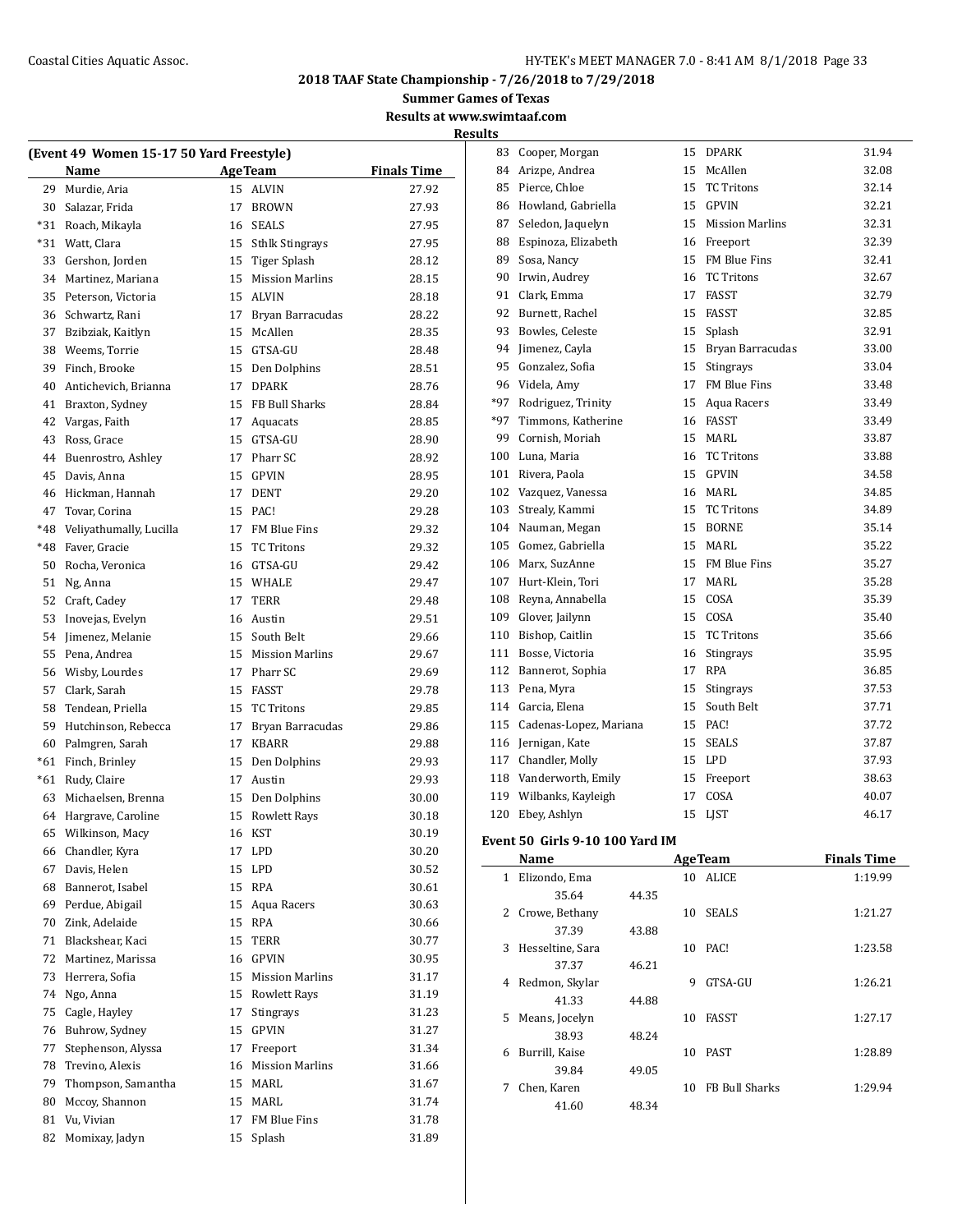# **Summer Games of Texas**

**Results at www.swimtaaf.com**

|                          |                                   |         |              |                                                     |                    | <b>Results</b> |
|--------------------------|-----------------------------------|---------|--------------|-----------------------------------------------------|--------------------|----------------|
|                          | (Event 50 Girls 9-10 100 Yard IM) |         |              |                                                     |                    |                |
|                          | Name                              |         |              | <b>AgeTeam</b><br><u> 1990 - Jan Barnett, franc</u> | <b>Finals Time</b> |                |
|                          | 8 Howland, Faith                  |         |              | 9 Tomball                                           | 1:31.16            |                |
|                          | 42.90                             | 48.26   |              |                                                     |                    |                |
|                          | 9 Smyers, Georgia                 |         |              | 10 WHALE                                            | 1:32.74            |                |
|                          | 45.52                             | 47.22   |              |                                                     |                    |                |
|                          | 10 Burns-Trahanovsky, Iris        |         |              | 10 Austin                                           | 1:32.85            |                |
|                          | 44.65                             | 48.20   |              |                                                     |                    |                |
|                          | 11 Allen, Brooklynn               |         |              | 10 Tiger Splash                                     | 1:34.26            |                |
|                          | 44.82                             | 49.44   |              |                                                     |                    |                |
| 12                       | Skelton, Piper                    |         |              | 10 LPD                                              | 1:34.89            | 1(             |
|                          | 46.95                             | 47.94   |              |                                                     |                    |                |
|                          | 13 Gamboa, Karla                  |         |              | 10 McAllen                                          | 1:35.02            | 11             |
|                          | 44.98                             | 50.04   |              |                                                     |                    |                |
| 14                       | Sanchez, Pia                      |         |              | 10 Mission Marlins                                  | 1:36.59            | 12             |
|                          | 47.92                             | 48.67   |              |                                                     |                    |                |
| 15                       | Taylor, Jordyn                    |         |              | 10 RST                                              | 1:36.94            | 13             |
|                          | 47.30                             | 49.64   |              |                                                     |                    |                |
|                          | 16 McCaleb, Sophia                |         |              | 10 MARL                                             | 1:38.26            | 14             |
|                          | 45.94                             | 52.32   |              |                                                     |                    |                |
| 17                       | Steinbach, Adeline                |         |              | 9 FM Blue Fins                                      | 1:38.93            | 15             |
|                          | 46.12                             | 52.81   |              |                                                     |                    |                |
|                          | 18 Hickman, Eliza                 |         |              | 9 DENT                                              | 1:39.07            | 16             |
|                          | 48.33                             | 50.74   |              |                                                     |                    |                |
|                          | 19 Serda, Olivia                  |         | 9            | <b>Mission Marlins</b>                              | 1:40.26            | $1^{\circ}$    |
|                          | 45.36                             | 54.90   |              |                                                     |                    |                |
| 20                       | Allen, Katelynn                   |         | 10           | Tiger Splash                                        | 1:41.00            | 18             |
|                          | 47.22                             | 53.78   |              |                                                     |                    |                |
|                          | 21 Webster, Addison               |         | 9            | <b>TC Tritons</b>                                   | 1:42.66            | $*19$          |
|                          | 48.23                             | 54.43   |              |                                                     |                    |                |
| 22                       | Mallen, Kiara                     |         |              | 9 Austin                                            | 1:43.00            | $*19$          |
|                          | 46.92                             | 56.08   |              |                                                     |                    |                |
|                          | 23 Catlow, Rebecca                |         |              | 10 Austin                                           | 1:43.55            | 21             |
|                          | 48.51                             | 55.04   |              |                                                     |                    |                |
|                          | 24 Edwards, Ella                  |         |              | 10 KBARR                                            | 1:46.08            | 22             |
|                          | 49.81                             | 56.27   |              |                                                     |                    |                |
|                          | 25 Anakalea, Jia                  |         |              | 10 WHALE                                            | 1:59.34            | 2:             |
|                          | 58.89                             | 1:00.45 |              |                                                     |                    |                |
|                          | --- Bensley, Siena                |         |              | 10 Den Dolphins                                     | DQ                 | 24             |
|                          | --- Almazan, Violet               |         |              | 10 COAS                                             | DQ                 |                |
| $\overline{\phantom{a}}$ | Bannert, Faith                    |         |              | 10 WHALE                                            | DQ                 | 2!             |
|                          |                                   |         |              |                                                     |                    |                |
|                          | $= 4 \times 1$                    |         | $\mathbf{r}$ |                                                     |                    |                |

# **Event 51 Women 15-17 100 Yard IM**

| Name                    |       | <b>AgeTeam</b>     | <b>Finals Time</b> |
|-------------------------|-------|--------------------|--------------------|
| Moralez, Sierra         |       | <b>DPARK</b><br>16 | 1:01.81            |
| 28.31                   | 33.50 |                    |                    |
| Tatum, Samantha         |       | <b>UNATT</b><br>17 | 1:04.84            |
| 29.04                   | 35.80 |                    |                    |
| Steinfeldt, Alyssa<br>3 |       | 15 Stingrays       | 1:05.23            |
| 30.09                   | 35.14 |                    |                    |
| Brawner, Kinsey<br>4    |       | <b>SEALS</b><br>17 | 1:06.31            |
| 29.57                   | 36.74 |                    |                    |

| 5     | Pilkington, Selah  |       | 15 | Bryan Barracudas       | 1:06.55 |
|-------|--------------------|-------|----|------------------------|---------|
|       | 31.60              | 34.95 |    |                        |         |
| 6     | Yeguez, Erika      |       | 15 | <b>DPARK</b>           | 1:06.61 |
|       | 30.79              | 35.82 |    |                        |         |
| 7     | Zhou, Emily        |       | 16 | GTSA-GU                | 1:07.37 |
|       | 29.61              | 37.76 |    |                        |         |
| 8     | Mabry, Gretchen    |       | 17 | KBARR                  | 1:07.73 |
|       | 29.71              | 38.02 |    |                        |         |
| 9     | Rudd, K'Lee        |       | 16 | Bryan Barracudas       | 1:07.79 |
|       | 31.02              | 36.77 |    |                        |         |
| 10    | Criddle, Chaeli    |       | 15 | LPD                    | 1:07.89 |
|       | 30.19              | 37.70 |    |                        |         |
| 11    | Tobias, Katrina    |       | 15 | GPVIN                  | 1:08.43 |
|       | 31.60              | 36.83 |    |                        |         |
| 12    | Torres, Danielle   |       | 15 | GPVIN                  | 1:10.51 |
|       | 32.76              | 37.75 |    |                        |         |
| 13    | Flores, Isabel     |       | 15 | McAllen                | 1:10.85 |
|       | 35.03              | 35.82 |    |                        |         |
| 14    | Holloway, Mckenna  |       | 17 | Navasota               | 1:11.27 |
|       | 33.17              | 38.10 |    |                        |         |
| 15    | Gonzales, Shea     |       | 15 | FASST                  | 1:11.41 |
|       | 33.28              | 38.13 |    |                        |         |
|       |                    |       |    | Bryan Barracudas       | 1:11.48 |
| 16    | Martin, Abigail    |       | 15 |                        |         |
|       | 32.25              | 39.23 |    |                        |         |
| 17    | Peterson, Victoria |       | 15 | <b>ALVIN</b>           | 1:11.57 |
|       | 33.06              | 38.51 |    |                        |         |
| 18    | Pierce, Morgan     |       | 15 | El Campo               | 1:11.73 |
|       | 32.52              | 39.21 |    |                        |         |
|       |                    |       |    |                        |         |
| *19   | Weems, Torrie      |       | 15 | GTSA-GU                | 1:12.14 |
|       | 33.74              | 38.40 |    |                        |         |
| $*19$ | Hammons, Hannah    |       | 15 | FASST                  | 1:12.14 |
|       | 31.38              | 40.76 |    |                        |         |
| 21    | Gambrel, Rachel    |       | 17 | LJST                   | 1:12.61 |
|       | 32.32              | 40.29 |    |                        |         |
| 22    | Sanchez, Aryn      |       | 16 | <b>Mission Marlins</b> | 1:12.73 |
|       | 33.25              | 39.48 |    |                        |         |
| 23    | Gershon, Jorden    |       | 15 | Tiger Splash           | 1:12.82 |
|       | 33.65              | 39.17 |    |                        |         |
| 24    | Hooper, Abbigail   |       | 15 | <b>TC Tritons</b>      | 1:12.83 |
|       | 33.53              | 39.30 |    |                        |         |
| 25    | Evans, Paiten      |       | 15 | Bryan Barracudas       | 1:13.25 |
|       | 31.37              | 41.88 |    |                        |         |
| 26    | Young, Jessica     |       | 16 | Aquaducks              | 1:13.29 |
|       | 32.49              | 40.80 |    |                        |         |
| 27    | Schwartz, Rani     |       | 17 | Bryan Barracudas       | 1:13.58 |
|       | 33.20              | 40.38 |    |                        |         |
| 28    | Campos, Carina     |       | 15 | Pharr SC               | 1:14.55 |
|       | 34.38              | 40.17 |    |                        |         |
| 29    | McComb, Cailyn     |       | 17 | El Campo               | 1:14.66 |
|       | 35.61              | 39.05 |    |                        |         |
| 30    | Salazar, Frida     |       | 17 | <b>BROWN</b>           | 1:15.45 |
|       | 35.86              | 39.59 |    |                        |         |
| 31    | Braxton, Sydney    |       | 15 | FB Bull Sharks         | 1:16.12 |
|       | 35.26              | 40.86 |    |                        |         |
| 32    | Lane, Peyten       |       | 15 | WFORD                  | 1:16.27 |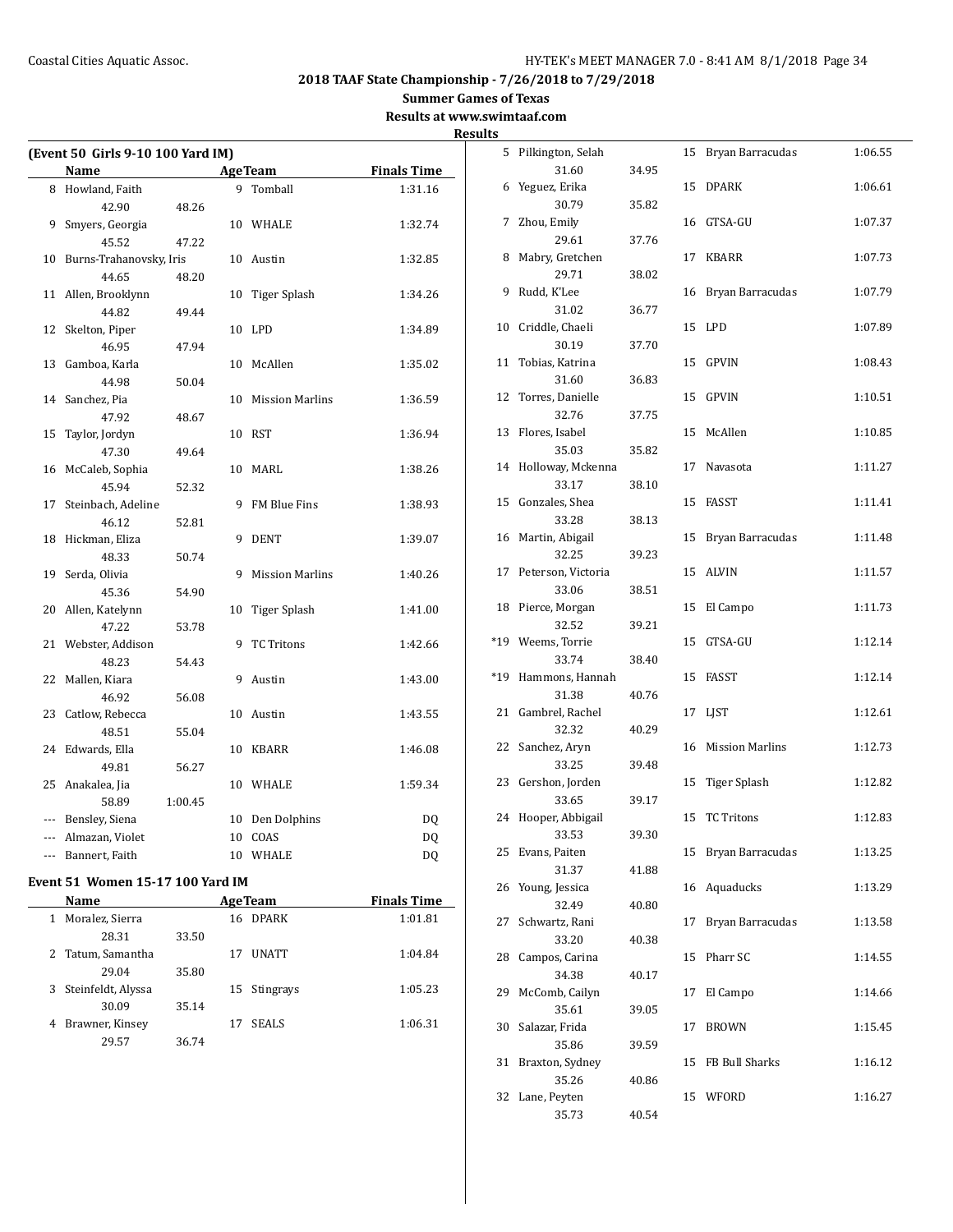$\overline{\phantom{0}}$ 

# **2018 TAAF State Championship - 7/26/2018 to 7/29/2018**

**Summer Games of Texas**

**Results at www.swimtaaf.com**

| (Event 51 Women 15-17 100 Yard IM) |       |                    |                              | 6            |
|------------------------------------|-------|--------------------|------------------------------|--------------|
| Name<br><b>Example 2</b> Age Team  |       |                    | <b>Example 2</b> Finals Time |              |
| 33 Marquez, Sarah                  |       | 17 Mission Marlins | 1:16.61                      | 6            |
| 34.35                              | 42.26 |                    |                              |              |
| 34 Ngo, Anna                       |       | 15 Rowlett Rays    | 1:16.69                      | 6            |
| 35.16                              | 41.53 |                    |                              |              |
| 35 Fox, Marley                     |       | 15 SEALS           | 1:17.19                      | 6            |
| 35.90                              | 41.29 |                    |                              |              |
| 36 Davis, Helen                    |       | 15 LPD             | 1:17.31                      | 6            |
| 36.99                              | 40.32 |                    |                              |              |
| 37 Moreno, Alejandra               |       | 16 Tsunami's       | 1:17.38                      |              |
| 35.85                              | 41.53 |                    |                              |              |
| 38 Hill, Jocelyn                   |       | 16 WHALE           | 1:17.52                      | Eve          |
| 35.63                              | 41.89 |                    |                              |              |
| 39 Wu, Bonnie                      |       | 15 FASST           | 1:17.95                      |              |
| 34.97                              | 42.98 |                    |                              |              |
| 40 Nguyen, Emily                   |       | 16 Splash          | 1:18.11                      |              |
| 37.17                              | 40.94 |                    |                              |              |
| 41 Pollakis, Amanda                |       | 15 CCAA            | 1:18.50                      |              |
| 37.14                              | 41.36 |                    |                              |              |
| 42 Rudy, Claire                    |       | 17 Austin          | 1:18.98                      |              |
| 36.60                              | 42.38 |                    |                              |              |
| 43 Johnson, Retta                  |       | 15 Austin          | 1:19.23                      |              |
| 36.90                              | 42.33 |                    |                              |              |
| 44 Hargrave, Caroline              |       | 15 Rowlett Rays    | 1:19.39                      |              |
| 37.57                              | 41.82 |                    |                              |              |
| 45 Rodriguez, Payton               |       | 15 KYLEK           | 1:20.69                      |              |
| 37.45                              | 43.24 |                    |                              |              |
| 46 Salinas, Brianna                |       | 16 Stingrays       | 1:21.39                      |              |
| 38.26                              | 43.13 |                    |                              |              |
| 47 Mccoy, Shannon                  |       | 15 MARL            | 1:21.67                      |              |
| 36.54                              | 45.13 |                    |                              |              |
| 48 Wilkinson, Macy                 |       | 16 KST             | 1:22.13                      | 1            |
| 39.78                              | 42.35 |                    |                              |              |
| 49 Ochoa, Abigail                  |       | 16 COSA            | 1:22.29                      | 1            |
| 38.75                              | 43.54 |                    |                              |              |
| 50 Cunningham, Emma                |       | 16 KYLEK           | 1:23.57                      | 1            |
| 38.51                              | 45.06 |                    |                              |              |
| 51 Cornish, Moriah                 |       | 15 MARL            | 1:23.76                      | $\mathbf{1}$ |
| 37.81                              | 45.95 |                    |                              |              |
| 52 Holliman, Shelby                |       | 17 TERR            | 1:23.97                      | $\mathbf{1}$ |
| 38.94                              | 45.03 |                    |                              |              |
| 53 Dutton, Kimberly                |       | 16 South Belt      | 1:25.91                      | 1            |
| 42.86                              | 43.05 |                    |                              |              |
| 54 Parris, Darienne                |       | 16 CCAA            | 1:26.48                      | $\mathbf{1}$ |
| 40.33                              | 46.15 |                    |                              |              |
| 55 Glover, Jailynn                 |       | 15 COSA            | 1:27.46                      | 1            |
| 39.55                              | 47.91 |                    |                              |              |
| 56 Aguilar, Michelle               |       | 15 FM Blue Fins    | 1:28.19                      | $\mathbf{1}$ |
| 42.27                              | 45.92 |                    |                              |              |
| 57 Hurt-Klein, Tori                |       | 17 MARL            | 1:28.29                      | 1            |
| 41.78                              | 46.51 |                    |                              |              |
| 58 Cooper, Morgan                  |       | 15 DPARK           | 1:28.83                      |              |
| 37.71                              | 51.12 |                    |                              |              |
| 59 Reiner, Miranda                 |       | 16 SEALS           | 1:30.69                      |              |
| 40.18                              | 50.51 |                    |                              |              |

| 60                  | Gomez, Gabriella |       | 15 | MARI.             | 1:32.75 |
|---------------------|------------------|-------|----|-------------------|---------|
|                     | 42.29            | 50.46 |    |                   |         |
| 61                  | Nauman, Megan    |       | 15 | <b>BORNE</b>      | 1:33.11 |
|                     | 43.17            | 49.94 |    |                   |         |
| 62                  | Bishop, Caitlin  |       | 15 | <b>TC</b> Tritons | 1:34.32 |
|                     | 41.94            | 52.38 |    |                   |         |
| 63                  | Mitchon, Kaitlin |       |    | 15 VIC            | 1:35.10 |
|                     | 42.77            | 52.33 |    |                   |         |
| 64                  | Wessman, Gentry  |       | 16 | Freeport          | 1:40.12 |
|                     | 45.70            | 54.42 |    |                   |         |
|                     | Davila, Jordan   |       |    | 16 Pharr SC       | DQ      |
| $\qquad \qquad - -$ | Fraga, Daniela   |       | 16 | South Belt        | DO      |

## **Event 52 Women 15-17 200 Yard Freestyle**

|              | Name                |       |    | <b>AgeTeam</b>      |       | <b>Finals Time</b> |
|--------------|---------------------|-------|----|---------------------|-------|--------------------|
| $\mathbf{1}$ | Waters, Jordyn      |       |    | 15 DPARK            |       | 2:00.34            |
|              | 27.66               | 30.57 |    | 31.20               | 30.91 |                    |
| 2            | Garcia, Zoe         |       | 16 | <b>TMST</b>         |       | 2:03.38            |
|              | 28.73               | 31.35 |    | 32.02               | 31.28 |                    |
| 3            | Goodfriend, Kristen |       |    | 16 DENT             |       | 2:07.68            |
|              | 29.32               | 31.63 |    | 33.37               | 33.36 |                    |
| 4            | Gambrel, Kathryn    |       | 15 | LJST                |       | 2:10.34            |
|              | 29.78               | 32.65 |    | 34.16               | 33.75 |                    |
| 5            | Nickler, Samantha   |       | 16 | <b>TC Tritons</b>   |       | 2:11.95            |
|              | 29.53               | 33.60 |    | 34.61               | 34.21 |                    |
| 6            | Pierce, Morgan      |       |    | 15 El Campo         |       | 2:13.62            |
|              | 29.61               | 33.28 |    | 35.56               | 35.17 |                    |
| 7            | Dillard, Rachel     |       | 15 | FB Bull Sharks      |       | 2:15.63            |
|              | 30.75               | 34.72 |    | 35.99               | 34.17 |                    |
| 8            | Finch, Brooke       |       | 15 | Den Dolphins        |       | 2:15.90            |
|              | 30.34               | 33.90 |    | 36.95               | 34.71 |                    |
| 9            | Williamson, Madison |       | 15 | <b>TC Tritons</b>   |       | 2:16.34            |
|              | 32.41               | 35.25 |    | 35.10               | 33.58 |                    |
| 10           | McAlister, Ashley   |       | 15 | <b>TC Tritons</b>   |       | 2:16.60            |
|              | 30.31               | 34.84 |    | 35.60               | 35.85 |                    |
| 11           | Hickman, Hannah     |       | 17 | <b>DENT</b>         |       | 2:18.09            |
|              | 33.39               | 35.42 |    | 35.17               | 34.11 |                    |
| 12           | Vargas, Faith       |       | 17 | Aquacats            |       | 2:18.45            |
|              | 30.64               | 34.02 |    | 36.10               | 37.69 |                    |
| 13           | Flores, Isabel      |       | 15 | McAllen             |       | 2:19.19            |
|              | 32.38               | 36.30 |    | 36.06               | 34.45 |                    |
|              | 14 Weems, Torrie    |       | 15 | GTSA-GU             |       | 2:19.41            |
|              | 31.57               | 35.14 |    | 37.23               | 35.47 |                    |
| 15           | Kleiser, Christine  |       |    | 16 SEALS            |       | 2:20.53            |
|              | 30.83               | 35.16 |    | 37.20               | 37.34 |                    |
|              | 16 Gershon, Jorden  |       | 15 | <b>Tiger Splash</b> |       | 2:20.58            |
|              | 31.43               | 35.37 |    | 37.67               | 36.11 |                    |
| 17           | Murdie, Aria        |       | 15 | <b>ALVIN</b>        |       | 2:22.77            |
|              | 32.18               | 36.94 |    | 38.06               | 35.59 |                    |
| 18           | Carlin, Riley       |       | 17 | Aqua Racers         |       | 2:23.85            |
|              | 33.26               | 37.43 |    | 37.13               | 36.03 |                    |
| 19           | Palmgren, Sarah     |       | 17 | <b>KBARR</b>        |       | 2:23.93            |
|              | 32.47               | 36.37 |    | 37.45               | 37.64 |                    |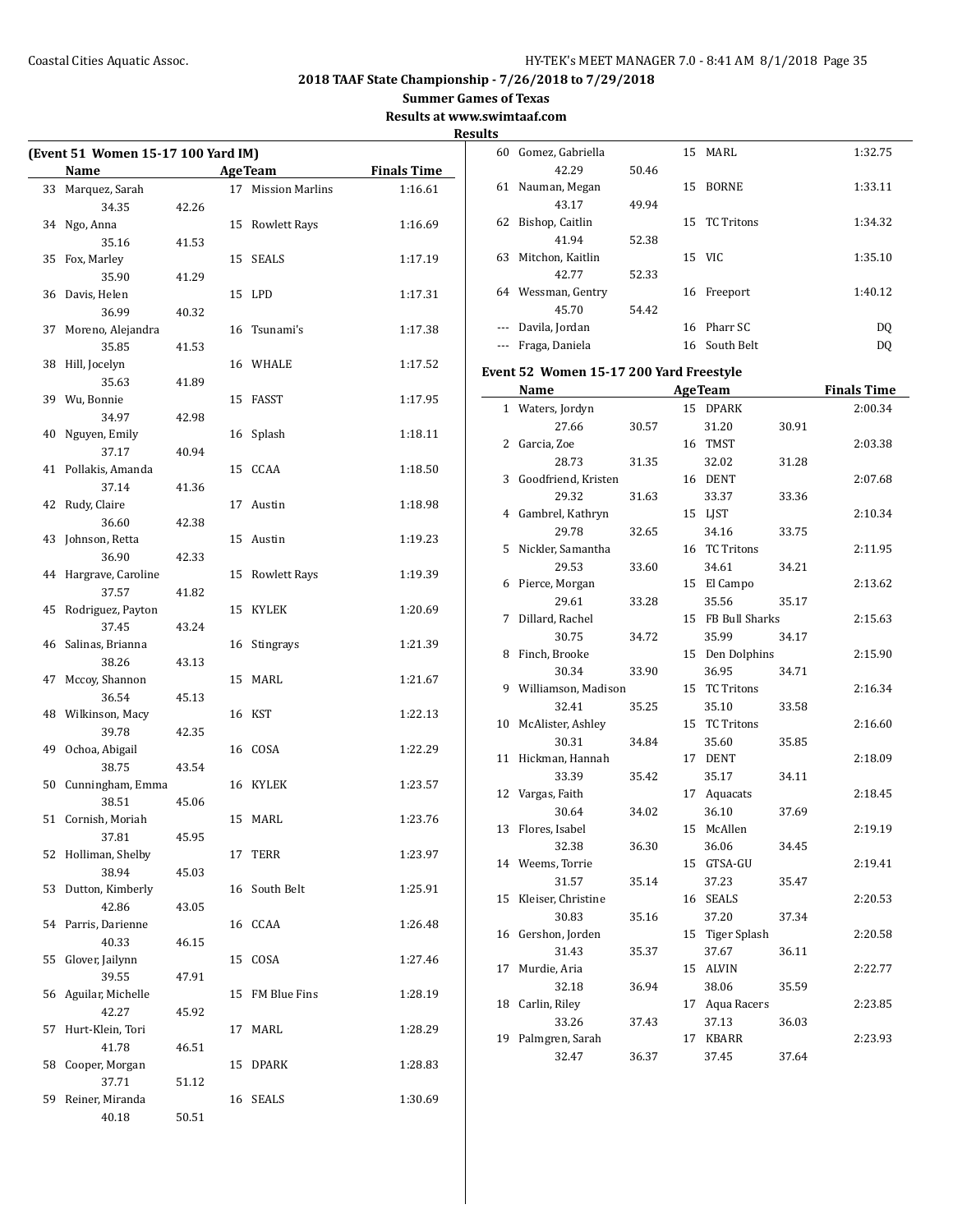**Summer Games of Texas**

**Results at www.swimtaaf.com**

|       | (Event 52 Women 15-17 200 Yard Freestyle)<br>Name |       | <b>AgeTeam</b>     |       | <b>Finals Time</b> |
|-------|---------------------------------------------------|-------|--------------------|-------|--------------------|
| 20    | Nguyen, Emily                                     |       | 16 Splash          |       | 2:26.47            |
|       | 34.39                                             |       | 37.77              |       |                    |
| 21    |                                                   | 37.48 | 15 Pharr SC        | 36.83 | 2:26.66            |
|       | Campos, Carina                                    |       |                    |       |                    |
|       | 32.99                                             | 37.35 | 38.58              | 37.74 |                    |
| 22    | Finch, Brinley                                    |       | 15 Den Dolphins    |       | 2:26.98            |
|       | 33.39                                             | 37.67 | 39.11              | 36.81 |                    |
| 23    | Ng, Anna                                          |       | 15 WHALE           |       | 2:27.32            |
|       | 33.38                                             | 38.17 | 40.17<br>15 CCAA   | 35.60 |                    |
| 24    | Pollakis, Amanda                                  |       |                    |       | 2:29.12            |
|       | 34.87                                             | 38.31 | 39.01              | 36.93 |                    |
| 25    | Bravo, Ariana                                     |       | 17 Pharr SC        |       | 2:30.11            |
|       | 32.21                                             | 38.32 | 41.23              | 38.35 |                    |
| 26    | Lee, Grace                                        |       | 15 Tiger Splash    |       | 2:30.71            |
|       | 34.17                                             | 38.03 | 40.64              | 37.87 |                    |
| 27    | Perdue, Abigail                                   |       | 15 Aqua Racers     |       | 2:31.06            |
|       | 33.84                                             | 38.47 | 39.59              | 39.16 |                    |
| 28    | Komarek, Katherine                                |       | 16 TC Tritons      |       | 2:32.11            |
|       | 34.72                                             | 39.70 | 39.38              | 38.31 |                    |
| $*29$ | Chandler, Kyra                                    |       | 17 LPD             |       | 2:33.07            |
|       | 31.95                                             | 38.95 | 41.46              | 40.71 |                    |
| $*29$ | Garza, Kassandra                                  |       | 15 Mission Marlins |       | 2:33.07            |
|       | 34.91                                             | 39.03 | 40.87              | 38.26 |                    |
| 31    | Gutierrez, Evelyn                                 |       | 16 Mission Marlins |       | 2:34.89            |
|       | 34.68                                             | 39.86 | 40.79              | 39.56 |                    |
| 32    | Sosa, Nancy                                       |       | 15 FM Blue Fins    |       | 2:35.66            |
|       | 35.04                                             | 38.59 | 41.01              | 41.02 |                    |
| 33    | Momixay, Jadyn                                    |       | 15 Splash          |       | 2:37.58            |
|       | 36.49                                             | 40.90 | 42.54              | 37.65 |                    |
| 34    | Cagle, Hayley                                     |       | 17 Stingrays       |       | 2:37.97            |
|       | 34.93                                             | 40.85 | 42.01              | 40.18 |                    |
| 35    | Zink, Adelaide                                    |       | 15 RPA             |       | 2:38.10            |
|       | 34.68                                             | 39.92 | 41.91              | 41.59 |                    |
| 36    | Herrera, Sofia                                    |       | 15 Mission Marlins |       | 2:39.07            |
|       | 35.13                                             | 40.56 | 42.48              | 40.90 |                    |
| 37    | Buhrow, Sydney                                    |       | 15 GPVIN           |       | 2:39.36            |
|       | 35.64                                             | 41.79 | 42.67              | 39.26 |                    |
| 38    | Peacock, Evellyn                                  |       | 15 Tsunami's       |       | 2:41.46            |
|       | 37.86                                             | 41.72 | 41.59              | 40.29 |                    |
| 39    | Orrick, Mia                                       |       | 16 Austin          |       | 2:42.43            |
|       | 36.96                                             | 42.49 | 43.74              | 39.24 |                    |
| 40    | Bannerot, Isabel                                  |       | 15 RPA             |       | 2:54.14            |
|       |                                                   |       | 1:30.18            |       |                    |
| 41    | Fraga, Daniela                                    |       | 16 South Belt      |       | 2:58.71            |
|       |                                                   |       | 47.97              | 44.03 |                    |
| 42    | Vazquez, Vanessa                                  |       | 16 MARL            |       | 3:00.27            |
|       | 39.65                                             | 46.69 | 48.82              | 45.11 |                    |
| 43    | Garcia, Elena                                     |       | 15 South Belt      |       | 3:07.11            |
|       | 41.38                                             | 46.11 | 1:39.62            |       |                    |
| 44    | Peacock, Sloan                                    |       | 17 Tsunami's       |       | 3:08.04            |
|       | 39.53                                             | 46.64 | 51.06              | 50.81 |                    |
| 45    | Lezama, Mirian                                    |       | 16 South Belt      |       | 3:19.77            |
|       | 41.18                                             | 48.03 | 54.49              | 56.07 |                    |
|       |                                                   |       |                    |       |                    |

|    | Event 53  Girls 9-10 100 Yard Freestyle Relay<br>Team |       | Relay                      | <b>Finals Time</b> |
|----|-------------------------------------------------------|-------|----------------------------|--------------------|
|    | 1 VIC                                                 |       | A                          | 1:04.10            |
|    | 1) New, Kamie 10                                      |       | 2) Sevier, Saraya 10       |                    |
|    | 3) Palmer, Glory 9                                    |       | 4) Berger, Allison 10      |                    |
|    | 33.18                                                 | 30.92 |                            |                    |
| 2  | <b>TC Tritons</b>                                     |       | A                          | 1:04.97            |
|    | 1) Nash, Evie 10                                      |       | 2) Croshaw, Ryan 9         |                    |
|    | 3) Farden, Maile 10                                   |       | 4) Anderson, Elizabeth 10  |                    |
|    | 31.57                                                 | 33.40 |                            |                    |
|    |                                                       |       | A                          | 1:05.04            |
| 3  | Aquacats                                              |       |                            |                    |
|    | 1) Holden, Jayleen 10                                 |       | 2) Robles, Aubrey 9        |                    |
|    | 3) Gibbens, Iralynn 10                                |       | 4) Castillo, Rachel 10     |                    |
|    | 34.07                                                 | 30.97 |                            |                    |
|    | 4 ALICE                                               |       | A                          | 1:05.08            |
|    | 1) Saenz, Iliana 10                                   |       | 2) Vasquez, Ava 10         |                    |
|    | 3) Rodas, Toree 10                                    |       | 4) Teixeira, Anna Paula 10 |                    |
|    | 33.45                                                 | 31.63 |                            |                    |
| 5  | <b>TC Tritons</b>                                     |       | B                          | 1:05.35            |
|    | 1) Butler, Molly 9                                    |       | 2) Proctor, Lexi 9         |                    |
|    | 3) Black, Chayse 10                                   |       | 4) Black, Ruby 10          |                    |
|    | 33.46                                                 | 31.89 |                            |                    |
| 6  | FASST                                                 |       | A                          | 1:07.40            |
|    | 1) Frost, Molly 10                                    |       | 2) Beaird, Claire 10       |                    |
|    | 3) Bannister, Ava 10                                  |       | 4) Funderburk, Ava 9       |                    |
|    | 34.52                                                 | 32.88 |                            |                    |
| 7  | <b>RST</b>                                            |       | A                          | 1:07.91            |
|    | 1) Duren, Cailey 10                                   |       | 2) Arellano, Abigail 9     |                    |
|    | 3) Boettcher, Kyleigh 9                               |       | 4) Taylor, Jordyn 10       |                    |
|    | 34.66                                                 | 33.25 |                            |                    |
| 8  | LJST                                                  |       | A                          | 1:08.37            |
|    | 1) Bracken, Larissa 9                                 |       | 2) Garza, Autumn 9         |                    |
|    | 3) Corn, Kesleigh 9                                   |       | 4) Kadlecik, Hope 9        |                    |
|    | 35.08                                                 | 33.29 |                            |                    |
| 9  | FB Bull Sharks                                        |       | A                          | 1:08.62            |
|    | 1) Chau, Ellie 10                                     |       | 2) Du, Maggie 10           |                    |
|    | 3) Slaughter, Mia 10                                  |       | 4) Donaldson, Jazmine 10   |                    |
|    | 32.86                                                 | 35.76 |                            |                    |
| 10 | <b>FM Blue Fins</b>                                   |       | A                          | 1:09.11            |
|    | 1) DaCunha, Gabriella 9                               |       | 2) Clay, Addison 10        |                    |
|    | 3) Steinbach, Adeline 9                               |       | 4) Edwards, Brooklyn 10    |                    |
|    | 34.83                                                 | 34.28 |                            |                    |
| 11 | <b>DENT</b>                                           |       | A                          | 1:09.29            |
|    | 1) Travis, Haley 9                                    |       | 2) Hickman, Eliza 9        |                    |
|    | 3) Ingle, Addalie 10                                  |       | 4) Amason, Andrea 10       |                    |
|    |                                                       | 34.22 |                            |                    |
|    | 35.07                                                 |       |                            |                    |
| 12 | WFORD                                                 |       | A                          | 1:10.55            |
|    | 1) Lane, Alyssa 10                                    |       | 2) Camp, Brynlie 10        |                    |
|    | 3) Nortier, Avalon 9                                  |       | 4) Buchfink, Saphira 10    |                    |
|    | 35.09                                                 | 35.46 |                            |                    |
| 13 | Tiger Splash                                          |       | A                          | 1:10.90            |
|    | 1) Robbins, Emerson 10                                |       | 2) Hovatter, Madeline 9    |                    |
|    | 3) Boldrick, Isabel 9                                 |       | 4) Allen, Katelynn 10      |                    |
|    | 38.73                                                 | 32.17 |                            |                    |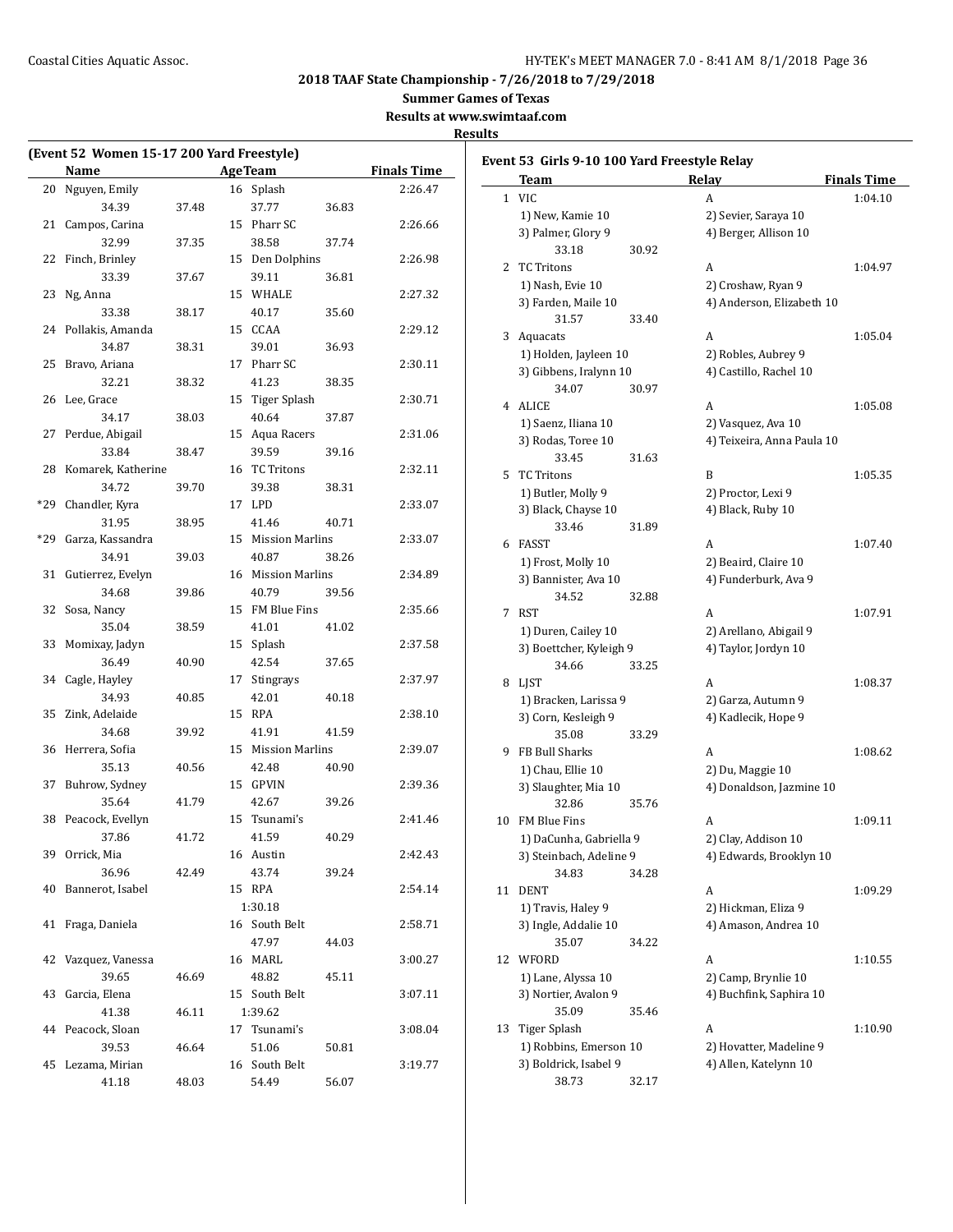**Summer Games of Texas**

**Results at www.swimtaaf.com**

# **Results**

| (Event 53 Girls 9-10 100 Yard Freestyle Relay) |                          |       |                       |                    |  |  |
|------------------------------------------------|--------------------------|-------|-----------------------|--------------------|--|--|
|                                                | Team                     |       | Relay                 | <b>Finals Time</b> |  |  |
|                                                | 14 Mission Marlins       |       | А                     | 1:11.99            |  |  |
|                                                | 1) Garza, Andrea 10      |       | 2) Arizpe, Angelica 9 |                    |  |  |
|                                                | 3) Vergara, Valeria 9    |       | 4) Krider, Juliet 10  |                    |  |  |
|                                                | 36.76                    | 35.23 |                       |                    |  |  |
| 15                                             | Aqua Racers              |       | А                     | 1:12.27            |  |  |
|                                                | 1) Callander, Brenna 9   |       | 2) Thompson, Mia 9    |                    |  |  |
|                                                | 3) Glass, Holly 9        |       | 4) Griffin, Leah 9    |                    |  |  |
|                                                | 38.60                    | 33.67 |                       |                    |  |  |
| 16                                             | <b>TMST</b>              |       | A                     | 1:12.96            |  |  |
|                                                | 1) Santiago, Gabriella 9 |       | 2) Ondike, Ariel 9    |                    |  |  |
|                                                | 3) Low, Naomi 9          |       | 4) Veliz, Gianna 10   |                    |  |  |
|                                                | 35.96                    | 37.00 |                       |                    |  |  |
| 17                                             | <b>FASST</b>             |       | B                     | 1:13.93            |  |  |
|                                                | 1) Clough, Ashby 9       |       | 2) Jones, Emerson 10  |                    |  |  |
|                                                | 3) Goodwin, Genevieve 9  |       | 4) Surve, Annika 9    |                    |  |  |
|                                                | 37.55                    | 36.38 |                       |                    |  |  |
| 18                                             | <b>WHALE</b>             |       | A                     | 1:15.48            |  |  |
|                                                | 1) Zertuche, Ana 10      |       | 2) Anakalea, Jia 10   |                    |  |  |
|                                                | 3) Christian, Meagan 10  |       | 4) Smyers, Georgia 10 |                    |  |  |
|                                                | 38.97                    | 36.51 |                       |                    |  |  |
| 19                                             | Austin                   |       | А                     | 1:17.49            |  |  |
|                                                | 1) McKallip, Rebecca 10  |       | 2) McKallip, Sarah 10 |                    |  |  |
|                                                | 3) Kirsch, Elisabeth 10  |       | 4) Unberhagen, Mary 9 |                    |  |  |
|                                                | 39.76                    | 37.73 |                       |                    |  |  |
| 20                                             | <b>Mission Marlins</b>   |       | B                     | 1:20.05            |  |  |
|                                                | 1) Perez, Amarah 10      |       | 2) Cantu, Sofia 9     |                    |  |  |
|                                                | 3) Trevino, Amaris 10    |       | 4) De Leon, Itzel 9   |                    |  |  |
|                                                | 41.03                    | 39.02 |                       |                    |  |  |

# **Event 54 Women 15-17 200 Yard Freestyle Relay**

|   | Team                     |       | <b>Relay</b>               |                          | <b>Finals Time</b> |
|---|--------------------------|-------|----------------------------|--------------------------|--------------------|
| 1 | <b>TC Tritons</b>        |       | A                          |                          | 1:44.33            |
|   | 1) McKinnon, Kelli 17    |       | 2) Bunger, Elizabeth 17    |                          |                    |
|   | 3) Conarty, Micah 15     |       | 4) Nickler, Samantha 16    |                          |                    |
|   | 25.22                    | 26.00 | 26.40                      | 26.71                    |                    |
| 2 | <b>Sthlk Stingrays</b>   |       | A                          |                          | 1:48.01            |
|   | 1) Powell, Sara 16       |       | 2) Lilley, Madison 16      |                          |                    |
|   | 3) Watt, Clara 15        |       | 4) Huffman, Alyssa 17      |                          |                    |
|   | 26.82                    | 27.30 | 27.87                      | 26.02                    |                    |
| 3 | LPD                      |       | A                          |                          | 1:49.43            |
|   | 1) Wendel, Jami 15       |       | 2) Counley, Sydnie 17      |                          |                    |
|   | 3) Chandler, Kyra 17     |       | 4) Criddle, Chaeli 15      |                          |                    |
|   | 26.80                    | 26.51 | 29.52                      | 26.60                    |                    |
| 4 | <b>SEALS</b>             |       | A                          |                          | 1:51.91            |
|   | 1) Roach, Mikayla 16     |       | 2) Power, Mary 15          |                          |                    |
|   | 3) Kleiser, Christine 16 |       | 4) Brawner, Kinsey 17      |                          |                    |
|   | 28.40                    | 27.66 | 29.70                      | 26.15                    |                    |
| 5 | MARI.                    |       | A                          |                          | 1:53.35            |
|   | 1) Hurt-Klein, Tori 17   |       |                            | 2) Thompson, Samantha 15 |                    |
|   | 3) Vazquez, Vanessa 16   |       | 4) Mccoy, Shannon 15       |                          |                    |
|   | 32.53                    | 32.50 | 32.65                      | 15.67                    |                    |
| 6 | <b>DPARK</b>             |       | A                          |                          | 1:53.79            |
|   | 1) Cooper, Morgan 15     |       | 2) Antichevich, Brianna 17 |                          |                    |
|   | 3) Konvicka, Kayla 15    |       | 4) Bracher, Caitlyn 16     |                          |                    |
|   | 26.54                    | 32.67 | 29.26                      | 25.32                    |                    |

| 7  | <b>Mission Marlins</b>        |       | A                       |                           | 1:55.82 |
|----|-------------------------------|-------|-------------------------|---------------------------|---------|
|    | 1) Martinez, Mariana 15       |       | 2) Pena, Andrea 15      |                           |         |
|    | 3) Sanchez, Aryn 16           |       | 4) Martinez, Carina 17  |                           |         |
|    | 28.66                         | 30.52 | 32.84                   | 23.80                     |         |
| 8  | <b>TC Tritons</b>             |       | B                       |                           | 1:56.10 |
|    | 1) McAlister, Ashley 15       |       | 2) Hooper, Abbigail 15  |                           |         |
|    | 3) Tendean, Priella 15        |       | 4) Faver, Gracie 15     |                           |         |
|    | 27.83                         | 29.30 | 29.65                   | 29.32                     |         |
| 9  | Pharr SC                      |       | A                       |                           | 1:56.93 |
|    | 1) Buenrostro, Ashley 17      |       | 2) Ruiz, Isela 15       |                           |         |
|    | 3) Campos, Carina 15          |       | 4) Wisby, Lourdes 17    |                           |         |
|    | 29.21                         | 28.96 | 29.52                   | 29.24                     |         |
| 10 | Bryan Barracudas              |       | A                       |                           | 1:57.32 |
|    | 1) Jimenez, Cayla 15          |       | 2) Martin, Abigail 15   |                           |         |
|    | 3) Rudd, K'Lee 16             |       | 4) Pilkington, Selah 15 |                           |         |
|    | 33.94                         | 28.80 | 27.45                   | 27.13                     |         |
| 11 | <b>RST</b>                    |       | A                       |                           | 1:58.35 |
|    | 1) Bone, Lindsey 17           |       | 2) Juarez, Mercedes 15  |                           |         |
|    | 3) Parker, Katie 17           |       | 4) Grigar, Valerie 15   |                           |         |
|    | 29.27                         | 34.98 | 28.77                   | 25.33                     |         |
| 12 | FM Blue Fins                  |       | A                       |                           | 1:58.72 |
|    | 1) Woods, Madeline 16         |       | 2) Edwards, Sophie 15   |                           |         |
|    | 3) Veliyathumally, Lucilla 17 |       | 4) Velasco, Luisa 17    |                           |         |
|    | 29.76                         | 33.21 | 28.24                   | 27.51                     |         |
| 13 | <b>FASST</b>                  |       | A                       |                           | 1:59.05 |
|    | 1) Wu, Bonnie 15              |       | 2) Gonzales, Shea 15    |                           |         |
|    | 3) Clark, Sarah 15            |       | 4) McCrea, Kate 15      |                           |         |
|    | 29.83                         | 31.40 | 28.98                   | 28.84                     |         |
| 14 | <b>Mission Marlins</b>        |       | B                       |                           | 2:00.09 |
|    | 1) Trevino, Alexis 16         |       | 2) Gutierrez, Evelyn 16 |                           |         |
|    | 3) Garza, Kassandra 15        |       | 4) Marquez, Sarah 17    |                           |         |
|    | 31.80                         | 29.60 | 30.14                   | 28.55                     |         |
| 15 | Austin                        |       | A                       |                           | 2:03.29 |
|    | 1) Johnson, Retta 15          |       | 2) Vance, Julia 16      |                           |         |
|    | 3) Rudy, Claire 17            |       | 4) Inovejas, Evelyn 16  |                           |         |
|    | 29.73                         | 38.05 | 25.67                   | 29.84                     |         |
| 16 | <b>TC</b> Tritons             |       | C.                      |                           | 2:03.39 |
|    | 1) Komarek, Katherine 16      |       |                         | 2) Williamson, Madison 15 |         |
|    | 3) Pierce, Chloe 15           |       | 4) Irwin, Audrey 16     |                           |         |
|    | 31.77                         | 29.51 | 31.96                   | 30.15                     |         |
| 17 | Aqua Racers                   |       | A                       |                           | 2:04.62 |
|    | 1) Perdue, Abigail 15         |       | 2) Manghera, Carmen 15  |                           |         |
|    | 3) Rodriguez, Trinity 15      |       | 4) Carlin, Riley 17     |                           |         |
|    | 31.52                         | 32.11 | 32.32                   | 28.67                     |         |
| 18 | South Belt                    |       | A                       |                           | 2:06.28 |
|    | 1) Lezcano, Abigail 16        |       | 2) Fraga, Daniela 16    |                           |         |
|    | 3) Dutton, Kimberly 16        |       | 4) Jimenez, Melanie 15  |                           |         |
|    | 33.50                         | 33.79 | 29.85                   | 29.14                     |         |
| 19 | FM Blue Fins                  |       | B                       |                           | 2:13.86 |
|    | 1) Cargo, Hannah 15           |       | 2) Marx, SuzAnne 15     |                           |         |
|    | 3) Aguilar, Michelle 15       |       | 4) Sosa, Nancy 15       |                           |         |
|    | 31.89                         | 35.11 | 34.60                   | 32.26                     |         |
| 20 | <b>SEALS</b>                  |       | B                       |                           | 2:15.89 |
|    | 1) Fox, Marley 15             |       | 2) Jernigan, Kate 15    |                           |         |
|    | 3) Castillo, Isabella 15      |       | 4) Reiner, Miranda 16   |                           |         |
|    | 29.81                         | 38.67 | 33.26                   | 34.15                     |         |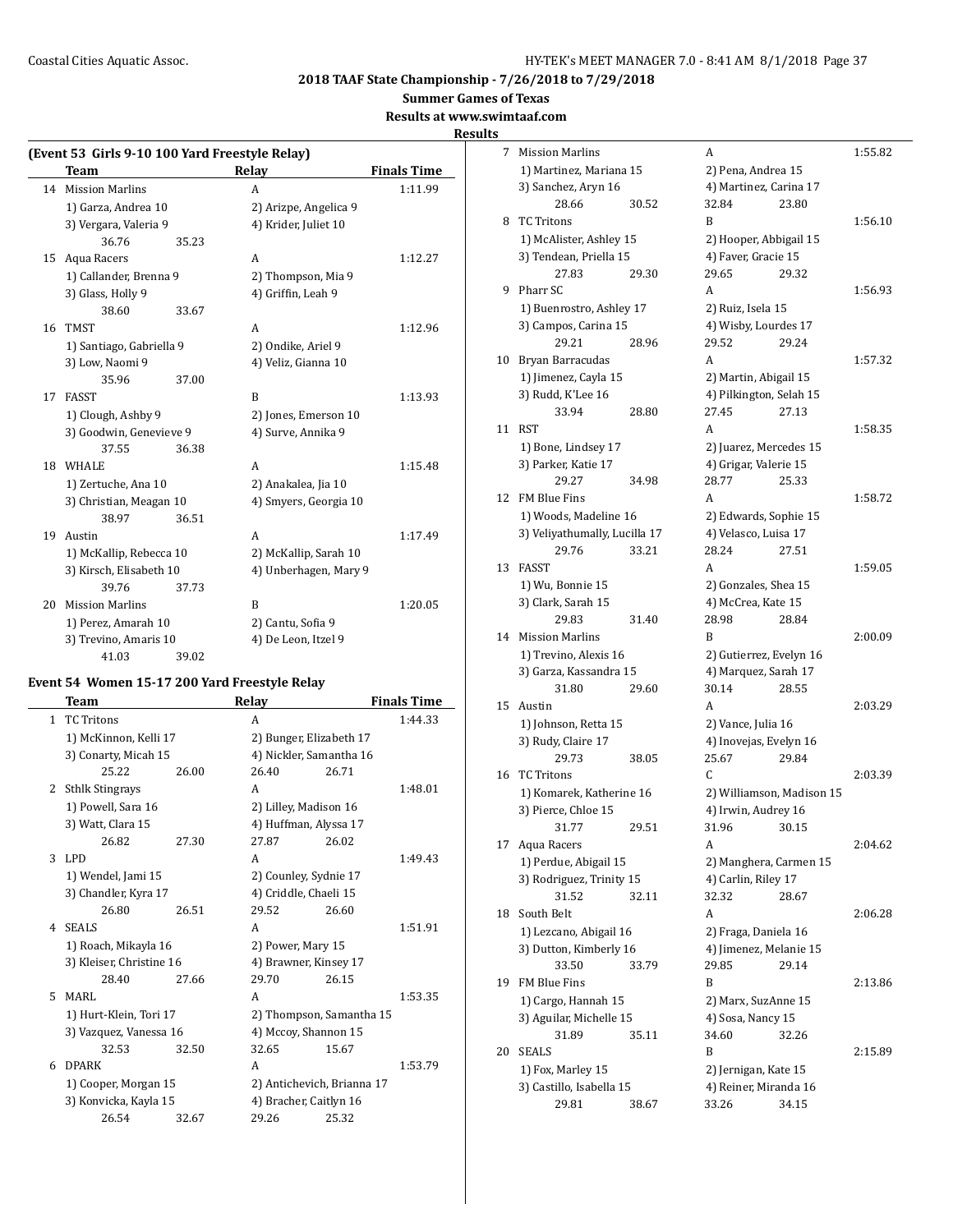**Summer Games of Texas**

**Results at www.swimtaaf.com**

**Resul** 

 $\sim$ 

| (Event 54 Women 15-17 200 Yard Freestyle Relay) |                           |       |                          |                     |                    |  |  |
|-------------------------------------------------|---------------------------|-------|--------------------------|---------------------|--------------------|--|--|
|                                                 | Team                      |       | Relav                    |                     | <b>Finals Time</b> |  |  |
| 21                                              | <b>TC Tritons</b>         |       | D                        |                     | 2:16.96            |  |  |
|                                                 | 1) Mera, Valery 16        |       | 2) Luna, Maria 16        |                     |                    |  |  |
|                                                 | 3) Strealy, Kammi 15      |       | 4) Bishop, Caitlin 15    |                     |                    |  |  |
|                                                 | 33.40                     | 32.59 | 35.28                    | 35.69               |                    |  |  |
|                                                 | 22 VIC                    |       | A                        |                     | 2:18.34            |  |  |
|                                                 | 1) Clark, Saxstin 15      |       | 2) Cooper, Clara 17      |                     |                    |  |  |
|                                                 | 3) Mitchon, Kaitlin 15    |       |                          | 4) Groll, Autumn 15 |                    |  |  |
|                                                 | 37.84                     | 35.84 | 34.87                    | 29.79               |                    |  |  |
| 23                                              | Freeport                  |       | A                        |                     | 2:20.59            |  |  |
|                                                 | 1) Espinoza, Elizabeth 16 |       | 2) Stephenson, Alyssa 17 |                     |                    |  |  |
|                                                 | 3) Vanderworth, Emily 15  |       | 4) Wessman, Gentry 16    |                     |                    |  |  |
|                                                 | 32.92                     | 36.76 | 38.33                    | 32.58               |                    |  |  |
|                                                 | <b>TERR</b>               |       | A                        |                     | DQ                 |  |  |
|                                                 | 1) Allen, Krysta 16       |       | 2) Holliman, Shelby 17   |                     |                    |  |  |
|                                                 | 3) Blackshear, Kaci 15    |       | 4) Craft, Cadey 17       |                     |                    |  |  |

## **Event 55 Boys 8 & Under 100 Yard Medley Relay**

|              | Team                   |       | Relay                    |       | <b>Finals Time</b> |
|--------------|------------------------|-------|--------------------------|-------|--------------------|
| $\mathbf{1}$ | <b>FASST</b>           |       | A                        |       | 1:24.52            |
|              | 1) Lacy, Jack 8        |       | 2) Beaird, David 7       |       |                    |
|              | 3) Bakian, Jake 8      |       | 4) Nicosia, Jacob 7      |       |                    |
|              | 21.05                  | 26.76 | 20.73                    | 15.98 |                    |
| 2            | <b>MARL</b>            |       | A                        |       | 1:28.75            |
|              | 1) Baldwin, Easton 8   |       | 2) Scott, JT 8           |       |                    |
|              | 3) Cordero, Gabriel 8  |       | 4) Hoffer, Bryce 8       |       |                    |
|              | 21.96                  | 26.90 | 21.71                    | 18.18 |                    |
| 3            | FB Bull Sharks         |       | A                        |       | 1:30.97            |
|              | 1) Chau, Zachary 7     |       | 2) Johnson, Reese 8      |       |                    |
|              | 3) Lemon, Kai 8        |       | 4) Hung, Coby 6          |       |                    |
|              | 27.95                  | 23.20 | 20.11                    | 19.71 |                    |
| 4            | FM Blue Fins           |       | A                        |       | 1:31.49            |
|              | 1) Potter, Greyson 6   |       | 2) Williams, Makai 8     |       |                    |
|              | 3) Stenning, Oliver 8  |       | 4) Rudolph, Tanner 8     |       |                    |
|              | 25.38                  | 35.38 | 10.31                    | 20.42 |                    |
| 5            | <b>TC Tritons</b>      |       | A                        |       | 1:34.17            |
|              | 1) Tennison, Torin 8   |       | 2) Lawson, Joesph 8      |       |                    |
|              | 3) Lowack, James 8     |       | 4) Cashon, Landry 7      |       |                    |
|              | 23.98                  | 28.67 | 23.22                    | 18.30 |                    |
| 6            | <b>FASST</b>           |       | B                        |       | 1:34.81            |
|              | 1) Heimbuch, Dawson 7  |       | 2) McReynolds, Owen 8    |       |                    |
|              | 3) Buchanan, Trey 8    |       | 4) Ballew, Kaleb 7       |       |                    |
|              | 23.02                  | 27.68 | 24.70                    | 19.41 |                    |
| 7            | <b>Tiger Splash</b>    |       | A                        |       | 1:52.00            |
|              | 1) Lee, Ryan 8         |       | 2) Portewig, Sebastian 7 |       |                    |
|              | 3) Sullivan, Liam 8    |       | 4) Osterhues, Max 8      |       |                    |
|              | 24.37                  | 37.53 | 29.60                    | 20.50 |                    |
| ---          | <b>Sthlk Stingrays</b> |       | A                        |       | DQ                 |
|              | 1) Morrison, Carter 6  |       | 2) Ciesiolka, Brodie 8   |       |                    |
|              | 3) Kapinos, Aleks 8    |       | 4) McNary, Kolt 6        |       |                    |
| ---          | ALICE                  |       | A                        |       | D <sub>0</sub>     |
|              | 1) Olivarez, Maxx 7    |       | 2) Riley, Kolt 7         |       |                    |
|              | 3) Flores, Nathan 8    |       | 4) Aguilar, Abraham 7    |       |                    |

| lts            |                                                      |       |                               |                                 |                    |
|----------------|------------------------------------------------------|-------|-------------------------------|---------------------------------|--------------------|
| $\overline{a}$ | <b>KBARR</b>                                         |       | A                             |                                 | DQ                 |
|                | 1) DeBerry, Zachary 8                                |       | 2) Andrus, Crew 8             |                                 |                    |
|                | 3) Herbig, Brevon 8                                  |       | 4) Fabian, Nate 8             |                                 |                    |
|                |                                                      |       |                               |                                 |                    |
|                | Event 56 Men 18 & Over 200 Yard Medley Relay<br>Team |       | Relay                         |                                 | <b>Finals Time</b> |
|                | 1 FASST                                              |       | A                             |                                 | 1:42.05            |
|                | 1) Waterman, Jon 18                                  |       |                               | 2) Peterson, Tommy 20           |                    |
|                | 3) Brandon, Chad 22                                  |       | 4) Ubl, Ryan 18               |                                 |                    |
|                | 27.30                                                | 27.04 | 23.17                         | 24.54                           |                    |
| 2              | Pharr SC                                             |       | A                             |                                 | 1:42.79            |
|                | 1) Velasquez, Joseph 18                              |       |                               | 2) Velasquez, Joshua 19         |                    |
|                | 3) Saavedra, Pedro 36                                |       |                               | 4) Landero, Jonathan 33         |                    |
|                | 25.07                                                | 27.84 | 24.59                         | 25.29                           |                    |
| 3              | <b>TC Tritons</b>                                    |       | A                             |                                 | 1:46.26            |
|                | 1) Moore, Andrew 28                                  |       | 2) Duncan, Paul 38            |                                 |                    |
|                | 3) Rourke, Michael 26                                |       | 4) Mounce, Nick 18            |                                 |                    |
|                | 27.16                                                | 30.28 | 24.86                         | 23.96                           |                    |
|                | 4 WESTB                                              |       | A                             |                                 | 1:47.87            |
|                | 1) Ding, Xiaoyang 18                                 |       | 2) Hall, Stephen 26           |                                 |                    |
|                | 3) Smith, Rushed 27                                  |       | 4) Butler, Ryan 22            |                                 |                    |
|                | 23.56                                                | 29.29 | 30.78                         | 24.24                           |                    |
| 5              | RPA                                                  |       | A                             |                                 | 1:49.02            |
|                | 1) Bannerot, Alex 45                                 |       |                               |                                 |                    |
|                | 3) Fike, James 36                                    |       | 4) Zink, Scott 46             | 2) Blacklock, David 35          |                    |
|                | 33.46                                                | 25.17 | 25.82                         | 24.57                           |                    |
|                | 6 Bryan Barracudas                                   |       | A                             |                                 | 1:52.58            |
|                | 1) Coppernoll, Joel 18                               |       |                               | 2) Hutchinson, Richard 51       |                    |
|                | 3) Hutchinson, Matthew 20                            |       | 4) Ayers, Austin 21           |                                 |                    |
|                | 28.91                                                | 32.94 | 27.45                         | 23.28                           |                    |
| 7              | <b>SEALS</b>                                         |       | A                             |                                 | 1:55.40            |
|                |                                                      |       |                               |                                 |                    |
|                | 1) Berry, Seaton 18                                  |       | 2) Pullano, Jason 25          |                                 |                    |
|                | 3) Fox, Kevin 39<br>29.73                            | 33.24 | 4) Brown, Russell 49<br>26.03 | 26.40                           |                    |
| 8              | South Belt                                           |       | A                             |                                 |                    |
|                |                                                      |       |                               |                                 | 1:59.93            |
|                | 1) Melo, Clayton 23                                  |       | 2) Castillo, Marco 19         |                                 |                    |
|                | 3) Howard, Landon 30<br>29.40                        | 36.67 | 28.21                         | 4) Vasquez, Alfredo 18<br>25.65 |                    |
| 9              | <b>TC Tritons</b>                                    |       | B                             |                                 | 2:06.78            |
|                |                                                      |       |                               |                                 |                    |
|                | 1) Williamson, Jake 21                               |       | 2) Lowack, Jay 42             |                                 |                    |
|                | 3) Haitz, Daniel 31<br>33.66                         |       | 4) Price, Steven 42           |                                 |                    |
|                |                                                      | 36.69 | 27.23                         | 29.20                           |                    |
|                | 10 WAVE                                              |       | A                             |                                 | 2:13.78            |
|                | 1) Moore, John 18                                    |       | 2) Lenz, David 54             |                                 |                    |
|                | 3) Pham, Minh 27                                     |       | 4) Kulle, Dan 35              |                                 |                    |
|                | 29.43                                                | 43.56 | 35.40                         | 25.39                           |                    |
| 11             | WESTB                                                |       | B                             |                                 | 2:16.44            |
|                | 1) Blanco, Francisco 23                              |       |                               | 2) Jones, Vanarthur 23          |                    |
|                | 3) Butler, Richard 58                                |       | 4) Teel, Keith 26             |                                 |                    |
|                | 32.07                                                | 16.96 | 21.28                         | 1:06.13                         |                    |
| 12             | FASST                                                |       | B                             |                                 | 2:23.88            |
|                | 1) Medigovich, Robert 55                             |       | 2) Bray, Bob 56               |                                 |                    |
|                | 3) Gulledge, Trey 43                                 |       |                               | 4) Scheurich, Joachim 51        |                    |
|                | 33.45                                                | 36.62 | 45.26                         | 28.55                           |                    |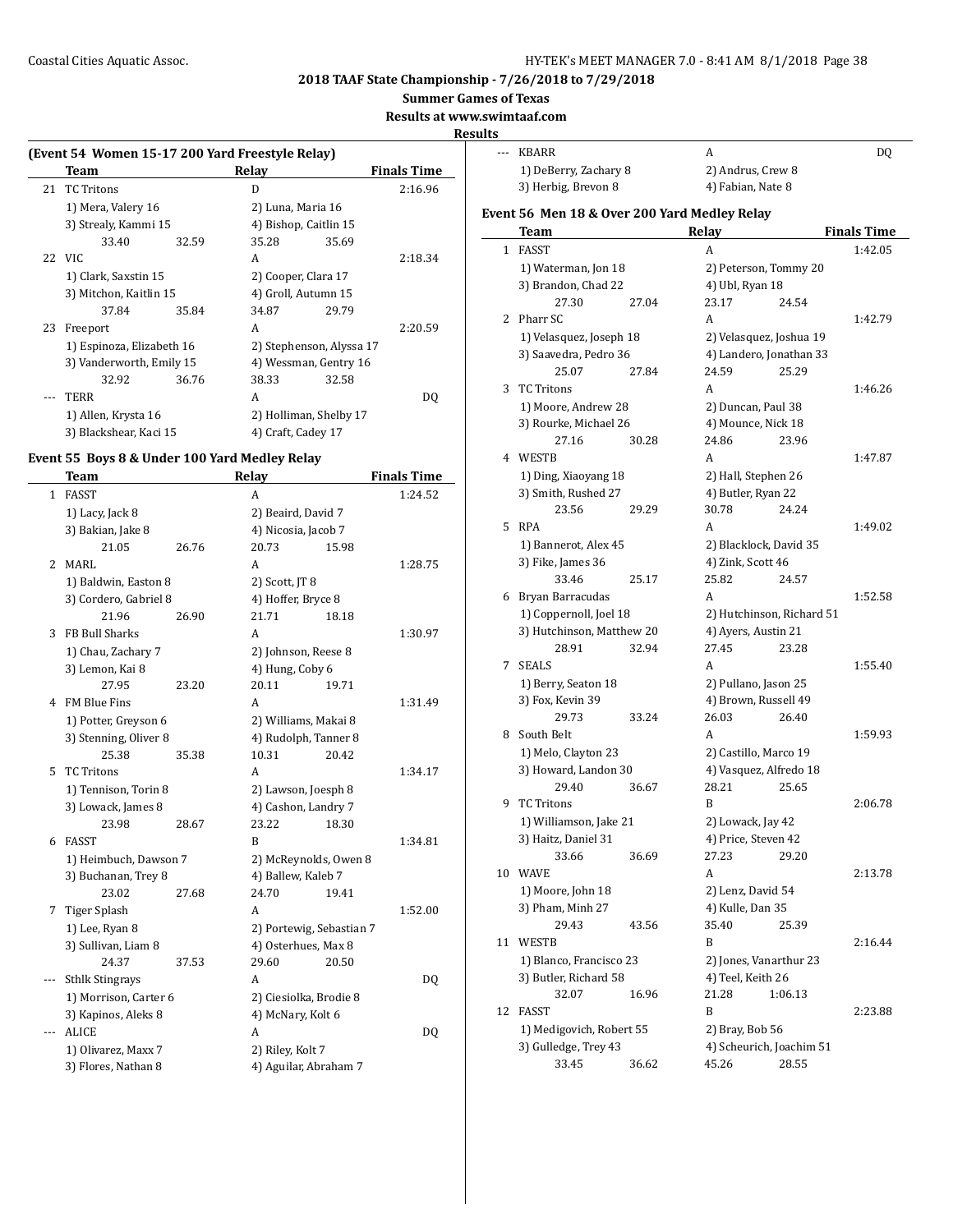**Summer Games of Texas**

**Results at www.swimtaaf.com**

**Results**

| (Event 56 Men 18 & Over 200 Yard Medley Relay) |                                           |   |                        |                    |  |  |
|------------------------------------------------|-------------------------------------------|---|------------------------|--------------------|--|--|
|                                                | Team                                      |   | Relay                  | <b>Finals Time</b> |  |  |
| $\sim$                                         | <b>TC Tritons</b>                         |   | $\mathsf{C}$           | DQ                 |  |  |
|                                                | 1) Johnson, Kenneth 53                    |   | 2) Adkins, Doug 51     |                    |  |  |
|                                                | 3) Graterol Sr., Edgard 41                |   | 4) Williams, Kyle 39   |                    |  |  |
|                                                | Event 57 Boys 8 & Under 50 Yard Freestyle |   |                        |                    |  |  |
|                                                | Name                                      |   | <b>AgeTeam</b>         | <b>Finals Time</b> |  |  |
| $\mathbf{1}$                                   | Pickens, Nico                             | 8 | <b>NRST</b>            | 33.97              |  |  |
| $\overline{2}$                                 | Green, Landon                             | 8 | <b>DENT</b>            | 35.06              |  |  |
| 3                                              | Dishman, Dalton                           | 8 | GTSA-GU                | 35.78              |  |  |
| 4                                              | Smith, Joey                               | 8 | VIC                    | 35.86              |  |  |
| 5                                              | White, Cole                               | 8 | <b>LIST</b>            | 36.89              |  |  |
| 6                                              | Krajca, Timothy                           | 8 | Bryan Barracudas       | 37.36              |  |  |
| 7                                              | Herbig, Brevon                            | 8 | <b>KBARR</b>           | 37.43              |  |  |
| 8                                              | Burrill, Reede                            | 8 | <b>PAST</b>            | 37.56              |  |  |
| 9                                              | Stenning, Oliver                          | 8 | FM Blue Fins           | 37.66              |  |  |
| 10                                             | Crowe, Logan                              | 8 | <b>SEALS</b>           | 39.07              |  |  |
| 11                                             | West, Eli                                 | 8 | MCSL                   | 39.43              |  |  |
| 12                                             | Gonzalez, Jonas                           | 8 | <b>UNAT</b>            | 39.64              |  |  |
| 13                                             | Ciesiolka, Brodie                         | 8 | <b>Sthlk Stingrays</b> | 40.26              |  |  |
| 14                                             | Huthmaker, Luke                           | 8 | MCSL                   | 40.33              |  |  |
| 15                                             | Tomlinson, Aiden                          | 8 | LJST                   | 40.57              |  |  |
| 16                                             | Coleman, Jacob                            | 8 | Piranhas               | 40.75              |  |  |
| 17                                             | Cordero, Gabriel                          | 8 | <b>MARL</b>            | 41.23              |  |  |
| 18                                             | Curry, John                               | 7 | Austin                 | 41.55              |  |  |
| 19                                             | Wear, Thomas                              | 7 | <b>PATK</b>            | 41.85              |  |  |
| 20                                             | Garcia, Isaish                            | 8 | COSA                   | 43.36              |  |  |
| 21                                             | Ellis, Nolan                              | 8 | <b>LPD</b>             | 43.41              |  |  |
| 22                                             | Ortega, Nathan                            | 8 | LPD                    | 45.26              |  |  |
| 23                                             | Myers, Thane                              | 7 | Austin                 | 45.60              |  |  |
| 24                                             | Villanueva, William                       | 8 | WESTB                  | 47.43              |  |  |
| 25                                             | Shamblin, Jackson                         | 8 | LPD                    | 47.69              |  |  |
| 26                                             | Magee, William                            | 7 | COSA                   | 53.89              |  |  |
| 27                                             | Harris, Ryan                              | 6 | Tsunami's              | 54.57              |  |  |
| 28                                             | Applegate, Quentin                        | 5 | Bryan Barracudas       | 58.70              |  |  |
| 29                                             | Ozturk, Deniz                             | 8 | Piranhas               | 1:06.00            |  |  |
| 30                                             | Gardea, Vurukai                           | 8 | COSA                   | 1:06.44            |  |  |
|                                                |                                           |   |                        |                    |  |  |

# **Event 58 Men 18-24 100 Yard Freestyle**

|    | Name                |       |    | <b>AgeTeam</b>         | <b>Finals Time</b> |
|----|---------------------|-------|----|------------------------|--------------------|
| 1  | Teng, Jason         |       | 19 | <b>KBARR</b>           | 49.88              |
|    | 23.19               | 26.69 |    |                        |                    |
| 2  | Burke, Jimmy        |       | 19 | <b>DPARK</b>           | 50.24              |
|    | 23.98               | 26.26 |    |                        |                    |
| 3  | Coppernoll, Joel    |       | 18 | Bryan Barracudas       | 50.97              |
|    | 24.21               | 26.76 |    |                        |                    |
| 4  | Immenhauser, Willie |       | 18 | VIC.                   | 52.08              |
|    | 24.12               | 27.96 |    |                        |                    |
| 5. | Garza, Michael      |       | 18 | <b>Mission Marlins</b> | 53.79              |
|    | 25.91               | 27.88 |    |                        |                    |
| 6  | Ayers, Austin       |       | 21 | Bryan Barracudas       | 54.45              |
|    | 25.68               | 28.77 |    |                        |                    |
| 7  | Adcox, Jackson      |       | 18 | <b>GPVIN</b>           | 54.68              |
|    | 26.26               | 28.42 |    |                        |                    |

| 8  | Mounce, Nick        |       |    | 18 TC Tritons          | 54.80   |
|----|---------------------|-------|----|------------------------|---------|
|    | 26.43               | 28.37 |    |                        |         |
| 9  | Eng, Chan           |       |    | 19 RPA                 | 55.24   |
|    | 26.53               | 28.71 |    |                        |         |
| 10 | Brown, Payton       |       |    | 18 RPA                 | 56.50   |
|    | 26.72               | 29.78 |    |                        |         |
| 11 | Berry, Seaton       |       |    | 18 SEALS               | 57.56   |
|    | 27.34               | 30.22 |    |                        |         |
| 12 | Ding, Xiaoyang      |       | 18 | WESTB                  | 59.36   |
|    | 27.65               | 31.71 |    |                        |         |
| 13 | Vasquez, Alfredo    |       |    | 18 South Belt          | 1:00.83 |
|    | 28.58               | 32.25 |    |                        |         |
|    | 14 Rojas, Orlando   |       | 18 | <b>Mission Marlins</b> | 1:01.69 |
|    | 29.31               | 32.38 |    |                        |         |
| 15 | Unerfusser, James   |       | 18 | Den Dolphins           | 1:02.44 |
|    | 28.99               | 33.45 |    |                        |         |
|    | 16 Williamson, Jake |       | 21 | <b>TC Tritons</b>      | 1:06.91 |
|    | 30.80               | 36.11 |    |                        |         |
| 17 | Ly, Kevin           |       | 18 | Splash                 | 1:09.70 |
|    | 32.31               | 37.39 |    |                        |         |

## **Event 59 Men 25-29 100 Yard Freestyle**

|              | Name              | <b>AgeTeam</b> |    |               | <b>Finals Time</b> |
|--------------|-------------------|----------------|----|---------------|--------------------|
| $\mathbf{1}$ | Edwards, Jonathon |                | 25 | <b>WESTB</b>  | 47.98              |
|              | 23.15             | 24.83          |    |               |                    |
|              | 2 Rourke, Michael |                |    | 26 TC Tritons | 50.77              |
|              | 24.04             | 26.73          |    |               |                    |
| 3            | Moore, Andrew     |                | 28 | TC Tritons    | 52.44              |
|              | 24.83             | 27.61          |    |               |                    |
| 4            | Hall, Stephen     |                | 26 | <b>WESTB</b>  | 1:05.86            |
|              | 30.40             | 35.46          |    |               |                    |
|              |                   |                |    |               |                    |

#### **Event 59 Men 30-34 100 Yard Freestyle**

| Name                 | <b>AgeTeam</b> |    |               | <b>Finals Time</b> |  |
|----------------------|----------------|----|---------------|--------------------|--|
| 1 Williams, Matthew  |                | 30 | WFORD         | 58.53              |  |
| 27.73                | 30.80          |    |               |                    |  |
| 2 Campanaro, Richard |                |    | 33 GPVIN      | 1:03.02            |  |
| 29.37                | 33.65          |    |               |                    |  |
| 3 Haitz, Daniel      |                |    | 31 TC Tritons | 1:07.89            |  |
| 31.71                | 36.18          |    |               |                    |  |

## **Event 59 Men 35-39 100 Yard Freestyle**

|              | Name           | <b>AgeTeam</b> |    |                   | <b>Finals Time</b> |
|--------------|----------------|----------------|----|-------------------|--------------------|
| $\mathbf{1}$ | Fike, James    |                |    | 36 RPA            | 46.58              |
|              | 21.89          | 24.69          |    |                   |                    |
| 2            | Kulle, Dan     |                | 35 | <b>WAVE</b>       | 52.74              |
|              | 25.15          | 27.59          |    |                   |                    |
| 3            | Duncan, Paul   |                | 38 | <b>TC</b> Tritons | 55.17              |
|              | 26.11          | 29.06          |    |                   |                    |
| 4            | Fox, Kevin     |                | 39 | <b>SEALS</b>      | 58.77              |
|              | 28.67          | 30.10          |    |                   |                    |
| 5.           | Rall, Travis   |                | 39 | <b>RPA</b>        | 1:06.25            |
|              | 30.22          | 36.03          |    |                   |                    |
| 6            | Williams, Kyle |                | 39 | <b>TC</b> Tritons | 1:09.78            |
|              | 31.01          | 38.77          |    |                   |                    |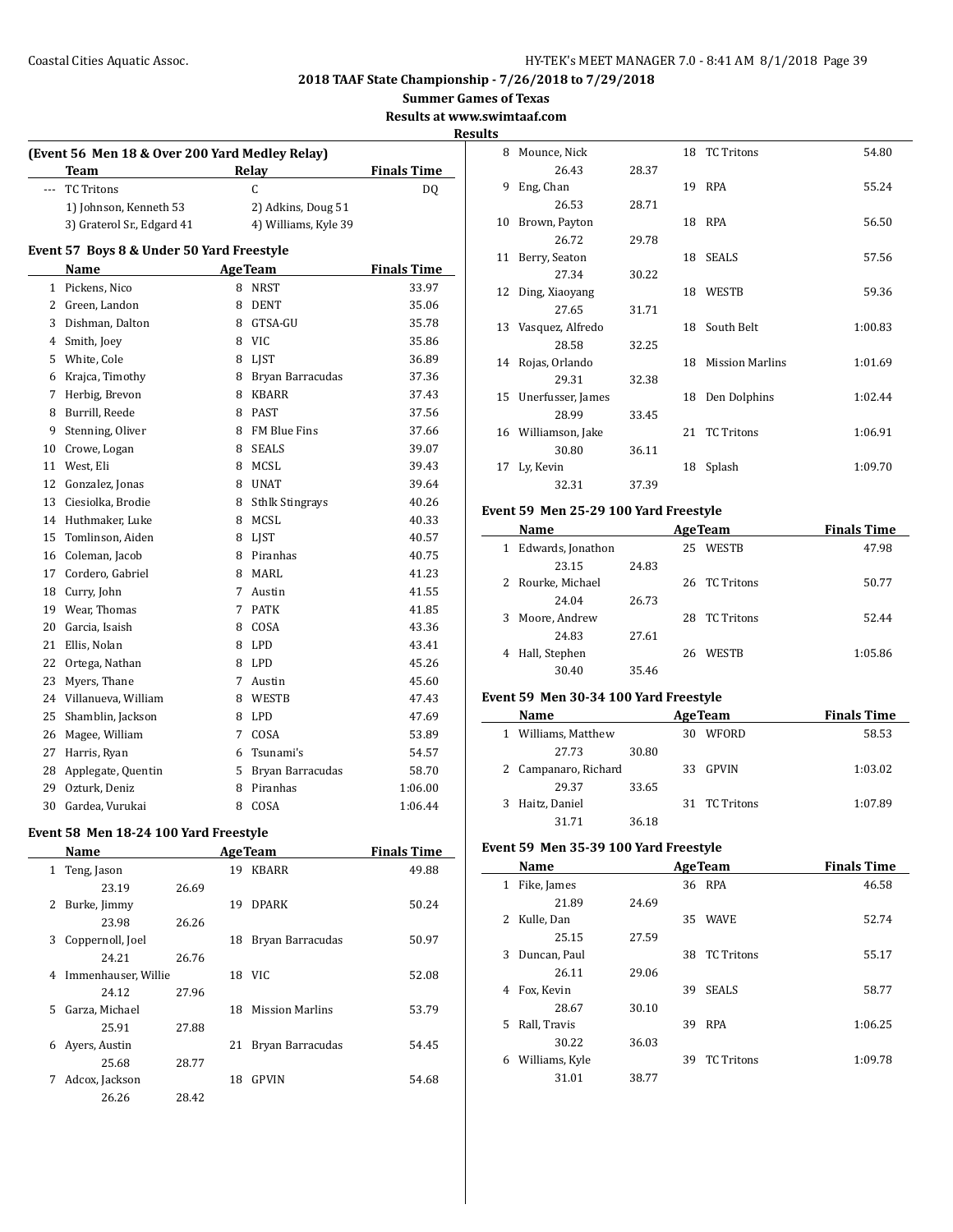## Coastal Cities Aquatic Assoc. The Coastal Cities Aquatic Assoc. The Mass of the Magnus HY-TEK's MEET MANAGER 7.0 - 8:41 AM 8/1/2018 Page 40

**2018 TAAF State Championship - 7/26/2018 to 7/29/2018**

**Summer Games of Texas**

**Results at www.swimtaaf.com**

#### **Results**

 $\sim$ 

| Event 60 Men 40-44 100 Yard Freestyle |                 |       |     |                     |                    |
|---------------------------------------|-----------------|-------|-----|---------------------|--------------------|
|                                       | Name            |       |     | <b>Age Team</b>     | <b>Finals Time</b> |
| 1                                     | Hantla, Marcus  |       |     | 42 Unattached       | 53.63              |
|                                       | 25.25           | 28.38 |     |                     |                    |
| 2                                     | Gulledge, Trey  |       | 43  | FASST               | 59.05              |
|                                       | 27.57           | 31.48 |     |                     |                    |
| 3                                     | Lowack, Jay     |       |     | 42 TC Tritons       | 1:04.02            |
|                                       | 31.62           | 32.40 |     |                     |                    |
| 4                                     | Kennan, Jed     |       | 43  | McAllen             | 1:05.08            |
|                                       | 31.20           | 33.88 |     |                     |                    |
| 5                                     | Brimage, Steven |       | 43. | <b>FM Blue Fins</b> | 1:09.35            |
|                                       | 30.43           | 38.92 |     |                     |                    |
| 6                                     | Slimpin, Paul   |       |     | 44 LPD              | 1:19.13            |
|                                       | 34.79           | 44.34 |     |                     |                    |

## **Event 60 Men 45-49 100 Yard Freestyle**

| <b>Name</b>     |       | <b>Age Team</b> | <b>Finals Time</b> |
|-----------------|-------|-----------------|--------------------|
| 1 Zink, Scott   |       | 46 RPA          | 1:06.37            |
| 31.90           | 34.47 |                 |                    |
| 2 Beaumont, Lee |       | COSA<br>49.     | 1:10.28            |
| 33.47           | 36.81 |                 |                    |

#### **Event 60 Men 50-54 100 Yard Freestyle**

|              | Name               |       |    | <b>AgeTeam</b> | <b>Finals Time</b> |
|--------------|--------------------|-------|----|----------------|--------------------|
| $\mathbf{1}$ | Lenz, David        |       |    | 54 WAVE        | 58.63              |
|              | 27.27              | 31.36 |    |                |                    |
| 2            | Magerkurth, Craig  |       |    | 51 YMCA        | 59.69              |
|              | 28.80              | 30.89 |    |                |                    |
| 3            | Johnson, Kenneth   |       |    | 53 TC Tritons  | 59.73              |
|              | 27.98              | 31.75 |    |                |                    |
| 4            | Leslie, Kevin      |       |    | 53 SEALS       | 1:03.34            |
|              | 29.91              | 33.43 |    |                |                    |
| 5.           | Scheurich, Joachim |       | 51 | <b>FASST</b>   | 1:05.65            |
|              | 30.14              | 35.51 |    |                |                    |
| 6            | Fairleigh, Thom    |       | 51 | YMCA           | 1:06.66            |
|              | 31.61              | 35.05 |    |                |                    |
| 7            | Adkins, Doug       |       | 51 | TC Tritons     | 1:13.02            |
|              | 33.83              | 39.19 |    |                |                    |

#### **Event 60 Men 55-59 100 Yard Freestyle**

| Name                                      | <b>AgeTeam</b> |    |          | <b>Finals Time</b> |  |  |
|-------------------------------------------|----------------|----|----------|--------------------|--|--|
| Wood, Steve<br>1                          |                | 58 | WFORD    | 52.37              |  |  |
| 24.64                                     | 27.73          |    |          |                    |  |  |
| 2 Bludworth, Rocky                        |                |    | 58 SEALS | 1:10.49            |  |  |
| 33.81                                     | 36.68          |    |          |                    |  |  |
| Medigovich, Robert<br>3                   |                |    | 55 FASST | 1:25.41            |  |  |
| 39.71                                     | 45.70          |    |          |                    |  |  |
| <b>B</b> <i>LEG ME CO CA 400 W</i> IB (I) |                |    |          |                    |  |  |

# **Event 60 Men 60-64 100 Yard Freestyle**

| Name            | <b>Age Team</b> | <b>Finals Time</b> |
|-----------------|-----------------|--------------------|
| 1 Kelly, Robert | 64 South Belt   | 1:41.70            |
| 46.90           | 54.80           |                    |

#### **Event 60 Men 70-74 100 Yard Freestyle**

| Name                |       | <b>Age Team</b> | <b>Finals Time</b> |
|---------------------|-------|-----------------|--------------------|
| 1 Thatcher, Sanford |       | 74 FASST        | 1:40.52            |
| 49.04               | 51.48 |                 |                    |

| Event 61 Boys 6 & Under 25 Yard Backstroke |                   |   |                        |                    |  |
|--------------------------------------------|-------------------|---|------------------------|--------------------|--|
|                                            | Name              |   | <b>AgeTeam</b>         | <b>Finals Time</b> |  |
| 1                                          | Lockett, Cai      |   | 6 LPD                  | 21.19              |  |
| 2                                          | Lucas, Ross       | 6 | Township               | 23.59              |  |
| 3                                          | Boyle, Matthew    | 6 | FASST                  | 24.35              |  |
| 4                                          | Brunasso, Nolan   | 6 | Tomball                | 24.83              |  |
| 5                                          | Mathews, Hendrix  |   | 5 PAST                 | 24.90              |  |
| 6                                          | Van Ness, Andrew  | 6 | MARI.                  | 25.07              |  |
| 7                                          | Wilson, Rockwell  | 6 | <b>BORNE</b>           | 25.11              |  |
| 8                                          | Stroud, Kade      | 6 | <b>ROCK</b>            | 25.21              |  |
| 9                                          | Arangalla, Sanuka | 6 | <b>FASST</b>           | 25.49              |  |
| 10                                         | Palmer, Luke      | 6 | VIC                    | 26.03              |  |
| 11                                         | Boyd, Evan        |   | 6 FM Blue Fins         | 26.24              |  |
| 12                                         | Srivastava, Aarav | 6 | <b>TC Tritons</b>      | 26.26              |  |
| 13                                         | Cano, Sebastian   | 6 | WHALE                  | 26.32              |  |
| 14                                         | Gomez, Grant      | 6 | <b>WESTB</b>           | 26.36              |  |
| 15                                         | Potter, Greyson   | 6 | FM Blue Fins           | 26.41              |  |
| 16                                         | Tolleson, Zane    | 6 | <b>WHALE</b>           | 26.46              |  |
| 17                                         | Nichols, Mason    | 6 | <b>BORNE</b>           | 26.56              |  |
| 18                                         | Guy, Kaisen       | 6 | GTSA-GU                | 27.07              |  |
| 19                                         | Hung, Coby        |   | 6 FB Bull Sharks       | 27.47              |  |
| 20                                         | Harris, Ryan      | 6 | Tsunami's              | 28.12              |  |
| 21                                         | Macha, Grant      | 6 | MARI.                  | 28.28              |  |
| 22                                         | Curry, Zachary    | 6 | Austin                 | 30.66              |  |
| 23                                         | Lewis, Sam        | 6 | RPA                    | 31.77              |  |
| 24                                         | Morrison, Carter  | 6 | <b>Sthlk Stingrays</b> | 32.96              |  |
| 25                                         | Grigsby, Travis   | 6 | Austin                 | 35.15              |  |
| 26                                         | Feinstein, Ruben  | 6 | Austin                 | 35.62              |  |
| 27                                         | Locke, Logan      | 6 | Tsunami's              | 36.06              |  |
| 28                                         | Garcia, Ramsey    |   | 6 FREER                | 37.09              |  |
| 29                                         | Galvan III, Ramon | 6 | <b>SCSR</b>            | 40.05              |  |
| 30                                         | Saenz, Diego      | 6 | <b>FREER</b>           | 41.87              |  |

#### **Event 62 Boys 8 & Under 25 Yard Backstroke**

|    | Name               |   | <b>AgeTeam</b>         | <b>Finals Time</b> |
|----|--------------------|---|------------------------|--------------------|
| 1  | Gardner, Trevor    | 7 | <b>TC Tritons</b>      | 17.96              |
| 2  | Green, Landon      | 8 | <b>DENT</b>            | 19.01              |
| 3  | Respondek, Gus     | 8 | El Campo               | 19.07              |
| 4  | Bailes, Ben        | 8 | <b>WOTB</b>            | 20.63              |
| 5  | Ciesiolka, Brodie  | 8 | <b>Sthlk Stingrays</b> | 20.78              |
| 6  | Hohweiler, Cohen   | 8 | <b>DENT</b>            | 21.30              |
| 7  | Niko, Kason        | 8 | <b>RST</b>             | 21.33              |
| 8  | Christian, Mason   | 8 | WHALE                  | 21.38              |
| *9 | Pickens, Nico      | 8 | <b>NRST</b>            | 21.56              |
| *9 | Crowe, Logan       | 8 | <b>SEALS</b>           | 21.56              |
| 11 | Smith, Joey        | 8 | <b>VIC</b>             | 21.71              |
| 12 | Van Sickle, Hudson | 8 | FASST                  | 22.19              |
| 13 | Schindele, Jaden   | 8 | Piranhas               | 22.53              |
| 14 | Applegate, Liam    | 8 | Bryan Barracudas       | 22.89              |
| 15 | Nolan, Tomas       | 8 | MARL                   | 23.10              |
| 16 | West, Eli          | 8 | MCSL                   | 23.21              |
| 17 | Ellis, Nolan       | 8 | <b>LPD</b>             | 23.91              |
| 18 | Garcia, Isaish     | 8 | COSA                   | 23.95              |
| 19 | So, Noah           | 8 | GRLD                   | 24.01              |
| 20 | Beers, Noah        | 8 | Belterra Marlins       | 24.83              |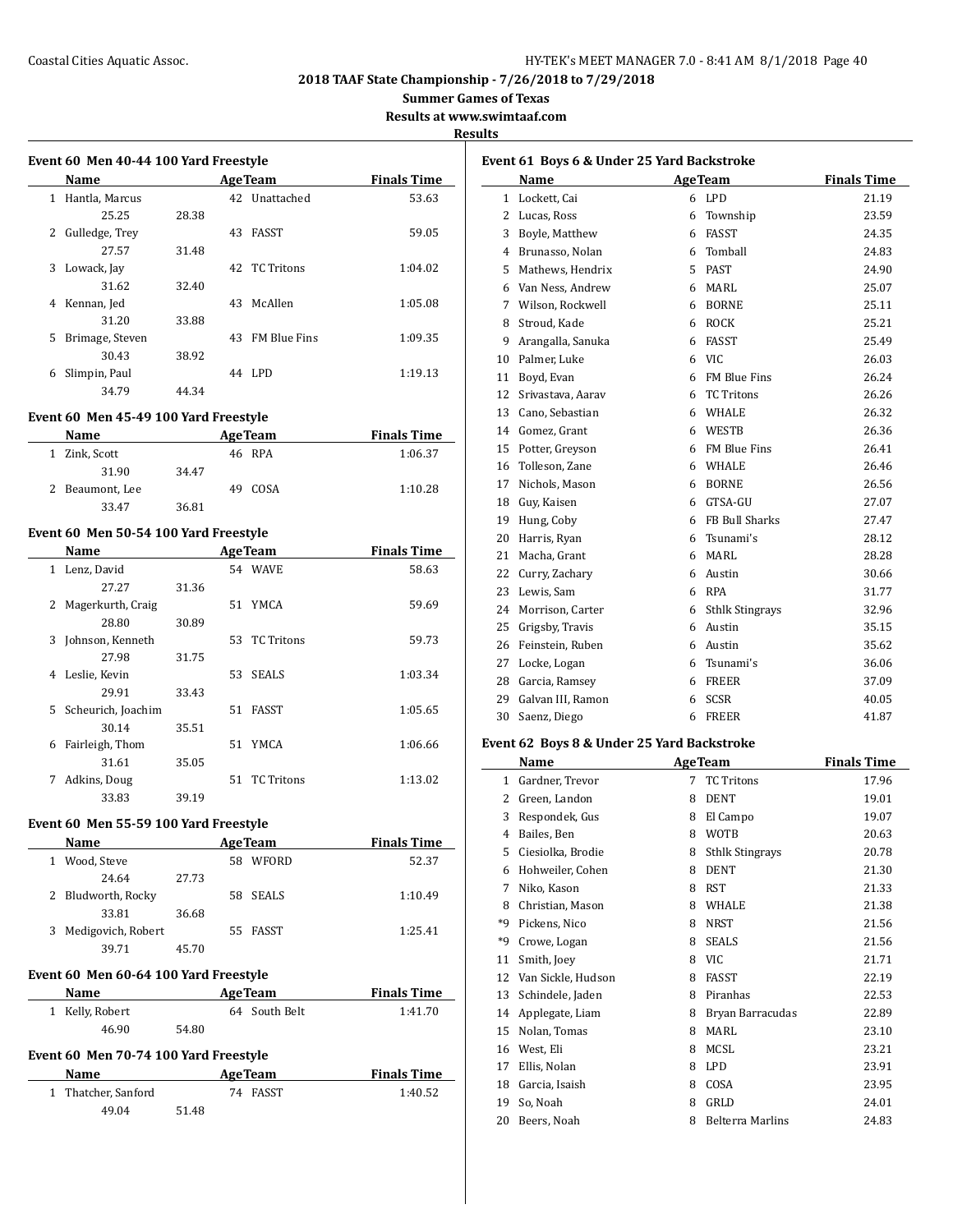**Summer Games of Texas**

**Results at www.swimtaaf.com**

#### **Results**

| (Event 62 Boys 8 & Under 25 Yard Backstroke) |                       |   |                  |                    |  |
|----------------------------------------------|-----------------------|---|------------------|--------------------|--|
|                                              | Name                  |   | <b>AgeTeam</b>   | <b>Finals Time</b> |  |
| 21                                           | Ritch, William        | 8 | CCCC.            | 25.21              |  |
|                                              | 22 Ortega, Nathan     | 8 | LPD              | 25.38              |  |
|                                              | 23 Lopez, Vidal       | 8 | <b>SCSR</b>      | 25.46              |  |
| 24                                           | Wear, Thomas          |   | <b>PATK</b>      | 25.53              |  |
|                                              | 25 Dela Cruz, Joaquin |   | <b>WHALE</b>     | 28.02              |  |
| 26                                           | Reynoso, Nicholas     | 8 | <b>WHALE</b>     | 28.22              |  |
| 27                                           | Basile, Benjamin      |   | Bryan Barracudas | 30.20              |  |
| 28                                           | Fernandez, Joshua     | 8 | COSA             | 32.28              |  |
|                                              |                       |   |                  |                    |  |

#### **Event 63 Men 18-24 50 Yard Backstroke**

|       | Name                     |    | <b>AgeTeam</b>         | <b>Finals Time</b> |
|-------|--------------------------|----|------------------------|--------------------|
| 1     | Velasquez, Joshua        | 19 | Pharr SC               | 25.06              |
| 2     | Waterman, Jon            | 18 | <b>FASST</b>           | 26.56              |
| 3     | Peterson, Tommy          | 20 | FASST                  | 26.99              |
| 4     | Coppernoll, Joel         | 18 | Bryan Barracudas       | 27.36              |
| 5     | McCormick, Brandon       | 18 | <b>Mission Marlins</b> | 29.14              |
| 6     | Berry, Seaton            | 18 | <b>SEALS</b>           | 29.35              |
| 7     | Adcox, Jackson           | 18 | <b>GPVIN</b>           | 30.20              |
| *8    | Mounce, Nick             | 18 | <b>TC Tritons</b>      | 31.69              |
|       | 303:20:00.00<br>16:40.00 |    |                        |                    |
| *8    | Immenhauser, Willie      | 18 | VIC.                   | 31.69              |
| 10    | Williamson, Jake         | 21 | <b>TC Tritons</b>      | 35.54              |
|       | Unerfusser, James        | 18 | Den Dolphins           | DQ                 |
| $---$ | Stevens, Skyler          | 20 | WESTB                  | DQ                 |
|       | Colby, Peter             | 18 | <b>RPA</b>             | DO.                |

#### **Event 64 Men 25-29 50 Yard Backstroke**

| <b>Name</b>       | <b>AgeTeam</b> | <b>Finals Time</b> |
|-------------------|----------------|--------------------|
| 1 Rourke, Michael | 26 TC Tritons  | 27.41              |
| 2 Moore, Andrew   | 28 TC Tritons  | 27.59              |
| 3 Teel, Keith     | 26 WESTB       | 31.80              |
| 4 Ortiz, Brian    | 26 TMST        | 35.21              |

#### **Event 64 Men 30-34 50 Yard Backstroke**

| <b>Name</b>           |     | <b>AgeTeam</b> | <b>Finals Time</b> |
|-----------------------|-----|----------------|--------------------|
| 1 Ortiz, Edward       |     | 32 TMST        | 28.42              |
| 2 Rucker, Christopher |     | 31 BORNE       | 28.58              |
| 3 Howard, Landon      |     | 30 South Belt  | 28.65              |
| 4 Campanaro, Richard  |     | 33 GPVIN       | 36.11              |
| 5 Haitz, Daniel       | 31. | TC Tritons     | 36.70              |

#### **Event 64 Men 35-39 50 Yard Backstroke**

| <b>Name</b>       | <b>Age Team</b> | <b>Finals Time</b> |
|-------------------|-----------------|--------------------|
| 1 Chaney, Jake    | 35 FM Blue Fins | 36.63              |
| 2 Bensley, Jeremy | 39 Den Dolphins | 47.00              |
| 3 Todd, Michael   | 38 GTSA-GU      | 49.33              |

#### **Event 65 Men 40-44 50 Yard Backstroke**

|   | <b>Name</b>        | <b>AgeTeam</b>  | <b>Finals Time</b> |
|---|--------------------|-----------------|--------------------|
| 1 | Mauk, Derrick      | 41 South Belt   | 27.57              |
|   | 2 Price, Steven    | 42 TC Tritons   | 33.43              |
|   | 3 Hovatter, Justin | 44 Tiger Splash | 33.94              |
|   | 4 Lowack, Jay      | 42 TC Tritons   | 39.18              |

| Event 65 Men 45-49 50 Yard Backstroke |                                              |                |                            |                    |  |
|---------------------------------------|----------------------------------------------|----------------|----------------------------|--------------------|--|
|                                       | Name                                         |                | <b>AgeTeam</b>             | <b>Finals Time</b> |  |
|                                       | 1 Brown, Russell                             |                | 49 SEALS                   | 31.76              |  |
|                                       | 2 Zink, Scott                                |                | 46 RPA                     | 34.59              |  |
|                                       | 3 Campbell, Greg                             |                | 48 SEALS                   | 43.33              |  |
|                                       | 4 Brown, Scott                               |                | 47 South Belt              | 1:11.22            |  |
|                                       |                                              |                |                            |                    |  |
|                                       | Event 65 Men 50-54 50 Yard Backstroke        |                |                            |                    |  |
|                                       | Name                                         | <b>AgeTeam</b> |                            | <b>Finals Time</b> |  |
|                                       | 1 Magerkurth, Craig                          |                | 51 YMCA                    | 30.55              |  |
|                                       | 2 Leslie, Kevin                              |                | 53 SEALS                   | 31.76              |  |
|                                       | 3 Johnson, Kenneth                           |                | 53 TC Tritons              | 34.69              |  |
|                                       | 4 Adkins, Doug                               |                | 51 TC Tritons              | 44.79              |  |
|                                       | Event 65 Men 55-59 50 Yard Backstroke        |                |                            |                    |  |
|                                       | Name                                         |                |                            | <b>Finals Time</b> |  |
|                                       |                                              |                | <b>AgeTeam</b><br>58 WFORD | 26.81              |  |
|                                       | 1 Wood, Steve                                |                |                            |                    |  |
|                                       | 2 Bludworth, Rocky                           |                | 58 SEALS                   | 40.94              |  |
|                                       | 3 Medigovich, Robert                         |                | 55 FASST                   | 41.48              |  |
|                                       | 4 Butler, Richard                            |                | 58 WESTB                   | 46.08              |  |
|                                       | Event 65 Men 70-74 50 Yard Backstroke        |                |                            |                    |  |
|                                       | Name                                         | <b>AgeTeam</b> |                            | <b>Finals Time</b> |  |
|                                       | 1 Thatcher, Sanford                          |                | 74 FASST                   | 48.55              |  |
|                                       | Event 66 Boys 8 & Under 25 Yard Breaststroke |                |                            |                    |  |
|                                       |                                              |                |                            | <b>Finals Time</b> |  |
|                                       | Name                                         |                | AgeTeam<br>8 RST           | 22.18              |  |
|                                       | 1 Niko, Kason                                |                |                            |                    |  |
|                                       | 2 Colligan, Gage                             |                | 8 RST                      | 22.75              |  |
|                                       | 3 Green, Landon                              |                | 8 DENT                     | 22.84              |  |
|                                       | 4 Phillips, Marcus                           |                | 8 PAC!                     | 22.86              |  |
|                                       | 5 Milton, Zachary                            |                | 7 GTSA-GU                  | 23.28              |  |
|                                       | 6 Johnson, Reese                             |                | 8 FB Bull Sharks           | 23.74              |  |
|                                       | 7 Williams, Makai                            |                | 8 FM Blue Fins             | 24.01              |  |
|                                       | 8 Coleman, Jacob                             |                | 8 Piranhas                 | 24.73              |  |
|                                       | 9 Tanner, Graydon                            |                | 8 Austin                   | 24.88              |  |
|                                       | 10 Colwell, Knox                             |                | 8 SFR                      | 25.35              |  |
|                                       | 11 Medlock, Khalil                           |                | 8 B&Gc Barracudas          | 25.50              |  |
|                                       | 12 Richards, Aaron                           |                | 7 COAS                     | 25.74              |  |
| 13                                    | Ritch, William                               |                | 8 CCCC                     | 25.77              |  |
| *14                                   | Baldwin, Easton                              | 8              | MARL                       | 25.94              |  |
| *14                                   | Rhodes, Cody                                 | 8              | <b>Belterra Marlins</b>    | 25.94              |  |
| 16                                    | Myers, Thane                                 | 7              | Austin                     | 26.59              |  |
| 17                                    | Bose, Ishaan                                 | 8              | <b>FASST</b>               | 27.41              |  |
| 18                                    | Mayers, John                                 | 7              | LPD                        | 27.76              |  |
| 19                                    | Fabian, Nate                                 | 8              | KBARR                      | 27.83              |  |
| 20                                    | Burlison, Kody                               | 7              | WFORD                      | 28.32              |  |
| 21                                    | Applegate, Liam                              | 8              | Bryan Barracudas           | 28.76              |  |
| 22                                    | Swaringen, Nate                              | 7              | McAllen                    | 30.80              |  |
| 23                                    | Reynoso, Nicholas                            | 8              | WHALE                      | 33.98              |  |
| 24                                    | Noynaert, Caleb                              | 7              | Tsunami's                  | 36.05              |  |
| 25                                    | Dela Cruz, Joaquin                           | 7              | WHALE                      | 40.56              |  |
| ---                                   | Stephens, Jonathan                           | 8              | FM Blue Fins               | DQ                 |  |
| ---                                   | Jaroszewski, III, Barry                      | 7              | LPD                        | DQ                 |  |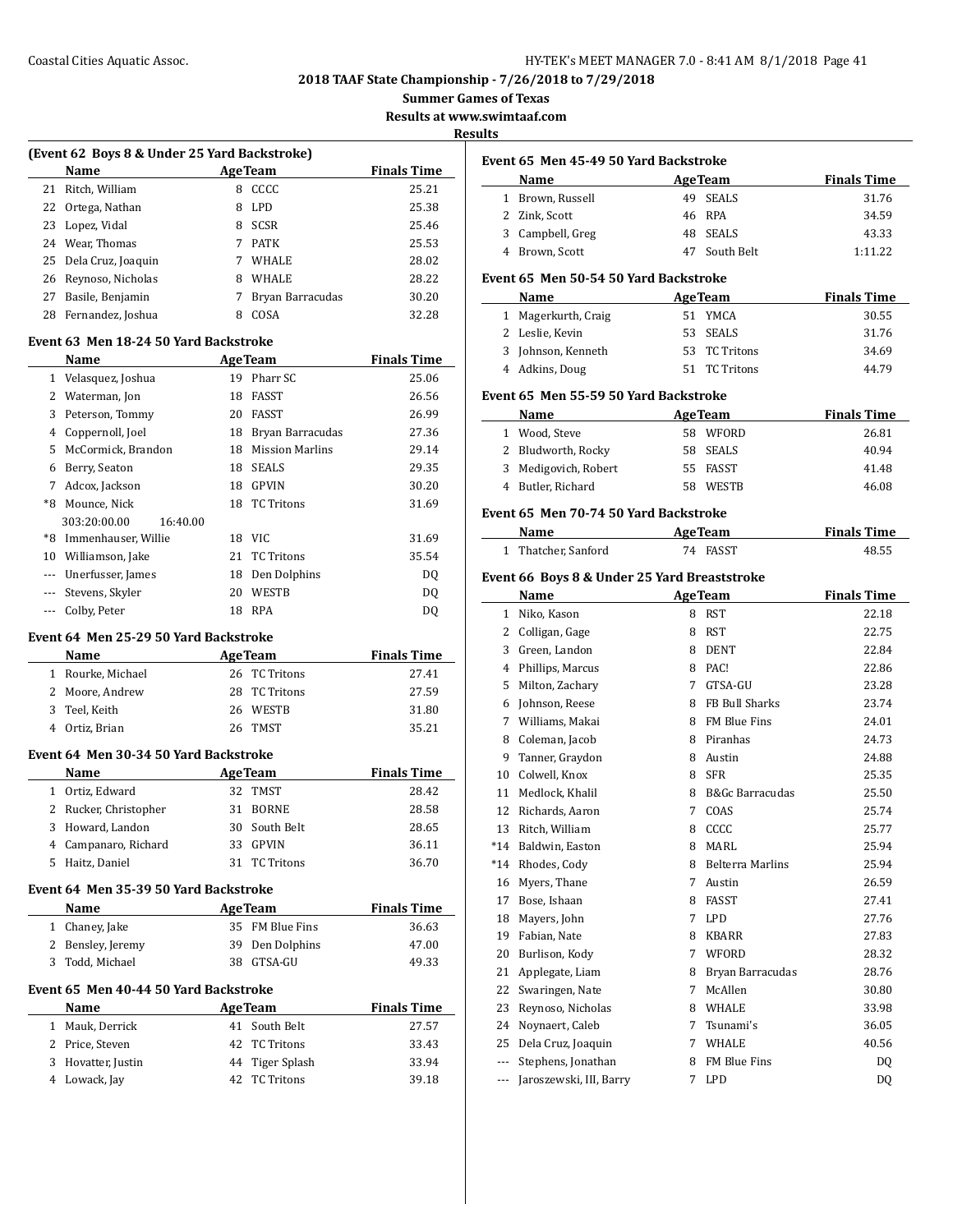#### Coastal Cities Aquatic Assoc. HY-TEK's MEET MANAGER 7.0 - 8:41 AM 8/1/2018 Page 42

**2018 TAAF State Championship - 7/26/2018 to 7/29/2018**

**Summer Games of Texas**

**Results at www.swimtaaf.com**

#### **Results**

|              | Event 67 Men 18-24 50 Yard Breaststroke |    |                        |                    |  |  |  |
|--------------|-----------------------------------------|----|------------------------|--------------------|--|--|--|
|              | Name                                    |    | <b>AgeTeam</b>         | <b>Finals Time</b> |  |  |  |
| $\mathbf{1}$ | Brandon, Chad                           | 22 | FASST                  | 25.96              |  |  |  |
| 2            | Peterson, Tommy                         | 20 | <b>FASST</b>           | 27.30              |  |  |  |
| 3            | Velasquez, Joseph                       | 18 | Pharr SC               | 27.63              |  |  |  |
| 4            | Waterman, Jon                           | 18 | <b>FASST</b>           | 28.37              |  |  |  |
| 5            | Alaniz, Anthony                         | 20 | <b>TMST</b>            | 29.38              |  |  |  |
| 6            | Fattig, Brendan                         | 18 | <b>LIST</b>            | 29.67              |  |  |  |
| 7            | Hutchinson, Matthew                     | 20 | Bryan Barracudas       | 31.38              |  |  |  |
| 8            | Brown, Payton                           | 18 | <b>RPA</b>             | 31.94              |  |  |  |
| 9            | Ding, Xiaoyang                          | 18 | WESTB                  | 32.18              |  |  |  |
| 10           | Hudzina, Jacob                          | 20 | <b>WHALE</b>           | 32.23              |  |  |  |
| 11           | Garza, Michael                          | 18 | <b>Mission Marlins</b> | 32.78              |  |  |  |
| 12           | Lara, Matthew                           | 18 | <b>ALICE</b>           | 33.21              |  |  |  |
| 13           | Stinson, Grant                          | 18 | Tiger Splash           | 33.40              |  |  |  |
| 14           | Adcox, Jackson                          | 18 | <b>GPVIN</b>           | 34.51              |  |  |  |
| 15           | Ubl, Ryan                               | 18 | <b>FASST</b>           | 35.58              |  |  |  |
| 16           | Mounce, Nick                            | 18 | <b>TC Tritons</b>      | 36.38              |  |  |  |
| 17           | Melo, Clayton                           | 23 | South Belt             | 36.67              |  |  |  |
| 18           | Robles, Ryan                            | 18 | COSA                   | 36.76              |  |  |  |
| 19           | Blanco, Francisco                       | 23 | WESTB                  | 37.28              |  |  |  |
| 20           | Ly, Kevin                               | 18 | Splash                 | 39.73              |  |  |  |
| 21           | Jones, Vanarthur                        | 23 | WESTB                  | 40.44              |  |  |  |
| 22           | Williamson, Jake                        | 21 | <b>TC Tritons</b>      | 44.56              |  |  |  |
|              |                                         |    |                        |                    |  |  |  |

#### **Event 68 Men 25-29 50 Yard Breaststroke**

|   | Name              |    | <b>AgeTeam</b> | <b>Finals Time</b> |
|---|-------------------|----|----------------|--------------------|
|   | 1 Pullano, Jason  |    | 25 SEALS       | 28.36              |
|   | 2 Moore, Andrew   |    | 28 TC Tritons  | 29.53              |
|   | 3 Hall, Stephen   |    | 26 WESTB       | 30.05              |
|   | 4 Rourke, Michael |    | 26 TC Tritons  | 31.37              |
|   | 5 Smith, Rushed   | 27 | <b>WESTB</b>   | 34.68              |
| h | Pham, Minh        | 27 | <b>WAVE</b>    | 40.93              |
|   |                   |    |                |                    |

## **Event 68 Men 30-34 50 Yard Breaststroke**

| <b>Name</b>          | <b>AgeTeam</b> | <b>Finals Time</b> |
|----------------------|----------------|--------------------|
| 1 Haitz, Daniel      | 31 TC Tritons  | 31.41              |
| 2 Campanaro, Richard | 33 GPVIN       | 32.93              |
| 3 Williams, Matthew  | 30 WFORD       | 34.74              |
| 4 Hoodenpyle, Don    | 32 Austin      | 41.42              |

#### **Event 68 Men 35-39 50 Yard Breaststroke**

 $\overline{a}$ 

|    | Name            | <b>AgeTeam</b> | <b>Finals Time</b> |       |
|----|-----------------|----------------|--------------------|-------|
|    | Fike, James     |                | 36 RPA             | 25.62 |
|    | Duncan, Paul    | 38             | <b>TC Tritons</b>  | 31.09 |
| 3  | Barton, Jesse   |                | 36 SURF            | 31.15 |
|    | Saavedra, Pedro |                | 36 Pharr SC        | 32.03 |
| 5. | Fox, Kevin      | 39             | <b>SEALS</b>       | 33.42 |
| 6  | Rall, Travis    | 39             | <b>RPA</b>         | 35.58 |
|    | Levine, Aaron   | 39             | Austin             | 39.04 |
| 8  | Bensley, Jeremy | 39             | Den Dolphins       | 45.61 |
| 9  | Williams, Kyle  | 39             | <b>TC Tritons</b>  | 45.85 |

# **Event 69 Men 40-44 50 Yard Breaststroke**

| Name                | <b>Age Team</b> | <b>Finals Time</b> |
|---------------------|-----------------|--------------------|
| 1 Colligan, Michael | 41 RST          | 29.45              |
| 2 Hantla, Marcus    | 42 Unattached   | 32.59              |

| <u>iits</u>  |                                           |    |                     |                    |
|--------------|-------------------------------------------|----|---------------------|--------------------|
|              | 3 Price, Steven                           |    | 42 TC Tritons       | 36.18              |
|              | 4 Burrill, Austin                         |    | 41 PAST             | 36.58              |
|              | 5 Lowack, Jay                             |    | 42 TC Tritons       | 36.86              |
|              | 6 Travis, Brian                           |    | 43 DENT             | 40.33              |
|              | 7 Graterol Sr., Edgard                    |    | 41 TC Tritons       | 42.96              |
|              | 8 Nielson, Chad                           |    | 43 WAVE             | 44.23              |
|              |                                           |    |                     |                    |
|              | Event 69 Men 45-49 50 Yard Breaststroke   |    |                     |                    |
|              | Name                                      |    | <b>AgeTeam</b>      | <b>Finals Time</b> |
|              | 1 Brown, Russell                          | 49 | <b>SEALS</b>        | 36.24              |
|              | 2 Richardson, SR, Brian                   |    | 46 FM Blue Fins     | 37.60              |
|              | 3 Respondek, Todd                         |    | 47 El Campo         | 38.31              |
|              | 4 Jackson, Jeremy                         |    | 45 FM Blue Fins     | 38.43              |
|              | Event 69 Men 50-54 50 Yard Breaststroke   |    |                     |                    |
|              | Name                                      |    | <b>AgeTeam</b>      | <b>Finals Time</b> |
|              | 1 Hutchinson, Richard                     |    | 51 Bryan Barracudas | 33.36              |
|              | 2 Johnson, Kenneth                        |    | 53 TC Tritons       | 34.43              |
|              | 3 Leslie, Kevin                           |    | 53 SEALS            | 36.46              |
|              | 4 Fairleigh, Thom                         |    | 51 YMCA             | 39.83              |
|              | 5 Adkins, Doug                            |    | 51 TC Tritons       | 48.45              |
|              | --- Scheurich, Joachim                    |    | 51 FASST            | DQ                 |
|              |                                           |    |                     |                    |
|              | Event 69 Men 55-59 50 Yard Breaststroke   |    |                     |                    |
|              | Name                                      |    | <b>AgeTeam</b>      | <b>Finals Time</b> |
|              | 1 Wood, Steve                             |    | 58 WFORD            | 30.68              |
|              | 2 Bray, Bob                               |    | 56 FASST            | 35.87              |
|              | 3 Bludworth, Rocky                        |    | 58 SEALS            | 41.86              |
|              | 4 Butler, Richard                         |    | 58 WESTB            | 43.97              |
|              | 5 Medigovich, Robert                      |    | 55 FASST            | 44.57              |
|              | Event 69 Men 60-64 50 Yard Breaststroke   |    |                     |                    |
|              | Name                                      |    | <b>AgeTeam</b>      | <b>Finals Time</b> |
|              | 1 Kelly, Robert                           |    | 64 South Belt       | 49.10              |
|              | Event 69 Men 65-69 50 Yard Breaststroke   |    |                     |                    |
|              | Name                                      |    | <b>AgeTeam</b>      | <b>Finals Time</b> |
|              | 1 Cole, James                             |    | 67 YMCA             | 52.58              |
|              |                                           |    |                     |                    |
|              | Event 69 Men 70-74 50 Yard Breaststroke   |    |                     |                    |
|              | Name                                      |    | <b>AgeTeam</b>      | <b>Finals Time</b> |
| 1            | Thatcher, Sanford                         | 74 | FASST               | 56.50              |
|              | Event 70 Boys 8 & Under 25 Yard Butterfly |    |                     |                    |
|              | Name                                      |    | <b>AgeTeam</b>      | <b>Finals Time</b> |
| $\mathbf{1}$ | Phillips, Marcus                          |    | 8 PAC!              | 17.69              |
|              | 2 White, Cole                             | 8  | LJST                | 18.84              |
|              | 3 Dishman, Dalton                         | 8  | GTSA-GU             | 18.94              |
|              | 4 Respondek, Gus                          |    | 8 El Campo          | 19.08              |
|              | 5 Ward, Jack                              |    | 8 TC Tritons        | 19.09              |
|              | 6 Wiedenfeld, Klay                        |    | 8 LPD               | 19.51              |
| 7            | Huthmaker, Luke                           |    | 8 MCSL              | 19.88              |
|              | 8 Christian, Mason                        |    | 8 WHALE             | 20.21              |
|              | 9 Lemon, Kai                              |    | 8 FB Bull Sharks    | 20.76              |
| 10           | Cordero, Gabriel                          |    | 8 MARL              | 21.21              |
| 11           | Beaird, David                             | 7  | FASST               | 21.29              |
| 12           | Gonzalez, Jonas                           | 8  | UNAT                | 21.50              |
| 13           | Brawner, Kyle                             | 7  | <b>SEALS</b>        | 21.55              |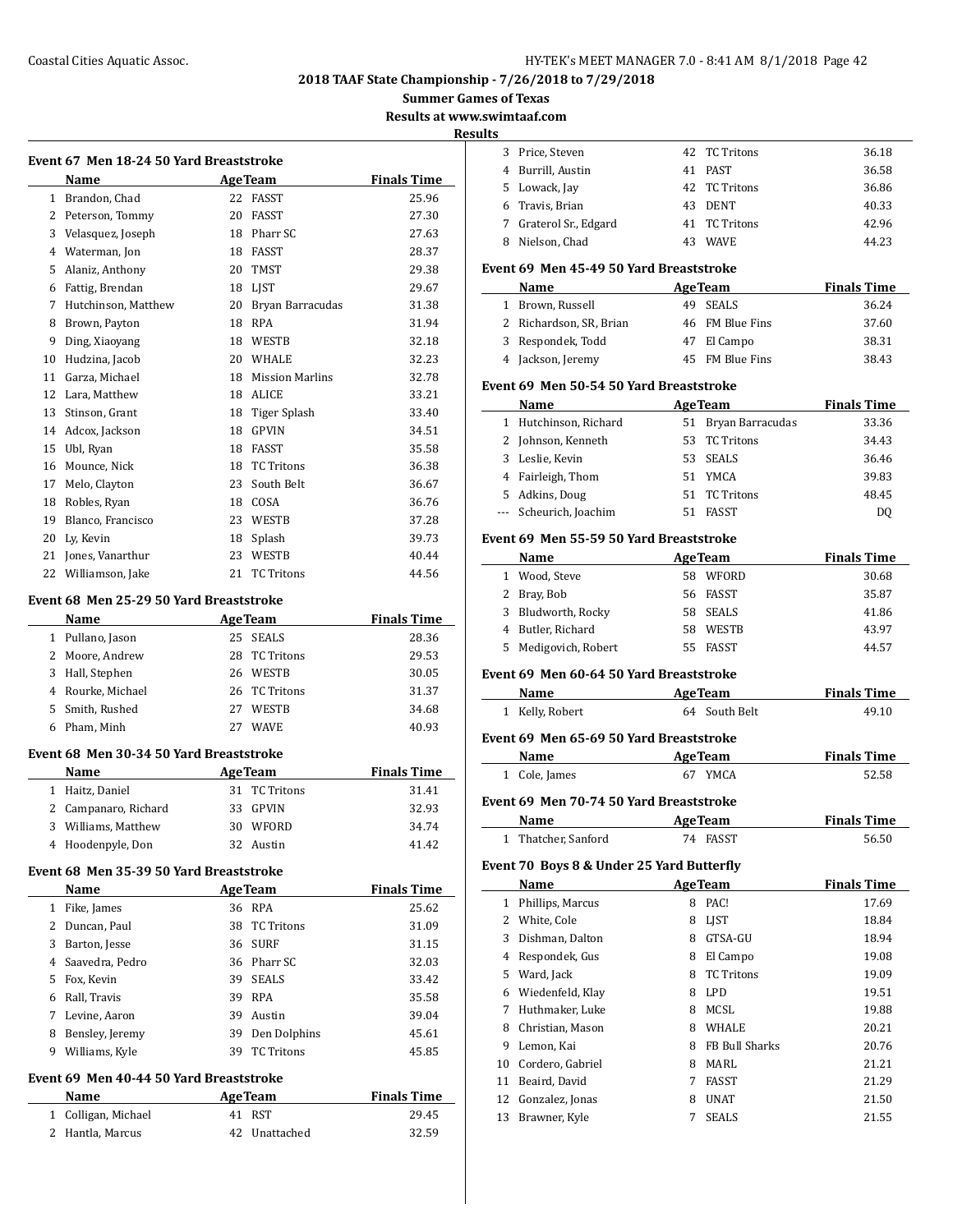#### Coastal Cities Aquatic Assoc. HY-TEK's MEET MANAGER 7.0 - 8:41 AM 8/1/2018 Page 43

## **2018 TAAF State Championship - 7/26/2018 to 7/29/2018**

**Summer Games of Texas**

**Results at www.swimtaaf.com**

#### **Results**

| (Event 70 Boys 8 & Under 25 Yard Butterfly) |                         |                    |                   |       |  |  |  |
|---------------------------------------------|-------------------------|--------------------|-------------------|-------|--|--|--|
|                                             | Name                    | <b>Finals Time</b> |                   |       |  |  |  |
|                                             | 14 Villanueva, William  | 8                  | <b>WESTB</b>      | 24.33 |  |  |  |
| 15                                          | Alvidrez, Karsen        | 8                  | LPD.              | 24.95 |  |  |  |
| 16                                          | Lawson, Luke            |                    | <b>TC</b> Tritons | 27.65 |  |  |  |
| 17                                          | Snider, Stone           | 7                  | <b>SEALS</b>      | 29.06 |  |  |  |
| 18                                          | Perotto. Pier Carlo     | 7                  | KST               | 29.16 |  |  |  |
| 19                                          | Jaroszewski, III, Barry |                    | LPD.              | 29.76 |  |  |  |
| 20                                          | Gomez, Grant            | 6                  | <b>WESTB</b>      | 36.97 |  |  |  |
| 21                                          | Ramos, Jonah            |                    | Austin            | 40.79 |  |  |  |
| $---$                                       | Bakian, Jake            | 8                  | <b>FASST</b>      | DO.   |  |  |  |
| $---$                                       | Krajca, Timothy         | 8                  | Bryan Barracudas  | DO.   |  |  |  |
| $- - -$                                     | Myers, Thane            |                    | Austin            | DO.   |  |  |  |
|                                             | Penaloza, Dylan         | 8                  | SCSR              | DO    |  |  |  |
|                                             |                         |                    |                   |       |  |  |  |

## **Event 71 Men 18-24 50 Yard Butterfly**

|    | Name                | <b>AgeTeam</b> |                   | <b>Finals Time</b> |
|----|---------------------|----------------|-------------------|--------------------|
| 1  | Brandon, Chad       | 22             | <b>FASST</b>      | 23.12              |
| 2  | Peterson, Tommy     | 20             | <b>FASST</b>      | 25.65              |
| 3  | Waterman, Jon       | 18             | <b>FASST</b>      | 25.86              |
| 4  | Teng, Jason         | 19             | <b>KBARR</b>      | 25.90              |
| 5  | Coppernoll, Joel    | 18             | Bryan Barracudas  | 26.53              |
| 6  | Eng, Chan           | 19             | <b>RPA</b>        | 26.56              |
| 7  | Ayers, Austin       | 21             | Bryan Barracudas  | 26.57              |
| 8  | Brown, Payton       | 18             | <b>RPA</b>        | 27.68              |
| *9 | Hutchinson, Matthew | 20             | Bryan Barracudas  | 27.75              |
| *9 | Vasquez, Alfredo    | 18             | South Belt        | 27.75              |
| 11 | Hudzina, Jacob      | 20             | <b>WHALE</b>      | 28.25              |
| 12 | Adcox, Jackson      | 18             | <b>GPVIN</b>      | 28.35              |
| 13 | Voth, Alexander     | 19             | GTSA-GU           | 28.49              |
| 14 | Mounce, Nick        | 18             | <b>TC Tritons</b> | 28.92              |
| 15 | Robles, Ryan        | 18             | COSA              | 32.97              |
| 16 | Blanco, Francisco   | 23             | WESTB             | 34.14              |
| 17 | Jones, Vanarthur    | 23             | WESTB             | 38.23              |
| 18 | Mejia, Mauricio     | 21             | Pharr SC          | 42.31              |

#### **Event 72 Men 25-29 50 Yard Butterfly**

|   | Name              |    | <b>AgeTeam</b>    | <b>Finals Time</b> |
|---|-------------------|----|-------------------|--------------------|
| 1 | Edwards, Jonathon | 25 | <b>WESTB</b>      | 23.46              |
| 2 | Rourke, Michael   | 26 | TC Tritons        | 25.55              |
| 3 | Pullano, Jason    | 25 | SEALS             | 26.00              |
| 4 | Castillo, Ray     |    | 25 SCSR           | 28.28              |
| 5 | Teel, Keith       | 26 | <b>WESTB</b>      | 33.50              |
| 6 | Smith, Rushed     | 27 | <b>WESTB</b>      | 34.03              |
| 7 | Pham, Minh        | 27 | <b>WAVE</b>       | 35.79              |
|   | Moore, Andrew     | 28 | <b>TC</b> Tritons | DO                 |

#### **Event 72 Men 30-34 50 Yard Butterfly**

| Name                 | <b>Age Team</b> | <b>Finals Time</b> |
|----------------------|-----------------|--------------------|
| 1 Howard, Landon     | 30 South Belt   | 25.76              |
| 2 Haitz, Daniel      | 31 TC Tritons   | 31.14              |
| 3 Campanaro, Richard | 33 GPVIN        | 34.00              |

# **Event 72 Men 35-39 50 Yard Butterfly**

| Name          | <b>Age Team</b> | <b>Finals Time</b> |
|---------------|-----------------|--------------------|
| 1 Fike, James | 36 RPA          | 22.51              |
| 2 Kulle, Dan  | 35 WAVE         | 27.16              |

| 3        | Fox, Kevin                                 |        | 39 SEALS             | 28.98              |
|----------|--------------------------------------------|--------|----------------------|--------------------|
|          | Event 73 Men 40-44 50 Yard Butterfly       |        |                      |                    |
|          | Name                                       |        | <b>AgeTeam</b>       | <b>Finals Time</b> |
|          | 1 Colligan, Michael                        |        | 41 RST               | 25.21              |
|          | 2 Mauk, Derrick                            | 41     | South Belt           | 26.45              |
|          | 3 Gulledge, Trey                           |        | 43 FASST             | 30.95              |
|          | 4 Hovatter, Justin                         |        | 44 Tiger Splash      | 32.11              |
|          | 5 Kennan, Jed                              |        | 43 McAllen           | 32.60              |
|          | 6 Lowack, Jay                              | 42     | <b>TC Tritons</b>    | 35.54              |
|          | 7 MacNeil, Donnie                          |        | 44 GTSA-GU           | 38.01              |
|          | 8 Graterol Sr., Edgard                     |        | 41 TC Tritons        | 38.51              |
|          |                                            |        |                      |                    |
|          | Event 73 Men 45-49 50 Yard Butterfly       |        |                      |                    |
|          | Name                                       |        | <b>AgeTeam</b>       | <b>Finals Time</b> |
|          | 1 Brown, Russell                           |        | 49 SEALS             | 29.50              |
|          | 2 Richardson, SR, Brian                    |        | 46 FM Blue Fins      | 33.01              |
|          | 3 Respondek, Todd                          |        | 47 El Campo          | 35.83              |
|          | --- Campbell, Greg                         |        | 48 SEALS             | DQ                 |
|          | Event 73 Men 50-54 50 Yard Butterfly       |        |                      |                    |
|          | Name                                       |        | <b>AgeTeam</b>       | <b>Finals Time</b> |
|          | 1 Johnson, Kenneth                         |        | 53 TC Tritons        | 28.74              |
|          | 2 Magerkurth, Craig                        |        | 51 YMCA              | 29.59              |
|          | 3 Leslie, Kevin                            |        | 53 SEALS             | 29.97              |
|          | 4 Hutchinson, Richard                      |        | 51 Bryan Barracudas  | 31.07              |
|          | 5 Fairleigh, Thom                          |        | 51 YMCA              | 36.90              |
| 6        | Adkins, Doug                               |        | 51 TC Tritons        | 43.78              |
|          |                                            |        |                      |                    |
|          | Event 73 Men 55-59 50 Yard Butterfly       |        |                      |                    |
|          |                                            |        |                      |                    |
|          | Name                                       |        | <b>AgeTeam</b>       | <b>Finals Time</b> |
|          | 1 Wood, Steve                              |        | 58 WFORD             | 25.26              |
|          | 2 Butler, Richard                          |        | 58 WESTB             | 41.43              |
|          | 3 Bludworth, Rocky                         |        | 58 SEALS             | 42.89              |
|          | Event 73 Men 70-74 50 Yard Butterfly       |        |                      |                    |
|          | <b>Name</b>                                |        | <b>AgeTeam</b>       | <b>Finals Time</b> |
|          | 1 Thatcher, Sanford                        |        | 74 FASST             | 59.93              |
|          |                                            |        |                      |                    |
|          | Event 74 Boys 6 & Under 25 Yard Freestyle  |        |                      |                    |
|          | Name                                       |        | <b>AgeTeam</b>       | <b>Finals Time</b> |
|          | 1 Lockett, Cai<br>and the state of the LPD |        |                      | 17.89              |
| 2        | Boyle, Matthew                             | 6      | FASST                | 19.60              |
| 3        | Hung, Coby                                 | 6      | FB Bull Sharks       | 20.13              |
| 4        | Mathews, Hendrix                           |        | 5 PAST               | 21.72              |
| 5        | MacNeil, Cooper                            |        | 6 GTSA-GU            | 21.73              |
| 6        | Srivastava, Aarav                          | 6      | <b>TC Tritons</b>    | 21.96              |
| 7        | McWhorter, Marshall                        |        | 6 KBARR              | 22.36              |
| 8        | Stroud, Kade                               |        | 6 ROCK               | 22.66              |
| 9        | Arangalla, Sanuka                          |        | 6 FASST              | 23.25              |
| 10       | Cross, Carter                              |        | 6 LPD                | 23.34              |
| 11       | Srivastava, Akul                           |        | 6 TC Tritons         | 23.42              |
| *12      | Tolleson, Zane                             |        | 6 WHALE              | 23.44              |
| *12      | Lucas, Ross                                | 6      | Township             | 23.44              |
|          | 14 Van Ness, Andrew                        | 6      | MARL                 | 23.46              |
| 15       | Gomez, Grant                               | 6      | WESTB                | 23.72              |
| 16<br>17 | Goodwin, Jonah<br>Hyland, Miles            | 5<br>6 | FASST<br><b>DENT</b> | 24.10<br>24.19     |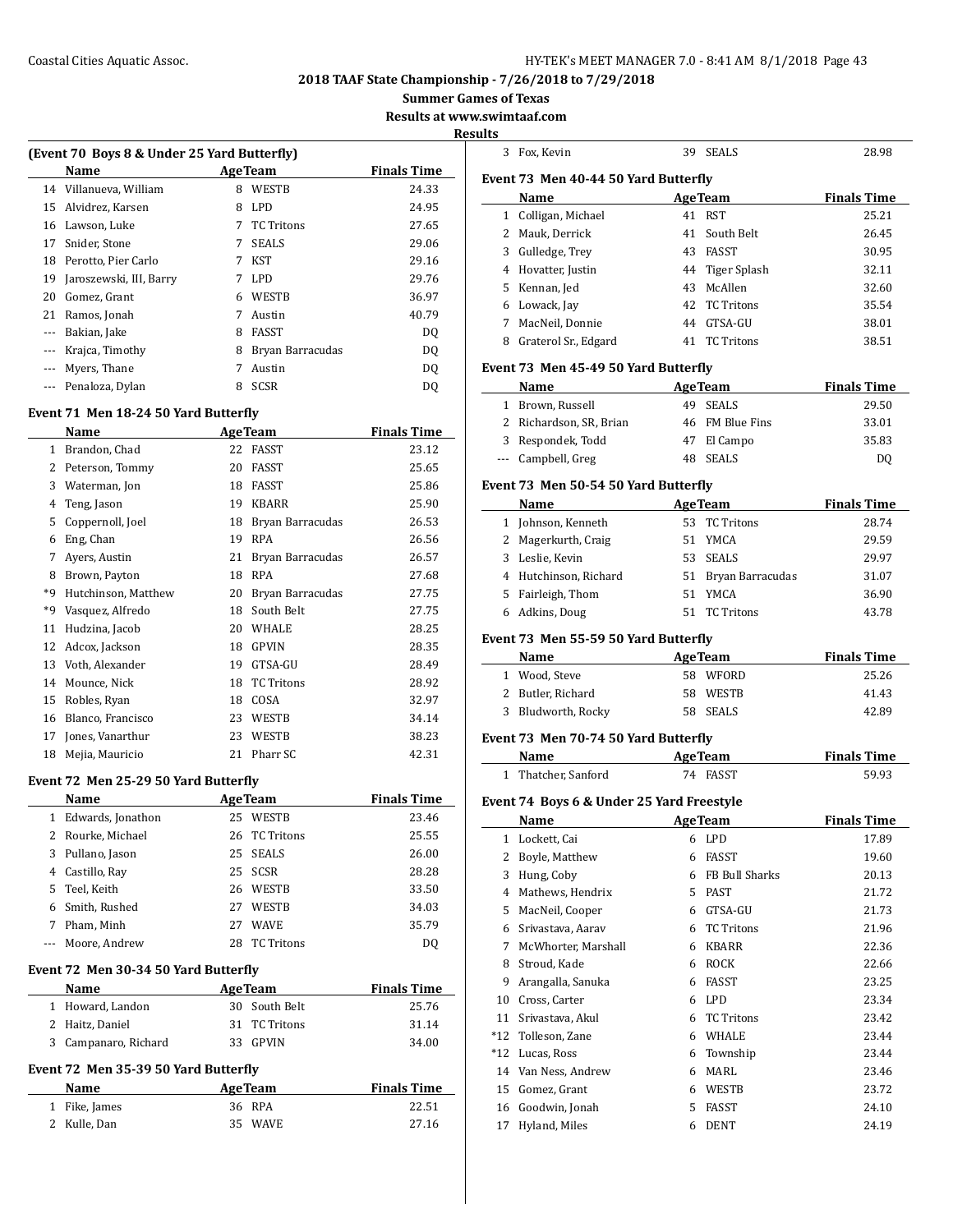## Coastal Cities Aquatic Assoc. The Coastal Cities Aquatic Assoc. The Magnonic Management of the HY-TEK's MEET MANAGER 7.0 - 8:41 AM 8/1/2018 Page 44

**2018 TAAF State Championship - 7/26/2018 to 7/29/2018**

**Summer Games of Texas**

**Results at www.swimtaaf.com**

| (Event 74 Boys 6 & Under 25 Yard Freestyle) |                    |                    |                        |       |  |  |  |
|---------------------------------------------|--------------------|--------------------|------------------------|-------|--|--|--|
|                                             | Name               | <b>Finals Time</b> |                        |       |  |  |  |
| 18                                          | Kirbo, Bennett     | 6                  | Tiger Splash           | 24.64 |  |  |  |
| 19                                          | Cano, Sebastian    | 6                  | <b>WHALE</b>           | 24.93 |  |  |  |
| 20                                          | Morrison, Carter   | 6                  | <b>Sthlk Stingrays</b> | 25.15 |  |  |  |
| 21                                          | Matzig, Landon     | 6                  | Tsunami's              | 25.44 |  |  |  |
| 22                                          | Guy, Kaisen        | 6                  | GTSA-GU                | 25.53 |  |  |  |
| 23                                          | Palmer, Luke       | 6                  | VIC.                   | 25.57 |  |  |  |
| 24                                          | Curry, Zachary     | 6                  | Austin                 | 25.78 |  |  |  |
| 25                                          | Applegate, Quentin | 5                  | Bryan Barracudas       | 27.02 |  |  |  |
| 26                                          | Popov, Nikolay     | 6                  | Austin                 | 30.88 |  |  |  |
| 27                                          | Locke, Logan       | 6                  | Tsunami's              | 31.04 |  |  |  |
| 28                                          | Garcia, Ramsey     | 6                  | <b>FREER</b>           | 31.68 |  |  |  |
| 29                                          | Saenz, Diego       | 6                  | <b>FREER</b>           | 33.75 |  |  |  |
| 30                                          | Galvan III, Ramon  | 6                  | SCSR                   | 34.64 |  |  |  |

#### **Event 75 Boys 8 & Under 25 Yard Freestyle**

|       | <b>Name</b>         | <b>AgeTeam</b> |                         | <b>Finals Time</b> |
|-------|---------------------|----------------|-------------------------|--------------------|
| 1     | Pickens, Nico       | 8              | <b>NRST</b>             | 15.27              |
| 2     | Gardner, Trevor     | 7              | <b>TC Tritons</b>       | 15.58              |
| 3     | Herbig, Brevon      | 8              | <b>KBARR</b>            | 15.92              |
| 4     | Dishman, Dalton     | 8              | GTSA-GU                 | 16.09              |
| 5     | Wiedenfeld, Klay    | 8              | <b>LPD</b>              | 16.44              |
| 6     | Respondek, Gus      | 8              | El Campo                | 16.63              |
| 7     | Ward, Jack          | 8              | <b>TC Tritons</b>       | 16.99              |
| 8     | Lacy, Jack          | 8              | <b>FASST</b>            | 17.06              |
| 9     | Baldwin, Easton     | 8              | <b>MARL</b>             | 17.24              |
| 10    | Nicosia, Jacob      | 7              | <b>FASST</b>            | 17.31              |
| 11    | Smith, Joey         | 8              | <b>VIC</b>              | 17.42              |
| 12    | Garcia, Isaish      | 8              | COSA                    | 17.46              |
| 13    | Penaloza, Dylan     | 8              | <b>SCSR</b>             | 17.78              |
| 14    | Gonzalez, Jonas     | 8              | <b>UNAT</b>             | 17.91              |
| $*15$ | Heath, Kaden        | 8              | CCAA                    | 17.97              |
| $*15$ | Christian, Mason    | 8              | <b>WHALE</b>            | 17.97              |
| 17    | Krajca, Timothy     | 8              | Bryan Barracudas        | 18.12              |
| 18    | Crowe, Logan        | 8              | <b>SEALS</b>            | 18.13              |
| 19    | Tanner, Graydon     | 8              | Austin                  | 18.18              |
| 20    | West, Eli           | 8              | <b>MCSL</b>             | 18.77              |
| 21    | Milton, Zachary     | 7              | GTSA-GU                 | 19.26              |
| 22    | Gifford, Aiden      | 7              | <b>SEALS</b>            | 19.37              |
| 23    | Ellis, Nolan        | 8              | <b>LPD</b>              | 19.41              |
| 24    | Curry, John         | 7              | Austin                  | 19.47              |
| 25    | Wear, Thomas        | 7              | <b>PATK</b>             | 19.70              |
| 26    | Beers, Noah         | 8              | <b>Belterra Marlins</b> | 19.77              |
| 27    | Villanueva, William | 8              | WESTB                   | 20.17              |
| 28    | Lopez, Vidal        | 8              | <b>SCSR</b>             | 20.99              |
| 29    | Magee, William      | 7              | COSA                    | 23.38              |
| 30    | Applegate, Liam     | 8              | Bryan Barracudas        | 23.50              |
| 31    | Molina, Nathan      | 8              | COSA                    | 24.18              |
| 32    | Reynoso, Nicholas   | 8              | <b>WHALE</b>            | 25.59              |
| 33    | Basile, Benjamin    | 7              | Bryan Barracudas        | 27.26              |

#### **Event 76 Men 18-24 50 Yard Freestyle**

| Name             | <b>AgeTeam</b> | <b>Finals Time</b> |
|------------------|----------------|--------------------|
| 1 Brandon, Chad  | 22 FASST       | 21.19              |
| 2 Young, Michael | 18 Aquaducks   | 21.74              |

| <b>Results</b> |                     |    |                        |       |  |  |  |
|----------------|---------------------|----|------------------------|-------|--|--|--|
| 3              | Mejia, Juan         |    | 18 Pharr SC            | 22.85 |  |  |  |
| 4              | Immenhauser, Willie | 18 | VIC.                   | 23.11 |  |  |  |
| 5.             | Peterson, Tommy     | 20 | FASST                  | 23.21 |  |  |  |
| 6              | Waterman, Jon       | 18 | FASST                  | 23.34 |  |  |  |
| 7              | Teng, Jason         | 19 | <b>KBARR</b>           | 23.36 |  |  |  |
| 8              | Burke, Jimmy        | 19 | <b>DPARK</b>           | 23.65 |  |  |  |
| 9              | Coppernoll, Joel    | 18 | Bryan Barracudas       | 23.69 |  |  |  |
| 10             | Avers, Austin       | 21 | Bryan Barracudas       | 23.89 |  |  |  |
| 11             | Garza, Michael      | 18 | <b>Mission Marlins</b> | 24.17 |  |  |  |
| 12             | McCormick, Brandon  | 18 | <b>Mission Marlins</b> | 24.20 |  |  |  |
| 13             | Adcox, Jackson      | 18 | GPVIN                  | 24.24 |  |  |  |
| 14             | Eng, Chan           | 19 | <b>RPA</b>             | 24.31 |  |  |  |
| 15             | Hutchinson, Matthew | 20 | Bryan Barracudas       | 24.56 |  |  |  |
| 16             | Brown, Payton       | 18 | <b>RPA</b>             | 24.87 |  |  |  |
| 17             | Ding, Xiaoyang      | 18 | WESTB                  | 25.06 |  |  |  |
| 18             | Lara. Matthew       | 18 | <b>ALICE</b>           | 25.19 |  |  |  |
| 19             | Berry, Seaton       | 18 | <b>SEALS</b>           | 25.28 |  |  |  |
| 20             | Mounce, Nick        | 18 | <b>TC</b> Tritons      | 25.45 |  |  |  |
| 21             | Butler, Ryan        | 22 | WESTB                  | 26.16 |  |  |  |
| 22             | Ubl, Ryan           | 18 | <b>FASST</b>           | 26.29 |  |  |  |
| 23             | Robles, Ryan        | 18 | COSA                   | 27.60 |  |  |  |
| 24             | Rojas, Orlando      | 18 | <b>Mission Marlins</b> | 28.37 |  |  |  |
| 25             | Melo, Clayton       | 23 | South Belt             | 28.46 |  |  |  |
| 26             | Blanco, Francisco   | 23 | WESTB                  | 29.19 |  |  |  |
| 27             | Williamson, Jake    | 21 | <b>TC Tritons</b>      | 29.80 |  |  |  |
| 28             | Ly, Kevin           | 18 | Splash                 | 30.81 |  |  |  |
| 29             | Jones, Vanarthur    | 23 | WESTB                  | 31.60 |  |  |  |
|                |                     |    |                        |       |  |  |  |

#### **Event 77 Men 25-29 50 Yard Freestyle**

|              | Name              |    | <b>AgeTeam</b> | <b>Finals Time</b> |
|--------------|-------------------|----|----------------|--------------------|
| $\mathbf{1}$ | Edwards, Jonathon | 25 | <b>WESTB</b>   | 21.77              |
|              | 2 Moore, Andrew   | 28 | TC Tritons     | 23.09              |
| 3            | Rourke, Michael   | 26 | TC Tritons     | 23.50              |
|              | 4 Hall, Stephen   | 26 | WESTB          | 25.39              |
| 5.           | Castillo, Ray     |    | 25 SCSR        | 26.82              |
|              | Smith, Rushed     | 27 | <b>WESTB</b>   | 27.48              |
| 7            | Teel, Keith       | 26 | <b>WESTB</b>   | 29.11              |
|              | Ortiz, Brian      | 26 | <b>TMST</b>    | 29.12              |

#### **Event 77 Men 30-34 50 Yard Freestyle**

| Name                 | <b>AgeTeam</b> | <b>Finals Time</b> |
|----------------------|----------------|--------------------|
| 1 Ortiz, Edward      | 32 TMST        | 22.96              |
| 2 Haitz, Daniel      | 31 TC Tritons  | 25.19              |
| 3 Landero, Jonathan  | 33 Pharr SC    | 25.98              |
| 4 Campanaro, Richard | 33 GPVIN       | 28.46              |

## **Event 77 Men 35-39 50 Yard Freestyle**

|    | Name            |    | <b>AgeTeam</b>    | <b>Finals Time</b> |
|----|-----------------|----|-------------------|--------------------|
| 1  | Fike, James     |    | 36 RPA            | 21.35              |
| 2  | Kulle, Dan      | 35 | <b>WAVE</b>       | 24.13              |
| 3  | Duncan, Paul    | 38 | <b>TC Tritons</b> | 24.38              |
| 4  | Saavedra, Pedro |    | 36 Pharr SC       | 24.89              |
| 5. | Barton, Jesse   |    | 36 SURF           | 26.20              |
| 6  | Williams, Kyle  | 39 | <b>TC Tritons</b> | 27.93              |
|    | Rall, Travis    | 39 | <b>RPA</b>        | 28.61              |
| 8  | Levine, Aaron   | 39 | Austin            | 31.61              |
| 9  | Bensley, Jeremy | 39 | Den Dolphins      | 31.77              |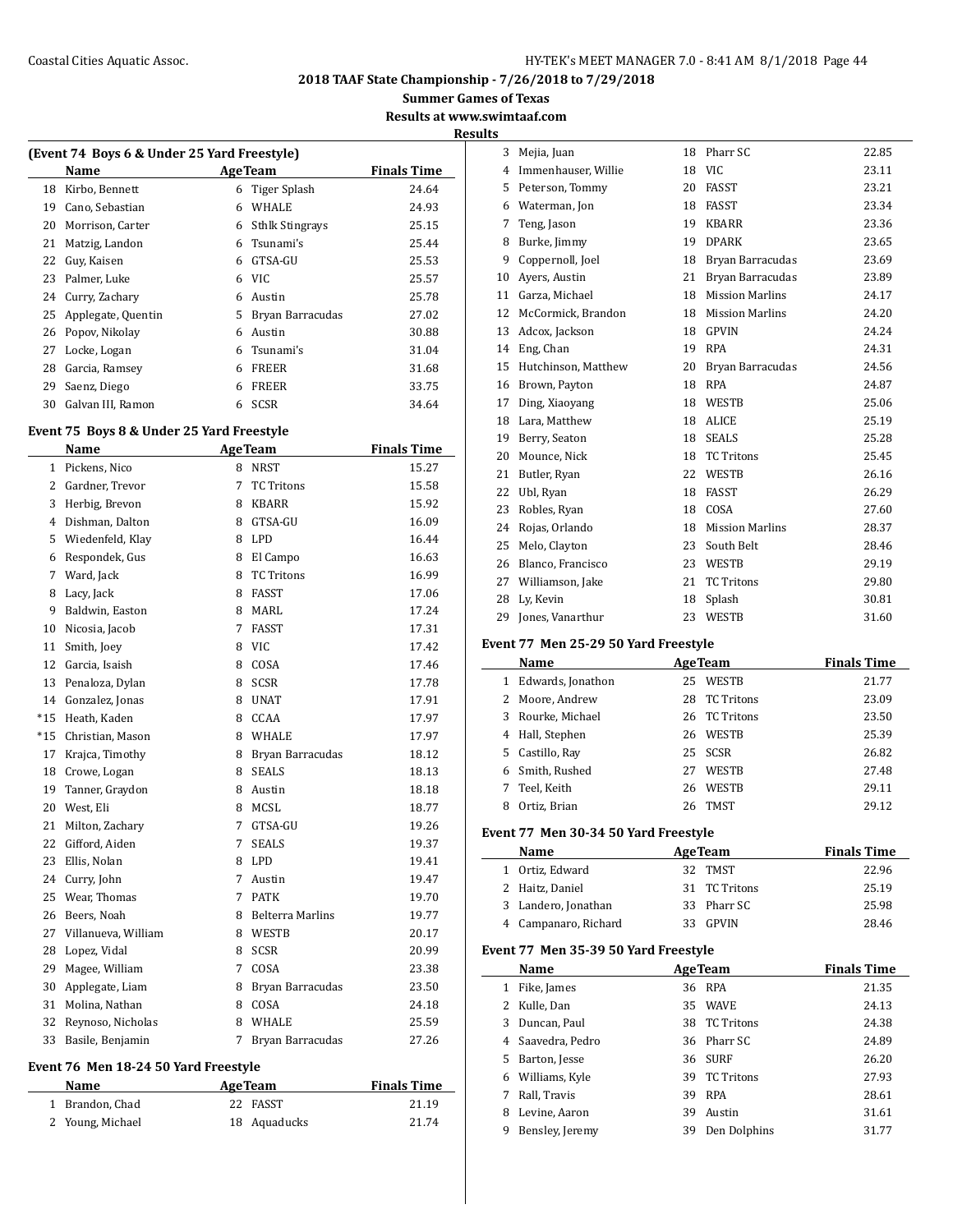**Name Age Team Finals Time** 

**Event 78 Men 70-74 50 Yard Freestyle**

**2018 TAAF State Championship - 7/26/2018 to 7/29/2018**

**Summer Games of Texas**

**Results at www.swimtaaf.com**

## **Results**

|              | (Event 77 Men 35-39 50 Yard Freestyle) |                 |                  |                    |
|--------------|----------------------------------------|-----------------|------------------|--------------------|
|              | Name                                   |                 | <b>Age Team</b>  | <b>Finals Time</b> |
|              | 10 Chaney, Jake                        |                 | 35 FM Blue Fins  | 32.03              |
|              | Event 78 Men 40-44 50 Yard Freestyle   |                 |                  |                    |
|              | Name                                   |                 | <b>AgeTeam</b>   | <b>Finals Time</b> |
| $\mathbf{1}$ | Colligan, Michael                      | 41              | <b>RST</b>       | 22.75              |
| 2            | Hantla, Marcus                         | 42              | Unattached       | 23.67              |
| 3            | Gulledge, Trey                         | 43              | FASST            | 25.38              |
|              | 4 Price, Steven                        |                 | 42 TC Tritons    | 27.23              |
|              | 5 Brimage, Steven                      |                 | 43 FM Blue Fins  | 27.66              |
|              | 6 Hovatter, Justin                     |                 | 44 Tiger Splash  | 28.05              |
|              | 7 Burrill, Austin                      |                 | 41 PAST          | 28.20              |
| 8            | Slimpin, Paul                          |                 | 44 LPD           | 29.65              |
| 9            | Lowack, Jay                            |                 | 42 TC Tritons    | 30.03              |
| 10           | MacNeil, Donnie                        |                 | 44 GTSA-GU       | 30.15              |
| 11           | Nielson, Chad                          |                 | 43 WAVE          | 32.32              |
| 12           | Morgan, Jason                          |                 | 41 GTSA-GU       | 32.44              |
| 13           | Travis, Brian                          | 43              | <b>DENT</b>      | 33.75              |
|              | 14 Graterol Sr., Edgard                |                 | 41 TC Tritons    | 36.28              |
|              |                                        |                 |                  |                    |
|              | Event 78 Men 45-49 50 Yard Freestyle   |                 |                  |                    |
|              | Name                                   |                 | <b>Age Team</b>  | <b>Finals Time</b> |
|              | 1 Kopp, Steve                          |                 | 48 ROCK          | 25.08              |
|              | 2 Brown, Russell                       |                 | 49 SEALS         | 26.95              |
| 3            | Richardson, SR, Brian                  |                 | 46 FM Blue Fins  | 28.25              |
| 4            | Jackson, Jeremy                        |                 | 45 FM Blue Fins  | 29.81              |
| 5            | Respondek, Todd                        |                 | 47 El Campo      | 30.38              |
|              | 6 Beaumont, Lee                        |                 | 49 COSA          | 32.31              |
| 7            | Brown, Scott                           | 47              | South Belt       | 48.99              |
|              | Event 78 Men 50-54 50 Yard Freestyle   |                 |                  |                    |
|              | Name                                   |                 | <b>AgeTeam</b>   | <b>Finals Time</b> |
|              | 1 Magerkurth, Craig                    |                 | 51 YMCA          | 25.71              |
|              | 2 Lenz, David                          |                 | 54 WAVE          | 26.27              |
| 3            | Johnson, Kenneth                       |                 | 53 TC Tritons    | 26.72              |
|              | 4 Leslie, Kevin                        |                 | 53 SEALS         | 27.81              |
| 5            | Scheurich, Joachim                     |                 | 51 FASST         | 28.84              |
| 6            | Hutchinson, Richard                    | 51              | Bryan Barracudas | 29.34              |
| 7            | Fairleigh, Thom                        | 51              | YMCA             | 30.41              |
| 8            | Adkins, Doug                           |                 | 51 TC Tritons    | 30.70              |
|              | Event 78 Men 55-59 50 Yard Freestyle   |                 |                  |                    |
|              | Name                                   |                 | <b>AgeTeam</b>   | <b>Finals Time</b> |
|              | 1 Wood, Steve                          |                 | 58 WFORD         | 23.51              |
|              | 2 Bray, Bob                            |                 | 56 FASST         | 28.87              |
|              | 3 Bludworth, Rocky                     |                 | 58 SEALS         | 31.41              |
|              |                                        |                 |                  |                    |
|              | Event 78 Men 60-64 50 Yard Freestyle   |                 |                  |                    |
|              | Name                                   |                 | <b>AgeTeam</b>   | <b>Finals Time</b> |
|              | 1 Kelly, Robert                        |                 | 64 South Belt    | 49.20              |
|              | Event 78 Men 65-69 50 Yard Freestyle   |                 |                  |                    |
|              |                                        |                 |                  | <b>Finals Time</b> |
|              | Name                                   | <b>Age Team</b> |                  |                    |

| $\mathbf{1}$ | Thatcher, Sanford                   |         |   | 74 FASST              | 44.03              |
|--------------|-------------------------------------|---------|---|-----------------------|--------------------|
|              | Event 79 Boys 8 & Under 100 Yard IM |         |   |                       |                    |
|              | Name                                |         |   | <b>AgeTeam</b>        | <b>Finals Time</b> |
|              | 1 Phillips, Marcus                  |         |   | 8 PAC!                | 1:36.26            |
|              | 45.20                               | 51.06   |   |                       |                    |
|              | 2 Stenning, Oliver                  |         |   | 8 FM Blue Fins        | 1:39.83            |
|              | 44.21                               | 55.62   |   |                       |                    |
|              | 3 Prescod, Isaac                    |         |   | 7 GTSA-GU             | 1:40.30            |
|              | 46.33                               | 53.97   |   |                       |                    |
|              | 4 Tanner, Graydon                   |         |   | 8 Austin              | 1:47.62            |
|              | 53.68                               | 53.94   |   |                       |                    |
|              | 5 Colligan, Gage                    |         |   | 8 RST                 | 1:50.13            |
|              | 53.50                               | 56.63   |   |                       |                    |
|              | 6 Brawner, Kyle                     |         |   | 7 SEALS               | 1:50.40            |
|              | 51.86                               | 58.54   |   |                       |                    |
| 7            | Johnson, Reese                      |         |   | 8 FB Bull Sharks      | 1:51.83            |
|              | 53.16                               | 58.67   |   |                       |                    |
|              | 8 Tomlinson, Aiden                  |         |   | 8 LJST                | 1:52.25            |
|              | 49.43                               | 1:02.82 |   |                       |                    |
|              | 9 Alvidrez, Karsen                  |         |   | 8 LPD                 | 1:54.73            |
|              | 55.21                               | 59.52   |   |                       |                    |
|              | 10 Stanley, Klein                   |         |   | 7 Current             | 2:02.28            |
|              | 1:00.13                             | 1:02.15 |   |                       |                    |
|              | 11 Colwell, Knox                    |         |   | 8 SFR                 | 2:10.69            |
|              | 1:06.73                             | 1:03.96 |   |                       |                    |
| 12           | Morris, Shaman                      |         |   | 7 LPD                 | 2:16.48            |
|              | 1:06.32                             | 1:10.16 |   |                       |                    |
|              | Nguyen, Ryan                        |         |   | 8 Splash              | D <sub>0</sub>     |
|              | Lemon, Kai                          |         | 8 | <b>FB Bull Sharks</b> | DQ                 |
|              |                                     |         |   |                       |                    |

## **Event 80 Men 18-24 100 Yard IM**

|    | Name               |       |    | <b>AgeTeam</b>         | <b>Finals Time</b> |
|----|--------------------|-------|----|------------------------|--------------------|
|    | 1 Young, Michael   |       |    | 18 Aquaducks           | 56.75              |
|    | 25.79              | 30.96 |    |                        |                    |
| 2  | Velasquez, Joseph  |       | 18 | Pharr SC               | 57.52              |
|    | 26.53              | 30.99 |    |                        |                    |
| 3  | Peterson, Tommy    |       | 20 | FASST                  | 58.83              |
|    | 27.10              | 31.73 |    |                        |                    |
| 4  | Teng, Jason        |       | 19 | <b>KBARR</b>           | 1:01.56            |
|    | 27.33              | 34.23 |    |                        |                    |
| 5. | Ayers, Austin      |       | 21 | Bryan Barracudas       | 1:01.77            |
|    | 28.20              | 33.57 |    |                        |                    |
| 6  | Alaniz, Anthony    |       | 20 | <b>TMST</b>            | 1:02.96            |
|    | 29.68              | 33.28 |    |                        |                    |
| 7  | Adcox, Jackson     |       | 18 | <b>GPVIN</b>           | 1:04.18            |
| 8  | McCormick, Brandon |       | 18 | <b>Mission Marlins</b> | 1:04.28            |
|    | 28.70              | 35.58 |    |                        |                    |
| 9  | Fattig, Brendan    |       | 18 | <b>LIST</b>            | 1:04.63            |
|    | 30.77              | 33.86 |    |                        |                    |
| 10 | Vasquez, Alfredo   |       | 18 | South Belt             | 1:07.70            |
|    | 31.12              | 36.58 |    |                        |                    |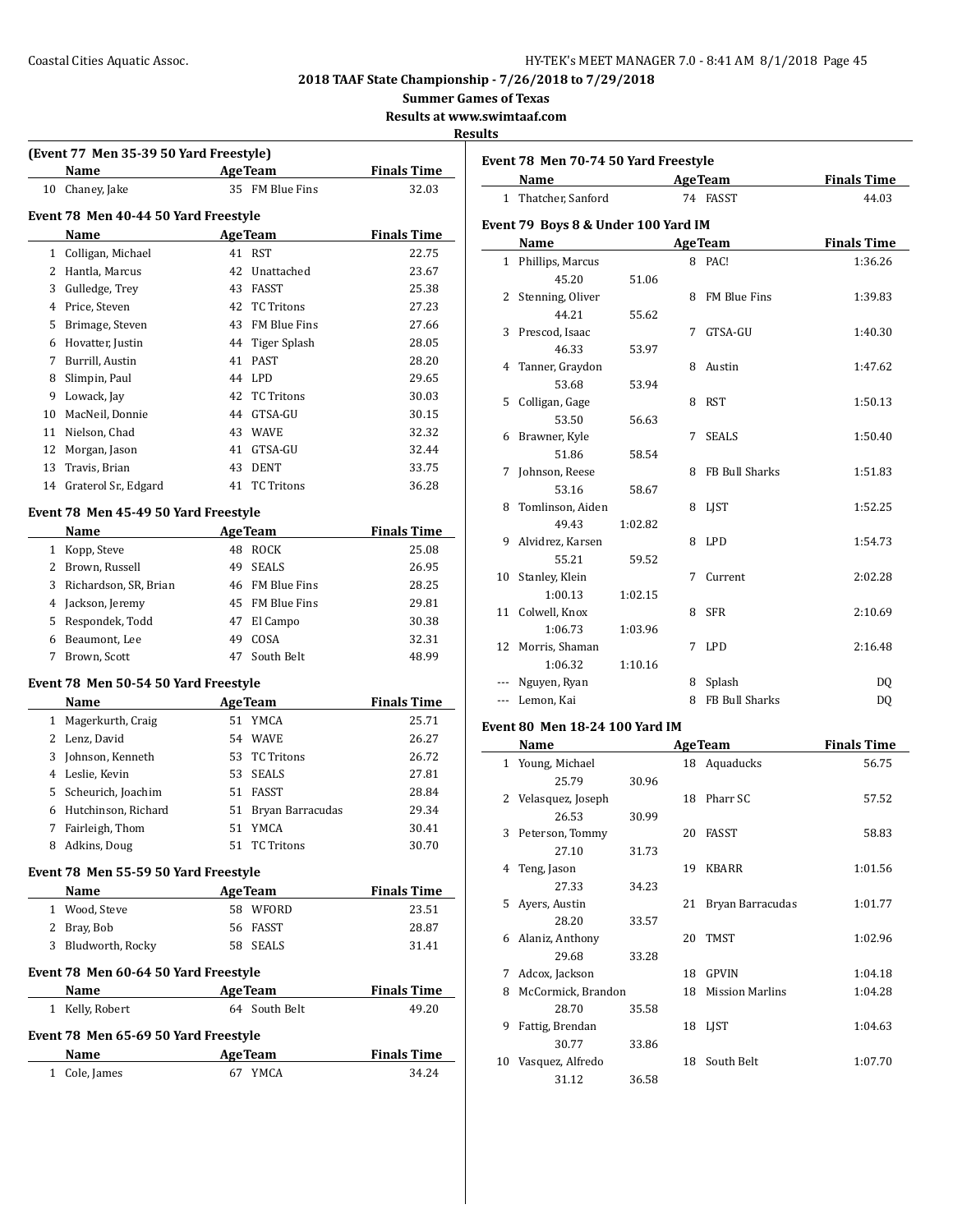**Summer Games of Texas**

**Results at www.swimtaaf.com**

**Resul** 

| (Event 80 Men 18-24 100 Yard IM) |                      |       |    |                   |                    |  |  |
|----------------------------------|----------------------|-------|----|-------------------|--------------------|--|--|
|                                  | Name                 |       |    | <b>AgeTeam</b>    | <b>Finals Time</b> |  |  |
|                                  | 11 Mounce, Nick      |       | 18 | <b>TC</b> Tritons | 1:09.23            |  |  |
|                                  | 31.35                | 37.88 |    |                   |                    |  |  |
|                                  | 12 Unerfusser, James |       |    | 18 Den Dolphins   | 1:10.94            |  |  |
|                                  | 31.92                | 39.02 |    |                   |                    |  |  |
| 13                               | Melo, Clayton        |       |    | 23 South Belt     | 1:18.17            |  |  |
|                                  | 37.00                | 41 17 |    |                   |                    |  |  |
|                                  |                      |       |    |                   |                    |  |  |

#### **Event 81 Men 25-29 100 Yard IM**

| Name                |       | <b>AgeTeam</b>     | <b>Finals Time</b> |
|---------------------|-------|--------------------|--------------------|
| Pullano, Jason<br>1 |       | <b>SEALS</b><br>25 | 58.43              |
| 28.12               | 30.31 |                    |                    |
| 2 Moore, Andrew     |       | TC Tritons<br>28.  | 59.03              |
| 27.28               | 31.75 |                    |                    |
| 3 Rourke, Michael   |       | 26 TC Tritons      | 1:02.54            |
| 27.89               | 34.65 |                    |                    |
| Castillo, Ray<br>4  |       | 25 SCSR            | 1:13.38            |
| 32.99               | 40.39 |                    |                    |

#### **Event 81 Men 30-34 100 Yard IM**

|              | Name               |       |     | <b>AgeTeam</b> | <b>Finals Time</b> |
|--------------|--------------------|-------|-----|----------------|--------------------|
| $\mathbf{1}$ | Ortiz, Edward      |       |     | 32 TMST        | 1:00.41            |
|              | 28.16              | 32.25 |     |                |                    |
| 2            | Howard, Landon     |       | 30- | South Belt     | 1:02.63            |
|              | 27.92              | 34.71 |     |                |                    |
| 3            | Williams, Matthew  |       | 30  | WFORD          | 1:07.55            |
|              | 30.44              | 37.11 |     |                |                    |
| 4            | Landero, Jonathan  |       | 33. | Pharr SC       | 1:08.33            |
|              | 33.08              | 35.25 |     |                |                    |
| 5            | Campanaro, Richard |       | 33  | <b>GPVIN</b>   | 1:15.33            |
|              | 36.71              | 38.62 |     |                |                    |
| 6            | Haitz, Daniel      |       |     | 31 TC Tritons  | 1:24.13            |
|              | 36.94              | 47.19 |     |                |                    |
| 7            | Hoodenpyle, Don    |       |     | 32 Austin      | 1:30.52            |
|              | 44.36              | 46.16 |     |                |                    |

#### **Event 81 Men 35-39 100 Yard IM**

|    | <b>Name</b>       |       | <b>AgeTeam</b> | <b>Finals Time</b> |
|----|-------------------|-------|----------------|--------------------|
|    | Fike, James       |       | 36 RPA         | 52.47              |
|    | 23.97             | 28.50 |                |                    |
|    | 2 Saavedra, Pedro |       | 36 Pharr SC    | 1:04.06            |
|    | 29.25             | 34.81 |                |                    |
| 3. | Fox, Kevin        |       | 39 SEALS       | 1:06.54            |
|    | 32.16             | 34.38 |                |                    |

#### **Event 82 Men 40-44 100 Yard IM**

| <b>Name</b>         | <b>AgeTeam</b> |               | <b>Finals Time</b> |
|---------------------|----------------|---------------|--------------------|
| Mauk, Derrick<br>1  |                | 41 South Belt | 1:03.00            |
| 27.33               | 35.67          |               |                    |
| 2 Colligan, Michael |                | 41 RST        | 1:04.11            |
| 29.41               | 34.70          |               |                    |
| 3 Poage, Mark       |                | 43 Tsunami's  | 1:18.58            |
| 35.41               | 43.17          |               |                    |
| Lowack, Jay<br>4    |                | 42 TC Tritons | 1:20.65            |
| 39.52               | 41.13          |               |                    |

| ults: |                                                                                                                                                                                                                               |       |                                |                                                                                                                                                                            |
|-------|-------------------------------------------------------------------------------------------------------------------------------------------------------------------------------------------------------------------------------|-------|--------------------------------|----------------------------------------------------------------------------------------------------------------------------------------------------------------------------|
|       | 5 Travis, Brian<br>45.34                                                                                                                                                                                                      | 47.99 | 43 DENT                        | 1:33.33                                                                                                                                                                    |
|       | <b>Event 82 Men 45-49 100 Yard IM</b>                                                                                                                                                                                         |       |                                |                                                                                                                                                                            |
|       | Name                                                                                                                                                                                                                          |       | <b>AgeTeam</b>                 | <b>Finals Time</b>                                                                                                                                                         |
|       | 1 Kopp, Steve                                                                                                                                                                                                                 |       | 48 ROCK                        | 1:08.85                                                                                                                                                                    |
|       | 32.68                                                                                                                                                                                                                         | 36.17 |                                |                                                                                                                                                                            |
|       | 2 Campbell, Greg                                                                                                                                                                                                              |       | 48 SEALS                       | 1:32.86                                                                                                                                                                    |
|       | 41.09                                                                                                                                                                                                                         | 51.77 |                                |                                                                                                                                                                            |
|       |                                                                                                                                                                                                                               |       |                                |                                                                                                                                                                            |
|       | <b>Event 82 Men 50-54 100 Yard IM</b>                                                                                                                                                                                         |       |                                |                                                                                                                                                                            |
|       | Name                                                                                                                                                                                                                          |       | <b>AgeTeam</b>                 | <b>Finals Time</b>                                                                                                                                                         |
|       | 1 Magerkurth, Craig                                                                                                                                                                                                           |       | 51 YMCA                        | 1:11.30                                                                                                                                                                    |
|       | 32.31                                                                                                                                                                                                                         | 38.99 |                                |                                                                                                                                                                            |
|       | 2 Lenz, David                                                                                                                                                                                                                 |       | 54 WAVE                        | 1:11.57                                                                                                                                                                    |
|       | 34.67                                                                                                                                                                                                                         | 36.90 |                                |                                                                                                                                                                            |
|       | 3 Johnson, Kenneth                                                                                                                                                                                                            |       | 53 TC Tritons                  | 1:12.87                                                                                                                                                                    |
|       | 32.95                                                                                                                                                                                                                         | 39.92 |                                |                                                                                                                                                                            |
|       | 4 Leslie, Kevin                                                                                                                                                                                                               |       | 53 SEALS                       | 1:13.31                                                                                                                                                                    |
|       | 33.49<br>5 Adkins, Doug                                                                                                                                                                                                       | 39.82 |                                |                                                                                                                                                                            |
|       |                                                                                                                                                                                                                               |       | 51 TC Tritons                  | 1:39.58                                                                                                                                                                    |
|       | 46.93                                                                                                                                                                                                                         | 52.65 |                                |                                                                                                                                                                            |
|       | <b>Event 82 Men 55-59 100 Yard IM</b>                                                                                                                                                                                         |       |                                |                                                                                                                                                                            |
|       | Name and the same state of the state of the state of the state of the state of the state of the state of the state of the state of the state of the state of the state of the state of the state of the state of the state of |       | <b>AgeTeam</b>                 | <b>Finals Time</b>                                                                                                                                                         |
|       | 1 Wood, Steve                                                                                                                                                                                                                 |       | 58 WFORD                       | 59.17                                                                                                                                                                      |
|       | 26.86                                                                                                                                                                                                                         | 32.31 |                                |                                                                                                                                                                            |
|       |                                                                                                                                                                                                                               |       |                                |                                                                                                                                                                            |
|       | 2 Bludworth, Rocky<br>41.29<br><b>Event 82 Men 65-69 100 Yard IM</b>                                                                                                                                                          | 46.68 | 58 SEALS                       |                                                                                                                                                                            |
|       | Name AgeTeam                                                                                                                                                                                                                  |       |                                |                                                                                                                                                                            |
|       | 1 Cole, James                                                                                                                                                                                                                 |       | 67 YMCA                        |                                                                                                                                                                            |
|       | 42.19                                                                                                                                                                                                                         | 55.97 |                                |                                                                                                                                                                            |
|       | <b>Event 82 Men 70-74 100 Yard IM</b>                                                                                                                                                                                         |       |                                |                                                                                                                                                                            |
|       | Name <u>__________</u>                                                                                                                                                                                                        |       | <b>AgeTeam</b>                 |                                                                                                                                                                            |
|       | 1 Thatcher, Sanford                                                                                                                                                                                                           |       | 74 FASST                       |                                                                                                                                                                            |
|       | 52.26                                                                                                                                                                                                                         | 58.82 |                                |                                                                                                                                                                            |
|       |                                                                                                                                                                                                                               |       |                                |                                                                                                                                                                            |
|       | Event 83 Men 18-24 200 Yard Freestyle                                                                                                                                                                                         |       |                                |                                                                                                                                                                            |
| 1     | <b>Name</b>                                                                                                                                                                                                                   |       | <b>AgeTeam</b><br>18 Aquaducks |                                                                                                                                                                            |
|       | Young, Michael<br>23.90                                                                                                                                                                                                       | 27.26 | 28.07                          | 28.24                                                                                                                                                                      |
| 2     |                                                                                                                                                                                                                               |       | 18 Bryan Barracudas            |                                                                                                                                                                            |
|       | Coppernoll, Joel<br>24.97                                                                                                                                                                                                     | 27.09 | 28.68                          | 29.09                                                                                                                                                                      |
| 3     | Burke, Jimmy                                                                                                                                                                                                                  |       |                                |                                                                                                                                                                            |
|       | 25.83                                                                                                                                                                                                                         | 28.46 | 19 DPARK<br>30.16              | 30.00                                                                                                                                                                      |
| 4     |                                                                                                                                                                                                                               |       | 19 Pharr SC                    |                                                                                                                                                                            |
|       | Velasquez, Joshua<br>27.21                                                                                                                                                                                                    | 31.43 | 33.27                          | 31.42                                                                                                                                                                      |
| 5     | Rojas, Orlando                                                                                                                                                                                                                |       | 18 Mission Marlins             |                                                                                                                                                                            |
|       | 32.89                                                                                                                                                                                                                         | 35.83 | 37.93                          | 34.89                                                                                                                                                                      |
| 6     | Unerfusser, James                                                                                                                                                                                                             |       | 18 Den Dolphins                |                                                                                                                                                                            |
|       | 32.12                                                                                                                                                                                                                         | 34.81 | 37.51                          | 1:27.97<br><b>Finals Time</b><br>1:38.16<br><b>Finals Time</b><br>1:51.08<br><b>Finals Time</b><br>1:47.47<br>1:49.83<br>1:54.45<br>2:03.33<br>2:21.54<br>2:21.94<br>37.50 |
| 7     | Mounce, Nick                                                                                                                                                                                                                  |       | 18 TC Tritons                  |                                                                                                                                                                            |
|       | 32.23                                                                                                                                                                                                                         | 36.25 | 37.39                          | 37.58                                                                                                                                                                      |
| 8     | Ly, Kevin                                                                                                                                                                                                                     |       | 18 Splash                      | 2:23.45<br>2:36.53                                                                                                                                                         |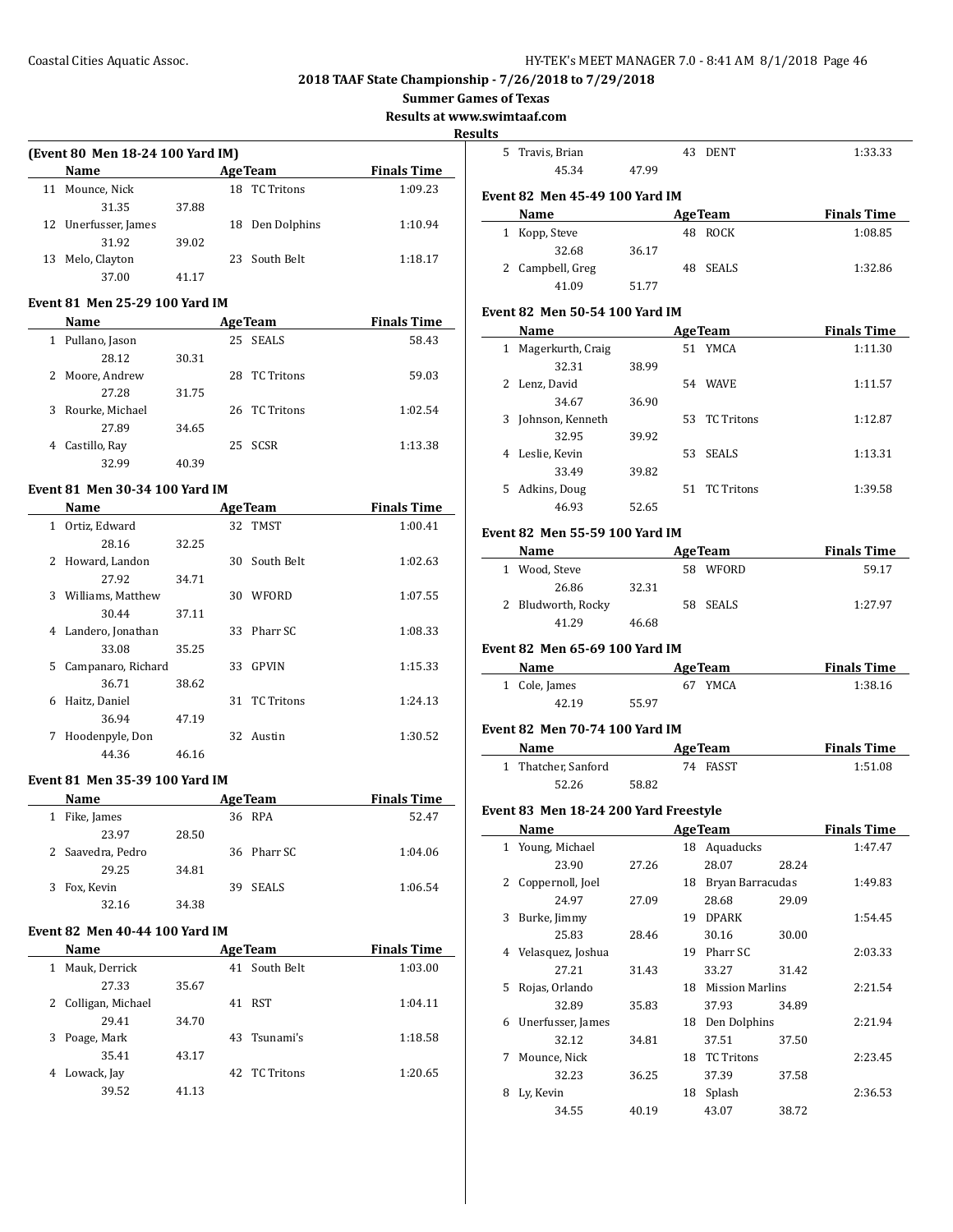**Summer Games of Texas**

**Results at www.swimtaaf.com**

**Results**

|          | Name                                                              |       |                        |       | <b>Example 2 Age Team Property Property Property Property Property Property Property Property Property Property Property Property Property Property Property Property Property Property Pr</b>            |
|----------|-------------------------------------------------------------------|-------|------------------------|-------|-----------------------------------------------------------------------------------------------------------------------------------------------------------------------------------------------------------|
|          | 1 Rourke, Michael                                                 |       | 26 TC Tritons          |       | 2:23.33                                                                                                                                                                                                   |
|          | 32.28                                                             | 36.46 | 36.93                  | 37.66 |                                                                                                                                                                                                           |
|          | 2 Moore, Andrew                                                   |       | 28 TC Tritons          |       | 2:31.00                                                                                                                                                                                                   |
|          | 34.46                                                             | 38.39 | 38.43                  | 39.72 |                                                                                                                                                                                                           |
|          | --- Pham, Minh                                                    |       | 27 WAVE                |       | DQ                                                                                                                                                                                                        |
|          | Event 83 Men 30-34 200 Yard Freestyle                             |       |                        |       |                                                                                                                                                                                                           |
|          | Name AgeTeam Finals Time                                          |       |                        |       |                                                                                                                                                                                                           |
|          | 1 Rucker, Christopher                                             |       | 31 BORNE               |       | 2:09.17                                                                                                                                                                                                   |
|          | 26.87                                                             | 31.59 | 34.38                  | 36.33 |                                                                                                                                                                                                           |
|          | 2 Haitz, Daniel                                                   |       | 31 TC Tritons          |       | 2:55.66                                                                                                                                                                                                   |
|          | 34.38                                                             | 41.09 | 49.67                  | 50.52 |                                                                                                                                                                                                           |
|          | --- Hoodenpyle, Don                                               |       | 32 Austin              |       | 3:17.49                                                                                                                                                                                                   |
|          | 44.25                                                             | 42.64 | 23.35 1:27.25          |       |                                                                                                                                                                                                           |
|          | Event 83 Men 35-39 200 Yard Freestyle                             |       |                        |       |                                                                                                                                                                                                           |
|          | Name AgeTeam Finals Time                                          |       |                        |       |                                                                                                                                                                                                           |
|          | 1 Fike, James                                                     |       | 36 RPA                 |       | 1:47.88                                                                                                                                                                                                   |
|          | 25.75                                                             | 27.80 | 27.87                  | 26.46 |                                                                                                                                                                                                           |
|          | Event 83 Men 40-44 200 Yard Freestyle                             |       |                        |       |                                                                                                                                                                                                           |
|          | Name AgeTeam Finals Time                                          |       |                        |       |                                                                                                                                                                                                           |
|          | 1 Lowack, Jay                                                     |       | 42 TC Tritons          |       | 2:28.40                                                                                                                                                                                                   |
|          | 34.09 37.98                                                       |       | 39.04                  | 37.29 |                                                                                                                                                                                                           |
|          |                                                                   |       |                        |       |                                                                                                                                                                                                           |
|          | 2 Kennan, Jed                                                     |       | 43 McAllen             |       | 2:35.94                                                                                                                                                                                                   |
|          | 32.98                                                             | 39.36 | 43.54                  | 40.06 |                                                                                                                                                                                                           |
|          |                                                                   |       |                        |       |                                                                                                                                                                                                           |
|          | Event 83 Men 45-49 200 Yard Freestyle<br>Name AgeTeam Finals Time |       |                        |       |                                                                                                                                                                                                           |
|          | 1 Beaumont, Lee                                                   |       | 49 COSA                |       | 2:51.25                                                                                                                                                                                                   |
|          | 38.28                                                             | 42.37 | 45.33                  | 45.27 |                                                                                                                                                                                                           |
|          | Event 83 Men 50-54 200 Yard Freestyle                             |       |                        |       |                                                                                                                                                                                                           |
|          |                                                                   |       |                        |       |                                                                                                                                                                                                           |
|          | <b>Name</b>                                                       |       | 53 SEALS               |       | <b>Example 2 Age Team Property Property Property Property Property Property Property Property Property Property Property Property Property Property Property Property Property Property Pr</b><br>2:29.74 |
|          | 1 Leslie, Kevin<br>33.31                                          | 38.09 | 39.72                  | 38.62 |                                                                                                                                                                                                           |
|          |                                                                   |       | 51 YMCA                |       | 2:29.91                                                                                                                                                                                                   |
|          | 2 Fairleigh, Thom<br>33.87                                        |       | 39.06                  | 39.13 |                                                                                                                                                                                                           |
|          |                                                                   | 37.85 |                        |       | 3:12.21                                                                                                                                                                                                   |
| 3        | Adkins, Doug                                                      |       | 51 TC Tritons          |       |                                                                                                                                                                                                           |
| $\cdots$ | 39.06<br>Johnson, Kenneth                                         | 47.63 | 53.25<br>53 TC Tritons | 52.27 | DQ                                                                                                                                                                                                        |
|          |                                                                   |       |                        |       |                                                                                                                                                                                                           |
|          | Event 83 Men 55-59 200 Yard Freestyle<br>Name                     |       | <b>AgeTeam</b>         |       |                                                                                                                                                                                                           |
|          |                                                                   |       |                        |       | <b>Finals Time</b><br>3:17.54                                                                                                                                                                             |
|          | 1 Medigovich, Robert<br>40.72                                     | 50.44 | 55 FASST<br>53.07      | 53.31 |                                                                                                                                                                                                           |
|          | Event 83 Men 70-74 200 Yard Freestyle                             |       |                        |       |                                                                                                                                                                                                           |
|          | Name                                                              |       | <b>AgeTeam</b>         |       | <b>Finals Time</b>                                                                                                                                                                                        |
|          | 1 Thatcher, Sanford                                               |       | 74 FASST               |       | 3:51.86                                                                                                                                                                                                   |

|                | Team                   |       | Relay                |                          | <b>Finals Time</b> |
|----------------|------------------------|-------|----------------------|--------------------------|--------------------|
| $\mathbf{1}$   | FASST                  |       | A                    |                          | 1:34.96            |
|                | 1) Arangalla, Sanuka 6 |       |                      | 2) Goodwin, Jonah 5      |                    |
|                | 3) Means, Hunter 6     |       |                      | 4) Boyle, Matthew 6      |                    |
|                | 25.74                  | 23.34 | 30.38                | 15.50                    |                    |
| $\overline{2}$ | <b>TC Tritons</b>      |       | A                    |                          | 1:39.23            |
|                | 1) Srivastava, Akul 6  |       |                      | 2) Srivastava, Aarav 6   |                    |
|                | 3) Archer, Dylan 6     |       |                      | 4) Duncan, Oakley 6      |                    |
|                | 28.81                  | 14.74 | 30.01                | 25.67                    |                    |
|                | $3$ VIC                |       | A                    |                          | 1:43.91            |
|                | 1) Palmer, Luke 6      |       |                      | 2) Muehlstein, Aiden 6   |                    |
|                | 3) Smith, Charlie 6    |       |                      | 4) Ralston, Chayson 6    |                    |
|                | 27.52                  | 30.56 | 23.99                | 21.84                    |                    |
| 4              | GTSA-GU                |       | A                    |                          | 1:45.04            |
|                | 1) Guy, Kaisen 6       |       | 2) Gilby, Lucas 6    |                          |                    |
|                | 3) Neireiter, Anakin 6 |       |                      | 4) MacNeil, Cooper 6     |                    |
|                | 32.11                  | 18.96 | 31.63                | 22.34                    |                    |
| 5              | Stingrays              |       | A                    |                          | 1:48.56            |
|                | 1) Patterson, Bradyn 6 |       |                      | 2) Southwell, Colton 6   |                    |
|                | 3) Lenzini, Jacob 5    |       | 4) Reeves, Bode 6    |                          |                    |
|                | 32.62                  |       |                      | 22.93                    |                    |
|                | 6 Tiger Splash         |       | A                    |                          | 1:54.53            |
|                | 1) Wingrin, Noah 5     |       |                      | 2) Stinson, Michael 6    |                    |
|                | 3) Kreuz, Preston 5    |       | 4) Kirbo, Bennett 6  |                          |                    |
|                |                        |       | 52.71                |                          |                    |
|                | 7 PAC!                 |       | A                    |                          | 1:54.99            |
|                | 1) Stahl, Zane 6       |       |                      | 2) Hernandez, Levi 6     |                    |
|                | 3) Rogers, Timothy 4   |       |                      | 4) Rogers, Nathaniel 6   |                    |
|                | 31.83                  | 26.38 | 31.00                | 25.78                    |                    |
|                | 8 FASST                |       | B                    |                          | 1:58.58            |
|                | 1) Wilkerson, Ian 5    |       |                      | 2) Frost, Benjamin 5     |                    |
|                | 3) Silverman, Lane 6   |       |                      | 4) Millar, Maxwell 6     |                    |
|                |                        |       | 56.77                |                          |                    |
|                | 9 WHALE                |       | A                    |                          | 2:14.22            |
|                |                        |       |                      |                          |                    |
|                | 1) Cano, Sebastian 6   |       |                      | 2) Lightfoot, Stockton 5 |                    |
|                | 3) Thomsen, Jacob 6    |       | 4) Tolleson, Zane 6  |                          |                    |
|                |                        |       | 1:04.07              |                          |                    |
| 10             | Tsunami's              |       | A                    |                          | 2:18.75            |
|                | 1) Harris, Ryan 6      |       | 2) Matzig, Luke 6    |                          |                    |
|                | 3) Locke, Logan 6      |       |                      | 4) Matzig, Landon 6      |                    |
|                | 25.94                  | 55.62 | 27.47                | 29.72                    |                    |
| 11             | FM Blue Fins           |       | B                    |                          | 2:52.68            |
|                | 1) Potter, Jameson 4   |       |                      | 2) Schmidt, Bastian 6    |                    |
|                | 3) Waloski, Jackson 5  |       | 4) Chaney, Elliott 4 |                          |                    |
|                |                        |       | 1:33.56              |                          |                    |

# **Event 85 Boys 8 & Under 100 Yard Freestyle Relay**

| Team                 |       | Relav               |       | <b>Finals Time</b> |
|----------------------|-------|---------------------|-------|--------------------|
| <b>FASST</b>         |       | A                   |       | 1:10.11            |
| 1) Nicosia, Jacob 7  |       | 2) Bakian, Jake 8   |       |                    |
| 3) Beaird, David 7   |       | 4) Lacy, Jack 8     |       |                    |
| 17.41                | 19.80 | 16.64               | 16.26 |                    |
| 2 TC Tritons         |       | A                   |       | 1:10.80            |
| 1) Gardner, Trevor 7 |       | 2) Ward, Jack 8     |       |                    |
| 3) Lowack, James 8   |       | 4) Cashon, Landry 7 |       |                    |
| 16.14                | 16.44 | 19.43               | 18.79 |                    |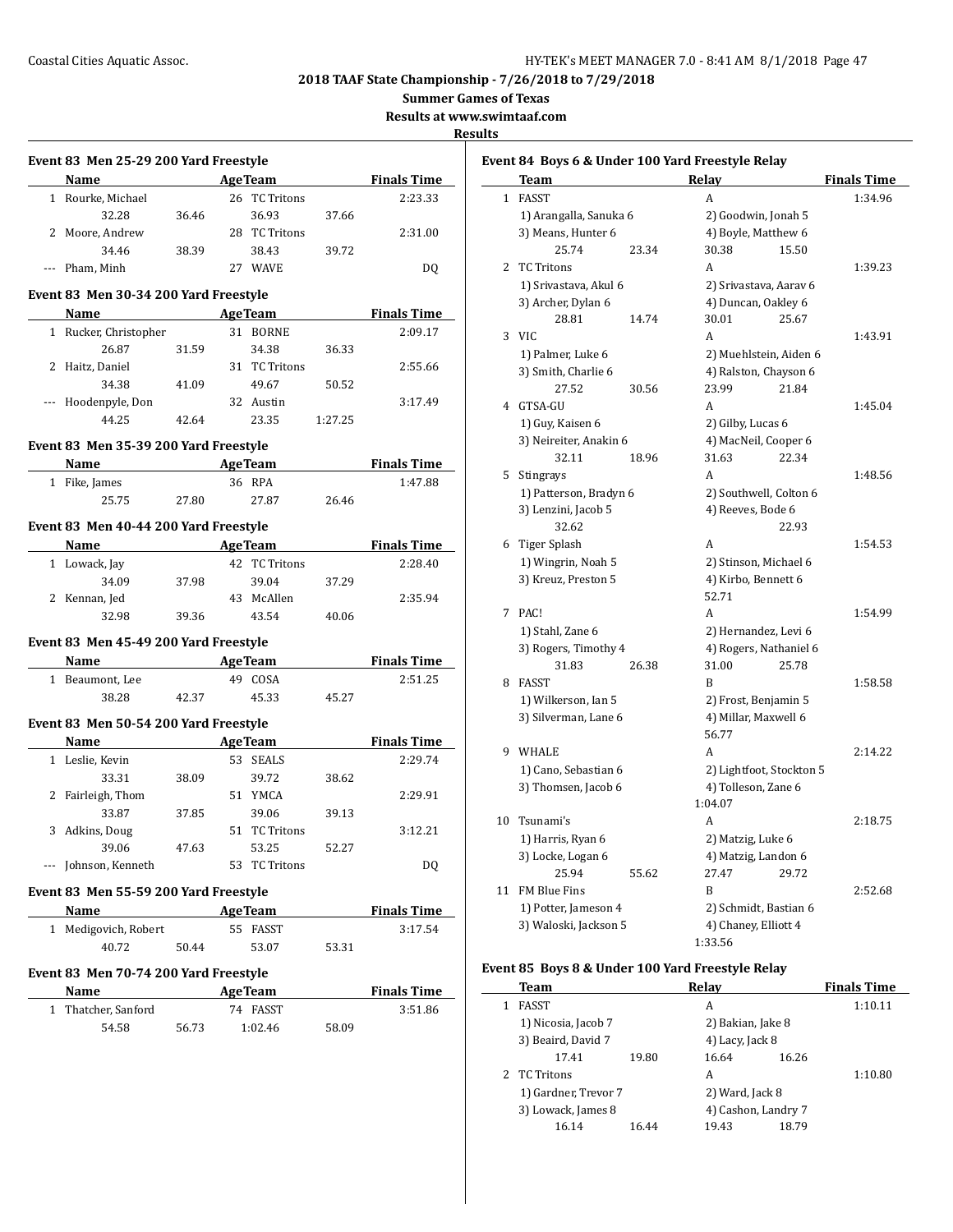**Summer Games of Texas**

**Results at www.swimtaaf.com**

#### **Results**

 $\overline{\phantom{a}}$ 

| (Event 85 Boys 8 & Under 100 Yard Freestyle Relay) |                                  |       |                             |       |                    |  |
|----------------------------------------------------|----------------------------------|-------|-----------------------------|-------|--------------------|--|
|                                                    | Team                             |       | Relay                       |       | <b>Finals Time</b> |  |
| 3                                                  | LJST                             |       | A                           |       | 1:14.16            |  |
|                                                    | 1) White, Cole 8                 |       | 2) Ermel, Bryce 7           |       |                    |  |
|                                                    | 3) Parker, Jiles 7               |       | 4) Tomlinson, Aiden 8       |       |                    |  |
|                                                    | 16.78                            | 21.53 | 17.96                       | 17.89 |                    |  |
|                                                    | 4 LPD                            |       | A                           |       | 1:17.45            |  |
|                                                    | 1) Shamblin, Jackson 8           |       | 2) Ortega, Nathan 8         |       |                    |  |
|                                                    | 3) Westbrook, Joshua 8           |       | 4) Wiedenfeld, Klay 8       |       |                    |  |
|                                                    | 22.36                            | 19.11 | 21.18                       | 14.80 |                    |  |
| 5                                                  | GTSA-GU                          |       | A                           |       | 1:18.14            |  |
|                                                    | 1) Buchanan, Graham 8            |       | 2) Prescod, Isaac 7         |       |                    |  |
|                                                    | 3) Tortorice, Elliot 8           |       | 4) Fontenot, Kevon 8        |       |                    |  |
|                                                    | 21.00                            | 17.92 | 19.91                       | 19.31 |                    |  |
| 6                                                  | FASST                            |       | B                           |       | 1:20.60            |  |
|                                                    | 1) Bose, Ishaan 8                |       | 2) Ballew, Kaleb 7          |       |                    |  |
|                                                    | 3) Buchanan, Trey 8              |       | 4) Heimbuch, Dawson 7       |       |                    |  |
|                                                    | 20.52                            | 20.95 | 20.85                       | 18.28 |                    |  |
| 7                                                  | WFORD                            |       | A                           |       | 1:23.55            |  |
|                                                    | 1) Gentry, Maxwell 7             |       | 2) Lane, Corbin 7           |       |                    |  |
|                                                    | 3) Fisher, Brayden 7             |       | 4) Goff, Carson 8           |       |                    |  |
|                                                    | 9.90                             | 35.12 | 20.38                       | 18.15 |                    |  |
|                                                    | 8 FM Blue Fins                   |       | A                           |       | 1:29.54            |  |
|                                                    | 1) Rudolph, Tanner 8             |       | 2) Quick, Christian 8       |       |                    |  |
|                                                    | 3) Stephens, Jonathan 8          |       | 4) Williams, Makai 8        |       |                    |  |
|                                                    | 23.51                            | 23.56 | 23.96                       | 18.51 |                    |  |
| 9                                                  | Tiger Splash                     |       | A                           |       | 1:30.18            |  |
|                                                    | 1) Osterhues, Max 8              |       | 2) Portewig, Sebastian 7    |       |                    |  |
|                                                    | 3) Sullivan, Liam 8              |       | 4) Lee, Ryan 8              |       |                    |  |
|                                                    | 22.19                            | 21.59 | 24.18                       | 22.22 |                    |  |
| 10                                                 | FASST                            |       | C                           |       | 1:30.60            |  |
|                                                    | 1) Franklin, Evan 8              |       | 2) Cormican, Finn 8         |       |                    |  |
|                                                    | 3) McReynolds, Owen 8            |       | 4) Van Sickle, Hudson 8     |       |                    |  |
|                                                    | 23.00                            | 21.88 | 22.82                       | 22.90 |                    |  |
| 11                                                 | <b>SCSR</b>                      |       | A                           |       | 1:31.32            |  |
|                                                    | 1) Galvan III, Ramon 6           |       | 2) Hinojosa, Roberto 8      |       |                    |  |
|                                                    | 3) Lopez, Vidal 8                |       | 4) Penaloza, Dylan 8        |       |                    |  |
|                                                    | 35.83                            | 16.95 | 21.94                       | 16.60 |                    |  |
| 12                                                 | WAVE                             |       | A                           |       | 1:32.14            |  |
|                                                    |                                  |       |                             |       |                    |  |
|                                                    | 1) Paxton, Mackay 7              |       | 2) McKinlay, Eli 8          |       |                    |  |
|                                                    | 3) Strategier, Parker 7<br>20.31 |       | 4) Kulle, Joshua 7<br>29.09 | 18.89 |                    |  |
|                                                    |                                  | 23.85 |                             |       |                    |  |
| 13                                                 | <b>TC Tritons</b>                |       | B                           |       | 1:32.44            |  |
|                                                    | 1) Tennison, Torin 8             |       | 2) Lawson, Luke 7           |       |                    |  |
|                                                    | 3) Odum, Collin 7                |       | 4) Spears, Samuel 7         |       |                    |  |
|                                                    | 21.12                            | 23.27 | 26.00                       | 22.05 |                    |  |
|                                                    | 14 VIC                           |       | A                           |       | 1:33.24            |  |
|                                                    | 1) Greene, Cole 8                |       | 2) Villarreal, Braylon 7    |       |                    |  |
|                                                    | 3) Werner, Levi 7                |       | 4) Ralston, Brennon 8       |       |                    |  |
|                                                    | 23.40                            |       |                             | 18.37 |                    |  |
| 15                                                 | <b>ALICE</b>                     |       | A                           |       | 1:38.09            |  |
|                                                    | 1) Olivarez, Maxx 7              |       | 2) Aguilar, Abraham 7       |       |                    |  |
|                                                    | 3) Riley, Kolt 7                 |       | 4) Flores, Nathan 8         |       |                    |  |
|                                                    | 27.52                            | 22.13 | 21.51                       | 26.93 |                    |  |

| --- | Austin                | А                     | DO  |
|-----|-----------------------|-----------------------|-----|
|     | 1) Levine, Jaden 7    | 2) Feinstein, Ruben 6 |     |
|     | 3) Sheeks, Gavin 7    | 4) Grigsby, Travis 6  |     |
| $-$ | MARI.                 | в                     | DO. |
|     | 1) Brown, Keeghan 8   | 2) Tunnell, Thomas 7  |     |
|     | 3) Tunnell, Matthew 7 | 4) Young, Caleb 7     |     |

# **Event 86 Men 18 & Over 200 Yard Freestyle Relay**

|              | Team                      |       | Turu Freestyle Relay<br><u>Relay</u> |       | <u>Finals Time</u> |
|--------------|---------------------------|-------|--------------------------------------|-------|--------------------|
| $\mathbf{1}$ | <b>FASST</b>              |       | А                                    |       | 1:31.88            |
|              | 1) Waterman, Jon 18       |       | 2) Ubl, Ryan 18                      |       |                    |
|              | 3) Peterson, Tommy 20     |       | 4) Brandon, Chad 22                  |       |                    |
|              | 23.21                     | 25.21 | 22.71                                | 20.75 |                    |
| 2            | Pharr SC                  |       | A                                    |       | 1:33.30            |
|              | 1) Velasquez, Joshua 19   |       | 2) Saavedra, Pedro 36                |       |                    |
|              | 3) Velasquez, Joseph 18   |       | 4) Mejia, Juan 18                    |       |                    |
|              | 23.15                     | 24.85 | 22.65                                | 22.65 |                    |
| 3            | <b>TC Tritons</b>         |       | A                                    |       | 1:35.32            |
|              | 1) Moore, Andrew 28       |       | 2) Rourke, Michael 26                |       |                    |
|              | 3) Duncan, Paul 38        |       | 4) Mounce, Nick 18                   |       |                    |
|              | 22.94                     | 23.32 | 23.66                                | 25.40 |                    |
| 4            | WESTB                     |       | A                                    |       | 1:36.11            |
|              | 1) Ding, Xiaoyang 18      |       | 2) Hall, Stephen 26                  |       |                    |
|              | 3) Smith, Rushed 27       |       | 4) Stevens, Skyler 20                |       |                    |
|              | 24.43                     | 24.14 | 26.35                                | 21.19 |                    |
| 5            | <b>RPA</b>                |       | A                                    |       | 1:38.29            |
|              | 1) Zink, Scott 46         |       | 2) Fike, James 36                    |       |                    |
|              | 3) Blacklock, David 35    |       | 4) Bannerot, Alex 45                 |       |                    |
|              | 25.07                     | 28.62 | 23.52                                | 21.08 |                    |
| 6            | Bryan Barracudas          |       | A                                    |       | 1:41.05            |
|              | 1) Coppernoll, Joel 18    |       | 2) Hutchinson, Matthew 20            |       |                    |
|              | 3) Hutchinson, Richard 51 |       | 4) Ayers, Austin 21                  |       |                    |
|              | 24.68                     | 28.24 | 23.86                                | 24.27 |                    |
| 7            | South Belt                |       | A                                    |       | 1:44.98            |
|              | 1) Melo, Clayton 23       |       | 2) Howard, Landon 30                 |       |                    |
|              | 3) Vasquez, Alfredo 18    |       | 4) Castillo, Marco 19                |       |                    |
|              | 24.34                     | 25.60 | 28.36                                | 26.68 |                    |
| 8            | <b>TC Tritons</b>         |       | B                                    |       | 1:50.48            |
|              | 1) Haitz, Daniel 31       |       | 2) Price, Steven 42                  |       |                    |
|              | 3) Johnson, Kenneth 53    |       | 4) Williamson, Jake 21               |       |                    |
|              | 27.75                     | 27.02 | 26.65                                | 29.06 |                    |
| 9            | <b>SEALS</b>              |       | A                                    |       | 1:52.16            |
|              | 1) Pullano, Jason 25      |       | 2) Campbell, Greg 48                 |       |                    |
|              | 3) Fox, Kevin 39          |       | 4) Berry, Seaton 18                  |       |                    |
|              | 25.07                     | 35.24 | 27.21                                | 24.64 |                    |
| 10           | <b>WAVE</b>               |       | A                                    |       | 1:53.16            |
|              | 1) Kulle, Dan 35          |       | 2) Nielson, Chad 43                  |       |                    |
|              | 3) Lenz, David 54         |       | 4) Pham, Minh 27                     |       |                    |
|              | 26.11                     | 31.79 | 31.44                                | 23.82 |                    |
| 11           | <b>WESTB</b>              |       | B                                    |       | 1:55.54            |
|              | 1) Blanco, Francisco 23   |       | 2) Jones, Vanarthur 23               |       |                    |
|              | 3) Butler, Ryan 22        |       | 4) Teel, Keith 26                    |       |                    |
|              | 27.39                     | 30.50 | 29.09                                | 28.56 |                    |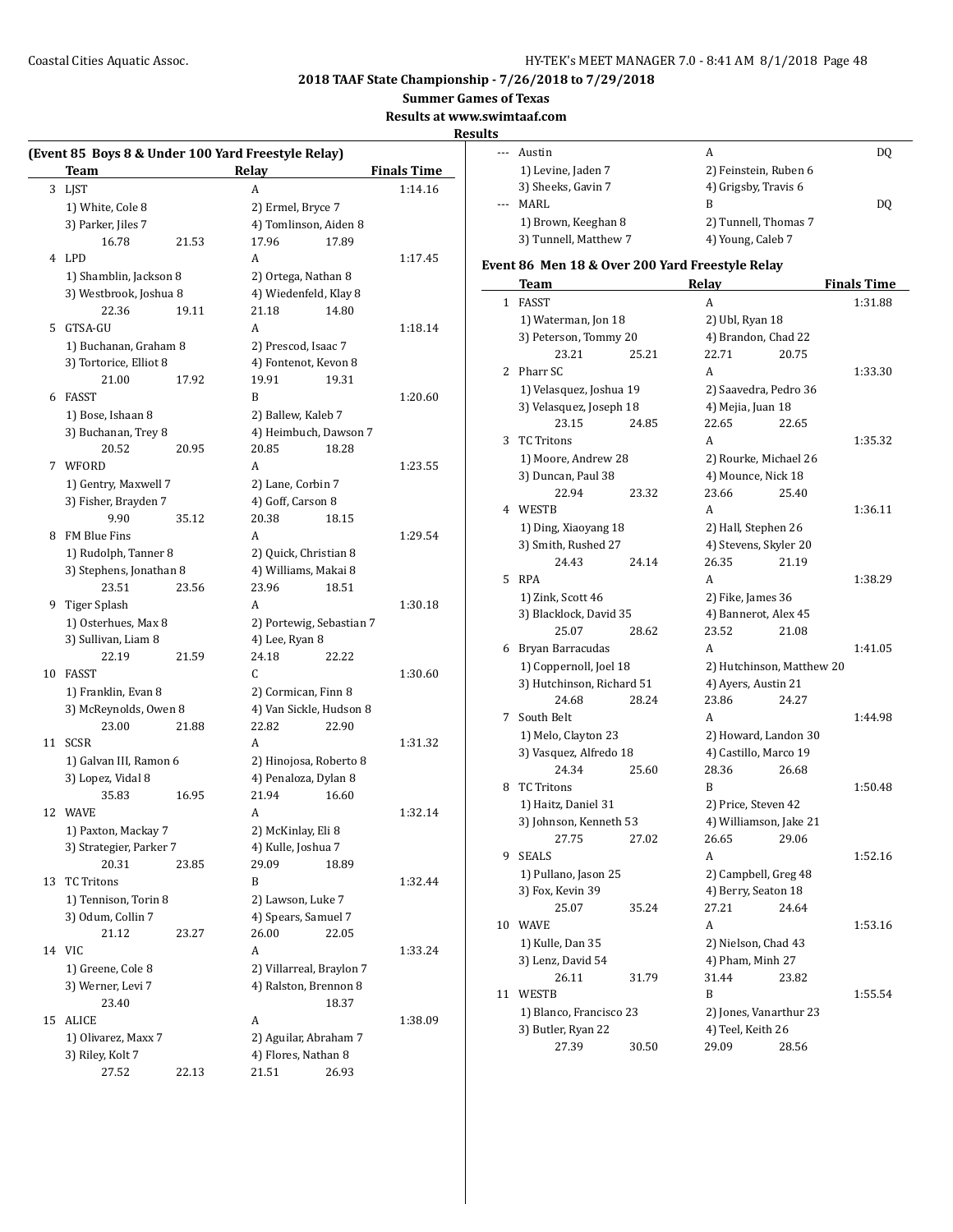$\overline{a}$ 

**2018 TAAF State Championship - 7/26/2018 to 7/29/2018**

**Summer Games of Texas**

**Results at www.swimtaaf.com**

#### **Results**

| (Event 86 Men 18 & Over 200 Yard Freestyle Relay) |                                            |       |                          |                            |                    |  |  |
|---------------------------------------------------|--------------------------------------------|-------|--------------------------|----------------------------|--------------------|--|--|
|                                                   | Team                                       |       | Relav                    |                            | <b>Finals Time</b> |  |  |
| 12                                                | <b>FASST</b>                               |       | B                        |                            | 2:01.96            |  |  |
|                                                   | 1) Gulledge, Trey 43                       |       |                          | 2) Bray, Bob 56            |                    |  |  |
|                                                   | 3) Medigovich, Robert 55                   |       | 4) Scheurich, Joachim 51 |                            |                    |  |  |
|                                                   | 27.28                                      | 29.60 | 29.04                    | 36.04                      |                    |  |  |
|                                                   | 13 TC Tritons                              |       | C.                       |                            | 2:05.19            |  |  |
|                                                   | 1) Williams, Kyle 39<br>3) Adkins, Doug 51 |       |                          | 2) Lowack, Jay 42          |                    |  |  |
|                                                   |                                            |       |                          | 4) Graterol Sr., Edgard 41 |                    |  |  |
|                                                   | 28.22                                      | 29.11 | 31.90                    | 35.96                      |                    |  |  |

## **Event 87 Mixed 18 & Over 100 Yard Freestyle Relay**

|                | Team                        | <b>Relay</b>               | <u>Finals Time</u> |
|----------------|-----------------------------|----------------------------|--------------------|
| $\mathbf{1}$   | <b>FASST</b>                | A                          | 44.30              |
|                | 1) Blanchard, Lindsey W19   | 2) Peterson, Tommy M20     |                    |
|                | 3) Turlington, Jamie W20    | 4) Brandon, Chad M22       |                    |
|                | 10.63<br>12.14              | 9.43<br>12.10              |                    |
| $\overline{2}$ | <b>WESTB</b>                | A                          | 46.06              |
|                | 1) Harrison, Catherine W20  | 2) Kutac, Carleigh W27     |                    |
|                | 3) Hall, Stephen M26        | 4) Smith, Rushed M27       |                    |
|                | 11.27<br>12.89              | 9.97<br>11.93              |                    |
| 3              | <b>SEALS</b>                | B                          | 46.26              |
|                | 1) Brawner, Kaylee W19      | 2) Berry, Seaton M18       |                    |
|                | 3) Pullano, Jennifer W25    | 4) Pullano, Jason M25      |                    |
|                | 11.76<br>11.30              | 12.28<br>10.92             |                    |
| 4              | FASST                       | R                          | 46.95              |
|                | 1) Hailey, Melissa W19      | 2) Ubl, Ryan M18           |                    |
|                | 3) Carter, Deneen W22       | 4) Waterman, Jon M18       |                    |
|                | 10.81<br>11.96              | 11.34<br>12.84             |                    |
| 5              | <b>TC Tritons</b>           | A                          | 47.71              |
|                | 1) Haitz, Daniel M31        | 2) Moore, Andrew M28       |                    |
|                | 3) Cheng, Carrie W40        | 4) Moore, Kelly W27        |                    |
|                | 11.48<br>13.01              | 13.06<br>10.16             |                    |
|                | 6 Tiger Splash              | A                          | 48.40              |
|                | 1) Stinson, Grant M18       | 2) Warkentin, Emily W18    |                    |
|                | 3) Cohen, Cayla W18         | 4) Allen, Brett M36        |                    |
|                | 12.55<br>11.23              | 14.81<br>9.81              |                    |
| 7              | <b>FASST</b>                | C.                         | 50.20              |
|                | 1) Turlington, Jennifer W18 | 2) Gulledge, Trey M43      |                    |
|                | 3) Long, Jennifer W21       | 4) Scheurich, Joachim M51  |                    |
|                | 11.88<br>13.12              | 12.84<br>12.36             |                    |
| 8              | <b>TC Tritons</b>           | R                          | 50.85              |
|                | 1) Duncan, Paul M38         | 2) Rourke, Michael M26     |                    |
|                | 3) Scrivner, Marika W38     | 4) Miller, Anneke W44      |                    |
|                | 11.57<br>11.84              | 13.37<br>14.07             |                    |
| 9              | Bryan Barracudas            | A                          | 51.00              |
|                | 1) Hutchinson, Jennifer W45 | 2) Coppernoll, Joel M18    |                    |
|                | 3) O'Brien, Regan W19       | 4) Hutchinson, Matthew M20 |                    |
|                | 13.60<br>14.66              | 11.11<br>11.63             |                    |
| 10             | <b>TMST</b>                 | A                          | 51.01              |
|                | 1) Alaniz, Anna W51         | 2) Land, Abigail W19       |                    |
|                | 3) Alaniz, Anthony M20      | 4) Ortiz, Edward M32       |                    |
|                | 12.31<br>13.11              | 14.61<br>10.98             |                    |
| 11             | <b>SEALS</b>                | C                          | 52.40              |
|                | 1) Rust, Constance W59      | 2) Fox, Kevin M39          |                    |
|                | 3) Gryder, Jessica W19      | 4) Brown, Russell M49      |                    |
|                | 14.08<br>12.88              | 12.83<br>12.61             |                    |

| 12 | Aquacats                   | A                     | 52.79                     |       |         |
|----|----------------------------|-----------------------|---------------------------|-------|---------|
|    | 1) Attaway, Sarah W18      | 2) Gomez, Emanuel M21 |                           |       |         |
|    | 3) Orsak, Mehgan W19       |                       | 4) Taylor, Vasek M22      |       |         |
|    | 13.89                      | 14.03                 | 13.23                     | 11.64 |         |
| 13 | <b>RPA</b>                 |                       | A                         |       | 53.44   |
|    | 1) Colby, Peter M18        |                       | 2) Hulce, Nina W22        |       |         |
|    | 3) Valenzuela, Paulina W20 |                       | 4) Rall, Travis M39       |       |         |
|    | 14.83                      | 14.16                 | 11.12                     | 13.33 |         |
| 14 | <b>ALICE</b>               |                       | A                         |       | 54.74   |
|    | 1) Brown, Brittany W26     |                       | 2) Hayslip, Hannah W18    |       |         |
|    | 3) Herschap, Dianna W32    |                       | 4) Lara, Matthew M18      |       |         |
|    | 14.62                      | 12.61                 | 15.73                     | 11.78 |         |
| 15 | <b>FASST</b>               |                       | D                         |       | 57.66   |
|    | 1) Bray, Bob M56           |                       | 2) Lewis, Virginia W40    |       |         |
|    | 3) Heimbuch, Rebecca W41   |                       | 4) Medigovich, Robert M55 |       |         |
|    | 13.60                      | 15.08                 | 15.60                     | 13.38 |         |
| 16 | <b>SEALS</b>               |                       | A                         |       | 59.41   |
|    | 1) Fox, Kendra W37         |                       | 2) Campbell, Greg M48     |       |         |
|    | 3) Chastain, Sonja W51     |                       | 4) Bludworth, Rocky M58   |       |         |
|    | 15.60                      | 15.39                 | 14.23                     | 14.19 |         |
| 17 | Den Dolphins               |                       | A                         |       | 59.69   |
|    | 1) Bensley, Jeremy M39     |                       | 2) Gowans, Andrea W46     |       |         |
|    | 3) Bjorn, Jessica W36      |                       | 4) Unerfusser, James M18  |       |         |
|    | 13.49                      | 15.55                 | 16.39                     | 14.26 |         |
| 18 | WESTB                      |                       | B                         |       | 1:10.91 |
|    | 1) Fossan, Kathleen W40    |                       | 2) Weber, Brenda W48      |       |         |
|    | 3) Blanco, Francisco M23   |                       | 4) Jones, Vanarthur M23   |       |         |
|    | 13.79                      | 24.40                 | 17.33                     | 15.39 |         |

## **Event 88 Mixed 18 & Over 200 Yard Freestyle Relay**

|              | Team                       |       | Relay                    |                           | <b>Finals Time</b> |
|--------------|----------------------------|-------|--------------------------|---------------------------|--------------------|
| $\mathbf{1}$ | <b>FASST</b>               |       | A                        |                           | 1:38.48            |
|              | 1) Turlington, Jamie W20   |       | 2) Peterson, Tommy M20   |                           |                    |
|              | 3) Brandon, Chad M22       |       | 4) Carter, Deneen W22    |                           |                    |
|              | 26.27                      | 23.90 | 25.80                    | 22.51                     |                    |
| 2            | <b>TC</b> Tritons          |       | A                        |                           | 1:43.98            |
|              | 1) Moore, Andrew M28       |       | 2) Rourke, Michael M26   |                           |                    |
|              | 3) Cheng, Carrie W40       |       | 4) Moore, Kelly W27      |                           |                    |
|              | 24.02                      | 28.41 | 28.76                    | 22.79                     |                    |
| 3            | <b>FASST</b>               |       | B                        |                           | 1:44.16            |
|              | 1) Hailey, Melissa W19     |       | 2) Ubl, Ryan M18         |                           |                    |
|              | 3) Blanchard, Lindsey W19  |       | 4) Waterman, Jon M18     |                           |                    |
|              | 25.88                      | 29.34 | 25.37                    | 23.57                     |                    |
| 4            | <b>WESTB</b>               |       | A                        |                           | 1:45.17            |
|              | 1) Harrison, Catherine W20 |       | 2) Kutac, Carleigh W27   |                           |                    |
|              | 3) Ding, Xiaoyang M18      |       | 4) Hall, Stephen M26     |                           |                    |
|              | 26.39                      | 30.22 | 24.37                    | 24.19                     |                    |
| 5.           | Tiger Splash               |       | A                        |                           | 1:47.96            |
|              | 1) Stinson, Grant M18      |       | 2) Warkentin, Emily W18  |                           |                    |
|              | 3) Cohen, Cayla W18        |       | 4) Allen, Brett M36      |                           |                    |
|              | 22.22                      | 27.61 | 32.61                    | 25.52                     |                    |
| 6            | <b>Mission Marlins</b>     |       | A                        |                           | 1:48.21            |
|              | 1) Sosa, Brianna W18       |       | 2) Benavides, Bianca W18 |                           |                    |
|              | 3) Garza, Michael M18      |       |                          | 4) McCormick, Brandon M18 |                    |
|              | 31.28                      | 29.06 | 23.68                    | 24.19                     |                    |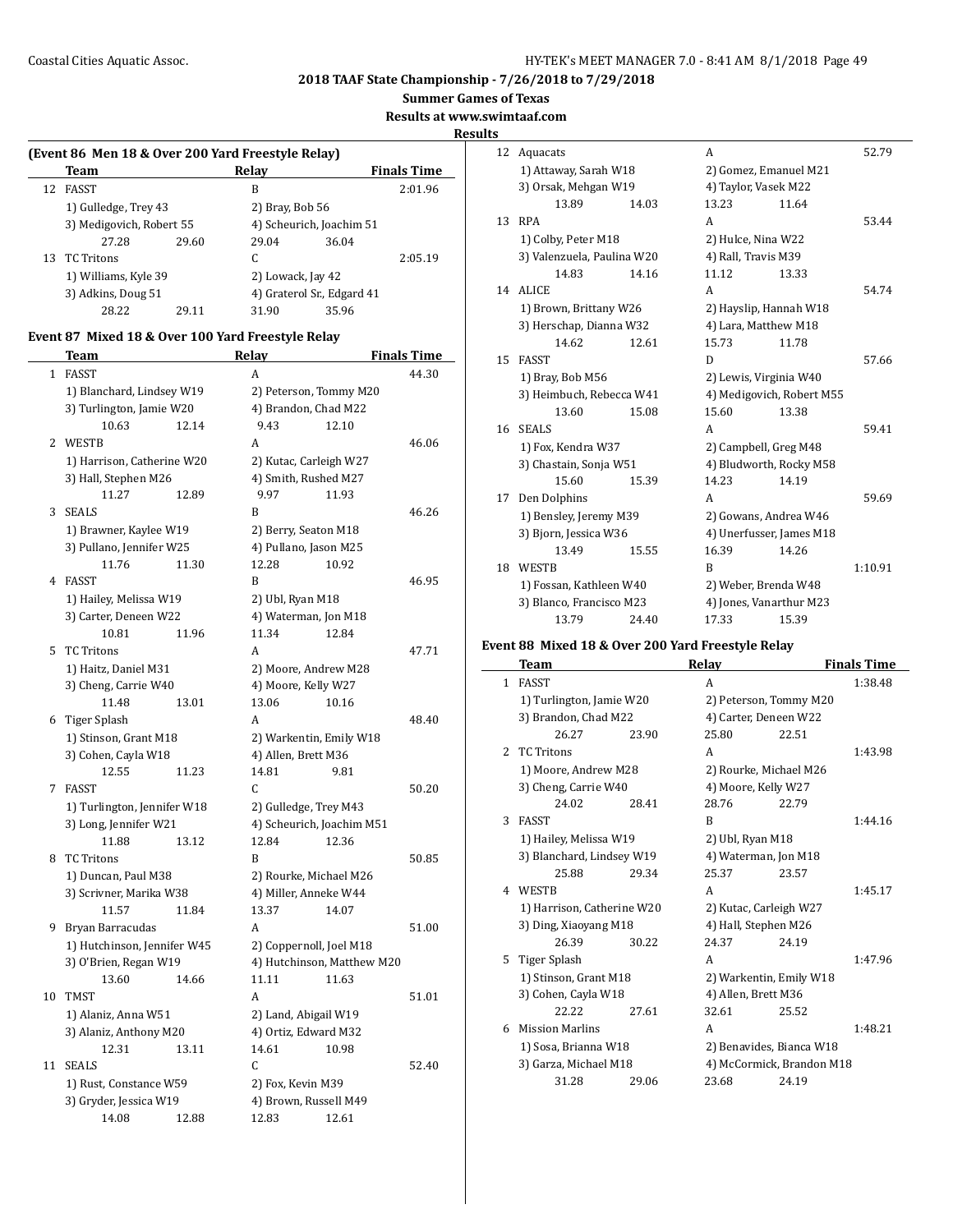**Summer Games of Texas**

**Results at www.swimtaaf.com**

|    | Team                        |       | Relay             |                           | <b>Finals Time</b> |
|----|-----------------------------|-------|-------------------|---------------------------|--------------------|
| 7  | FASST                       |       | C                 |                           | 1:50.31            |
|    | 1) Turlington, Jennifer W18 |       |                   | 2) Gulledge, Trey M43     |                    |
|    | 3) Long, Jennifer W21       |       |                   | 4) Scheurich, Joachim M51 |                    |
|    | 26.76                       | 27.92 | 28.82             | 26.81                     |                    |
| 8  | GTSA-GU                     |       | A                 |                           | 1:52.89            |
|    | 1) Florer, Rob M44          |       |                   | 2) Bommer, Kathryn W23    |                    |
|    | 3) Walker, Shanna W22       |       |                   | 4) Voth, Alexander M19    |                    |
|    | 27.39                       | 29.44 | 28.80             | 27.26                     |                    |
| 9. | <b>SEALS</b>                |       | A                 |                           | 1:53.94            |
|    | 1) Gryder, Trisha W18       |       |                   | 2) Berry, Seaton M18      |                    |
|    | 3) Holmgreen, Payton W19    |       | 4) Fox, Kevin M39 |                           |                    |
|    | 26.44                       | 29.34 | 30.58             | 27.58                     |                    |
| 10 | <b>TC Tritons</b>           |       | B                 |                           | 1:55.31            |
|    | 1) Haitz, Daniel M31        |       |                   | 2) Duncan, Paul M38       |                    |
|    | 3) Scrivner, Marika W38     |       |                   | 4) Miller, Anneke W44     |                    |
|    |                             | 25.27 |                   |                           |                    |
|    | 28.49                       |       | 30.00             | 31.55                     |                    |
| 11 | Aquacats                    |       | A                 |                           | 1:58.61            |
|    | 1) Attaway, Sarah W18       |       |                   | 2) Gomez, Emanuel M21     |                    |
|    | 3) Orsak, Mehgan W19        |       |                   | 4) Taylor, Vasek M22      |                    |
|    | 31.76                       | 31.19 | 29.25             | 26.41                     |                    |
| 12 | <b>SEALS</b>                |       | C.                |                           | 1:59.05            |
|    | 1) Leslie, Kevin M53        |       |                   | 2) Hamrick, Vicki W60     |                    |
|    | 3) Gillum, Erica W29        |       |                   | 4) Brown, Russell M49     |                    |
|    | 29.36                       | 32.71 | 17.69             | 39.29                     |                    |
| 13 | <b>ALICE</b>                |       | A                 |                           | 2:00.90            |
|    | 1) Hayslip, Hannah W18      |       |                   | 2) Herschap, Dianna W32   |                    |
|    | 3) Brown, Brittany W26      |       |                   | 4) Lara, Matthew M18      |                    |
|    | 35.70                       | 27.14 | 32.62             | 25.44                     |                    |
| 14 | <b>PAST</b>                 |       | A                 |                           | 2:04.56            |
|    | 1) Parsons, David M54       |       |                   | 2) Baughman, Gretchen W53 |                    |
|    | 3) Mathews, Katherine W33   |       |                   | 4) Burrill, Austin M41    |                    |
|    | 30.24                       | 30.27 | 38.37             | 25.68                     |                    |
| 15 | <b>SEALS</b>                |       | B                 |                           | 2:06.64            |
|    | 1) Leslie, Fran W50         |       |                   | 2) Brown, Russell M49     |                    |
|    | 3) Rust, Constance W59      |       |                   | 4) Bludworth, Rocky M58   |                    |
|    | 37.19                       | 28.10 | 30.35             | 31.00                     |                    |
| 16 | <b>TC Tritons</b>           |       | C                 |                           | 2:10.94            |
|    | 1) Williams, Kyle M39       |       |                   | 2) Adkins, Doug M51       |                    |
|    | 3) Wilhelm, Amy W18         |       |                   | 4) Damron, Susette W48    |                    |
|    | 28.22                       | 32.61 | 34.65             | 35.46                     |                    |
| 17 | <b>FASST</b>                |       | D                 |                           | 2:11.27            |
|    | 1) Bray, Bob M56            |       |                   | 2) Lewis, Virginia W40    |                    |
|    | 3) Heimbuch, Rebecca W41    |       |                   | 4) Medigovich, Robert M55 |                    |
|    | 29.80                       | 33.12 | 36.76             | 31.59                     |                    |
| 18 | Den Dolphins                |       | A                 |                           | 2:22.85            |
|    | 1) Unerfusser, James M18    |       |                   | 2) Bjorn, Jessica W36     |                    |
|    | 3) Gowans, Andrea W46       |       |                   | 4) Bensley, Jeremy M39    |                    |
|    |                             |       |                   |                           |                    |
|    | 34.61                       | 38.77 | 40.84             | 28.63                     |                    |
| 19 | WESTB                       |       | B                 |                           | 2:35.01            |
|    | 1) Fossan, Kathleen W40     |       |                   | 2) Weber, Brenda W48      |                    |
|    | 3) Blanco, Francisco M23    |       |                   | 4) Jones, Vanarthur M23   |                    |
|    | 54.41                       | 42.98 | 28.59             | 29.03                     |                    |

|    | Team                       |       | Relay                |                             | <b>Finals Time</b> |
|----|----------------------------|-------|----------------------|-----------------------------|--------------------|
|    | 1 FASST                    |       | A                    |                             | 1:47.85            |
|    | 1) Blanchard, Lindsey W19  |       |                      | 2) Peterson, Tommy M20      |                    |
|    | 3) Brandon, Chad M22       |       |                      | 4) Carter, Deneen W22       |                    |
|    | 28.83                      | 28.19 | 24.72                | 26.11                       |                    |
|    | 2 WESTB                    |       | A                    |                             | 1:52.47            |
|    | 1) Harrison, Catherine W20 |       |                      | 2) Kutac, Carleigh W27      |                    |
|    | 3) Hall, Stephen M26       |       |                      | 4) Smith, Rushed M27        |                    |
|    | 24.32                      | 29.77 | 28.28                | 30.10                       |                    |
| 3  | <b>FASST</b>               |       | B                    |                             | 1:57.31            |
|    | 1) Turlington, Jamie W20   |       |                      | 2) Waterman, Jon M18        |                    |
|    | 3) Ubl, Ryan M18           |       |                      | 4) Turlington, Jennifer W18 |                    |
|    | 31.72                      | 29.29 | 29.19                | 27.11                       |                    |
| 4  | GTSA-GU                    |       | A                    |                             | 1:57.97            |
|    |                            |       |                      |                             |                    |
|    | 1) Morgan, Jason M41       |       |                      | 2) Bommer, Kathryn W23      |                    |
|    | 3) Florer, Rob M44         |       | 4) Morgan, Jan W40   |                             |                    |
|    | 33.44                      | 40.63 | 18.73                | 25.17                       |                    |
| 5  | <b>TMST</b>                |       | A                    |                             | 2:01.94            |
|    | 1) Ortiz, Edward M32       |       |                      | 2) Land, Abigail W19        |                    |
|    | 3) Alaniz, Anthony M20     |       | 4) Alaniz, Anna W51  |                             |                    |
|    | 29.21                      | 29.36 | 29.87                | 33.50                       |                    |
| 6  | SEALS                      |       | B                    |                             | 2:04.67            |
|    | 1) Berry, Seaton M18       |       |                      | 2) Brawner, Kaylee W19      |                    |
|    | 3) Gryder, Jessica W19     |       |                      | 4) Brown, Russell M49       |                    |
|    | 31.35                      | 36.99 | 27.95                | 28.38                       |                    |
| 7  | Tiger Splash               |       | A                    |                             | 2:06.80            |
|    | 1) Cohen, Cayla W18        |       |                      | 2) Stinson, Grant M18       |                    |
|    | 3) Allen, Brett M36        |       |                      | 4) Warkentin, Emily W18     |                    |
|    | 39.77                      | 34.13 | 30.51                | 22.39                       |                    |
| 8  | <b>SEALS</b>               |       | A                    |                             | 2:06.95            |
|    | 1) Pullano, Jennifer W25   |       | 2) Fox, Kevin M39    |                             |                    |
|    | 3) Pullano, Jason M25      |       | 4) Fox, Kendra W37   |                             |                    |
|    | 30.44                      | 34.95 | 26.94                | 34.62                       |                    |
| 9  | <b>Mission Marlins</b>     |       | A                    |                             | 2:08.80            |
|    | 1) Sosa, Brianna W18       |       |                      | 2) Benavides, Bianca W18    |                    |
|    | 3) McCormick, Brandon M18  |       |                      | 4) Garza, Michael M18       |                    |
|    | 38.22                      | 38.16 | 28.29                | 24.13                       |                    |
| 10 | <b>TC Tritons</b>          |       | A                    |                             | 2:10.16            |
|    | 1) Webster, Rachel W38     |       |                      | 2) Tennison, Denise W47     |                    |
|    | 3) Mounce, Nick M18        |       |                      | 4) Johnson, Kenneth M53     |                    |
|    | 35.20                      | 37.94 | 30.39                | 26.63                       |                    |
|    | <b>FASST</b>               |       | C                    |                             |                    |
| 11 |                            |       |                      |                             | 2:13.75            |
|    | 1) Long, Jennifer W21      |       |                      | 2) Heimbuch, Rebecca W41    |                    |
|    | 3) Gulledge, Trey M43      |       |                      | 4) Scheurich, Joachim M51   |                    |
|    | 36.76                      | 37.24 | 29.82                | 29.93                       |                    |
| 12 | <b>RPA</b>                 |       | A                    |                             | 2:14.42            |
|    | 1) Hulce, Nina W22         |       | 2) Rall, Travis M39  |                             |                    |
|    | 3) Valenzuela, Paulina W20 |       | 4) Colby, Peter M18  |                             |                    |
|    | 39.03                      | 35.38 | 35.23                | 24.78                       |                    |
| 13 | <b>TC Tritons</b>          |       | B                    |                             | 2:16.24            |
|    | 1) Bishop, Tracie W48      |       | 2) Lowack, Jay M42   |                             |                    |
|    | 3) Allred, Tracy W39       |       | 4) Price, Steven M42 |                             |                    |
|    | 37.94                      | 37.93 | 32.69                | 27.68                       |                    |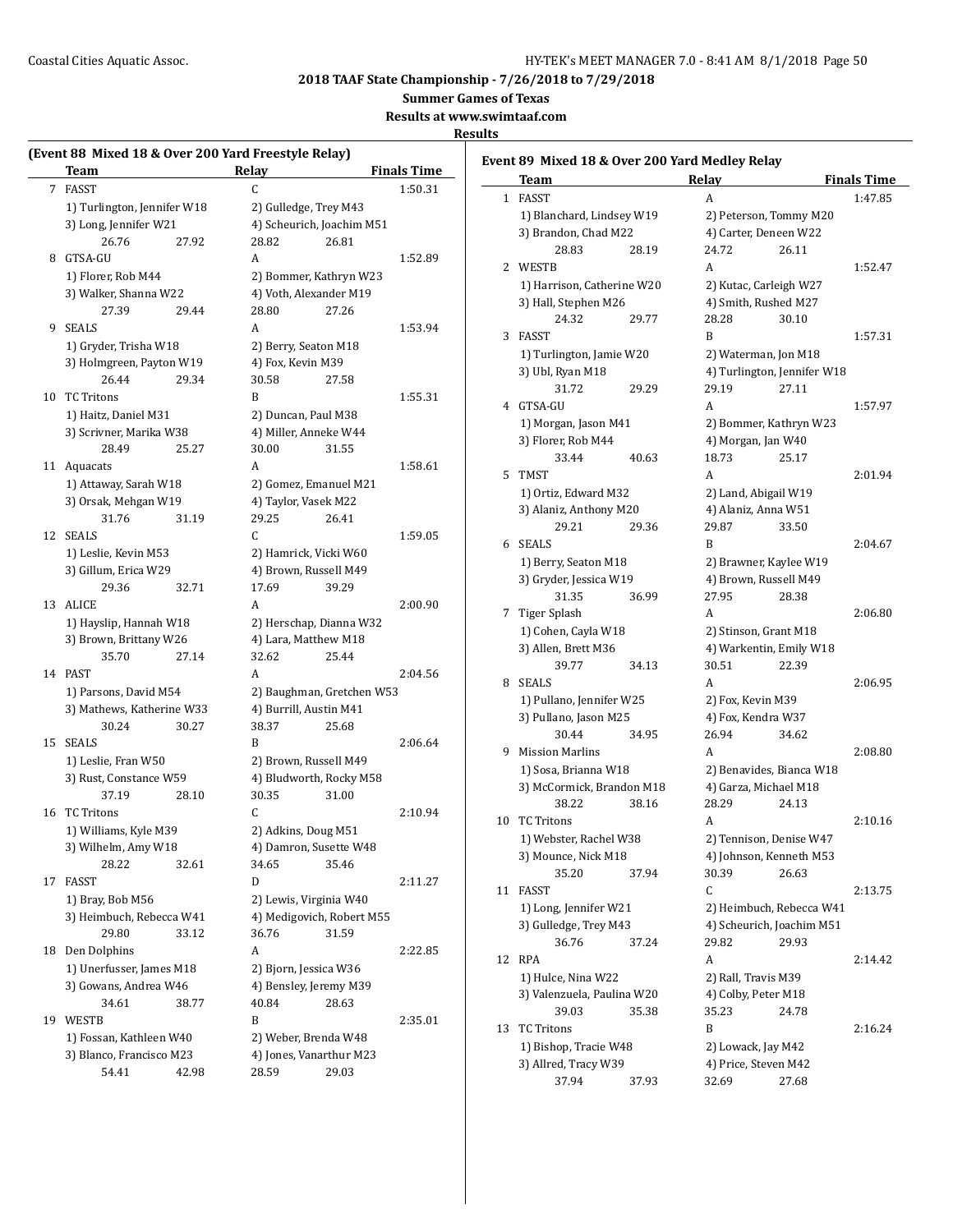**Summer Games of Texas**

## **Results at www.swimtaaf.com**

**Result** 

## **(Event 89 Mixed 18 & Over 200 Yard Medley Relay) Team Relay Finals Time** 14 SEALS C 2:22.96 1) Leslie, Kevin M53 2) Reiner, Mackenzie W18 3) Hamrick, Vicki W60 4) Bludworth, Rocky M58 33.13 44.67 32.96 32.20 15 PAST A 2:26.31 1) Mathews, Katherine W33 2) Baughman, Gretchen W53 3) Derkits, Laura W42 4) Burrill, Austin M41 38.54 45.50 33.06 29.21 16 FASST D 2:35.83 1) Medigovich, Robert M55 2) Hammons, Kathy W47 3) Lewis, Virginia W40 4) Bray, Bob M56 43.37 41.51 38.88 32.07 17 Den Dolphins A 2:54.62 1) Smith, Dorothy W43 2) Unerfusser, James M18 3) Bjorn, Jessica W36 4) Bensley, Jeremy M39 51.36 49.65 32.58 41.03 18 WESTB B 3:16.08 1) Jones, Vanarthur M23 2) Blanco, Francisco M23 3) Fossan, Kathleen W40 4) Weber, Brenda W48 41.48 1:10.25 40.55 43.80

#### **Event 90 Girls 8 & Under 100 Yard Medley Relay**

 $\overline{\phantom{0}}$ 

|    | <b>Team</b>           |       | Relay                    |       | <b>Finals Time</b> |
|----|-----------------------|-------|--------------------------|-------|--------------------|
| 1  | <b>FASST</b>          |       | A                        |       | 1:15.23            |
|    | 1) Stoecker, Jules 7  |       | 2) Sennett, Madison 8    |       |                    |
|    | 3) May, Caroline 8    |       | 4) Richard, Dakota 8     |       |                    |
|    | 18.27                 | 23.51 | 18.11                    | 15.34 |                    |
| 2  | <b>FASST</b>          |       | B                        |       | 1:22.28            |
|    | 1) Akinsola, Mariah 8 |       | 2) Knippenberg, Lexi 8   |       |                    |
|    | 3) Heldt, Bailey 7    |       | 4) Gierkey, Skylar 7     |       |                    |
|    | 24.51                 | 18.59 | 20.54                    | 18.64 |                    |
| 3  | GTSA-GU               |       | A                        |       | 1:24.99            |
|    | 1) Gilby, Emma 8      |       | 2) MacNeil, Alexandria 8 |       |                    |
|    | 3) Morgan, Jayde 8    |       | 4) Robinson, Kayleigh 8  |       |                    |
|    | 20.17                 | 25.35 | 19.03                    | 20.44 |                    |
| 4  | <b>TC Tritons</b>     |       | A                        |       | 1:25.23            |
|    | 1) Black, Leighton 8  |       | 2) Johnson, Madeline 8   |       |                    |
|    | 3) Duncan, Elmyra 8   |       | 4) Tennison, Teagan 8    |       |                    |
|    | 21.78                 | 24.79 | 20.12                    | 18.54 |                    |
| 5. | <b>VIC</b>            |       | A                        |       | 1:25.33            |
|    | 1) Connally, Claire 7 |       | 2) Lewis, Maliyah 7      |       |                    |
|    | 3) Van Gundy, Piper 8 |       | 4) Hinojosa, Isabella 8  |       |                    |
|    | 22.62                 | 24.64 | 20.78                    | 17.29 |                    |
| 6  | <b>FM Blue Fins</b>   |       | А                        |       | 1:26.65            |
|    | 1) Smith, Megan 8     |       | 2) Potter, Tinsley 8     |       |                    |
|    | 3) Chaney, Caroline 8 |       | 4) DeGraaf, Grace 8      |       |                    |
|    | 21.85                 | 25.30 | 22.56                    | 16.94 |                    |
| 7  | Tsunami's             |       | A                        |       | 1:27.98            |
|    | 1) Robison, Annabel 8 |       | 2) Harris, Kathrine 8    |       |                    |
|    | 3) Spahr, Jorja 8     |       | 4) Matzig, Julie 8       |       |                    |
|    | 23.18                 | 23.60 | 41.20                    |       |                    |
| 8  | Aqua Racers           |       | A                        |       | 1:28.09            |
|    | 1) Clinger, Elaine 8  |       | 2) Runyon, Braylynn 8    |       |                    |
|    | 3) Warren, Kathryn 8  |       | 4) Thompson, Skylar 8    |       |                    |
|    | 23.58                 | 24.90 | 23.23                    | 16.38 |                    |

| .s  |                               |       |                       |                          |         |
|-----|-------------------------------|-------|-----------------------|--------------------------|---------|
| 9   | <b>FASST</b>                  |       | C                     |                          | 1:30.71 |
|     | 1) Xie, Nevina 8              |       | 2) Cetera, Lillian 8  |                          |         |
|     | 3) Frost, Claire 8            |       | 4) Means, Raleigh 8   |                          |         |
|     | 23.10                         | 24.58 | 23.33                 | 19.70                    |         |
| 10  | <b>LIST</b>                   |       | A                     |                          | 1:32.63 |
|     | 1) Montgomery, Emerson 8      |       | 2) Bracken, Sierra 7  |                          |         |
|     | 3) Bracken, Clara 7           |       | 4) Garza, Adalyn 7    |                          |         |
|     | 24.28                         |       |                       | 20.62                    |         |
| 11  | WFORD                         |       | Z                     |                          | 1:33.09 |
|     | 1) Oetgen, Jacey 8            |       | 2) Kellam, Sydni 8    |                          |         |
|     | 3) Oligschlaeger, Mackenzie 8 |       | 4) Meek, Avery 8      |                          |         |
|     | 25.05                         | 24.21 | 21.42                 | 22.41                    |         |
| 12  | <b>Sthlk Stingrays</b>        |       | A                     |                          | 1:34.67 |
|     | 1) Dollins, Liberty 8         |       | 2) Zhao, Connie 7     |                          |         |
|     | 3) Skiermont, Anna 7          |       | 4) Goode, Ebby 7      |                          |         |
|     | 30.04                         | 25.15 | 23.25                 | 16.23                    |         |
| 13  | Stingrays                     |       | A                     |                          | 1:38.52 |
|     | 1) Butlar, Izzy 8             |       | 2) Burns, Aubrie 8    |                          |         |
|     | 3) Sitton, Mary 7             |       | 4) Koelker, Kalynn 7  |                          |         |
|     | 21.97                         | 29.35 | 26.89                 | 20.31                    |         |
| 14  | <b>TMST</b>                   |       | A                     |                          | 1:38.62 |
|     | 1) Rodriquez, Sofia 8         |       | 2) Wilson, Aubri 8    |                          |         |
|     | 3) Havelka, Addison 7         |       |                       | 4) Romanczyk, Naomi 8    |         |
|     | 29.02                         | 22.11 | 24.78                 | 22.71                    |         |
| 15  | Austin                        |       | A                     |                          | 1:52.03 |
|     | 1) Considine, Leola 8         |       |                       | 2) McCreight, Makaylah 8 |         |
|     | 3) Yan, Catliya 8             |       | 4) Pillette, Margot 6 |                          |         |
|     | 23.46                         | 33.33 | 26.86                 | 28.38                    |         |
| 16  | LIST                          |       | B                     |                          | 1:57.08 |
|     | 1) Tomlinson, Bailey 7        |       | 2) Wilson, Scout 8    |                          |         |
|     | 3) Hipp, Callie 8             |       | 4) Gilliam, Nicole 8  |                          |         |
|     | 30.00                         | 35.07 | 29.46                 | 22.55                    |         |
| --- | <b>KBARR</b>                  |       | A                     |                          | DQ      |
|     | 1) Burk, Reagan 8             |       |                       | 2) Duderstadt, Alissa 8  |         |
|     | 3) Worden, Lily 8             |       | 4) Miller, Caitlyn 7  |                          |         |
|     | <b>Tiger Splash</b>           |       | B                     |                          | DQ      |
|     | 1) Allen, Lilly 7             |       |                       | 2) Friedman, Reese 7     |         |
|     | 3) Webb, Lillian 7            |       | 4) Miller, Addison 6  |                          |         |

#### **Event 91 Women 18 & Over 200 Yard Medley Relay**

|   | Team                     |       | Relay                      |       | <b>Finals Time</b> |
|---|--------------------------|-------|----------------------------|-------|--------------------|
| 1 | <b>FASST</b>             |       | A                          |       | 1:55.71            |
|   | 1) Turlington, Jamie 20  |       | 2) Turlington, Jennifer 18 |       |                    |
|   | 3) Blanchard, Lindsey 19 |       | 4) Carter, Deneen 22       |       |                    |
|   | 29.84                    | 32.57 | 27.39                      | 25.91 |                    |
| 2 | <b>SEALS</b>             |       | A                          |       | 2:03.81            |
|   | 1) Pullano, Jennifer 25  |       | 2) Brawner, Kaylee 19      |       |                    |
|   | 3) Swaim, Abigail 18     |       | 4) Gryder, Jessica 19      |       |                    |
|   | 30.15                    | 33.59 | 31.54                      | 28.53 |                    |
| 3 | <b>FM Blue Fins</b>      |       | A                          |       | 2:09.13            |
|   | 1) Reinberg, Lindsay 33  |       | 2) Seeman, Megan 21        |       |                    |
|   | 3) Wingard, Nicole 18    |       | 4) Smith, Nancy 48         |       |                    |
|   | 34.43                    | 33.49 | 31.08                      | 30.13 |                    |
|   |                          |       |                            |       |                    |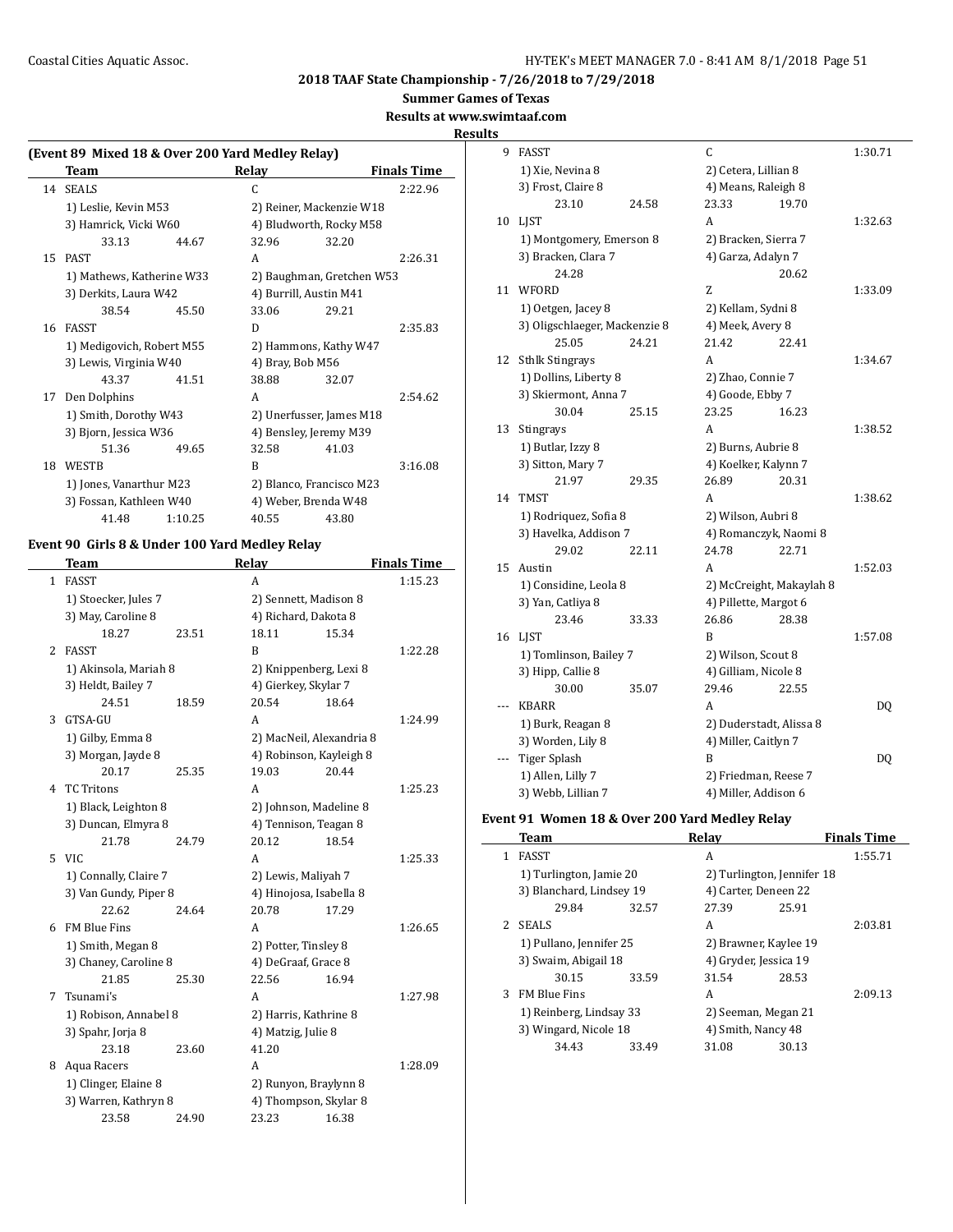**Summer Games of Texas**

# **Results at www.swimtaaf.com**

**Results**

|    | (Event 91 Women 18 & Over 200 Yard Medley Relay) |         |                       |                         |                    |
|----|--------------------------------------------------|---------|-----------------------|-------------------------|--------------------|
|    | <b>Team</b>                                      |         | Relay                 |                         | <b>Finals Time</b> |
| 4  | <b>TC Tritons</b>                                |         | A                     |                         | 2:11.11            |
|    | 1) Webster, Rachel 38                            |         |                       | 2) Scrivner, Marika 38  |                    |
|    | 3) Cheng, Carrie 40                              |         | 4) Moore, Kelly 27    |                         |                    |
|    | 34.56                                            | 37.74   | 30.74                 | 28.07                   |                    |
| 5  | <b>FASST</b>                                     |         | B                     |                         | 2:13.40            |
|    | 1) Long, Jennifer 21                             |         |                       | 2) Hammons, Kathy 47    |                    |
|    | 3) Hailey, Melissa 19                            |         |                       | 4) Heimbuch, Rebecca 41 |                    |
|    | 34.17                                            | 40.48   | 28.67                 | 30.08                   |                    |
| 6  | <b>SEALS</b>                                     |         | B                     |                         | 2:16.77            |
|    | 1) Rust, Constance 59                            |         |                       | 2) Reiner, Mackenzie 18 |                    |
|    | 3) Gryder, Trisha 18                             |         |                       | 4) Holmgreen, Payton 19 |                    |
|    | 36.98                                            | 37.41   | 33.37                 | 29.01                   |                    |
| 7  | <b>TC</b> Tritons                                |         | C                     |                         | 2:23.41            |
|    | 1) Bishop, Tracie 48                             |         | 2) Odum, Alissa 38    |                         |                    |
|    | 3) Damron, Susette 48                            |         |                       | 4) Burraston, Tamara 37 |                    |
|    | 39.78                                            | 49.70   | 38.80                 | 15.13                   |                    |
| 8  | <b>TC Tritons</b>                                |         | B                     |                         | 2:24.67            |
|    | 1) Allred, Tracy 39                              |         | 2) Miller, Anneke 44  |                         |                    |
|    | 3) Tennison, Denise 47                           |         | 4) Wilhelm, Amy 18    |                         |                    |
|    | 35.01                                            | 40.89   | 33.44                 | 35.33                   |                    |
| 9  | <b>SEALS</b>                                     |         | C                     |                         | 3:00.97            |
|    | 1) Chastain, Sonja 51                            |         | 2) Fox, Kendra 37     |                         |                    |
|    | 3) Leslie, Fran 50                               |         | 4) Hamrick, Vicki 60  |                         |                    |
|    | 1:01.87                                          | 44.02   | 41.47                 | 33.61                   |                    |
| 10 | <b>WESTB</b>                                     |         | A                     |                         | 3:02.78            |
|    | 1) Fossan, Kathleen 40                           |         | 2) Weber, Brenda 48   |                         |                    |
|    | 3) Harrison, Catherine 20                        |         | 4) Kutac, Carleigh 27 |                         |                    |
|    | 51.55                                            | 1:14.05 | 28.39                 | 28.79                   |                    |
| 11 | Den Dolphins                                     |         | A                     |                         | 3:09.03            |
|    | 1) Smith, Dorothy 43                             |         | 2) Bjorn, Jessica 36  |                         |                    |
|    | 3) Gowans, Andrea 46                             |         | 4) Riedl, Barbara 72  |                         |                    |
|    | 46.74                                            | 49.96   | 51.78                 | 40.55                   |                    |

## **Event 92 Girls 8 & Under 50 Yard Freestyle**

|       | Name                     |   | <b>AgeTeam</b>         | <b>Finals Time</b> |
|-------|--------------------------|---|------------------------|--------------------|
| 1     | Hayes, Charli            | 7 | <b>RST</b>             | 35.75              |
| 2     | Morgan, Jayde            | 8 | GTSA-GU                | 35.84              |
| 3     | Kim, Claire              | 8 | <b>Mission Marlins</b> | 36.15              |
| 4     | Minnix, Aleah            | 8 | <b>LPD</b>             | 36.22              |
| 5     | House, Scout             | 8 | <b>LPD</b>             | 36.88              |
| 6     | Collins, Ava             | 7 | VIC                    | 37.94              |
| 7     | McNary, Kami             | 8 | <b>Sthlk Stingrays</b> | 38.33              |
| 8     | Arnold, Brinley          | 7 | Piranhas               | 39.15              |
| 9     | Smith, Megan             | 8 | <b>FM Blue Fins</b>    | 39.64              |
| 10    | Thompson, Skylar         | 8 | Aqua Racers            | 40.91              |
| 11    | Oligschlaeger, Mackenzie | 8 | <b>WFORD</b>           | 40.96              |
| 12    | Proctor, Ella            | 7 | <b>TC Tritons</b>      | 41.22              |
| 13    | Nino, Abigail            | 8 | Splash                 | 41.31              |
| 14    | Searle, Hailey           | 8 | COAS                   | 41.43              |
| 15    | Dishman, Makenna         | 7 | GTSA-GU                | 41.65              |
| 16    | Ngo, Arora               | 7 | <b>Rowlett Rays</b>    | 42.05              |
| $*17$ | Dalton, Alessandra       | 8 | CCCC                   | 42.63              |
| $*17$ | Zavala, Samantha         | 8 | CC_NT                  | 42.63              |
| 19    | Litton, Sienna           | 7 | <b>LPD</b>             | 42.93              |
| 20    | Vernon, Ellis            | 8 | Austin                 | 43.62              |
|       |                          |   |                        |                    |

| د. |                   |    |              |         |
|----|-------------------|----|--------------|---------|
|    | 21 Flores, Raylin | 8  | McAllen      | 47.89   |
|    | 22 Weber, Sierra  | 8  | WESTB        | 49.04   |
|    | 23 Lerma, Mika    | 8  | <b>FREER</b> | 53.51   |
|    | 24 Vu, Lily       | 8  | Austin       | 53.96   |
|    | 25 Vu, Allie      | 6. | Austin       | 57.00   |
|    | 26 Reynoso, Sofia | 6  | <b>WHALE</b> | 1:15.83 |
|    |                   |    |              |         |

## **Event 93 Women 18-24 100 Yard Freestyle**

|              | Name                            |       |    | <b>AgeTeam</b>     | <b>Finals Time</b> |
|--------------|---------------------------------|-------|----|--------------------|--------------------|
| $\mathbf{1}$ | Turlington, Jamie               |       |    | 20 FASST           | 55.08              |
|              | 26.65                           | 28.43 |    |                    |                    |
|              | 2 Santos, Daniella              |       |    | 19 Pharr SC        | 55.69              |
|              | 26.24                           | 29.45 |    |                    |                    |
|              | 3 Carter, Deneen                |       |    | 22 FASST           | 57.05              |
|              | 27.32                           | 29.73 |    |                    |                    |
|              | 4 Fernandez, Marlena            |       |    | 24 WOTB            | 1:01.97            |
|              | 29.36                           | 32.61 |    |                    |                    |
|              | 5 Gryder, Jessica               |       |    | 19 SEALS           | 1:02.27            |
|              | 28.89                           | 33.38 |    |                    |                    |
|              | 6 Fick, Alyssa                  |       |    | 20 KST             | 1:03.01            |
|              | 29.89                           | 33.12 |    |                    |                    |
| 7            | Holmgreen, Payton               |       |    | 19 SEALS           | 1:04.64            |
|              | 30.57                           | 34.07 |    |                    |                    |
|              | 8 Cole, Elena                   |       |    | 21 Austin          | 1:06.29            |
|              | 31.28                           | 35.01 |    |                    |                    |
| 9            | Hailey, Melissa                 |       |    | 19 FASST           | 1:06.79            |
|              | 30.63                           | 36.16 |    |                    |                    |
|              | 10 Sosa, Brianna                |       |    | 18 Mission Marlins | 1:09.82            |
|              | 33.04                           | 36.78 |    |                    |                    |
|              | 11 Harrison, Catherine<br>35.69 | 36.85 |    | 20 WESTB           | 1:12.54            |
|              | 12 Valenzuela, Paulina          |       |    | 20 RPA             | 1:12.61            |
|              | 34.27                           | 38.34 |    |                    |                    |
|              | 13 Sweeney, Hannah              |       |    | 18 Navasota        | 1:15.61            |
|              | 35.16                           | 40.45 |    |                    |                    |
|              | 14 Wilhelm, Amy                 |       | 18 | <b>TC Tritons</b>  | 1:17.39            |
|              | 38.06                           | 39.33 |    |                    |                    |

## **Event 94 Women 25-29 100 Yard Freestyle**

|   | Name                |       |    | <b>AgeTeam</b> | <b>Finals Time</b> |
|---|---------------------|-------|----|----------------|--------------------|
| 1 | Kutac, Carleigh     |       | 27 | <b>WESTB</b>   | 54.64              |
|   | 26.30               | 28.34 |    |                |                    |
|   | 2 Pullano, Jennifer |       |    | 25 SEALS       | 57.43              |
|   | 27.62               | 29.81 |    |                |                    |
| 3 | Moore, Kelly        |       |    | 27 TC Tritons  | 1:04.08            |
|   | 29.78               | 34.30 |    |                |                    |
| 4 | Gillum, Erica       |       | 29 | <b>SEALS</b>   | 1:11.70            |
|   | 32.18               | 39.52 |    |                |                    |

## **Event 94 Women 30-34 100 Yard Freestyle**

| Name                |       | <b>AgeTeam</b>  | <b>Finals Time</b> |
|---------------------|-------|-----------------|--------------------|
| 1 Reinberg, Lindsay |       | 33 FM Blue Fins | 1:06.16            |
| 31.29               | 34.87 |                 |                    |
| 2 Herschap, Dianna  |       | 32 ALICE        | 1:19.04            |
| 38.07               | 40.97 |                 |                    |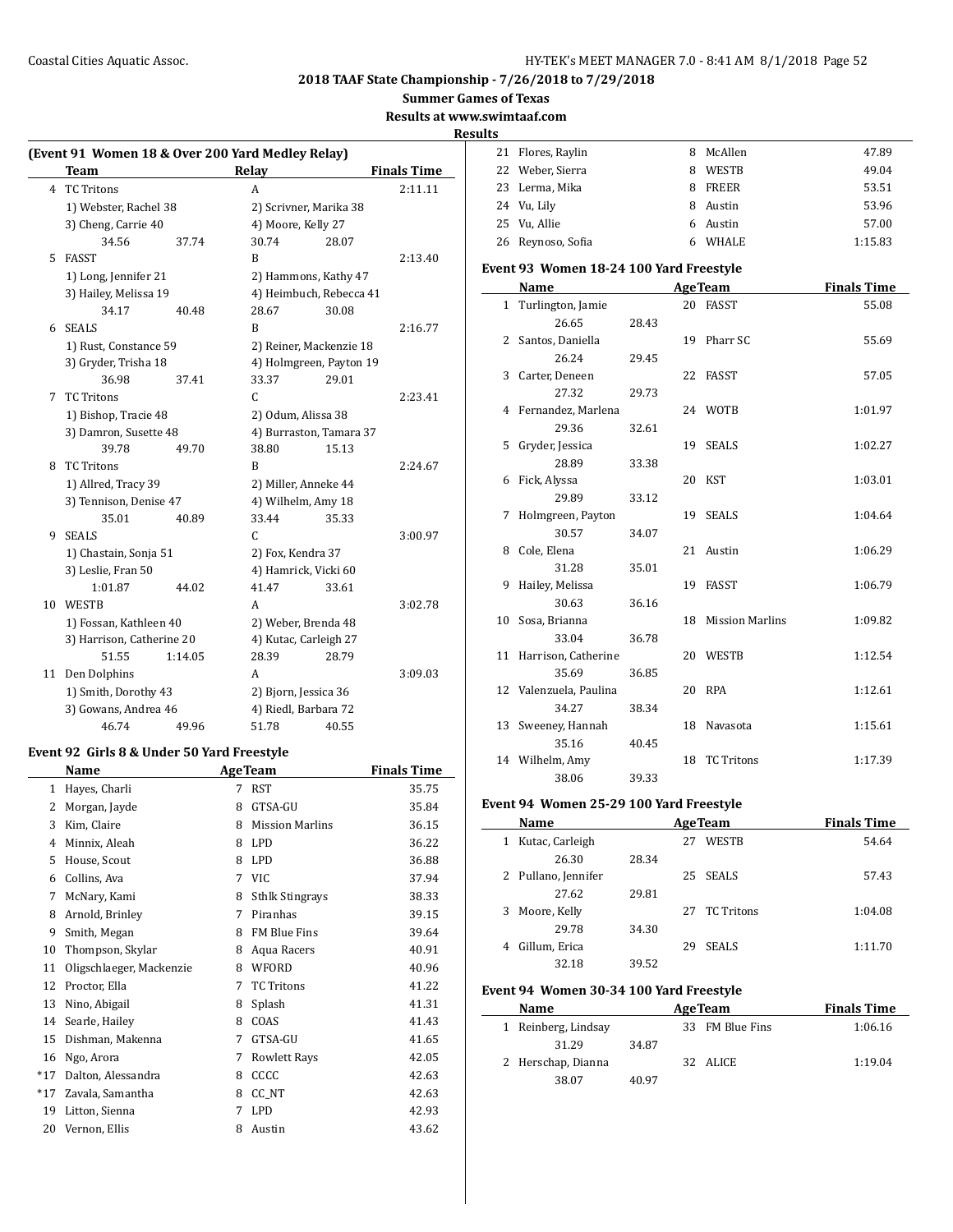#### Coastal Cities Aquatic Assoc. HY-TEK's MEET MANAGER 7.0 - 8:41 AM 8/1/2018 Page 53

**2018 TAAF State Championship - 7/26/2018 to 7/29/2018**

**Summer Games of Texas**

**Results at www.swimtaaf.com**

**Results**

|   | Name             |       |     | <b>AgeTeam</b>    | <b>Finals Time</b> |
|---|------------------|-------|-----|-------------------|--------------------|
| 1 | Scrivner, Marika |       | 38  | <b>TC Tritons</b> | 1:06.90            |
|   | 31.77            | 35.13 |     |                   |                    |
| 2 | Allred, Tracy    |       | 39. | <b>TC</b> Tritons | 1:08.17            |
|   | 32.34            | 35.83 |     |                   |                    |
| 3 | Webster, Rachel  |       | 38  | <b>TC</b> Tritons | 1:08.69            |
|   | 32.85            | 35.84 |     |                   |                    |
| 4 | Fox, Kendra      |       | 37  | <b>SEALS</b>      | 1:22.21            |
|   | 40.14            | 42.07 |     |                   |                    |
| 5 | Odum, Alissa     |       | 38  | <b>TC</b> Tritons | 1:28.36            |
|   | 42.85            | 45.51 |     |                   |                    |

#### **Event 95 Women 40-44 100 Yard Freestyle**

|   | Name             |       | <b>Age Team</b>         | <b>Finals Time</b> |
|---|------------------|-------|-------------------------|--------------------|
| 1 | Cheng, Carrie    |       | <b>TC Tritons</b><br>40 | 1:02.90            |
|   | 30.17            | 32.73 |                         |                    |
|   | 2 Morgan, Nicole |       | <b>WHALE</b><br>40      | 1:06.80            |
|   | 31.80            | 35.00 |                         |                    |
| 3 | Miller, Anneke   |       | TC Tritons<br>44        | 1:11.37            |
|   | 33.76            | 37.61 |                         |                    |
| 4 | Towns, Lisa      |       | PAST<br>41              | 1:16.91            |
|   | 35.48            | 41.43 |                         |                    |

#### **Event 95 Women 45-49 100 Yard Freestyle**

|    | <b>Name</b>          |       |    | <b>AgeTeam</b>      | <b>Finals Time</b> |
|----|----------------------|-------|----|---------------------|--------------------|
|    | 1 Tennison, Denise   |       | 47 | <b>TC</b> Tritons   | 1:03.44            |
|    | 30.76                | 32.68 |    |                     |                    |
|    | 2 Criscitiello, Pam  |       |    | 47 Tsunami's        | 1:04.09            |
|    | 31.28                | 32.81 |    |                     |                    |
| 3  | Smith, Nancy         |       | 48 | <b>FM Blue Fins</b> | 1:06.54            |
|    | 32.40                | 34.14 |    |                     |                    |
| 4  | Hutchinson, Jennifer |       | 45 | Bryan Barracudas    | 1:16.01            |
|    | 35.71                | 40.30 |    |                     |                    |
| 5. | Damron, Susette      |       | 48 | <b>TC</b> Tritons   | 1:22.61            |
|    | 39.62                | 42.99 |    |                     |                    |
| 6  | Gowans, Andrea       |       | 46 | Den Dolphins        | 1:24.82            |
|    | 40.28                | 44.54 |    |                     |                    |

#### **Event 95 Women 50-54 100 Yard Freestyle**

|              | <b>Name</b>     |         |     | <b>Age Team</b> | <b>Finals Time</b> |
|--------------|-----------------|---------|-----|-----------------|--------------------|
| 1            | Nelson, Betzy   |         | 53  | <b>SURF</b>     | 1:15.35            |
|              | 35.70           | 39.65   |     |                 |                    |
| $\mathbf{2}$ | Busby, Kelli    |         | 53  | <b>WAVE</b>     | 1:17.68            |
|              | 36.81           | 40.87   |     |                 |                    |
| 3            | Leslie, Fran    |         | 50. | <b>SEALS</b>    | 1:20.78            |
|              | 38.70           | 42.08   |     |                 |                    |
| 4            | Chastain, Sonja |         | 51. | <b>SEALS</b>    | 2:02.89            |
|              | 56.38           | 1:06.51 |     |                 |                    |

#### **Event 95 Women 55-59 100 Yard Freestyle**

| Name             |       | <b>AgeTeam</b> | <b>Finals Time</b> |
|------------------|-------|----------------|--------------------|
| 1 Tatum. Bettina |       | 57 UNATT       | 1:20.44            |
| 37.27            | 43.17 |                |                    |

|    | Name           |       | <b>AgeTeam</b>  | <b>Finals Time</b> |
|----|----------------|-------|-----------------|--------------------|
| 1. | Riedl, Barbara |       | 72 Den Dolphins | 1:30.85            |
|    | 42.97          | 47.88 |                 |                    |

## **Name Age Team Finals Time** 1 Colligan, Annabelle 6 RST 23.19 2 Banatoski, Sophie 6 DENT 25.18 3 Wallace, Avery 6 RST 25.35 4 Keeler, Emelyn 6 WTS 25.80 5 Fox, Harper 6 SEALS 26.18 6 Hayward, Erin 6 FB Bull Sharks 26.21 7 Marek, Liana 6 LPD 26.43 8 Pribyla, Lauren 6 FM Blue Fins 26.61 9 Zollinger, Penelope 6 MARL 26.62 10 Brimage, McKenna 6 FM Blue Fins 26.75 11 Gunn, Pepper 6 Tiger Splash 26.99 12 Chan, Zoe 6 COAS 27.28 13 Greiner, Madelynn 6 KBARR 27.37 14 Scott, Landry 6 MARL 27.48 15 Gamboa, Eva 6 WHALE 28.06 16 Whitehurst, Lyla 6 NRST 28.14 17 Martinez, Sophie 6 WESTB 28.86 18 Sandberg, Anna 6 Belterra Marlins 28.89 19 Reynoso, Sofia 6 WHALE 28.96 20 Barbin, Zeya 6 McAllen 29.07 21 Breese, Maggie 6 Tsunami's 29.21 22 Fast, Arden 6 COAS 29.31 23 Chen, Sophia 6 Austin 29.52 24 Harp, Cora 6 Austin 31.46 25 Coker, Emerson 6 Tsunami's 33.55

26 Miller, Crosby 5 ROCK 36.65 27 Swanson, Emma 5 ODEM 37.50 28 Ackerman, Quinn 4 Bryan Barracudas 40.12

# **Event 97 Girls 8 & Under 25 Yard Backstroke**

|    | Name               |   | <b>AgeTeam</b>         | Finals Time |
|----|--------------------|---|------------------------|-------------|
| 1  | Stoecker, Jules    | 7 | FASST                  | 18.29       |
| 2  | Goff, Jayda        | 8 | Makos                  | 18.80       |
| 3  | Akinsola, Mariah   | 8 | FASST                  | 20.13       |
| 4  | Morse, Alexis      | 8 | GTSA-GU                | 20.64       |
| 5  | Gilby, Emma        | 8 | GTSA-GU                | 20.98       |
| 6  | Kim, Claire        | 8 | <b>Mission Marlins</b> | 21.09       |
| 7  | Wolter, Ella       | 8 | LPD.                   | 21.23       |
| 8  | Arnold, Brinley    | 7 | Piranhas               | 21.27       |
| 9  | McNary, Kami       | 8 | <b>Sthlk Stingrays</b> | 21.29       |
| 10 | Black, Leighton    | 8 | <b>TC Tritons</b>      | 21.44       |
| 11 | Ngo, Arora         | 7 | <b>Rowlett Rays</b>    | 21.67       |
| 12 | Hughes, Katherine  | 8 | <b>GPVIN</b>           | 21.86       |
| 13 | Harris, Kathrine   | 8 | Tsunami's              | 21.89       |
| 14 | Edwards, Lily      | 8 | PAC!                   | 22.10       |
| 15 | Corley, Reese      | 8 | <b>SEALS</b>           | 22.52       |
| 16 | Robison, Annabel   | 8 | Tsunami's              | 22.64       |
| 17 | Spahr, Jorja       | 8 | Tsunami's              | 22.73       |
| 18 | Duderstadt, Alissa | 8 | <b>KBARR</b>           | 22.85       |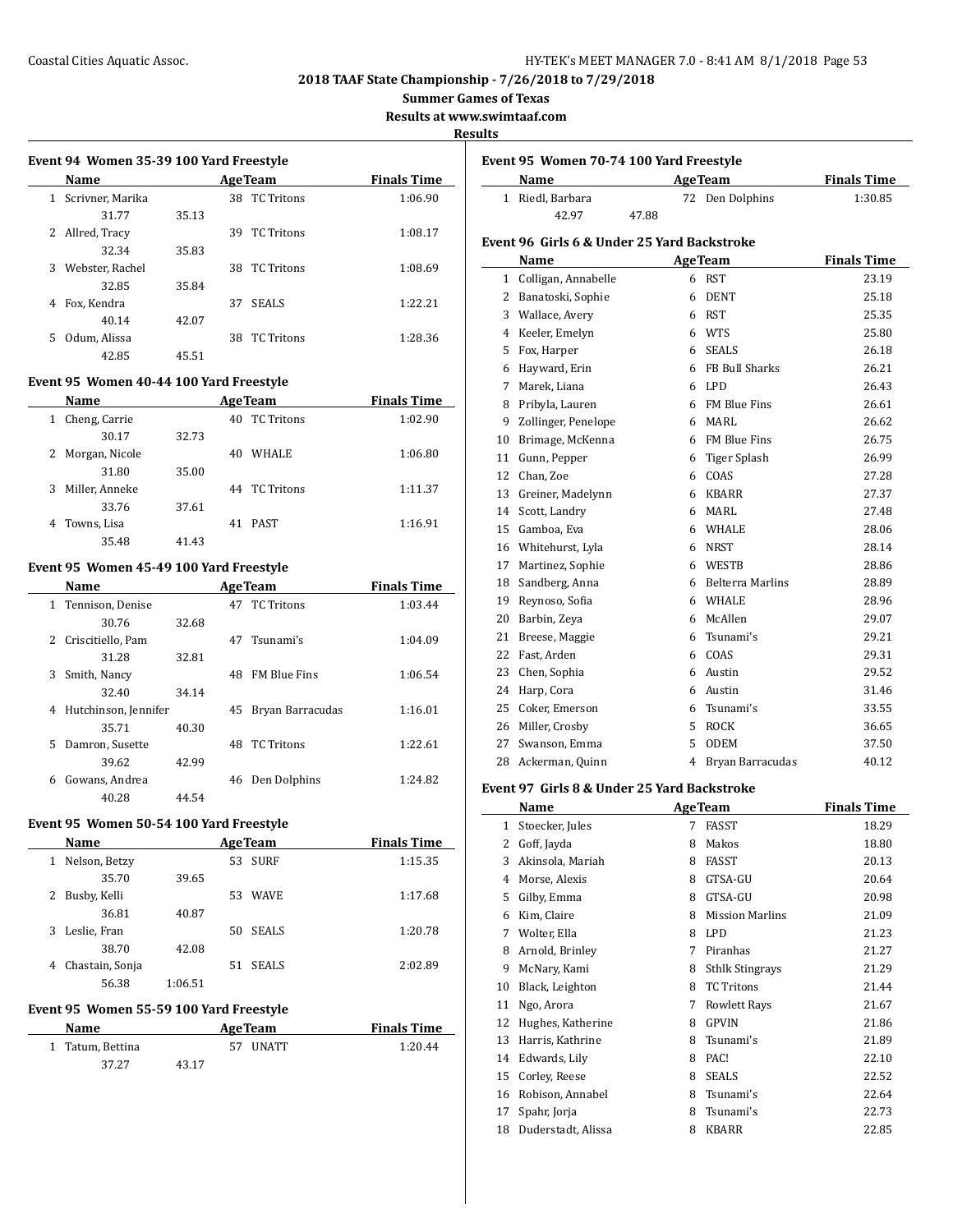#### Coastal Cities Aquatic Assoc. HY-TEK's MEET MANAGER 7.0 - 8:41 AM 8/1/2018 Page 54

**2018 TAAF State Championship - 7/26/2018 to 7/29/2018**

**Summer Games of Texas**

**Results at www.swig** 

**Resu** 

|    | (Event 97 Girls 8 & Under 25 Yard Backstroke) |    |                 |                    |
|----|-----------------------------------------------|----|-----------------|--------------------|
|    | Name                                          |    | <b>Age Team</b> | <b>Finals Time</b> |
| 19 | Fields, Evelyn                                | 8  | WHALE           | 23.02              |
| 20 | Connally, Claire                              | 7  | <b>VIC</b>      | 23.19              |
| 21 | Milligan, Claire                              | 8  | LPD.            | 23.46              |
| 22 | Wells, Ashlyn                                 | 7  | <b>ROCK</b>     | 24.01              |
| 23 | Xie, Nevina                                   | 8  | FASST           | 24.51              |
| 24 | Considine, Leola                              | 8  | Austin          | 24.72              |
| 25 | Anderson, Truth                               | 7  | <b>LPD</b>      | 24.74              |
| 26 | Weber, Sierra                                 | 8  | WESTB           | 24.87              |
| 27 | Unterbrink, Corinne                           | 7  | McAllen         | 25.82              |
| 28 | LaBreck, Ashlen                               | 8  | COSA            | 27.56              |
| 29 | Quadri, Shanum                                | 8  | <b>WHALE</b>    | 27.90              |
| 30 | Lerma, Mika                                   | 8  | <b>FREER</b>    | 29.76              |
|    | Event 98 Women 18-24 50 Yard Backstroke       |    |                 |                    |
|    | Name                                          |    | <b>Age Team</b> | <b>Finals Time</b> |
| 1  | Blanchard, Lindsey                            | 19 | <b>FASST</b>    | 28.60              |

| Ŧ. | Diditulidi u, Lillusev | 17 | 1 GGATI                | 20.OU   |
|----|------------------------|----|------------------------|---------|
| 2  | Turlington, Jennifer   | 18 | <b>FASST</b>           | 29.73   |
| 3  | Long, Jennifer         | 21 | <b>FASST</b>           | 30.95   |
| 4  | Hayslip, Hannah        | 18 | ALICE                  | 31.27   |
| 5  | Seeman, Megan          | 21 | FM Blue Fins           | 32.07   |
| 6  | Bommer, Kathryn        | 23 | GTSA-GU                | 32.58   |
| 7  | Land, Abigail          | 19 | <b>TMST</b>            | 33.12   |
| 8  | Hailey, Melissa        | 19 | <b>FASST</b>           | 35.18   |
| 9  | Black, Julia           | 18 | <b>KBARR</b>           | 36.59   |
| 10 | Benavides, Bianca      | 18 | <b>Mission Marlins</b> | 37.70   |
| 11 | Gryder, Trisha         | 18 | <b>SEALS</b>           | 37.71   |
| 12 | Reiner, Mackenzie      | 18 | <b>SEALS</b>           | 39.35   |
| 13 | Sweeney, Hannah        | 18 | Navasota               | 39.41   |
| 14 | Garcia, Ana            | 18 | <b>SCSR</b>            | 40.88   |
| 15 | Valenzuela, Paulina    | 20 | <b>RPA</b>             | 41.40   |
| 16 | Pritchard, Kassie      | 22 | <b>DENT</b>            | 43.67   |
| 17 | Wilhelm, Amy           | 18 | <b>TC Tritons</b>      | 43.87   |
| 18 | Vu, Kristen            | 21 | <b>KBARR</b>           | 43.91   |
| 19 | Jordan, Abigail        | 18 | Current                | 44.25   |
| 20 | Martinez, Isabella     | 18 | South Belt             | 1:10.49 |

#### **Event 99 Women 25-29 50 Yard Backstroke**

|   | Name                                            |    | <b>AgeTeam</b>         | <b>Finals Time</b> |
|---|-------------------------------------------------|----|------------------------|--------------------|
| 1 | Kutac, Carleigh                                 | 27 | <b>WESTB</b>           | 28.97              |
| 2 | Pullano, Jennifer                               | 25 | <b>SEALS</b>           | 30.10              |
| 3 | Moore, Kelly                                    | 27 | <b>TC Tritons</b>      | 33.29              |
| 4 | Gillum, Erica                                   | 29 | <b>SEALS</b>           | 37.34              |
| 5 | Mejia, Falina                                   | 29 | <b>FREER</b>           | 41.75              |
|   | Event 99 Women 30-34 50 Yard Backstroke<br>Name |    | <b>Age Team</b>        | <b>Finals Time</b> |
| 1 | Kelly, Kristine                                 |    | 30 South Belt          | 37.50              |
| 2 | Herschap, Dianna                                | 32 | ALICE                  | 41.70              |
|   | Event 99 Women 35-39 50 Yard Backstroke<br>Name |    | <b>Age Team</b>        | <b>Finals Time</b> |
| 1 | Crittenden, Lindsay                             | 35 | <b>Sthlk Stingrays</b> | 29.90              |
| 2 | Webster, Rachel                                 | 38 | <b>TC Tritons</b>      | 34.66              |

 Allred, Tracy 39 TC Tritons 35.05 Scrivner, Marika 38 TC Tritons 40.01

|                       | swimtaaf.com                                   |    |                   |                    |
|-----------------------|------------------------------------------------|----|-------------------|--------------------|
| ılts                  |                                                |    |                   |                    |
|                       | 5 Bjorn, Jessica                               |    | 36 Den Dolphins   | 45.33              |
|                       | 6 Chambless, Amy                               | 37 | Bryan Barracudas  | 52.15              |
|                       | 7 Mayer, Christie                              |    | 39 VIC            | 53.95              |
|                       | 8 Odum, Alissa                                 |    | 38 TC Tritons     | 54.10              |
|                       | Event 100 Women 40-44 50 Yard Backstroke       |    |                   |                    |
|                       |                                                |    |                   |                    |
|                       | Name                                           |    | <b>AgeTeam</b>    | <b>Finals Time</b> |
|                       | 1 Heimbuch, Rebecca                            | 41 | FASST             | 35.28              |
|                       | 2 Cheng, Carrie                                |    | 40 TC Tritons     | 36.60              |
| 3                     | Miller, Anneke                                 |    | 44 TC Tritons     | 38.16              |
|                       | 4 Barbin, Elizabeth                            |    | 41 McAllen        | 44.34              |
|                       | 5 Waitz, Cynthia                               |    | 41 Navasota       | 45.50              |
| 6                     | Smith, Dorothy                                 |    | 43 Den Dolphins   | 51.66              |
| 7                     | Jackson, Jean                                  |    | 44 FM Blue Fins   | 52.54              |
| 8                     | Cargo, Kelly                                   |    | 43 FM Blue Fins   | 55.38              |
| ---                   | Cunningham, Stephanie                          | 40 | Navasota          | DQ                 |
|                       | Event 100 Women 45-49 50 Yard Backstroke       |    |                   |                    |
|                       | Name                                           |    | <b>AgeTeam</b>    | <b>Finals Time</b> |
|                       | 1 Criscitiello, Pam                            |    | 47 Tsunami's      | 35.00              |
| $\mathbf{2}^{\prime}$ | Tennison, Denise                               | 47 | <b>TC Tritons</b> | 37.22              |
| 3                     | Bishop, Tracie                                 |    | 48 TC Tritons     | 37.34              |
|                       | 4 Scott, Annie                                 |    | 45 FM Blue Fins   | 45.88              |
| 5                     | Damron, Susette                                | 48 | <b>TC Tritons</b> | 46.88              |
|                       | 6 Gowans, Andrea                               | 46 | Den Dolphins      | 50.72              |
|                       |                                                |    |                   |                    |
|                       | Event 100 Women 50-54 50 Yard Backstroke       |    |                   |                    |
|                       | Name                                           |    | <b>AgeTeam</b>    | <b>Finals Time</b> |
|                       | 1 Nelson, Betzy                                | 53 | <b>SURF</b>       | 41.15              |
| 2                     | Disney, Elaine                                 |    | 54 Aqua Racers    | 42.50              |
| 3                     | Clinger, Christi                               |    | 50 Aqua Racers    | 44.39              |
|                       | 4 Leslie, Fran                                 |    | 50 SEALS          | 47.10              |
| 5                     | Chastain, Sonja                                |    | 51 SEALS          | 1:01.16            |
|                       | 6 Sweeny, Allyson                              |    | 53 Navasota       | 1:10.14            |
|                       | Event 100 Women 55-59 50 Yard Backstroke       |    |                   |                    |
|                       | Name                                           |    | <b>AgeTeam</b>    | <b>Finals Time</b> |
|                       | 1 Rust, Constance                              | 59 | <b>SEALS</b>      | 36.93              |
| $\mathbf{2}^{\prime}$ | Tatum, Bettina                                 | 57 | <b>UNATT</b>      | 48.06              |
|                       | Event 100 Women 60-64 50 Yard Backstroke       |    |                   |                    |
|                       | Name                                           |    | <b>AgeTeam</b>    | <b>Finals Time</b> |
| $\mathbf{1}$          | Merrill, Teresa                                |    | 63 FM Blue Fins   | 58.13              |
|                       |                                                |    |                   |                    |
|                       | Event 100  Women 65-69 50 Yard Backstroke      |    |                   |                    |
|                       | Name                                           |    | <b>AgeTeam</b>    | <b>Finals Time</b> |
| $1\,$                 | Tony, Kathy                                    |    | 65 SURF           | 49.29              |
|                       | Event 100 Women 70-74 50 Yard Backstroke       |    |                   |                    |
|                       | Name                                           |    | <b>AgeTeam</b>    | <b>Finals Time</b> |
|                       | 1 Riedl, Barbara                               |    | 72 Den Dolphins   | 53.79              |
|                       | Event 101 Girls 8 & Under 25 Yard Breaststroke |    |                   |                    |
|                       | Name                                           |    | <b>AgeTeam</b>    | <b>Finals Time</b> |
|                       | 1 Sennett, Madison                             |    | 8 FASST           | 22.26              |
|                       | 2 Searle, Hailey                               |    | 8 COAS            | 22.37              |
| 3                     | Fike, Claire                                   |    | 7 RPA             | 23.32              |
|                       | 4 Means, Raleigh                               |    | 8 FASST           | 24.06              |
|                       | 5 Storm, Sophia                                |    | 8 YMCA            | 24.39              |
|                       |                                                |    |                   |                    |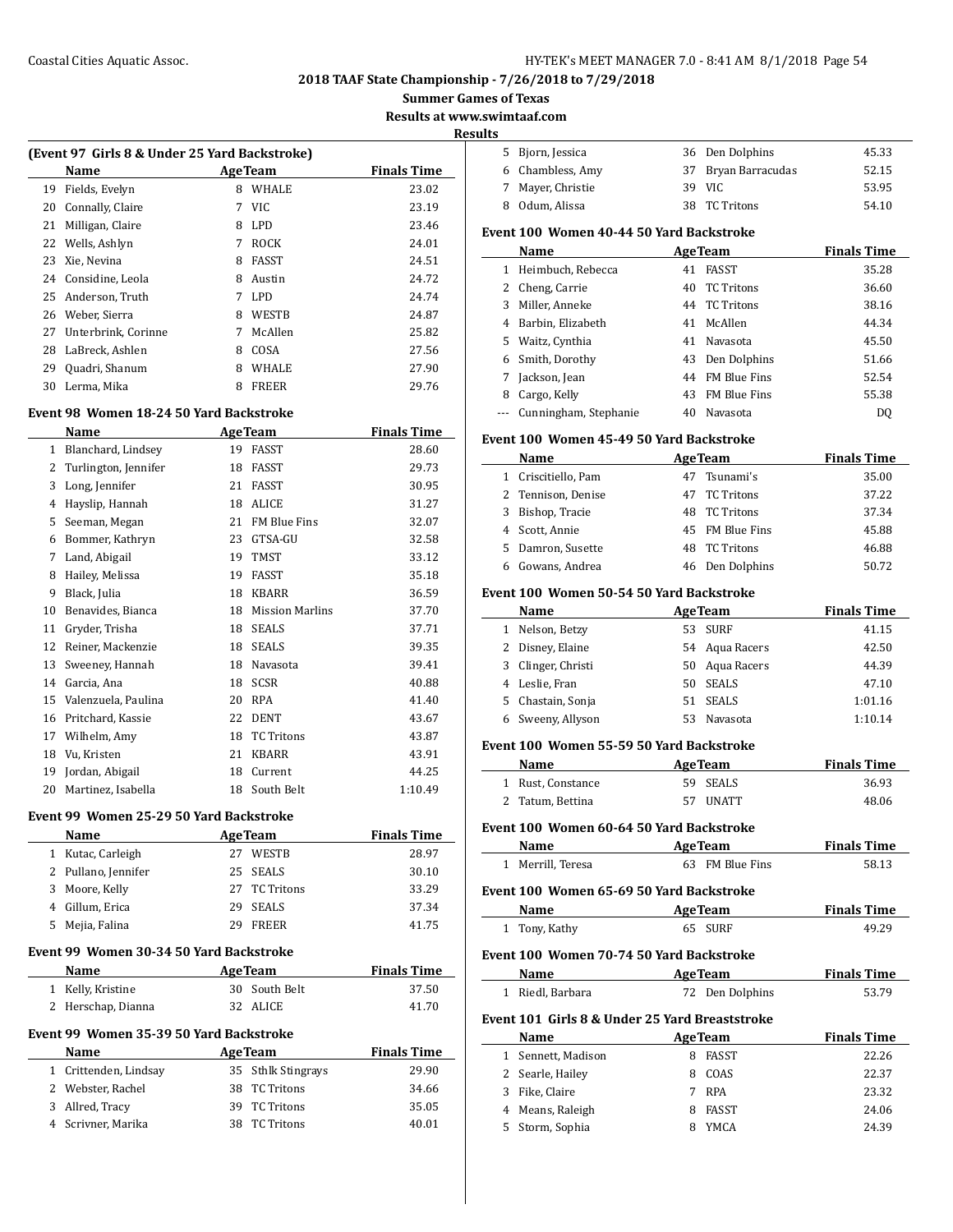## Coastal Cities Aquatic Assoc. **Exercise 20 and Secure 20 and Secure 20 and Secure 20 and Secure 20 and Secure 20 and Secure 20 and Secure 20 and Secure 20 and Secure 20 and Secure 20 and Secure 20 and Secure 20 and Secure**

## **2018 TAAF State Championship - 7/26/2018 to 7/29/2018**

**Summer Games of Texas**

**Results at www.swimtaaf.com**

#### **Results**

|               | (Event 101 Girls 8 & Under 25 Yard Breaststroke) |    |                         |                    |
|---------------|--------------------------------------------------|----|-------------------------|--------------------|
|               | Name                                             |    | <b>AgeTeam</b>          | <b>Finals Time</b> |
| 6             | MacNeil. Alexandria                              | 8  | GTSA-GU                 | 24.59              |
| 7             | Theis, Tatum                                     | 8  | <b>Belterra Marlins</b> | 24.96              |
| 8             | Johnson, Madeline                                | 8  | <b>TC Tritons</b>       | 25.30              |
| 9             | Migura, Carly                                    | 7  | <b>VIC</b>              | 25.36              |
| 10            | Weiskittel, Stella                               | 8  | <b>RPA</b>              | 25.43              |
| 11            | Bracken, Sierra                                  | 7  | LJST                    | 26.05              |
| 12            | Milligan, Claire                                 | 8  | LPD                     | 26.15              |
| 13            | Edwards, Lily                                    | 8  | PAC!                    | 26.31              |
|               | 14 Kellam, Sydni                                 | 8  | WFORD                   | 26.43              |
| 15            | Vernon, Ellis                                    | 8  | Austin                  | 26.84              |
|               | 16 Robison, Annabel                              | 8  | Tsunami's               | 27.06              |
|               | 17 Parker, Makenzye                              | 7  | Navasota                | 28.20              |
| 18            | Zavala, Samantha                                 | 8  | CC_NT                   | 28.44              |
| 19            | Scott, Kiersten                                  | 8  | Splash                  | 28.75              |
| 20            | Anderson, Avery                                  | 8  | WHALE                   | 29.81              |
| 21            | Matzig, Julie                                    | 8  | Tsunami's               | 30.10              |
| 22            | LaBreck, Ashlen                                  | 8  | COSA                    | 30.83              |
| 23            | Wood, Wilma                                      | 8  | Austin                  | 31.12              |
| 24            | Wardlow, Epiphany                                | 7  | Pharr SC                | 33.14              |
| 25            | Shell, Gabriella                                 | 8  | Stingrays               | 38.88              |
| $---$         | Tu, Leah                                         | 7  | WHALE                   | DQ                 |
| $\cdots$      | Redmon, Jaci                                     | 7  | GTSA-GU                 | DQ                 |
|               | --- Blackwell, Abby                              | 8  | McAllen                 | DQ                 |
|               | --- Herath, Teagan                               | 7  | <b>VIC</b>              | DQ                 |
| ---           | Arnold, Brinley                                  | 7  | Piranhas                | DQ                 |
|               | Event 102  Women 18-24 50 Yard Breaststroke      |    |                         |                    |
|               | Name                                             |    | <b>Age Team</b>         | <b>Finals Time</b> |
| 1             | Turlington, Jamie                                | 20 | FASST                   | 32.85              |
| $\mathbf{2}$  | Blanchard, Lindsey                               | 19 | FASST                   | 33.74              |
| 3             | Brawner, Kaylee                                  | 19 | <b>SEALS</b>            | 34.35              |
|               | 4 O'Brien, Regan                                 | 19 | Bryan Barracudas        | 34.36              |
| 5             | Turlington, Jennifer                             | 18 | FASST                   | 35.14              |
| 6             | Reiner, Mackenzie                                | 18 | <b>SEALS</b>            | 37.64              |
| 7             | Benavides, Bianca                                | 18 | <b>Mission Marlins</b>  | 38.48              |
| 8             | Holmgreen, Payton                                | 19 | SEALS                   | 38.83              |
| 9             | Black, Julia                                     | 18 | KBARR                   | 41.24              |
| 10            | Gryder, Trisha                                   | 18 | SEALS                   | 42.89              |
| 11            | Vu, Kristen                                      | 21 | <b>KBARR</b>            | 42.99              |
| 12            | Sweeney, Hannah                                  | 18 | Navasota                | 45.70              |
| 13            | Pritchard, Kassie                                | 22 | DENT                    | 47.78              |
|               | 14 Wilhelm, Amy                                  | 18 | <b>TC Tritons</b>       | 48.44              |
|               | 15 Jordan, Abigail                               | 18 | Current                 | 55.49              |
| $\frac{1}{2}$ | Seeman, Megan                                    |    | 21 FM Blue Fins         | DQ                 |
|               | Event 103 Women 25-29 50 Yard Breaststroke       |    |                         |                    |
|               | Name                                             |    | <b>AgeTeam</b>          | <b>Finals Time</b> |
|               | 1 Kutac, Carleigh                                |    | 27 WESTB                | 33.29              |
|               | 2 Moore, Kelly                                   | 27 | <b>TC Tritons</b>       | 37.36              |
|               | 3 Mejia, Falina                                  | 29 | FREER                   | 43.81              |
|               | Event 103 Women 30-34 50 Yard Breaststroke       |    |                         |                    |
|               | Name                                             |    | <b>AgeTeam</b>          | <b>Finals Time</b> |
|               |                                                  |    |                         |                    |

 Mathews, Katherine 33 PAST 39.09 Parker, Amy 32 Makos 41.95

| 3 | Herschap, Dianna                                                                                                                                                                                                               |    | 32 ALICE            | 45.48              |
|---|--------------------------------------------------------------------------------------------------------------------------------------------------------------------------------------------------------------------------------|----|---------------------|--------------------|
|   | Event 103 Women 35-39 50 Yard Breaststroke                                                                                                                                                                                     |    |                     |                    |
|   | Name                                                                                                                                                                                                                           |    | <b>AgeTeam</b>      | <b>Finals Time</b> |
|   | 1 Scrivner, Marika                                                                                                                                                                                                             |    | 38 TC Tritons       | 38.59              |
|   | 2 Allred, Tracy                                                                                                                                                                                                                |    | 39 TC Tritons       | 39.91              |
|   | 3 Bjorn, Jessica                                                                                                                                                                                                               |    | 36 Den Dolphins     | 42.47              |
|   | 4 Diemer, Holly                                                                                                                                                                                                                |    | 35 Belterra Marlins | 43.39              |
|   | 5 Webster, Rachel                                                                                                                                                                                                              | 38 | <b>TC Tritons</b>   | 44.30              |
|   | 6 Fox, Kendra                                                                                                                                                                                                                  |    | 37 SEALS            | 44.50              |
|   | 7 Odum, Alissa                                                                                                                                                                                                                 |    | 38 TC Tritons       | 50.15              |
|   | 8 Saenz, Delicia                                                                                                                                                                                                               |    | 35 FREER            | 53.89              |
|   | 9 Mayer, Christie                                                                                                                                                                                                              |    | 39 VIC              | 58.52              |
|   | 10 Burraston, Tamara                                                                                                                                                                                                           | 37 | <b>TC Tritons</b>   | 1:01.48            |
|   |                                                                                                                                                                                                                                |    |                     |                    |
|   | Event 104 Women 40-44 50 Yard Breaststroke                                                                                                                                                                                     |    |                     |                    |
|   | Name                                                                                                                                                                                                                           |    | <b>AgeTeam</b>      | <b>Finals Time</b> |
|   | 1 Cheng, Carrie                                                                                                                                                                                                                |    | 40 TC Tritons       | 37.61              |
|   | 2 Lewis, Virginia                                                                                                                                                                                                              |    | 40 FASST            | 40.33              |
|   | 3 Miller, Anneke                                                                                                                                                                                                               |    | 44 TC Tritons       | 41.55              |
|   | 4 Curtis, Terri                                                                                                                                                                                                                |    | 41 LPD              | 47.28              |
|   | 5 Barbin, Elizabeth                                                                                                                                                                                                            |    | 41 McAllen          | 49.46              |
|   | 6 Jackson, Jean                                                                                                                                                                                                                |    | 44 FM Blue Fins     | 49.88              |
| 7 | Smith, Dorothy                                                                                                                                                                                                                 |    | 43 Den Dolphins     | 50.65              |
|   | Event 104 Women 45-49 50 Yard Breaststroke                                                                                                                                                                                     |    |                     |                    |
|   | Name                                                                                                                                                                                                                           |    | <b>AgeTeam</b>      | <b>Finals Time</b> |
|   | 1 Tennison, Denise                                                                                                                                                                                                             |    | 47 TC Tritons       | 38.74              |
|   | 2 Hammons, Kathy                                                                                                                                                                                                               |    | 47 FASST            | 40.62              |
|   | 3 Damron, Susette                                                                                                                                                                                                              |    | 48 TC Tritons       | 43.84              |
|   | 4 Scott, Annie                                                                                                                                                                                                                 |    | 45 FM Blue Fins     | 44.11              |
|   | 5 Robledo, Lourdes                                                                                                                                                                                                             |    | 47 COSA             | 55.99              |
|   | 6 Marx, Cara                                                                                                                                                                                                                   |    | 45 FM Blue Fins     | 1:00.18            |
|   | Event 104 Women 50-54 50 Yard Breaststroke                                                                                                                                                                                     |    |                     |                    |
|   | <b>Name</b>                                                                                                                                                                                                                    |    | <b>AgeTeam</b>      | <b>Finals Time</b> |
|   | 1 Clinger, Christi                                                                                                                                                                                                             |    | 50 Aqua Racers      | 41.96              |
|   | 2 Baughman, Gretchen                                                                                                                                                                                                           |    | 53 PAST             | 43.79              |
|   | 3 Busby, Kelli                                                                                                                                                                                                                 |    | 53 WAVE             | 44.30              |
|   | 4 Leslie, Fran                                                                                                                                                                                                                 |    | 50 SEALS            | 46.41              |
| 5 |                                                                                                                                                                                                                                | 51 | <b>SEALS</b>        | 1:08.71            |
|   | Chastain, Sonja                                                                                                                                                                                                                |    |                     |                    |
|   | Event 104 Women 55-59 50 Yard Breaststroke                                                                                                                                                                                     |    |                     |                    |
|   | Name and the state of the state of the state of the state of the state of the state of the state of the state of the state of the state of the state of the state of the state of the state of the state of the state of the s |    | <b>AgeTeam</b>      | <b>Finals Time</b> |
|   | 1 Rust, Constance                                                                                                                                                                                                              |    | 59 SEALS            | 39.82              |
|   | Event 104 Women 60-64 50 Yard Breaststroke                                                                                                                                                                                     |    |                     |                    |
|   | Name and the state of the state of the state of the state of the state of the state of the state of the state of the state of the state of the state of the state of the state of the state of the state of the state of the s |    | <b>AgeTeam</b>      | <b>Finals Time</b> |
|   | 1 Hamrick, Vicki                                                                                                                                                                                                               |    | 60 SEALS            | 44.85              |
|   | 2 Kelly, Darla                                                                                                                                                                                                                 |    | 61 South Belt       | 2:06.27            |
|   | Event 104 Women 65-69 50 Yard Breaststroke                                                                                                                                                                                     |    |                     |                    |
|   |                                                                                                                                                                                                                                |    |                     |                    |
|   |                                                                                                                                                                                                                                |    |                     |                    |
|   | Name AgeTeam                                                                                                                                                                                                                   |    |                     | <b>Finals Time</b> |
|   | 1 Tony, Kathy                                                                                                                                                                                                                  |    | 65 SURF             | 48.15              |
|   | Event 105 Girls 8 & Under 25 Yard Butterfly                                                                                                                                                                                    |    |                     |                    |
|   | Name<br><u> 1990 - Johann Barbara, p</u> ersonal                                                                                                                                                                               |    | <b>AgeTeam</b>      | <b>Finals Time</b> |
|   | 1 Sennett, Madison<br>2 Hayes, Charli                                                                                                                                                                                          |    | 8 FASST<br>7 RST    | 18.65              |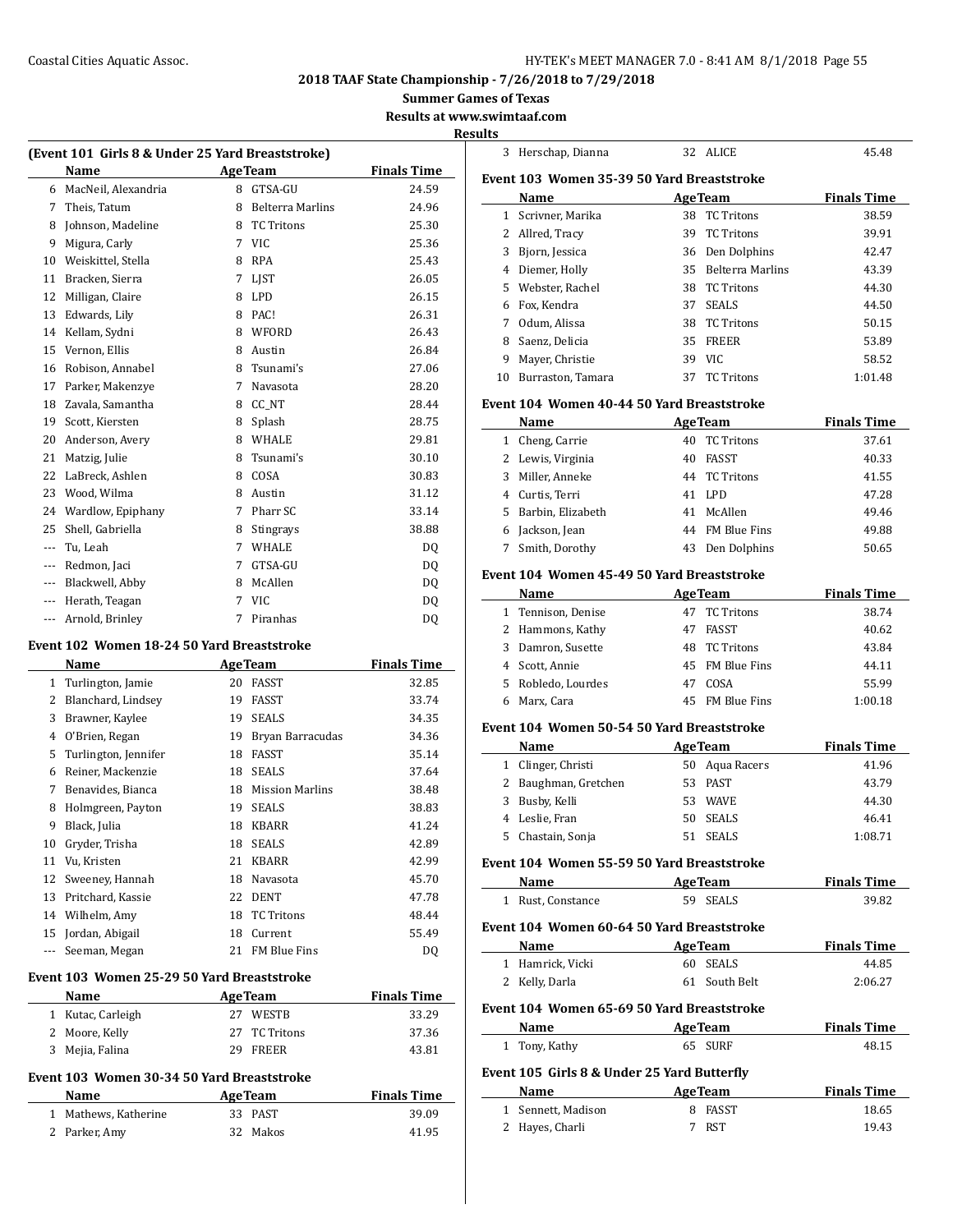# Coastal Cities Aquatic Assoc. **Exercise 20 and Secure 20 and Secure 20 and Secure 20 and Secure 20 and Secure 20 and Secure 20 and Secure 20 and Secure 20 and Secure 20 and Secure 20 and Secure 20 and Secure 20 and Secure**

**2018 TAAF State Championship - 7/26/2018 to 7/29/2018**

**Summer Games of Texas**

**Results at www.swimtaaf.com**

## **Results**

 $\overline{\phantom{0}}$ 

|                | (Event 105 Girls 8 & Under 25 Yard Butterfly) |    |                            |                    |
|----------------|-----------------------------------------------|----|----------------------------|--------------------|
|                | Name                                          |    | <b>AgeTeam</b>             | <b>Finals Time</b> |
| 3              | Worden, Lily                                  | 8  | <b>KBARR</b>               | 19.49              |
| $\overline{4}$ | Theis, Tatum                                  | 8  | <b>Belterra Marlins</b>    | 19.81              |
| 5              | Knippenberg, Lexi                             | 8  | <b>FASST</b>               | 19.89              |
| 6              | Duncan, Elmyra                                | 8  | <b>TC Tritons</b>          | 20.30              |
| 7              | DeGraaf, Grace                                | 8  | <b>FM Blue Fins</b>        | 20.38              |
| 8              | Heldt, Bailey                                 | 7  | <b>FASST</b>               | 21.00              |
| 9              | Spahr, Jorja                                  | 8  | Tsunami's                  | 21.33              |
| 10             | Zolnierek, Kirra                              | 8  | LPD                        | 22.19              |
| 11             | Evans, Ryan                                   | 8  | Bryan Barracudas           | 22.25              |
| 12             | Zavala, Samantha                              | 8  | CC NT                      | 22.56              |
| 13             | Pierce, Kyndahl                               | 7  | El Campo                   | 22.91              |
| 14             | Frost, Claire                                 | 8  | <b>FASST</b>               | 23.65              |
| 15             | Warren, Kathryn                               | 8  | Aqua Racers                | 23.69              |
| 16             | Cutbirth, Blayne                              | 7  | <b>B&amp;Gc Barracudas</b> | 24.37              |
| 17             | Kellam, Sydni                                 | 8  | WFORD                      | 24.48              |
| 18             | Havelka, Addison                              | 7  | <b>TMST</b>                | 24.56              |
| 19             | Bereuter, Olivia                              | 8  | Austin                     | 25.67              |
| $*20$          | Robinson, Kayleigh                            | 8  | GTSA-GU                    | 26.05              |
| *20            | Fields, Evelyn                                | 8  | WHALE                      | 26.05              |
| 22             | Anderson, Avery                               | 8  | WHALE                      | 28.06              |
|                | --- Olvera, Mariajose                         | 8  | <b>SCSR</b>                | DQ                 |
|                | --- Unterbrink, Corinne                       | 7  | McAllen                    | DQ                 |
| ---            | Jones, Evangeline                             | 8  | <b>KST</b>                 | DQ                 |
|                | Event 106 Women 18-24 50 Yard Butterfly       |    |                            |                    |
|                | Name                                          |    | <b>AgeTeam</b>             | <b>Finals Time</b> |
| $\mathbf{1}$   | Santos, Daniella                              | 19 | Pharr SC                   | 27.24              |
| 2              | Brawner, Kaylee                               | 19 | <b>SEALS</b>               | 27.40              |
| 3              | Blanchard, Lindsey                            | 19 | FASST                      | 27.99              |
| 4              | Hayslip, Hannah                               | 18 | ALICE                      | 28.38              |
| 5              | Turlington, Jamie                             | 20 | <b>FASST</b>               | 28.86              |
| 6              | Seeman, Megan                                 | 21 | FM Blue Fins               | 29.80              |
| 7              | Long, Jennifer                                | 21 | <b>FASST</b>               | 30.08              |
| 8              | Turlington, Jennifer                          | 18 | <b>FASST</b>               | 30.14              |
| 9              | Wingard, Nicole                               | 18 | <b>FM Blue Fins</b>        | 31.23              |
|                |                                               |    |                            |                    |

|    | $1.00$ , $0.1$ $\rho$ , $1.00$ , $0.00$ , $0.00$ |    |                        |       |
|----|--------------------------------------------------|----|------------------------|-------|
| 5  | Turlington, Jamie                                | 20 | FASST                  | 28.86 |
| 6  | Seeman, Megan                                    | 21 | <b>FM Blue Fins</b>    | 29.80 |
| 7  | Long, Jennifer                                   | 21 | <b>FASST</b>           | 30.08 |
| 8  | Turlington, Jennifer                             | 18 | <b>FASST</b>           | 30.14 |
| 9  | Wingard, Nicole                                  | 18 | <b>FM Blue Fins</b>    | 31.23 |
| 10 | Cole, Elena                                      | 21 | Austin                 | 31.36 |
| 11 | Walker, Shanna                                   | 22 | GTSA-GU                | 31.43 |
| 12 | Cadenas-Lopez, Rosario                           | 18 | PAC!                   | 31.59 |
| 13 | Swaim, Abigail                                   | 18 | <b>SEALS</b>           | 31.94 |
| 14 | Reiner, Mackenzie                                | 18 | <b>SEALS</b>           | 33.27 |
| 15 | Sosa, Brianna                                    | 18 | <b>Mission Marlins</b> | 33.45 |
| 16 | Gryder, Trisha                                   | 18 | <b>SEALS</b>           | 33.78 |
| 17 | Black, Julia                                     | 18 | <b>KBARR</b>           | 34.81 |
| 18 | Harrison, Catherine                              | 20 | WESTB                  | 35.01 |
| 19 | Valenzuela, Paulina                              | 20 | <b>RPA</b>             | 35.95 |
| 20 | Sweeney, Hannah                                  | 18 | Navasota               | 40.87 |
| 21 | Wilhelm, Amy                                     | 18 | <b>TC Tritons</b>      | 44.55 |

## **Event 107 Women 25-29 50 Yard Butterfly**

| Name              | <b>AgeTeam</b> | <b>Finals Time</b> |
|-------------------|----------------|--------------------|
| 1 Kutac, Carleigh | 27 WESTB       | 27.35              |
| 2 Moore, Kelly    | 27 TC Tritons  | 32.60              |

|          | Event 107 Women 30-34 50 Yard Butterfly                                                                                                                                                                                        |   |                                  |                    |
|----------|--------------------------------------------------------------------------------------------------------------------------------------------------------------------------------------------------------------------------------|---|----------------------------------|--------------------|
|          | Name and the state of the state of the state of the state of the state of the state of the state of the state of the state of the state of the state of the state of the state of the state of the state of the state of the s |   | <b>AgeTeam</b>                   | <b>Finals Time</b> |
|          | 1 Chaney, Robin                                                                                                                                                                                                                |   | 33 FM Blue Fins                  | 35.64              |
|          | Event 107 Women 35-39 50 Yard Butterfly                                                                                                                                                                                        |   |                                  |                    |
|          | Name                                                                                                                                                                                                                           |   | <b>AgeTeam</b>                   | <b>Finals Time</b> |
|          | 1 Flume, Paige                                                                                                                                                                                                                 |   | 36 LPD                           | 29.51              |
|          | 2 Allred, Tracy                                                                                                                                                                                                                |   | 39 TC Tritons                    | 33.74              |
|          | 3 Webster, Rachel                                                                                                                                                                                                              |   | 38 TC Tritons                    | 35.22              |
|          | 4 Aguilar, Anabell                                                                                                                                                                                                             |   | 36 FM Blue Fins                  | 35.28              |
|          | 5 Scrivner, Marika                                                                                                                                                                                                             |   | 38 TC Tritons                    | 37.01              |
|          | 6 Diemer, Holly                                                                                                                                                                                                                |   | 35 Belterra Marlins              | 37.72              |
|          | 7 Odum, Alissa                                                                                                                                                                                                                 |   | 38 TC Tritons                    | 52.66              |
|          | Event 108 Women 40-44 50 Yard Butterfly                                                                                                                                                                                        |   |                                  |                    |
|          | Name AgeTeam                                                                                                                                                                                                                   |   |                                  | <b>Finals Time</b> |
|          | 1 Cheng, Carrie                                                                                                                                                                                                                |   | 40 TC Tritons                    | 30.89              |
|          | 2 Derkits, Laura                                                                                                                                                                                                               |   | 42 PAST                          | 33.11              |
|          | 3 Morgan, Nicole                                                                                                                                                                                                               |   | 40 WHALE                         | 33.89              |
|          | 4 Miller. Anneke                                                                                                                                                                                                               |   | 44 TC Tritons                    | 39.36              |
|          | Event 108 Women 45-49 50 Yard Butterfly                                                                                                                                                                                        |   |                                  |                    |
|          | Name                                                                                                                                                                                                                           |   | <b>AgeTeam</b>                   | <b>Finals Time</b> |
|          | 1 Tennison, Denise                                                                                                                                                                                                             |   | 47 TC Tritons                    | 33.79              |
|          | 2 Smith, Nancy                                                                                                                                                                                                                 |   | 48 FM Blue Fins                  | 37.37              |
|          | 3 Damron, Susette                                                                                                                                                                                                              |   | 48 TC Tritons                    | 39.66              |
|          | 4 Hutchinson, Jennifer                                                                                                                                                                                                         |   | 45 Bryan Barracudas              | 41.98              |
|          |                                                                                                                                                                                                                                |   |                                  |                    |
|          | Event 108 Women 50-54 50 Yard Butterfly                                                                                                                                                                                        |   |                                  |                    |
|          | Name                                                                                                                                                                                                                           |   | <b>AgeTeam</b>                   | <b>Finals Time</b> |
|          |                                                                                                                                                                                                                                |   | 53 WAVE                          |                    |
|          | 1 Busby, Kelli                                                                                                                                                                                                                 |   |                                  | 40.57              |
|          | 2 Leslie, Fran                                                                                                                                                                                                                 |   | 50 SEALS                         | 42.05              |
|          | 3 Disney, Elaine                                                                                                                                                                                                               |   | 54 Aqua Racers                   | 42.54              |
|          | Event 108 Women 60-64 50 Yard Butterfly                                                                                                                                                                                        |   |                                  |                    |
|          | Name AgeTeam                                                                                                                                                                                                                   |   |                                  | <b>Finals Time</b> |
|          | 1 Merrill, Teresa                                                                                                                                                                                                              |   | 63 FM Blue Fins                  | 57.45              |
|          | Event 109 Girls 6 & Under 25 Yard Freestyle                                                                                                                                                                                    |   |                                  |                    |
|          | Name                                                                                                                                                                                                                           |   | <b>AgeTeam</b>                   | <b>Finals Time</b> |
|          | 1 Colligan, Annabelle                                                                                                                                                                                                          |   | 6 RST                            | 19.32              |
| 2        |                                                                                                                                                                                                                                | 6 | DENT                             |                    |
| 3        | Banatoski, Sophie                                                                                                                                                                                                              | 6 |                                  | 21.15<br>21.25     |
| 4        | Dusing, Eva<br>Fahnestock, Brielle                                                                                                                                                                                             |   | Tiger Splash<br>6 FB Bull Sharks | 21.29              |
|          |                                                                                                                                                                                                                                |   | 6 FASST                          |                    |
|          | 5 Dodson, Sadie                                                                                                                                                                                                                |   | 6 TC Tritons                     | 21.37<br>21.61     |
| 7        | 6 Kizer, Claire                                                                                                                                                                                                                |   | 6 WESTB                          |                    |
|          | Rodriguez, Jessica                                                                                                                                                                                                             |   |                                  | 21.91              |
| 8<br>9   | Wallace, Avery                                                                                                                                                                                                                 |   | 6 RST<br>6 FM Blue Fins          | 22.23<br>22.27     |
| 10       | Brimage, McKenna<br>Hand, Isabel                                                                                                                                                                                               | 6 | <b>TC Tritons</b>                | 22.30              |
| 11       | Garza, Marisa                                                                                                                                                                                                                  |   | 6 RST                            | 22.50              |
| 12       | Marek, Liana                                                                                                                                                                                                                   |   | 6 LPD                            | 22.77              |
| 13       | Gunn, Pepper                                                                                                                                                                                                                   | 6 | <b>Tiger Splash</b>              | 23.24              |
| 14       |                                                                                                                                                                                                                                | 6 | FB Bull Sharks                   |                    |
|          | Hayward, Erin                                                                                                                                                                                                                  |   | 6 KBARR                          | 24.07              |
| 15<br>16 | Greiner, Madelynn<br>Smyers, Lillie                                                                                                                                                                                            |   | 6 WHALE                          | 24.45<br>24.72     |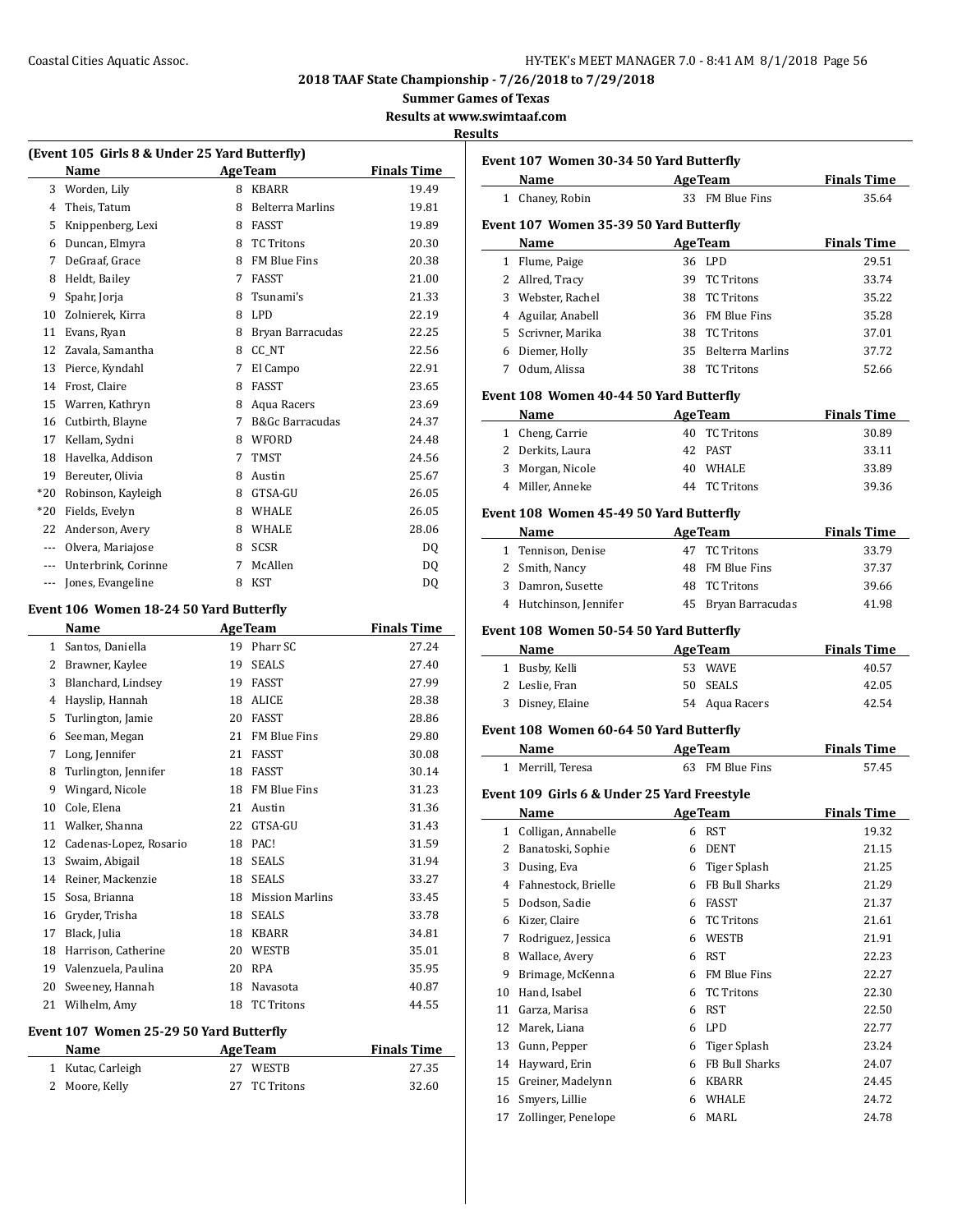## Coastal Cities Aquatic Assoc. The Coastal Cities Aquatic Assoc. The Mass of the Magnus HY-TEK's MEET MANAGER 7.0 - 8:41 AM 8/1/2018 Page 57

**2018 TAAF State Championship - 7/26/2018 to 7/29/2018**

**Summer Games of Texas**

**Results at www.swimtaaf.com**

**Results**

 $\overline{\phantom{a}}$ 

|    | (Event 109 Girls 6 & Under 25 Yard Freestyle) |    |                 |                    |  |  |
|----|-----------------------------------------------|----|-----------------|--------------------|--|--|
|    | Name                                          |    | <b>Age Team</b> | <b>Finals Time</b> |  |  |
| 18 | Burgett, Samantha                             | 6  | Austin          | 24.89              |  |  |
| 19 | Worthy, Vivian                                | 6  | FASST           | 25.12              |  |  |
| 20 | Breese, Maggie                                | 6  | Tsunami's       | 25.80              |  |  |
| 21 | Pillette, Margot                              | 6  | Austin          | 26.18              |  |  |
| 22 | Gamboa. Eva                                   | 6  | <b>WHALE</b>    | 27.02              |  |  |
| 23 | Ericson, Sadie                                | 6  | Austin          | 27.84              |  |  |
| 24 | Whitehurst, Lyla                              | 6  | <b>NRST</b>     | 28.59              |  |  |
| 25 | Barbin, Zeva                                  | 6  | McAllen         | 28.77              |  |  |
| 26 | Coker, Emerson                                | 6  | Tsunami's       | 29.53              |  |  |
| 27 | Towns, Elizabeth                              | 5. | <b>PAST</b>     | 29.61              |  |  |
| 28 | Miller, Crosby                                | 5  | <b>ROCK</b>     | 32.46              |  |  |

#### **Event 110 Girls 8 & Under 25 Yard Freestyle**

|         | Name                     |    | <b>AgeTeam</b>          | <b>Finals Time</b> |
|---------|--------------------------|----|-------------------------|--------------------|
| 1       | Richard, Dakota          | 8  | <b>FASST</b>            | 14.97              |
| 2       | May, Caroline            | 8  | <b>FASST</b>            | 15.83              |
| 3       | Theis, Tatum             | 8  | <b>Belterra Marlins</b> | 16.05              |
| $*4$    | Kim, Claire              | 8  | <b>Mission Marlins</b>  | 16.46              |
| $*_{4}$ | House, Scout             | 8  | LPD                     | 16.46              |
| 6       | Lewis, Maliyah           | 7  | <b>VIC</b>              | 16.76              |
| 7       | Collins, Ava             | 7  | <b>VIC</b>              | 16.80              |
| 8       | Hayes, Charli            | 7  | RST                     | 17.17              |
| 9       | Fike, Claire             | 7  | <b>RPA</b>              | 18.26              |
| 10      | Oligschlaeger, Mackenzie | 8  | WFORD                   | 18.53              |
| 11      | Hinojosa, Isabella       | 8  | <b>VIC</b>              | 18.64              |
| 12      | Proctor, Ella            | 7  | <b>TC Tritons</b>       | 18.69              |
| 13      | Harris, Kathrine         | 8  | Tsunami's               | 18.74              |
| 14      | McNary, Kami             | 8  | <b>Sthlk Stingrays</b>  | 18.83              |
| 15      | Prowell, Noelle          | 8  | Dfw Surge               | 18.89              |
| 16      | Goff, Jayda              | 8  | Makos                   | 18.97              |
| 17      | Vernon, Ellis            | 8  | Austin                  | 19.11              |
| 18      | Searle, Hailey           | 8  | COAS                    | 19.18              |
| 19      | MacNeil, Alexandria      | 8  | GTSA-GU                 | 19.22              |
| 20      | Evans, Ryan              | 8  | Bryan Barracudas        | 19.29              |
| 21      | Gierkey, Skylar          | 7  | <b>FASST</b>            | 19.39              |
| 22      | Short, Skyler            | 8  | <b>LPD</b>              | 19.40              |
| 23      | Dale, Cainlee            | 12 | WFORD                   | 19.70              |
| 24      | Weber, Sierra            | 8  | WESTB                   | 21.32              |
| 25      | Parker, Makenzye         | 7  | Navasota                | 21.46              |
| 26      | Fields, Evelyn           | 8  | WHALE                   | 21.51              |
| 27      | Wood, Wilma              | 8  | Austin                  | 21.78              |
| 28      | Blackwell, Abby          | 8  | McAllen                 | 22.71              |
| 29      | Lerma, Mika              | 8  | <b>FREER</b>            | 23.23              |
| 30      | LaBreck, Ashlen          | 8  | COSA                    | 24.09              |
| 31      | Anderson, Avery          | 8  | <b>WHALE</b>            | 24.48              |
| 32      | Bereuter, Olivia         | 8  | Austin                  | 27.57              |

#### **Event 111 Women 18-24 50 Yard Freestyle**

|    | Name                | <b>AgeTeam</b>  | <b>Finals Time</b> |
|----|---------------------|-----------------|--------------------|
| 1  | Brawner, Kaylee     | 19 SEALS        | 24.84              |
|    | 2 Santos, Daniella  | 19 Pharr SC     | 25.36              |
|    | 3 Turlington, Jamie | 20 FASST        | 25.89              |
|    | 4 Carter, Deneen    | 22 FASST        | 26.85              |
| 5. | Seeman, Megan       | 21 FM Blue Fins | 26.95              |

| 6  | Turlington, Jennifer   | 18 | <b>FASST</b>           | 27.80 |
|----|------------------------|----|------------------------|-------|
| 7  | Gryder, Jessica        | 19 | <b>SEALS</b>           | 28.35 |
| 8  | Fick, Alyssa           | 20 | <b>KST</b>             | 28.45 |
| 9  | Hailey, Melissa        | 19 | <b>FASST</b>           | 29.03 |
| 10 | Holmgreen, Payton      | 19 | <b>SEALS</b>           | 29.23 |
| 11 | Cadenas-Lopez, Rosario | 18 | PAC!                   | 29.50 |
| 12 | Cole, Elena            | 21 | Austin                 | 29.53 |
| 13 | Benavides, Bianca      | 18 | <b>Mission Marlins</b> | 29.67 |
| 14 | Harrison, Catherine    | 20 | WESTB                  | 29.87 |
| 15 | Swaim, Abigail         | 18 | <b>SEALS</b>           | 29.97 |
| 16 | O'Brien, Regan         | 19 | Bryan Barracudas       | 30.06 |
| 17 | Gryder, Trisha         | 18 | <b>SEALS</b>           | 30.96 |
| 18 | Sosa, Brianna          | 18 | <b>Mission Marlins</b> | 31.43 |
| 19 | Hulce, Nina            | 22 | <b>RPA</b>             | 31.74 |
| 20 | Reiner, Mackenzie      | 18 | <b>SEALS</b>           | 32.86 |
| 21 | Sweeney, Hannah        | 18 | Navasota               | 33.64 |
| 22 | Vu, Kristen            | 21 | <b>KBARR</b>           | 34.91 |
| 23 | Garcia, Ana            | 18 | <b>SCSR</b>            | 35.19 |
| 24 | Pritchard, Kassie      | 22 | <b>DENT</b>            | 35.77 |
| 25 | Wilhelm, Amy           | 18 | <b>TC Tritons</b>      | 35.91 |
| 26 | Jordan, Abigail        | 18 | Current                | 37.48 |
| 27 | Martinez, Isabella     | 18 | South Belt             | 48.64 |

#### **Event 112 Women 25-29 50 Yard Freestyle**

| Name                |    | <b>AgeTeam</b> | <b>Finals Time</b> |
|---------------------|----|----------------|--------------------|
| 1 Kutac, Carleigh   | 27 | <b>WESTB</b>   | 25.25              |
| 2 Pullano, Jennifer |    | 25 SEALS       | 26.35              |
| 3 Moore, Kelly      |    | 27 TC Tritons  | 28.90              |
| Gillum, Erica       |    | <b>SEALS</b>   | 30.52              |

#### **Event 112 Women 30-34 50 Yard Freestyle**

| Name                 | <b>AgeTeam</b> | <b>Finals Time</b> |
|----------------------|----------------|--------------------|
| 1 Mathews, Katherine | 33 PAST        | 30.52              |
| 2 Kelly, Kristine    | 30 South Belt  | 32.94              |
| 3 Callister, Melissa | 33 GTSA-GU     | 35.18              |
| 4 Herschap, Dianna   | 32 ALICE       | 35.89              |

#### **Event 112 Women 35-39 50 Yard Freestyle**

|    | Name              |    | <b>AgeTeam</b>          | <b>Finals Time</b> |
|----|-------------------|----|-------------------------|--------------------|
| 1  | Allred, Tracy     | 39 | <b>TC</b> Tritons       | 30.67              |
|    | Diemer, Holly     | 35 | <b>Belterra Marlins</b> | 30.77              |
| 3  | Scrivner, Marika  | 38 | <b>TC</b> Tritons       | 30.83              |
| 4  | Webster, Rachel   | 38 | <b>TC</b> Tritons       | 31.87              |
| 5. | White, Amy        | 36 | <b>FM Blue Fins</b>     | 33.03              |
| 6  | Bjorn, Jessica    | 36 | Den Dolphins            | 34.31              |
| 7  | Fox, Kendra       | 37 | <b>SEALS</b>            | 35.15              |
| 8  | Saenz, Delicia    | 35 | <b>FREER</b>            | 39.20              |
| 9  | Mayer, Christie   | 39 | VIC.                    | 41.13              |
| 10 | Odum, Alissa      | 38 | <b>TC Tritons</b>       | 41.21              |
| 11 | Chambless, Amy    | 37 | Bryan Barracudas        | 42.44              |
| 12 | Tejeda, Brandi    | 35 | Navasota                | 46.97              |
| 13 | Burraston, Tamara | 37 | <b>TC</b> Tritons       | 51.59              |
|    |                   |    |                         |                    |

#### **Event 113 Women 40-44 50 Yard Freestyle**

| Name                | <b>AgeTeam</b> | <b>Finals Time</b> |
|---------------------|----------------|--------------------|
| 1 Cheng, Carrie     | 40 TC Tritons  | 28.51              |
| 2 Heimbuch, Rebecca | 41 FASST       | 28.81              |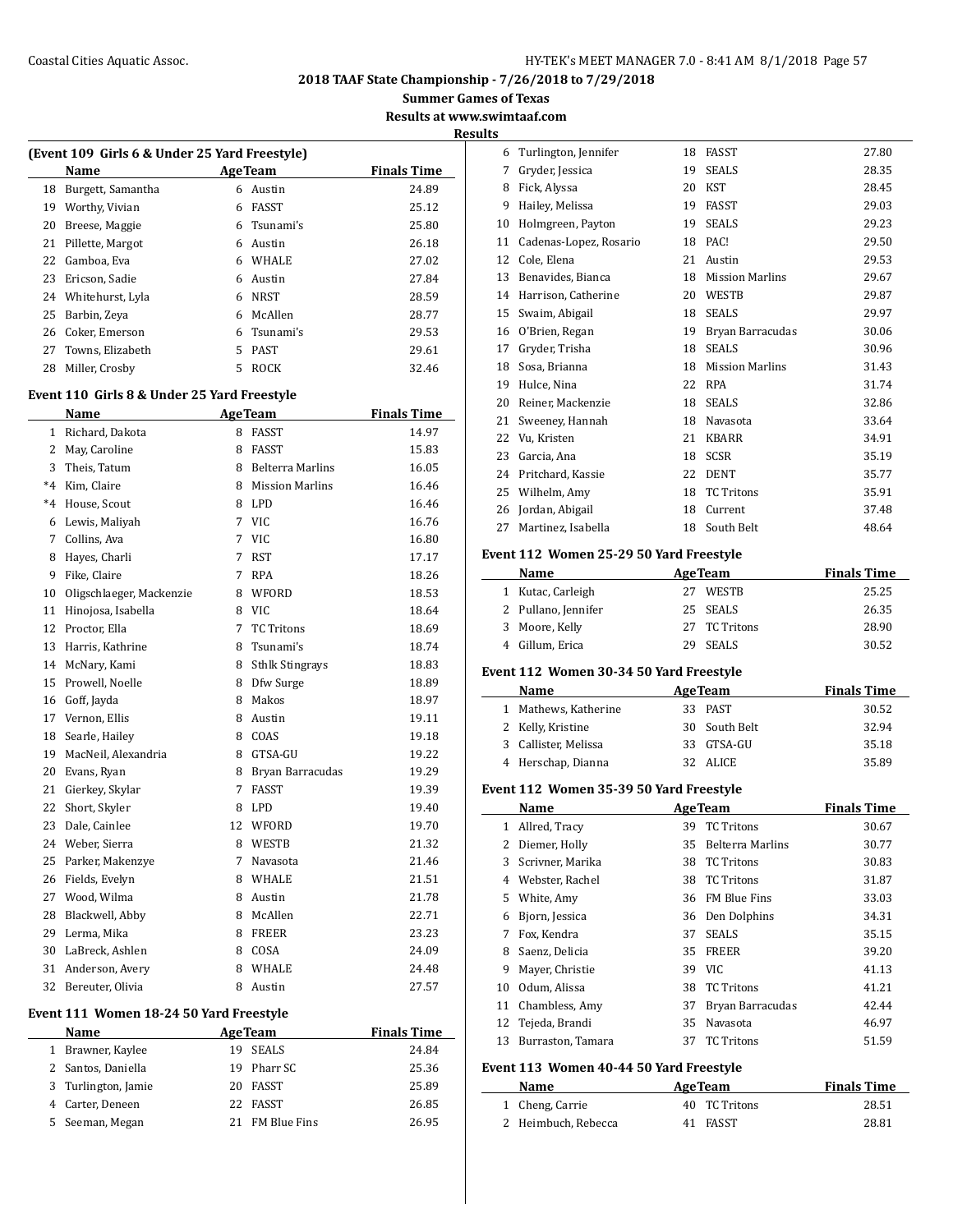**Summer Games of Texas**

**Results at www.swimtaaf.com**

| (Event 113 Women 40-44 50 Yard Freestyle) |                       |                    |                     |       |  |  |  |
|-------------------------------------------|-----------------------|--------------------|---------------------|-------|--|--|--|
|                                           | Name                  | <b>Finals Time</b> |                     |       |  |  |  |
| 3                                         | Derkits, Laura        |                    | 42 PAST             | 29.96 |  |  |  |
| 4                                         | Towns, Lisa           | 41                 | PAST                | 32.53 |  |  |  |
| 5.                                        | Lewis, Virginia       | 40                 | <b>FASST</b>        | 32.58 |  |  |  |
| 6                                         | Miller, Anneke        | 44                 | <b>TC Tritons</b>   | 33.55 |  |  |  |
| 7                                         | Curtis, Terri         | 41                 | LPD.                | 35.14 |  |  |  |
| 8                                         | Morgan, Jan           | 40                 | GTSA-GU             | 36.33 |  |  |  |
| 9                                         | Barbin, Elizabeth     | 41                 | McAllen             | 36.76 |  |  |  |
| 10                                        | Cargo, Kelly          | 43                 | <b>FM Blue Fins</b> | 39.98 |  |  |  |
| 11                                        | Smith, Dorothy        | 43                 | Den Dolphins        | 40.45 |  |  |  |
| 12                                        | Waitz, Cynthia        | 41                 | Navasota            | 41.61 |  |  |  |
| 13                                        | Cunningham, Stephanie | 40                 | Navasota            | 46.77 |  |  |  |
|                                           |                       |                    |                     |       |  |  |  |

#### **Event 113 Women 45-49 50 Yard Freestyle**

|    | Name                 |    | <b>AgeTeam</b>      | <b>Finals Time</b> |
|----|----------------------|----|---------------------|--------------------|
| 1  | Criscitiello, Pam    | 47 | Tsunami's           | 28.76              |
|    | 2 Tennison, Denise   | 47 | <b>TC</b> Tritons   | 29.84              |
| 3  | Smith, Nancy         | 48 | <b>FM Blue Fins</b> | 30.69              |
| 4  | Hutchinson, Jennifer | 45 | Bryan Barracudas    | 33.78              |
|    | 5 Castillo, Carmen   | 45 | COSA                | 35.65              |
| 6  | Hammons, Kathy       | 47 | FASST               | 36.02              |
| 7  | Damron, Susette      | 48 | TC Tritons          | 36.69              |
| 8  | Marx, Cara           |    | 45 FM Blue Fins     | 39.52              |
| 9  | Robledo, Lourdes     | 47 | COSA                | 40.15              |
| 10 | Holloway, Kimberly   | 47 | Navasota            | 40.78              |
| 11 | Martinez, Renee      | 49 | South Belt          | 1:22.11            |

## **Event 113 Women 50-54 50 Yard Freestyle**

|    | Name                 |    | <b>AgeTeam</b> | <b>Finals Time</b> |
|----|----------------------|----|----------------|--------------------|
| 1  | Nelson, Betzy        |    | 53 SURF        | 34.39              |
|    | 2 Baughman, Gretchen | 53 | PAST           | 35.30              |
| 3  | Busby, Kelli         | 53 | <b>WAVE</b>    | 35.95              |
|    | 4 Disney, Elaine     |    | 54 Agua Racers | 36.24              |
| 5. | Leslie, Fran         | 50 | <b>SEALS</b>   | 37.17              |
| 6  | Clinger, Christi     | 50 | Aqua Racers    | 37.59              |
|    | Chastain, Sonja      | 51 | <b>SEALS</b>   | 51.94              |
| 8  | Sweeny, Allyson      | 53 | Navasota       | 1:05.02            |

## **Event 113 Women 55-59 50 Yard Freestyle**

| Name                                    | <b>Age Team</b> | <b>Finals Time</b> |  |  |  |  |
|-----------------------------------------|-----------------|--------------------|--|--|--|--|
| 1 Rust, Constance                       | 59 SEALS        | 30.61              |  |  |  |  |
| 2 Tatum, Bettina                        | 57 IINATT       | 35.47              |  |  |  |  |
| Event 113 Women 60-64 50 Yard Freestyle |                 |                    |  |  |  |  |

| Name                                    | <b>Finals Time</b> |         |  |  |  |  |
|-----------------------------------------|--------------------|---------|--|--|--|--|
| 1 Hamrick, Vicki                        | 60 SEALS           | 33.64   |  |  |  |  |
| 2 Kelly, Darla                          | 61 South Belt      | 1:18.53 |  |  |  |  |
| Event 113 Women 70-74 50 Yard Freestyle |                    |         |  |  |  |  |

| Name                                  | <b>AgeTeam</b>  | <b>Finals Time</b> |  |  |  |  |
|---------------------------------------|-----------------|--------------------|--|--|--|--|
| 1 Riedl, Barbara                      | 72 Den Dolphins | 40.07              |  |  |  |  |
| Event 114 Girls 8 & Under 100 Yard IM |                 |                    |  |  |  |  |
| Name                                  | <b>AgeTeam</b>  | <b>Finals Time</b> |  |  |  |  |

| Name            | Age ream |           |       | rinais lime |  |
|-----------------|----------|-----------|-------|-------------|--|
| 1 Morgan, Jayde |          | 8 GTSA-GU |       | 1:31.59     |  |
| 20.11           | 21.59    | 29.02     | 20.87 |             |  |

| <b>Results</b> |                         |       |   |                        |       |           |
|----------------|-------------------------|-------|---|------------------------|-------|-----------|
|                | 2 Richard, Dakota       |       |   | 8 FASST                |       | 1:35.14   |
|                | 17.96                   | 23.04 |   | 31.91                  | 22.23 |           |
|                | 3 Minnix, Aleah         |       |   | 8 LPD                  |       | 1:40.29   |
|                | 20.73                   | 24.51 |   | 32.16                  | 22.89 |           |
|                | 4 Worden, Lily          |       |   | 8 KBARR                |       | 1:44.87   |
|                | 20.64                   | 24.66 |   | 34.77                  | 24.80 |           |
|                | 5 Montgomery, Emerson   |       |   | 8 LJST                 |       | 1:47.52   |
|                | 24.80                   | 26.27 |   | 30.99                  | 25.46 |           |
|                | 6 Gunn, Adeline         |       |   | 8 Tiger Splash         |       | 1:49.95   |
|                | 23.01                   | 26.37 |   | 31.92                  | 28.65 |           |
|                | 7 Ngo, Arora            |       |   | 7 Rowlett Rays         |       | 1:51.83   |
|                | 25.22                   | 24.71 |   | 35.34                  | 26.56 |           |
|                | 8 Milligan, Olivia      |       |   | 7 Aqua Racers          |       | 1:53.39   |
|                | 24.47                   | 30.61 |   | 32.72                  | 25.59 |           |
|                | 9 Wilson, Aubri         |       |   | 8 TMST                 |       | 1:55.24   |
|                | 24.45                   | 31.41 |   | 33.40                  | 25.98 |           |
|                | 10 Wingrin, Hannah      |       |   | 8 Tiger Splash         |       | 1:59.65   |
|                | 28.66                   | 29.58 |   | 34.29                  | 27.12 |           |
|                | 11 Ackerman, Elliot     |       |   | 8 Bryan Barracudas     |       | 2:02.99   |
|                | 29.45                   | 30.53 |   | 39.31                  | 23.70 |           |
|                | 12 Flores, Raylin       |       |   | 8 McAllen              |       | 2:06.87   |
|                | 29.49                   | 28.93 |   | 42.03                  | 26.42 |           |
| 13             | Zhao, Connie            |       |   | 7 Sthlk Stingrays      |       | 2:10.07   |
|                | 32.90                   | 31.23 |   | 35.42                  | 30.52 |           |
|                | --- McCreight, Makaylah |       |   | 8 Austin               |       | DQ        |
| $---$          | Pereznegron, Natalia    |       | 7 | Splash                 |       | DQ        |
| $---$          | Wells, Ashlyn           |       | 7 | <b>ROCK</b>            |       | DQ        |
|                | --- Gilby, Emma         |       | 8 | GTSA-GU                |       | DQ        |
| $---$          | Edwards, Lily           |       | 8 | PAC!                   |       | <b>DQ</b> |
| ---            | Skiermont, Anna         |       | 7 | <b>Sthlk Stingrays</b> |       | DQ        |
|                | --- Citzler, Carmen     |       | 8 | <b>SEALS</b>           |       | DQ        |
| ---            | Potter, Tinsley         |       | 8 | FM Blue Fins           |       | DQ        |

#### **Event 115 Women 18-24 100 Yard IM**

|    | Name                 | <b>AgeTeam</b> |    |              |       | <b>Finals Time</b> |
|----|----------------------|----------------|----|--------------|-------|--------------------|
| 1  | Blanchard, Lindsey   |                | 19 | FASST        |       | 1:03.27            |
|    | 13.45                | 15.72          |    | 18.94        | 15.16 |                    |
| 2  | Turlington, Jamie    |                | 20 | FASST        |       | 1:04.10            |
|    | 13.65                | 17.01          |    | 18.99        | 14.45 |                    |
| 3  | Brawner, Kaylee      |                | 19 | <b>SEALS</b> |       | 1:04.28            |
|    | 12.55                | 16.78          |    | 19.61        | 15.34 |                    |
| 4  | Turlington, Jennifer |                | 18 | <b>FASST</b> |       | 1:08.03            |
|    | 14.44                | 16.85          |    | 20.57        | 16.17 |                    |
| 5. | Long, Jennifer       |                | 21 | FASST        |       | 1:10.91            |
|    | 14.27                | 17.80          |    | 20.29        | 18.55 |                    |
| 6  | Land, Abigail        |                | 19 | TMST         |       | 1:11.32            |
|    | 14.30                | 18.29          |    | 21.11        | 17.62 |                    |
| 7  | Fernandez, Marlena   |                | 24 | <b>WOTB</b>  |       | 1:12.58            |
|    | 14.33                | 18.02          |    | 23.24        | 16.99 |                    |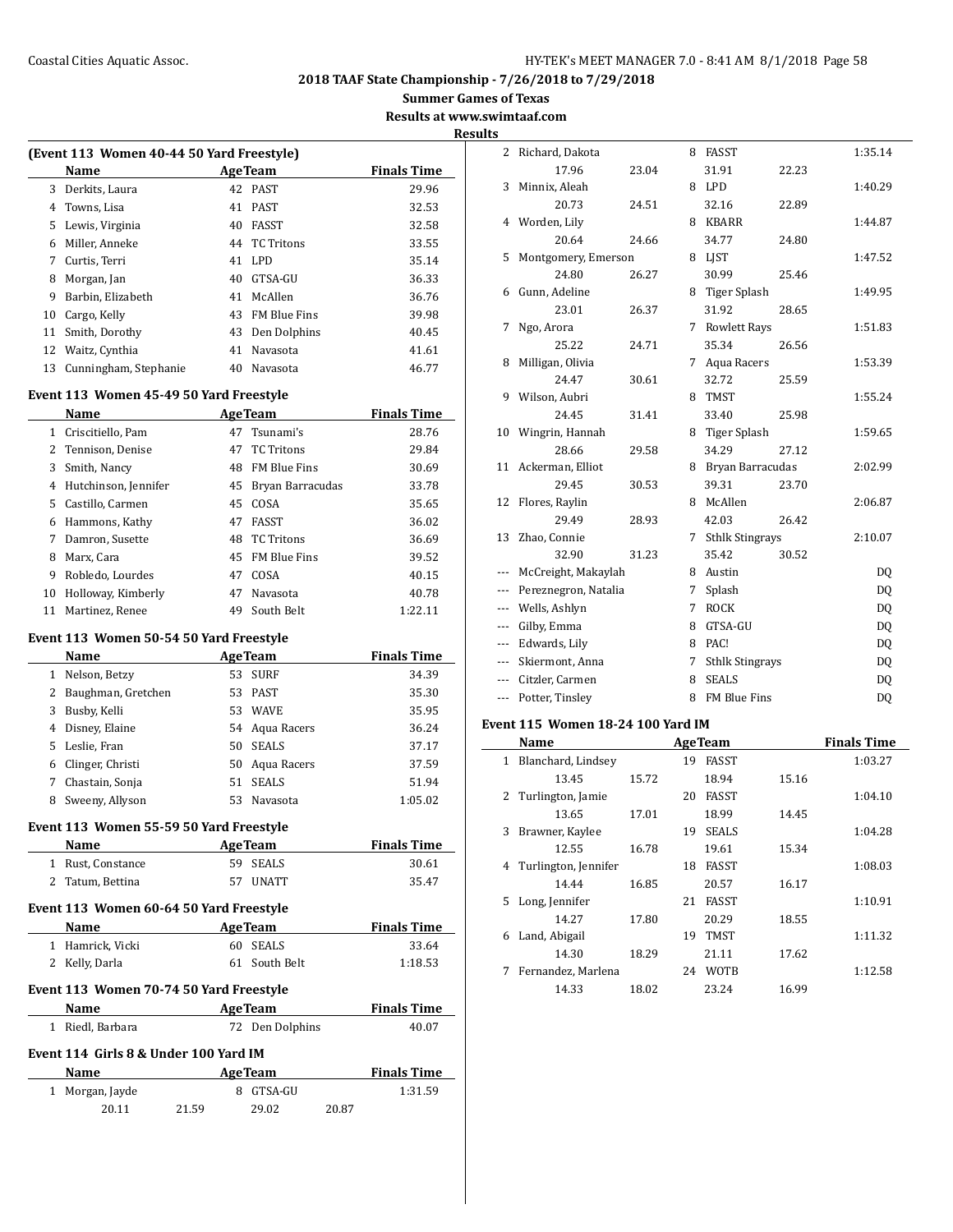**Summer Games of Texas**

**Results at www.swimtaaf.com**

**Results**

 $\overline{\phantom{0}}$ 

| (Event 115 Women 18-24 100 Yard IM) |                        |       |    |                   |       |                    |  |
|-------------------------------------|------------------------|-------|----|-------------------|-------|--------------------|--|
|                                     | Name                   |       |    | <b>Age Team</b>   |       | <b>Finals Time</b> |  |
| 8                                   | Holmgreen, Payton      |       | 19 | <b>SEALS</b>      |       | 1:16.08            |  |
|                                     | 15.48                  | 20.42 |    | 23.34             | 16.84 |                    |  |
| 9                                   | Cadenas-Lopez, Rosario |       | 18 | PAC!              |       | 1:16.30            |  |
|                                     | 14.88                  | 19.53 |    | 24.21             | 17.68 |                    |  |
| 10                                  | Reiner, Mackenzie      |       | 18 | <b>SEALS</b>      |       | 1:18.44            |  |
|                                     | 15.53                  | 21.15 |    | 21.75             | 20.01 |                    |  |
| 11                                  | Black, Julia           |       | 18 | <b>KBARR</b>      |       | 1:19.20            |  |
|                                     | 16.40                  | 19.00 |    | 24.04             | 19.76 |                    |  |
| 12                                  | Sweeney, Hannah        |       | 18 | Navasota          |       | 1:28.47            |  |
|                                     | 17.80                  | 22.93 |    | 25.97             | 21.77 |                    |  |
| 13                                  | Garcia, Ana            |       | 18 | <b>SCSR</b>       |       | 1:30.63            |  |
|                                     | 18.38                  | 22.66 |    | 29.32             | 20.27 |                    |  |
| 14                                  | Wilhelm, Amy           |       | 18 | <b>TC</b> Tritons |       | 1:33.30            |  |
|                                     | 20.13                  | 24.73 |    | 26.65             | 21.79 |                    |  |

#### **Event 116 Women 25-29 100 Yard IM**

| <b>Name</b>       |       | <b>AgeTeam</b> | <b>Finals Time</b> |         |
|-------------------|-------|----------------|--------------------|---------|
| 1 Kutac, Carleigh |       | <b>WESTB</b>   |                    | 1:02.78 |
| 12.97             | 15.67 | 19.41          | 14.73              |         |
| 2 Moore, Kelly    |       | 27 TC Tritons  |                    | 1:13.94 |
| 15.20             | 18.31 | 22.87          | 17.56              |         |

#### **Event 116 Women 30-34 100 Yard IM**

| Name                   |       | <b>AgeTeam</b> | <b>Finals Time</b>  |       |         |
|------------------------|-------|----------------|---------------------|-------|---------|
| Reinberg, Lindsay<br>1 |       |                | 33 FM Blue Fins     |       | 1:15.74 |
| 15.46                  | 18.41 |                | 23.16               | 18.71 |         |
| 2 Parker, Amy          |       | 32.            | Makos               |       | 1:18.01 |
| 16.14                  | 19.17 |                | 24.12               | 18.58 |         |
| Chaney, Robin<br>3     |       | 33.            | <b>FM Blue Fins</b> |       | 1:21.06 |
| 16.13                  | 21.10 |                | 24.40               | 19.43 |         |
| Callister, Melissa     |       | 33             | GTSA-GU             |       | 1:25.17 |
| 18.53                  | 21.13 |                | 24.49               | 21.02 |         |

## **Event 116 Women 35-39 100 Yard IM**

|   | Name              |       |     | <b>AgeTeam</b>      |       | <b>Finals Time</b> |
|---|-------------------|-------|-----|---------------------|-------|--------------------|
| 1 | Allred, Tracy     |       | 39  | <b>TC</b> Tritons   |       | 1:17.14            |
|   | 16.24             | 19.43 |     | 22.95               | 18.52 |                    |
| 2 | Aguilar, Anabell  |       | 36. | <b>FM Blue Fins</b> |       | 1:19.19            |
|   | 16.87             | 20.20 |     | 22.91               | 19.21 |                    |
| 3 | Webster, Rachel   |       | 38  | <b>TC Tritons</b>   |       | 1:20.17            |
|   | 16.04             | 19.34 |     | 25.80               | 18.99 |                    |
| 4 | Scrivner, Marika  |       | 38  | <b>TC Tritons</b>   |       | 1:22.00            |
|   | 17.02             | 22.48 |     | 23.68               | 18.82 |                    |
| 5 | Odum, Alissa      |       | 38  | <b>TC</b> Tritons   |       | 1:46.17            |
|   | 24.29             | 27.51 |     | 30.15               | 24.22 |                    |
| 6 | Burraston, Tamara |       | 37  | <b>TC</b> Tritons   |       | 2:10.80            |
|   | 29.85             | 34.15 |     | 36.00               | 30.80 |                    |

# **Event 117 Women 40-44 100 Yard IM**

| Name             | <b>AgeTeam</b> |               |       | <b>Finals Time</b> |
|------------------|----------------|---------------|-------|--------------------|
| 1 Cheng, Carrie  |                | 40 TC Tritons |       | 1:13.28            |
| 14.68            | 19.70          | 21.88         | 17.02 |                    |
| 2 Morgan, Nicole | 40             | WHALE         |       | 1:17.45            |
| 16.36            | 20.74          | 22.78         | 17.57 |                    |

| 3  | Heimbuch, Rebecca |       | 41 | <b>FASST</b>  |       | 1:17.97 |
|----|-------------------|-------|----|---------------|-------|---------|
|    | 16.27             | 19.53 |    | 23.94         | 18.23 |         |
| 4  | Miller, Anneke    |       |    | 44 TC Tritons |       | 1:26.23 |
|    | 17.17             | 25.00 |    | 23.40         | 20.66 |         |
| 5. | Curtis, Terri     |       | 41 | LPD.          |       | 1:39.74 |
|    | 20.27             | 26.41 |    | 29.65         | 23.41 |         |
| 6  | De La Vega, Maria |       | 41 | McAllen       |       | 1:52.71 |
|    | 22.72             |       |    |               | 26.87 |         |

#### **Event 117 Women 45-49 100 Yard IM**

|    | Name               |       |    | <b>AgeTeam</b>      |       | <b>Finals Time</b> |
|----|--------------------|-------|----|---------------------|-------|--------------------|
| 1  | Criscitiello, Pam  |       |    | 47 Tsunami's        |       | 1:13.95            |
|    | 15.60              | 19.37 |    | 22.45               | 16.53 |                    |
|    | 2 Tennison, Denise |       | 47 | TC Tritons          |       | 1:14.73            |
|    | 15.57              | 19.91 |    | 21.84               | 17.41 |                    |
| 3  | Damron, Susette    |       | 48 | <b>TC</b> Tritons   |       | 1:32.22            |
|    | 18.72              | 25.25 |    | 25.60               | 22.65 |                    |
| 4  | Ayers, Hannah      |       | 49 | Bryan Barracudas    |       | 1:37.95            |
|    | 18.78              | 24.44 |    | 31.19               | 23.54 |                    |
| 5. | Gowans, Andrea     |       |    | 46 Den Dolphins     |       | 1:48.32            |
|    | 22.52              | 30.62 |    | 30.75               | 24.43 |                    |
| 6  | Scott, Annie       |       | 45 | <b>FM Blue Fins</b> |       | 1:48.54            |
|    | 24.59              | 27.06 |    | 29.43               | 27.46 |                    |
| 7  | Robledo, Lourdes   |       | 47 | COSA                |       | 1:57.51            |
|    | 26.71              | 31.77 |    | 33.24               | 25.79 |                    |

#### **Event 117 Women 50-54 100 Yard IM**

|   | Name             | <b>AgeTeam</b> |    |                |       | <b>Finals Time</b> |
|---|------------------|----------------|----|----------------|-------|--------------------|
| 1 | Busby, Kelli     |                | 53 | <b>WAVE</b>    |       | 1:32.02            |
|   | 18.50            | 24.63          |    | 26.06          | 22.83 |                    |
|   | 2 Disney, Elaine |                |    | 54 Agua Racers |       | 1:32.34            |
|   | 19.17            | 23.42          |    | 27.52          | 22.23 |                    |
| 3 | Clinger, Christi |                | 50 | Aqua Racers    |       | 1:37.71            |
|   | 22.10            | 23.99          |    | 28.27          | 23.35 |                    |
| 4 | Chastain, Sonja  |                | 51 | <b>SEALS</b>   |       | 2:14.31            |
|   | 28.94            | 32.66          |    | 38.50          | 34.21 |                    |

#### **Event 117 Women 55-59 100 Yard IM**

| Name              |       | <b>AgeTeam</b>      |       | <b>Finals Time</b> |
|-------------------|-------|---------------------|-------|--------------------|
| 1 Rust, Constance |       | <b>SEALS</b><br>59. |       | 1:20.79            |
| 16.22             | 20.91 | 24.33               | 19.33 |                    |
| 2 Tatum, Bettina  |       | <b>UNATT</b>        |       | 1:39.58            |
| 22.06             | 24.89 | 30.43               | 22.20 |                    |

#### **Event 118 Women 18-24 200 Yard Freestyle**

| Name                      |       |    | <b>AgeTeam</b> |       | <b>Finals Time</b> |
|---------------------------|-------|----|----------------|-------|--------------------|
| 1 Turlington, Jamie       |       | 20 | <b>FASST</b>   |       | 1:58.31            |
| 27.64                     | 29.86 |    | 30.39          | 30.42 |                    |
| Fick, Alyssa<br>2         |       | 20 | <b>KST</b>     |       | 2:21.75            |
| 31.78                     | 34.88 |    | 37.48          | 37.61 |                    |
| Gryder, Jessica<br>3      |       | 19 | <b>SEALS</b>   |       | 2:25.61            |
| 30.62                     | 36.53 |    | 39.10          | 39.36 |                    |
| Long, Jennifer<br>4       |       | 21 | <b>FASST</b>   |       | 2:47.49            |
| 35.61                     | 40.81 |    | 46.03          | 45.04 |                    |
| Harrison, Catherine<br>5. |       | 20 | <b>WESTB</b>   |       | 2:48.61            |
| 36.59                     | 42.52 |    | 46.04          | 43.46 |                    |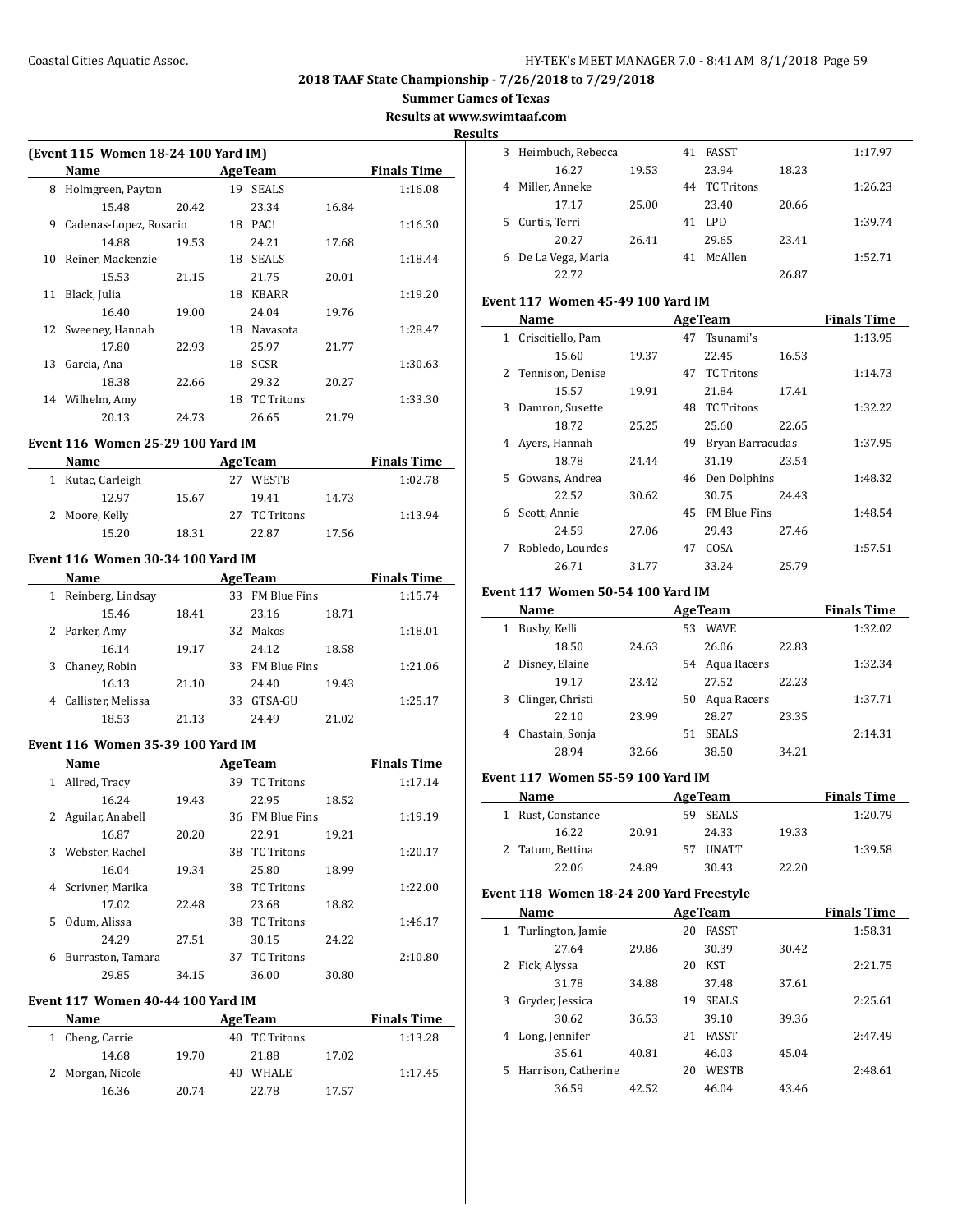**Summer Games of Texas**

**Results at www.swimtaaf.com**

#### **Results**

| (Event 118 Women 18-24 200 Yard Freestyle) |              |       |    |                |       |                    |  |
|--------------------------------------------|--------------|-------|----|----------------|-------|--------------------|--|
|                                            | <b>Name</b>  |       |    | <b>AgeTeam</b> |       | <b>Finals Time</b> |  |
| 6                                          | Wilhelm, Amy |       |    | 18 TC Tritons  |       | 2:48.90            |  |
|                                            | 40.52        | 43.28 |    | 44.63          | 40.47 |                    |  |
|                                            | Dale, Alyssa |       | 24 | Makos          |       | 2:59.75            |  |
|                                            | 40.96        | 43.63 |    | 46.77          | 48.39 |                    |  |
|                                            |              |       |    |                |       |                    |  |

#### **Event 118 Women 25-29 200 Yard Freestyle**

| <b>Name</b>       |       | <b>AgeTeam</b>     |       | <b>Finals Time</b> |
|-------------------|-------|--------------------|-------|--------------------|
| 1 Kutac, Carleigh |       | <b>WESTB</b><br>27 |       | 1:59.08            |
| 27.60             | 30.34 | 30.69              | 30.45 |                    |
| 2 Moore, Kelly    |       | 27 TC Tritons      |       | 2:40.56            |
| 34.99             | 40.14 | 42.49              | 42.94 |                    |

## **Event 118 Women 35-39 200 Yard Freestyle**

| Name               |       | <b>AgeTeam</b>          |       | <b>Finals Time</b> |
|--------------------|-------|-------------------------|-------|--------------------|
| 1 Webster, Rachel  |       | <b>TC</b> Tritons<br>38 |       | 2:34.89            |
| 34.71              | 38.98 | 40.65                   | 40.55 |                    |
| 2 Allred, Tracy    |       | TC Tritons<br>39        |       | 2:37.04            |
| 35.20              | 39.57 | 41.23                   | 41.04 |                    |
| 3 Scrivner, Marika |       | TC Tritons<br>38        |       | 2:42.63            |
| 35.43              | 40.76 | 42.80                   | 43.64 |                    |
| Odum, Alissa       |       | <b>TC</b> Tritons<br>38 |       | 3:29.38            |
| 46.57              | 54.06 | 56.93                   | 51.82 |                    |

#### **Event 118 Women 40-44 200 Yard Freestyle**

| <b>Name</b> |                   | <b>AgeTeam</b> |    |                   |       | <b>Finals Time</b> |
|-------------|-------------------|----------------|----|-------------------|-------|--------------------|
| 1           | Cheng, Carrie     |                | 40 | <b>TC</b> Tritons |       | 2:21.40            |
|             | 32.58             | 35.57          |    | 36.74             | 36.51 |                    |
| 2           | Morgan, Nicole    |                | 40 | <b>WHALE</b>      |       | 2:30.01            |
|             | 34.07             | 37.66          |    | 39.30             | 38.98 |                    |
| 3           | Derkits, Laura    |                | 42 | PAST              |       | 2:37.50            |
|             | 34.08             | 38.12          |    | 42.63             | 42.67 |                    |
| 4           | Miller, Anneke    |                | 44 | <b>TC Tritons</b> |       | 2:50.45            |
|             | 36.03             | 42.45          |    | 45.44             | 46.53 |                    |
| 5.          | De La Vega, Maria |                | 41 | McAllen           |       | 3:37.90            |
|             | 46.84             | 53.34          |    | 58.53             | 59.19 |                    |

#### **Event 118 Women 45-49 200 Yard Freestyle**

|    | Name                   |       |    | <b>Age Team</b>     |       | <b>Finals Time</b> |
|----|------------------------|-------|----|---------------------|-------|--------------------|
|    | 1 Tennison, Denise     |       | 47 | TC Tritons          |       | 2:26.13            |
|    | 32.38                  | 36.28 |    | 38.89               | 38.58 |                    |
|    | 2 Hutchinson, Jennifer |       |    | 45 Bryan Barracudas |       | 2:49.07            |
|    | 39.09                  | 42.29 |    | 44.75               | 42.94 |                    |
| 3. | Damron, Susette        |       | 48 | TC Tritons          |       | 3:09.24            |
|    | 43.07                  | 48.63 |    | 48.74               | 48.80 |                    |
|    | Ayers, Hannah          |       | 49 | Bryan Barracudas    |       | 3:25.07            |
|    | 45.53                  | 53.11 |    | 53.71               | 52.72 |                    |

# **Event 118 Women 50-54 200 Yard Freestyle**

 $\overline{a}$ 

| <b>Name</b>    | <b>AgeTeam</b> |                   | <b>Finals Time</b> |         |
|----------------|----------------|-------------------|--------------------|---------|
| Nelson, Betzy  |                | 53 SURF           |                    | 2:47.76 |
| 38.06          | 42.32          | 43.97             | 43.41              |         |
| 2 Busby, Kelli |                | <b>WAVE</b><br>53 |                    | 2:57.35 |
| 40.38          | 45.06          | 46.56             | 45.35              |         |

|  |  |  | Event 118 Women 70-74 200 Yard Freestyle |
|--|--|--|------------------------------------------|
|--|--|--|------------------------------------------|

| Name             | <b>AgeTeam</b> |                 | <b>Finals Time</b> |
|------------------|----------------|-----------------|--------------------|
| 1 Riedl. Barbara |                | 72 Den Dolphins | 3:21.73            |
| 45.88            | 50.20          | 53.39           | 52.26              |

#### **Event 119 Girls 6 & Under 100 Yard Freestyle Relay**

|    | <b>Team</b>              |       | Relay                    |       | <b>Finals Time</b> |
|----|--------------------------|-------|--------------------------|-------|--------------------|
| 1  | <b>Tiger Splash</b>      |       | A                        |       | 1:33.20            |
|    | 1) Dusing, Eva 6         |       | 2) Sullivan, Molly 6     |       |                    |
|    | 3) Miller, Addison 6     |       | 4) Gunn, Pepper 6        |       |                    |
|    | 22.52                    |       |                          | 53.28 |                    |
| 2  | <b>TC Tritons</b>        |       | A                        |       | 1:34.95            |
|    | 1) Kizer, Claire 6       |       | 2) Kizer, Caroline 6     |       |                    |
|    | 3) Hand, Isabel 6        |       | 4) Johnson, Annabelle 6  |       |                    |
|    | 24.86                    | 27.16 | 18.66                    | 24.27 |                    |
| 3  | FM Blue Fins             |       | A                        |       | 1:35.14            |
|    | 1) Pribyla, Lauren 6     |       | 2) Suffredin, Makayla 6  |       |                    |
|    | 3) Toriz, Cora 6         |       | 4) Brimage, McKenna 6    |       |                    |
|    | 29.64                    | 16.50 | 27.34                    | 21.66 |                    |
| 4  | FASST                    |       | A                        |       | 1:40.30            |
|    | 1) Worthy, Vivian 6      |       | 2) Molinar, Lexie 6      |       |                    |
|    | 3) Baker, Caroline 6     |       | 4) Dodson, Sadie 6       |       |                    |
|    | 25.99                    | 27.09 | 36.01                    | 11.21 |                    |
| 5  | GTSA-GU                  |       | A                        |       | 1:42.08            |
|    | 1) Fontenot, Kalyssa 6   |       | 2) Prescod, Pearl 6      |       |                    |
|    | 3) Huch, Audrey 6        |       | 4) Todd, Rush 6          |       |                    |
|    | 24.23                    | 27.07 | 28.72                    | 22.06 |                    |
| 6  | <b>TC Tritons</b>        |       | B                        |       | 1:46.85            |
|    | 1) Webster, Emery 6      |       | 2) Shah, Nia 6           |       |                    |
|    | 3) Farden, Roxy 5        |       | 4) Delahoz, Ellie 6      |       |                    |
|    | 35.22                    | 20.86 | 31.12                    | 19.65 |                    |
| 7  | FB Bull Sharks           |       | A                        |       | 1:48.28            |
|    | 1) Bessonette, Jessa 5   |       | 2) Chen, Olivia 5        |       |                    |
|    | 3) Hayward, Erin 6       |       | 4) Fahnestock, Brielle 6 |       |                    |
|    | 34.59                    | 29.07 | 22.21                    | 22.41 |                    |
| 8  | MARL                     |       | A                        |       | 1:48.93            |
|    | 1) Zollinger, Penelope 6 |       | 2) Holland, Harper 5     |       |                    |
|    | 3) Scott, Landry 6       |       | 4) Tolleson, Rowan 6     |       |                    |
|    | 24.69                    | 32.44 | 27.72                    | 24.08 |                    |
| 9  | Austin                   |       | A                        |       | 1:50.10            |
|    | 1) Burgett, Samantha 6   |       | 2) Ericson, Sadie 6      |       |                    |
|    | 3) Vu, Allie 6           |       | 4) Pillette, Margot 6    |       |                    |
|    | 29.03                    | 52.57 | 4.35                     | 24.15 |                    |
| 10 | WHALE                    |       | A                        |       | 1:51.43            |
|    | 1) Gamboa, Eva 6         |       | 2) Wilson, Daisy 6       |       |                    |
|    | 3) Price, Hayden 6       |       | 4) Smyers, Lillie 6      |       |                    |
|    | 26.98                    | 37.40 | 47.05                    |       |                    |
| 11 | <b>LPD</b>               |       | A                        |       | 1:52.84            |
|    | 1) Shamblin, Cora 6      |       | 2) Shamblin, Tessa 6     |       |                    |
|    | 3) Ullmann, Riley 6      |       | 4) Marek, Liana 6        |       |                    |
|    | 29.25                    | 28.41 | 37.32                    | 17.86 |                    |
| 12 | Stingrays                |       | A                        |       | 1:56.73            |
|    | 1) Wolf, Allie 6         |       | 2) Higgins, Parker 6     |       |                    |
|    | 3) Adlesperger, Alex 5   |       | 4) Springs, Grace 6      |       |                    |
|    | 27.94                    | 31.64 | 26.64                    | 30.51 |                    |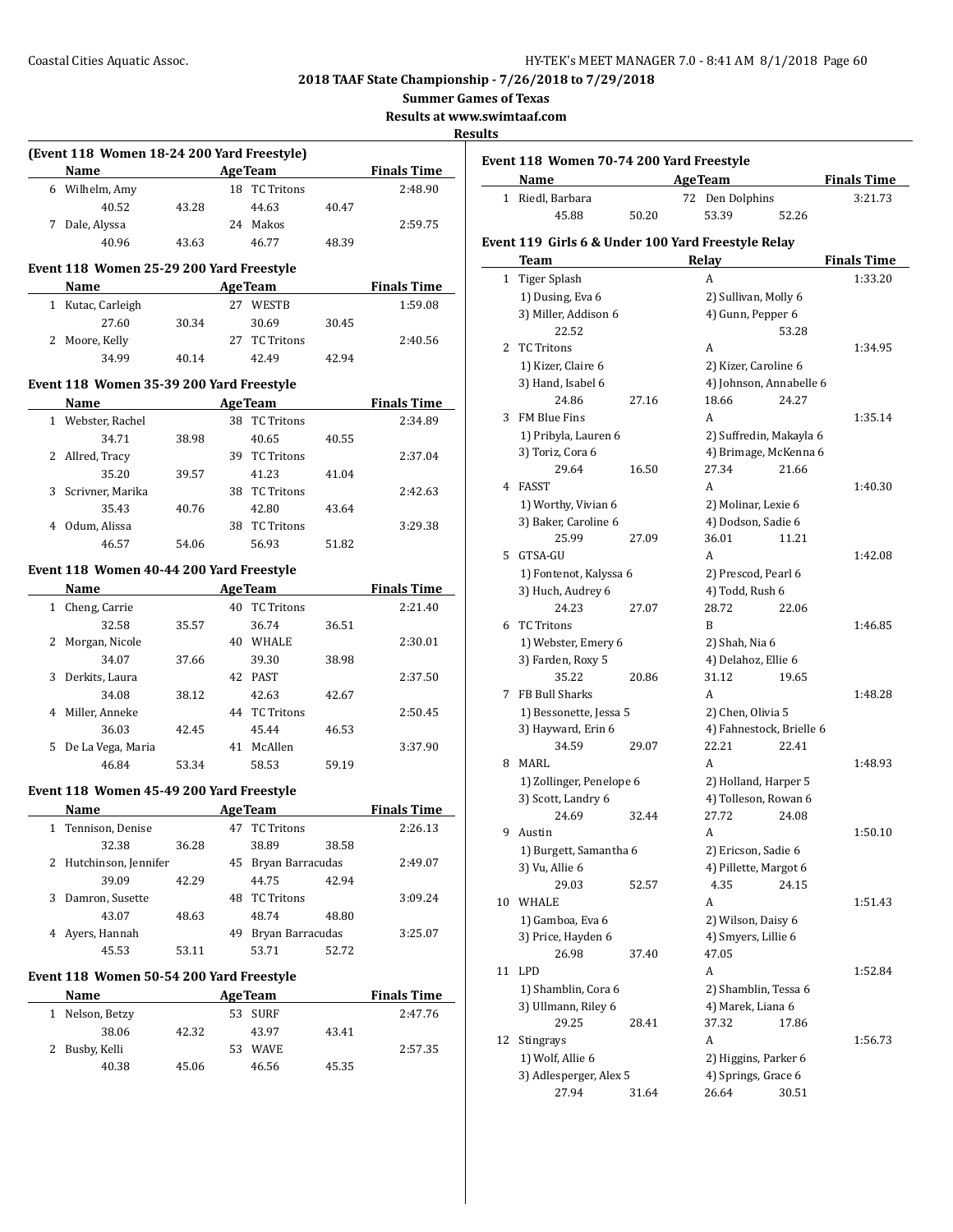**Summer Games of Texas**

**Results at www.swimtaaf.com**

## **Results**

|    | Team                   |       | Relav                  |                       | <b>Finals Time</b> |  |
|----|------------------------|-------|------------------------|-----------------------|--------------------|--|
| 13 | <b>FM Blue Fins</b>    |       | B                      |                       |                    |  |
|    | 1) Steinbach, Olivia 5 |       |                        | 2) Rudolph, Natalie 5 |                    |  |
|    | 3) Waloski, Lauren 6   |       | 4) White, Lilia 6      |                       |                    |  |
|    | 32.34                  | 46.31 | 23.01                  | 29.93                 |                    |  |
| 14 | <b>SEALS</b>           |       | A                      |                       | 2:12.81            |  |
|    | 1) Corley, Harper 6    |       | 2) Folegatti, Mari 6   |                       |                    |  |
|    | 3) Parker, Abby 5      |       | 4) Jefferies, Kyndal 6 |                       |                    |  |
|    | 31.42                  | 30.95 | 45.21                  | 25.23                 |                    |  |

#### **Event 120 Girls 8 & Under 100 Yard Freestyle Relay**

|              | Team                   |       | <b>Relay</b>            |       | <b>Finals Time</b> |
|--------------|------------------------|-------|-------------------------|-------|--------------------|
| $\mathbf{1}$ | <b>LPD</b>             |       | A                       |       | 1:10.06            |
|              | 1) Minnix, Aleah 8     |       | 2) Wolter, Ella 8       |       |                    |
|              | 3) Litton, Sienna 7    |       | 4) House, Scout 8       |       |                    |
|              | 17.22                  | 18.68 | 19.21                   | 14.95 |                    |
|              | 2 VIC                  |       | A                       |       | 1:10.28            |
|              | 1) Lewis, Maliyah 7    |       | 2) Collins, Ava 7       |       |                    |
|              | 3) Connally, Claire 7  |       | 4) Hinojosa, Isabella 8 |       |                    |
|              | 16.61                  | 17.58 | 19.81                   | 16.28 |                    |
| 3            | <b>FASST</b>           |       | A                       |       | 1:10.52            |
|              | 1) May, Caroline 8     |       | 2) Knippenberg, Lexi 8  |       |                    |
|              | 3) Gierkey, Skylar 7   |       | 4) Stoecker, Jules 7    |       |                    |
|              | 16.04                  | 18.72 | 21.22                   | 14.54 |                    |
| 4            | <b>TC Tritons</b>      |       | A                       |       | 1:12.91            |
|              | 1) Duncan, Elmyra 8    |       | 2) Tennison, Teagan 8   |       |                    |
|              | 3) Johnson, Madeline 8 |       | 4) Black, Leighton 8    |       |                    |
|              | 17.43                  | 18.42 | 18.78                   | 18.28 |                    |
| 5            | FM Blue Fins           |       | A                       |       | 1:13.67            |
|              | 1) Smith, Megan 8      |       | 2) DeGraaf, Grace 8     |       |                    |
|              | 3) Potter, Tinsley 8   |       | 4) Chaney, Caroline 8   |       |                    |
|              | 18.20                  | 19.84 | 17.39                   | 18.24 |                    |
| 6            | GTSA-GU                |       | A                       |       | 1:18.36            |
|              | 1) Coffey, Jayla 8     |       | 2) Dishman, Makenna 7   |       |                    |
|              | 3) Callister, Allie 8  |       | 4) Morse, Alexis 8      |       |                    |
|              | 19.17                  | 18.69 | 22.29                   | 18.21 |                    |
| 7            | <b>VIC</b>             |       | B                       |       | 1:20.37            |
|              | 1) Herath, Teagan 7    |       | 2) Patel, Trisha 8      |       |                    |
|              | 3) Migura, Carly 7     |       | 4) Van Gundy, Piper 8   |       |                    |
|              | 22.52                  | 20.38 | 19.29                   | 18.18 |                    |
|              | 8 FM Blue Fins         |       | B                       |       | 1:21.05            |
|              | 1) Reinberg, Eleanor 8 |       | 2) Cargo, Clare 7       |       |                    |
|              | 3) Johnson, Maci 8     |       | 4) Chaney, Caroline 8   |       |                    |
|              | 25.35                  | 15.52 | 20.10                   | 20.08 |                    |
| 9            | <b>TC Tritons</b>      |       | B                       |       | 1:21.14            |
|              | 1) Hughes, Audrey 8    |       | 2) Miller, Brinkley 8   |       |                    |
|              | 3) Proctor, Ella 7     |       | 4) Rogers, Tenli 8      |       |                    |
|              | 19.40                  | 20.07 | 25.82                   | 15.85 |                    |
| 10           | Tiger Splash           |       | A                       |       | 1:21.17            |
|              | 1) Wingrin, Hannah 8   |       | 2) Roegelein, Reece 8   |       |                    |
|              | 3) Miller, Isabelle 8  |       | 4) Gunn, Adeline 8      |       |                    |
|              | 20.61                  | 21.52 | 19.64                   | 19.40 |                    |
| 11           | <b>TMST</b>            |       | A                       |       | 1:21.46            |
|              | 1) Havelka, Addison 7  |       | 2) Romanczyk, Naomi 8   |       |                    |
|              | 3) Rodriquez, Sofia 8  |       | 4) Wilson, Aubri 8      |       |                    |
|              | 19.15                  | 21.83 | 25.26                   | 15.22 |                    |

| 12  | Aqua Racers              |       | A                        |       | 1:23.19 |
|-----|--------------------------|-------|--------------------------|-------|---------|
|     | 1) Clinger, Elaine 8     |       | 2) Runyon, Braylynn 8    |       |         |
|     | 3) Warren, Kathryn 8     |       | 4) Thompson, Skylar 8    |       |         |
|     | 20.04                    | 23.82 | 21.39                    | 17.94 |         |
| 13  | <b>Sthlk Stingrays</b>   |       | A                        |       | 1:23.55 |
|     | 1) Dollins, Liberty 8    |       | 2) Kha, Mija 7           |       |         |
|     | 3) Goode, Ebby 7         |       | 4) Skiermont, Anna 7     |       |         |
|     | 21.01                    | 21.87 | 20.83                    | 19.84 |         |
| 14  | <b>FASST</b>             |       | C                        |       | 1:24.53 |
|     | 1) Kufert, Ava 8         |       | 2) Frost, Claire 8       |       |         |
|     | 3) Armstrong, Ava 7      |       | 4) Akinsola, Mariah 8    |       |         |
|     | 22.07                    | 23.95 | 20.49                    | 18.02 |         |
| 15  | <b>RST</b>               |       | A                        |       | 1:28.02 |
|     | 1) Duren, Madisyn 8      |       | 2) Garza, Marisa 6       |       |         |
|     | 3) Wallace, Avery 6      |       | 4) Colligan, Annabelle 6 |       |         |
|     | 25.13                    | 24.25 | 19.92                    | 18.72 |         |
| 16  | McAllen                  |       | A                        |       | 1:33.73 |
|     | 1) Flores, Raylin 8      |       | 2) Valdivia, Elizebeth 7 |       |         |
|     | 3) Unterbrink, Corinne 7 |       | 4) Blackwell, Abby 8     |       |         |
|     | 19.90                    | 27.36 | 25.56                    | 20.91 |         |
| 17  | <b>WESTB</b>             |       | A                        |       | 1:34.87 |
|     | 1) Martinez, Sophie 6    |       | 2) Rodriguez, Jessica 6  |       |         |
|     | 3) Anderson, Avery 8     |       | 4) Sonnonstine, Gemma 7  |       |         |
|     | 34.77                    | 16.28 | 22.16                    | 21.66 |         |
| 18  | Austin                   |       | A                        |       | 1:34.97 |
|     | 1) Harp, Cora 6          |       | 2) Bereuter, Olivia 8    |       |         |
|     | 3) Vu, Lily 8            |       | 4) Yan, Catliya 8        |       |         |
|     | 26.34                    | 22.59 | 24.71                    | 21.33 |         |
| 19  | <b>Tiger Splash</b>      |       | B                        |       | 1:52.02 |
|     | 1) Webb, Lillian 7       |       | 2) Friedman, Reese 7     |       |         |
|     | 3) Sullivan, Molly 6     |       | 4) Allen, Lilly 7        |       |         |
|     | 25.67                    | 42.70 | 19.37                    | 24.28 |         |
| 20  | WHALE                    |       | A                        |       | 2:08.28 |
|     | 1) Tu, Leah 7            |       | 2) Lightfoot, Paisley 8  |       |         |
|     | 3) Shaikh, Ariana 8      |       | 4) Thomsen, Alexia 8     |       |         |
|     | 31.03                    | 31.32 | 34.30                    | 31.63 |         |
|     | Aquacats                 |       | A                        |       | DQ      |
|     | 1) Wurtz, Lillian 7      |       | 2) Hurtado, Madelyn 8    |       |         |
|     | 3) Robles, Geddan 7      |       | 4) Rodriguez, Kailey 7   |       |         |
| --- |                          |       | B                        |       | DQ      |
|     | <b>FASST</b>             |       |                          |       |         |
|     | 1) Means, Raleigh 8      |       | 2) Cetera, Lillian 8     |       |         |

## **Event 121 Women 18 & Over 200 Yard Freestyle Relay**

|   | Team                     |       | Relay                   |       | <b>Finals Time</b> |
|---|--------------------------|-------|-------------------------|-------|--------------------|
| 1 | <b>FASST</b>             |       | A                       |       | 1:46.42            |
|   | 1) Blanchard, Lindsey 19 |       | 2) Turlington, Jamie 20 |       |                    |
|   | 3) Hailey, Melissa 19    |       | 4) Carter, Deneen 22    |       |                    |
|   | 12.61                    | 25.76 | 12.92                   | 27.93 |                    |
|   | 12.44                    | 26.29 | 12.58                   | 26.44 |                    |
|   | <b>SEALS</b>             |       | A                       |       | 1:50.39            |
|   | 1) Brawner, Kaylee 19    |       | 2) Gryder, Jessica 19   |       |                    |
|   | 3) Gillum, Erica 29      |       | 4) Pullano, Jennifer 25 |       |                    |
|   | 12.12                    | 25.42 | 13.44                   | 28.10 |                    |
|   | 14.43                    | 30.22 | 12.88                   | 26.65 |                    |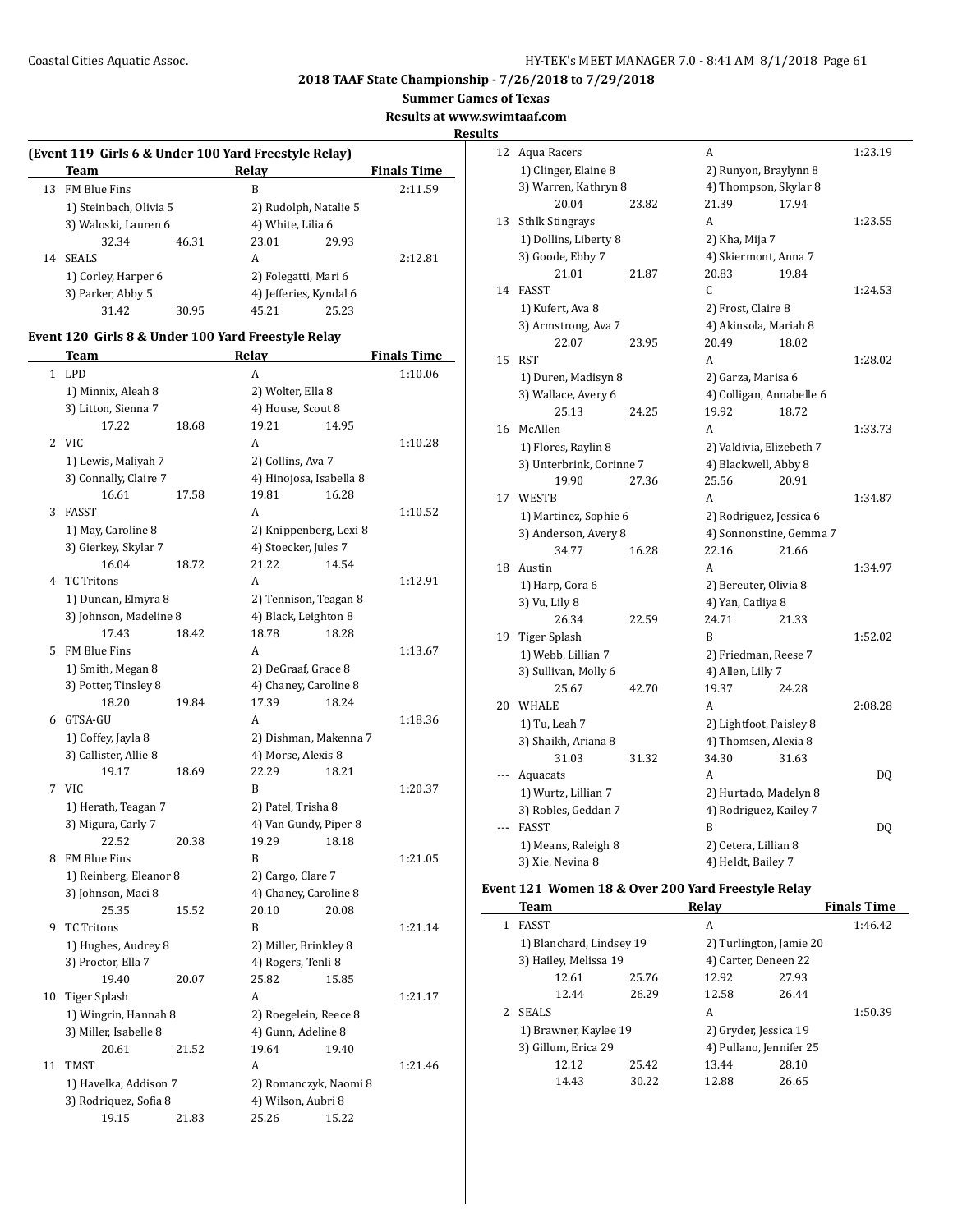**Summer Games of Texas**

**Results at www.swimtaaf.com**

## **Results**

|    | (Event 121 Women 18 & Over 200 Yard Freestyle Relay) |       |                         |                         |                    |
|----|------------------------------------------------------|-------|-------------------------|-------------------------|--------------------|
|    | Team                                                 |       | Relay                   |                         | <b>Finals Time</b> |
|    | 3 FM Blue Fins                                       |       | A                       |                         | 1:55.89            |
|    | 1) Reinberg, Lindsay 33                              |       | 2) Smith, Nancy 48      |                         |                    |
|    | 3) Wingard, Nicole 18                                |       | 4) Seeman, Megan 21     |                         |                    |
|    | 14.22                                                | 29.55 | 14.39                   | 30.11                   |                    |
|    | 13.98                                                | 29.59 | 12.70                   | 26.64                   |                    |
| 4  | FASST                                                |       | B                       |                         | 1:56.84            |
|    | 1) Turlington, Jennifer 18                           |       | 2) Lewis, Virginia 40   |                         |                    |
|    | 3) Long, Jennifer 21                                 |       |                         | 4) Heimbuch, Rebecca 41 |                    |
|    | 13.45                                                | 27.75 | 13.82                   | 28.79                   |                    |
|    |                                                      | 32.91 | 13.00                   | 27.39                   |                    |
| 5. | TC Tritons                                           |       | A                       |                         | 1:59.51            |
|    | 1) Cheng, Carrie 40                                  |       | 2) Moore, Kelly 27      |                         |                    |
|    | 3) Scrivner, Marika 38                               |       | 4) Tennison, Denise 47  |                         |                    |
|    | 14.10                                                | 29.10 | 14.32                   | 30.11                   |                    |
|    | 14.41                                                | 32.09 | 13.38                   | 28.21                   |                    |
|    | 6 SEALS                                              |       | B                       |                         | 2:06.66            |
|    | 1) Swaim, Abigail 18                                 |       | 2) Gryder, Trisha 18    |                         |                    |
|    | 3) Hamrick, Vicki 60                                 |       | 4) Rust, Constance 59   |                         |                    |
|    | 14.67                                                | 30.40 | 14.81                   | 31.49                   |                    |
|    | 16.71                                                | 34.54 | 14.57                   | 30.23                   |                    |
| 7  | <b>TC Tritons</b>                                    |       | B                       |                         | 2:14.19            |
|    | 1) Allred, Tracy 39                                  |       | 2) Miller, Anneke 44    |                         |                    |
|    | 3) Webster, Rachel 38                                |       | 4) Wilhelm, Amy 18      |                         |                    |
|    | 14.97                                                | 31.90 | 15.03                   | 33.78                   |                    |
|    | 15.93                                                | 32.82 | 17.06                   | 35.69                   |                    |
|    | 8 FM Blue Fins                                       |       | B                       |                         | 2:18.51            |
|    | 1) Chaney, Robin 33                                  |       | 2) Scott, Annie 45      |                         |                    |
|    | 3) White, Amy 36                                     |       | 4) Aguilar, Anabell 36  |                         |                    |
|    | 15.47                                                | 32.33 | 19.76                   | 40.57                   |                    |
|    | 15.15                                                | 32.51 | 15.85                   | 33.10                   |                    |
| 9  | Bryan Barracudas                                     |       | A                       |                         | 2:24.09            |
|    | 1) Hutchinson, Jennifer 45                           |       | 2) Chambless, Amy 37    |                         |                    |
|    | 3) Ayers, Hannah 49                                  |       | 4) O'Brien, Regan 19    |                         |                    |
|    | 17.20                                                | 35.48 | 20.73                   | 42.25                   |                    |
|    | 18.72                                                | 37.40 | 13.89                   | 28.96                   |                    |
| 10 | Den Dolphins                                         |       | A                       |                         | 2:32.33            |
|    | 1) Riedl, Barbara 72                                 |       | 2) Smith, Dorothy 43    |                         |                    |
|    | 3) Gowans, Andrea 46                                 |       | 4) Bjorn, Jessica 36    |                         |                    |
|    | 19.00                                                | 41.09 | 16.98                   | 34.78                   |                    |
|    | 18.13                                                | 37.36 | 18.66                   | 39.10                   |                    |
| 11 | <b>SEALS</b>                                         |       | C                       |                         | 2:32.57            |
|    | 1) Fox, Kendra 37                                    |       | 2) Chastain, Sonja 51   |                         |                    |
|    | 3) Reiner, Mackenzie 18                              |       | 4) Holmgreen, Payton 19 |                         |                    |
|    | 16.48                                                | 34.81 | 24.48                   | 54.67                   |                    |
|    | 15.42                                                | 33.30 | 14.30                   | 29.79                   |                    |
| 12 | WESTB                                                |       | A                       |                         | 2:37.75            |
|    | 1) Fossan, Kathleen 40                               |       | 2) Weber, Brenda 48     |                         |                    |
|    | 3) Harrison, Catherine 20                            |       | 4) Kutac, Carleigh 27   |                         |                    |
|    | 20.41                                                | 44.85 |                         | 14.33                   |                    |
|    | 10.74                                                | 55.57 | 27.01                   | 43.00                   |                    |
| 13 | <b>TC Tritons</b>                                    |       | C                       |                         | 2:43.08            |
|    | 1) Bishop, Tracie 48                                 |       | 2) Damron, Susette 48   |                         |                    |
|    | 3) Odum, Alissa 38                                   |       | 4) Burraston, Tamara 37 |                         |                    |
|    | 18.03                                                | 37.32 |                         | 16.62                   |                    |
|    |                                                      | 58.16 | 23.53                   | 50.98                   |                    |
|    |                                                      |       |                         |                         |                    |

| 14 | Navasota              |                             | А     |                          | 3:24.44 |
|----|-----------------------|-----------------------------|-------|--------------------------|---------|
|    | 1) Sweeny, Allyson 53 |                             |       | 2) Holloway, Kimberly 47 |         |
|    |                       | 3) Cunningham, Stephanie 40 |       | 4) Tejeda, Brandi 35     |         |
|    | 22.39                 | 48.41                       | 24.17 | 53.04                    |         |
|    | 28.68                 | 1:03.29                     | 17.76 | 39.70                    |         |
|    |                       |                             |       |                          |         |

# **Event 122 Boys 11-12 200 Yard Medley Relay**

|    | Team                        |       | <b>Relay</b>         |                                   | <b>Finals Time</b> |
|----|-----------------------------|-------|----------------------|-----------------------------------|--------------------|
| 1  | <b>FASST</b>                |       | A                    |                                   | 2:11.62            |
|    | 1) Devillier, Andrew 12     |       | 2) May, Kole 12      |                                   |                    |
|    | 3) Hammons, Zachary 12      |       | 4) Gierkey, Jake 11  |                                   |                    |
|    | 31.08                       | 38.86 | 39.53                | 22.15                             |                    |
| 2  | <b>TC Tritons</b>           |       | A                    |                                   | 2:16.86            |
|    | 1) Nickler, Nate 12         |       | 2) Stutz, Logan 12   |                                   |                    |
|    | 3) Graterol, Edgard 12      |       | 4) Nickler, Matt 12  |                                   |                    |
|    | 34.99                       | 38.96 | 32.58                | 30.33                             |                    |
| 3  | GTSA-GU                     |       | A                    |                                   | 2:17.56            |
|    | 1) Chaney, Donovan 12       |       |                      | 2) Neireiter, Andrew 11           |                    |
|    | 3) Meaux, Brandt 12         |       | 4) Garcia, Damian 12 |                                   |                    |
|    | 34.31                       | 39.11 | 34.16                | 29.98                             |                    |
|    | 4 FM Blue Fins              |       | A                    |                                   | 2:20.64            |
|    | 1) Cargo, Luke 11           |       | 2) Vu, Tristan 12    |                                   |                    |
|    | 3) Smith, Ryan 12           |       |                      | 4) Williams, Carter 11            |                    |
|    | 39.78                       | 41.31 | 27.78                | 31.77                             |                    |
| 5  | <b>FASST</b>                |       | B                    |                                   | 2:22.48            |
|    | 1) Knippenberg, Kade 12     |       |                      | 2) Gulledge, Travis 12            |                    |
|    | 3) Gonzales, Jay 12         |       | 4) Lacy, Luke 11     |                                   |                    |
|    | 36.70                       | 38.07 | 35.99                | 31.72                             |                    |
| 6  | <b>RST</b>                  |       | A                    |                                   | 2:23.07            |
|    | 1) Esparza, Ethan 11        |       | 2) Miller, Lance 11  |                                   |                    |
|    | 3) Spurlock, Britt 11       |       |                      | 4) Masters, George 11             |                    |
|    | 35.25                       | 39.49 | 36.64                | 31.69                             |                    |
| 7  | Pharr SC                    |       | A                    |                                   | 2:25.81            |
|    | 1) Rodriguez, Roehl 11      |       |                      | 2) Morocho, Joshua 12             |                    |
|    | 3) Cruz, Matias 12          |       | 4) Ybarra, Jayden 11 |                                   |                    |
|    | 35.92                       | 37.85 | 36.01                | 36.03                             |                    |
| 8  | <b>Sthlk Stingrays</b>      |       | A                    |                                   | 2:28.72            |
|    | 1) Watt, Owen 12            |       | 2) Watt, Wesley 12   |                                   |                    |
|    | 3) Dollins, Eli 12          |       | 4) Harris, Brady 12  |                                   |                    |
|    | 38.40                       | 45.34 | 32.33                | 32.65                             |                    |
| 9  | <b>TMST</b>                 |       | A                    |                                   | 2:30.23            |
|    | 1) Tuchak, Tyler 11         |       |                      | 2) Tolbirt, Sterling 11           |                    |
|    | 3) Medina, Luke 12          |       |                      | 4) Benavides, Andrew 12           |                    |
|    | 40.30                       | 45.76 | 42.78                | 21.39                             |                    |
| 10 | <b>KBARR</b>                |       | A                    |                                   | 2:34.15            |
|    | 1) Garza, Jack 11           |       |                      | 2) Robertson, Marquel 12          |                    |
|    | 3) Worden, Garrett 12       |       | 4) Nors, Garrett 12  |                                   |                    |
|    | 42.60                       | 41.67 | 34.62                | 35.26                             |                    |
| 11 | Piranhas                    |       | A                    |                                   | 2:34.93            |
|    | 1) Bristol, Tyler 12        |       | 2) Kirk, Bailin 12   |                                   |                    |
|    | 3) Singh, Aditya 11         |       |                      | 4) Bristol, Clayton 12<br>1:08.81 |                    |
| 12 | 38.85                       | 16.56 | 30.71<br>С           |                                   |                    |
|    | FASST<br>1) Pierce, Tyce 11 |       |                      |                                   | 2:36.08            |
|    | 3) Bolton, Gavin 12         |       | 4) Beadle, Alton 12  | 2) McGowan, Grant 12              |                    |
|    | 40.73                       | 45.67 | 1:09.68              |                                   |                    |
|    |                             |       |                      |                                   |                    |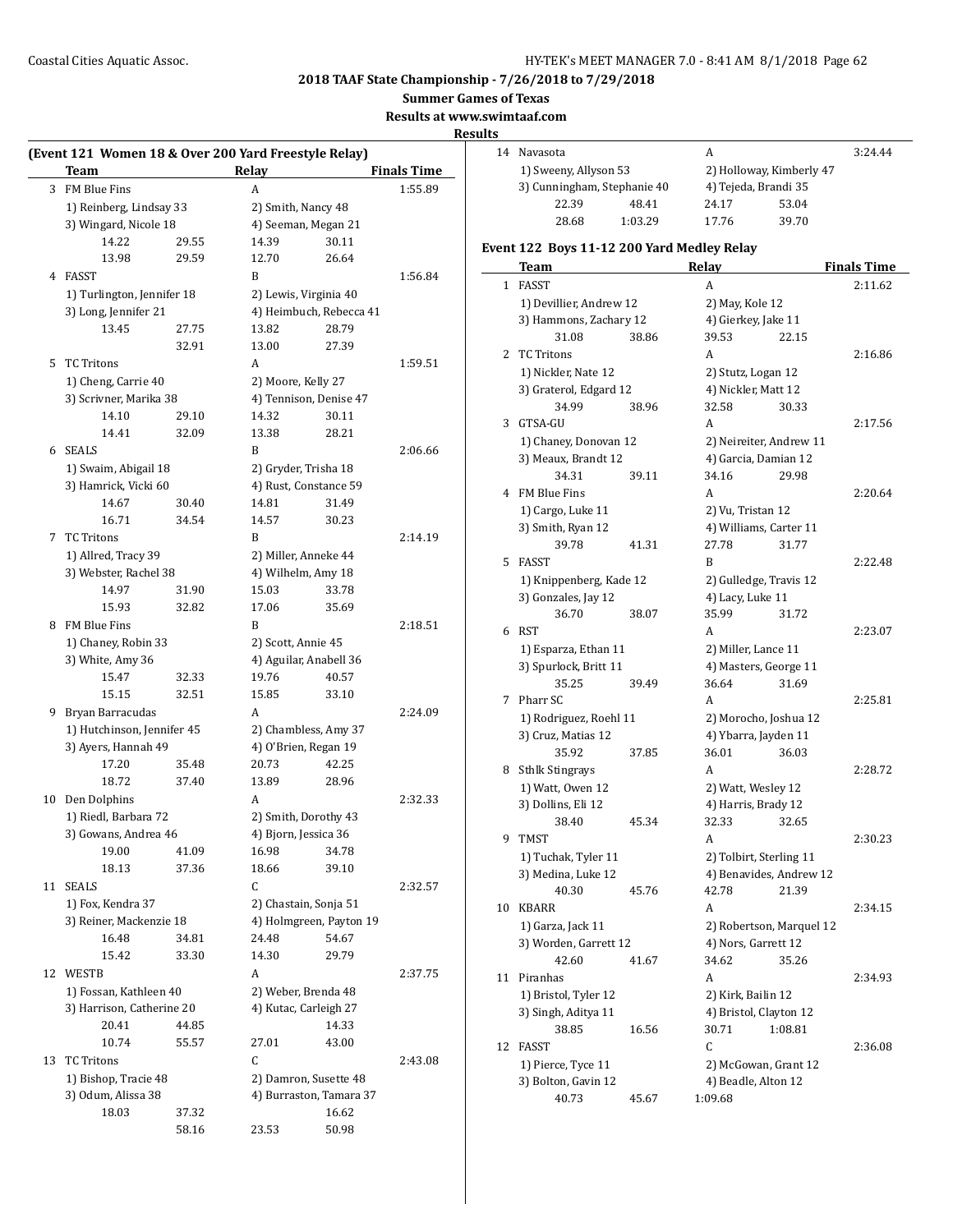$\overline{a}$ 

**2018 TAAF State Championship - 7/26/2018 to 7/29/2018**

**Summer Games of Texas**

**Results at www.swimtaaf.com**

## **Results**

| (Event 122 Boys 11-12 200 Yard Medley Relay) |                           |       |                            |       |                    |  |
|----------------------------------------------|---------------------------|-------|----------------------------|-------|--------------------|--|
|                                              | <b>Team</b>               |       | Relay                      |       | <b>Finals Time</b> |  |
| 13                                           | <b>Mission Marlins</b>    |       | A                          |       | 2:37.23            |  |
|                                              | 1) Esparza, Jesus 11      |       | 2) Krider, James 11        |       |                    |  |
|                                              | 3) Delgado, Julio 12      |       | 4) Krider, John 11         |       |                    |  |
|                                              | 43.08                     | 47.02 | 35.01                      | 32.12 |                    |  |
|                                              | 14 PAC!                   |       | A                          |       | 2:38.11            |  |
|                                              | 1) Brymer, Ethan 12       |       | 2) Horine, Beck 11         |       |                    |  |
|                                              | 3) Miller, Peyton 11      |       | 4) McGinnis, Joseph 11     |       |                    |  |
|                                              | 35.50                     | 46.49 | 39.03                      | 37.09 |                    |  |
| 15                                           | WHALE                     |       | A                          |       | 2:38.41            |  |
|                                              | 1) Griffin, Cole 12       |       | 2) Lindley, Zach 11        |       |                    |  |
|                                              | 3) Bognar, Sullivan 12    |       | 4) Arbel, Ari 11           |       |                    |  |
|                                              | 45.95                     | 46.87 | 31.64                      | 33.95 |                    |  |
| 16                                           | RST                       |       | B                          |       | 2:39.96            |  |
|                                              | 1) Sugawara, Connor 12    |       | 2) Gonzales, Diego 11      |       |                    |  |
|                                              | 3) Sugawara, Ian 12       |       | 4) Griffith, Zachary 12    |       |                    |  |
|                                              | 40.98                     | 48.10 | 38.24                      | 32.64 |                    |  |
| 17                                           | Tiger Splash              |       | A                          |       | 2:48.96            |  |
|                                              | 1) Calvert, Jonathan 12   |       | 2) Mendez, Cannon 9        |       |                    |  |
|                                              | 3) Kirbo, Colton 12       |       | 4) Hovatter, Charlie 11    |       |                    |  |
|                                              | 43.18                     | 19.42 | 1:12.83                    | 33.53 |                    |  |
| 18                                           | Austin                    |       | B                          |       | 2:55.51            |  |
|                                              | 1) Burgett, Andrew 11     |       | 2) Hobbs, Zack 11          |       |                    |  |
|                                              | 3) Davis, Daniel 11       |       | 4) Nuccitelli, Benjamin 11 |       |                    |  |
|                                              | 41.40                     | 53.67 | 45.82                      | 34.62 |                    |  |
| 19                                           | PAC!                      |       | B                          |       | 3:28.04            |  |
|                                              | 1) Hodges, Maddox 11      |       | 2) Schulz, Cole 11         |       |                    |  |
|                                              | 3) Hesseltine, Huston 11  |       | 4) Southern, Wade 11       |       |                    |  |
|                                              | 56.53                     | 55.57 | 52.50                      | 43.44 |                    |  |
| ---                                          | McAllen                   |       | A                          |       | DQ                 |  |
|                                              | 1) Shortill, Sean 12      |       | 2) Acevedo, Cristian 12    |       |                    |  |
|                                              | 3) Valdeivia, Jonathon 12 |       | 4) Kennen, Jedi 12         |       |                    |  |
| ---                                          | Austin                    |       | A                          |       | DQ                 |  |
|                                              | 1) Unberhagen, Jack 12    |       | 2) Soirez IV, Lovelace 11  |       |                    |  |
|                                              | 3) Nguyen, Vihnhny 12     |       | 4) Myers, Aaron 12         |       |                    |  |

# **Event 123 Boys 13-14 200 Yard Medley Relay**

|   | Team                      |       | Relay                   |       | <b>Finals Time</b> |
|---|---------------------------|-------|-------------------------|-------|--------------------|
| 1 | <b>Mission Marlins</b>    |       | A                       |       | 1:54.12            |
|   | 1) Garcia, Franky 14      |       | 2) Rodriguez, Dayan 14  |       |                    |
|   | 3) Guerra, Hilario 13     |       | 4) Montez, Roberto 14   |       |                    |
|   | 30.81                     | 29.72 | 28.74                   | 24.85 |                    |
|   | 2 Pharr SC                |       | A                       |       | 1:54.58            |
|   | 1) Uria, Mauricio 14      |       | 2) Uria, Rodrigo 14     |       |                    |
|   | 3) Salas-Garcia, Jorge 14 |       | 4) Lizzotte, Ethan 14   |       |                    |
|   | 32.60                     | 30.08 | 28.76                   | 23.14 |                    |
| 3 | <b>TC Tritons</b>         |       | A                       |       | 1:54.61            |
|   | 1) Carmody, Zephan 14     |       | 2) Zaharis, Andrew 14   |       |                    |
|   | 3) Carmody, Jarrod 14     |       | 4) Scrivner, Preston 14 |       |                    |
|   | 31.96                     | 31.39 | 25.88                   | 25.38 |                    |
| 4 | TMST                      |       | A                       |       | 2:01.79            |
|   | 1) Revilla, Roger 14      |       | 2) Almaguer, Chris 14   |       |                    |
|   | 3) Lugo, Jonah 14         |       | 4) Cortez, Monty 13     |       |                    |
|   | 30.74                     | 36.10 | 27.90                   | 27.05 |                    |
|   |                           |       |                         |       |                    |

| 5  | GTSA-GU                   |       | A                           |       | 2:03.81 |
|----|---------------------------|-------|-----------------------------|-------|---------|
|    | 1) Reed, Taylor 14        |       | 2) Nguyen, Joseph 14        |       |         |
|    | 3) Sokic, Jakob 14        |       | 4) Riley, Donte 14          |       |         |
|    | 31.32                     | 32.95 | 31.61                       | 27.93 |         |
| 6  | <b>FASST</b>              |       | A                           |       | 2:10.27 |
|    | 1) Carone, Cannon 14      |       | 2) McDonald, Ryan 13        |       |         |
|    | 3) Beard, Matthew 14      |       | 4) Cory, Caleb 13           |       |         |
|    | 30.40                     | 39.91 | 31.70                       | 28.26 |         |
| 7  | <b>FM Blue Fins</b>       |       | A                           |       | 2:10.29 |
|    | 1) Cargo, Daniel 13       |       | 2) Johnson, Brayden 13      |       |         |
|    | 3) Williams, Jackson 14   |       | 4) Rivera Scott, Austin 14  |       |         |
|    | 34.88                     | 38.21 | 28.72                       | 28.48 |         |
| 8  | Tiger Splash              |       | A                           |       | 2:11.38 |
|    | 1) Hargraves, Elijah 13   |       | 2) Cohen, Jacob 14          |       |         |
|    | 3) Hembree, Gage 13       |       | 4) Kethley, Ryan 14         |       |         |
|    | 35.10                     | 37.21 | 30.59                       | 28.48 |         |
| 9. | Aquacats                  |       | A                           |       | 2:16.17 |
|    | 1) Vargas, Michael 13     |       | 2) Brooks, Mathew 13        |       |         |
|    | 3) Wright, Jordan 14      |       | 4) Dye, Daniel 14           |       |         |
|    | 36.24                     | 44.43 | 26.56                       | 28.94 |         |
| 10 | Bryan Barracudas          |       | A                           |       | 2:19.00 |
|    | 1) Womack, Joseph 13      |       | 2) Brown, Garrison 14       |       |         |
|    | 3) Baldobino, Cory 14     |       | 4) Espinoza, Adam 14        |       |         |
|    | 34.71                     | 50.03 | 31.44                       | 22.82 |         |
| 11 | <b>TC Tritons</b>         |       | B                           |       | 2:19.40 |
|    | 1) Anderson, Caleb 13     |       | 2) Nash, Jack 13            |       |         |
|    | 3) Greene, Colt 14        |       | 4) Greene, Cody 14          |       |         |
|    | 34.34                     | 42.60 | 33.36                       | 29.10 |         |
| 12 | Austin                    |       | A                           |       | 2:20.04 |
|    | 1) Domsch, Zachary 14     |       | 2) Nuccitelli, Alexander 14 |       |         |
|    | 3) Davis, David 13        |       | 4) McKallip, Ben 14         |       |         |
|    | 34.05                     | 40.21 | 35.37                       | 30.41 |         |
| 13 | TMST                      |       | B                           |       | 2:27.73 |
|    | 1) Flores, Christopher 14 |       | 2) Green, Colton 13         |       |         |
|    | 3) Otto, Ryan 14          |       | 4) Russell, William 13      |       |         |
|    | 39.62                     | 47.05 | 30.79                       | 30.27 |         |
| 14 | <b>DPARK</b>              |       | A                           |       | 2:31.60 |
|    | 1) Antichevich, Austin 13 |       | 2) Royal, Blaine 13         |       |         |
|    | 3) Ward, Stephen 13       |       | 4) Garrett, Bryce 13        |       |         |
|    | 35.08                     | 49.93 | 35.69                       | 30.90 |         |
| 15 | ALICE                     |       | B                           |       | 2:34.02 |
|    | 1) Ruvalcaba, Joshua 13   |       | 2) Pawlik, Aiden 14         |       |         |
|    | 3) Perez, Emerico 13      |       | 4) Rodriguez, Tristan 13    |       |         |
|    | 39.57                     | 46.28 | 35.06                       | 33.11 |         |
| 16 | Tiger Splash              |       | B                           |       | 2:34.13 |
|    | 1) Hovatter, Austin 13    |       | 2) Stinson, Alexander 13    |       |         |
|    | 3) Diehl, Wyland 13       |       | 4) Vanscoy, Charles 13      |       |         |
|    | 39.83                     | 49.55 | 33.07                       | 31.68 |         |
|    | McAllen                   |       | A                           |       | DQ      |
|    | 1) Reyes, Sean 13         |       | 2) Rodriguez, Rey 14        |       |         |
|    | 3) Lopez, Ricardo 13      |       | 4) Dos Santos, Nilton 14    |       |         |
|    | <b>WESTB</b>              |       | А                           |       | DQ      |
|    | 1) Rodriguez, Jonathan 13 |       | 2) Molo, Gabriel 14         |       |         |
|    | 3) Rodriguez, Carlos 14   |       | 4) Gomez, Sebastian 14      |       |         |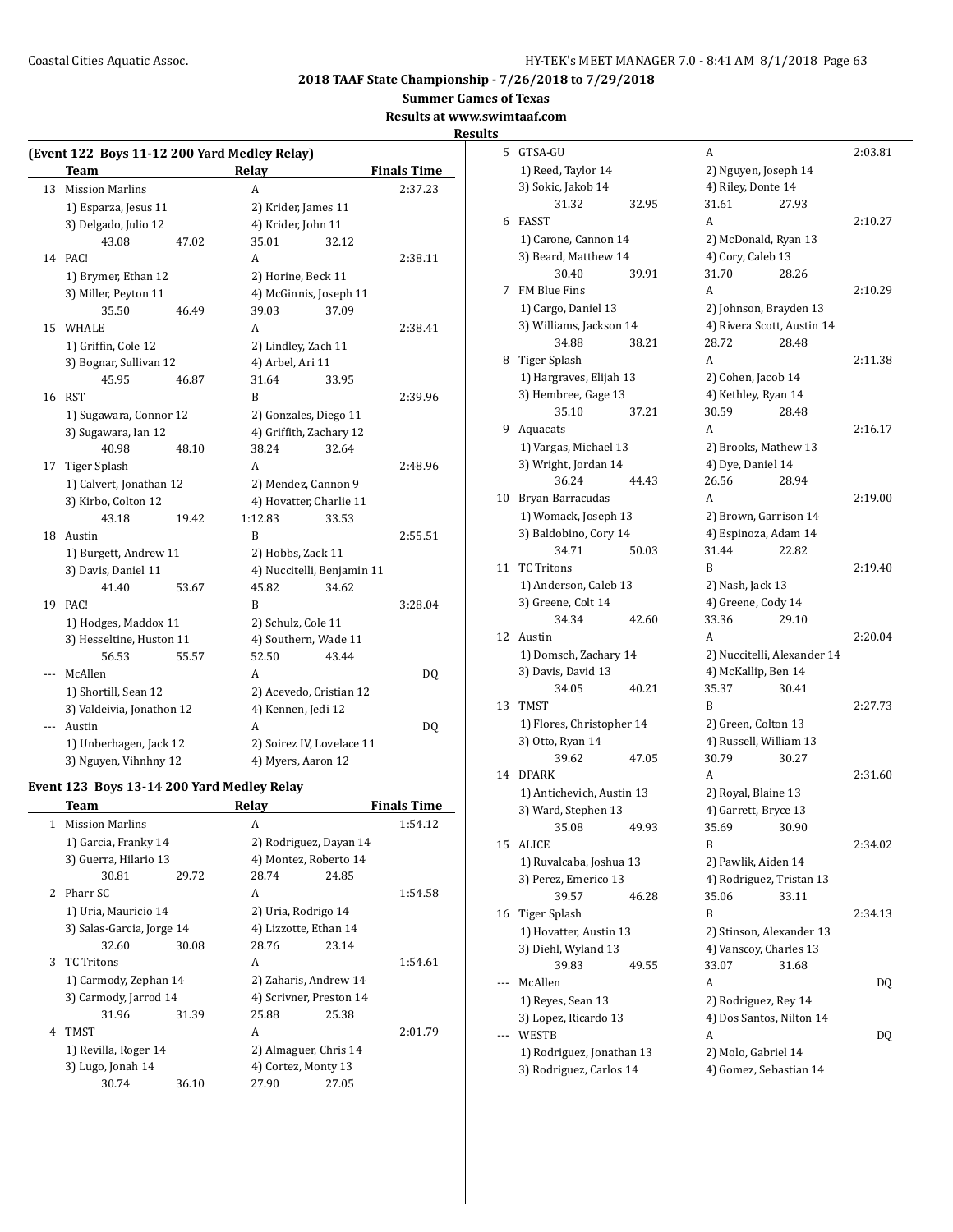**2018 TAAF State Championship - 7/26/2018 to 7/29/2018**

**Summer Games of Texas**

**Results at www.swimtaaf.com**

|                                         |                   |       |    |                 |                    | Result |  |
|-----------------------------------------|-------------------|-------|----|-----------------|--------------------|--------|--|
| Event 124 Boys 11-12 100 Yard Freestyle |                   |       |    |                 |                    |        |  |
|                                         | Name              |       |    | <b>AgeTeam</b>  | <b>Finals Time</b> |        |  |
| 1                                       | Smith, Ryan       |       |    | 12 FM Blue Fins | 59.36              |        |  |
|                                         | 28.92             | 30.44 |    |                 |                    |        |  |
|                                         | 2 Morales, Joseph |       |    | 12 DENT         | 59.93              |        |  |
|                                         | 29.75             | 30.18 |    |                 |                    |        |  |
| 3                                       | Gierkey, Jake     |       | 11 | FASST           | 59.97              |        |  |
|                                         | 28.67             | 31.30 |    |                 |                    |        |  |

|    | 29.75             | 30.18 |    |                        |         |
|----|-------------------|-------|----|------------------------|---------|
| 3  | Gierkey, Jake     |       |    | 11 FASST               | 59.97   |
|    | 28.67             | 31.30 |    |                        |         |
| 4  | Rodriguez, Rayhan |       | 12 | McAllen                | 1:00.39 |
|    | 28.78             | 31.61 |    |                        |         |
| 5  | Serda, Noah       |       | 12 | <b>Mission Marlins</b> | 1:02.52 |
|    | 29.24             | 33.28 |    |                        |         |
| 6  | Teson, Luke       |       | 12 | COAS                   | 1:02.70 |
|    | 28.35             | 34.35 |    |                        |         |
| 7  | Teson, Patrick    |       | 12 | COAS                   | 1:03.68 |
|    | 29.40             | 34.28 |    |                        |         |
| 8  | Chaney, Donovan   |       | 12 | GTSA-GU                | 1:04.50 |
|    | 30.84             | 33.66 |    |                        |         |
| 9  | Medina, Luke      |       | 12 | TMST                   | 1:04.69 |
| 10 | DelaGarza, Luke   |       | 12 | PATK                   | 1:05.17 |
|    | 30.32             | 34.85 |    |                        |         |
| 11 | Slimpin, Ryan     |       | 12 | LPD                    | 1:05.80 |
|    | 30.78             | 35.02 |    |                        |         |
| 12 | Nickler, Matt     |       | 12 | <b>TC Tritons</b>      | 1:06.33 |
|    | 31.77             | 34.56 |    |                        |         |
| 13 | Stunz, Hunter     |       | 12 | PAST                   | 1:07.27 |
|    | 31.64             | 35.63 |    |                        |         |
| 14 | Travis, Nathan    |       | 12 | DENT                   | 1:07.31 |
|    | 33.51             | 33.80 |    |                        |         |
| 15 | Wolf, Lance       |       | 12 | <b>BORNE</b>           | 1:07.34 |
|    | 31.95             | 35.39 |    |                        |         |
| 16 | Kurtz, Sammy      |       | 11 | <b>VIC</b>             | 1:07.96 |
|    | 30.92             | 37.04 |    |                        |         |
| 17 | Neireiter, Andrew |       | 11 | GTSA-GU                | 1:08.51 |
|    | 32.15             | 36.36 |    |                        |         |
| 18 | Knippenberg, Kade |       | 12 | FASST                  | 1:09.22 |
|    | 32.80             | 36.42 |    |                        |         |
| 19 | Rodgers, Dewey    |       | 11 | Marble Falls           | 1:09.63 |
|    | 32.97             | 36.66 |    |                        |         |
| 20 | Peralta, Jonathan |       | 11 | RST                    | 1:10.16 |
|    | 33.87             | 36.29 |    |                        |         |
| 21 | Gonzales, Jay     |       | 12 | FASST                  | 1:10.38 |
|    | 32.14             | 38.24 |    |                        |         |
| 22 | Black, Evan       |       | 12 | <b>TC Tritons</b>      | 1:10.57 |
|    | 32.51             | 38.06 |    |                        |         |
| 23 | Arredondo, Luke   |       | 12 | Austin                 | 1:11.76 |
|    | 34.82             | 36.94 |    |                        |         |
| 24 | Esparza, Jesus    |       | 11 | <b>Mission Marlins</b> | 1:12.64 |
|    | 35.32             | 37.32 |    |                        |         |
| 25 | Krajca, Micah     |       | 12 | Bryan Barracudas       | 1:13.08 |
|    | 35.61             | 37.47 |    |                        |         |
| 26 | Inovejas, Ivan    |       | 12 | Austin                 | 1:13.18 |
|    | 34.90             | 38.28 |    |                        |         |
| 27 | Wear, Isaac       |       | 12 | <b>PATK</b>            | 1:18.00 |
|    | 36.60             | 41.40 |    |                        |         |

| ts |                      |       |    |                |         |
|----|----------------------|-------|----|----------------|---------|
| 28 | Griffin, Cole        |       |    | 12 WHALE       | 1:18.15 |
|    | 36.25                | 41.90 |    |                |         |
| 29 | Nuccitelli, Benjamin |       | 11 | Austin         | 1:22.04 |
|    | 37.64                | 44.40 |    |                |         |
| 30 | Ingram, Cason        |       |    | 12 Bull Sharks | 1:26.70 |
|    | 38.98                | 47.72 |    |                |         |
| 31 | Gonzalez, Noah       |       |    | 12 WESTB       | 1:32.88 |
|    | 42.79                | 50.09 |    |                |         |
| 32 | Reyna, Matthew       |       | 11 | COSA           | 1:42.61 |
|    | 45.42                | 57.19 |    |                |         |
|    | Peacock, William     |       | 11 | Tsunami's      | DO      |
|    |                      |       |    |                |         |

## **Event 125 Boys 13-14 100 Yard Freestyle**

|    | Name and the same state of the same state of the same state of the same state of the same state of the same state of the same state of the same state of the same state of the same state of the same state of the same state |       |    | <b>AgeTeam</b>         | <b>Finals Time</b> |
|----|-------------------------------------------------------------------------------------------------------------------------------------------------------------------------------------------------------------------------------|-------|----|------------------------|--------------------|
| 1  | Velasquez, Issac                                                                                                                                                                                                              |       |    | 14 Pharr SC            | 51.15              |
|    | 23.96                                                                                                                                                                                                                         | 27.19 |    |                        |                    |
| 2  | Brown, Garrison                                                                                                                                                                                                               |       | 14 | Bryan Barracudas       | 53.01              |
|    | 25.89                                                                                                                                                                                                                         | 27.12 |    |                        |                    |
| 3  | Boettcher, Kase                                                                                                                                                                                                               |       | 14 | <b>RST</b>             | 53.22              |
|    | 25.41                                                                                                                                                                                                                         | 27.81 |    |                        |                    |
| 4  | Woodley, Thomas                                                                                                                                                                                                               |       |    | 14 Austin              | 53.59              |
|    | 25.68                                                                                                                                                                                                                         | 27.91 |    |                        |                    |
| 5  | Mason, Aleksei                                                                                                                                                                                                                |       | 14 | <b>BORNE</b>           | 54.85              |
|    | 26.09                                                                                                                                                                                                                         | 28.76 |    |                        |                    |
| 6  | Nisimblat, Luca                                                                                                                                                                                                               |       | 14 | <b>ALICE</b>           | 54.91              |
|    | 26.09                                                                                                                                                                                                                         | 28.82 |    |                        |                    |
| 7  | Feriend, Adison                                                                                                                                                                                                               |       | 13 | WFORD                  | 56.02              |
|    | 26.80                                                                                                                                                                                                                         | 29.22 |    |                        |                    |
| 8  | Ahrendt, Stone                                                                                                                                                                                                                |       | 14 | Tsunami's              | 56.12              |
|    | 26.96                                                                                                                                                                                                                         | 29.16 |    |                        |                    |
| 9  | Salas-Garcia, Jorge                                                                                                                                                                                                           |       | 14 | Pharr SC               | 56.16              |
|    | 26.62                                                                                                                                                                                                                         | 29.54 |    |                        |                    |
| 10 | Leowe, Charles                                                                                                                                                                                                                |       | 13 | <b>ROCK</b>            | 56.50              |
|    | 26.82                                                                                                                                                                                                                         | 29.68 |    |                        |                    |
| 11 | Walters, Matthew                                                                                                                                                                                                              |       | 14 | <b>SEALS</b>           | 56.64              |
|    | 27.03                                                                                                                                                                                                                         | 29.61 |    |                        |                    |
| 12 | Crocker, Jackson                                                                                                                                                                                                              |       |    | 14 VIC                 | 56.75              |
|    | 27.83                                                                                                                                                                                                                         | 28.92 |    |                        |                    |
| 13 | Trihus, Micah                                                                                                                                                                                                                 |       |    | 14 LJST                | 56.91              |
|    | 27.08                                                                                                                                                                                                                         | 29.83 |    |                        |                    |
| 14 | Taylor, Christian                                                                                                                                                                                                             |       | 13 | Tomball                | 57.18              |
|    | 27.43                                                                                                                                                                                                                         | 29.75 |    |                        |                    |
| 15 | Lai, Alexander                                                                                                                                                                                                                |       | 14 | Splash                 | 57.35              |
|    | 26.36                                                                                                                                                                                                                         | 30.99 |    |                        |                    |
| 16 | Jimenez, Kevin                                                                                                                                                                                                                |       | 14 | WHALE                  | 57.41              |
|    | 27.08                                                                                                                                                                                                                         | 30.33 |    |                        |                    |
| 17 | Morgan, Brady                                                                                                                                                                                                                 |       | 13 | Den Dolphins           | 57.74              |
|    | 27.43                                                                                                                                                                                                                         | 30.31 |    |                        |                    |
| 18 | Montez, Roberto                                                                                                                                                                                                               |       | 14 | <b>Mission Marlins</b> | 58.75              |
|    | 27.02                                                                                                                                                                                                                         | 31.73 |    |                        |                    |
| 19 | Sikes, Zade                                                                                                                                                                                                                   |       | 13 | Den Dolphins           | 59.81              |
|    | 28.56                                                                                                                                                                                                                         | 31.25 |    |                        |                    |
| 20 | Taylor, Keith                                                                                                                                                                                                                 |       | 14 | COAS                   | 59.84              |
|    | 28.39                                                                                                                                                                                                                         | 31.45 |    |                        |                    |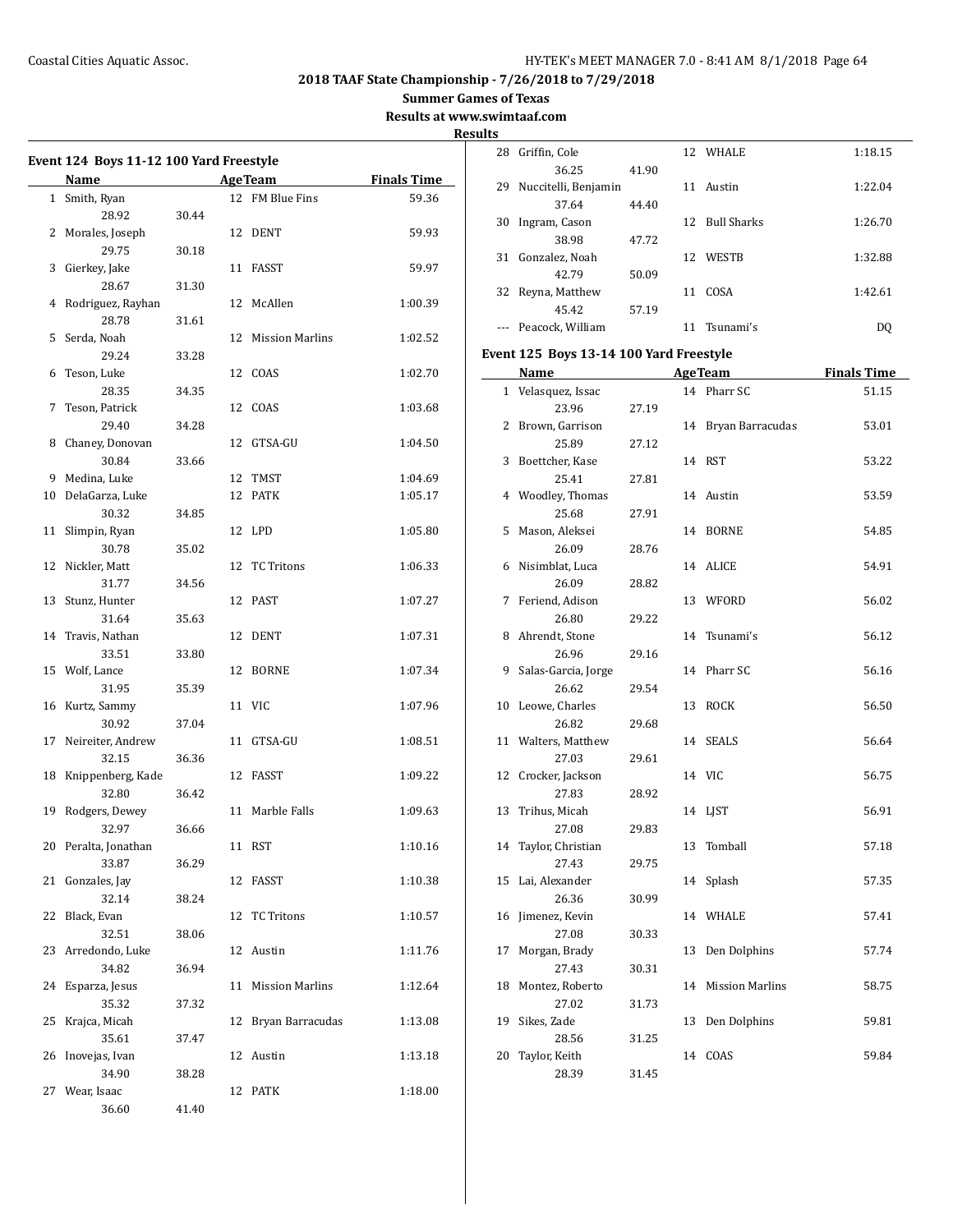--- Daigre, Sam 12 WHALE DQ

## **2018 TAAF State Championship - 7/26/2018 to 7/29/2018**

**Summer Games of Texas**

**Results at www.swimtaaf.com**

#### **Results**

| (Event 125 Boys 13-14 100 Yard Freestyle) |                     |       |    |                 |                    |  |
|-------------------------------------------|---------------------|-------|----|-----------------|--------------------|--|
|                                           | Name                |       |    | <b>AgeTeam</b>  | <b>Finals Time</b> |  |
| 21                                        | Carone, Cannon      |       |    | 14 FASST        | 59.85              |  |
|                                           | 28.39               | 31.46 |    |                 |                    |  |
|                                           | 22 Oliver, Nicholas |       |    | 14 KBARR        | 59.95              |  |
|                                           | 28.69               | 31.26 |    |                 |                    |  |
|                                           | 23 Parker, Daniel   |       | 13 | DENT            | 1:00.02            |  |
|                                           | 28.50               | 31.52 |    |                 |                    |  |
|                                           | 24 Gomez, Sebastian |       |    | 14 WESTR        | 1:02.36            |  |
|                                           | 28.81               | 33.55 |    |                 |                    |  |
|                                           | 25 Kethley, Ryan    |       |    | 14 Tiger Splash | 1:02.41            |  |
|                                           | 29.60               | 32.81 |    |                 |                    |  |
|                                           | 26 Wolf, Brock      |       |    | 14 BORNE        | 1:02.76            |  |
|                                           | 28.80               | 33.96 |    |                 |                    |  |
| 27                                        | Morgan, Tyler       |       |    | 13 WHALE        | 1:02.94            |  |
|                                           | 29.58               | 33.36 |    |                 |                    |  |
| 28                                        | Domsch, Zachary     |       |    | 14 Austin       | 1:08.11            |  |
|                                           | 31.27               | 36.84 |    |                 |                    |  |
| 29                                        | Johnson, Daniel     |       |    | 14 Austin       | 1:09.95            |  |
|                                           | 32.03               | 37.92 |    |                 |                    |  |

## **Event 126 Boys 11-12 50 Yard Backstroke**

 $\overline{\phantom{a}}$ 

|      | Name              |    | <b>AgeTeam</b>             | <b>Finals Time</b> |
|------|-------------------|----|----------------------------|--------------------|
| 1    | Devillier, Andrew | 12 | <b>FASST</b>               | 31.11              |
| $*2$ | Morales, Joseph   | 12 | <b>DENT</b>                | 32.01              |
| $*2$ | VanGundy, Townes  | 12 | <b>VIC</b>                 | 32.01              |
| 4    | Garner, Zane      | 12 | El Campo                   | 33.02              |
| 5    | Dollins, Eli      | 12 | <b>Sthlk Stingrays</b>     | 33.42              |
| 6    | Esparza, Ethan    | 11 | <b>RST</b>                 | 33.91              |
| 7    | Nickler, Nate     | 12 | <b>TC Tritons</b>          | 34.49              |
| 8    | Slimpin, Ryan     | 12 | <b>LPD</b>                 | 35.23              |
| 9    | Owens, Braxton    | 11 | Tsunami's                  | 35.54              |
| 10   | Taylor, Christon  | 11 | Tomball                    | 35.64              |
| 11   | Rodriguez, Roehl  | 11 | Pharr SC                   | 35.66              |
| 12   | Unberhagen, Jack  | 12 | Austin                     | 35.68              |
| 13   | Tatum, Peyton     | 12 | <b>UNAT</b>                | 36.01              |
| 14   | Chesler, Tristan  | 11 | Piranhas                   | 36.10              |
| 15   | Teson, Patrick    | 12 | COAS                       | 36.17              |
| 16   | Brymer, Ethan     | 12 | PAC!                       | 36.20              |
| 17   | McNamara, Julian  | 11 | McAllen                    | 36.41              |
| 18   | Teson, Luke       | 12 | COAS                       | 36.70              |
| 19   | Worden, Garrett   | 12 | <b>KBARR</b>               | 37.68              |
| 20   | Hammons, Zachary  | 12 | <b>FASST</b>               | 37.80              |
| 21   | Serda, Noah       | 12 | <b>Mission Marlins</b>     | 38.56              |
| 22   | Krajca, Benjamin  | 11 | Bryan Barracudas           | 38.73              |
| 23   | Arbel, Ari        | 11 | WHALE                      | 38.94              |
| 24   | DelaGarza, Luke   | 12 | <b>PATK</b>                | 39.01              |
| 25   | Wear, Isaac       | 12 | <b>PATK</b>                | 39.13              |
| 26   | Griffin, Cole     | 12 | WHALE                      | 41.64              |
| 27   | Tuchak, Tyler     | 11 | <b>TMST</b>                | 41.66              |
| 28   | Davis, Daniel     | 11 | Austin                     | 41.75              |
| 29   | Calvert, Jonathan | 12 | Tiger Splash               | 42.89              |
| 30   | Sursa, Clayton    | 11 | <b>B&amp;Gc Barracudas</b> | 43.08              |
| 31   | Zepeda, Diego     | 11 | COSA                       | 46.15              |
| 32   | Burgett, Andrew   | 11 | Austin                     | 48.05              |
| 33   | Morgan, Michael   | 11 | COSA                       | 57.76              |

| $- - -$ | Lopez, Vicente                          | 12 | COSA                   | DQ                 |
|---------|-----------------------------------------|----|------------------------|--------------------|
|         | Event 127 Boys 13-14 50 Yard Backstroke |    |                        |                    |
|         | Name                                    |    | <b>AgeTeam</b>         | <b>Finals Time</b> |
|         | 1 Boettcher, Kase                       |    | 14 RST                 | 27.75              |
| 2       | Arbel, Leor                             |    | 14 WHALE               | 29.37              |
| 3       | Zaharis, Andrew                         | 14 | <b>TC</b> Tritons      | 29.76              |
| 4       | Crocker, Jackson                        |    | 14 VIC                 | 29.88              |
| 5       | Citso. Caden                            | 14 | Township               | 30.13              |
| 6       | Revilla, Roger                          | 14 | <b>TMST</b>            | 30.37              |
| 7       | Taylor, Keith                           | 14 | COAS                   | 30.43              |
| 8       | Sikes, Zade                             | 13 | Den Dolphins           | 30.47              |
| 9       | Reed, Taylor                            | 14 | GTSA-GU                | 30.54              |
| 10      | Bowers, V, Harry                        |    | 13 LPD                 | 31.18              |
| $*11$   | Bognar, Monty                           | 13 | WHALE                  | 31.29              |
| $*11$   | Garcia, Franky                          | 14 | <b>Mission Marlins</b> | 31.29              |
| 13      | Reyes, Sean                             | 13 | McAllen                | 31.47              |
|         | 14 Morgan, Brady                        |    | 13 Den Dolphins        | 31.56              |
| 15      | Fowers, Jackson                         |    | 14 Aqua Racers         | 31.64              |
| 16      | Carmody, Zephan                         | 14 | <b>TC Tritons</b>      | 31.77              |
| 17      | Walters. Matthew                        | 14 | <b>SEALS</b>           | 31.97              |
| 18      | Guajardo, Emilio                        | 13 | <b>Mission Marlins</b> | 32.02              |
| 19      | Duong, Michael                          | 14 | Splash                 | 32.08              |
| 20      | Eich, Parker                            | 14 | WHALE                  | 32.17              |
| 21      | Parker, Daniel                          | 13 | <b>DENT</b>            | 32.54              |
| 22      | Crisman, William                        | 14 | <b>ALICE</b>           | 33.34              |
| 23      | Baldobino, Cory                         |    | 14 Bryan Barracudas    | 33.98              |
| 24      | Hargraves, Elijah                       | 13 | Tiger Splash           | 34.38              |
| 25      | Owens, Brendan                          | 13 | Tsunami's              | 34.94              |
| 26      | Zink, Reuben                            | 13 | <b>RPA</b>             | 34.99              |
| $*27$   | Domsch, Zachary                         |    | 14 Austin              | 35.07              |
| $*27$   | Cimbala, Dylan                          | 14 | Austin                 | 35.07              |
| 29      | Wolf, Brock                             | 14 | <b>BORNE</b>           | 35.75              |
| 30      | Nuccitelli, Joseph                      | 14 | Austin                 | 37.96              |

## **Event 128 Boys 11-12 50 Yard Breaststroke**

|       | Name              |    | <b>AgeTeam</b>      | <b>Finals Time</b> |
|-------|-------------------|----|---------------------|--------------------|
| 1     | Skinner, Benjamin | 12 | LPD                 | 34.31              |
| 2     | Cruz, Matias      | 12 | Pharr SC            | 35.77              |
| $*3$  | May, Kole         | 12 | FASST               | 36.74              |
| $*3$  | Daigre, Sam       | 12 | WHALE               | 36.74              |
| 5     | Gulledge, Travis  | 12 | FASST               | 37.17              |
| $*6$  | Morales, Joseph   | 12 | <b>DENT</b>         | 37.90              |
| $*6$  | Chesler, Tristan  | 11 | Piranhas            | 37.90              |
| 8     | Ramirez, Joshua   | 12 | <b>WTS</b>          | 38.85              |
| *9    | Morocho, Joshua   | 12 | Pharr SC            | 38.97              |
| *9    | Chastain, Bodie   | 11 | <b>SEALS</b>        | 38.97              |
| 11    | Stutz, Logan      | 12 | <b>TC Tritons</b>   | 39.40              |
| 12    | Nguyen, Vihnhny   | 12 | Austin              | 40.51              |
| 13    | Neireiter, Andrew | 11 | GTSA-GU             | 40.76              |
| $*14$ | Kurtz, Sammy      | 11 | <b>VIC</b>          | 41.44              |
| $*14$ | Wagner, Kaden     | 12 | FB Bull Sharks      | 41.44              |
| 16    | Vu, Tristan       | 12 | <b>FM Blue Fins</b> | 41.56              |
| 17    | Parker, Maddox    | 11 | Navasota            | 41.57              |
| 18    | Coleman, Isaac    | 11 | Piranhas            | 41.60              |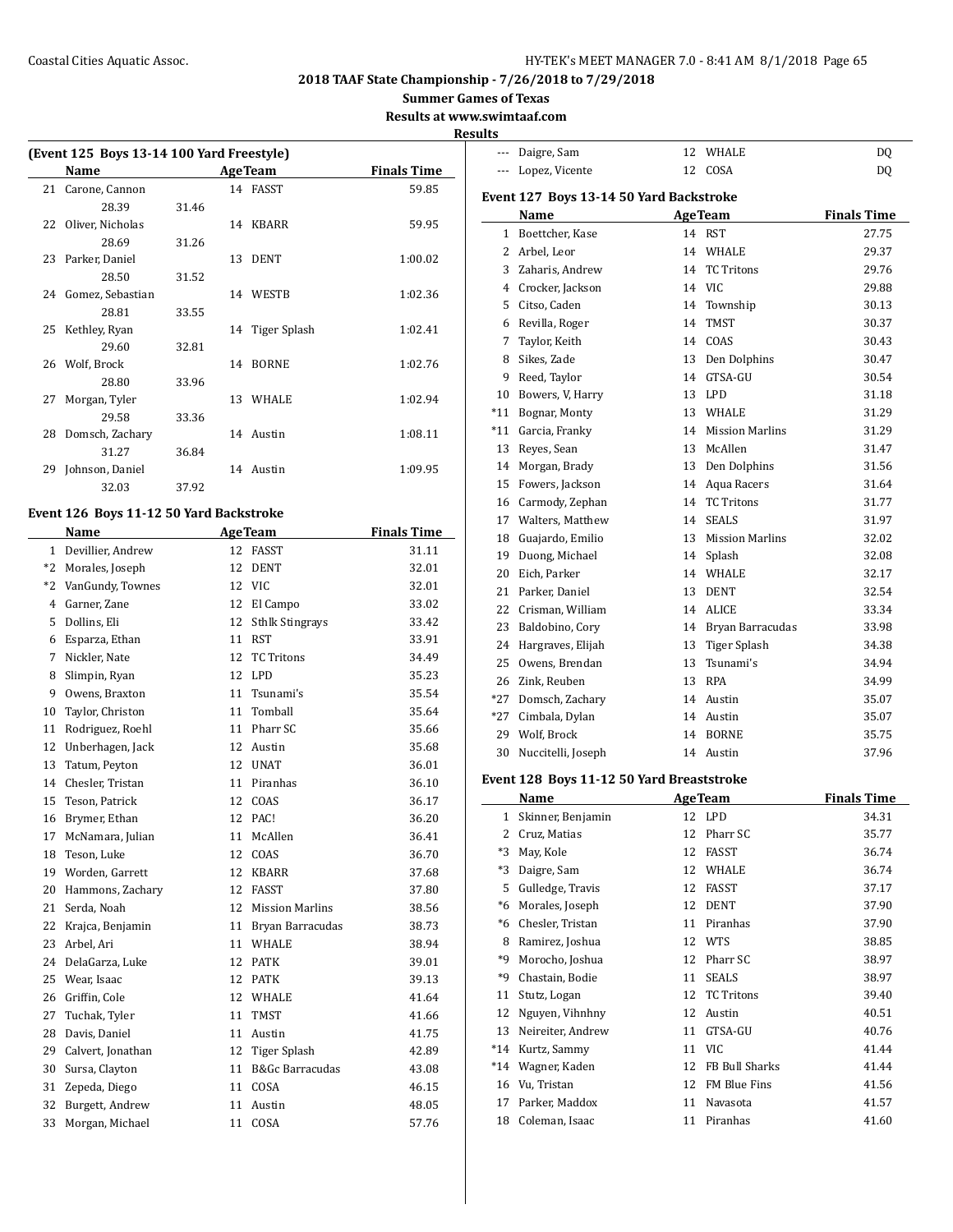## Coastal Cities Aquatic Assoc. The Coastal Cities Aquatic Assoc. The Coastal Cities Aquatic Assoc.

**2018 TAAF State Championship - 7/26/2018 to 7/29/2018**

**Summer Games of Texas**

**Results at www.swimtaaf.com**

#### **Results**

| (Event 128 Boys 11-12 50 Yard Breaststroke) |                     |    |                        |                    |  |  |
|---------------------------------------------|---------------------|----|------------------------|--------------------|--|--|
|                                             | Name                |    | <b>Age Team</b>        | <b>Finals Time</b> |  |  |
| 19                                          | Myers, Mason        | 11 | GTSA-GU                | 41.81              |  |  |
| 20                                          | McGrady, Casey      | 12 | <b>PAST</b>            | 42.64              |  |  |
| 21                                          | Soirez IV, Lovelace | 11 | Austin                 | 43.19              |  |  |
| 22                                          | Wells, Dean         | 11 | <b>DENT</b>            | 43.24              |  |  |
| 23                                          | Stunz, Hunter       | 12 | <b>PAST</b>            | 43.42              |  |  |
| 24                                          | Sursa, Clayton      | 11 | B&Gc Barracudas        | 44.50              |  |  |
| 25                                          | Singleterry, Cade   | 11 | LPD                    | 44.65              |  |  |
| 26                                          | Basile, Alexander   | 11 | Bryan Barracudas       | 46.00              |  |  |
| 27                                          | Krider, James       | 11 | <b>Mission Marlins</b> | 46.41              |  |  |
| 28                                          | Bryan, Caden        | 11 | LPD                    | 46.51              |  |  |
| 29                                          | Davis, Daniel       | 11 | Austin                 | 46.85              |  |  |
| 30                                          | Brown, Nicholas     | 11 | South Belt             | 48.21              |  |  |
| 31                                          | Wilbanks, Nathaniel | 12 | COSA                   | 52.58              |  |  |
| 32                                          | Morgan, Michael     | 11 | COSA                   | 53.00              |  |  |
| 33                                          | Pina, Jared         | 12 | COSA                   | 53.28              |  |  |
| ---                                         | Bognar, Sullivan    | 12 | WHALE                  | DQ                 |  |  |
| $\cdots$                                    | Zepeda, Diego       | 11 | COSA                   | DQ                 |  |  |
|                                             | Varner, Kelton      | 12 | <b>PATK</b>            | DQ                 |  |  |
|                                             |                     |    |                        |                    |  |  |

# **Event 129 Boys 13-14 50 Yard Breaststroke**

|                | Name                  |    | <b>AgeTeam</b>         | <b>Finals Time</b> |
|----------------|-----------------------|----|------------------------|--------------------|
| 1              | Uria, Rodrigo         |    | 14 Pharr SC            | 29.35              |
| 2              | Rodriguez, Dayan      | 14 | <b>Mission Marlins</b> | 29.55              |
| 3              | Owens, Kole           | 13 | LJST                   | 31.79              |
| 4              | Parsons, Miles        | 14 | <b>PAST</b>            | 32.29              |
| 5              | Nguyen, Joseph        | 14 | GTSA-GU                | 32.75              |
| 6              | Eich, Parker          | 14 | <b>WHALE</b>           | 33.03              |
| 7              | Hembree, Gage         | 13 | Tiger Splash           | 33.10              |
| 8              | Spaeth, Kyler         | 14 | <b>PAST</b>            | 33.27              |
| 9              | Feriend. Adison       | 13 | WFORD                  | 34.09              |
| 10             | Nisimblat. Luca       | 14 | <b>ALICE</b>           | 34.13              |
| 11             | Hoffmann, Aidan       | 14 | <b>DENT</b>            | 34.63              |
| 12             | Reyes, Sean           | 13 | McAllen                | 34.70              |
| 13             | Fowers, Jackson       | 14 | Aqua Racers            | 35.15              |
| 14             | Busby, Allan          | 13 | <b>WAVE</b>            | 35.54              |
| 15             | Scrivner, Preston     | 14 | <b>TC Tritons</b>      | 35.93              |
| 16             | Buchanan, Jordan      | 13 | <b>SEALS</b>           | 36.13              |
| 17             | Jones, Jadon          | 13 | Marble Falls           | 36.40              |
| 18             | Owens, Brendan        | 13 | Tsunami's              | 36.51              |
| 19             | Gomez, Sebastian      |    | 14 WESTB               | 36.52              |
| 20             | Cohen, Jacob          | 14 | Tiger Splash           | 36.91              |
| 21             | Pecararo, Thomas      | 14 | <b>Stingrays</b>       | 37.03              |
| 22             | Johnson, Daniel       | 14 | Austin                 | 37.37              |
| 23             | Morgan, Tyler         | 13 | WHALE                  | 37.66              |
| 24             | Cimbala, Dylan        | 14 | Austin                 | 38.75              |
| 25             | McDonald, Ryan        | 13 | <b>FASST</b>           | 39.54              |
| 26             | Kimble, James         | 13 | Navasota               | 41.41              |
| 27             | Breese, RJ            | 14 | Tsunami's              | 41.78              |
| 28             | Nuccitelli, Alexander | 14 | Austin                 | 41.84              |
| 29             | Villarroel, Jaime     | 13 | COSA                   | 46.51              |
| $\overline{a}$ | Cory, Caleb           | 13 | <b>FASST</b>           | DQ                 |
| ---            | Reyes, Sergio         | 13 | <b>DPARK</b>           | DQ                 |
|                |                       |    |                        |                    |

| Event 130 Boys 11-12 50 Yard Butterfly |                     |    |                         |                    |  |  |
|----------------------------------------|---------------------|----|-------------------------|--------------------|--|--|
|                                        | Name                |    | <b>AgeTeam</b>          | <b>Finals Time</b> |  |  |
| 1                                      | Smith, Ryan         | 12 | FM Blue Fins            | 28.62              |  |  |
| $\overline{2}$                         | Garner, Zane        | 12 | El Campo                | 31.81              |  |  |
| 3                                      | Graterol, Edgard    | 12 | <b>TC Tritons</b>       | 32.54              |  |  |
| 4                                      | Teson. Patrick      | 12 | COAS                    | 32.63              |  |  |
| 5                                      | Hilton, Max         | 12 | Aquaducks               | 33.27              |  |  |
| 6                                      | Wolf, Lance         | 12 | <b>BORNE</b>            | 33.62              |  |  |
| 7                                      | McNamara, Julian    | 11 | McAllen                 | 33.98              |  |  |
| 8                                      | Hammons, Zachary    | 12 | <b>FASST</b>            | 34.03              |  |  |
| 9                                      | Myers, Mason        | 11 | GTSA-GU                 | 34.20              |  |  |
| 10                                     | Travis, Nathan      | 12 | <b>DENT</b>             | 34.35              |  |  |
| 11                                     | Spurlock, Britt     | 11 | <b>RST</b>              | 34.64              |  |  |
| 12                                     | McDonald, Jack      | 12 | <b>TC Tritons</b>       | 34.79              |  |  |
| 13                                     | Gonzalez, Saul      | 11 | McAllen                 | 34.83              |  |  |
| 14                                     | Myers, Aaron        | 12 | Austin                  | 34.97              |  |  |
| 15                                     | Parker. Maddox      | 11 | Navasota                | 35.61              |  |  |
| 16                                     | Worden. Garrett     | 12 | <b>KBARR</b>            | 35.92              |  |  |
| 17                                     | Teson, Luke         | 12 | COAS                    | 36.84              |  |  |
| 18                                     | Soirez IV, Lovelace | 11 | Austin                  | 36.91              |  |  |
| 19                                     | Miller, Peyton      | 11 | PAC!                    | 37.78              |  |  |
| 20                                     | Bryan, Caden        | 11 | LPD                     | 37.99              |  |  |
| 21                                     | Munoz, Marco        | 11 | <b>ALICE</b>            | 39.53              |  |  |
| 22                                     | Arbel, Ari          | 11 | <b>WHALE</b>            | 41.87              |  |  |
| 23                                     | Owens, Braxton      | 11 | Tsunami's               | 43.20              |  |  |
| 24                                     | Esparza, Jesus      | 11 | <b>Mission Marlins</b>  | 43.27              |  |  |
| 25                                     | Tuchak, Tyler       | 11 | <b>TMST</b>             | 46.36              |  |  |
| 26                                     | Rhodes, Tanner      | 11 | <b>Belterra Marlins</b> | 48.25              |  |  |
| ---                                    | Krajca, Benjamin    | 11 | Bryan Barracudas        | DQ                 |  |  |

#### **Event 131 Boys 13-14 50 Yard Butterfly**

|              | Name               |    | <b>AgeTeam</b>         | <b>Finals Time</b> |
|--------------|--------------------|----|------------------------|--------------------|
| $\mathbf{1}$ | Owens, Kole        | 13 | LIST                   | 25.60              |
| 2            | Velasquez, Issac   | 14 | Pharr SC               | 25.64              |
| $*3$         | Dos Santos, Nilton | 14 | McAllen                | 26.49              |
| $*3$         | Carmody, Jarrod    | 14 | <b>TC Tritons</b>      | 26.49              |
| 5            | Woodley, Thomas    | 14 | Austin                 | 27.39              |
| 6            | Lugo, Jonah        | 14 | <b>TMST</b>            | 27.87              |
| 7            | Reed, Taylor       | 14 | GTSA-GU                | 28.11              |
| 8            | Bognar, Monty      | 13 | WHALE                  | 28.25              |
| 9            | Lai, Alexander     | 14 | Splash                 | 28.31              |
| 10           | Jimenez, Kevin     | 14 | <b>WHALE</b>           | 28.34              |
| 11           | Walters, Matthew   | 14 | <b>SEALS</b>           | 28.35              |
| 12           | Trihus, Micah      |    | 14 LIST                | 28.39              |
| 13           | Feriend, Adison    | 13 | WFORD                  | 28.58              |
| 14           | Spaeth, Kyler      | 14 | <b>PAST</b>            | 29.00              |
| 15           | Ahrendt, Stone     | 14 | Tsunami's              | 29.04              |
| 16           | Garcia, Franky     | 14 | <b>Mission Marlins</b> | 29.46              |
| 17           | McDonald, John     | 14 | LPD                    | 29.49              |
| 18           | Williams, Jackson  | 14 | FM Blue Fins           | 29.55              |
| 19           | Arbel, Leor        | 14 | WHALE                  | 29.95              |
| 20           | Bowers, V, Harry   | 13 | <b>LPD</b>             | 30.79              |
| 21           | Taylor, Keith      | 14 | COAS                   | 31.00              |
| 22           | Otto, Ryan         | 14 | <b>TMST</b>            | 31.05              |
| 23           | Pecararo. Thomas   | 14 | <b>Stingrays</b>       | 31.30              |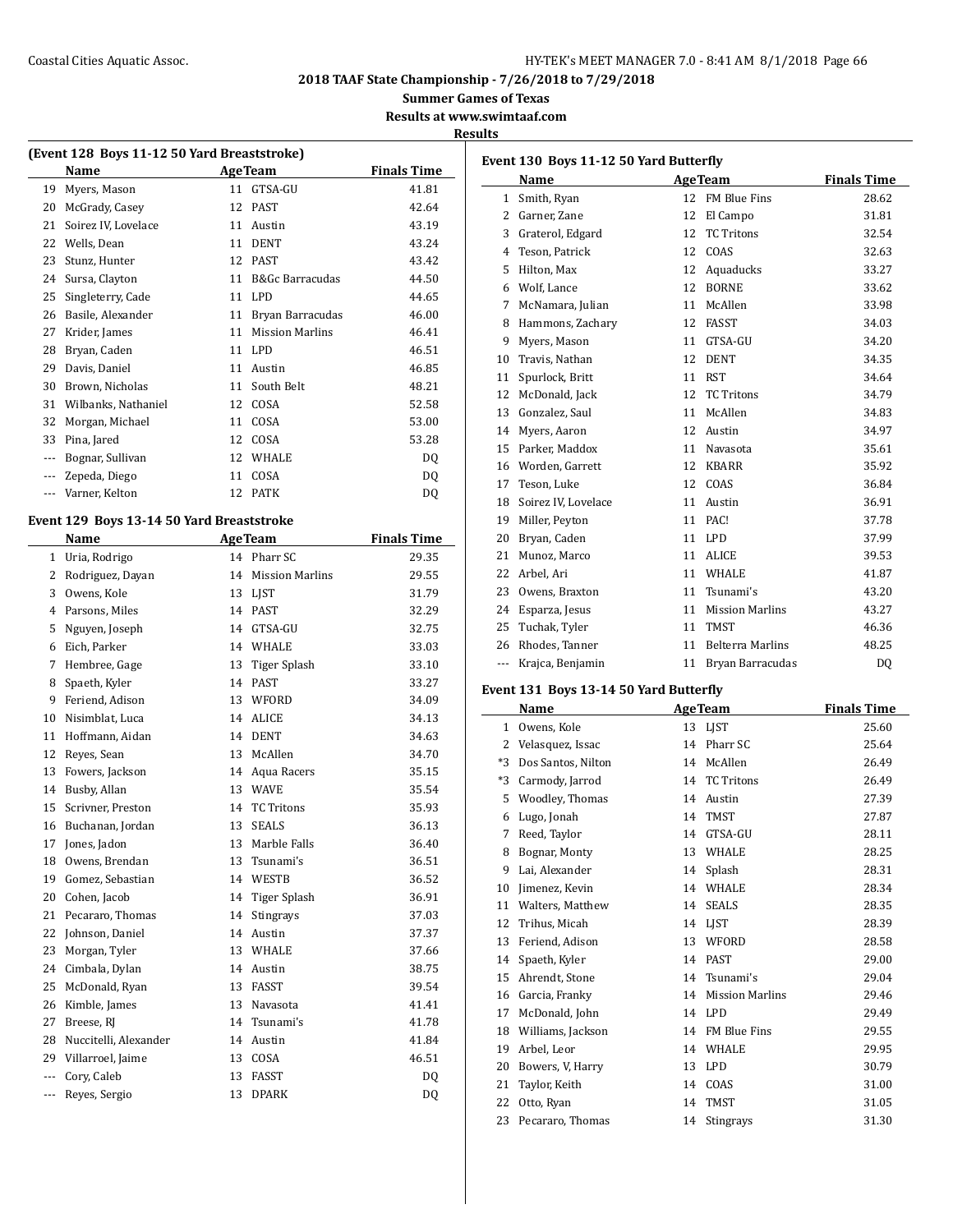#### Coastal Cities Aquatic Assoc. HY-TEK's MEET MANAGER 7.0 - 8:41 AM 8/1/2018 Page 67

**2018 TAAF State Championship - 7/26/2018 to 7/29/2018**

**Summer Games of Texas**

**Results at www.swimtaaf.com**

**Results**

| (Event 131 Boys 13-14 50 Yard Butterfly) |                    |    |                     |                    |  |  |  |
|------------------------------------------|--------------------|----|---------------------|--------------------|--|--|--|
|                                          | Name               |    | <b>AgeTeam</b>      | <b>Finals Time</b> |  |  |  |
|                                          | 24 Sikes, Zade     |    | 13 Den Dolphins     | 32.02              |  |  |  |
|                                          | 25 Cimbala, Dylan  |    | 14 Austin           | 32.56              |  |  |  |
| 26                                       | Espinoza, Adam     |    | 14 Bryan Barracudas | 32.61              |  |  |  |
| 27                                       | Rall, Jack         |    | 14 RPA              | 32.70              |  |  |  |
| 28                                       | Jones, Jadon       |    | 13 Marble Falls     | 33.21              |  |  |  |
| 29                                       | Baldobino, Cory    | 14 | Bryan Barracudas    | 33.73              |  |  |  |
| 30                                       | Nuccitelli, Joseph |    | 14 Austin           | 35.95              |  |  |  |
| 31                                       | Villarroel, Jaime  | 13 | COSA                | 53.74              |  |  |  |

## **Event 132 Boys 11-12 50 Yard Freestyle**

|              | Name                |    | <b>AgeTeam</b>         | <b>Finals Time</b> |
|--------------|---------------------|----|------------------------|--------------------|
| $\mathbf{1}$ | Gierkey, Jake       | 11 | <b>FASST</b>           | 26.80              |
| 2            | Rodriguez, Rayhan   | 12 | McAllen                | 26.90              |
| 3            | Daigre, Sam         | 12 | WHALE                  | 27.76              |
| 4            | Serda, Noah         | 12 | <b>Mission Marlins</b> | 28.36              |
| 5            | Devillier, Andrew   | 12 | <b>FASST</b>           | 28.48              |
| 6            | Masters, George     | 11 | <b>RST</b>             | 28.59              |
| 7            | Delgado, Julio      | 12 | <b>Mission Marlins</b> | 28.65              |
| 8            | Medina, Luke        | 12 | <b>TMST</b>            | 28.95              |
| 9            | Chaney, Donovan     | 12 | GTSA-GU                | 28.98              |
| 10           | Dollins, Eli        | 12 | <b>Sthlk Stingrays</b> | 29.03              |
| 11           | VanGundy, Townes    | 12 | <b>VIC</b>             | 29.05              |
| 12           | Kurtz, Sammy        | 11 | <b>VIC</b>             | 29.07              |
| 13           | Teson, Luke         | 12 | COAS                   | 29.10              |
| 14           | Slimpin, Ryan       | 12 | <b>LPD</b>             | 29.19              |
| 15           | DelaGarza, Luke     | 12 | <b>PATK</b>            | 29.47              |
| 16           | Nickler, Matt       | 12 | <b>TC Tritons</b>      | 30.04              |
| 17           | Wolf, Lance         | 12 | <b>BORNE</b>           | 30.09              |
| 18           | Arredondo, Luke     | 12 | Austin                 | 30.28              |
|              | 19 Bognar, Sullivan | 12 | <b>WHALE</b>           | 30.34              |
| 20           | Rodgers, Dewey      | 11 | Marble Falls           | 30.46              |
| 21           | Knippenberg, Kade   | 12 | <b>FASST</b>           | 30.63              |
| 22           | Garner, Zane        | 12 | El Campo               | 30.89              |
| 23           | Travis, Nathan      | 12 | <b>DENT</b>            | 31.06              |
| 24           | McDonald, Jack      | 12 | <b>TC Tritons</b>      | 31.09              |
| 25           | Parker, Maddox      | 11 | Navasota               | 31.37              |
| 26           | Harris, Brady       | 12 | <b>Sthlk Stingrays</b> | 31.46              |
| 27           | Myers, Aaron        | 12 | Austin                 | 31.57              |
| 28           | Nguyen, Vihnhny     | 12 | Austin                 | 31.74              |
| 29           | Owens, Braxton      | 11 | Tsunami's              | 31.76              |
| 30           | Varner, Kelton      | 12 | <b>PATK</b>            | 33.28              |
| 31           | Krajca, Benjamin    | 11 | Bryan Barracudas       | 34.14              |
| 32           | Arbel, Ari          | 11 | <b>WHALE</b>           | 35.87              |
| 33           | Wear, Isaac         | 12 | <b>PATK</b>            | 36.12              |
| 34           | Wilbanks, Nathaniel | 12 | COSA                   | 36.46              |
| 35           | Zepeda, Diego       | 11 | COSA                   | 37.07              |
| 36           | Morgan, Michael     | 11 | COSA                   | 40.49              |
|              |                     |    |                        |                    |

## **Event 133 Boys 13-14 50 Yard Freestyle**

| <b>Name</b>        | <b>AgeTeam</b>      | <b>Finals Time</b> |
|--------------------|---------------------|--------------------|
| 1 Velasquez, Issac | 14 Pharr SC         | 23.37              |
| 2 Brown, Garrison  | 14 Bryan Barracudas | 23.72              |
| 3 Lizzotte, Ethan  | 14 Pharr SC         | 23.81              |
| 4 Owens, Kole      | 13 LIST             | 23.96              |

| 5  | Woodley, Thomas    | 14 | Austin            | 24.33 |
|----|--------------------|----|-------------------|-------|
| 6  | Carmody, Jarrod    | 14 | <b>TC Tritons</b> | 24.49 |
| 7  | Mason, Aleksei     | 14 | <b>BORNE</b>      | 24.58 |
| 8  | Boettcher, Kase    | 14 | <b>RST</b>        | 24.67 |
| 9  | Dos Santos, Nilton | 14 | McAllen           | 24.93 |
| 10 | Walters, Matthew   | 14 | <b>SEALS</b>      | 25.10 |
| 11 | Carone, Cannon     | 14 | <b>FASST</b>      | 25.60 |
| 12 | Trihus, Micah      | 14 | <b>LIST</b>       | 25.62 |
| 13 | Lai, Alexander     | 14 | Splash            | 25.77 |
| 14 | Leowe, Charles     | 13 | <b>ROCK</b>       | 25.81 |
| 15 | Arbel, Leor        | 14 | WHALE             | 25.87 |
| 16 | Eich, Parker       | 14 | WHALE             | 26.43 |
| 17 | Morgan, Brady      | 13 | Den Dolphins      | 26.48 |
| 18 | Bognar, Monty      | 13 | WHALE             | 26.50 |
| 19 | Geier, Dagen       | 13 | Aqua Racers       | 26.60 |
| 20 | Duong, Michael     | 14 | Splash            | 26.70 |
| 21 | Hargraves, Elijah  | 13 | Tiger Splash      | 26.79 |
| 22 | Oliver, Nicholas   | 14 | <b>KBARR</b>      | 26.94 |
| 23 | Crisman, William   | 14 | <b>ALICE</b>      | 27.01 |
| 24 | Monroe, Case       | 13 | <b>LPD</b>        | 27.27 |
| 25 | Fabian, Jacob      | 13 | <b>KBARR</b>      | 27.32 |
| 26 | Busby, Allan       | 13 | <b>WAVE</b>       | 27.86 |
| 27 | Espinoza, Adam     | 14 | Bryan Barracudas  | 28.76 |
| 28 | Breese, RJ         | 14 | Tsunami's         | 30.94 |
| 29 | Davis, David       | 13 | Austin            | 31.03 |
| 30 | McKallip, Ben      | 14 | Austin            | 31.53 |
| 31 | Villarroel, Jaime  | 13 | COSA              | 43.64 |

#### **Event 134 Boys 11-12 100 Yard IM**

|    | Name                 |       |    | <b>AgeTeam</b> | <b>Finals Time</b> |
|----|----------------------|-------|----|----------------|--------------------|
|    | 1 Morales, Joseph    |       |    | 12 DENT        | 1:11.00            |
|    | 33.07                | 37.93 |    |                |                    |
| 2  | Daigre, Sam          |       |    | 12 WHALE       | 1:12.47            |
|    | 33.85                | 38.62 |    |                |                    |
|    | 3 Gulledge, Travis   |       |    | 12 FASST       | 1:12.49            |
|    | 33.23                | 39.26 |    |                |                    |
|    | 4 Rodriguez, Rayhan  |       |    | 12 McAllen     | 1:13.61            |
|    | 36.65                | 36.96 |    |                |                    |
|    | 5 VanGundy, Townes   |       |    | 12 VIC         | 1:13.70            |
|    | 32.10                | 41.60 |    |                |                    |
| 6  | Gonzalez, Saul       |       |    | 11 McAllen     | 1:15.42            |
|    | 34.22                | 41.20 |    |                |                    |
| 7  | Bognar, Sullivan     |       |    | 12 WHALE       | 1:16.13            |
|    | 35.28                | 40.85 |    |                |                    |
| 8  | Nickler, Nate        |       |    | 12 TC Tritons  | 1:17.16            |
|    | 34.48                | 42.68 |    |                |                    |
| 9  | May, Kole            |       |    | 12 FASST       | 1:17.40            |
|    | 35.06                | 42.34 |    |                |                    |
|    | 10 Teson, Patrick    |       |    | 12 COAS        | 1:17.96            |
|    | 35.16                | 42.80 |    |                |                    |
| 11 | Gonzales, Jay        |       | 12 | FASST          | 1:17.98            |
|    | 36.25                | 41.73 |    |                |                    |
|    | 12 Rodriguez, Roehl  |       |    | 11 Pharr SC    | 1:18.33            |
|    | 35.06                | 43.27 |    |                |                    |
|    | 13 Neireiter, Andrew |       | 11 | GTSA-GU        | 1:19.19            |
|    | 36.23                | 42.96 |    |                |                    |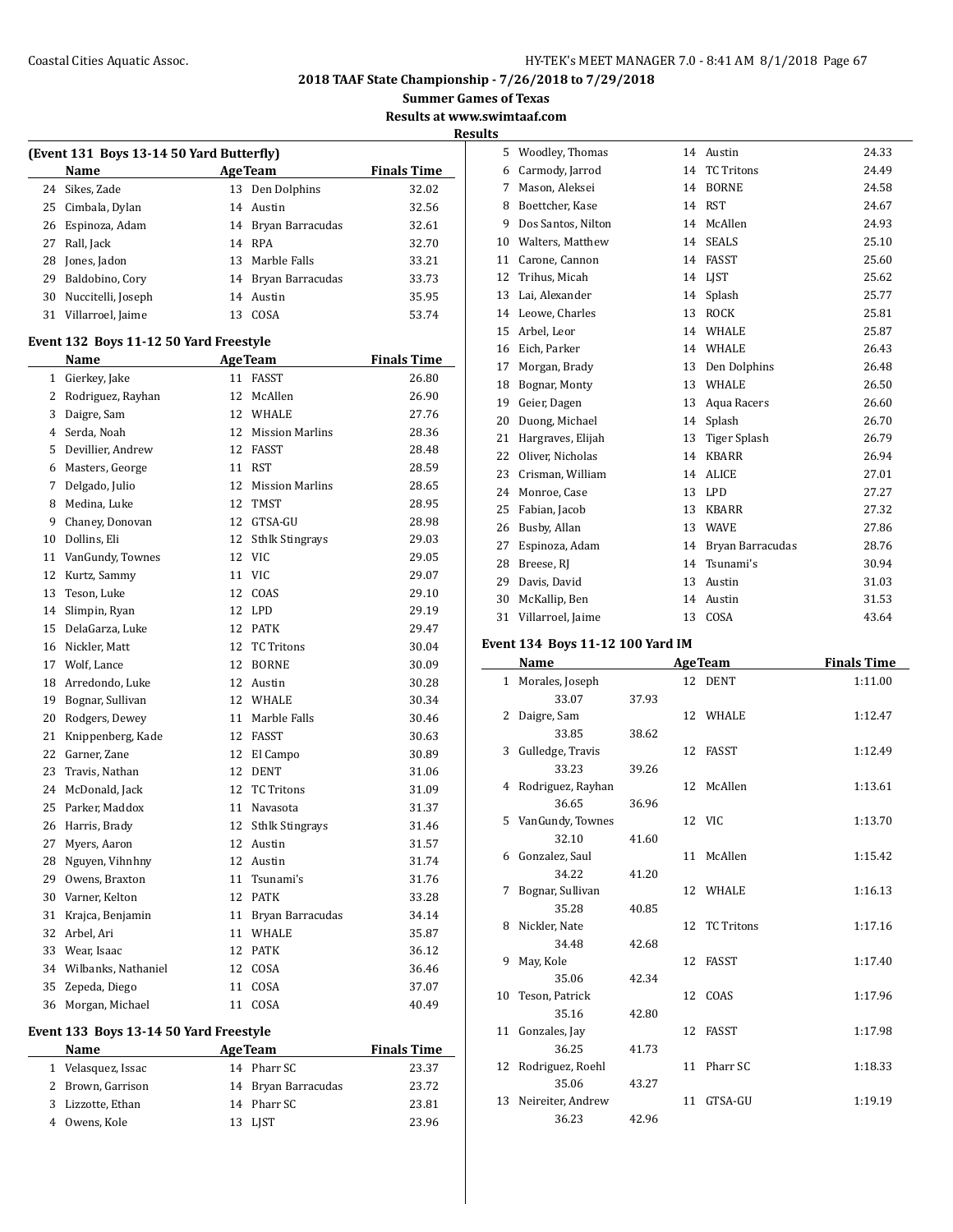**Summer Games of Texas**

**Results at www.swimtaaf.com Results**

| (Event 134 Boys 11-12 100 Yard IM) |                     |       |    |                   |                    |
|------------------------------------|---------------------|-------|----|-------------------|--------------------|
|                                    | Name                |       |    | <b>AgeTeam</b>    | <b>Finals Time</b> |
|                                    | 14 Taylor, Christon |       |    | 11 Tomball        | 1:20.59            |
|                                    | 35.89               | 44.70 |    |                   |                    |
| 15                                 | Slimpin, Ryan       |       |    | 12 LPD            | 1:20.65            |
|                                    | 34.13               | 46.52 |    |                   |                    |
| 16                                 | Unberhagen, Jack    |       |    | 12 Austin         | 1:21.28            |
|                                    | 36.01               | 45.27 |    |                   |                    |
| 17                                 | Chastain, Bodie     |       | 11 | <b>SEALS</b>      | 1:21.96            |
|                                    | 39.94               | 42.02 |    |                   |                    |
| 18                                 | Skinner, Benjamin   |       |    | 12 LPD            | 1:21.98            |
|                                    | 40.10               | 41.88 |    |                   |                    |
| 19                                 | Graterol, Edgard    |       | 12 | <b>TC Tritons</b> | 1:22.04            |
|                                    | 36.88               | 45.16 |    |                   |                    |
| 20                                 | Tomancak, Hayden    |       | 12 | Aqua Racers       | 1:22.36            |
|                                    | 37.64               | 44.72 |    |                   |                    |
| 21                                 | Parker, Maddox      |       | 11 | Navasota          | 1:22.69            |
|                                    | 37.57               | 45.12 |    |                   |                    |
| 22                                 | Stunz, Hunter       |       |    | 12 PAST           | 1:24.46            |
|                                    | 39.54               | 44.92 |    |                   |                    |
| 23                                 | Soirez IV, Lovelace |       |    | 11 Austin         | 1:25.91            |
|                                    | 41.14               | 44.77 |    |                   |                    |
|                                    | 24 Worden, Garrett  |       | 12 | KBARR             | 1:26.79            |
|                                    | 37.13               | 49.66 |    |                   |                    |
| 25                                 | Kirbo, Colton       |       | 12 | Tiger Splash      | 1:28.51            |
|                                    | 39.12               | 49.39 |    |                   |                    |
| 26                                 | Davis, Daniel       |       | 11 | Austin            | 1:31.57            |
|                                    | 41.24               | 50.33 |    |                   |                    |
| 27                                 | Krajca, Benjamin    |       | 11 | Bryan Barracudas  | 1:32.18            |
|                                    | 43.32               | 48.86 |    |                   |                    |
| 28                                 | Brown, Nicholas     |       | 11 | South Belt        | 1:33.38            |
|                                    | 42.62               | 50.76 |    |                   |                    |
| 29                                 | Krajca, Micah       |       | 12 | Bryan Barracudas  | 1:34.94            |
|                                    | 47.81               | 47.13 |    |                   |                    |
| 30                                 | Miller, Peyton      |       |    | 11 PAC!           | 1:35.27            |
|                                    | 43.11               | 52.16 |    |                   |                    |
| ---                                | Masters, George     |       |    | 11 RST            | DQ                 |

## **Event 135 Boys 13-14 100 Yard IM**

|              | Name             | <b>AgeTeam</b> |    | <b>Finals Time</b> |         |
|--------------|------------------|----------------|----|--------------------|---------|
| $\mathbf{1}$ | Rodriguez, Dayan |                |    | 14 Mission Marlins | 1:00.55 |
|              | 29.00            | 31.55          |    |                    |         |
| 2            | Brown, Garrison  |                | 14 | Bryan Barracudas   | 1:01.73 |
|              | 29.11            | 32.62          |    |                    |         |
| 3            | Carmody, Jarrod  |                |    | 14 TC Tritons      | 1:03.33 |
|              | 28.48            | 34.85          |    |                    |         |
| 4            | Owens, Kole      |                |    | 13 LIST            | 1:03.55 |
|              | 28.14            | 35.41          |    |                    |         |
| 5.           | Uria, Rodrigo    |                |    | 14 Pharr SC        | 1:03.79 |
|              | 30.67            | 33.12          |    |                    |         |
| 6            | Reyes, Sergio    |                | 13 | <b>DPARK</b>       | 1:04.79 |
|              | 30.81            | 33.98          |    |                    |         |
| 7            | Feriend, Adison  |                | 13 | WFORD              | 1:04.91 |
|              | 30.30            | 34.61          |    |                    |         |
|              |                  |                |    |                    |         |

| $8*$ | Hembree, Gage      |       | 13 | Tiger Splash | 1:05.44 |
|------|--------------------|-------|----|--------------|---------|
|      | 31.22              | 34.22 |    |              |         |
| $*8$ | Reed, Taylor       |       | 14 | GTSA-GU      | 1:05.44 |
|      | 30.64              | 34.80 |    |              |         |
| 10   | Jimenez, Kevin     |       |    | 14 WHALE     | 1:06.88 |
|      | 31.01              | 35.87 |    |              |         |
| 11   | Ahrendt, Stone     |       | 14 | Tsunami's    | 1:06.91 |
|      | 30.96              | 35.95 |    |              |         |
| 12   | Dos Santos, Nilton |       | 14 | McAllen      | 1:07.32 |
|      | 31.88              | 35.44 |    |              |         |
| 13   | Crocker, Jackson   |       |    | 14 VIC       | 1:07.33 |
|      | 30.76              | 36.57 |    |              |         |
| 14   | Spaeth, Kyler      |       |    | 14 PAST      | 1:07.60 |
|      | 31.87              | 35.73 |    |              |         |
| 15   | Hoffmann, Aidan    |       | 14 | <b>DENT</b>  | 1:09.75 |
|      | 32.30              | 37.45 |    |              |         |
| 16   | Leowe, Charles     |       | 13 | <b>ROCK</b>  | 1:09.88 |
|      | 32.79              | 37.09 |    |              |         |
| 17   | Fowers, Jackson    |       | 14 | Aqua Racers  | 1:09.97 |
|      | 32.26              | 37.71 |    |              |         |
| 18   | Lai, Alexander     |       | 14 | Splash       | 1:10.57 |
|      | 31.19              | 39.38 |    |              |         |
| 19   | Morgan, Brady      |       | 13 | Den Dolphins | 1:12.00 |
|      | 32.38              | 39.62 |    |              |         |
| 20   | Duong, Michael     |       | 14 | Splash       | 1:12.56 |
|      | 32.00              | 40.56 |    |              |         |
| 21   | McDonald, John     |       | 14 | LPD          | 1:12.63 |
|      | 32.37              | 40.26 |    |              |         |
| 22   | Arbel, Leor        |       | 14 | WHALE        | 1:12.88 |
|      | 31.78              | 41.10 |    |              |         |
| 23   | Busby, Allan       |       | 13 | <b>WAVE</b>  | 1:13.15 |
|      | 34.62              | 38.53 |    |              |         |
| 24   | Zink, Reuben       |       | 13 | <b>RPA</b>   | 1:14.34 |
|      | 33.59              | 40.75 |    |              |         |
| 25   | Morgan, Tyler      |       | 13 | WHALE        | 1:14.41 |
|      | 34.02              | 40.39 |    |              |         |
| 26   | Owens, Brendan     |       | 13 | Tsunami's    | 1:16.03 |
|      | 34.97              | 41.06 |    |              |         |
| 27   | Cimbala, Dylan     |       |    | 14 Austin    | 1:17.99 |
|      | 37.20              | 40.79 |    |              |         |
| 28   | Davis, David       |       | 13 | Austin       | 1:20.46 |
|      | 37.81              | 42.65 |    |              |         |
| 29   | Nuccitelli, Joseph |       |    | 14 Austin    | 1:22.86 |
|      | 38.86              | 44.00 |    |              |         |

## **Event 136 Boys 13-14 200 Yard Freestyle**

| Name                 |       | <b>AgeTeam</b> |                   |       | <b>Finals Time</b> |
|----------------------|-------|----------------|-------------------|-------|--------------------|
| Boettcher, Kase<br>1 |       | 14             | <b>RST</b>        |       | 1:59.51            |
| 28.31                | 30.28 |                | 30.67             | 30.25 |                    |
| 2 Zaharis, Andrew    |       | 14             | <b>TC Tritons</b> |       | 2:02.64            |
| 27.04                | 30.12 |                | 32.02             | 33.46 |                    |
| Leowe, Charles<br>3. |       | 13             | <b>ROCK</b>       |       | 2:04.45            |
| 28.13                | 31.66 |                | 32.69             | 31.97 |                    |
| Jimenez, Kevin       |       | 14             | <b>WHALE</b>      |       | 2:05.76            |
| 29.38                | 31.99 |                | 33.69             | 30.70 |                    |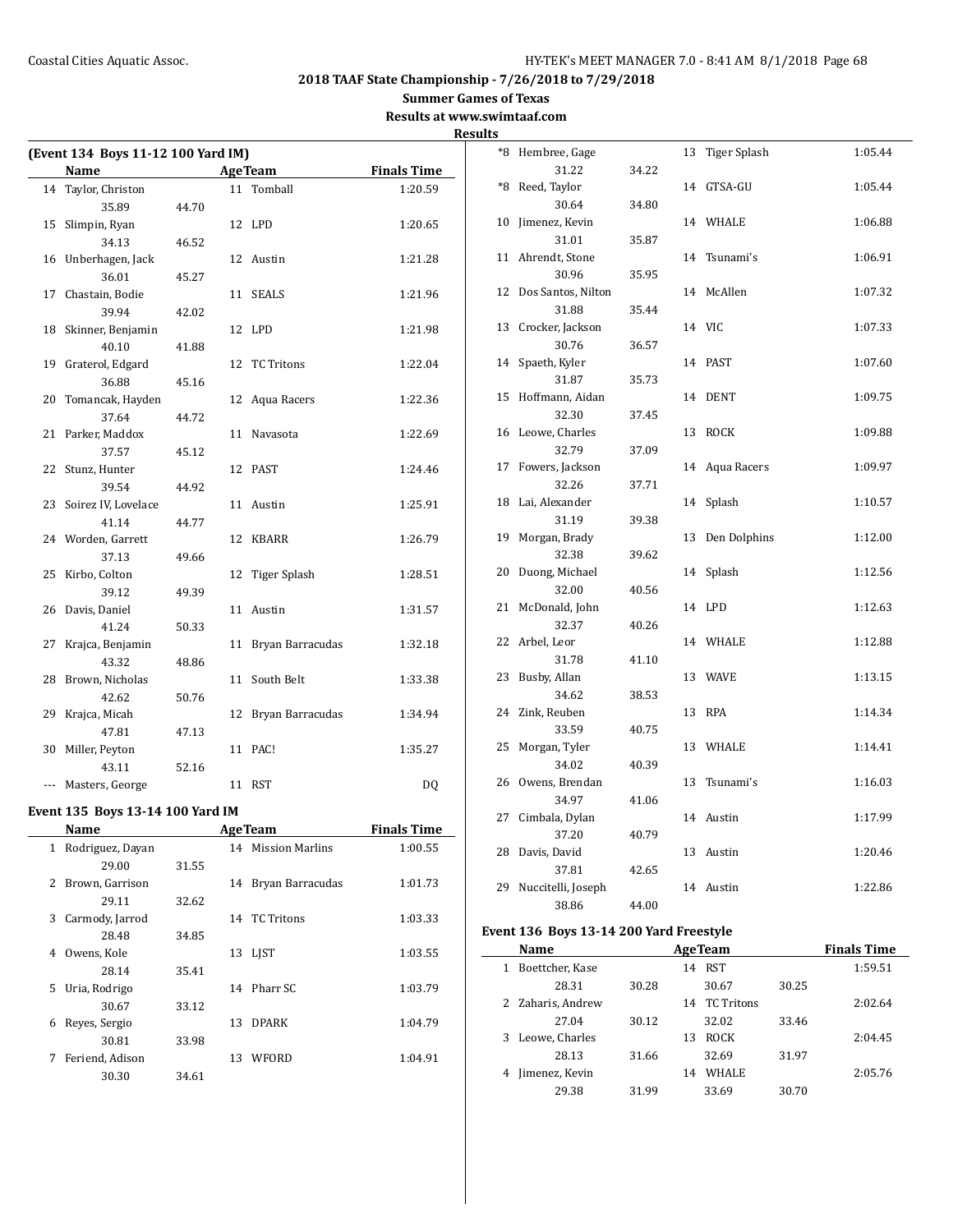**Summer Games of Texas**

**Results at www.swimtaaf.com**

| (Event 136 Boys 13-14 200 Yard Freestyle) |                       |         |  |                     |       |                    |
|-------------------------------------------|-----------------------|---------|--|---------------------|-------|--------------------|
|                                           | <b>Name</b>           |         |  | <b>AgeTeam</b>      |       | <b>Finals Time</b> |
| 5                                         | Mason, Aleksei        |         |  | 14 BORNE            |       | 2:07.06            |
|                                           | 27.80                 | 31.72   |  | 33.43               | 34.11 |                    |
| 6                                         | Ahrendt, Stone        |         |  | 14 Tsunami's        |       | 2:08.34            |
|                                           | 29.41                 | 32.41   |  | 34.34               | 32.18 |                    |
| 7                                         | Lugo, Jonah           |         |  | 14 TMST             |       | 2:10.13            |
|                                           | 29.23                 | 32.20   |  | 33.64               | 35.06 |                    |
| 8                                         | Sikes, Zade           |         |  | 13 Den Dolphins     |       | 2:10.57            |
|                                           | 30.73                 | 34.32   |  | 33.77               | 31.75 |                    |
| 9                                         | Carmody, Zephan       |         |  | 14 TC Tritons       |       | 2:10.83            |
|                                           | 30.58                 | 34.41   |  | 33.66               | 32.18 |                    |
| 10                                        | Uria, Mauricio        |         |  | 14 Pharr SC         |       | 2:10.95            |
|                                           | 30.61                 | 33.80   |  | 34.14               | 32.40 |                    |
| 11                                        | Lopez, Ricardo        |         |  | 13 McAllen          |       | 2:12.10            |
|                                           | 30.42                 | 34.30   |  | 35.11               | 32.27 |                    |
| 12                                        | Taylor, Keith         |         |  | 14 COAS             |       | 2:12.26            |
|                                           | 30.69                 | 32.87   |  | 34.70               | 34.00 |                    |
| 13                                        | Rodriguez, Ethan      |         |  | 13 Mission Marlins  |       | 2:16.59            |
|                                           | 30.45                 | 35.43   |  | 35.84               | 34.87 |                    |
| 14                                        | Ritch, Julian         |         |  | 14 CCCC             |       | 2:21.83            |
|                                           | 31.73                 | 1:50.10 |  |                     |       |                    |
| 15                                        | Kethley, Ryan         |         |  | 14 Tiger Splash     |       | 2:22.29            |
|                                           | 30.76                 | 35.99   |  | 38.46               | 37.08 |                    |
| 16                                        | Zink, Reuben          |         |  | 13 RPA              |       | 2:23.09            |
|                                           | 31.25                 | 36.55   |  | 38.69               | 36.60 |                    |
| 17                                        | Espinoza, Adam        |         |  | 14 Bryan Barracudas |       | 2:23.91            |
|                                           |                       |         |  | 1:14.46             |       |                    |
| 18                                        | Morgan, Tyler         |         |  | 13 WHALE            |       | 2:27.90            |
|                                           | 33.45                 | 37.11   |  | 40.17               | 37.17 |                    |
| 19                                        | Johnson, Asher        |         |  | 13 FM Blue Fins     |       | 2:28.18            |
|                                           | 31.88                 | 37.00   |  | 40.39               | 38.91 |                    |
| 20                                        | Oros, Blake           |         |  | 13 Aquacats         |       | 2:28.92            |
|                                           | 33.04                 | 38.47   |  | 39.47               | 37.94 |                    |
| 21                                        | McCaleb, Jackson      |         |  | 14 MARL             |       | 2:29.45            |
|                                           | 1:12.00               | 39.85   |  | 37.60               |       |                    |
| 22                                        | Anderson, Caleb       |         |  | 13 TC Tritons       |       | 2:32.29            |
|                                           | 34.52                 | 38.43   |  | 40.47               | 38.87 |                    |
| 23                                        | Wicker, Martin        |         |  | 14 Aqua Racers      |       | 2:34.64            |
|                                           | 32.38                 | 38.80   |  | 43.53               | 39.93 |                    |
| 24                                        | Johnson, Daniel       |         |  | 14 Austin           |       | 2:35.74            |
|                                           | 33.97                 | 38.78   |  | 1:22.99             |       |                    |
| 25                                        | Wagner, Matthew       |         |  | 13 MARL             |       | 2:40.61            |
|                                           | 36.15                 | 39.07   |  | 42.76               | 42.63 |                    |
| 26                                        | Royal, Blaine         |         |  | 13 DPARK            |       | 2:43.82            |
|                                           | 36.58                 | 41.31   |  | 42.70               | 43.23 |                    |
| 27                                        | Thomas, Aaden         |         |  | 13 LPD              |       | 2:48.47            |
|                                           | 36.09                 | 44.92   |  | 46.01               | 41.45 |                    |
| 28                                        | Nuccitelli, Alexander |         |  | 14 Austin           |       | 2:55.83            |
|                                           | 36.05                 | 44.24   |  | 47.54               | 48.00 |                    |
| 29                                        | McKallip, Ben         |         |  | 14 Austin           |       | 2:56.92            |
|                                           | 38.75                 | 46.50   |  | 47.86               | 43.81 |                    |

|    | Event 137  Boys 11-12 200 Yard Freestyle Relay<br>Team | Relay                                              | <b>Finals Time</b> |
|----|--------------------------------------------------------|----------------------------------------------------|--------------------|
| 1  | FASST                                                  | A                                                  | 1:54.39            |
|    | 1) Devillier, Andrew 12                                | 2) May, Kole 12                                    |                    |
|    | 3) Gulledge, Travis 12                                 | 4) Gierkey, Jake 11                                |                    |
|    | 39.43<br>18.68                                         | 29.01<br>27.27                                     |                    |
| 2  | McAllen                                                | A                                                  | 2:00.65            |
|    | 1) McNamara, Julian 11                                 | 2) Gonzalez, Saul 11                               |                    |
|    | 3) Valdeivia, Jonathon 12                              | 4) Rodriguez, Rayhan 12                            |                    |
|    | 32.12<br>30.00                                         | 31.56<br>26.97                                     |                    |
| 3  | <b>Mission Marlins</b>                                 | A                                                  | 2:02.21            |
|    | 1) Serda, Noah 12                                      | 2) Esparza, Jesus 11                               |                    |
|    | 3) Krider, John 11                                     | 4) Delgado, Julio 12                               |                    |
|    | 29.57<br>32.43                                         | 32.17<br>28.04                                     |                    |
| 4  | <b>TC Tritons</b>                                      | A                                                  | 2:02.39            |
|    | 1) Nickler, Nate 12                                    | 2) McDonald, Jack 12                               |                    |
|    | 3) Graterol, Edgard 12                                 | 4) Nickler, Matt 12                                |                    |
|    | 29.34<br>30.59                                         | 31.90<br>30.56                                     |                    |
| 5  | <b>Sthlk Stingrays</b>                                 | A                                                  | 2:03.09            |
|    | 1) Dollins, Eli 12                                     | 2) Harris, Brady 12                                |                    |
|    | 3) Watt, Owen 12                                       | 4) Watt, Wesley 12                                 |                    |
|    | 29.53<br>32.68                                         | 30.64<br>30.24                                     |                    |
| 6  | RST                                                    | A                                                  | 2:04.40            |
|    | 1) Spurlock, Britt 11                                  | 2) Miller, Lance 11                                |                    |
|    | 3) Esparza, Ethan 11                                   | 4) Masters, George 11                              |                    |
|    | 33.53<br>31.77                                         | 30.87<br>28.23                                     |                    |
| 7  | FASST                                                  | B                                                  | 2:04.56            |
|    | 1) Lacy, Luke 11                                       | 2) Gonzales, Jay 12                                |                    |
|    | 3) Hammons, Zachary 12                                 | 4) Knippenberg, Kade 12                            |                    |
|    | 31.69<br>32.27                                         | 31.31<br>29.29                                     |                    |
| 8  | FM Blue Fins                                           | A                                                  | 2:05.22            |
|    | 1) Williams, Carter 11                                 | 2) Vu, Tristan 12                                  |                    |
|    | 3) Barrera, Anthony 11                                 | 4) Smith, Ryan 12                                  |                    |
|    | 31.13<br>34.26                                         | 33.39<br>26.44                                     |                    |
| 9  | <b>ALICE</b>                                           | A                                                  | 2:07.32            |
|    | 1) Munoz, Marco 11                                     | 2) Molina, Joaquin 12                              |                    |
|    | 3) Blanchard, Logan 11                                 | 4) Nisimblat, Matteo 12                            |                    |
|    | 38.49<br>23.90                                         | 36.07<br>28.86                                     |                    |
| 10 | Aqua Racers                                            | A                                                  | 2:08.23            |
|    | 1) Disney, Chance 12                                   | 2) Warren, Dylan 12                                |                    |
|    | 3) Griffin, Alec 12                                    | 4) Tomancak, Hayden 12                             |                    |
|    | 44.75<br>16.71                                         | 33.23<br>33.54                                     |                    |
|    | 11 VIC                                                 | A                                                  | 2:08.31            |
|    | 1) Kurtz, Sammy 11                                     | 2) Aschenbeck, Micah 12                            |                    |
|    | 3) Quimby, Jackson 11                                  | 4) VanGundy, Townes 12                             |                    |
|    | 30.39<br>34.66                                         | 34.29<br>28.97                                     |                    |
| 12 | Pharr SC                                               | A                                                  | 2:08.66            |
|    | 1) Rodriguez, Roehl 11                                 | 2) Ybarra, Jayden 11                               |                    |
|    | 3) Cruz, Matias 12                                     | 4) Morocho, Joshua 12                              |                    |
|    | 30.62<br>14.34                                         | 21.93<br>1:01.77                                   |                    |
| 13 | TMST                                                   | A                                                  | 2:11.21            |
|    |                                                        | 1) Benavides, Andrew 12<br>2) Tolbirt, Sterling 11 |                    |
|    | 3) Tuchak, Tyler 11                                    | 4) Medina, Luke 12<br>33.74<br>29.56               |                    |
|    | 31.66<br>36.25                                         |                                                    |                    |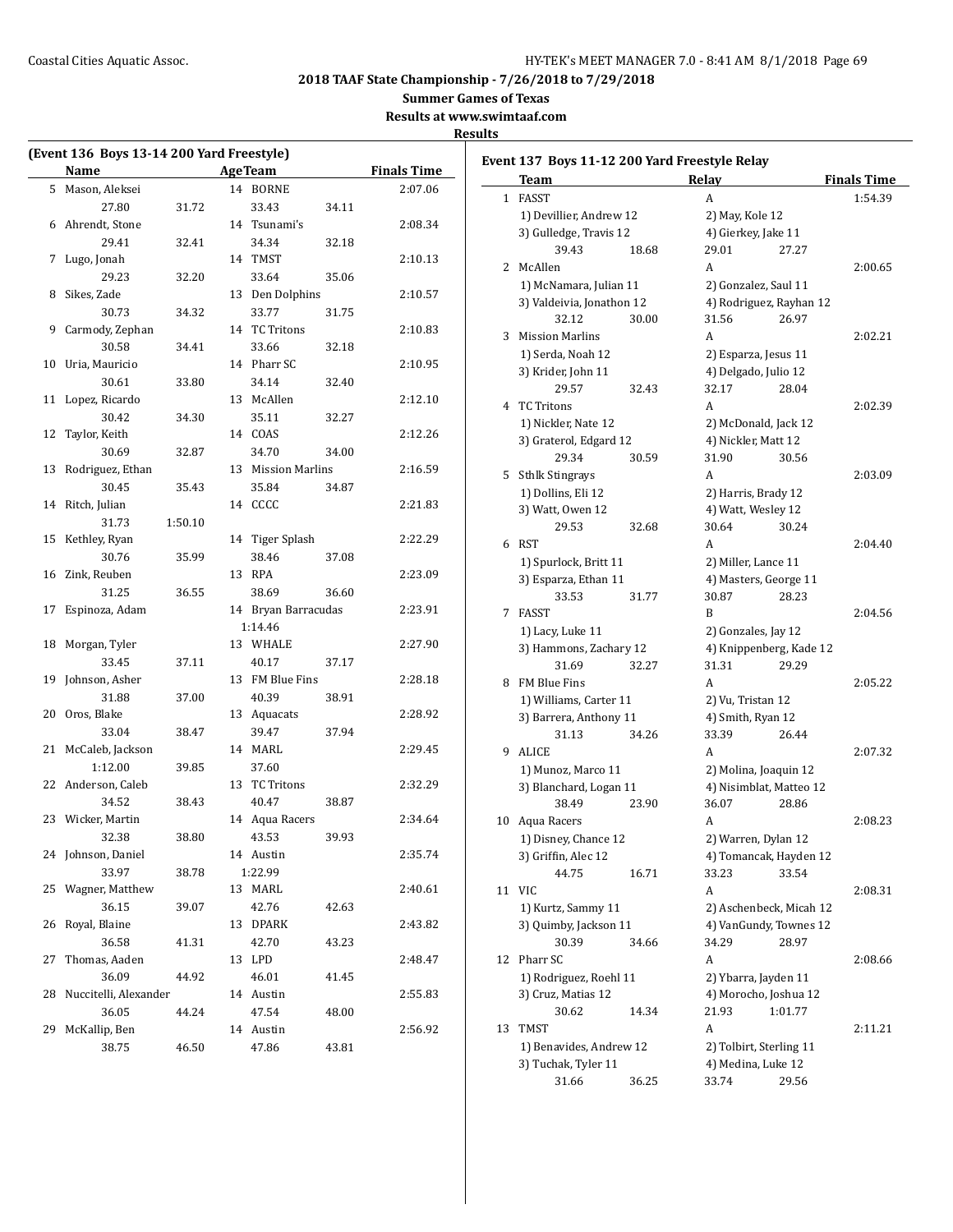**Summer Games of Texas**

**Results at www.swimtaaf.com**

| (Event 137 Boys 11-12 200 Yard Freestyle Relay)   |                                               |                      |                         |                           |                    |  |
|---------------------------------------------------|-----------------------------------------------|----------------------|-------------------------|---------------------------|--------------------|--|
|                                                   | <b>Team</b>                                   |                      | Relay                   |                           | <b>Finals Time</b> |  |
| 14                                                | <b>TC Tritons</b>                             |                      | B                       |                           | 2:14.76            |  |
|                                                   | 1) Black, Evan 12                             |                      | 2) Stutz, Logan 12      |                           |                    |  |
|                                                   | 3) Nava, Gabriel 12                           |                      | 4) Arnett, William 11   |                           |                    |  |
|                                                   | 31.92                                         | 31.39                | 36.17                   | 35.28                     |                    |  |
|                                                   | 15 Bryan Barracudas                           |                      | A                       |                           | 2:15.41            |  |
|                                                   | 1) Basile, Alexander 11                       |                      | 2) Godfrey, Kwincie 11  |                           |                    |  |
|                                                   | 3) Lewinski, Alexander 11                     |                      |                         | 4) Krajca, Micah 12       |                    |  |
|                                                   | 37.59                                         | 43.56                | 37.87                   | 16.39                     |                    |  |
| 16                                                | FASST                                         |                      | C                       |                           | 2:15.46            |  |
|                                                   | 1) Beadle, Alton 12                           |                      | 2) Boyle, Michael 11    |                           |                    |  |
|                                                   | 3) Lewis, Sawyer 11                           |                      | 4) Pierce, Tyce 11      |                           |                    |  |
|                                                   | 33.56                                         | 34.62                | 34.49                   | 32.79                     |                    |  |
| 17                                                | El Campo                                      |                      | A                       |                           | 2:17.91            |  |
|                                                   | 1) Beal, Kaden 11                             |                      | 2) Garner, Zane 12      |                           |                    |  |
|                                                   | 3) Kocian, Cameron 11                         |                      | 4) Farquhar, Tyson 11   |                           |                    |  |
|                                                   | 33.06                                         | 30.23                | 37.53                   | 37.09                     |                    |  |
|                                                   | 18 FB Bull Sharks                             |                      | A                       |                           | 2:18.15            |  |
|                                                   | 1) Winkler, Wesley 12                         |                      | 2) Butts, Zachary 12    |                           |                    |  |
|                                                   | 3) Wojcik, Michael 12                         |                      | 4) Wagner, Kaden 12     |                           |                    |  |
|                                                   | 35.05                                         | 36.49                | 35.10                   | 31.51                     |                    |  |
| 19                                                | FM Blue Fins                                  |                      | B                       |                           | 2:22.64            |  |
|                                                   | 1) Johnson, Sammy 12                          |                      |                         | 2) Schnitzius, Hudson 11  |                    |  |
|                                                   | 3) Cargo, Luke 11                             |                      | 4) Pribyla, Sean 11     |                           |                    |  |
|                                                   | 36.84                                         | 47.00                | 25.22                   | 33.58                     |                    |  |
| 20                                                | <b>Tiger Splash</b>                           |                      | A                       |                           | 2:31.32            |  |
|                                                   | 1) Kirbo, Colton 12                           |                      | 2) Portewig, Carter 9   |                           |                    |  |
|                                                   | 3) Calvert, Jonathan 12                       |                      | 4) Hovatter, Charlie 11 |                           |                    |  |
|                                                   | 33.58                                         | 45.82                | 37.69                   | 34.23                     |                    |  |
| 21                                                | GTSA-GU                                       |                      | A                       |                           | 2:37.90            |  |
|                                                   | 1) Morris, Easton 12                          |                      | 2) Landry, Luke 11      |                           |                    |  |
|                                                   | 3) Frost, Sam 11                              |                      | 4) Fontenot, Kevin 11   |                           |                    |  |
|                                                   | 36.71                                         | 40.18                | 49.89                   | 31.12                     |                    |  |
| 22                                                | COSA                                          |                      | A                       |                           | 2:49.94            |  |
|                                                   |                                               | 1) Reyna, Matthew 11 |                         | 2) Zepeda, Diego 11       |                    |  |
|                                                   | 3) Pina, Jared 12                             |                      |                         | 4) Wilbanks, Nathaniel 12 |                    |  |
|                                                   | 46.87                                         | 47.69                | 38.82                   | 36.56                     |                    |  |
|                                                   | Event 138 Boys 13-14 200 Yard Freestyle Relay |                      |                         |                           |                    |  |
| <b>Team</b><br><b>Relay</b><br><b>Finals Time</b> |                                               |                      |                         |                           |                    |  |
|                                                   | 1 Pharr SC                                    |                      | А                       |                           | 1:37.82            |  |

| 1 | Pharr SC                  |       | A                      |       | 1:37.82 |
|---|---------------------------|-------|------------------------|-------|---------|
|   | 1) Salas-Garcia, Jorge 14 |       | 2) Uria, Mauricio 14   |       |         |
|   | 3) Lizzotte, Ethan 14     |       | 4) Velasquez, Issac 14 |       |         |
|   | 25.26                     | 26.11 | 23.57                  | 22.88 |         |
| 2 | <b>Mission Marlins</b>    |       | A                      |       | 1:42.75 |
|   | 1) Rodriguez, Dayan 14    |       | 2) Rodriguez, Ethan 13 |       |         |
|   | 3) Guerra, Hilario 13     |       | 4) Montez, Roberto 14  |       |         |
|   | 24.96                     | 26.24 | 26.28                  | 25.27 |         |
| 3 | TMST                      |       | A                      |       | 1:43.03 |
|   | 1) Lugo, Jonah 14         |       | 2) Almaguer, Chris 14  |       |         |
|   | 3) Cortez, Monty 13       |       | 4) Revilla, Roger 14   |       |         |
|   | 25.68                     | 26.59 | 26.01                  | 24.75 |         |
| 4 | TC Tritons                |       | A                      |       | 1:44.17 |
|   | 1) Carmody, Zephan 14     |       | 2) Zaharis, Andrew 14  |       |         |
|   | 3) Scrivner, Preston 14   |       | 4) Greene, Colt 14     |       |         |
|   | 25.95                     | 24.87 | 25.61                  | 27.74 |         |
|   |                           |       |                        |       |         |

| 5  | <b>LPD</b>                                  |       | A                                                 |       | 1:49.61 |
|----|---------------------------------------------|-------|---------------------------------------------------|-------|---------|
|    | 1) House, Ethan 14                          |       | 2) McDonald, John 14                              |       |         |
|    | 3) Bowers, V, Harry 13                      |       | 4) Monroe, Case 13                                |       |         |
|    | 26.82                                       | 27.20 | 27.88                                             | 27.71 |         |
|    | 6 ALICE                                     |       | A                                                 |       | 1:50.37 |
|    | 1) Crisman, William 14                      |       | 2) Barrera, Brandon 14                            |       |         |
|    | 3) Molina, Jaden 13                         |       | 4) Nisimblat, Luca 14                             |       |         |
|    | 27.76                                       | 29.40 | 29.01                                             | 24.20 |         |
| 7  | Tiger Splash                                |       | A                                                 |       | 1:52.06 |
|    | 1) Hargraves, Elijah 13                     |       | 2) Cohen, Jacob 14                                |       |         |
|    | 3) Kethley, Ryan 14                         |       | 4) Hembree, Gage 13                               |       |         |
|    | 26.65                                       | 31.12 | 28.30                                             | 25.99 |         |
| 8  | FM Blue Fins                                |       | A                                                 |       | 1:52.42 |
|    | 1) Rivera Scott, Austin 14                  |       | 2) Johnson, Asher 13                              |       |         |
|    | 3) Johnson, Brayden 13                      |       | 4) Williams, Jackson 14                           |       |         |
|    | 28.48                                       | 29.61 | 28.98                                             | 25.35 |         |
| *9 | <b>VIC</b>                                  |       | A                                                 |       | 1:53.03 |
|    | 1) Birmingham, Seth 14                      |       | 2) Patek, Wade 14                                 |       |         |
|    | 3) Shepherd, Garrett 13                     |       | 4) Crocker, Jackson 14                            |       |         |
|    | 27.30                                       | 29.69 | 29.92                                             | 26.12 |         |
| *9 | FASST                                       |       | A                                                 |       | 1:53.03 |
|    | 1) Beard, Matthew 14                        |       | 2) McDonald, Ryan 13                              |       |         |
|    | 3) Cory, Caleb 13                           |       | 4) Carone, Cannon 14                              |       |         |
|    | 28.19                                       | 30.92 | 28.70                                             | 25.22 |         |
| 11 | Austin                                      |       | A                                                 |       | 1:53.72 |
|    | 1) Domsch, Zachary 14                       |       | 2) McKallip, Ben 14                               |       |         |
|    | 3) Woodley, Thomas 14                       |       | 4) Johnson, Daniel 14                             |       |         |
|    | 29.18                                       | 32.79 | 24.04                                             | 27.71 |         |
| 12 | Aquacats                                    |       | A                                                 |       | 1:54.21 |
|    | 1) Wright, Jordan 14                        |       | 2) Brooks, Mathew 13                              |       |         |
|    | 3) Dye, Daniel 14                           |       | 4) Vargas, Michael 13                             |       |         |
|    | 29.12                                       | 28.49 | 29.94                                             | 26.66 |         |
| 13 | GTSA-GU                                     |       | A                                                 |       | 1:56.21 |
|    | 1) Wilcox, Cooper 14                        |       | 2) Vasseur, Kennon 13                             |       |         |
|    | 3) West, Carter 13<br>30.81                 |       | 4) Tohill, Donovan 14                             |       |         |
|    |                                             | 28.67 | 28.62<br>B                                        | 28.11 | 1:56.82 |
| 14 | <b>Mission Marlins</b>                      |       |                                                   |       |         |
|    | 1) Adams, Damian 13<br>3) Gonzalez, Alex 14 |       | 2) Sanchez, Cristian 13<br>4) Guajardo, Emilio 13 |       |         |
|    | 29.43                                       | 31.21 | 29.08 27.10                                       |       |         |
| 15 | WESTB                                       |       | A                                                 |       | 1:59.31 |
|    | 1) Gomez, Sebastian 14                      |       | 2) Molo, Gabriel 14                               |       |         |
|    | 3) Rodriguez, Carlos 14                     |       | 4) Rodriguez, Jonathan 13                         |       |         |
|    | 28.27                                       | 31.52 | 32.14                                             | 27.38 |         |
| 16 | <b>TC Tritons</b>                           |       | B                                                 |       | 2:01.48 |
|    | 1) Nash, Jack 13                            |       | 2) Furnas, Justin 14                              |       |         |
|    | 3) Anderson, Caleb 13                       |       | 4) Greene, Cody 14                                |       |         |
|    | 38.73                                       | 23.44 | 30.23                                             | 29.08 |         |
| 17 | <b>DPARK</b>                                |       | А                                                 |       | 2:08.52 |
|    | 1) Antichevich, Austin 13                   |       | 2) Garrett, Bryce 13                              |       |         |
|    | 3) Royal, Blaine 13                         |       | 4) Ward, Stephen 13                               |       |         |
|    | 30.30                                       | 30.53 | 36.32                                             | 31.37 |         |
| 18 | <b>SEALS</b>                                |       | А                                                 |       | 2:10.06 |
|    | 1) Nolte, Jacob 13                          |       | 2) Ward, James 13                                 |       |         |
|    | 3) Jobe, Christian 13                       |       | 4) Buchanan, Jordan 13                            |       |         |
|    | 30.95                                       | 32.27 | 38.36                                             | 28.48 |         |
|    |                                             |       |                                                   |       |         |